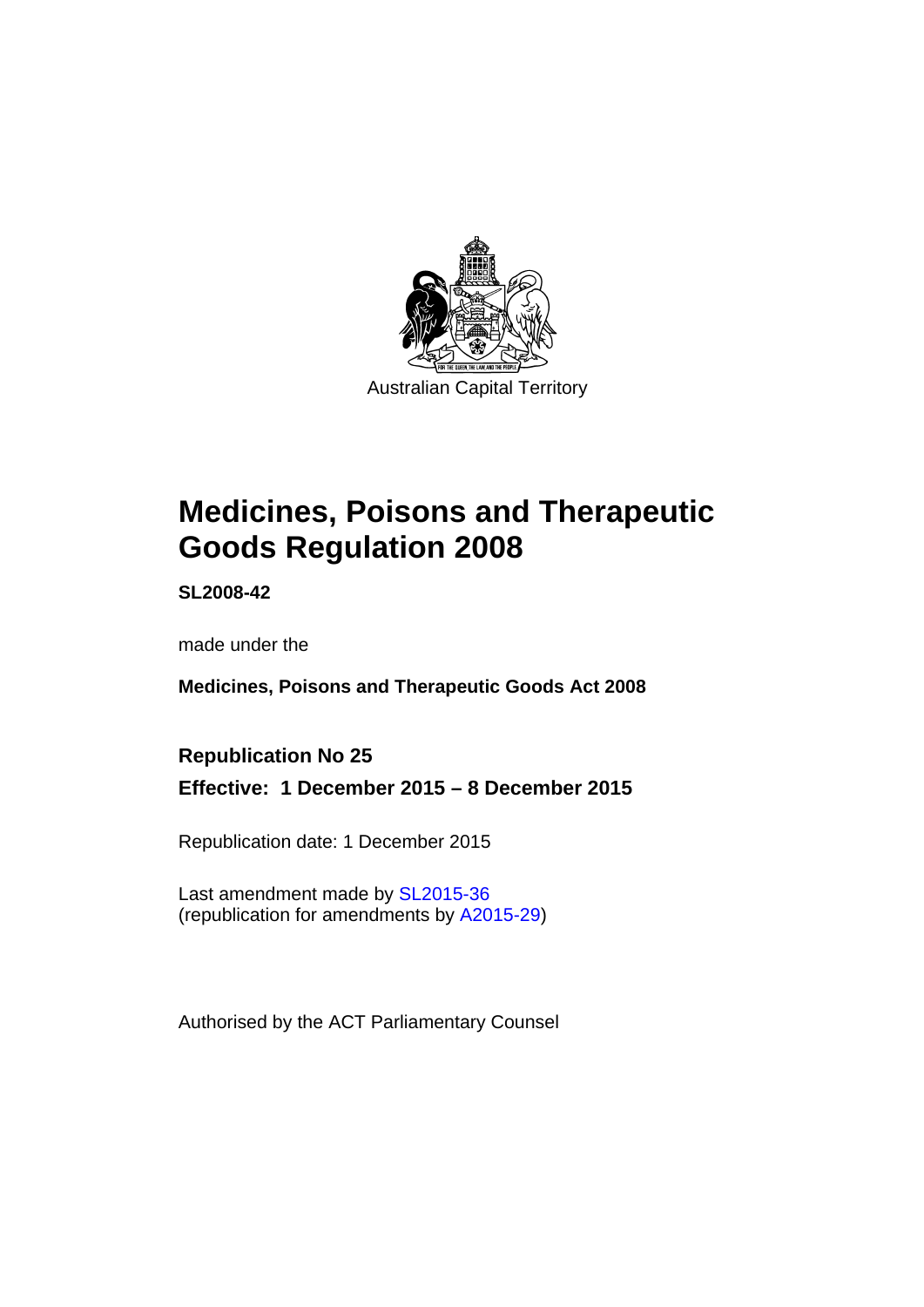### **About this republication**

#### **The republished law**

This is a republication of the *Medicines, Poisons and Therapeutic Goods Regulation 2008*, made under the *Medicines, Poisons and Therapeutic Goods Act 2008* (including any amendment made under the *[Legislation Act 2001](http://www.legislation.act.gov.au/a/2001-14)*, part 11.3 (Editorial changes)) as in force on 1 December 2015*.* It also includes any commencement, amendment, repeal or expiry affecting this republished law to 1 December 2015.

The legislation history and amendment history of the republished law are set out in endnotes 3 and 4.

#### **Kinds of republications**

The Parliamentary Counsel's Office prepares 2 kinds of republications of ACT laws (see the ACT legislation register at [www.legislation.act.gov.au](http://www.legislation.act.gov.au/)):

- authorised republications to which the *[Legislation Act 2001](http://www.legislation.act.gov.au/a/2001-14)* applies
- unauthorised republications.

The status of this republication appears on the bottom of each page.

#### **Editorial changes**

The *[Legislation Act 2001](http://www.legislation.act.gov.au/a/2001-14)*, part 11.3 authorises the Parliamentary Counsel to make editorial amendments and other changes of a formal nature when preparing a law for republication. Editorial changes do not change the effect of the law, but have effect as if they had been made by an Act commencing on the republication date (see *[Legislation Act 2001](http://www.legislation.act.gov.au/a/2001-14)*, s 115 and s 117). The changes are made if the Parliamentary Counsel considers they are desirable to bring the law into line, or more closely into line, with current legislative drafting practice.

This republication includes amendments made under part 11.3 (see endnote 1).

#### **Uncommenced provisions and amendments**

If a provision of the republished law has not commenced, the symbol  $\mathbf{U}$  appears immediately before the provision heading. Any uncommenced amendments that affect this republished law are accessible on the ACT legislation register [\(www.legislation.act.gov.au\)](http://www.legislation.act.gov.au/). For more information, see the home page for this law on the register.

#### **Modifications**

If a provision of the republished law is affected by a current modification, the symbol  $\mathbf{M}$ appears immediately before the provision heading. The text of the modifying provision appears in the endnotes. For the legal status of modifications, see the *[Legislation Act 2001](http://www.legislation.act.gov.au/a/2001-14)*, section 95.

#### **Penalties**

At the republication date, the value of a penalty unit for an offence against this law is \$150 for an individual and \$750 for a corporation (see *[Legislation Act 2001](http://www.legislation.act.gov.au/a/2001-14)*, s 133).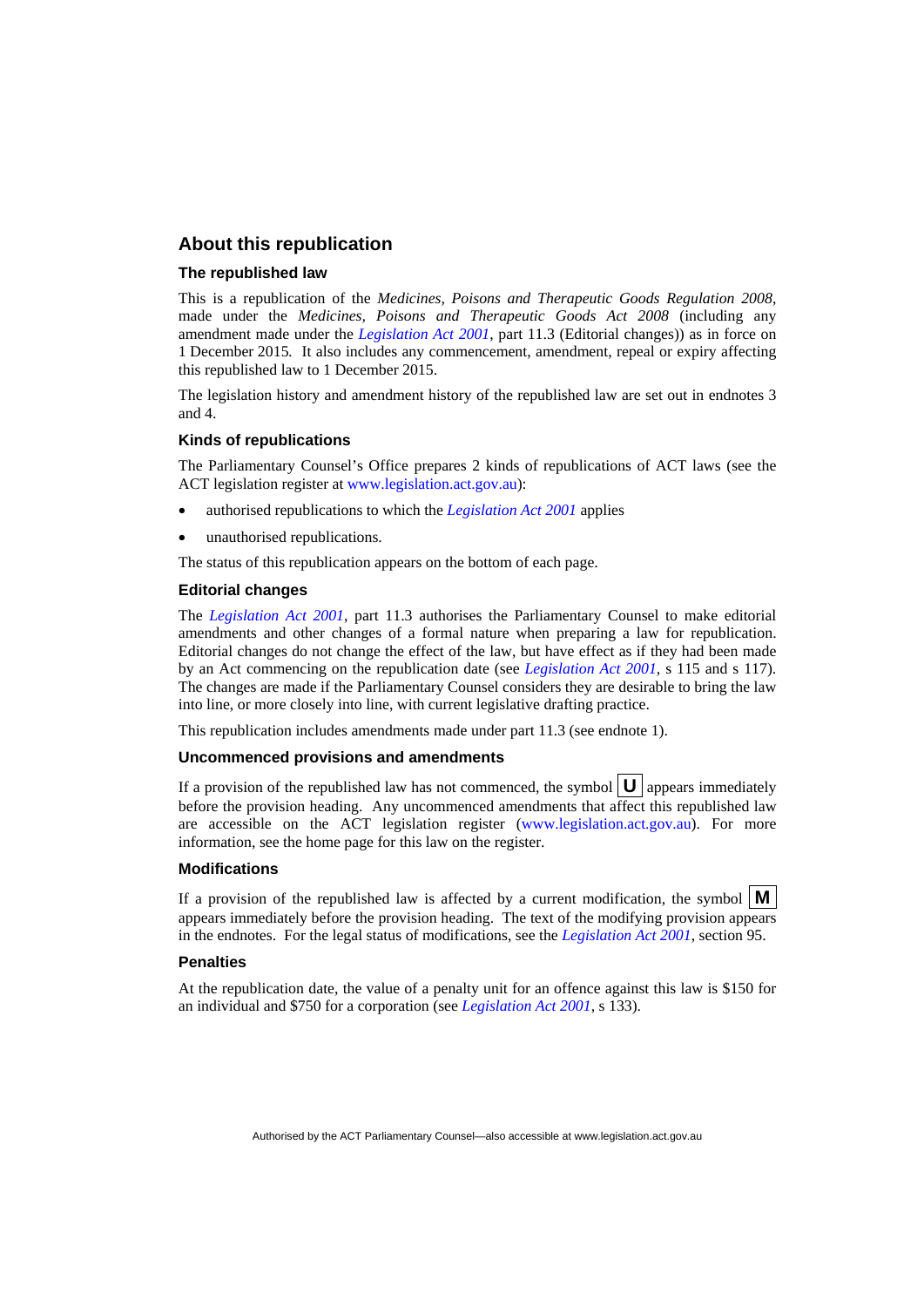

# **Medicines, Poisons and Therapeutic Goods Regulation 2008**

made under the

**Medicines, Poisons and Therapeutic Goods Act 2008** 

# **Contents**

Page

# **Chapter 1 [Preliminary](#page-25-0)**

|   | Name of regulation                                                           |   |
|---|------------------------------------------------------------------------------|---|
| 3 | Dictionary                                                                   |   |
| 4 | <b>Notes</b>                                                                 | 2 |
| 5 | Offences against regulation-application of Criminal Code etc                 |   |
| 6 | Overview of things to which medicines and poisons standard does not<br>apply |   |

| R <sub>25</sub> | Medicines, Poisons and Therapeutic Goods Regulation | contents 1 |
|-----------------|-----------------------------------------------------|------------|
| 01/12/15        | 2008                                                |            |
|                 | Effective: 01/12/15-08/12/15                        |            |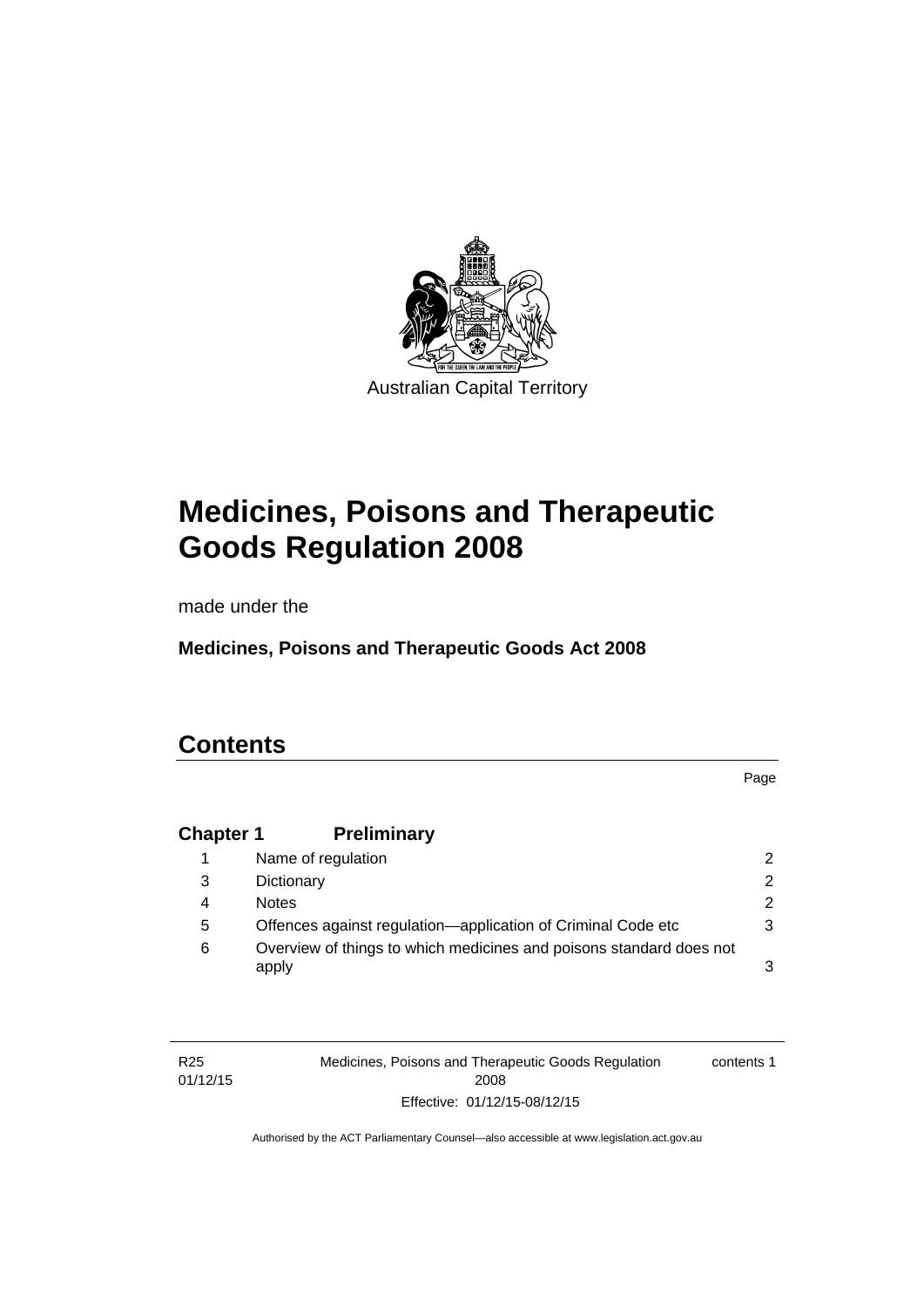### **Contents**

| <b>Chapter 2</b> | <b>Medicines-authorisations generally</b>                                                             | Page                        |
|------------------|-------------------------------------------------------------------------------------------------------|-----------------------------|
| <b>Part 2.1</b>  | <b>Overview of medicines authorisations</b>                                                           |                             |
| 10               | General overview of authorisations for medicines                                                      | 5                           |
| 11               | Overview of medicines authorisations under this regulation                                            | 6                           |
| 12               | General overview of authorisation conditions for medicines                                            | 8                           |
| <b>Part 2.2</b>  | <b>Relationship with registration laws</b>                                                            |                             |
| 20               | Medicines authorisations subject to Health Practitioner Regulation<br>National Law (ACT) restrictions | 10                          |
| 21               | Medicines authorisations subject to Veterinary Surgeons Act 2015<br>restrictions                      | 10                          |
| <b>Chapter 3</b> | <b>Medicines-supply authorities</b>                                                                   |                             |
| <b>Part 3.1</b>  | <b>Prescribing medicines</b>                                                                          |                             |
| Division 3.1.1   | Authorisation to prescribe medicines                                                                  |                             |
| 30               | Authorisation under sch 1 to prescribe medicines—Act, s 40 (1) (b), (2)<br>(b) and $(3)$ (b)          | 11                          |
| 31               | Authorisation conditions for prescribing medicines—Act, s 44 (1) (b)<br>and $(2)$ $(b)$               | 12                          |
| 32               | Additional requirements for prescribing controlled medicines for human<br>use                         | 14                          |
| 33               | Additional requirements for designated appendix D medicines<br>prescriptions for human use            | 15                          |
| Division 3.1.2   | <b>Prescriptions</b>                                                                                  |                             |
| 40               | General requirements for written prescriptions                                                        | 15                          |
| 41               | Particulars for prescriptions                                                                         | 16                          |
| <b>Part 3.2</b>  | <b>Requisitioning medicines</b>                                                                       |                             |
| Division 3.2.1   | Authorisation to issue requisitions                                                                   |                             |
| 50               | Authorisation under sch 1 to issue requisitions for medicines-Act, s<br>41 (b)                        | 20                          |
| 51               | Authorisation conditions for issuing requisitions for medicines-Act,<br>s 44 (1) (b) and (2) (b)      | 20                          |
| contents 2       | Medicines, Poisons and Therapeutic Goods Regulation<br>2008                                           | R <sub>25</sub><br>01/12/15 |

Effective: 01/12/15-08/12/15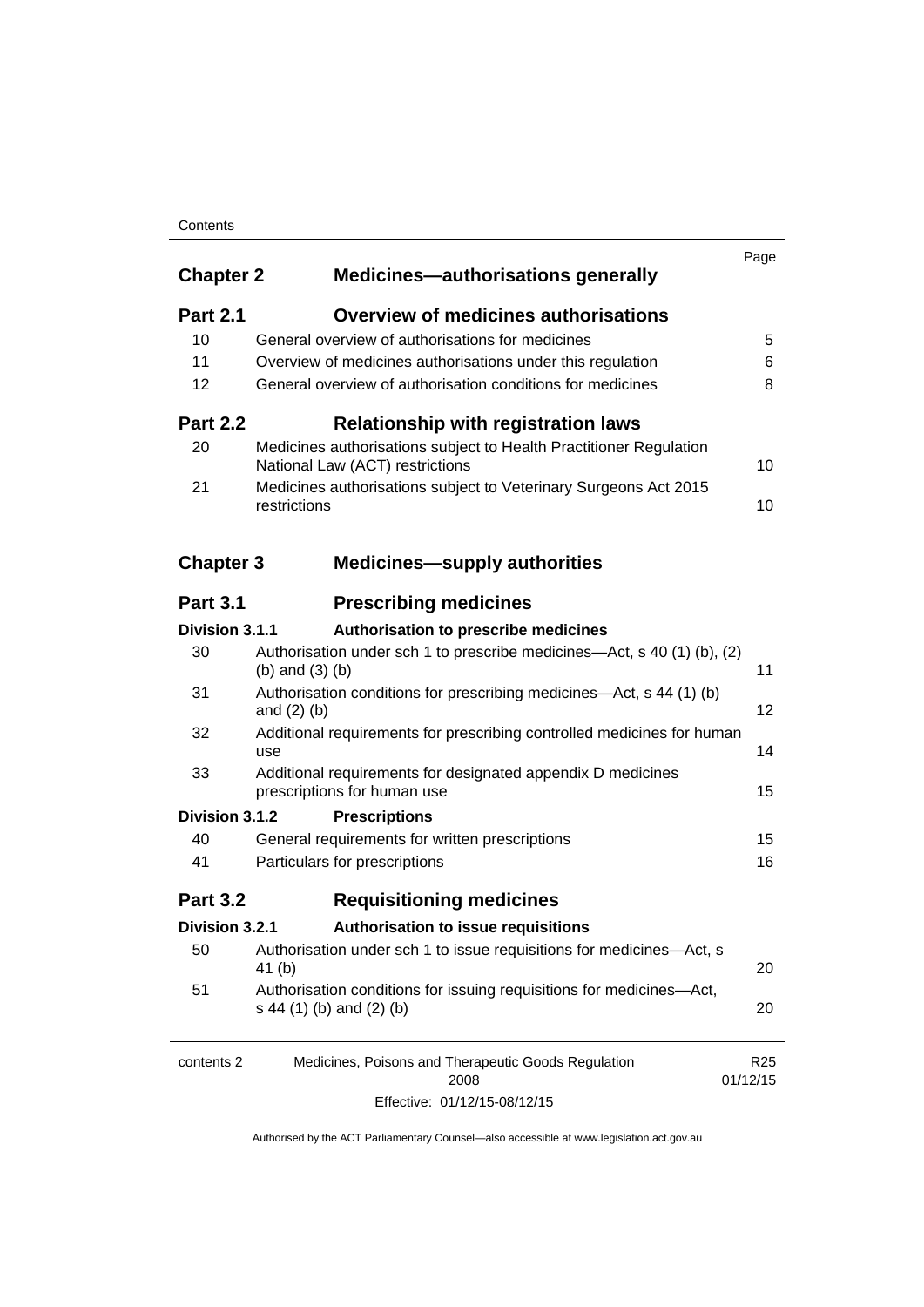|                 |                                                                                                                                      | Contents   |
|-----------------|--------------------------------------------------------------------------------------------------------------------------------------|------------|
| Division 3.2.2  |                                                                                                                                      | Page       |
| 55              | <b>Requisitions</b><br>General requirements for written requisitions                                                                 | 21         |
| 56              | Particulars for requisitions                                                                                                         | 21         |
|                 |                                                                                                                                      |            |
| <b>Part 3.3</b> | <b>Medicines purchase orders</b>                                                                                                     |            |
| Division 3.3.1  | Authorisation to issue purchase orders                                                                                               |            |
| 60              | Authorisation under sch 1 to issue purchase orders for medicines-<br>Act, $s$ 38 (1) (b) and (2) (a)                                 | 22         |
| 61              | Authorisation conditions for issuing purchase orders for medicines-<br>Act, $s$ 44 (1) (b) and (2) (b)                               | 22         |
| Division 3.3.2  | <b>Purchase orders</b>                                                                                                               |            |
| 62              | General requirements for medicines purchase orders—Act, s 38 (2) (c)                                                                 | 23         |
| <b>Part 3.4</b> | <b>Standing orders for medicines</b>                                                                                                 |            |
| Division 3.4.1  | <b>CHO standing orders</b>                                                                                                           |            |
| 70              | Authorisation of CHO to issue standing orders for supply of medicines<br>in public health emergencies—Act, s 42 (b)                  | 24         |
| 71              | Authorisation of CHO to issue standing orders for administration of<br>medicines for public health matters-Act, s 42 (b)             | 24         |
| 72              | Particulars for CHO standing orders for administration of medicines for<br>public health matters                                     | 24         |
| Division 3.4.2  | <b>Standing orders for institutions</b>                                                                                              |            |
| 75              | Authorisation of doctors to issue standing orders for administration of<br>medicines at institutions-Act, s 42 (b)                   | 25         |
| 76              | Particulars for standing orders for administration of medicines at<br>institutions                                                   | 26         |
| Division 3.4.3  | <b>Standing orders for walk-in centre</b>                                                                                            |            |
| 77              | Authorisation of CHO to issue standing orders for supply and<br>administration of medicines at walk-in centre-Act, s 42 (b)          | 27         |
| 78              | Particulars for CHO standing orders for supply and administration of<br>medicines at walk-in centre                                  | 27         |
| <b>Part 3.5</b> | <b>Medicines supply authorities generally</b>                                                                                        |            |
| 80              | Cancellation of invalid supply authorities—Act, s 30 (2) (d)                                                                         | 29         |
| 81              | Information for CHO about controlled medicines supplied on supply<br>authorities-Act, s 31 (1) (b) and (4), def required information | 29         |
| R <sub>25</sub> | Medicines, Poisons and Therapeutic Goods Regulation                                                                                  | contents 3 |
| 01/12/15        | 2008<br>Effective: 01/12/15-08/12/15                                                                                                 |            |
|                 |                                                                                                                                      |            |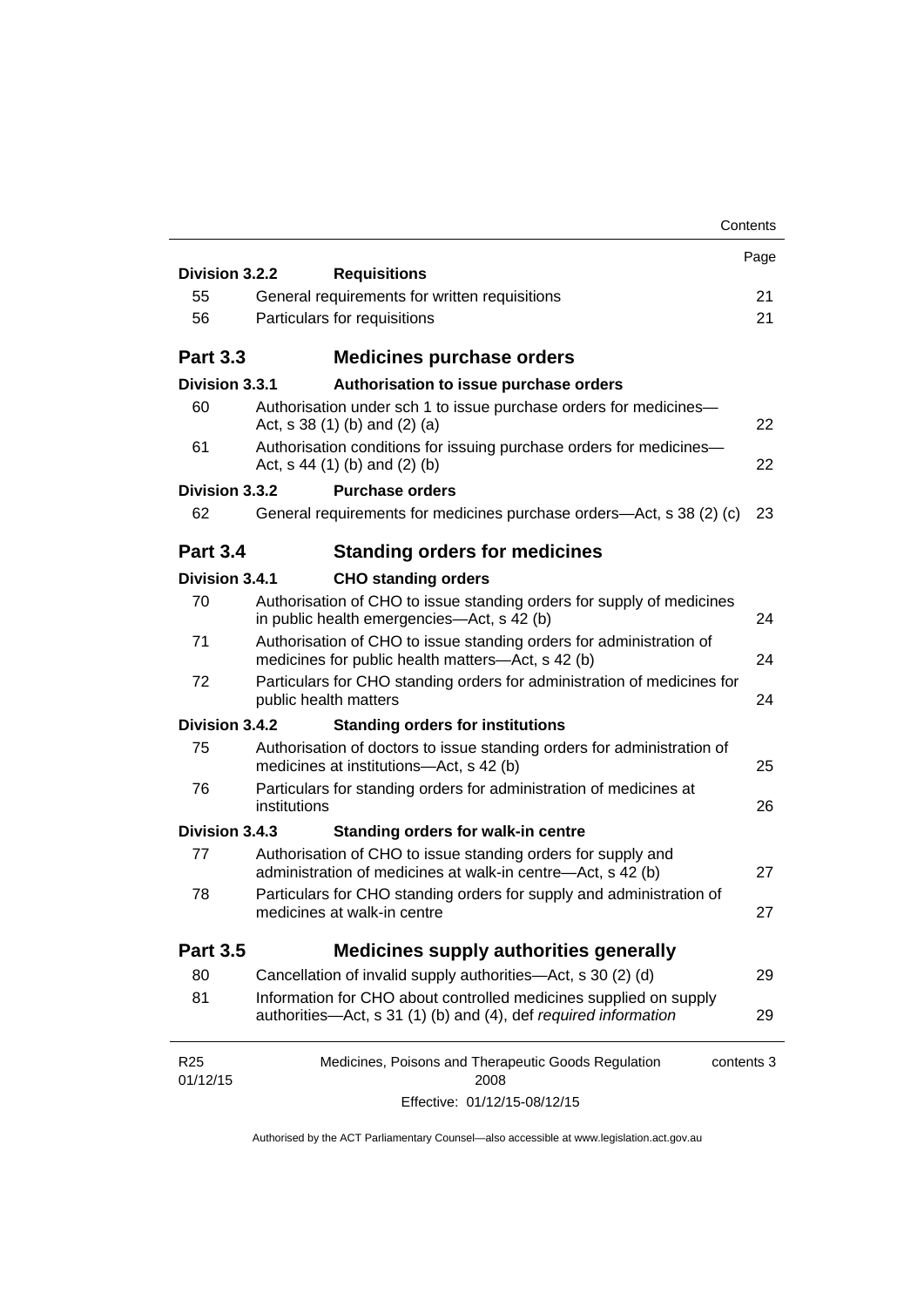#### **Contents**

| <b>Chapter 4</b> | <b>Supplying medicines</b>                                                                              | Page                        |
|------------------|---------------------------------------------------------------------------------------------------------|-----------------------------|
| <b>Part 4.1</b>  | <b>Preliminary</b>                                                                                      |                             |
| 100              | Overview of supply authorisations for medicines                                                         | 31                          |
| <b>Part 4.2</b>  | <b>Medicines—supply authorisations under</b><br>sch 1                                                   |                             |
| Division 4.2.1   | Sch 1 medicines supply authorisations                                                                   |                             |
| 110              | Authorisation under sch 1 to supply medicines-<br>Act, s 26 (1) (b) and (2) (b)                         | 32                          |
| Division 4.2.2   | <b>Dispensing medicines</b>                                                                             |                             |
| 120              | Authorisation conditions for dispensing medicines—Act, s 44 (1) (b)<br>and $(2)$ $(b)$                  | 33                          |
| 121              | How medicines are dispensed                                                                             | 34                          |
| 122              | Noting changes to prescriptions on oral direction of prescriber-Act, s<br>$27(2)$ (b) (ii)              | 36                          |
| 123              | Labelling dispensed medicines—Act, s 60 (1) (c) (i) and (2) (c) (i)                                     | 37                          |
| 124              | Marking dispensed prescriptions                                                                         | 38                          |
| 125              | Recording dispensing of medicines                                                                       | 39                          |
| Division 4.2.3   | <b>Supplying medicines on requisitions</b>                                                              |                             |
| 130              | Authorisation conditions for supplying medicines on requisitions-<br>Act, $s$ 44 (1) (b) and (2) (b)    | 40                          |
| 131              | Supplying medicines on requisitions                                                                     | 41                          |
| 132              | Labelling medicines supplied on requisition-Act, s 60 (1) (c) (i) and<br>$(2)$ (c) (i)                  | 42                          |
| 133              | Marking filled requisitions                                                                             | 42                          |
| 134              | Recording supply of medicines on requisitions                                                           | 43                          |
| Division 4.2.4   | Supplying medicines on purchase orders                                                                  |                             |
| 140              | Authorisation conditions for supplying medicines on purchase orders-<br>Act, $s$ 44 (1) (b) and (2) (b) | 44                          |
| 141              | Supplying medicines on purchase orders                                                                  | 45                          |
| 142              | Recording supply of medicines on purchase orders                                                        | 46                          |
| Division 4.2.5   | Supplying medicines on standing orders                                                                  |                             |
| 150              | Authorisation conditions for supplying medicines on standing orders-<br>Act, s 44 (1) (b) and (2) (b)   | 47                          |
| contents 4       | Medicines, Poisons and Therapeutic Goods Regulation<br>2008                                             | R <sub>25</sub><br>01/12/15 |
|                  | Effective: 01/12/15-08/12/15                                                                            |                             |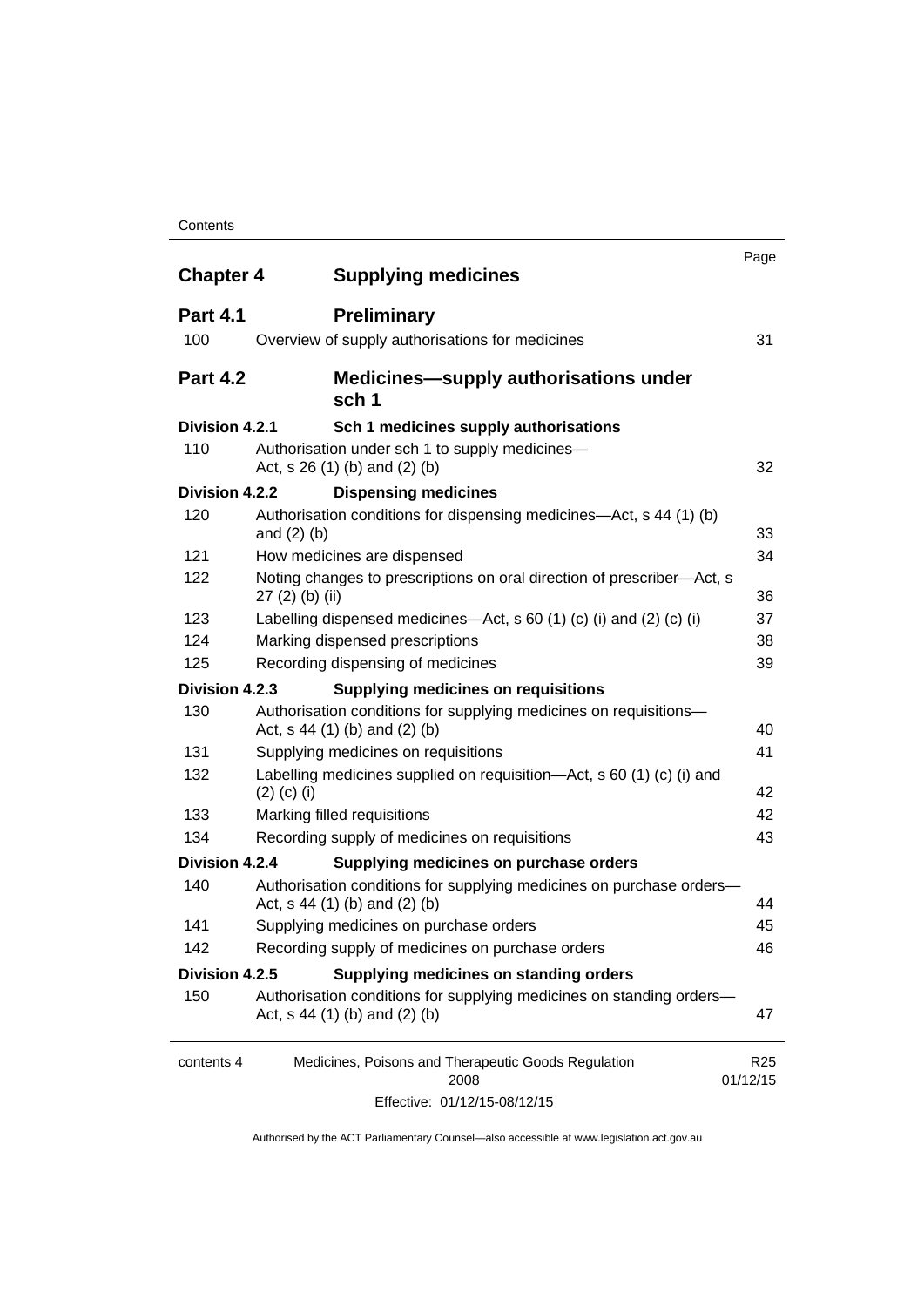| Contents |
|----------|
|----------|

| 151             | Supplying medicines on standing orders                                                                                              | Page<br>48 |
|-----------------|-------------------------------------------------------------------------------------------------------------------------------------|------------|
| 152             | Labelling medicines supplied on standing order-Act, s 60 (1) (c) (i)<br>and $(2)$ $(c)$ $(i)$                                       | 48         |
| 153             | Recording supply of medicines on standing orders                                                                                    | 49         |
| Division 4.2.6  | <b>Supplying medicines during consultations</b>                                                                                     |            |
| 160             | Authorisation conditions for supplying medicines during                                                                             |            |
|                 | consultations-Act, s 44 (1) (b) and (2) (b)                                                                                         | 50         |
| 161             | Labelling medicines supplied during consultations                                                                                   | 51         |
| 162             | Recording medicines supplied during consultations                                                                                   | 53         |
| 163             | Additional requirements for supplying controlled medicines for human<br>use during consultations                                    | 53         |
| 164             | Information for CHO about controlled medicines supplied during<br>consultations-Act, s 31 (2) (b) and (4), def required information | 54         |
| Division 4.2.7  | Selling pseudoephedrine by retail                                                                                                   |            |
| 170             | Meaning of retail sale-div 4.2.7                                                                                                    | 55         |
| 171             | Authorisation conditions for retail sale of pseudoephedrine-Act, s 44<br>$(1)$ (b) and $(2)$ (b)                                    | 55         |
| 172             | Requirement to tell buyer about pseudoephedrine sales record                                                                        | 56         |
| 173             | Required information for pseudoephedrine sales records                                                                              | 57         |
| 174             | Failure to amend pseudoephedrine sales record                                                                                       | 59         |
| 175             | Pseudoephedrine sales record-decision by CHO                                                                                        | 60         |
| Division 4.2.8  | <b>Supplying pharmacist only medicines</b>                                                                                          |            |
| 180             | Authorisation conditions for supply of pharmacist only medicines-Act,<br>s 44 (1) (b) and (2) (b)                                   | 60         |
| <b>Part 4.3</b> | Authorisation to supply without prescription                                                                                        |            |
|                 | in emergencies                                                                                                                      |            |
| 250             | Meaning of designated prescription only medicine-pt 4.3                                                                             | 62         |
|                 | Authorisation to supply certain medicines without prescription in                                                                   |            |
| 251             | emergencies-Act, s 26 (1) (b)                                                                                                       | 62         |
| 252             | Authorisation conditions for supplying of certain medicines without<br>prescription in emergencies—Act, s 44 (1) (b) and (2) (b)    | 63         |
| 253             | Labelling medicines supplied without prescription in emergencies-<br>Act, s 60 (1) (c) (i) and (2) (c) (i)                          | 64         |

| R <sub>25</sub> | Medicines, Poisons and Therapeutic Goods Regulation | contents 5 |
|-----------------|-----------------------------------------------------|------------|
| 01/12/15        | 2008                                                |            |
|                 | Effective: 01/12/15-08/12/15                        |            |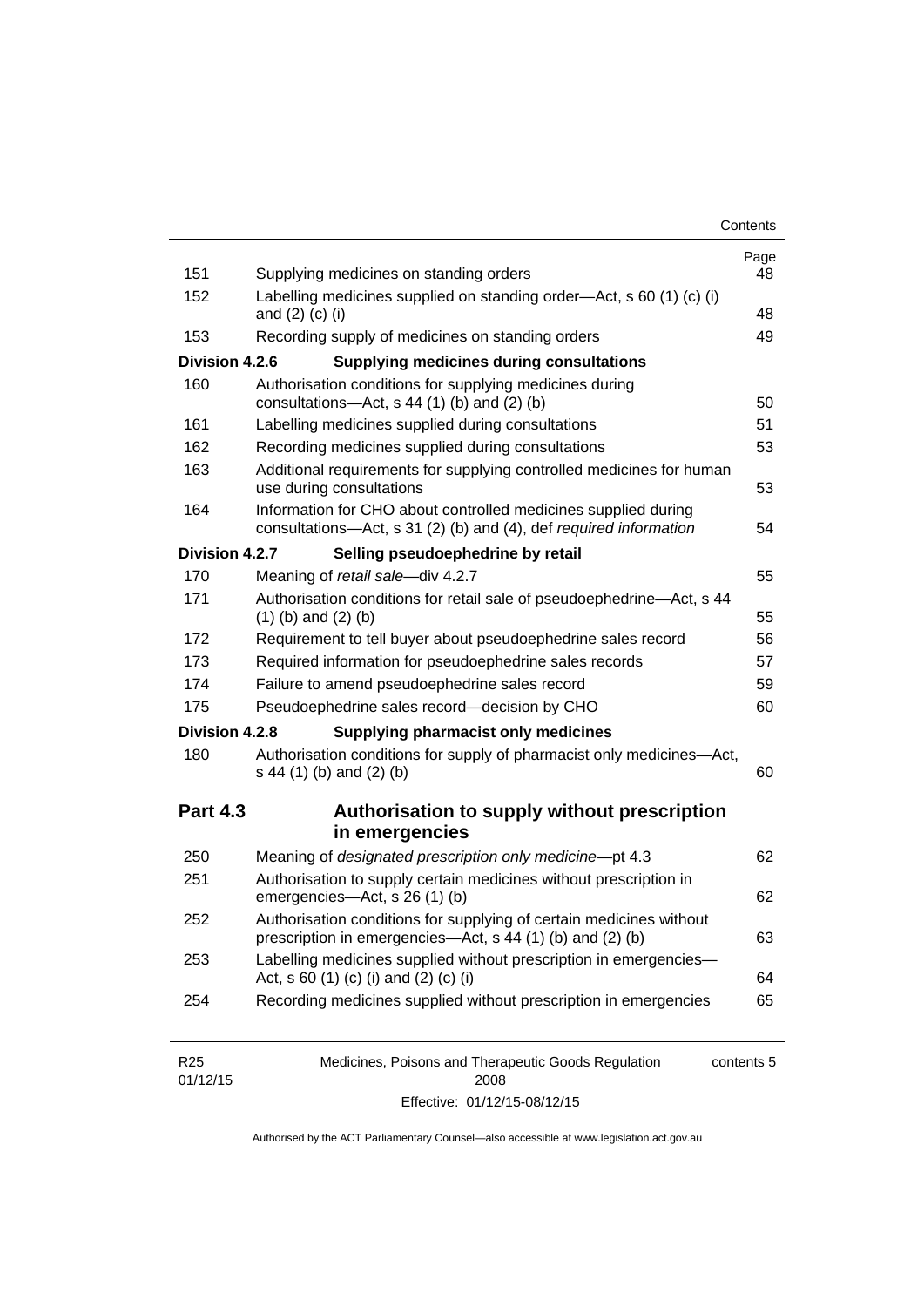| <b>Part 4.3A</b> | <b>Authorisation to supply certain medicines</b><br>without prescription-continued dispensing                                                     | Page |
|------------------|---------------------------------------------------------------------------------------------------------------------------------------------------|------|
| 255              | Authorisation to supply certain medicines without prescription by<br>approved pharmacist—Act, s 185 (1) (g)                                       | 66   |
| 256              | Labelling certain medicines supplied without prescription by approved<br>pharmacist-Act, s 185 (1) (j)                                            | 66   |
| <b>Part 4.4</b>  | Authorisation to supply medicines for<br>disposal                                                                                                 |      |
| 260              | Authorisation to supply medicines to pharmacists for disposal-Act, s<br>26(1)(b)                                                                  | 68   |
| 261              | Authorisation to supply medicines to commercial disposal operators for<br>disposal—Act, s $26(1)(b)$                                              | 68   |
| <b>Part 4.5</b>  | Wholesale supply of medicines under<br>corresponding laws                                                                                         |      |
| 270              | Conditions for wholesalers supplying medicines under corresponding<br>laws-Act, s 20 (4) (c)                                                      | 69   |
| <b>Chapter 5</b> | <b>Administering medicines</b>                                                                                                                    |      |
| <b>Part 5.1</b>  | <b>Authorisations for health-related occupations</b>                                                                                              |      |
| 350              | Authorisation under sch 1 for people in health-related occupations to<br>administer medicines—Act, s 37 (1) (b) and (3) (b)                       | 70   |
| 351              | Authorisation conditions for administration of medicines at institutions<br>by people in health-related occupations—Act, s 44 (1) (b) and (2) (b) | 70   |
| <b>Part 5.2</b>  | <b>Other administration authorisations</b>                                                                                                        |      |
| 360              | Authorisation for self-administration etc of medicines-Act, s 37 (2) (b)<br>and $(3)$ $(b)$                                                       | 72   |
| 361              | Authorisation for administration of medicines by assistants-Act,<br>s 37 (1) (b)                                                                  | 73   |

| contents 6 | Medicines, Poisons and Therapeutic Goods Regulation |
|------------|-----------------------------------------------------|
|            | 2008                                                |
|            | Effective: 01/12/15-08/12/15                        |

R25 01/12/15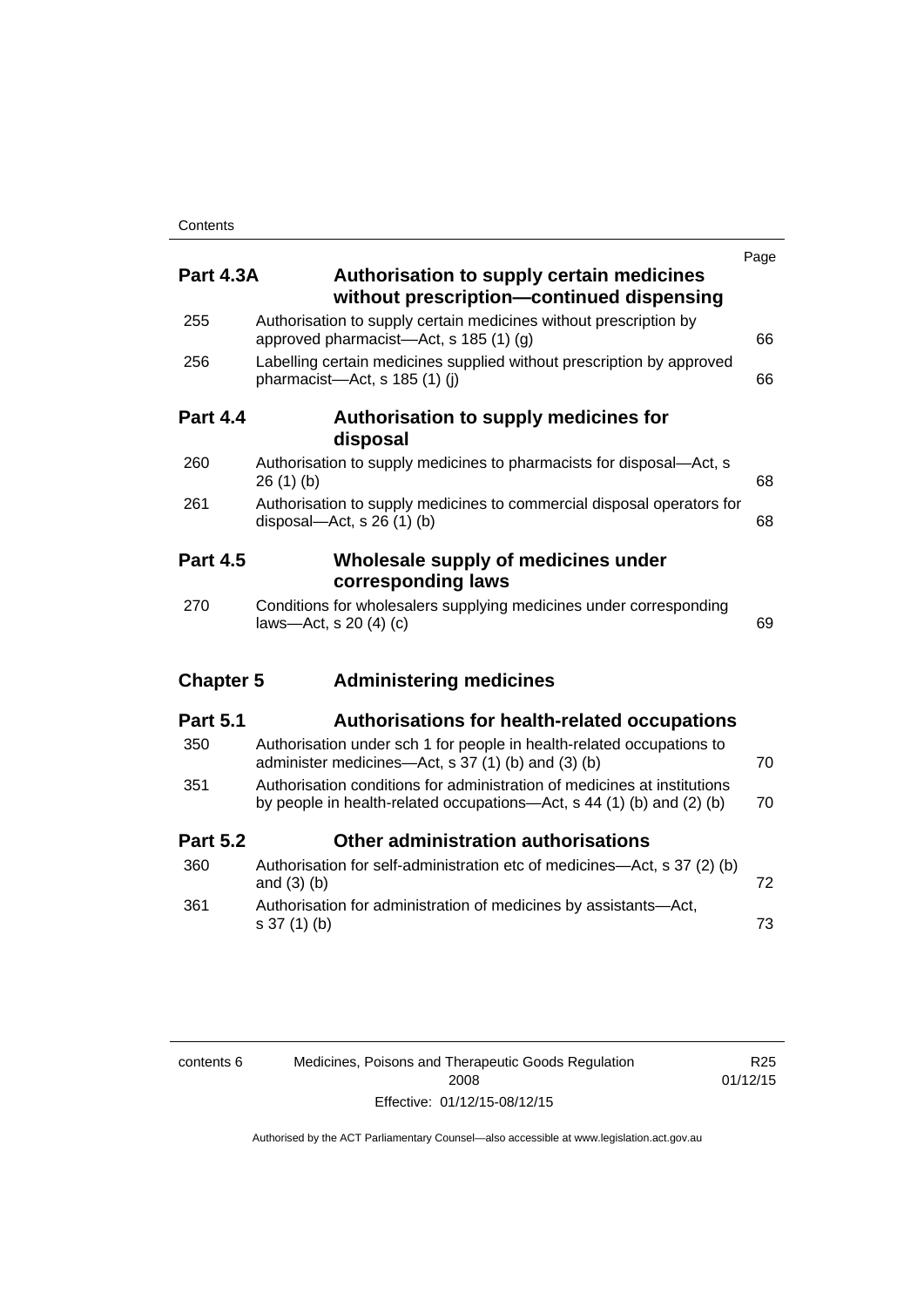|                  |                                                                                                                                    | Contents |
|------------------|------------------------------------------------------------------------------------------------------------------------------------|----------|
|                  |                                                                                                                                    | Page     |
| <b>Chapter 6</b> | <b>Obtaining and possessing medicines</b>                                                                                          |          |
| 370              | Authorisation under sch 1 to obtain and possess medicines—Act, s 35<br>$(1)$ (b), (2) (b) and s 36 (b)                             | 74       |
| 371              | Authorisation to obtain and possess medicines for certain personal<br>use-related dealings-Act, s 35 (1) (b), (2) (b) and s 36 (b) | 74       |
| <b>Chapter 7</b> | <b>Manufacturing medicines</b>                                                                                                     |          |
| 380              | Authorisation under sch 1 to manufacture medicines—Act, s 33 (b)                                                                   | 75       |
| <b>Chapter 8</b> | <b>Discarding medicines</b>                                                                                                        |          |
| 390              | Discarding controlled medicines—Act, s 34 (1) (a)                                                                                  | 76       |
| <b>Chapter 9</b> | Other medicines authorisations                                                                                                     |          |
| <b>Part 9.1</b>  | Authorisations for delivery people and<br>commercial disposal operators                                                            |          |
| 400              | Authorisations to deliver medicines under supply authorities-Act,<br>s 26 (1) (b), (2) (b), s 35 (1) (b), (2) (b) and s 36 (b)     | 77       |
| 401              | Authorisations for commercial disposal operators—Act, s 26 (1) (b)<br>and (2) (b), s 35 (1) (b) and (2) (b) and s 36 (b)           | 78       |
| <b>Part 9.2</b>  | <b>Emergency supply and administration of</b><br>adrenaline and salbutamol                                                         |          |
| 410              | Authorisations to supply and administer adrenaline and salbutamol-<br>Act, s 26 (1) (b) and s 37 (1) (b)                           | 79       |
| <b>Part 9.3</b>  | <b>Medicines authorisations for corrections</b><br>functions                                                                       |          |
| 420              | Authorisations for CYP authorised people—Act, s 26 (1) (b),<br>s 35 (1) (b), (2) (b), s 36 (b) and s 37 (1) (b)                    | 80       |
| 421              | Authorisations for corrections officers-Act, s 26 (1) (b), s 35 (1) (b),<br>$(2)$ (b), s 36 (b) and s 37 (1) (b)                   | 81       |
| 422              | Authorisations for court and police cell custodians-Act, s 26 (1) (b),<br>s 35 (1) (b), (2) (b), s 36 (b) and s 37 (1) (b)         | 81       |
|                  |                                                                                                                                    |          |

| R <sub>25</sub> | Medicines, Poisons and Therapeutic Goods Regulation | contents 7 |
|-----------------|-----------------------------------------------------|------------|
| 01/12/15        | 2008                                                |            |
|                 | Effective: 01/12/15-08/12/15                        |            |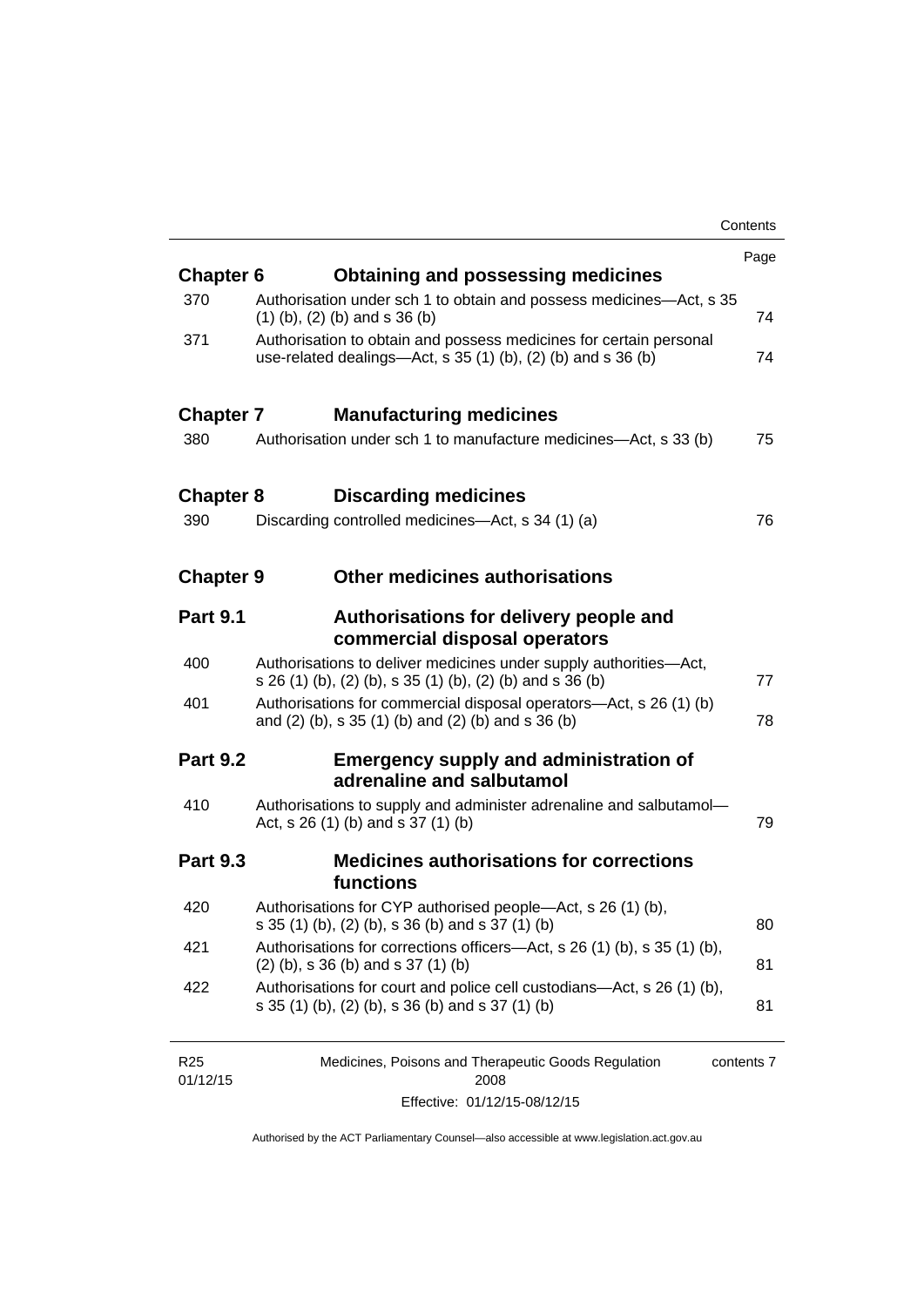| <b>Part 9.4</b> | Authorisations for medicines research and                                                                                 | Page |
|-----------------|---------------------------------------------------------------------------------------------------------------------------|------|
|                 | education program purposes other than<br>controlled medicines                                                             |      |
| 430             | Authorisations for non-controlled medicines research and education-<br>Act, $s$ 26 (1) and (2) (b)                        | 83   |
| 431             | Authorisation conditions for non-controlled medicines research and<br>education- $Act$ , s 44 (1) (b) and (2) (b)         | 84   |
| <b>Part 9.5</b> | <b>Authorisations under medicines licences</b>                                                                            |      |
| Division 9.5.1  | Controlled medicines research and education program<br>licence authorisations                                             |      |
| 440             | Authorisations under controlled medicines research and education<br>program licences-Act, s 20 (1) (a)                    | 86   |
| 441             | Authorisation condition for controlled medicines research and<br>education program licences—Act, s 44 (1) (b) and (2) (b) | 87   |
| Division 9.5.2  | <b>First-aid kit licence authorisations</b>                                                                               |      |
| 450             | Authorisations under first-aid kit licences—Act, s 20 (1) (a)                                                             | 88   |
| 451             | Authorisation condition for first-aid kit licences—Act, s 44 (1) (b) and<br>$(2)$ (b)                                     | 89   |
| Division 9.5.3  | Wholesalers licence authorisations                                                                                        |      |
| 460             | Authorisations under medicines wholesalers licences—Act, s 20 (1) (a)                                                     | 89   |
| 461             | Authorisation conditions for medicines wholesalers licences-Act,<br>s 44 (1) (b) and (2) (b)                              | 90   |
| Division 9.5.4  | Opioid dependency treatment licence authorisations                                                                        |      |
| 470             | Authorisations under opioid dependency treatment licences-Act,<br>s 20(1)(a)                                              | 91   |
| 471             | Authorisation condition for opioid dependency treatment licences-<br>Act, $s$ 44 (1) (b) and (2) (b)                      | 92   |
| Division 9.5.5  | Pharmacy medicines rural communities licences                                                                             |      |
| 480             | Authorisations under pharmacy medicines rural communities<br>licences- $-\text{Act}$ , s 20 (1) (a)                       | 93   |
| 481             | Authorisation conditions for pharmacy medicines rural communities<br>licences—Act, $s$ 44 (1) (b) and (2) (b)             | 94   |

| ontents 8: | Medicines, Po |
|------------|---------------|
|            |               |
|            |               |

contents 8 Medicines, Poisons and Therapeutic Goods Regulation 2008 Effective: 01/12/15-08/12/15

R25 01/12/15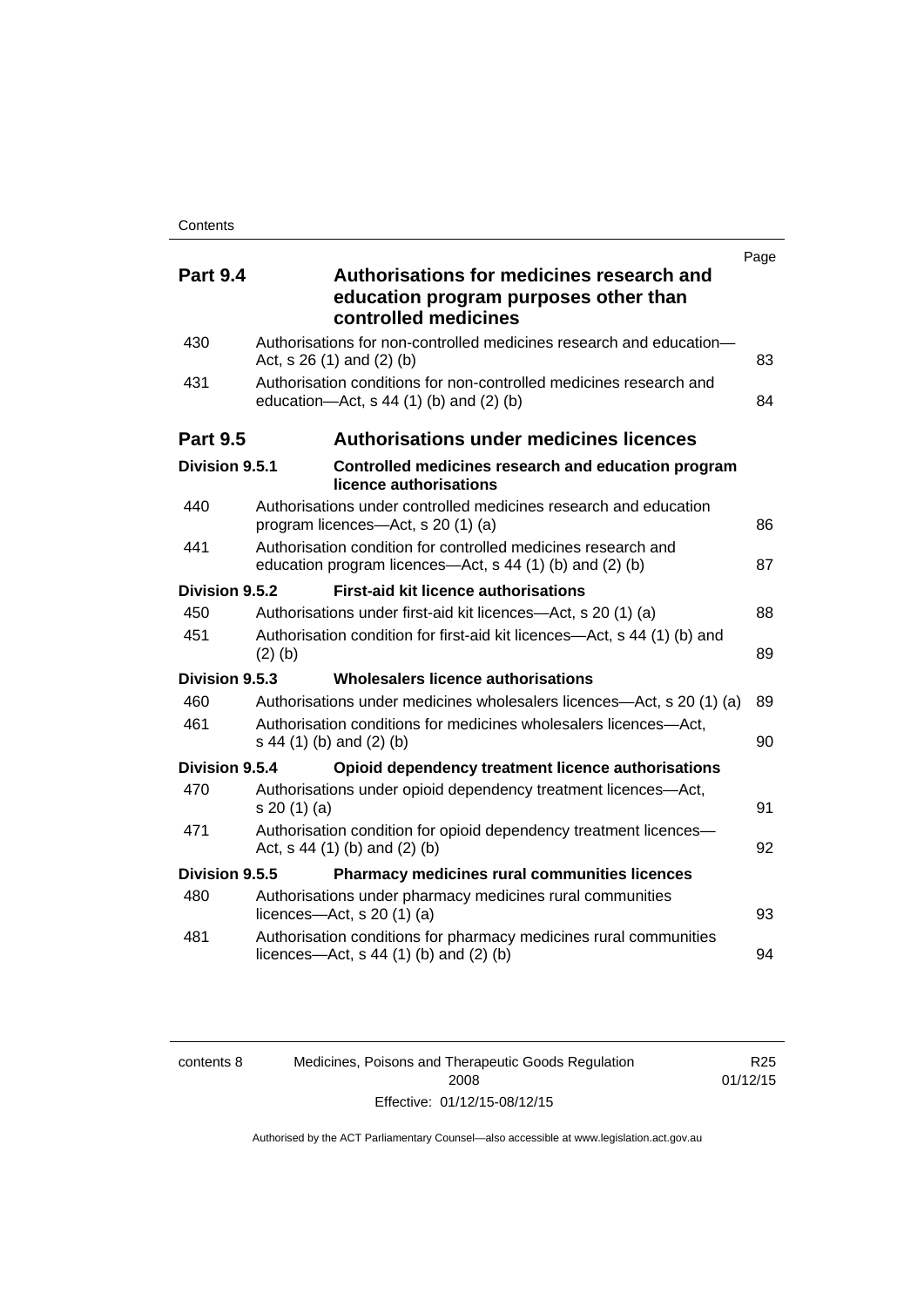|                             |                                                                                                                                       | Contents   |
|-----------------------------|---------------------------------------------------------------------------------------------------------------------------------------|------------|
| <b>Part 9.6</b>             | <b>Authorisations for endorsed health</b><br>practitioners                                                                            | Page       |
| 490                         | Authorisations for endorsed health practitioners—Act, s 20 (1) (d)                                                                    | 96         |
| <b>Chapter 10</b>           | Packaging and labelling of medicines<br>generally                                                                                     |            |
| 500                         | When pharmacy medicines and pharmacist only medicines to be<br>supplied in manufacturer's packs—Act, s 59 (1) (c) (i) and (2) (c) (i) | 97         |
| 501                         | Packaging of supplied manufacturer's packs of medicines—Act, s 59<br>$(1)$ (c) (i) and (2) (c) (i)                                    | 97         |
| 502                         | Labelling of supplied manufacturer's packs of medicines-Act,<br>s 60 (1) (c) (i) and (2) (c) (i)                                      | 98         |
| <b>Chapter 11</b>           | <b>Storage of medicines</b>                                                                                                           |            |
| <b>Part 11.1</b>            | <b>Preliminary</b>                                                                                                                    |            |
| 510                         | Meaning of prescribed person-ch 11                                                                                                    | 99         |
| 511                         | Meaning of key-ch 11                                                                                                                  | 100        |
| <b>Part 11.2</b>            | Storage requirements for medicines generally                                                                                          |            |
| 515                         | Storage of medicines generally-Act, s 61 (b) and (c)                                                                                  | 101        |
| <b>Part 11.3</b>            | Additional storage requirements for<br>medicines other than controlled medicines                                                      |            |
| 520                         | Storage of medicines other than controlled medicines in community<br>pharmacies-Act, s 61 (b) and (c)                                 | 102        |
| 521                         | Storage of medicines other than controlled medicines by other<br>people-Act, s 61 (b) and (c)                                         | 103        |
| 522                         | Storage of pharmacy medicines by pharmacy medicines rural<br>communities licence-holders-Act, s 61 (b) and (c)                        | 103        |
| <b>Part 11.4</b>            | <b>Additional storage requirements for</b><br>controlled medicines                                                                    |            |
| 530                         | Meaning of personal custody-pt 11.4                                                                                                   | 104        |
| R <sub>25</sub><br>01/12/15 | Medicines, Poisons and Therapeutic Goods Regulation<br>2008                                                                           | contents 9 |

Effective: 01/12/15-08/12/15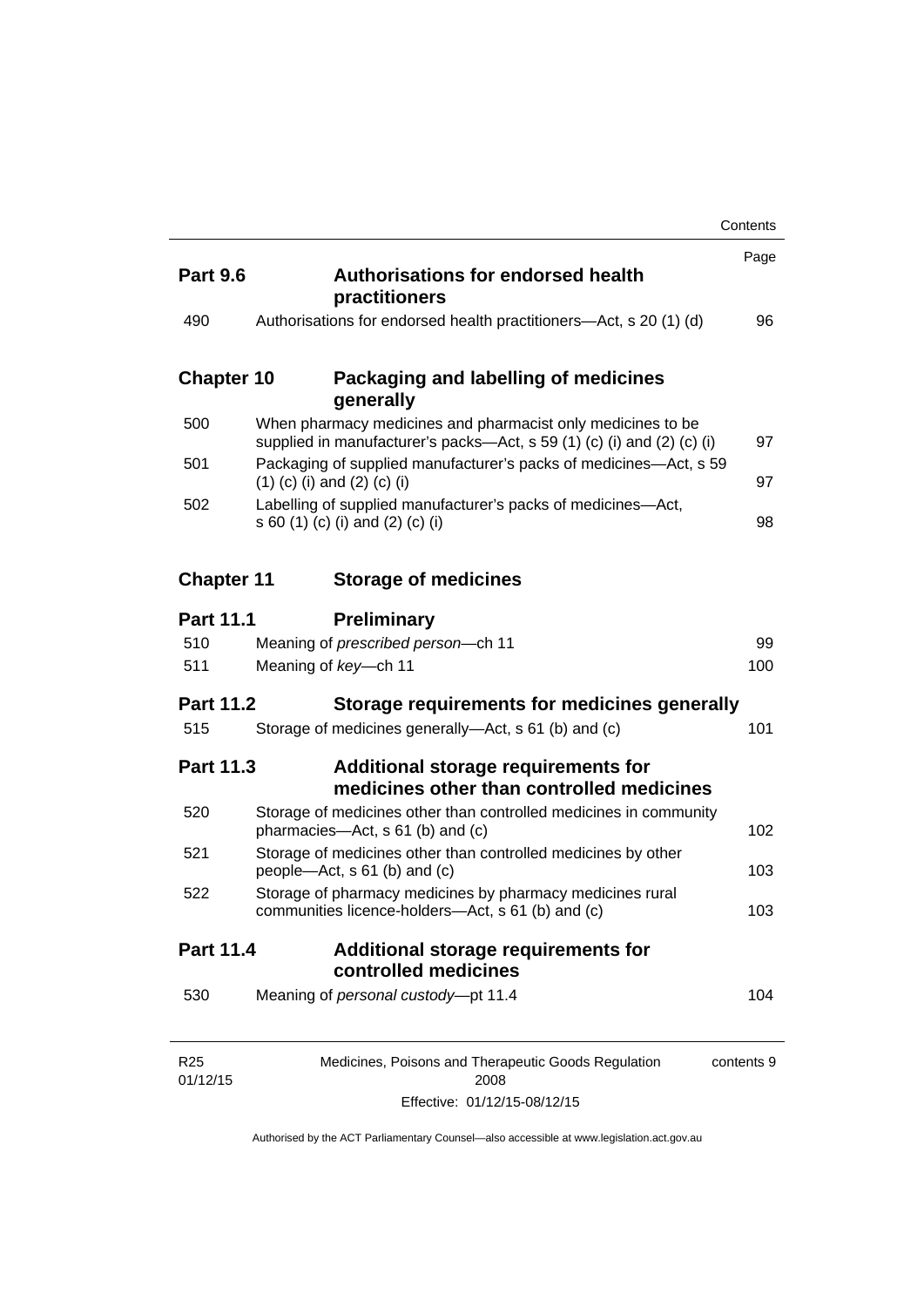|     |                                                                                                   | Page |
|-----|---------------------------------------------------------------------------------------------------|------|
| 531 | Storage of controlled medicines by wholesalers licence-holders-<br>Act, $s \, 61$ (b) and (c)     | 104  |
| 532 | Storage of controlled medicines for certain health-related<br>occupations—Act, s 61 (b) and (c)   | 105  |
| 533 | Storage of controlled medicines by certain other prescribed people-<br>Act, $s \, 61$ (b) and (c) | 106  |

# **Chapter 12 [Controlled medicines registers](#page-132-0)**

| 540 | Keeping of controlled medicines registers by certain people—Act, s 48<br>(a) and $s$ 50 (1) (b) and (2) (b)      | 109 |
|-----|------------------------------------------------------------------------------------------------------------------|-----|
| 541 | Keeping of controlled medicines registers by first-aid kit holders-Act,<br>s 48 (a) and s 50 (1) (b) and (2) (b) | 111 |
| 542 | Form of controlled medicines registers—Act, s 49 (1) (b) and (2) (b)                                             | 112 |
| 543 | Making entries in controlled medicines registers-Act, s 51 (1) (b)                                               | 112 |
| 544 | Prescribed witnesses for administration of controlled medicines—Act,<br>$s 53$ (a) and (b)                       | 114 |
| 545 | Prescribed witnesses for discarding of controlled medicines—Act, s 54<br>$(a)$ and $(b)$                         | 114 |
| 546 | Changes etc to entries in controlled medicines registers—Act, s 55 (2)<br>(b)                                    | 115 |

### **Chapter 13 [Controlled medicines and appendix D](#page-140-0)  [medicines approvals for human use](#page-140-0)**

# **Part 13.1 [Controlled medicines approvals](#page-140-1)**

| Division 13.1.1 | Preliminary                                                                                                |                 |
|-----------------|------------------------------------------------------------------------------------------------------------|-----------------|
| 550             | Meaning of controlled medicines approval                                                                   | 117             |
| 551             | Meaning of designated prescriber-pt 13.1                                                                   | 117             |
| Division 13.1.2 | <b>Standing controlled medicines approvals</b>                                                             |                 |
| 555             | Standing approval to prescribe controlled medicines for hospital in-<br>patients                           | 118             |
| 556             | Standing approval to prescribe controlled medicines for short-term<br>treatment                            | 118             |
| 557             | Standing interim approval to prescribe buprenorphine and methadone<br>for patients of certain institutions | 119             |
| contents 10     | Medicines, Poisons and Therapeutic Goods Regulation<br>2008                                                | R25<br>01/12/15 |
|                 | Effective: 01/12/15-08/12/15                                                                               |                 |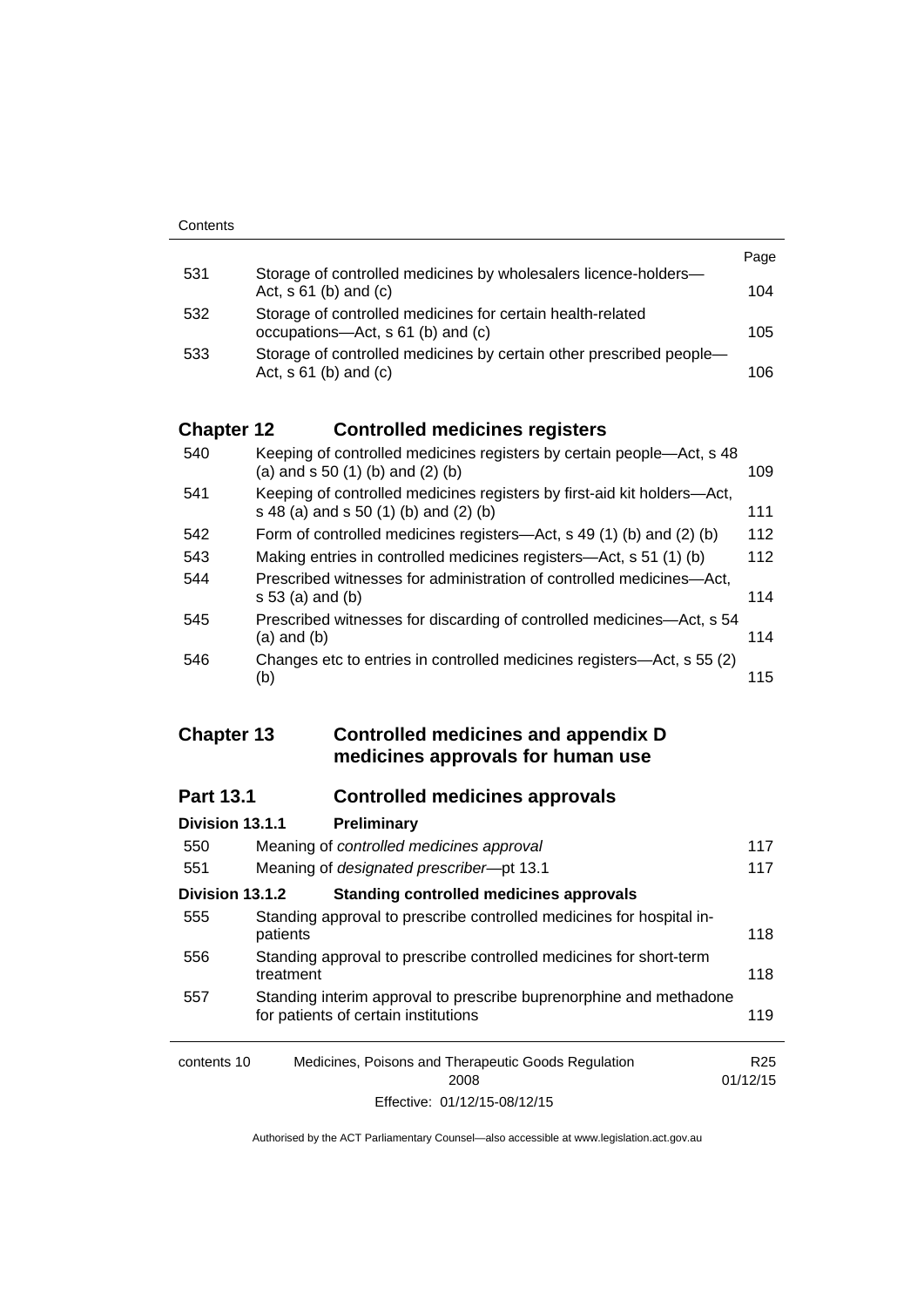| Contents |  |
|----------|--|
|----------|--|

|                             |                                                                                                         | Page        |
|-----------------------------|---------------------------------------------------------------------------------------------------------|-------------|
| Division 13.1.3             | Chief health officer controlled medicines approvals                                                     |             |
| 560                         | Applications for CHO controlled medicines approvals                                                     | 120         |
| 561                         | Requirements for CHO controlled medicines approval applications                                         | 121         |
| 562                         | CHO decision on applications to prescribe controlled medicines                                          | 123         |
| 563                         | Restrictions on CHO power to approve applications for approvals                                         | 123         |
| 564                         | Term of CHO controlled medicines approvals                                                              | 125         |
| 565                         | Applications for review of unfavourable CHO decisions for approvals                                     | 125         |
| 566                         | Medicines advisory committee-referred applications and review of<br>unfavourable CHO decisions          | 126         |
| 567                         | Amendment and revocation of controlled medicines approvals                                              | 127         |
| 568                         | Application for review of amendment and revocation on CHO initiative                                    | 128         |
| 569                         | Medicines advisory committee-review of amendment or revocation<br>on CHO initiative                     | 128         |
| 570                         | Conditional controlled medicines approvals                                                              | 129         |
| 571                         | Form of CHO controlled medicines approvals                                                              | 129         |
| 572                         | When controlled medicines approvals etc take effect                                                     | 131         |
| 573                         | Medicines advisory committee-recommendations to CHO                                                     | 131         |
| 574                         | Guidelines for CHO decisions on applications                                                            | 132         |
| Division 13.1.4             | <b>Endorsements to treat drug-dependency</b>                                                            |             |
| 580                         | Meaning of endorsement-div 13.1.4                                                                       | 132         |
| 581                         | Applications for CHO endorsement to treat drug-dependency                                               | 132         |
| 582                         | CHO decisions on applications for endorsement to treat<br>drug-dependency                               | 133         |
| 583                         | Form of CHO endorsements to treat drug-dependency                                                       | 133         |
| 584                         | Medicines advisory committee-review of CHO decisions to refuse<br>endorsements to treat drug-dependency | 134         |
|                             |                                                                                                         |             |
| <b>Part 13.2</b>            | Appendix D medicines approvals                                                                          |             |
| 590                         | Meaning of appendix D medicines approval                                                                | 135         |
| 591                         | Standing approval to prescribe designated appendix D medicines                                          | 135         |
| 592                         | Applications for CHO approval to prescribe designated appendix D<br>medicines                           | 136         |
| 593                         | CHO decisions on applications to prescribe designated appendix D<br>medicines                           | 136         |
| 594                         | Form of CHO appendix D medicines approvals                                                              | 137         |
| R <sub>25</sub><br>01/12/15 | Medicines, Poisons and Therapeutic Goods Regulation<br>2008                                             | contents 11 |

Effective: 01/12/15-08/12/15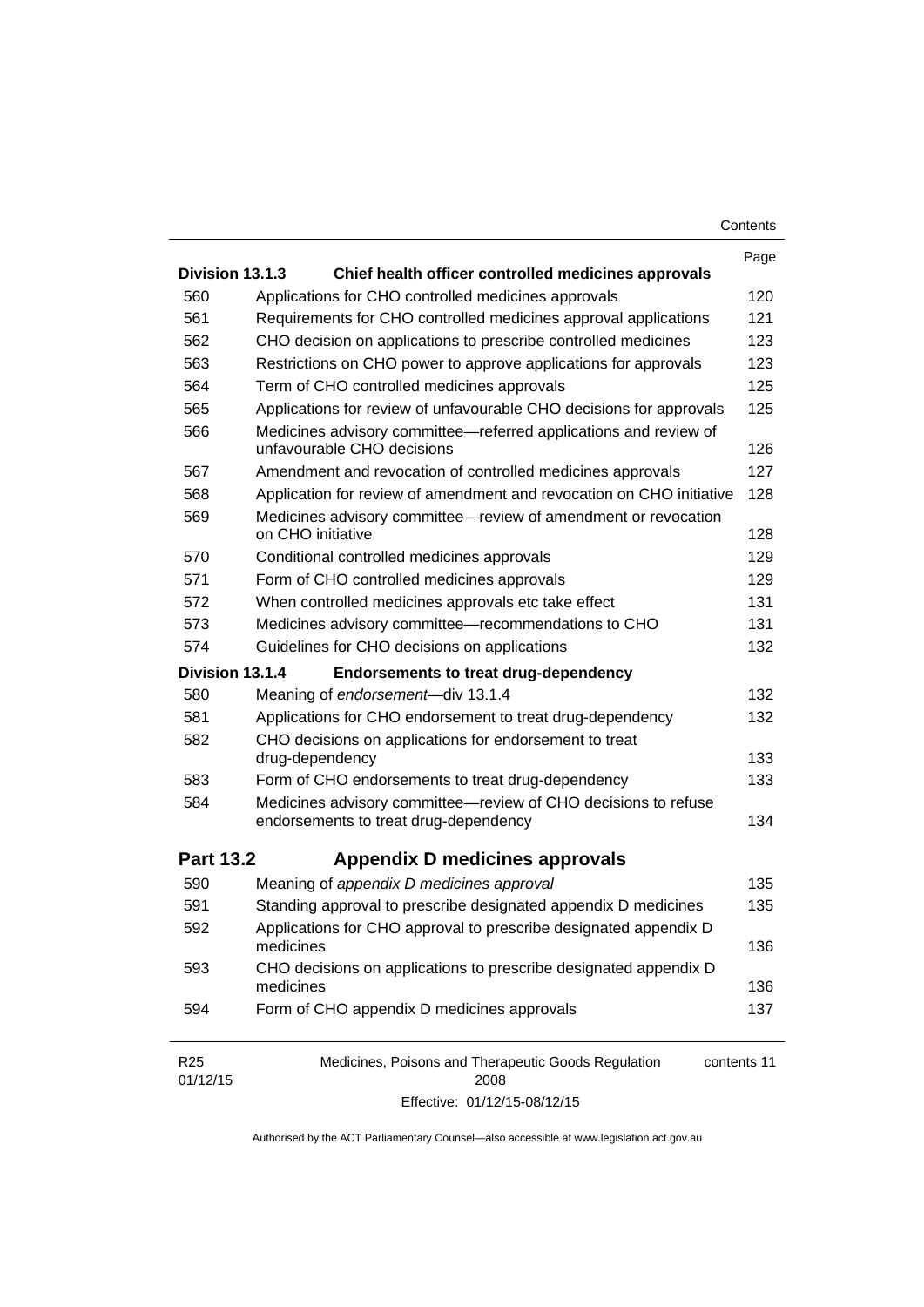#### **Contents**

| <b>Chapter 14</b> | <b>Medicines licences</b>                                                                                    | Page                        |
|-------------------|--------------------------------------------------------------------------------------------------------------|-----------------------------|
| <b>Part 14.1</b>  | <b>Medicines licences generally</b>                                                                          |                             |
| 600               | Medicines licences that may be issued—Act, s 78 (2)                                                          | 138                         |
| <b>Part 14.2</b>  | Controlled medicines research and education<br>program licences                                              |                             |
| 605               | Applications for controlled medicines research and education program<br>licences                             | 139                         |
| 606               | Restrictions on issuing of controlled medicines research and education<br>program licences—Act, s 85 (1) (a) | 140                         |
| 607               | Additional information for controlled medicines research and education<br>program licences—Act, s 88 (1) (k) | 140                         |
| <b>Part 14.3</b>  | <b>First-aid kit licences</b>                                                                                |                             |
| 610               | Applications for first-aid kit licences                                                                      | 142                         |
| 611               | Restrictions on issuing of first-aid kit licences—Act, s 85 (1) (a)                                          | 143                         |
| 612               | Additional information for first-aid kit licences—Act, s 88 (1) (k)                                          | 144                         |
| <b>Part 14.4</b>  | <b>Medicines wholesalers licences</b>                                                                        |                             |
| 615               | Applications for medicines wholesalers licences                                                              | 145                         |
| 616               | Restrictions on issuing of medicines wholesalers licences—Act, s 85<br>$(1)$ (a)                             | 146                         |
| 617               | Additional information for medicines wholesalers licences—Act, s 88<br>$(1)$ (k)                             | 146                         |
| <b>Part 14.5</b>  | <b>Opioid dependency treatment licences</b>                                                                  |                             |
| 620               | Applications for opioid dependency treatment licences                                                        | 147                         |
| 621               | Restriction on issuing of opioid dependency treatment licences-Act, s<br>85(1)(a)                            | 147                         |
| 622               | Witnessing not required for administration under opioid dependency<br>treatment licence—Act, s 190 (1) (a)   | 147                         |
| <b>Part 14.6</b>  | <b>Pharmacy medicines rural communities</b><br><b>licences</b>                                               |                             |
| 625               | Applications for pharmacy medicines rural communities licences                                               | 148                         |
| contents 12       | Medicines, Poisons and Therapeutic Goods Regulation<br>2008                                                  | R <sub>25</sub><br>01/12/15 |

Effective: 01/12/15-08/12/15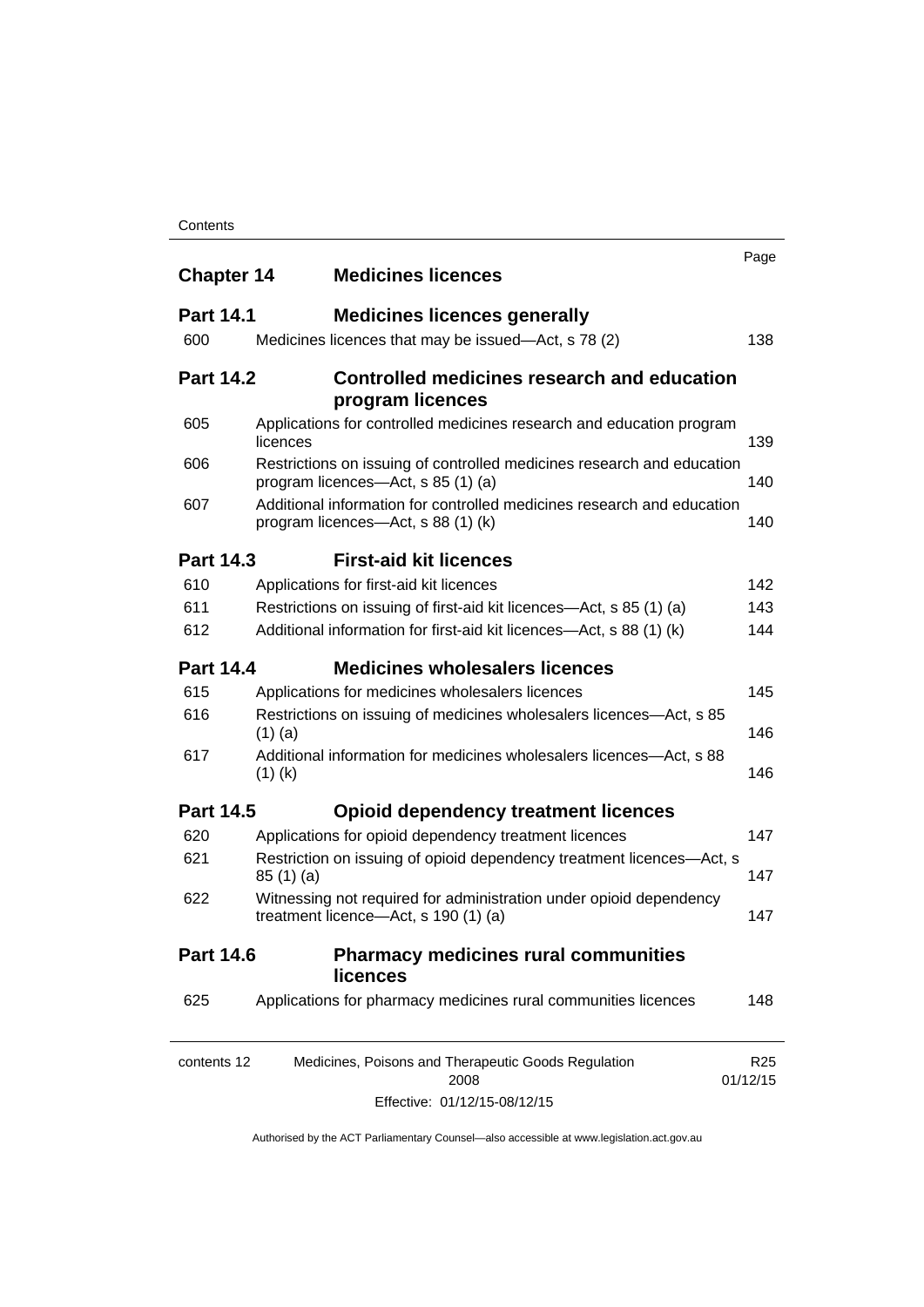|                             |                                                                                                           | Contents    |
|-----------------------------|-----------------------------------------------------------------------------------------------------------|-------------|
|                             |                                                                                                           | Page        |
| 626                         | Restrictions on issuing of pharmacy medicines rural communities<br>licences- $-\text{Act}$ , s 85 (1) (a) | 148         |
| <b>Chapter 15</b>           | <b>Medicines-other provisions</b>                                                                         |             |
| <b>Part 15.1</b>            | <b>Opioid dependency treatment guidelines</b>                                                             |             |
| 630                         | Guidelines for treatment of opioid dependency                                                             | 149         |
| <b>Part 15.2</b>            | <b>Medicines advisory committee</b>                                                                       |             |
| 635                         | Medicines advisory committee-membership                                                                   | 150         |
| 636                         | Medicines advisory committee-term of appointments                                                         | 151         |
| 637                         | Medicines advisory committee-conditions of appointments                                                   | 151         |
| 638                         | Medicines advisory committee-time and place of meetings                                                   | 152         |
| 639                         | Medicines advisory committee-presiding member                                                             | 152         |
| 640                         | Medicines advisory committee-quorum                                                                       | 152         |
| 641                         | Medicines advisory committee-voting                                                                       | 152         |
| 642                         | Medicines advisory committee-conduct of meetings                                                          | 153         |
| 643                         | Medicines advisory committee-disclosure of interests by members                                           | 153         |
| 644                         | Medicines advisory committee—ending appointments                                                          | 156         |
| <b>Part 15.3</b>            | <b>Other medicines provisions</b>                                                                         |             |
| 650                         | Advertising controlled medicines—Act, s 66 (3) (b)                                                        | 158         |
| 651                         | Advertising other medicines                                                                               | 158         |
| 652                         | Prescribed institutions-Act, dict, def <i>institution</i> , par (b)                                       | 159         |
| <b>Chapter 16</b>           | Low and moderate harm poisons                                                                             |             |
| <b>Part 16.1</b>            | <b>Preliminary</b>                                                                                        |             |
| 660                         | Meaning of relevant law-ch 16                                                                             | 160         |
| <b>Part 16.2</b>            | Authorisation to supply low and moderate<br>harm poisons                                                  |             |
| 661                         | Authorisation to supply low and moderate harm poisons—Act, s 26 (1)<br>(b) and $(2)$ (b)                  | 161         |
| R <sub>25</sub><br>01/12/15 | Medicines, Poisons and Therapeutic Goods Regulation<br>2008                                               | contents 13 |
|                             | Effective: 01/12/15-08/12/15                                                                              |             |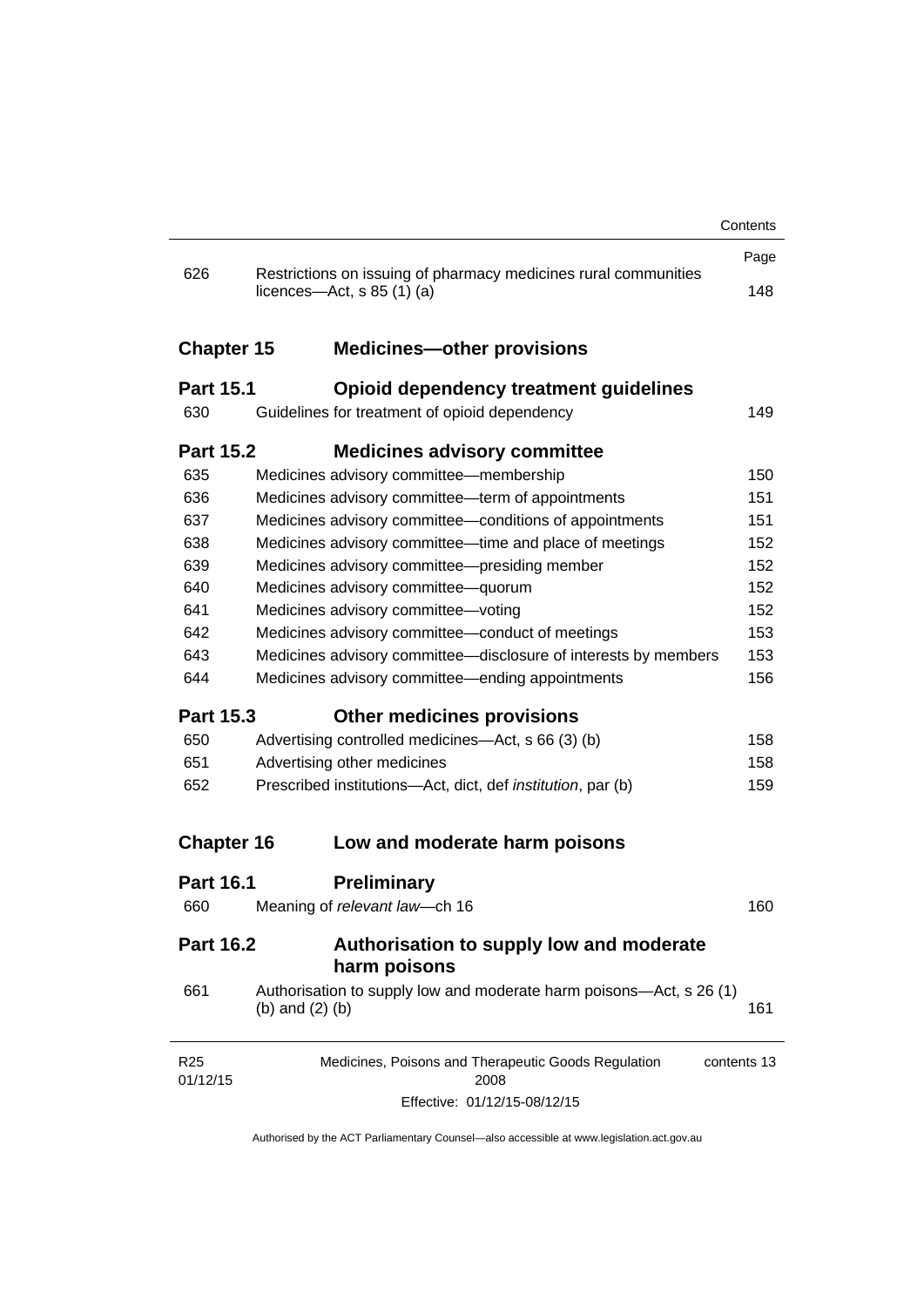|                   |                                                                                                                      | Page       |
|-------------------|----------------------------------------------------------------------------------------------------------------------|------------|
| 662               | Authorisation condition for supplying low and moderate harm<br>poisons-Act, s 44 (1) (b) and (2) (b)                 | 161        |
| <b>Part 16.3</b>  | Authorisation to manufacture low and<br>moderate harm poisons                                                        |            |
| 663               | Authorisation to manufacture low and moderate harm poisons-Act, s<br>33(b)                                           | 162        |
| 664               | Authorisation condition for manufacturing low and moderate harm<br>poisons—Act, s 44 (1) (b) and (2) (b)             | 162        |
| <b>Part 16.4</b>  | Packaging and labelling of low and moderate<br>harm poisons                                                          |            |
| 665               | Packaging of supplied manufacturer's packs of low and moderate<br>harm poisons-Act, s 59 (1) (c) (i) and (2) (c) (i) | 163        |
| 666               | Labelling of supplied manufacturer's packs of low and moderate harm<br>poisons—Act, s 60 (1) (c) (i) and (2) (c) (i) | 163        |
|                   |                                                                                                                      |            |
| <b>Chapter 17</b> | Dangerous poisons authorisations                                                                                     |            |
| <b>Part 17.1</b>  | <b>Overview of dangerous poisons</b><br>authorisations                                                               |            |
| 670               | General overview of authorisations for dangerous poisons                                                             | 164        |
| 671<br>672        | Overview of dangerous poisons authorisations under this regulation                                                   | 165<br>166 |
| <b>Part 17.2</b>  | General overview of authorisation conditions for dangerous poisons<br>Authorisations under dangerous poisons         |            |
|                   | licences                                                                                                             |            |
| Division 17.2.1   | Dangerous poisons manufacturers licence<br>authorisations                                                            |            |
| 675               | Authorisations under dangerous poisons manufacturers licences—Act,<br>s 20(1)(a)                                     | 167        |
| 676               | Authorisation conditions for dangerous poisons manufacturers<br>licences—Act, $s$ 44 (1) (b) and (2) (b)             | 168        |

| contents 14 | Medicines, Poisons and Therapeutic Goods Regulation | R25.     |
|-------------|-----------------------------------------------------|----------|
|             | 2008                                                | 01/12/15 |
|             | Effective: 01/12/15-08/12/15                        |          |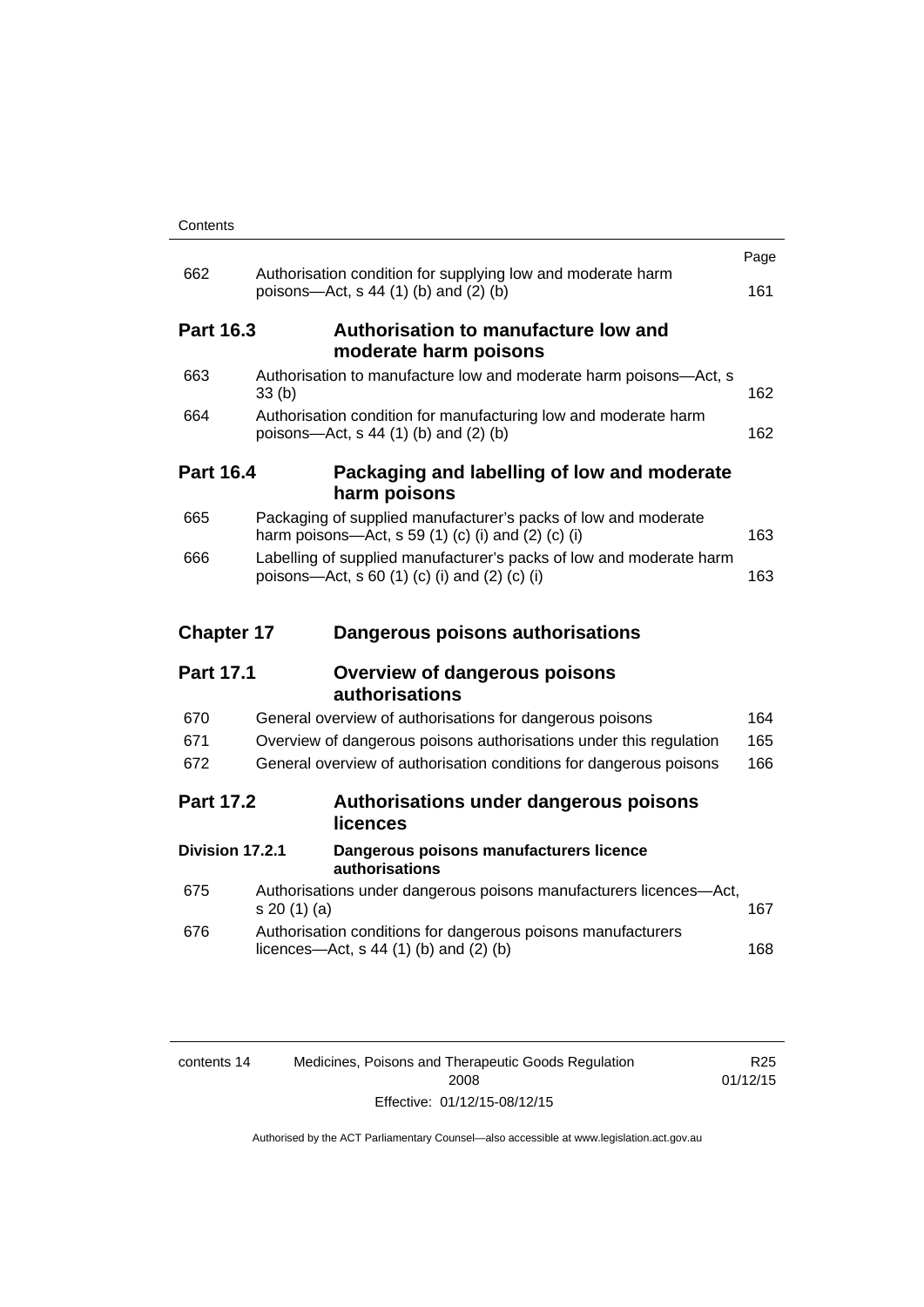| Division 17.2.2   | Dangerous poisons-research and education program<br>licence authorisations                                                              | Page |
|-------------------|-----------------------------------------------------------------------------------------------------------------------------------------|------|
| 680               | Authorisations under dangerous poisons research and education<br>program licences-Act, s 20 (1) (a)                                     | 170  |
| 681               | Authorisation condition for dangerous poisons research and education<br>program licences—Act, $s$ 44 (1) (b) and (2) (b)                | 171  |
| Division 17.2.3   | Dangerous poisons suppliers licence authorisations                                                                                      |      |
| 685               | Authorisations under dangerous poisons suppliers licences-Act,<br>s 20(1)(b)                                                            | 172  |
| 686               | Authorisation conditions for dangerous poisons suppliers licences-<br>Act, $s$ 44 (1) (b) and (2) (b)                                   | 173  |
| <b>Part 17.3</b>  | Other dangerous poisons authorisations                                                                                                  |      |
| Division 17.3.1   | Authorisations for manufacturing etc purposes                                                                                           |      |
| 690               | Manufacturing etc authorisations for dangerous poisons—Act, s 20 (2)<br>(a)                                                             | 175  |
| Division 17.3.2   | Authorisations for delivery people and commercial<br>disposal operators                                                                 |      |
| 692               | Authorisations to deliver dangerous poisons under purchase orders-<br>Act, s 26 (1) (b) and (2) (b), s 35 (1) (b), (2) (b) and s 36 (b) | 176  |
| 693               | Authorisation to supply dangerous poisons to commercial disposal<br>operator for disposal—Act, s 26 (1) (b)                             | 177  |
| 694               | Authorisations for commercial disposal operators-Act, s 26 (1) (b)<br>and (2) (b), s 35 (1) (b) and (2) (b) and s 36 (b)                | 177  |
| Division 17.3.3   | Authorisations for dangerous poisons research and<br>education programs by scientifically qualified people                              |      |
| 695               | Authorisations for dangerous poisons research and education-Act, s<br>$26(1)$ and $(2)(b)$                                              | 178  |
| 696               | Authorisation conditions for dangerous poisons research and<br>education- $Act$ , s 44 (1) (b) and (2) (b)                              | 179  |
| <b>Chapter 18</b> | <b>Dangerous poisons licences</b>                                                                                                       |      |
| <b>Part 18.1</b>  | Dangerous poisons licences generally                                                                                                    |      |
| 700               | Dangerous poisons licences that may be issued-Act, s 78 (2)                                                                             | 180  |

| R25      | Medicines, Poisons and Therapeutic Goods Regulation | contents 15 |
|----------|-----------------------------------------------------|-------------|
| 01/12/15 | 2008                                                |             |
|          | Effective: 01/12/15-08/12/15                        |             |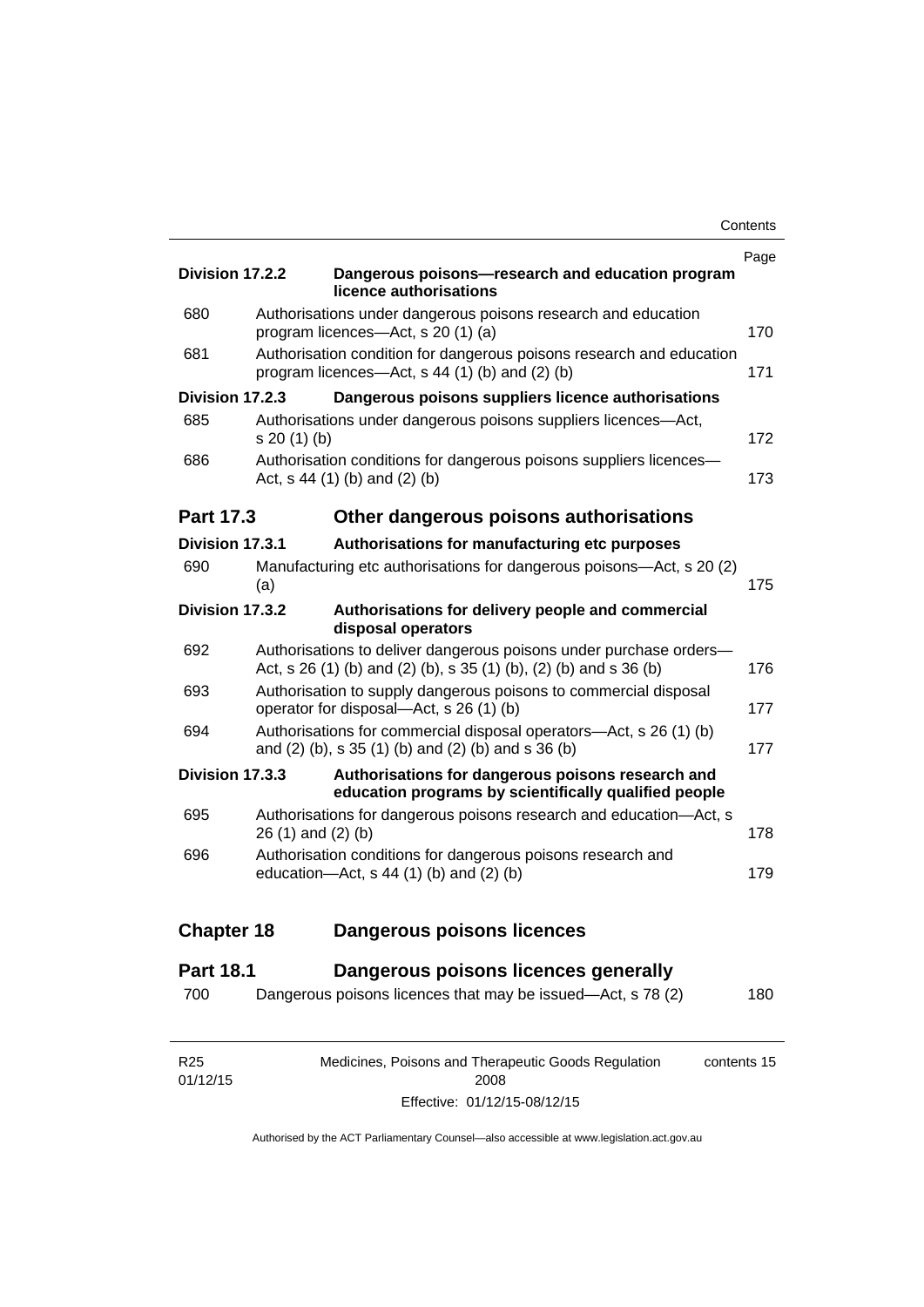| <b>Part 18.2</b>  | Dangerous poisons manufacturers licences                                                                  | Page |
|-------------------|-----------------------------------------------------------------------------------------------------------|------|
| 705               | Applications for dangerous poisons manufacturers licences                                                 | 181  |
| 706               | Restrictions on issuing of dangerous poisons manufacturers                                                |      |
|                   | licences- $-\text{Act}$ , s 85 (1) (a)                                                                    | 182  |
| 707               | Additional information for dangerous poisons manufacturers<br>licences- $-\text{Act}$ , s 88 (1) (k)      | 182  |
| <b>Part 18.3</b>  | Dangerous poisons research and education<br>program licences                                              |      |
| 710               | Applications for dangerous poisons research and education program<br>licences                             | 183  |
| 711               | Restrictions on issuing of dangerous poisons research and education<br>program licences—Act, s 85 (1) (a) | 184  |
| 712               | Additional information for dangerous poisons research and education<br>licences—Act, $s$ 88 (1) (k)       | 185  |
| <b>Part 18.4</b>  | Dangerous poisons suppliers licences                                                                      |      |
| 715               | Applications for dangerous poisons suppliers licences                                                     | 186  |
| 716               | Restrictions on issuing of dangerous poisons suppliers licences-Act,<br>s 85(1)(a)                        | 186  |
| 717               | Additional information for dangerous poisons suppliers licences-Act,<br>s 88 (1) (k)                      | 187  |
| <b>Chapter 19</b> | Dangerous poisons-other provisions                                                                        |      |
| <b>Part 19.1</b>  | Dangerous poisons purchase orders                                                                         |      |
| 720               | Supplying dangerous poisons on purchase orders                                                            | 188  |
| 721               | General requirements for dangerous poisons purchase orders-Act, s<br>38(2)(c)                             | 189  |
| 722               | Recording supply of dangerous poisons on purchase orders                                                  | 189  |
| <b>Part 19.2</b>  | Wholesale supply of dangerous poisons<br>under corresponding laws                                         |      |
| 725               | Conditions for wholesalers supplying dangerous poisons under<br>corresponding laws-Act, s 20 (4) (c)      | 191  |
|                   |                                                                                                           |      |

| contents 16 | Medicines, Poisons and Therapeutic Goods Regulation | R25      |
|-------------|-----------------------------------------------------|----------|
|             | 2008                                                | 01/12/15 |
|             | Effective: 01/12/15-08/12/15                        |          |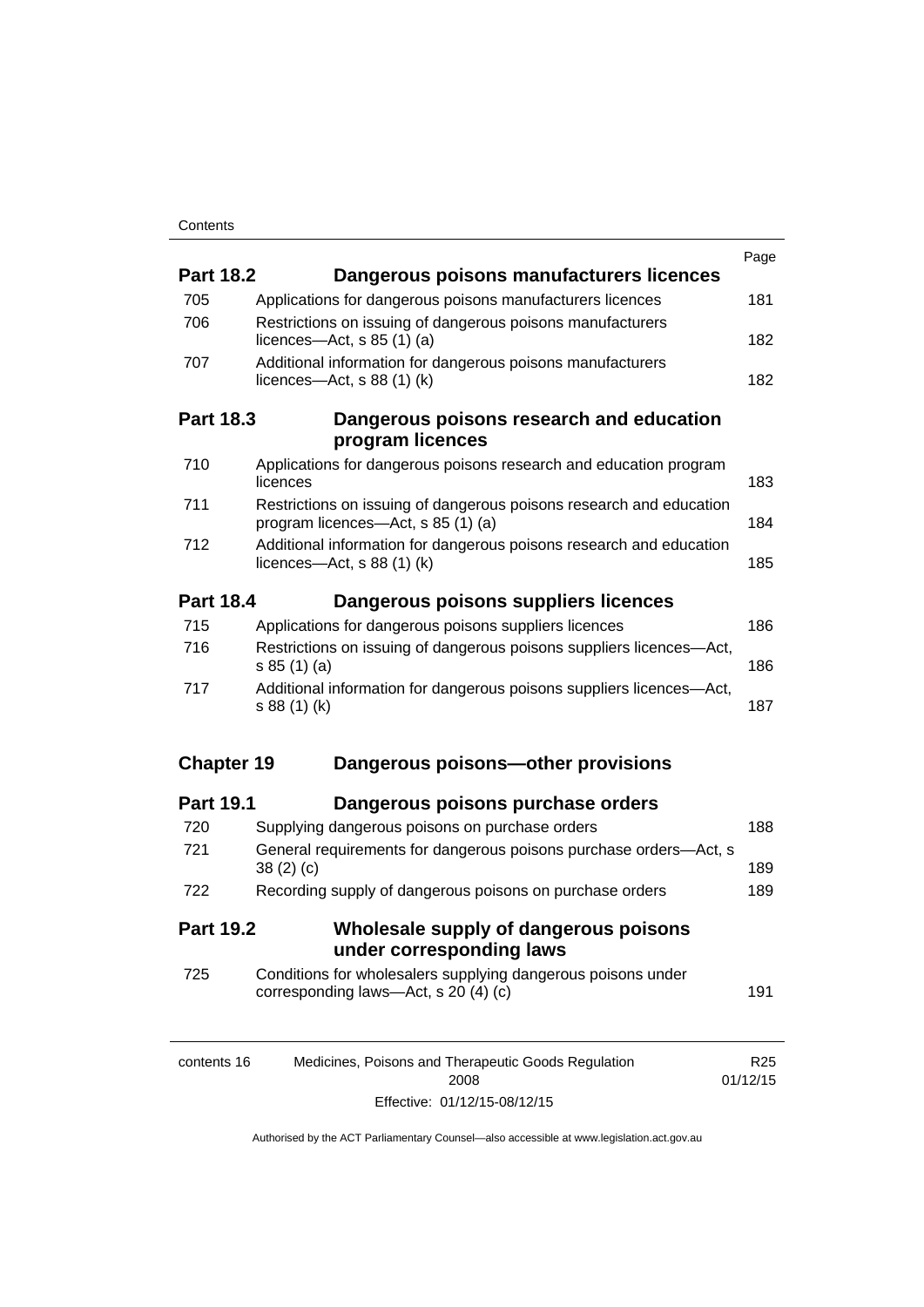|                   |                                                                                                                                 | Contents |
|-------------------|---------------------------------------------------------------------------------------------------------------------------------|----------|
|                   |                                                                                                                                 | Page     |
| <b>Part 19.3</b>  | Packaging and labelling of dangerous<br>poisons                                                                                 |          |
| 730               | Meaning of relevant law-pt 19.3                                                                                                 | 192      |
| 731               | Packaging of supplied manufacturer's packs of dangerous poisons-<br>Act, s 59 (1) (c) (i) and (2) (c) (i)                       | 192      |
| 732               | Labelling of supplied manufacturer's packs of dangerous poisons-<br>Act, $s \, 60 \, (1) \, (c) \, (i)$ and $(2) \, (c) \, (i)$ | 193      |
| <b>Part 19.4</b>  | Storage of dangerous poisons                                                                                                    |          |
| 735               | Storage of dangerous poisons—Act, s 61 (b) and (c)                                                                              | 194      |
| <b>Part 19.5</b>  | Dangerous poisons registers                                                                                                     |          |
| 740               | Keeping of dangerous poisons registers by certain people—Act, s 48<br>and s 50 (1) (b) and (2) (b)                              | 195      |
| 741               | Form of dangerous poisons registers-Act, s 49 (1) (b)                                                                           | 196      |
| 742               | Making entries in dangerous poisons registers—Act, s 51 (1) (b)                                                                 | 196      |
| 743               | Prescribed witnesses for discarding of dangerous poisons-Act, s 54<br>$(a)$ and $(b)$                                           | 196      |
| 744               | Changes to entries in dangerous poisons registers—Act, s 55 (2) (b)                                                             | 197      |
| <b>Chapter 20</b> | <b>Paints</b>                                                                                                                   |          |
| 750               | Manufacture, supply and use of paints containing white lead-Act, s<br>70 (1) (b), (2) (b) and (3) (b)                           | 198      |
| 751               | Manufacture, supply and use of paints for certain purposes-Act, s 71<br>$(1)$ and $(3)$                                         | 198      |
| 752               | Manufacture, supply and use of paints for toys—Act, s 72 (b)                                                                    | 199      |
| 753               | Manufacture, supply and use of paints containing pesticides-Act, s<br>73 <sub>(b)</sub>                                         | 199      |
| <b>Chapter 21</b> | <b>Prohibited and appendix C substances</b>                                                                                     |          |

| <b>Part 21.1</b> | <b>Preliminary</b>                           |     |
|------------------|----------------------------------------------|-----|
| 760              | Meaning of <i>prohibited</i> substance—ch 21 | 201 |
| 761              | Prohibited substances licences—Act, s 78 (2) | 201 |

| R25      | Medicines, Poisons and Therapeutic Goods Regulation | contents 17 |
|----------|-----------------------------------------------------|-------------|
| 01/12/15 | 2008                                                |             |
|          | Effective: 01/12/15-08/12/15                        |             |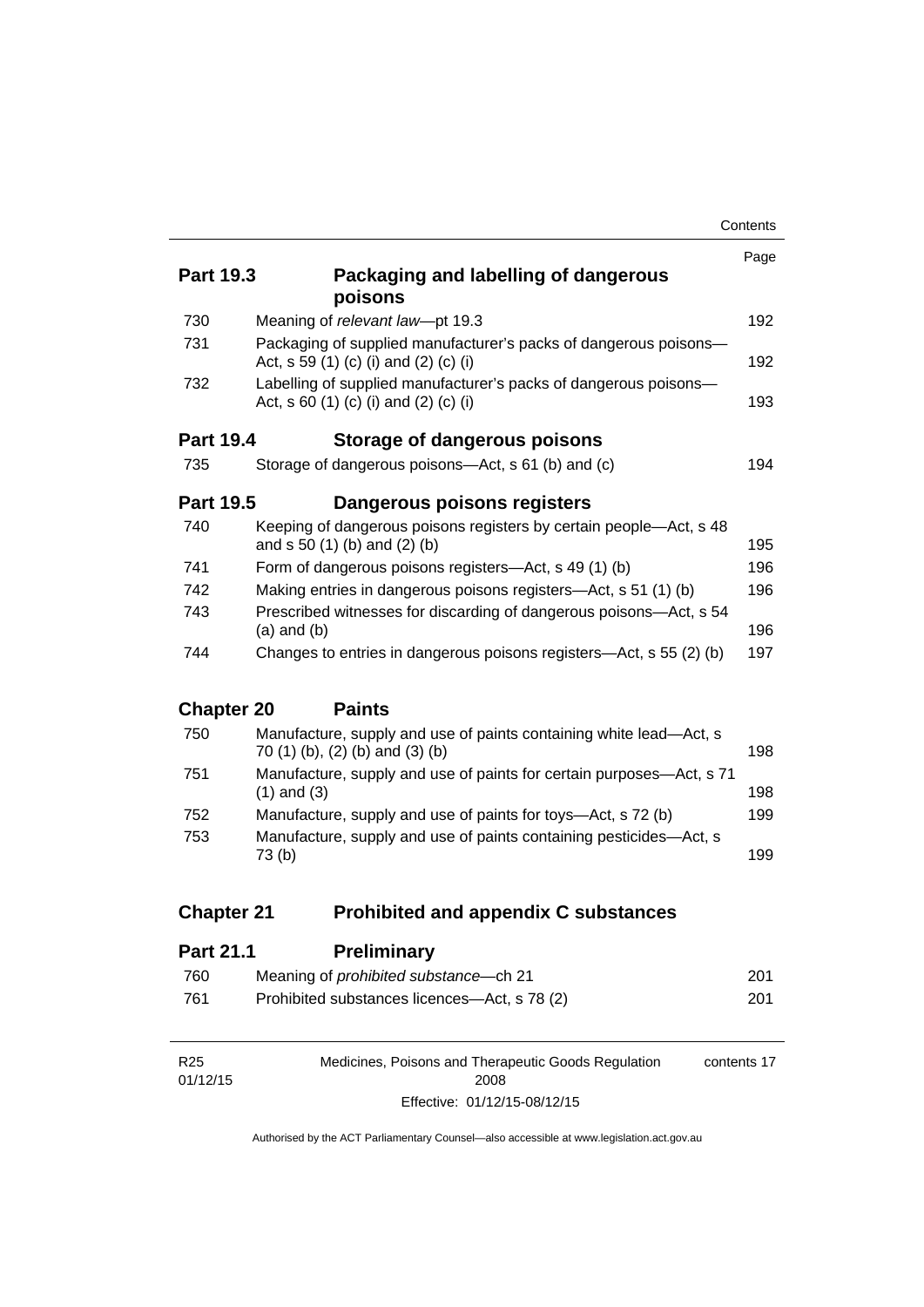|                  |                           |                                                                                                                                              | Page |
|------------------|---------------------------|----------------------------------------------------------------------------------------------------------------------------------------------|------|
| <b>Part 21.2</b> |                           | <b>Prohibited substances research and</b><br>education program licences                                                                      |      |
| Division 21.2.1  |                           | Issue of prohibited substances research and education<br>program licences                                                                    |      |
| 765              | program licences          | Applications for prohibited substances research and education                                                                                | 202  |
| 766              |                           | Restrictions on issuing of prohibited substances research and<br>education program licences-Act, s 85 (1) (a)                                | 203  |
| 767              |                           | Additional information for prohibited substances research program and<br>education licences-Act, s 88 (1) (k)                                | 204  |
| Division 21.2.2  |                           | Prohibited substances research and education<br>program authorisations                                                                       |      |
| 768              |                           | Authorisations under prohibited substances research and education<br>program licences—Act, s 20 (1) (a)                                      | 204  |
| 769              |                           | Authorisation condition for prohibited substances research and<br>education program licences—Act, s 44 (1) (b) and (2) (b)                   | 205  |
| Division 21.2.3  |                           | Other provisions-prohibited substances research and<br>education program licences                                                            |      |
| 770              |                           | Approvals of dealings for prohibited substances research and<br>education program licences-Act, s 20 (1) (c)                                 | 206  |
| 771              | (b)                       | Authorisation condition for approval-holders—Act, s 44 (1) (b) and (2)                                                                       | 207  |
| 772              | Act, s 38 (2) (c)         | General requirements for prohibited substances purchase orders-                                                                              | 207  |
| 773              |                           | Recording supply of prohibited substances on purchase orders                                                                                 | 208  |
| 774              | (ii), $(2)$ (b) and $(4)$ | Information for CHO about supplied prohibited substances research<br>and education program licences—Act, s 31 (1) (a) (ii), (1) (b), (2) (a) | 208  |
| Part 21.3        |                           | <b>Prohibited substances registers</b>                                                                                                       |      |
| 775              |                           | Keeping of prohibited substances registers by certain people-Act,<br>s 48 and s 50 (1) (b) and (2) (b)                                       | 210  |
| 776              |                           | Form of prohibited substances registers—Act, s 49 (1) (b)                                                                                    | 210  |
| 777              |                           | Making entries in prohibited substances registers-Act, s 51 (1) (b)                                                                          | 211  |
| 778              | 54 (a) and (b)            | Prescribed witnesses for discarding of prohibited substances-Act, s                                                                          | 211  |

| contents 18 | Medicines, Poisons and Therapeutic Goods Regulation | R25      |
|-------------|-----------------------------------------------------|----------|
|             | 2008                                                | 01/12/15 |
|             | Effective: 01/12/15-08/12/15                        |          |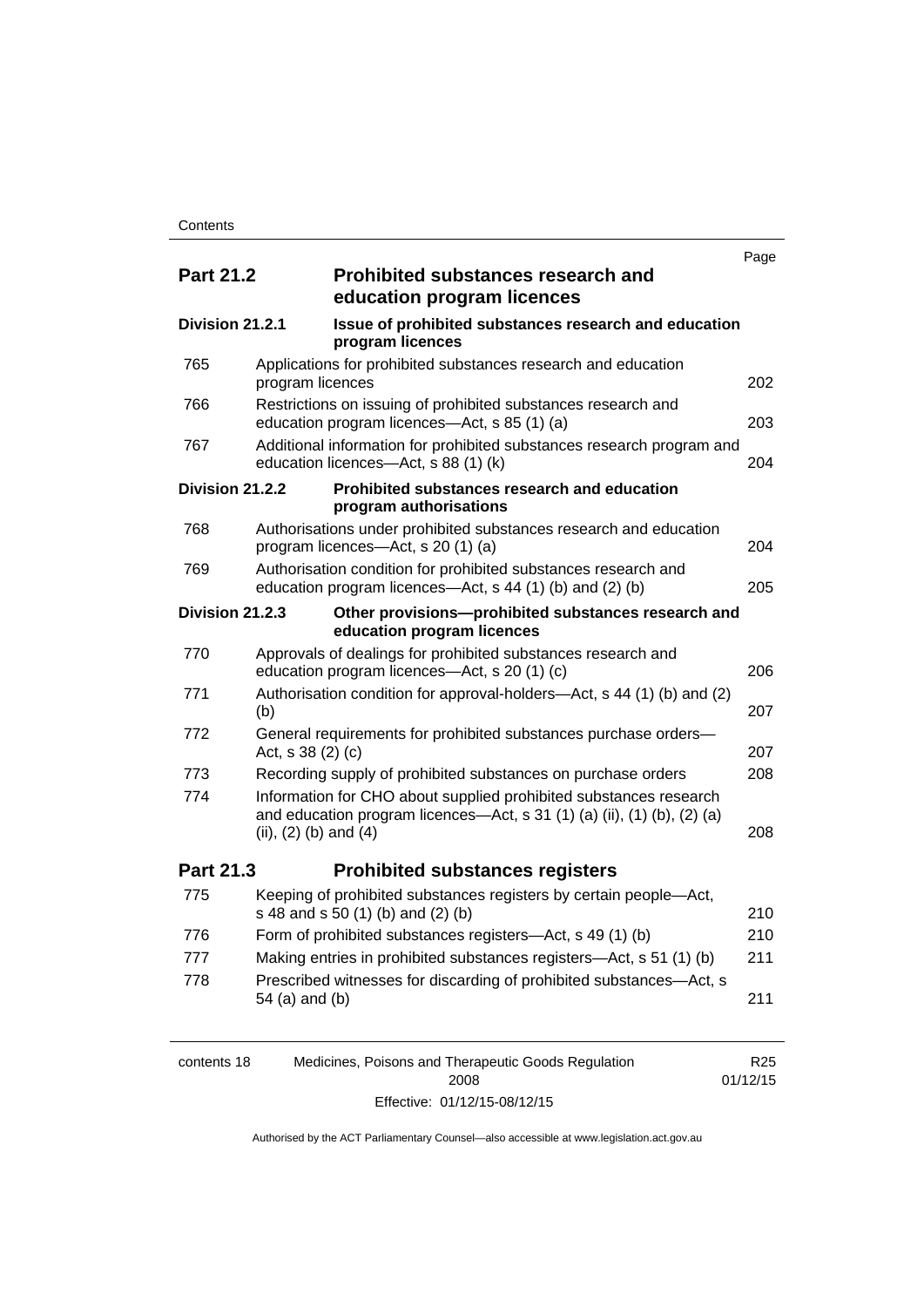| 779                         | Changes to entries in prohibited substances registers—Act, s 55 (2)<br>(b)                                            |             |  |
|-----------------------------|-----------------------------------------------------------------------------------------------------------------------|-------------|--|
| <b>Chapter 22</b>           | <b>Therapeutic goods</b>                                                                                              |             |  |
| 800                         | Definitions-ch 22                                                                                                     | 213         |  |
| 801                         | Prescribed regulated therapeutic goods-Act, s 14, def regulated                                                       |             |  |
|                             | therapeutic good, par (b)                                                                                             | 213         |  |
| 802                         | Authorisation to supply optical devices—Act, s 74 (1) (b) and (2) (b)                                                 |             |  |
| 803                         | Authorisation conditions for supplying optical devices—Act, s 75 (1) (b) 214                                          |             |  |
| <b>Chapter 23</b>           | <b>Notification and review of decisions</b>                                                                           |             |  |
| 850                         | Meaning of reviewable decision--- ch 23                                                                               |             |  |
| 851                         | Reviewable decision notices                                                                                           |             |  |
| 852                         | Applications for review                                                                                               |             |  |
| <b>Chapter 24</b>           | <b>Miscellaneous</b>                                                                                                  |             |  |
| 860                         | Authorisations for public employees—Act, s 26 (1) (b), (2) (b), s 35 (1)<br>$(b)$ , $(2)$ $(b)$ and s 36 $(b)$<br>218 |             |  |
| 861                         | Other authorisations for public employees—Act, s 20 (1) (a), (2) (a)<br>and $s$ 74 (1) (b)                            |             |  |
| 862                         | Certain containers not to be used for human-use substances—Act, s<br>63 $(1)$ $(b)$                                   |             |  |
| 863                         | Disapplication of Legislation Act, s 47 (6)                                                                           |             |  |
| 864                         | Exemption of piper methysticum (kava)—Act, s 190 (1) (a)                                                              |             |  |
| <b>Schedule 1</b>           | <b>Medicines-health-related occupations</b>                                                                           |             |  |
|                             | authorisations                                                                                                        | 223         |  |
| <b>Part 1.1</b>             | <b>Ambulance services and officers</b>                                                                                | 223         |  |
| <b>Part 1.2</b>             | Dentists, dental hygienists, dental therapists and oral<br>health therapists                                          | 224         |  |
| <b>Part 1.3</b>             | <b>Doctors</b>                                                                                                        | 227         |  |
| <b>Part 1.4</b>             | <b>Health practitioners at institutions</b>                                                                           | 229         |  |
| R <sub>25</sub><br>01/12/15 | Medicines, Poisons and Therapeutic Goods Regulation<br>2008                                                           | contents 19 |  |
|                             | Effective: 01/12/15-08/12/15                                                                                          |             |  |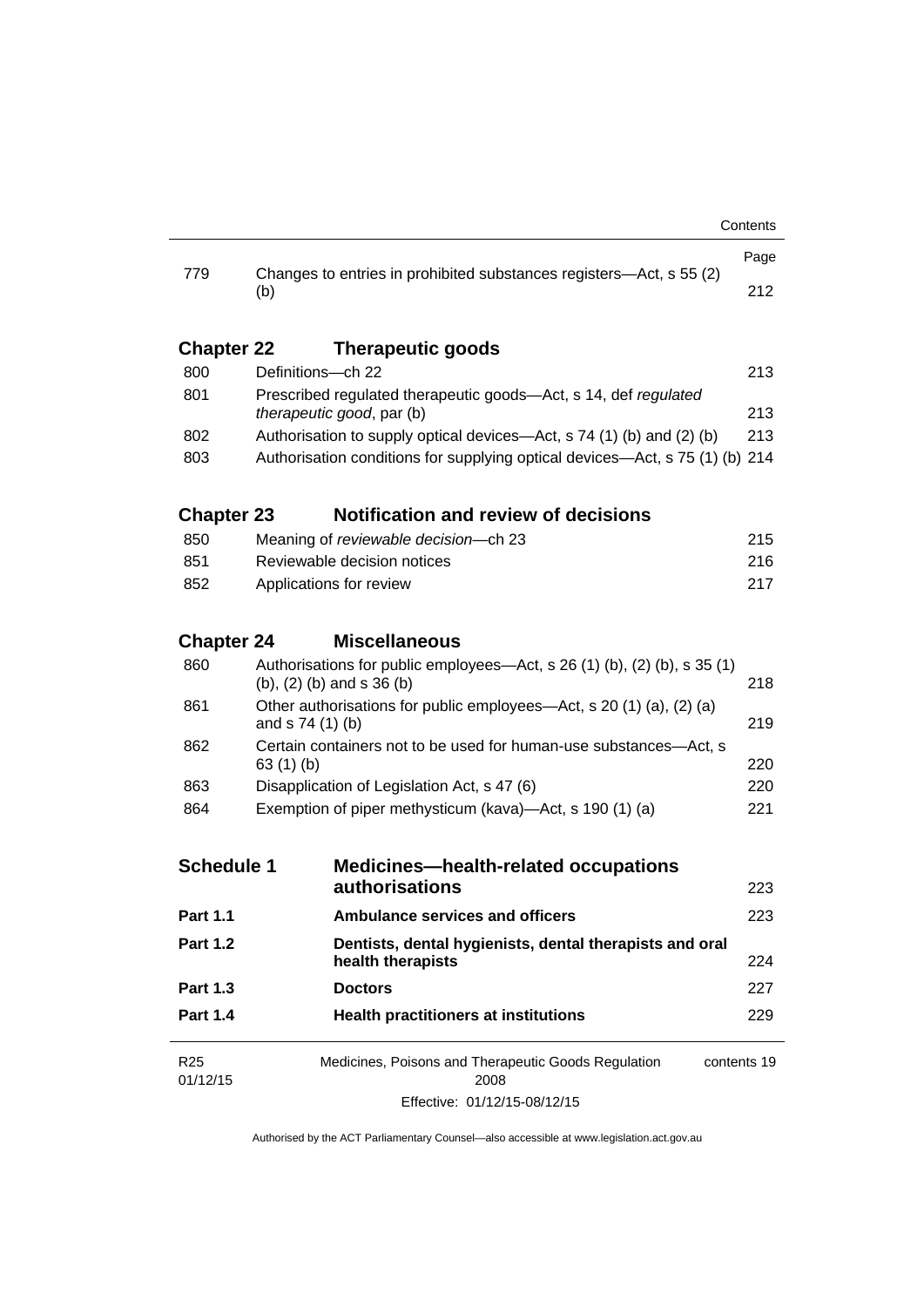| <b>Part 1.5</b>   |                                      | <b>Midwives</b>                                                      | Page<br>230                 |  |
|-------------------|--------------------------------------|----------------------------------------------------------------------|-----------------------------|--|
| <b>Part 1.6</b>   |                                      | Nurses                                                               | 232                         |  |
| <b>Part 1.7</b>   |                                      | Opioid dependency treatment centres operated by<br><b>Territory</b>  |                             |  |
| <b>Part 1.8</b>   |                                      | <b>Optometrists</b>                                                  | 236                         |  |
| <b>Part 1.9</b>   |                                      | <b>Pharmacists and employees</b>                                     | 237                         |  |
| Part 1.10         |                                      | <b>Podiatrists</b>                                                   | 240                         |  |
| <b>Part 1.11</b>  |                                      | <b>Residential care facilities</b>                                   | 241                         |  |
| Part 1.12         |                                      | Sales representatives for medicines manufacturers<br>and wholesalers |                             |  |
| Part 1.13         |                                      | Veterinary surgeons and employees                                    | 244                         |  |
|                   |                                      |                                                                      |                             |  |
| <b>Schedule 3</b> |                                      | Designated appendix D medicines—standing                             |                             |  |
|                   |                                      | approvals                                                            | 247                         |  |
| <b>Part 3.1</b>   |                                      | <b>Approval conditions</b>                                           | 247                         |  |
| 3.1               | Definitions-sch 3                    |                                                                      | 247                         |  |
| <b>Part 3.2</b>   |                                      | Standing approvals for designated appendix D<br>medicines            | 248                         |  |
| <b>Schedule 4</b> |                                      | Dangerous poisons-manufacturing etc<br>authorisations                | 250                         |  |
| <b>Schedule 5</b> |                                      | Requirements for storage receptacles                                 | 253                         |  |
| <b>Part 5.1</b>   |                                      | <b>Medicines cabinets</b>                                            | 253                         |  |
| 5.1               |                                      | Medicines cabinets-general requirements                              | 253                         |  |
| 5.2               | Medicines cabinets-body requirements |                                                                      | 253                         |  |
| 5.3               | Medicines cabinets-door requirements |                                                                      | 254                         |  |
| 5.4               | Medicines cabinets-lock requirements |                                                                      | 254                         |  |
| 5.5               |                                      | Medicines cabinets-mounting requirements                             | 255                         |  |
| <b>Part 5.2</b>   |                                      | Safes, strong rooms and vaults                                       | 256                         |  |
| contents 20       |                                      | Medicines, Poisons and Therapeutic Goods Regulation<br>2008          | R <sub>25</sub><br>01/12/15 |  |

Effective: 01/12/15-08/12/15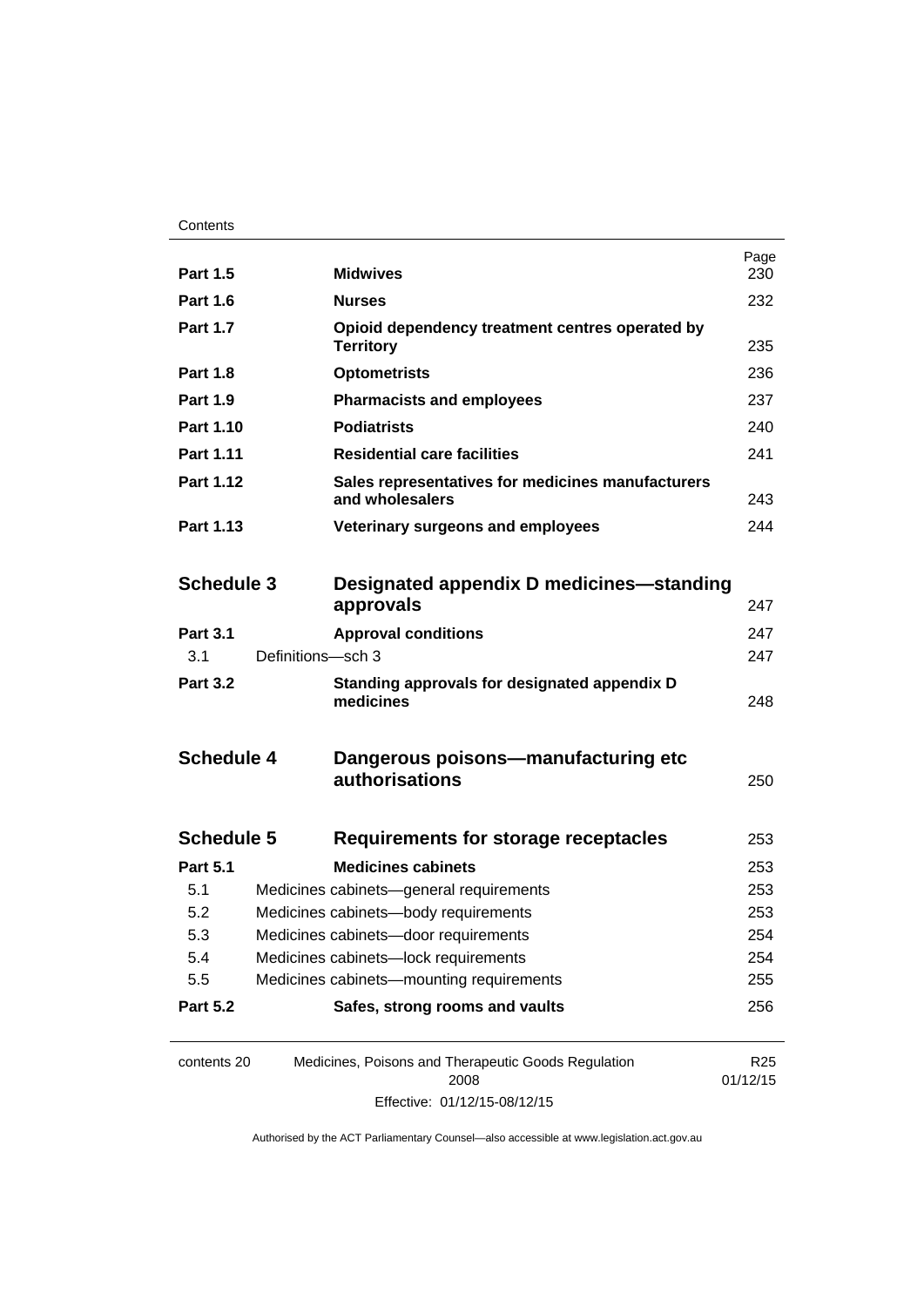|                   |                               | Contents |
|-------------------|-------------------------------|----------|
|                   |                               | Page     |
| 5.6               | Requirements for safes        | 256      |
| 5.7               | Requirements for strong rooms | 256      |
| 5.8               | Requirements for vaults       | 256      |
| <b>Dictionary</b> |                               | 257      |
| <b>Endnotes</b>   |                               |          |
| 1                 | About the endnotes            | 269      |
| 2                 | Abbreviation key              | 269      |
| 3                 | Legislation history           | 270      |
| 4                 | Amendment history             | 274      |
| 5                 | Earlier republications        | 282      |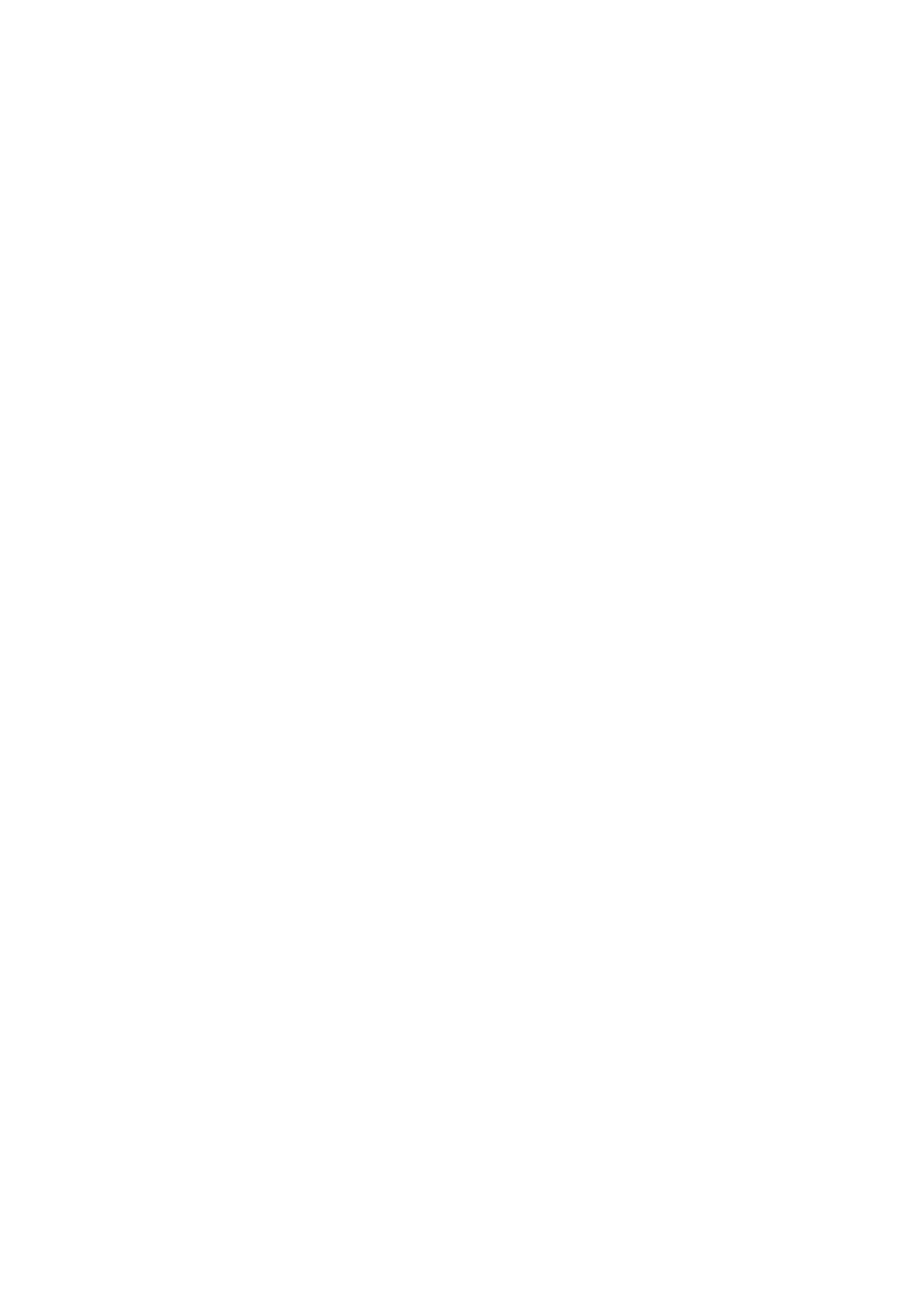

# **Medicines, Poisons and Therapeutic Goods Regulation 2008**

made under the

**[Medicines, Poisons and Therapeutic Goods Act 2008](http://www.legislation.act.gov.au/a/2008-26)**

R25 01/12/15

l

Medicines, Poisons and Therapeutic Goods Regulation 2008 Effective: 01/12/15-08/12/15

page 1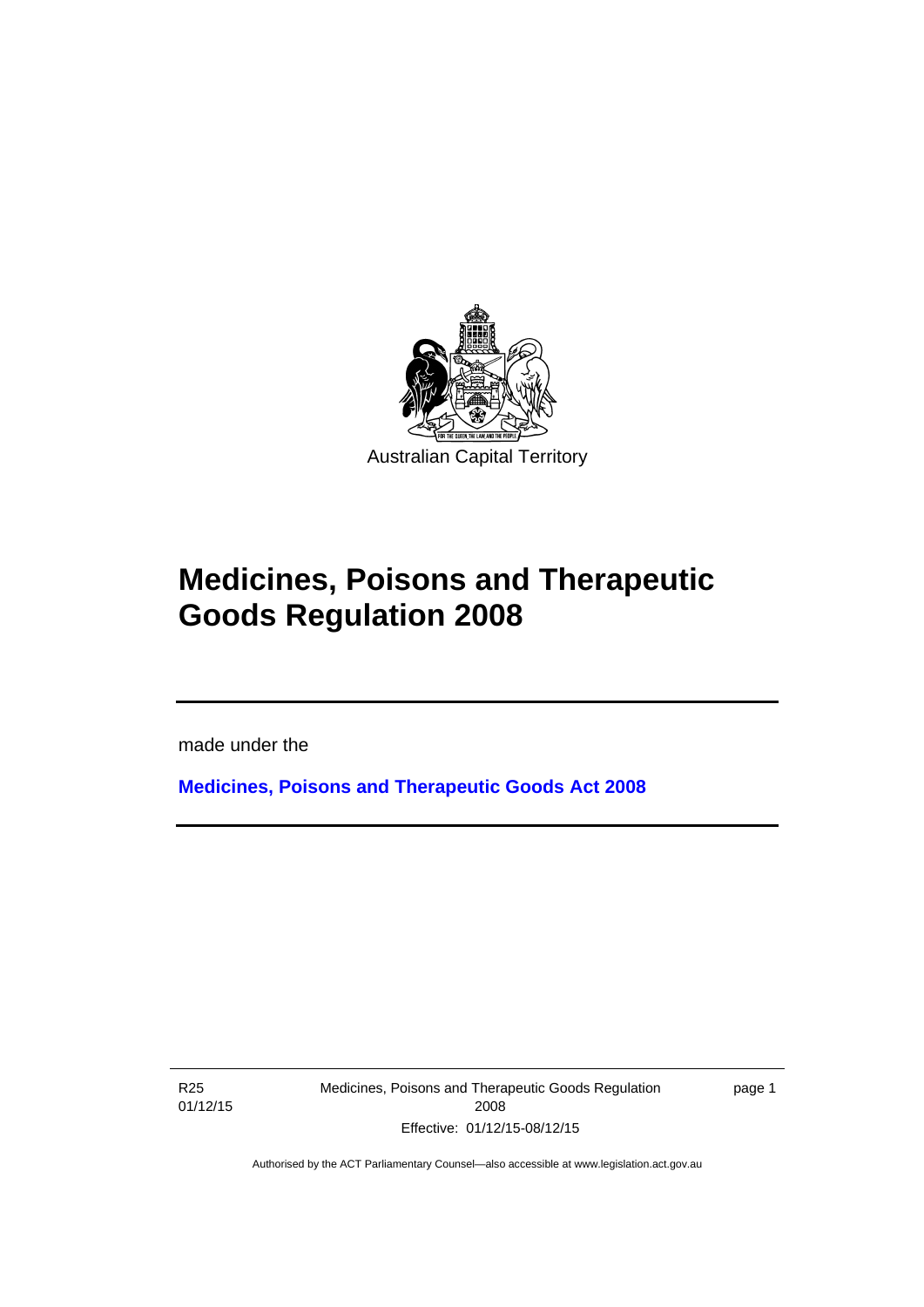Section 1

# <span id="page-25-0"></span>**Chapter 1 Preliminary**

#### <span id="page-25-1"></span>**1 Name of regulation**

This regulation is the *Medicines, Poisons and Therapeutic Goods Regulation 2008*.

### <span id="page-25-2"></span>**3 Dictionary**

The dictionary at the end of this regulation is part of this regulation.

*Note 1* The dictionary at the end of this regulation defines certain terms used in this regulation, and includes references (*signpost definitions*) to other terms defined elsewhere. For example, the signpost definition '*young detainee*—see the *[Children](http://www.legislation.act.gov.au/a/2008-19)* 

*[and Young People Act 2008](http://www.legislation.act.gov.au/a/2008-19)*, section 95.' means that the term 'young detainee' is defined in that section and the definition applies to this regulation.

*Note 2* A definition in the dictionary (including a signpost definition) applies to the entire regulation unless the definition, or another provision of the regulation, provides otherwise or the contrary intention otherwise appears (see [Legislation Act,](http://www.legislation.act.gov.au/a/2001-14) s 155 and s 156 (1)).

#### <span id="page-25-3"></span>**4 Notes**

A note included in this regulation is explanatory and is not part of this regulation.

*Note* See the [Legislation Act,](http://www.legislation.act.gov.au/a/2001-14) s 127 (1), (4) and (5) for the legal status of notes.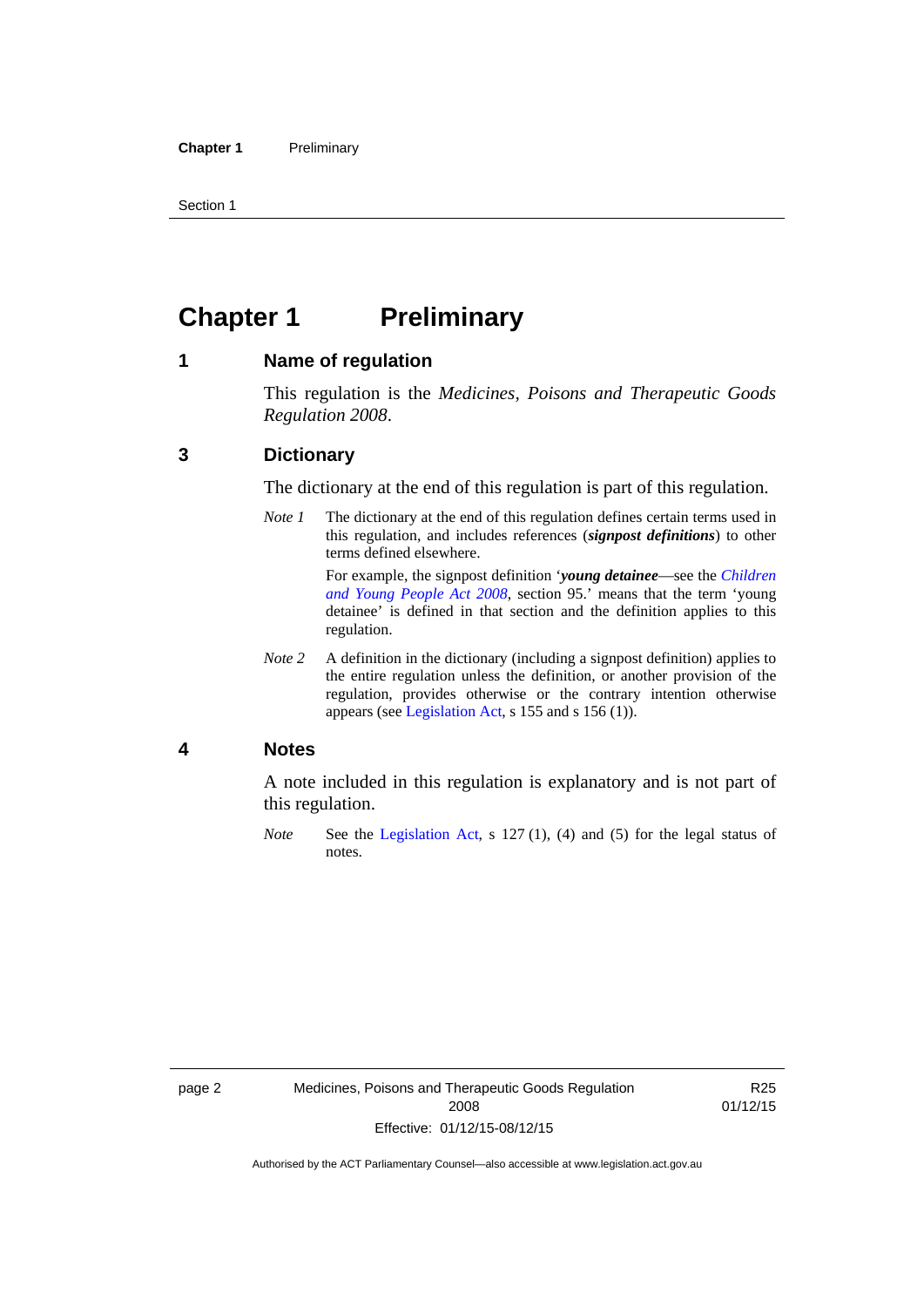## <span id="page-26-0"></span>**5 Offences against regulation—application of Criminal Code etc**

Other legislation applies in relation to offences against this regulation.

*Note 1 Criminal Code* The [Criminal Code](http://www.legislation.act.gov.au/a/2002-51), ch 2 applies to all offences against this regulation (see Code, pt 2.1).

> The chapter sets out the general principles of criminal responsibility (including burdens of proof and general defences), and defines terms used for offences to which the Code applies (eg *conduct*, *intention*, *recklessness* and *strict liability*).

*Note 2 Penalty units* 

The [Legislation Act](http://www.legislation.act.gov.au/a/2001-14), s 133 deals with the meaning of offence penalties that are expressed in penalty units.

# <span id="page-26-1"></span>**6 Overview of things to which medicines and poisons standard does not apply**

- (1) The medicines and poisons standard applies to regulated substances (see the [Act](http://www.legislation.act.gov.au/a/2008-26/default.asp), pt 3.1 and s 17).
- (2) However, the medicines and poisons standard sets out the following things to which it does not apply (unless there is a contrary intention in the standard):
	- (a) a substance in a preparation or product included in the standard, appendix A (General Exemptions) (see the [standard](http://www.comlaw.gov.au/Series/F2012L01200), par 1 (2) (h));
	- (b) a substance and the reason for its entry in the standard, appendix B (Substances considered not to require control by scheduling) (see the [standard,](http://www.comlaw.gov.au/Series/F2012L01200) par  $1(2)(h)$ );
	- (c) a substance to which the standard, appendix G (Dilute Preparations) applies (see the [standard,](http://www.comlaw.gov.au/Series/F2012L01200) par 1 (2) (i));

page 3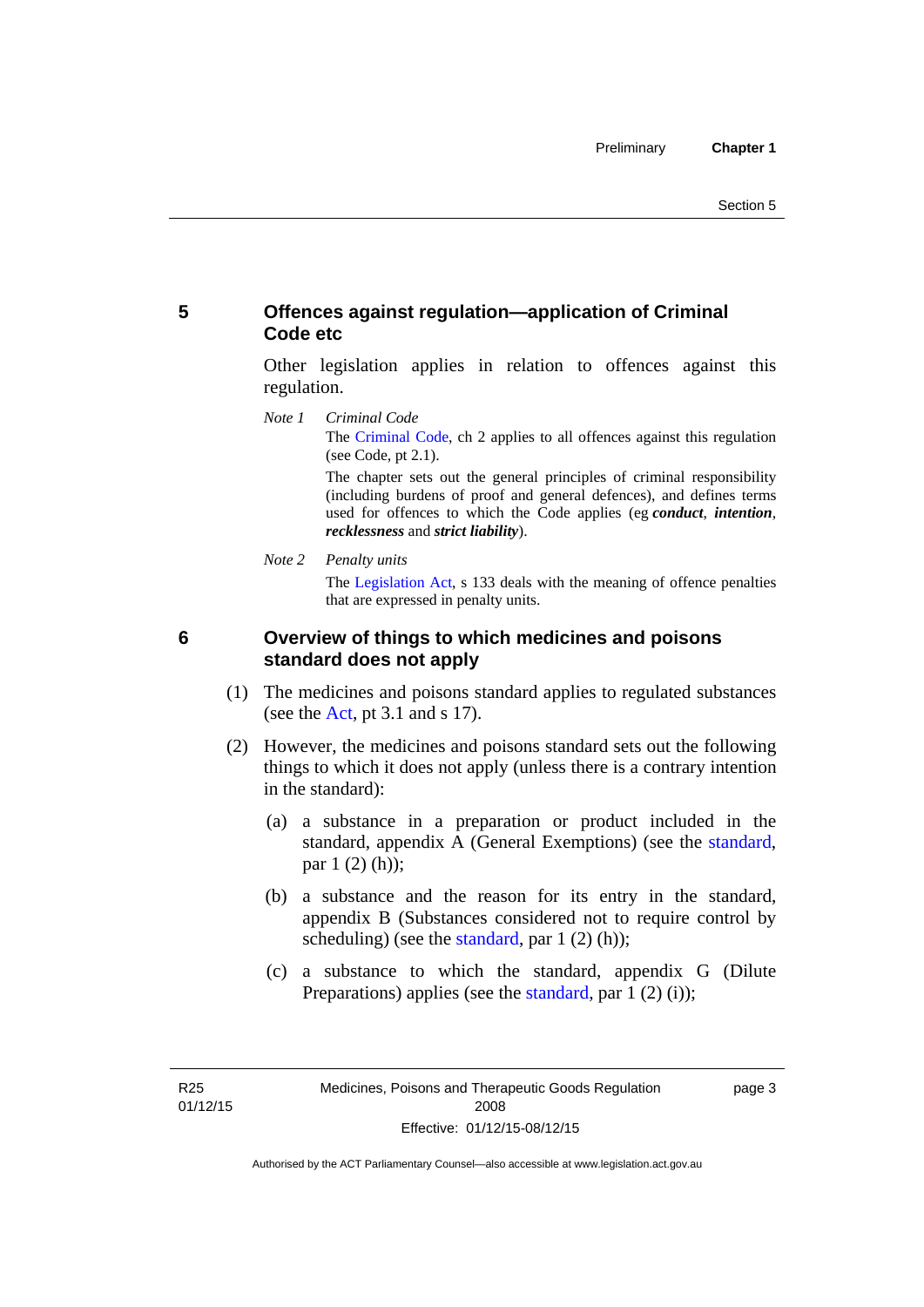#### **Chapter 1** Preliminary

Section 6

- (d) certain low concentrations of substances included in the standard, schedules 1 to 6 if the substance is not also included in schedule 7 or 8 (see the [standard,](http://www.comlaw.gov.au/Series/F2012L01200) par 1 (2) (j));
- (e) certain impurities in pesticides (see the [standard,](http://www.comlaw.gov.au/Series/F2012L01200) par  $1(2)(k)$ ).

page 4 Medicines, Poisons and Therapeutic Goods Regulation 2008 Effective: 01/12/15-08/12/15

R25 01/12/15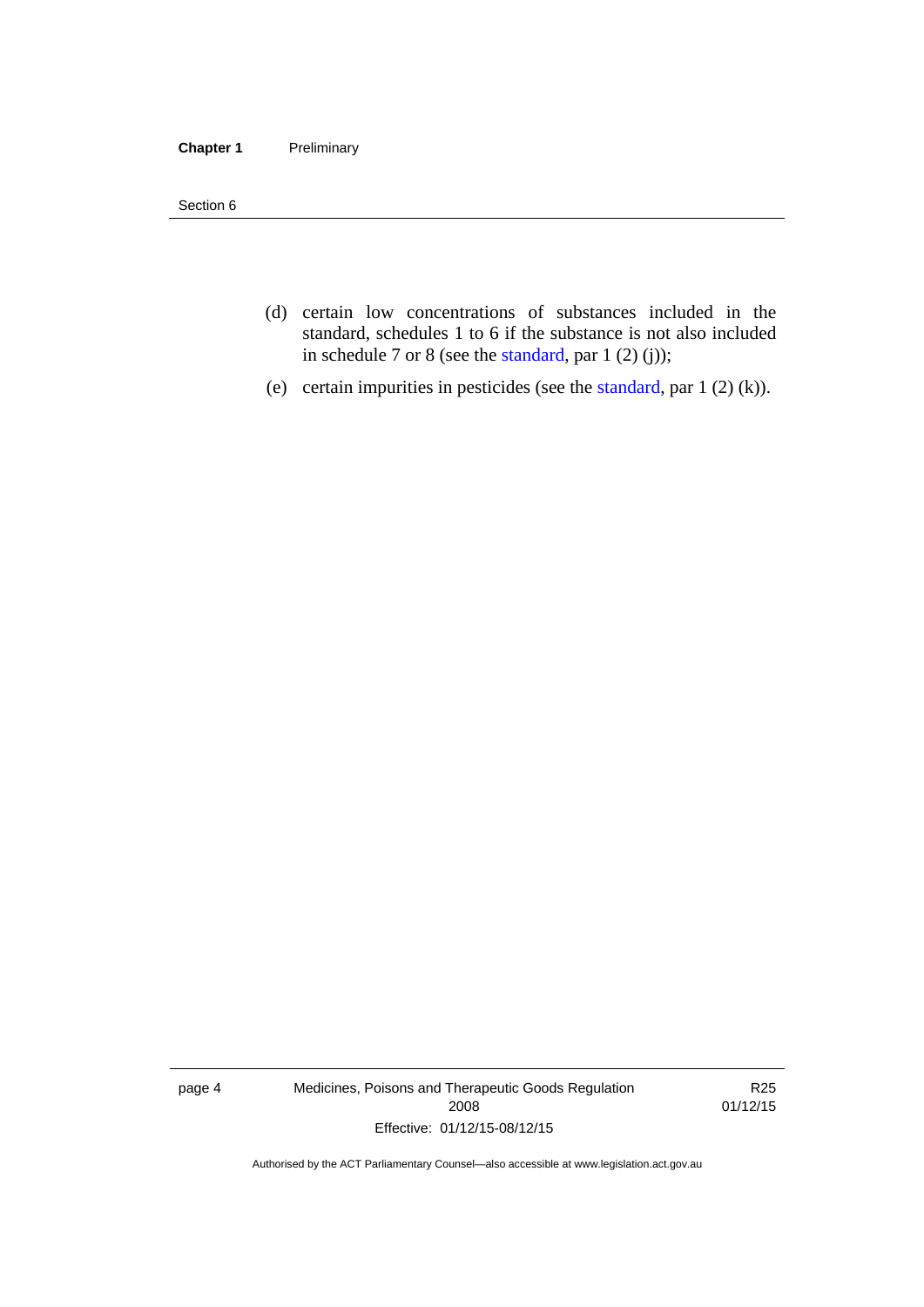# <span id="page-28-0"></span>**Chapter 2 Medicines—authorisations generally**

# <span id="page-28-1"></span>**Part 2.1 Overview of medicines authorisations**

### <span id="page-28-2"></span>**10 General overview of authorisations for medicines**

 (1) The Act requires that a person must not deal with a medicine in a particular way unless the person is authorised to deal with the medicine.

#### **Example**

the [Act](http://www.legislation.act.gov.au/a/2008-26/default.asp), s 35 is about obtaining certain substances (which include medicines)

- *Note 1* The [Act,](http://www.legislation.act.gov.au/a/2008-26/default.asp) s 19 sets out when a person *deals* with a medicine.
- *Note 2* An example is part of the regulation, is not exhaustive and may extend, but does not limit, the meaning of the provision in which it appears (see [Legislation Act,](http://www.legislation.act.gov.au/a/2001-14) s 126 and s 132).
- (2) The [Act](http://www.legislation.act.gov.au/a/2008-26/default.asp), section 20 sets out when a person is authorised to deal with a medicine.
- (3) This regulation authorises certain dealings with medicines.

*Note* An authorisation is not required to deal with the following:

- a substance excluded from the medicines and poisons standard by the [standard,](http://www.comlaw.gov.au/Series/F2012L01200) par  $1(2)$  (see s 6);
- a substance mentioned in the [medicines and poisons standard,](http://www.comlaw.gov.au/Series/F2012L01200) sch 2, 3, 4 or 8 if none of the schedules apply to the substance because of an exception in the standard (eg Aspirin in packets available from supermarkets).

R25 01/12/15 page 5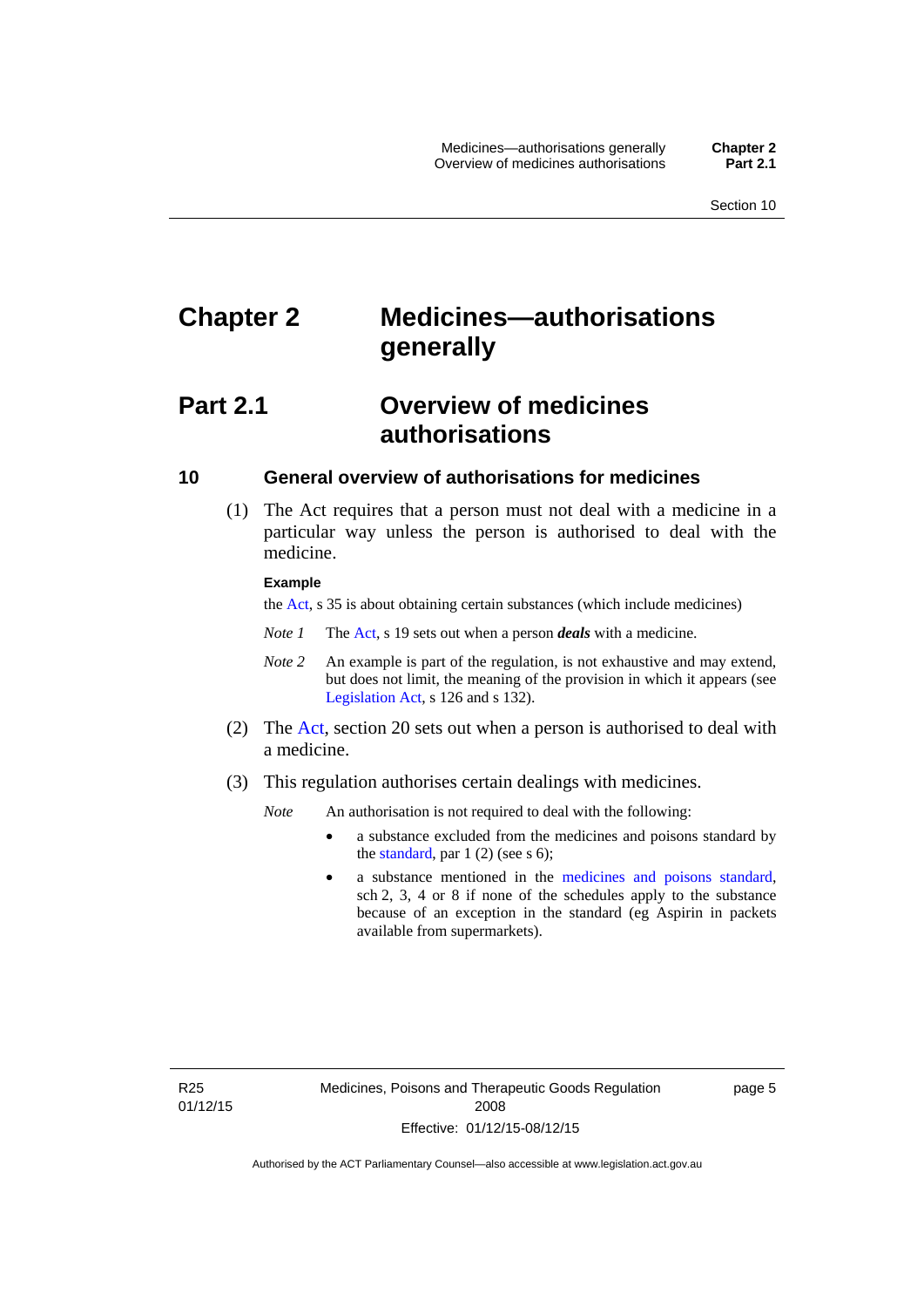Section 11

(4) An authorisation under this regulation may be subject to limitations.

#### **Examples—s (4)**

- 1 a health practitioner's authorisation is subject to any condition or restriction to which the health practitioner is subject to under the *[Health Practitioner](http://www.legislation.act.gov.au/a/db_39269/default.asp)  [Regulation National Law \(ACT\)](http://www.legislation.act.gov.au/a/db_39269/default.asp)* (see s 20)
- 2 the authorisation of a person to prescribe a medicine is subject to any restriction included in sch 1 in relation to the person (see s 30 (1) (b))

*Note* For the power to impose other restrictions, see the [Act](http://www.legislation.act.gov.au/a/2008-26/default.asp), ch 8.

## <span id="page-29-0"></span>**11 Overview of medicines authorisations under this regulation**

- (1) Medicines authorisations under this regulation that are specific to health-related occupations are given by the following provisions (and are set out in schedule 1):
	- (a) section 30 (which is about authorisations under schedule 1 to prescribe medicines);
	- (b) section 50 (which is about authorisations under schedule 1 to issue requisitions for medicines);
	- (c) section 60 (which is about authorisations under schedule 1 to issue purchase orders for medicines);
	- (d) section 110 (which is about authorisations under schedule 1 to supply medicines);

*Note Supply* includes dispense on prescription (see [Act,](http://www.legislation.act.gov.au/a/2008-26/default.asp) s 24).

- (e) section 350 (which is about authorisations under schedule 1 for people in health-related occupations to administer medicines);
- (f) section 255 (which is about authorisation of approved pharmacists to supply certain medicines without prescription);
- (g) section 370 (which is about authorisations under schedule 1 to obtain and possess medicines);

R25 01/12/15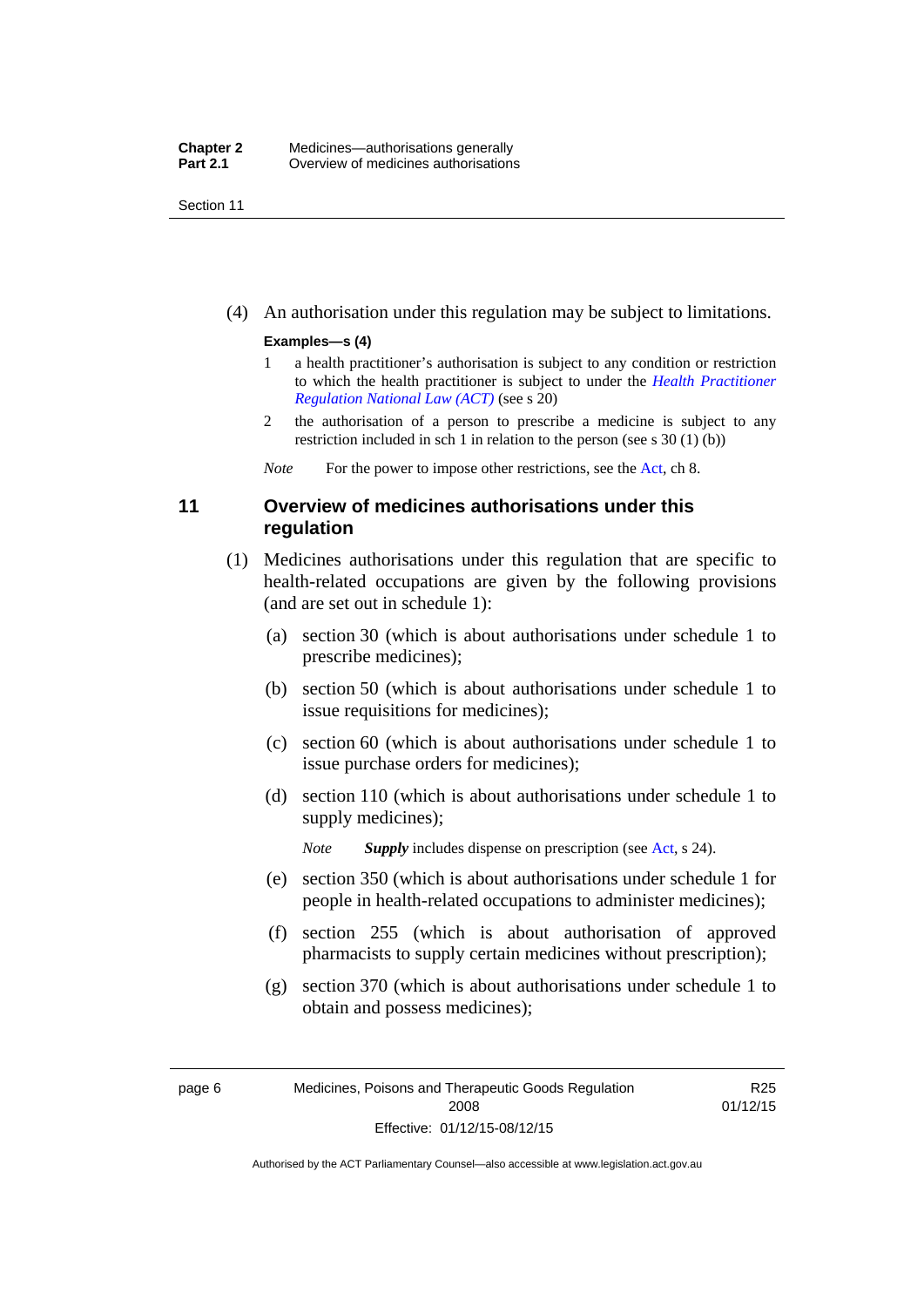- (h) section 380 (which is about authorisations under schedule 1 to manufacture medicines).
- (2) For other authorisations, see the following provisions:
	- (a) section 70 (which is about authorisation of CHO to issue standing orders for supply of medicines in public health emergencies);
	- (b) section 71 (which is about authorisation of CHO to issue standing orders for administration of medicines for public health matters);
	- (c) section 75 (which is about authorisation of doctors to issue standing orders for administration of medicines at institutions);
	- (d) section 77 (which is about authorisation of CHO to issue standing orders for supply and administration of medicines at walk-in centres);
	- (e) section 251 (which is about authorisation to supply certain medicines without prescription in emergencies);
	- (f) section 260 (which is about authorisation to supply medicines to pharmacists for disposal);
	- (g) section 261 (which is about authorisation to supply medicines to commercial disposal operators for disposal);
	- (h) section 360 (which is about authorisation for self-administration of medicines);
	- (i) section 361 (which is about authorisation for the administration of medicines by assistants);
	- (j) section 371 (which is about authorisation to obtain and possess medicines for certain personal use-related dealings);
	- (k) section 400 (which is about authorisation to deliver medicines under supply authorities);

R25 01/12/15 page 7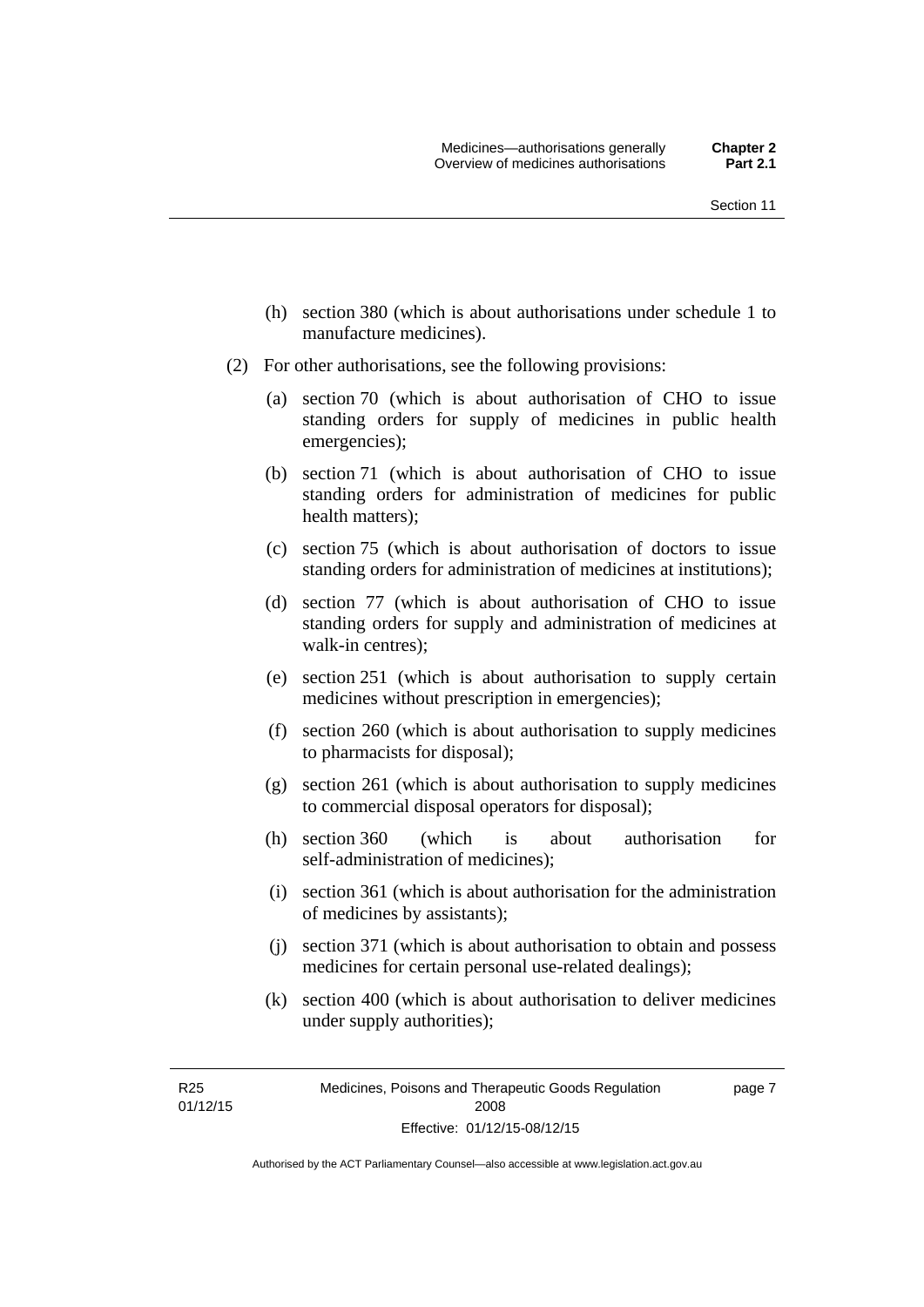Section 12

- (l) section 401 (which is about authorisation for commercial disposal operators for disposal of medicines);
- (m) section 410 (which is about authorisation to supply and administer adrenaline and salbutamol);
- (n) section 420 (which is about authorisations for CYP authorised people);
- (o) section 421 (which is about authorisations for corrections officers);
- (p) section 430 (which is about authorisations for non-controlled medicines research and education);
- (q) section 440 (which is about authorisations under controlled medicines research and education program licences);
- (r) section 450 (which is about authorisations under first-aid kit licences);
- (s) section 460 (which is about authorisations under medicines wholesalers licences);
- (t) section 470 (which is about authorisations under opioid dependency treatment licences);
- (u) section 480 (which is about authorisations under pharmacy medicines rural communities licences);
- (v) section 490 (which is about authorisations for endorsed health practitioners).

### <span id="page-31-0"></span>**12 General overview of authorisation conditions for medicines**

 (1) The [Act](http://www.legislation.act.gov.au/a/2008-26/default.asp), section 44 requires a person who is authorised to deal with a medicine to comply with any condition to which the authorisation is subject.

R25 01/12/15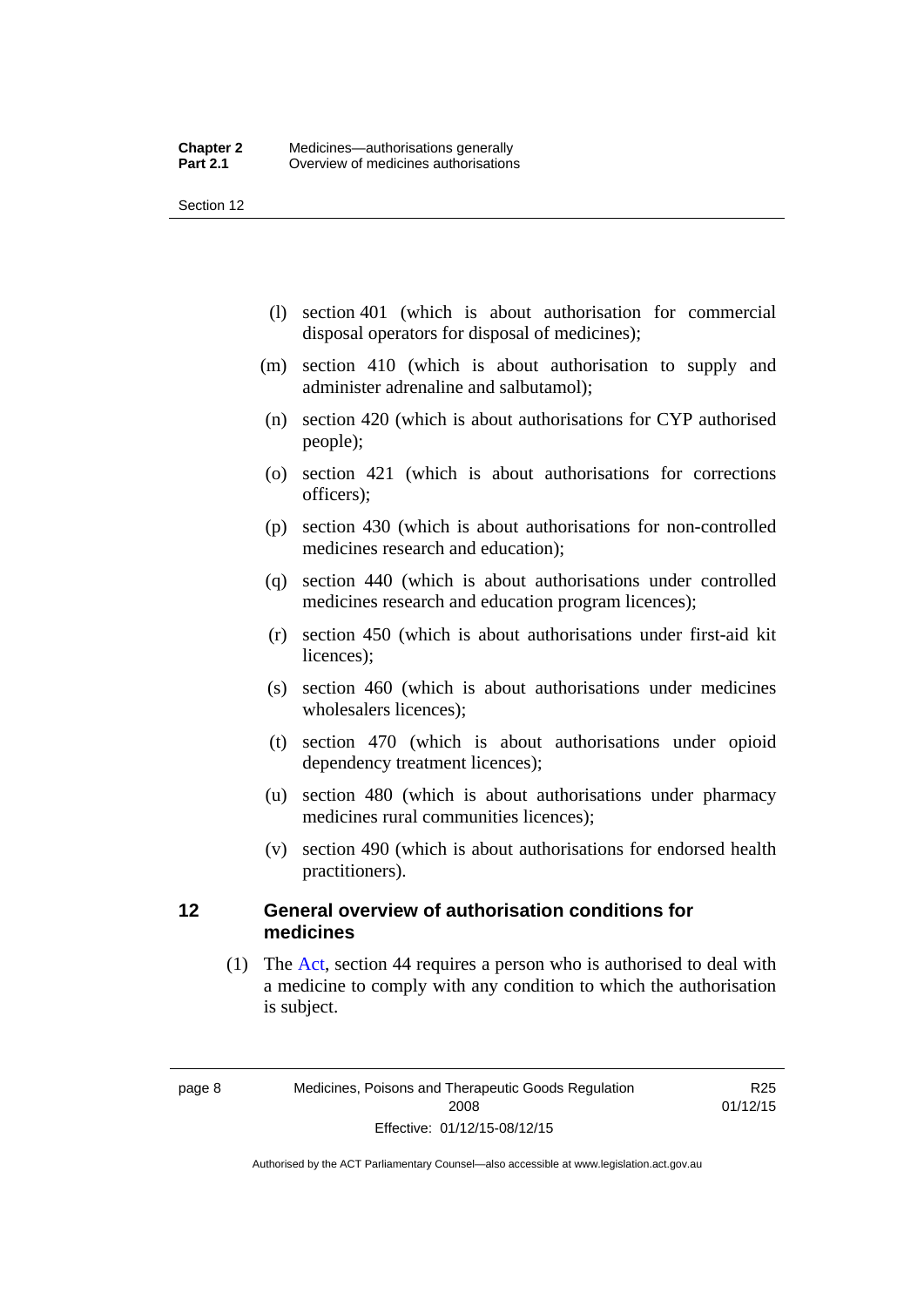#### **Example**

Section 31 sets out the authorisation conditions for an authorised person to prescribe a medicine.

- *Note* An example is part of the regulation, is not exhaustive and may extend, but does not limit, the meaning of the provision in which it appears (see [Legislation Act,](http://www.legislation.act.gov.au/a/2001-14) s 126 and s 132).
- (2) The conditions are additional to other restrictions on an authorised person's authority to deal with a medicine.

#### **Example—s (2)**

Sch 1 limits the prescription by eligible midwives of medicines that are listed on the pharmaceutical benefits scheme (see sch 1, part 1.5) to eligible midwives who hold a particular authority.

*Note* Conditions may also be imposed under other provisions of the [Act](http://www.legislation.act.gov.au/a/2008-26/default.asp) including, for example, s 89 which sets out conditions on licences.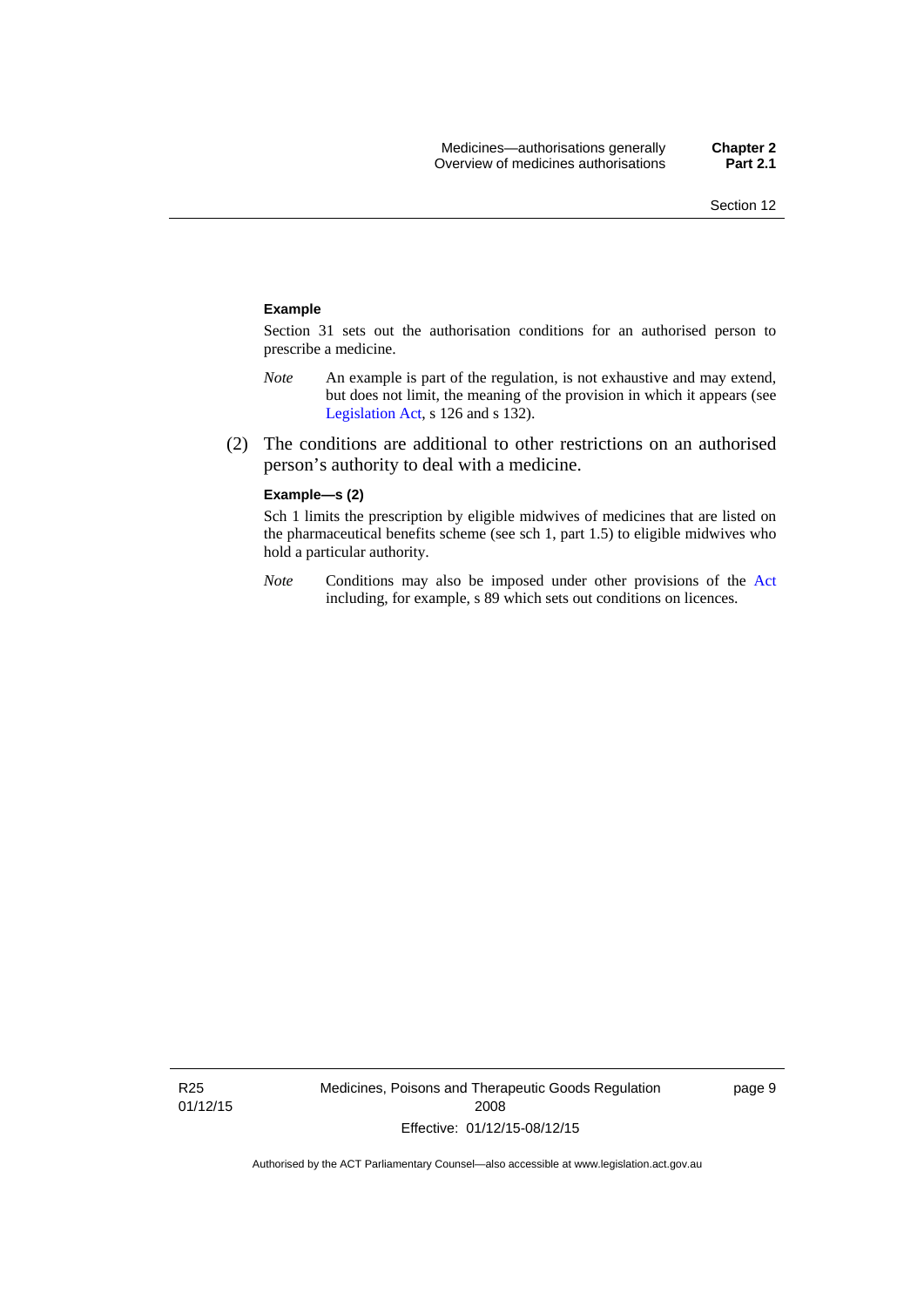Section 20

# <span id="page-33-0"></span>**Part 2.2 Relationship with registration laws**

### <span id="page-33-1"></span>**20 Medicines authorisations subject to Health Practitioner Regulation National Law (ACT) restrictions**

A health practitioner's authorisation under the Act to deal with a medicine is subject to any condition or other restriction to which the health practitioner is subject under the *[Health Practitioner](http://www.legislation.act.gov.au/a/db_39269/default.asp)  [Regulation National Law \(ACT\)](http://www.legislation.act.gov.au/a/db_39269/default.asp)*.

#### **Example**

Section 31 places conditions on the prescribing of medicines by a health practitioner authorised to prescribe the medicines. If a particular health practitioner's registration under the *[Health Practitioner Regulation National Law](http://www.legislation.act.gov.au/a/db_39269/default.asp)  [\(ACT\)](http://www.legislation.act.gov.au/a/db_39269/default.asp)* is subject to the condition or restriction that the person may not prescribe certain medicines, the health practitioner's authorisation under the *[Medicines,](http://www.legislation.act.gov.au/a/2008-26)  [Poisons and Therapeutic Goods Act 2008](http://www.legislation.act.gov.au/a/2008-26)* to prescribe medicines is also subject to that condition or restriction.

- *Note 1* A reference to an Act includes a reference to the statutory instruments made or in force under the Act, including any regulation (see [Legislation Act,](http://www.legislation.act.gov.au/a/2001-14) s 104).
- *Note 2* An example is part of the regulation, is not exhaustive and may extend, but does not limit, the meaning of the provision in which it appears (see [Legislation Act,](http://www.legislation.act.gov.au/a/2001-14) s 126 and s 132).

### <span id="page-33-2"></span>**21 Medicines authorisations subject to Veterinary Surgeons Act 2015 restrictions**

A veterinary surgeon's authorisation under the Act to deal with a medicine is subject to any condition or other restriction to which the veterinary surgeon is subject under the *[Veterinary](http://www.legislation.act.gov.au/a/2015-29/default.asp)  [Surgeons Act 2015](http://www.legislation.act.gov.au/a/2015-29/default.asp)*.

R<sub>25</sub> 01/12/15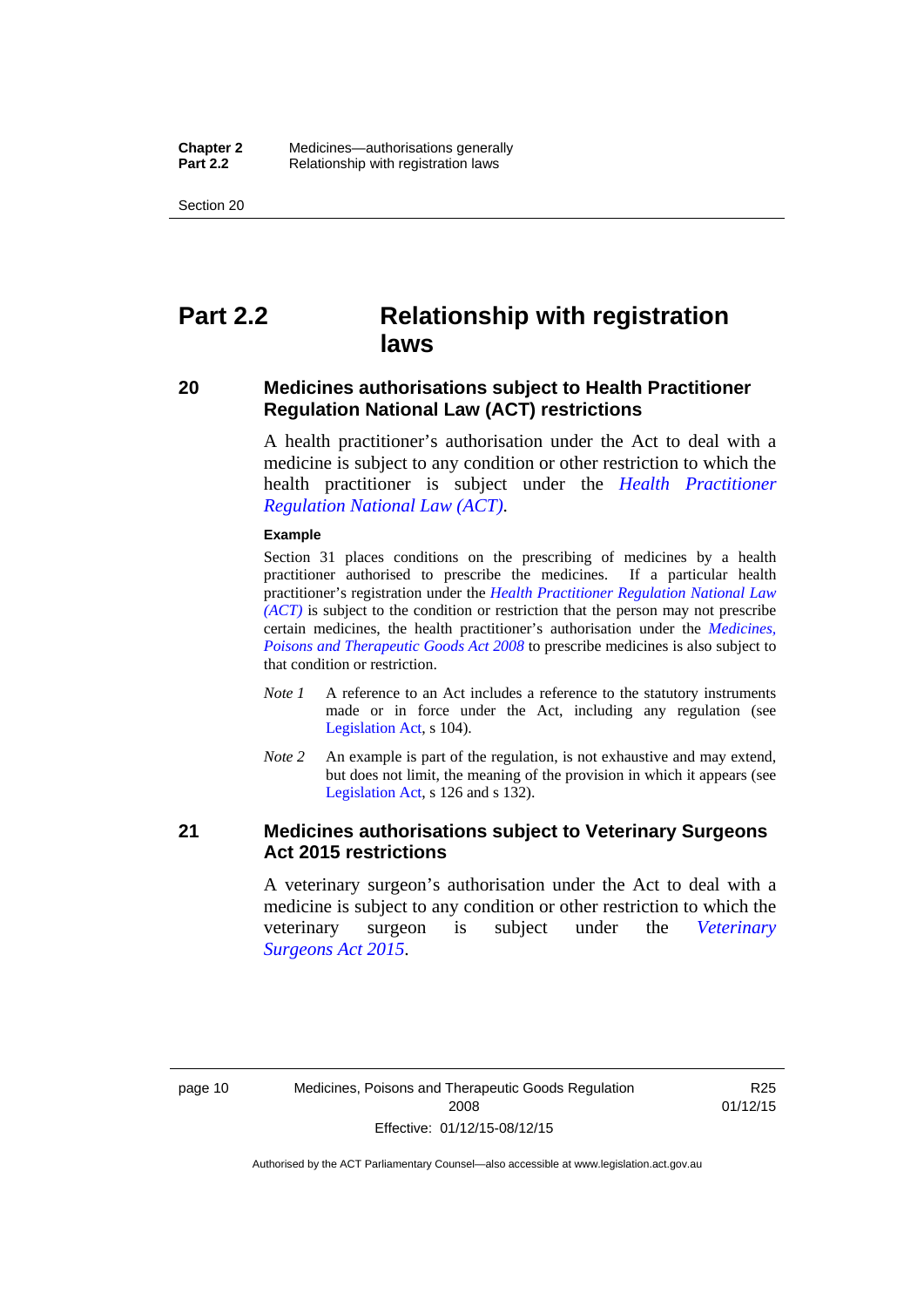# <span id="page-34-0"></span>**Chapter 3 Medicines—supply authorities**

# <span id="page-34-1"></span>**Part 3.1 Prescribing medicines**

# <span id="page-34-2"></span>**Division 3.1.1 Authorisation to prescribe medicines**

# <span id="page-34-3"></span>**30 Authorisation under sch 1 to prescribe medicines— Act, s 40 (1) (b), (2) (b) and (3) (b)**

- (1) A person mentioned in schedule 1, column 2 is authorised to prescribe a medicine if—
	- (a) prescribing the medicine is included in the schedule, column 3 in relation to the person; and
	- (b) the prescribing is consistent with any restriction for the prescribing mentioned in the schedule, column 3; and
	- (c) if the prescription is a self-prescription of the medicine—
		- (i) the person is not a trainee dentist, trainee nurse practitioner, intern doctor or person training to be an eligible midwife; or
		- (ii) the medicine is not a restricted medicine.
- (2) In this section:

## *restricted medicine* means—

- (a) an anabolic steroid; or
- (b) a designated appendix D medicine; or
- (c) a benzodiazepine; or
- (d) a controlled medicine.

page 11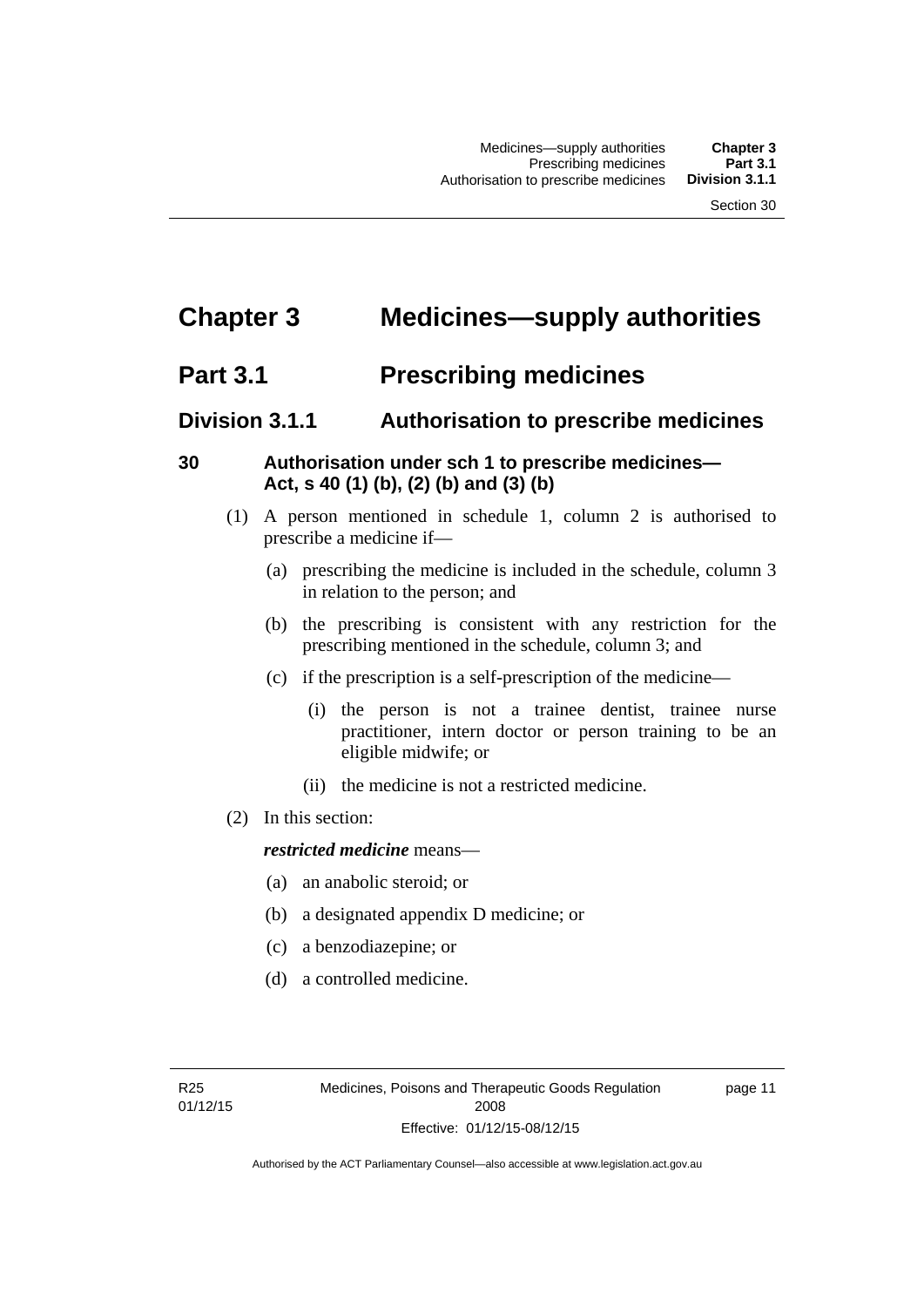<span id="page-35-0"></span>**31 Authorisation conditions for prescribing medicines—Act, s 44 (1) (b) and (2) (b)** 

- (1) A prescriber's authorisation under section 30 to prescribe a medicine is subject to the following conditions:
	- (a) the medicine is prescribed in accordance with the [Act](http://www.legislation.act.gov.au/a/2008-26/default.asp), section 7 (Appropriate prescription and supply of medicines);
	- (b) if the prescription is a written prescription—
		- (i) the prescription complies with section 40 (General requirements for written prescriptions); and
		- (ii) the prescription (other than a national residential medication chart prescription) includes the particulars mentioned in section 41 on the front of the prescription; and
		- (iii) if the prescription is a national residential medication chart prescription in a national residential medication chart––the chart includes the particulars mentioned in section 41; and
		- (iv) if the prescription is faxed by a prescriber to a pharmacist—the prescriber sends the original prescription to the pharmacist not later than 24 hours after the prescriber faxes the prescription to the pharmacist;
			- *Note 1* For the endorsement of faxed prescriptions, see s 41 (1) (m).
			- *Note 2 Pharmacist* does not include an intern pharmacist (see dict).
	- (c) if the prescription is an oral prescription—
		- (i) the prescriber believes on reasonable grounds that giving an oral prescription for the medicine is reasonably necessary for the patient's treatment; and

page 12 Medicines, Poisons and Therapeutic Goods Regulation 2008 Effective: 01/12/15-08/12/15

R25 01/12/15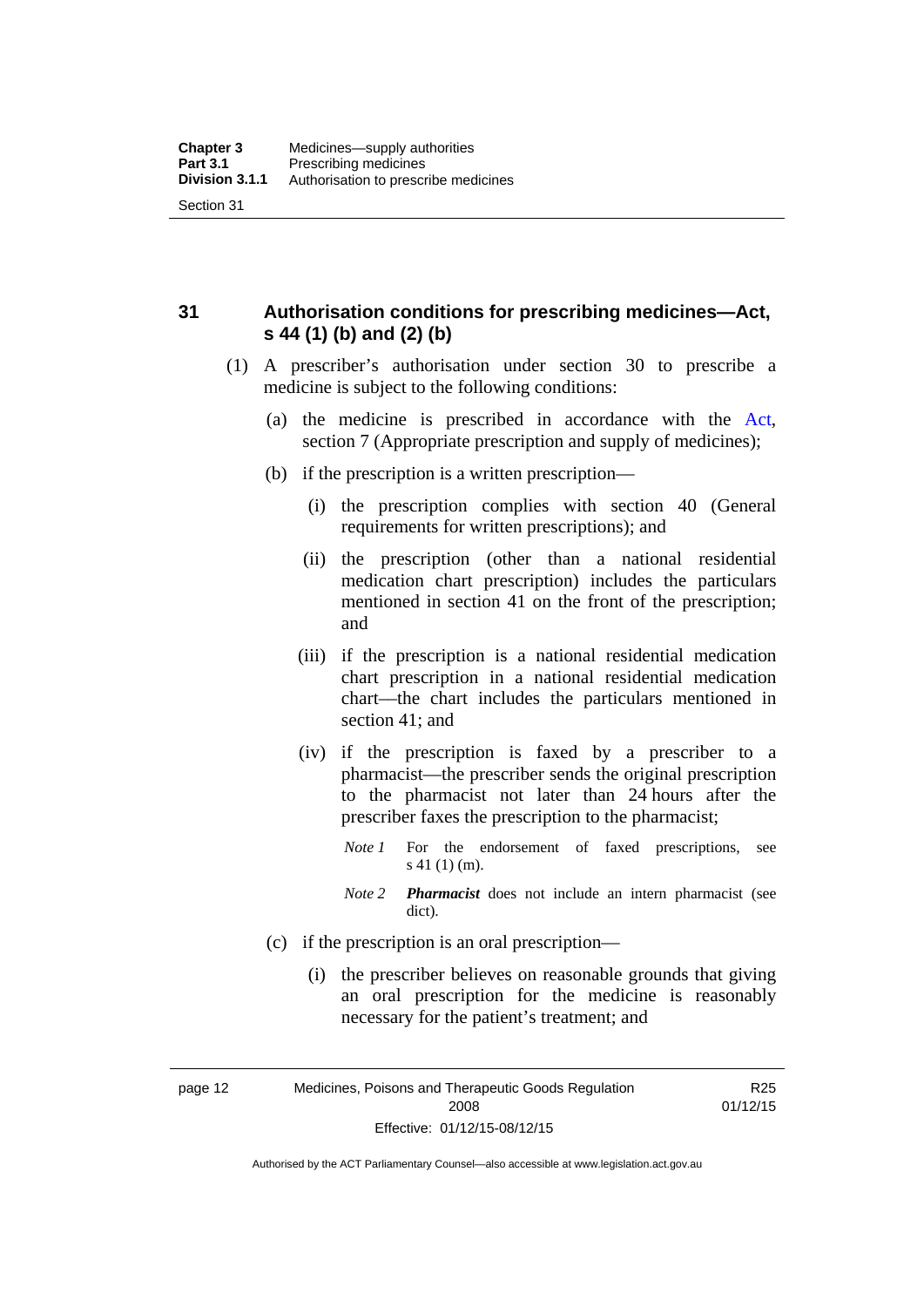- (ii) if the prescription is for an unusual or dangerous dose of a medicine—the prescription includes a statement telling the person who is to dispense or administer the medicine that the prescription is for an unusual or dangerous dose; and
- (iii) the prescription includes the particulars mentioned in section 41; and
- (iv) the prescriber sends a written prescription for the medicine to the pharmacist not later than 24 hours after the prescriber gives the oral prescription to the pharmacist;

- (d) if the medicine is a controlled medicine for human use—
	- (i) the prescriber complies with the additional requirements under section 32 for prescribing a controlled medicine; and
	- (ii) if the controlled medicines approval is an oral approval the prescriber sends the chief health officer a written application for the approval in accordance with section 561 (Requirements for CHO controlled medicines approval applications) not later than 7 days after the day the oral approval is given;
- (e) if the medicine is a designated appendix D medicine prescribed for a purpose mentioned in schedule 3 (Designated appendix D medicines—standing approvals), part 3.2, column 3 in relation to the medicine—the prescriber complies with the additional requirements under section 33 in relation to the prescription.
- (2) In this section:

page 13

*Note* For the endorsement of written prescriptions confirming oral prescriptions, see s 41 (1) (n).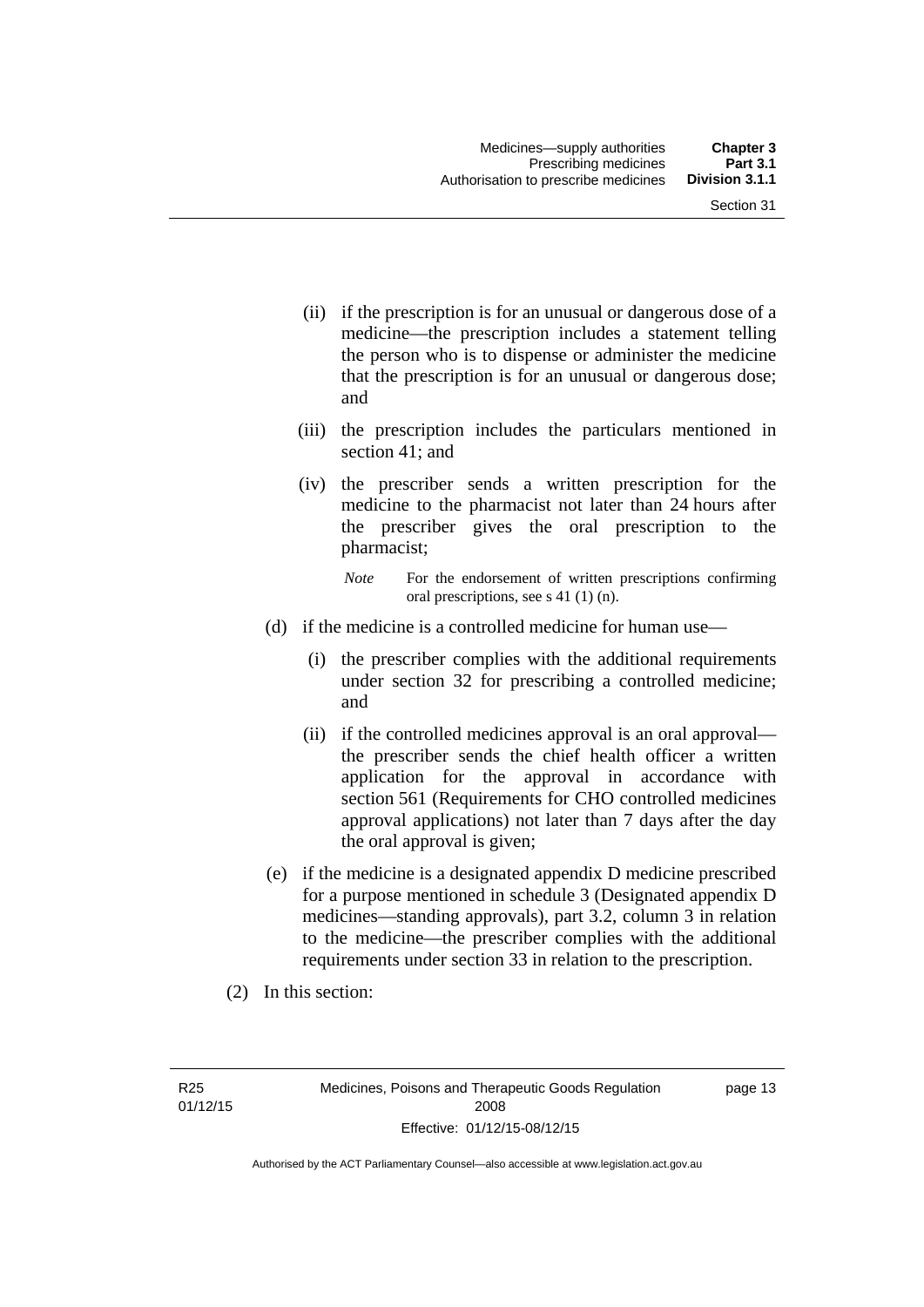*national residential medication chart* means a residential medication chart within the meaning of the *[National](http://www.comlaw.gov.au/Series/F1996B02844)  [Health \(Pharmaceutical Benefits\) Regulations 1960](http://www.comlaw.gov.au/Series/F1996B02844)* (Cwlth), section 19AA (6) (Item in residential medication chart is prescription), as in force from time to time.

#### **32 Additional requirements for prescribing controlled medicines for human use**

The following are the additional requirements for prescribing a controlled medicine for human use:

 (a) the prescriber has a controlled medicines approval to prescribe the medicine;

*Note* For controlled medicines approvals, see pt 13.1.

 (b) if the approval is for a particular form of the medicine—the prescription is for the form of the medicine approved or a bioequivalent form;

*Note Bioequivalent*—see the dictionary.

- (c) if the approval is for a particular strength of the medicine—the prescription is for the strength approved or a weaker strength;
- (d) if the approval is for a particular quantity of the medicine—the prescription is for not more than the quantity approved;
- (e) the prescriber complies with each condition (if any) of the approval;
- (f) if the controlled medicine is dronabinol for human use—
	- (i) the prescriber also has an authorisation under the *[Therapeutic Goods Act 1989](http://www.comlaw.gov.au/Series/C2004A03952)* (Cwlth), section 19 to supply the medicine; and

R25 01/12/15

page 14 Medicines, Poisons and Therapeutic Goods Regulation 2008 Effective: 01/12/15-08/12/15

*Note* The *[National Health \(Pharmaceutical Benefits\) Regulations 1960](http://www.comlaw.gov.au/Series/F1996B02844)* (Cwlth) does not need to be notified under the [Legislation Act](http://www.legislation.act.gov.au/a/2001-14) because s 47 (6) does not apply (see s 863).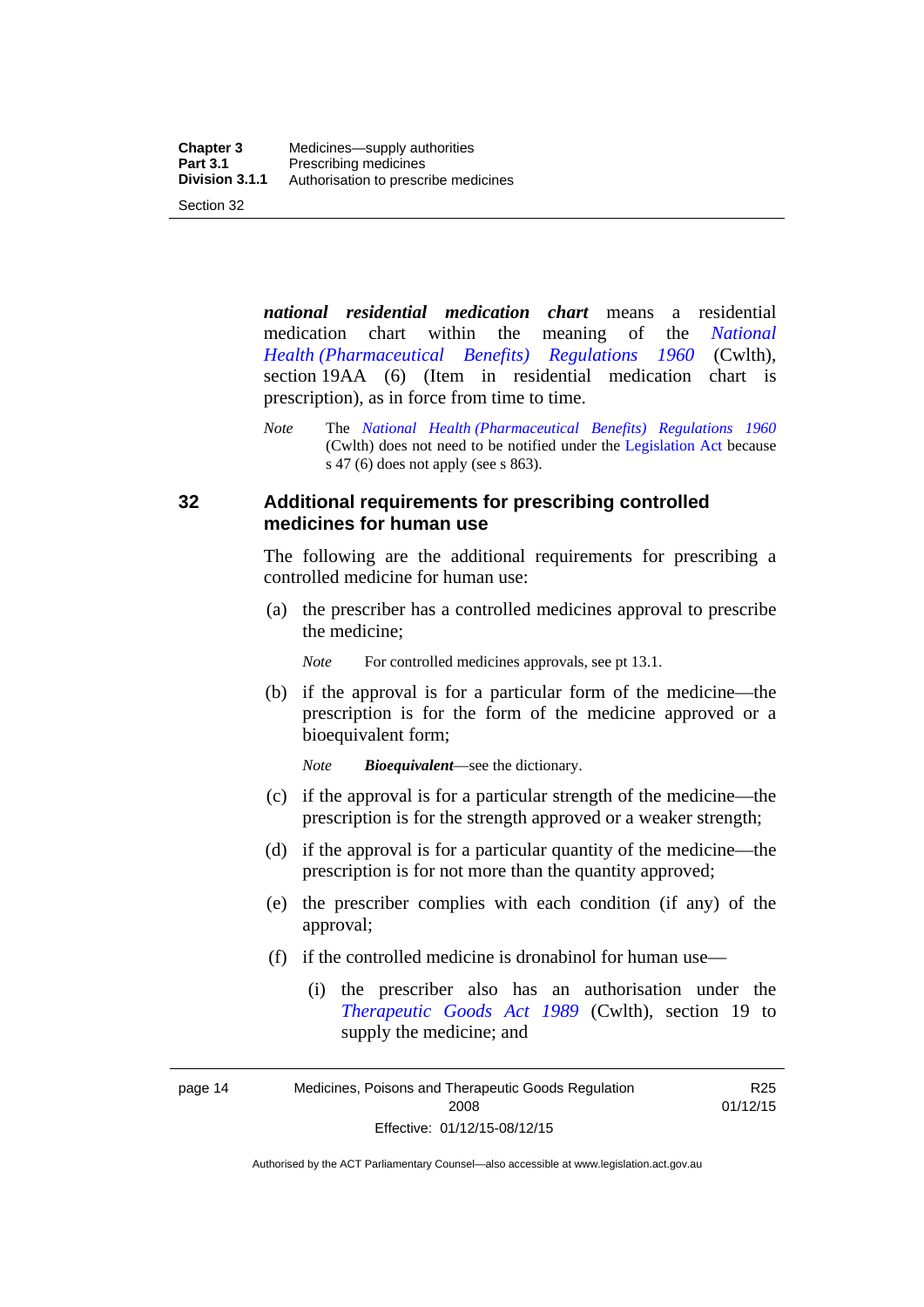(ii) the prescriber complies with each condition (if any) of the authorisation.

#### **Example—par (b)**

If a slow release form of a medicine is approved, the prescriber is not authorised to prescribe an immediate release form of the medicine.

#### **Example—par (c) and par (d)**

If a doctor is given an approval to prescribe 25 morphine 20mg capsules, the doctor may prescribe 5 20mg capsules and 10 15mg capsules. Later, if the approval is still in force, the doctor may prescribe not more than 10 morphine capsules of any strength up to and including 20mg.

*Note* An example is part of the regulation, is not exhaustive and may extend, but does not limit, the meaning of the provision in which it appears (see [Legislation Act,](http://www.legislation.act.gov.au/a/2001-14) s 126 and s 132).

#### **33 Additional requirements for designated appendix D medicines prescriptions for human use**

The following are the additional requirements for prescribing a designated appendix D medicine for a purpose mentioned in schedule 3 (Designated appendix D medicines—standing approvals), part 3.2, column 3 in relation to the medicine:

- (a) the prescriber has an appendix D medicines approval to prescribe the medicine;
- (b) the prescriber complies with each condition (if any) of the approval (including any condition in schedule 3, part 3.2, column 4 in relation to the medicine).

## **Division 3.1.2 Prescriptions**

*Note* A prescription may provide for a medicine to be dispensed or administered (see [Act](http://www.legislation.act.gov.au/a/2008-26/default.asp), dict, def *prescription*).

#### **40 General requirements for written prescriptions**

A written prescription for a medicine must—

R25 01/12/15 Medicines, Poisons and Therapeutic Goods Regulation 2008 Effective: 01/12/15-08/12/15

page 15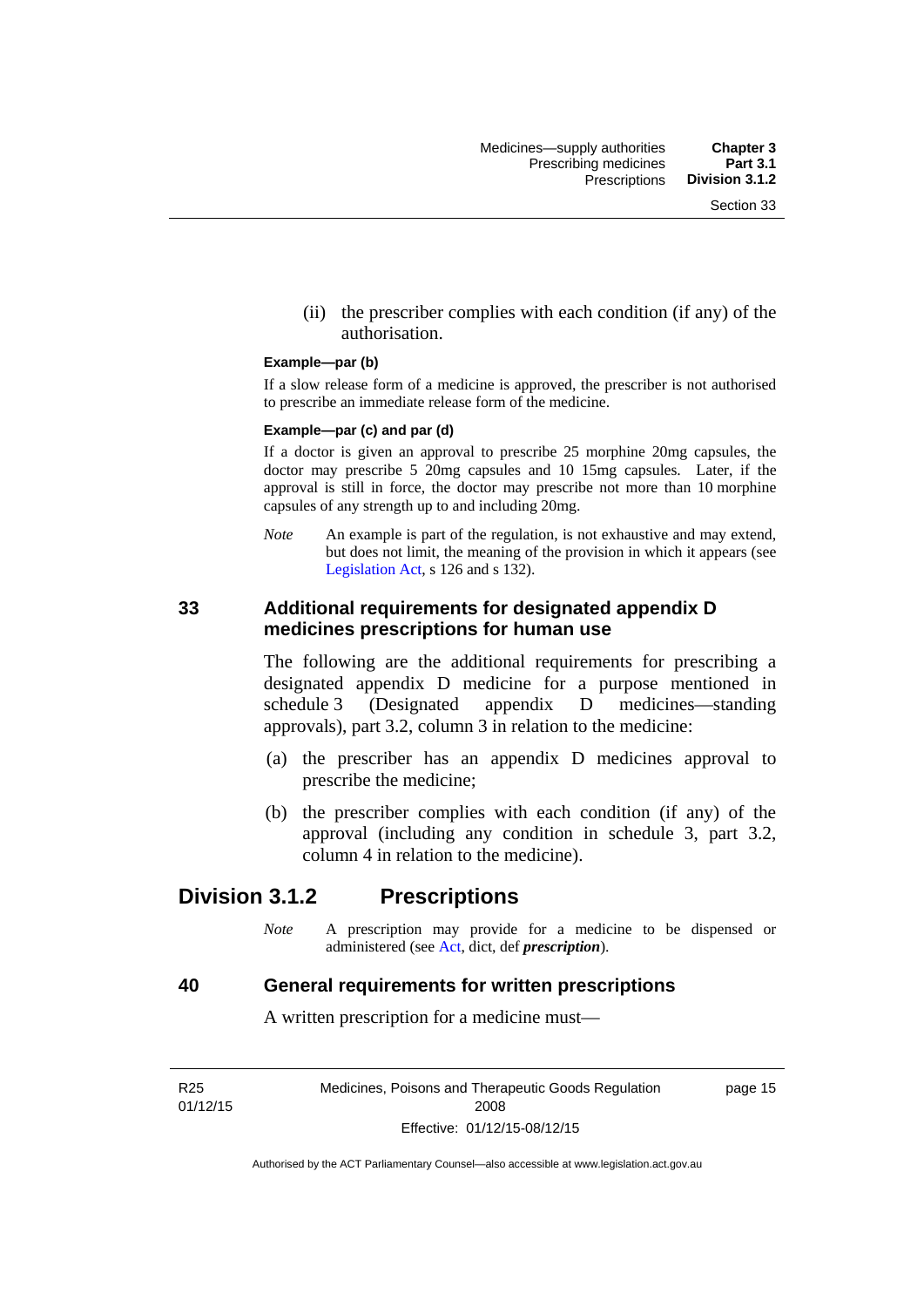- (a) be signed by the prescriber; and
	- *Note* The prescription must be signed with the prescriber's usual signature (see [Act](http://www.legislation.act.gov.au/a/2008-26/default.asp), dict, def *signs*).
- (b) if the prescriber amends the prescription—be initialled and dated beside the amendment by the prescriber; and
- (c) be written in terms and symbols used in ordinary professional practice; and
- (d) if the prescription is for an unusual or dangerous dose include the prescriber's initials beside an underlined reference to the dose.
- *Note Written* includes in electronic form (see [Act,](http://www.legislation.act.gov.au/a/2008-26/default.asp) dict).

#### **41 Particulars for prescriptions**

- (1) A prescription must include the following particulars:
	- (a) the prescriber's name, professional qualifications and business address and telephone number;
	- (b) the date the prescription is given;
	- (c) the medicine, and the form, strength and quantity of the medicine, to be dispensed or administered under the prescription;
	- (d) the name and address of the person for whom the medicine is prescribed;
	- (e) directions about the use of the medicine, including the dose and regimen of the medicine, that are adequate to allow the medicine to be taken or administered safely;
	- (f) the number of times the medicine may be dispensed or administered under the prescription;
	- (g) if the prescription is for a controlled medicine for human use—

R25 01/12/15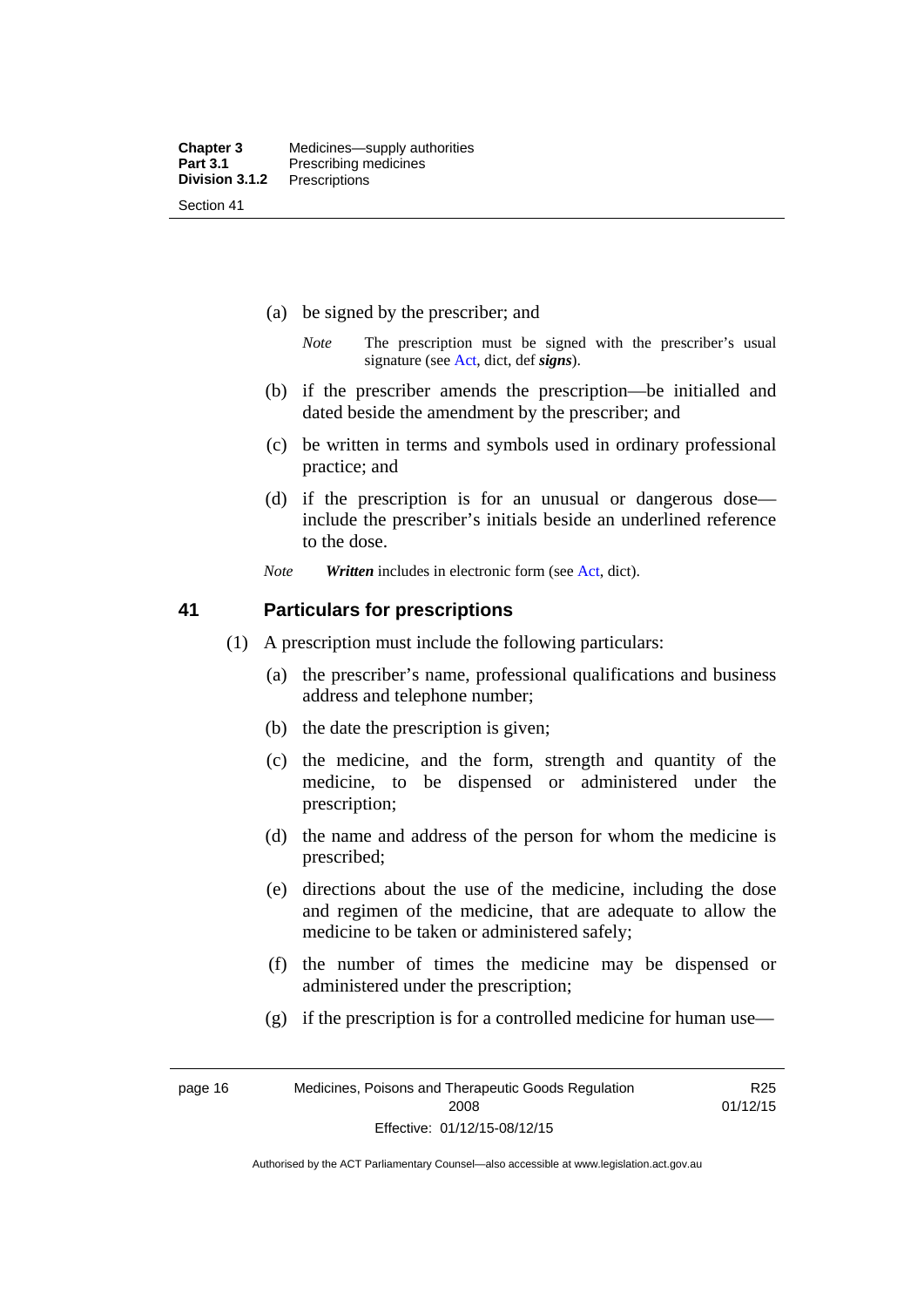- (i) the relevant approval particulars; and
- (ii) if the medicine is dronabinol—the relevant TGA authorisation particulars; and
- (iii) if the prescription is a repeat prescription—the period that must elapse between each dispensing or administration of the medicine;
- (h) if the prescription is for a designated appendix D medicine for a purpose mentioned in schedule 3 (Designated appendix D medicines—standing approvals), part 3.2, column 3 in relation to the medicine—the relevant approval particulars;
- (i) if the prescriber is a dentist—the words 'for dental treatment only';
- (j) if the prescriber is an eligible midwife—the words 'for midwifery use only';
- (k) if the prescriber is an optometrist—the words 'for optometry use only';
- (l) if the prescriber is a veterinary surgeon—
	- (i) the words 'for animal treatment only'; and
	- (ii) the species of the animal for which the medicine is to be dispensed; and
	- (iii) if possible, a way of identifying the animal;
- (m) if the prescription is an original of a prescription that was faxed by a prescriber to a pharmacist—the prescription is endorsed with words to the effect that the prescription was faxed to a named pharmacy on a stated date;
- (n) if the prescription is a written prescription under section 31 (1) (c) (iv) (which is about oral prescriptions)—the prescription is endorsed with words to the effect that the

R25 01/12/15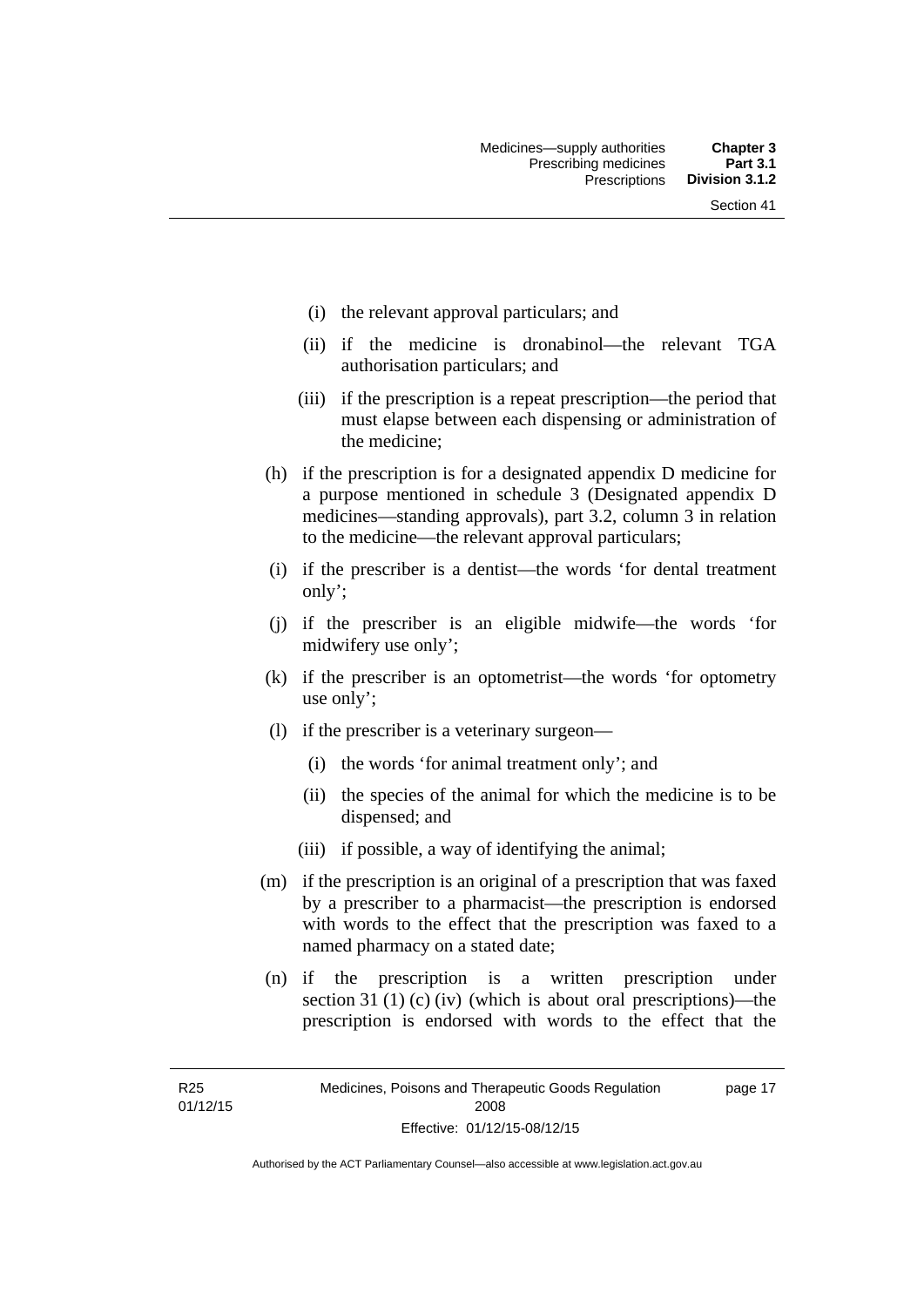prescription is a confirmation copy of an oral prescription issued to a named pharmacist on a stated date.

- (2) However, if the prescription is written for an in-patient at a hospital in the patient's medical records, the prescription need not include any of the following:
	- (a) the prescriber's professional qualifications and business address and telephone number;
	- (b) if the medicine prescribed is a controlled medicine or designated appendix D medicine—the relevant approval particulars.
	- *Note 1 Hospital* means a public hospital, private hospital or day hospital and includes a body prescribed by regulation as a hospital (see [Act,](http://www.legislation.act.gov.au/a/2008-26/default.asp) dict).

*Note 2* A *hospice* is a hospital (see *The Macquarie Dictionary*, 4th ed).

- (3) Also, if the prescription is a national residential medication chart prescription, the prescription need not include either of the following:
	- (a) the prescriber's professional qualifications;
	- (b) the quantity of the medicine to be dispensed or administered under the prescription.
- (4) In this section:

#### *relevant approval particulars* means—

- (a) for a controlled medicine—
	- (i) for an approval under section 556 (Standing approval to prescribe controlled medicines for short-term treatment)—the words 'standing short-term approval'; or
	- (ii) for an approval under section 557 (Standing interim approval to prescribe buprenorphine and methadone for patients of certain institutions)—the words 'standing opioid dependency treatment approval'; or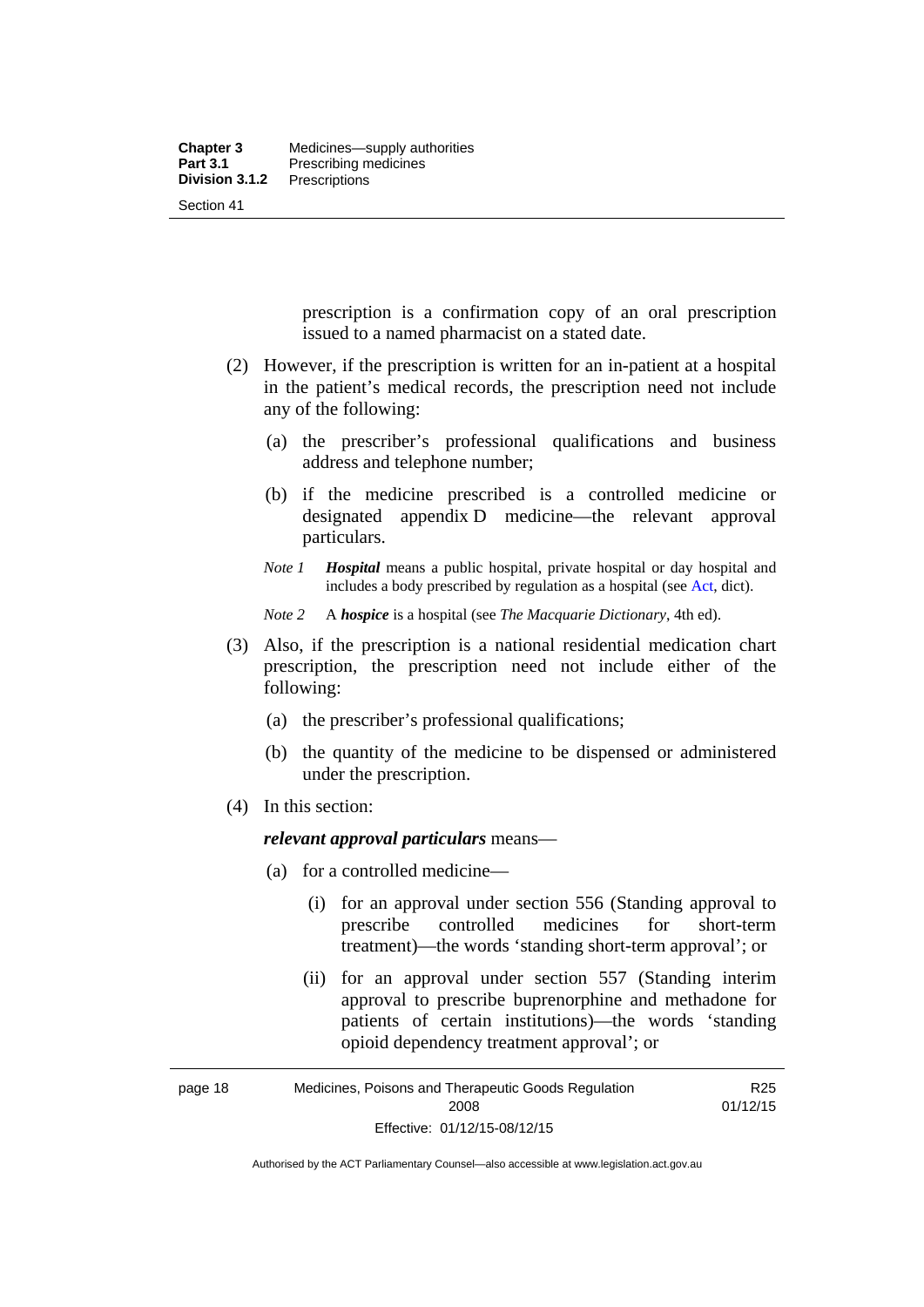- (iii) for an approval under division 13.1.3 (Chief health officer controlled medicines approvals)—the words 'CHO approval number' followed by the identifying number for the approval; or
- (b) for a designated appendix D medicine—
	- (i) for an approval under section 591 (Standing approval to prescribe designated appendix D medicines)—the words 'standing approval' and the specialist area, or the area, in which the prescriber practises; or
	- (ii) for an approval under section 593 (CHO decisions on applications to prescribe designated appendix D medicines)—the words 'CHO approval number' followed by the identifying number for the approval.

*relevant TGA authorisation particulars* means the words 'TGA authorisation' followed by—

- (a) the identifying number for the authorisation; or
- (b) if no identifying number is given for the authorisation—the date of the approval.

page 19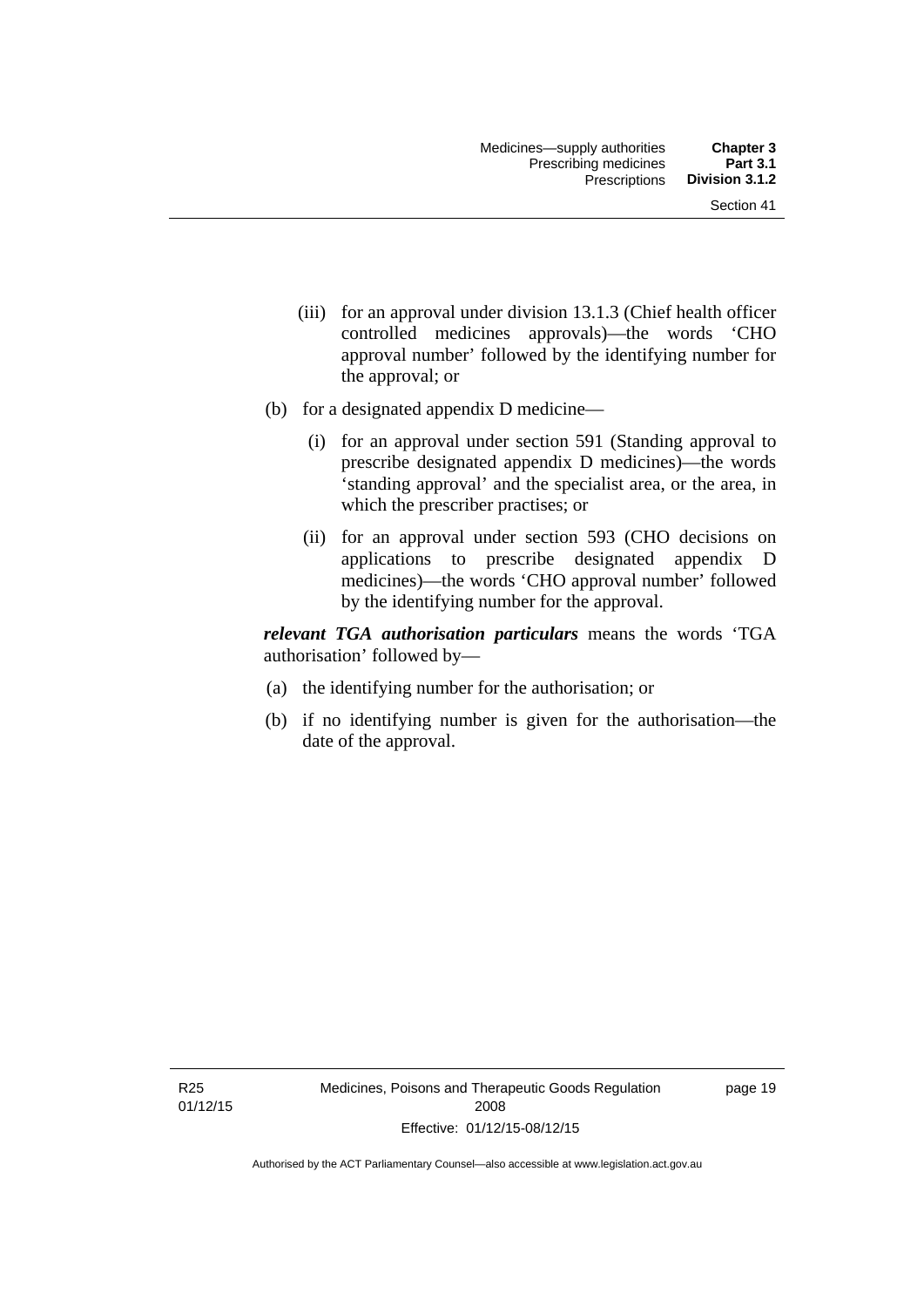# **Part 3.2 Requisitioning medicines**

## **Division 3.2.1 Authorisation to issue requisitions**

#### **50 Authorisation under sch 1 to issue requisitions for medicines—Act, s 41 (b)**

A person mentioned in schedule 1, column 2 is authorised to issue a requisition for a medicine if—

- (a) issuing the requisition is included in the schedule, column 3 in relation to the person; and
- (b) the issue of the requisition is consistent with any restriction for the issue of the requisition mentioned in the schedule, column 3.

#### **51 Authorisation conditions for issuing requisitions for medicines—Act, s 44 (1) (b) and (2) (b)**

A person's authorisation under section 50 to issue a requisition for a medicine is subject to the following conditions:

- (a) if the requisition is a written requisition—the requisition complies with section 55 (General requirements for written requisitions) and section 56 (Particulars for requisitions);
- (b) if the requisition is an oral requisition—
	- (i) the person believes on reasonable grounds that issuing the requisition is reasonably necessary for the treatment of a person; and
	- (ii) the quantity of the medicine requisitioned is not more than the amount reasonably necessary for the person's treatment; and
	- (iii) the requisition complies with section 56.

page 20 Medicines, Poisons and Therapeutic Goods Regulation 2008 Effective: 01/12/15-08/12/15

R25 01/12/15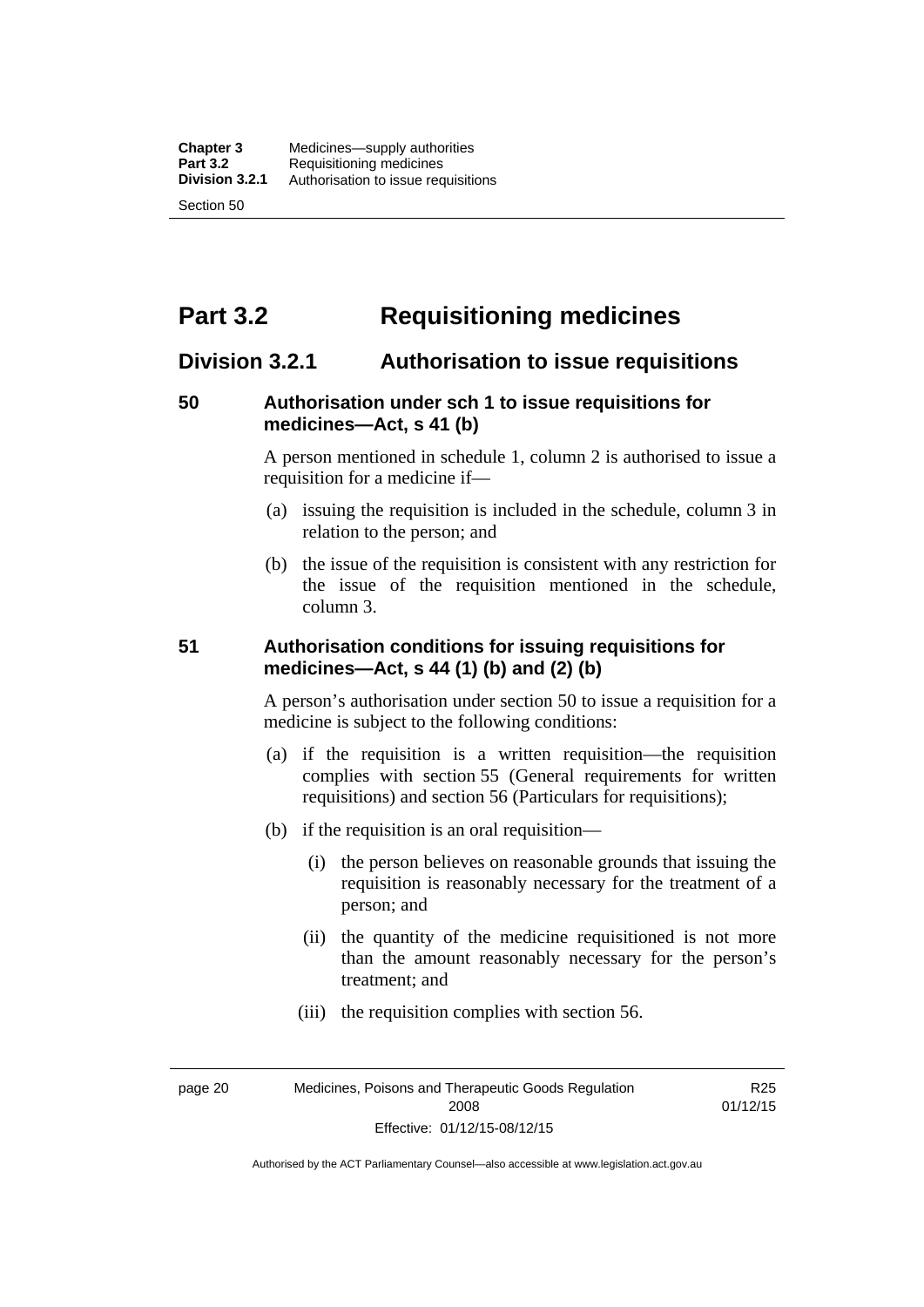# **Division 3.2.2 Requisitions**

#### **55 General requirements for written requisitions**

A written requisition for a medicine must be—

(a) signed by the person (the *issuer*) issuing the requisition; and

 (b) if the issuer amends the requisition—initialled and dated by the issuer beside the amendment.

*Note Written* includes in electronic form (see [Act,](http://www.legislation.act.gov.au/a/2008-26/default.asp) dict).

#### **56 Particulars for requisitions**

A requisition must include the following particulars:

- (a) the name of the person issuing the requisition;
- (b) the capacity in which the person is issuing the requisition;
- (c) the date the requisition is issued;
- (d) the medicine, and the form, strength and quantity of the medicine, to be supplied on the requisition;
- (e) the pharmacy or ward to which the medicine is to be supplied.

*Note Ward*—see the [Act](http://www.legislation.act.gov.au/a/2008-26/default.asp), dictionary.

R25 01/12/15

*Note* The requisition must be signed with the issuer's usual signature (see [Act](http://www.legislation.act.gov.au/a/2008-26/default.asp), dict, def *signs*).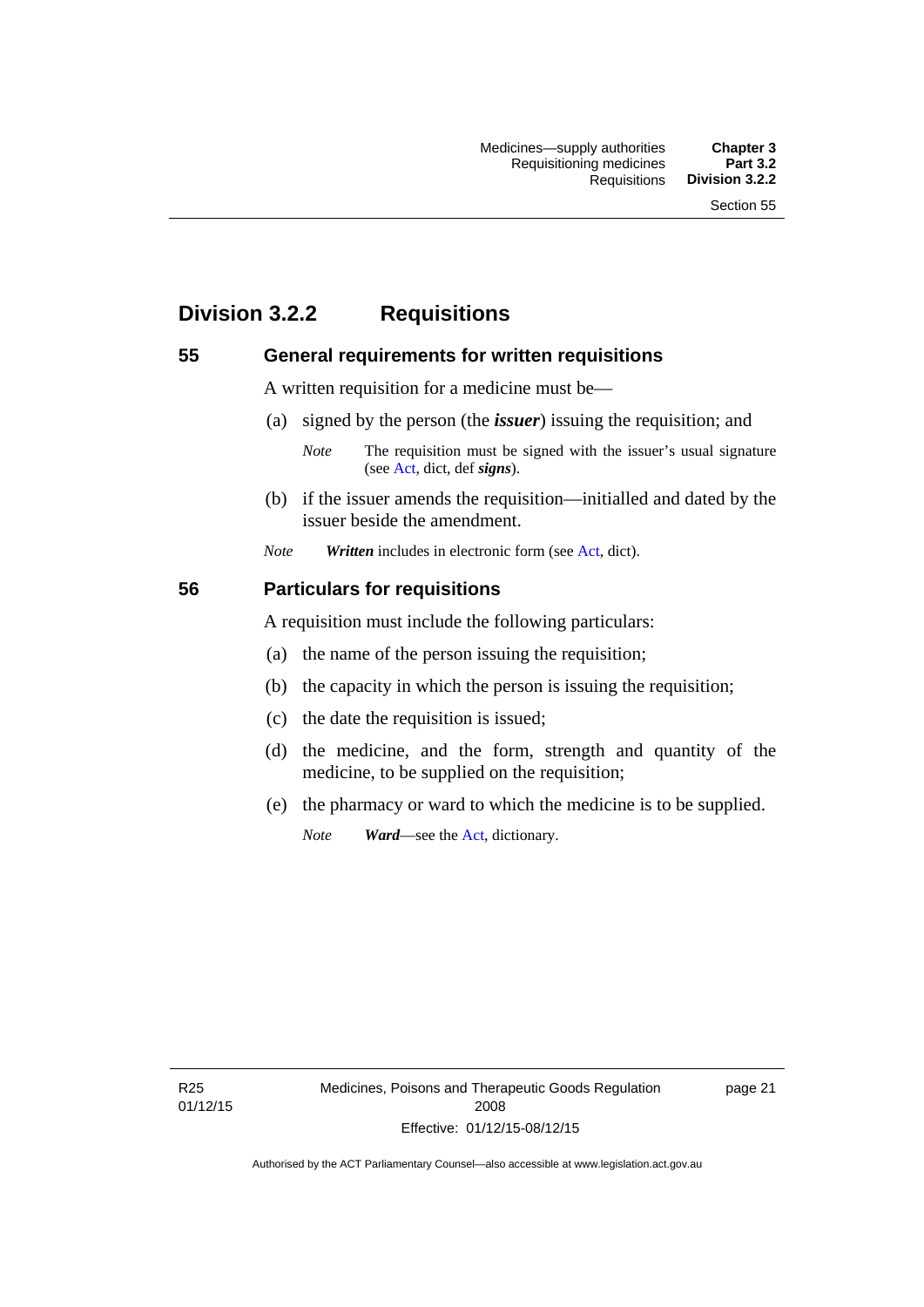# **Part 3.3 Medicines purchase orders**

## **Division 3.3.1 Authorisation to issue purchase orders**

## **60 Authorisation under sch 1 to issue purchase orders for medicines—Act, s 38 (1) (b) and (2) (a)**

A person mentioned in schedule 1, column 2 is authorised to issue a purchase order for a medicine if—

- (a) issuing the purchase order is included in the schedule, column 3 in relation to the person; and
- (b) the issue of the purchase order is consistent with any restriction for the issue of the purchase order mentioned in the schedule, column 3.

#### **61 Authorisation conditions for issuing purchase orders for medicines—Act, s 44 (1) (b) and (2) (b)**

A person's authorisation under section 60 to issue a purchase order for a medicine is subject to the following conditions:

- (a) the purchase order complies with section 62 (General requirements for medicines purchase orders[—Act](http://www.legislation.act.gov.au/a/2008-26/default.asp), s 38 (2) (c));
	- *Note* A purchase order must be in writing (see [Act,](http://www.legislation.act.gov.au/a/2008-26/default.asp) dict, def *purchase order*).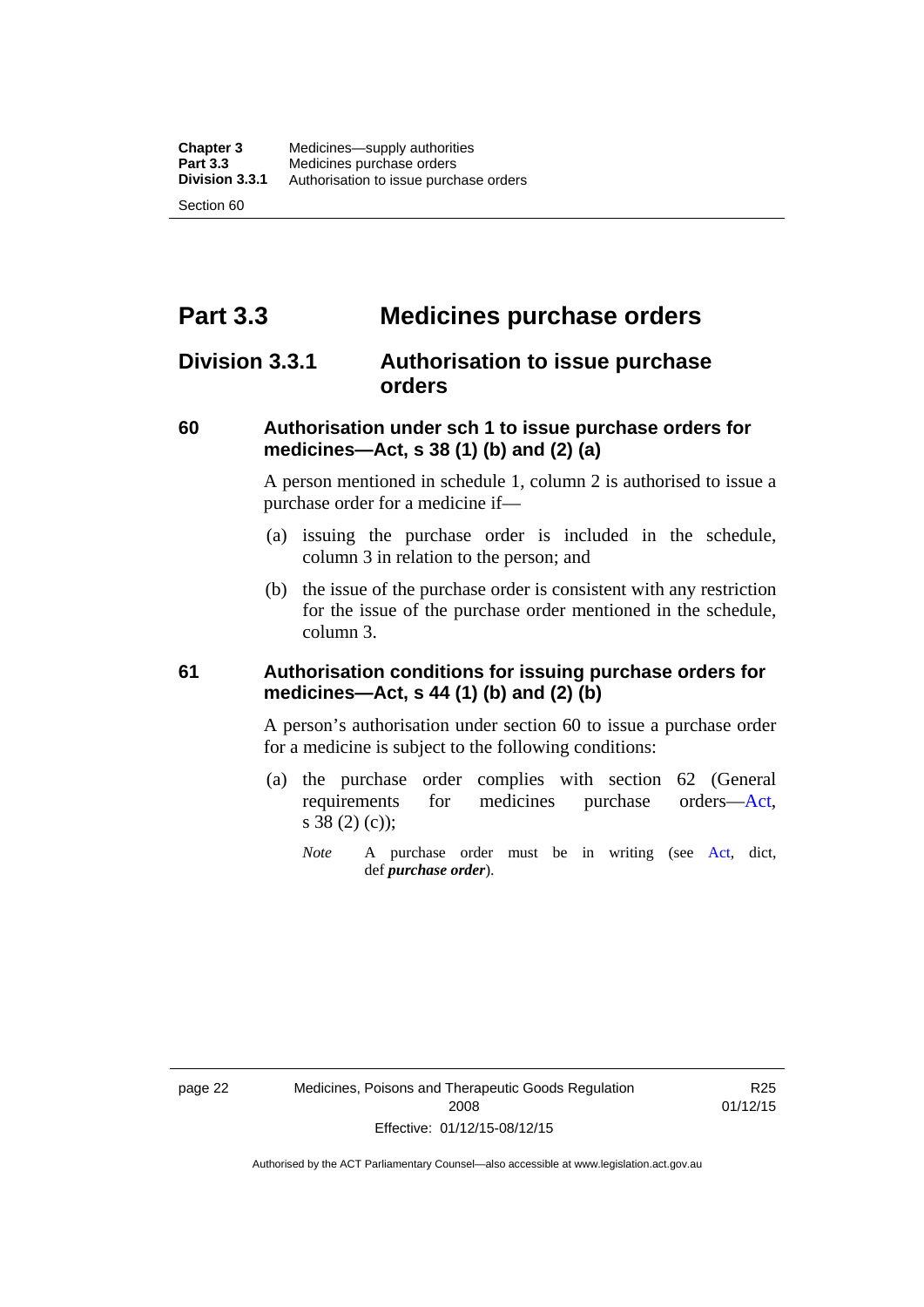(b) the person must, not later than 24 hours after the person receives the medicine, send the supplier a document signed by the person acknowledging receipt of the medicine.

#### **Example—document**

a copy of the supplier's delivery docket signed by the buyer

*Note* An example is part of the regulation, is not exhaustive and may extend, but does not limit, the meaning of the provision in which it appears (see [Legislation Act,](http://www.legislation.act.gov.au/a/2001-14) s 126 and s 132).

## **Division 3.3.2 Purchase orders**

#### **62 General requirements for medicines purchase orders— Act, s 38 (2) (c)**

- (1) A purchase order for a medicine must be—
	- (a) signed by the person (the *issuer*) issuing the order; and
		- *Note* The purchase order must be signed with the issuer's usual signature (see [Act](http://www.legislation.act.gov.au/a/2008-26/default.asp), dict, def *signs*).
	- (b) if the issuer amends the order—initialled and dated by the issuer beside the amendment.
- (2) A purchase order for a medicine must include the following:
	- (a) the issuer's name and business address and telephone number;
	- (b) the issuer's authority to issue the order;
	- (c) the medicine, and the form, strength and quantity of the medicine, to be supplied on the order.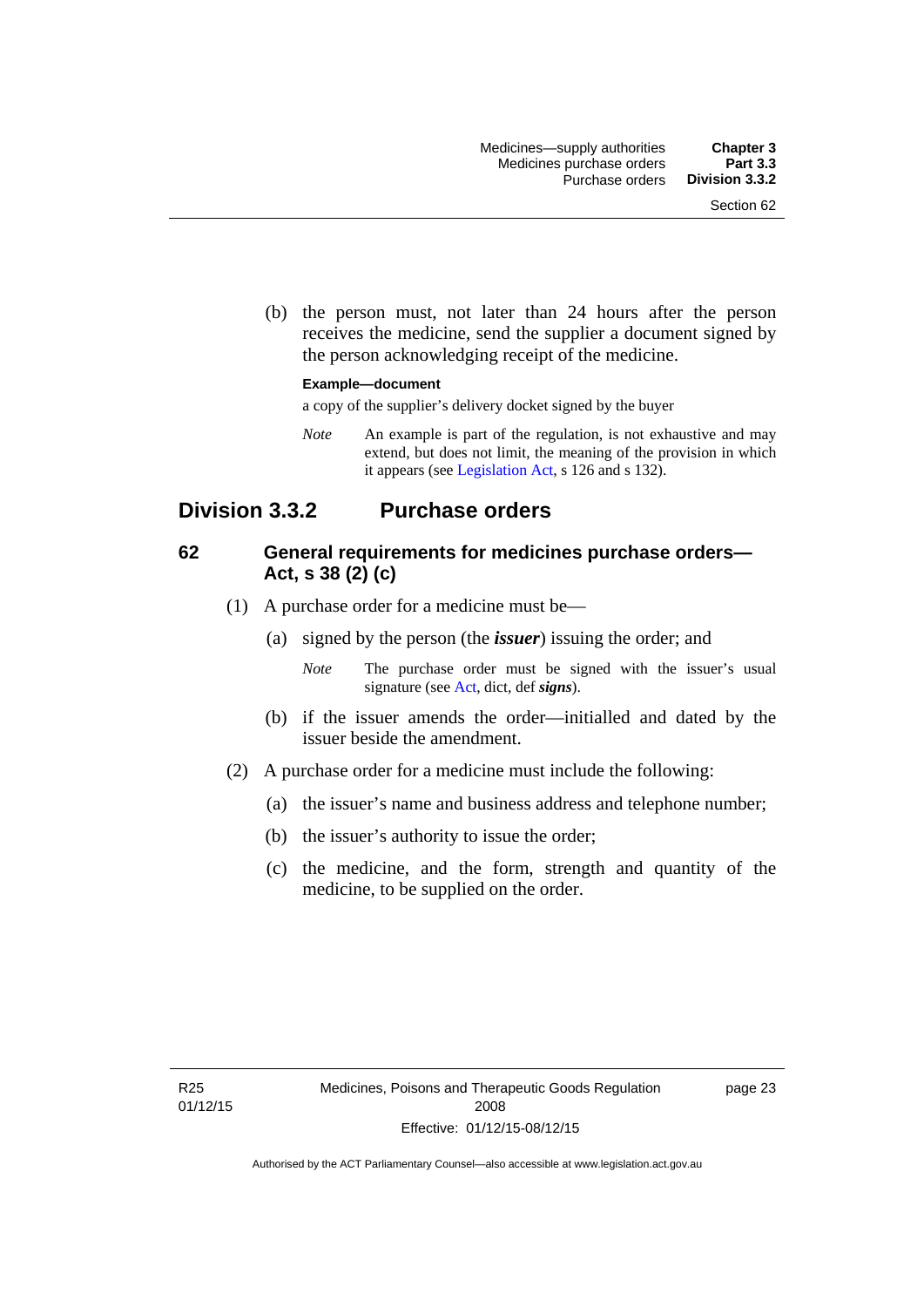**Chapter 3** Medicines—supply authorities<br>**Part 3.4** Standing orders for medicines **Part 3.4 Standing orders for medicines<br>
<b>Division 3.4.1** CHO standing orders **Division 3.4.1** CHO standing orders Section 70

# **Part 3.4 Standing orders for medicines**

## **Division 3.4.1 CHO standing orders**

#### **70 Authorisation of CHO to issue standing orders for supply of medicines in public health emergencies—Act, s 42 (b)**

 (1) The chief health officer is authorised to issue a standing order for the supply of a medicine in an emergency relating to public health.

*Note 1 Supply* does not include administer (see [Act,](http://www.legislation.act.gov.au/a/2008-26/default.asp) s 24).

*Note 2* A standing order must be in writing (see [Act](http://www.legislation.act.gov.au/a/2008-26/default.asp), dict, def *standing order*).

 (2) To remove any doubt, a standing order may be issued under subsection (1) even if no emergency declaration under the *[Public](http://www.legislation.act.gov.au/a/1997-69)  [Health Act 1997](http://www.legislation.act.gov.au/a/1997-69)* is in force.

#### **71 Authorisation of CHO to issue standing orders for administration of medicines for public health matters— Act, s 42 (b)**

The chief health officer is authorised to issue a standing order for the administration of a medicine in relation to a public health matter.

*Note* A standing order must be in writing (see [Act](http://www.legislation.act.gov.au/a/2008-26/default.asp), dict, def *standing order*).

#### **72 Particulars for CHO standing orders for administration of medicines for public health matters**

A standing order under section 71 must include the following particulars:

- (a) a description of the public health matter to which the order relates;
- (b) the date of effect of the order and the date (not longer than 2 years after the date of effect) when the order ends;

R<sub>25</sub> 01/12/15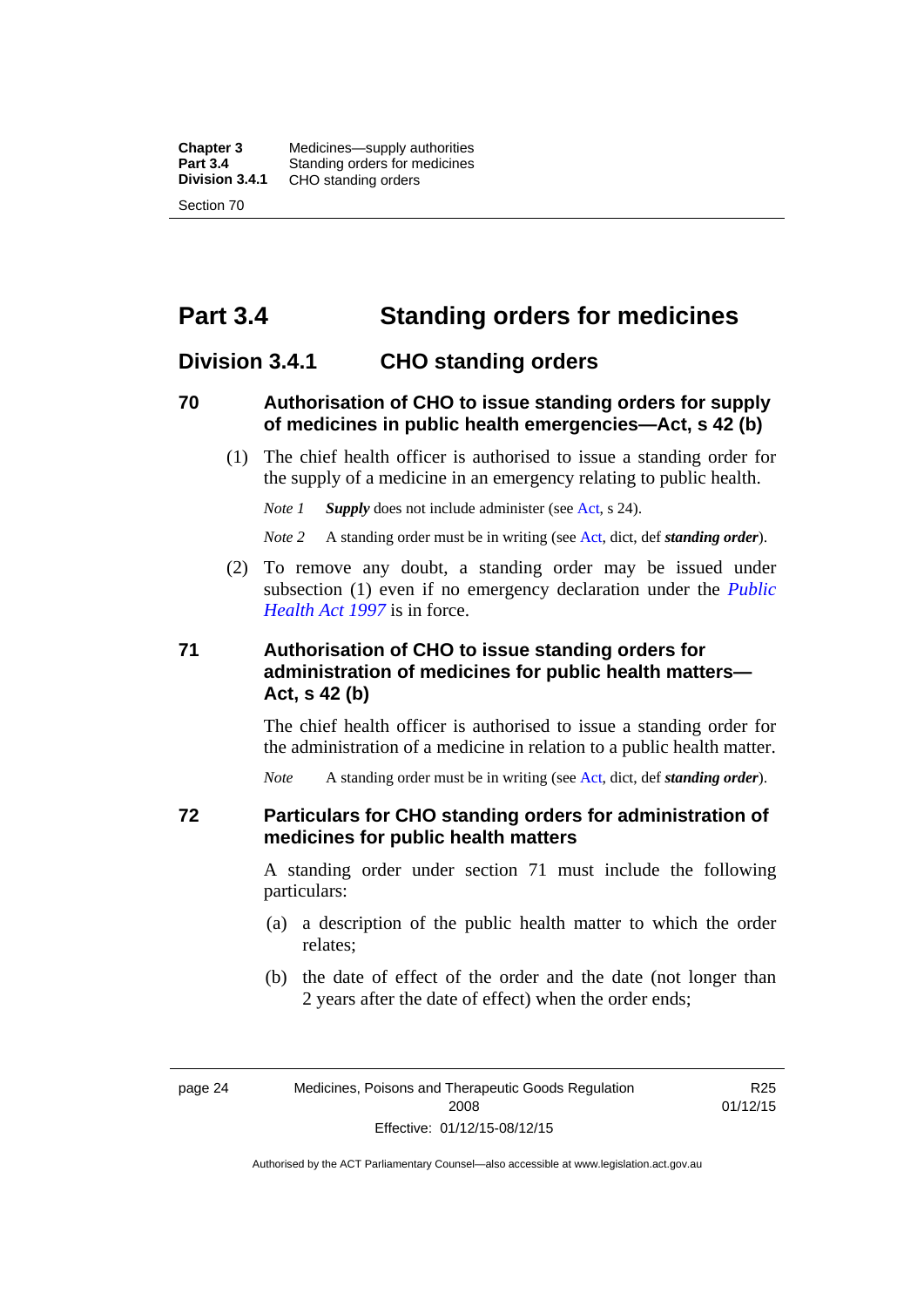- (c) the clinical circumstances in which the medicine may be administered;
- (d) a description of the people to whom the medicine may be administered;
- (e) the medicine's approved name and, if applicable, brand name;

- (f) if applicable, the form and strength of the medicine;
- (g) the dose and route of administration;
- (h) if applicable, the frequency of administration.

#### **Example—par (e) and par (f)**

Adrenaline (EpiPen) 300 micrograms in 0.3mL pre-filled syringe

*Note* An example is part of the regulation, is not exhaustive and may extend, but does not limit, the meaning of the provision in which it appears (see [Legislation Act,](http://www.legislation.act.gov.au/a/2001-14) s 126 and s 132).

## **Division 3.4.2 Standing orders for institutions**

*Note Institution* includes a correctional centre and a CYP detention place (see s 652).

#### **75 Authorisation of doctors to issue standing orders for administration of medicines at institutions—Act, s 42 (b)**

- (1) A doctor is authorised to issue a standing order for the administration of a medicine to patients at an institution if—
	- (a) a medicines and therapeutics committee for the institution has approved the order; and
	- (b) the order is signed by the chair of the committee.
	- *Note Doctor* does not include an intern doctor (see dict).

R25 01/12/15 page 25

*Note Approved name*—see the [medicines and poisons standard,](http://www.comlaw.gov.au/Series/F2012L01200) par 1 (1).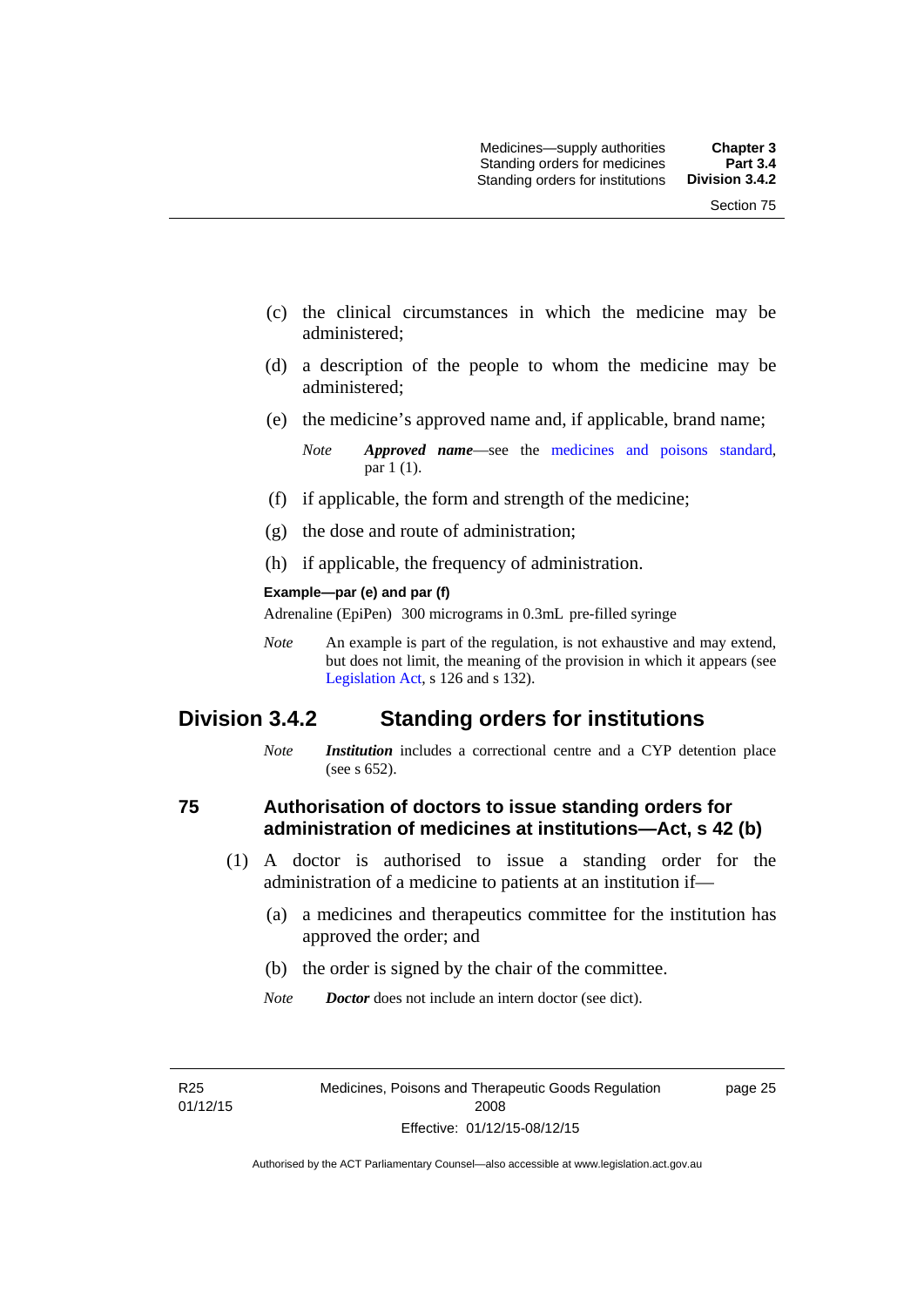(2) In this section:

*medicines and therapeutics committee*, for an institution, means a body—

- (a) established by the institution to approve standing orders for the administration of medicines to patients at the institution; and
- (b) that includes (but is not limited to) a doctor, nurse and pharmacist.
	- *Note 1 Doctor* and *pharmacist* do not include an intern (see dict).
	- *Note 2 Nurse* does not include an enrolled nurse (see [Legislation Act,](http://www.legislation.act.gov.au/a/2001-14) dict, pt 1).

#### **76 Particulars for standing orders for administration of medicines at institutions**

A standing order under section 75 must include the following particulars:

- (a) an approval number for the order that is different from the number given to each other standing order approved for the institution;
- (b) the date of effect of the order and the date (not longer than 2 years after the date of effect) when the order ends;
- (c) each ward to which the order applies;
- (d) the clinical circumstances in which the medicine may be administered;
- (e) a description of the people to whom the medicine may be administered;
- (f) the medicine's approved name and, if applicable, brand name;
	- *Note Approved name*—see the [medicines and poisons standard,](http://www.comlaw.gov.au/Series/F2012L01200) par 1 (1).

page 26 Medicines, Poisons and Therapeutic Goods Regulation 2008 Effective: 01/12/15-08/12/15

R25 01/12/15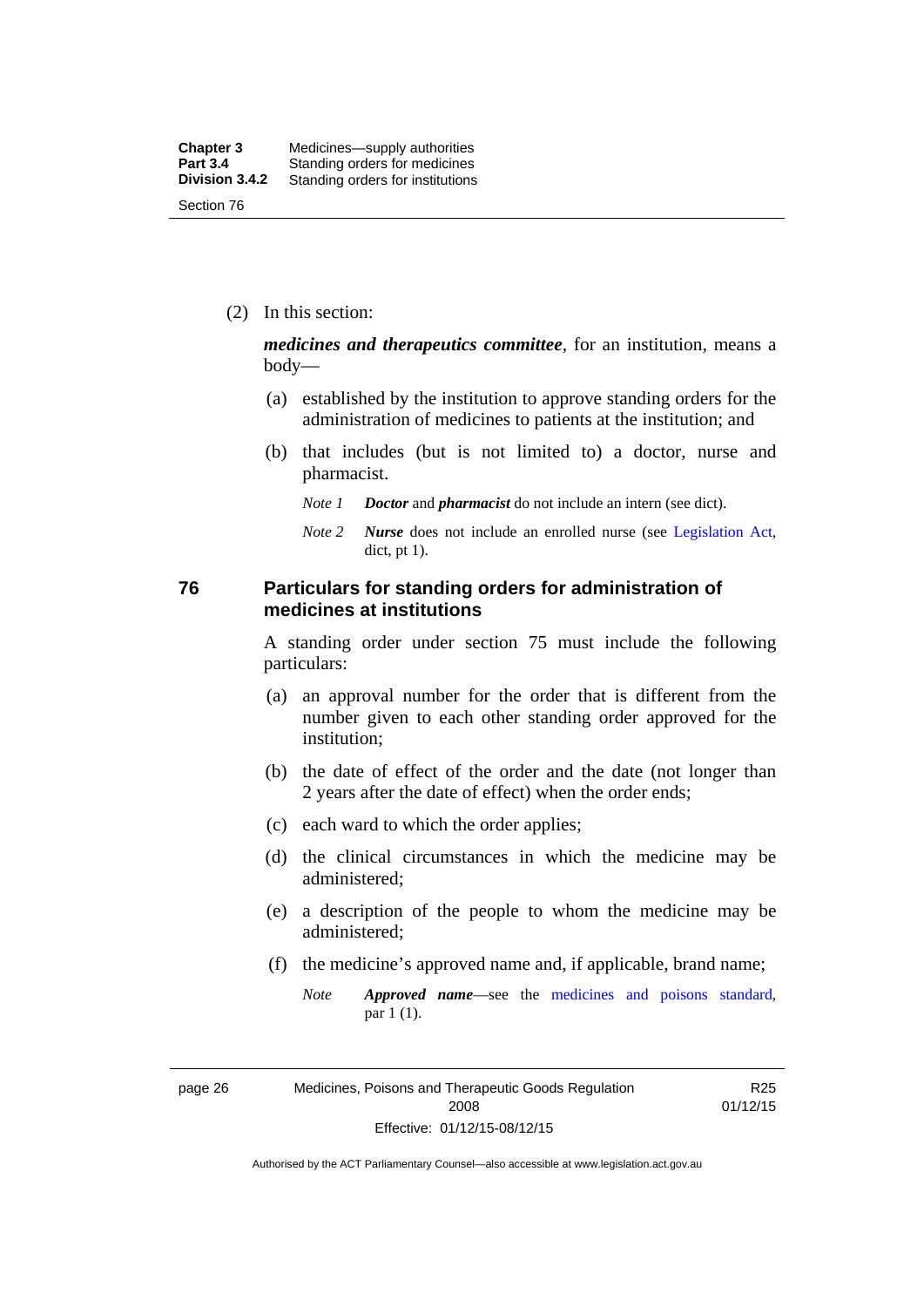- (g) if applicable, the form and strength of the medicine;
- (h) the dose and route of administration;
- (i) if applicable, the frequency of administration.

#### **Example—par (f) and par (g)**

Adrenaline (EpiPen) 300 micrograms in 0.3mL pre-filled syringe

*Note* An example is part of the regulation, is not exhaustive and may extend, but does not limit, the meaning of the provision in which it appears (see [Legislation Act,](http://www.legislation.act.gov.au/a/2001-14) s 126 and s 132).

## **Division 3.4.3 Standing orders for walk-in centre**

## **77 Authorisation of CHO to issue standing orders for supply and administration of medicines at walk-in centre—Act, s 42 (b)**

The chief health officer is authorised to issue a standing order for—

- (a) the supply of a medicine at a walk-in centre; and
- (b) the administration of a medicine at a walk-in centre.

*Note 1 Supply* does not include administer (see [Act,](http://www.legislation.act.gov.au/a/2008-26/default.asp) s 24).

*Note 2* A standing order must be in writing (see [Act](http://www.legislation.act.gov.au/a/2008-26/default.asp), dict, def *standing order*).

#### **78 Particulars for CHO standing orders for supply and administration of medicines at walk-in centre**

A standing order under section 77 must include the following particulars:

- (a) an approval number for the order that is different from the number given to each other standing order approved for the walk-in centre;
- (b) the date of effect of the order and the date (not longer than 2 years after the date of effect) when the order ends;

page 27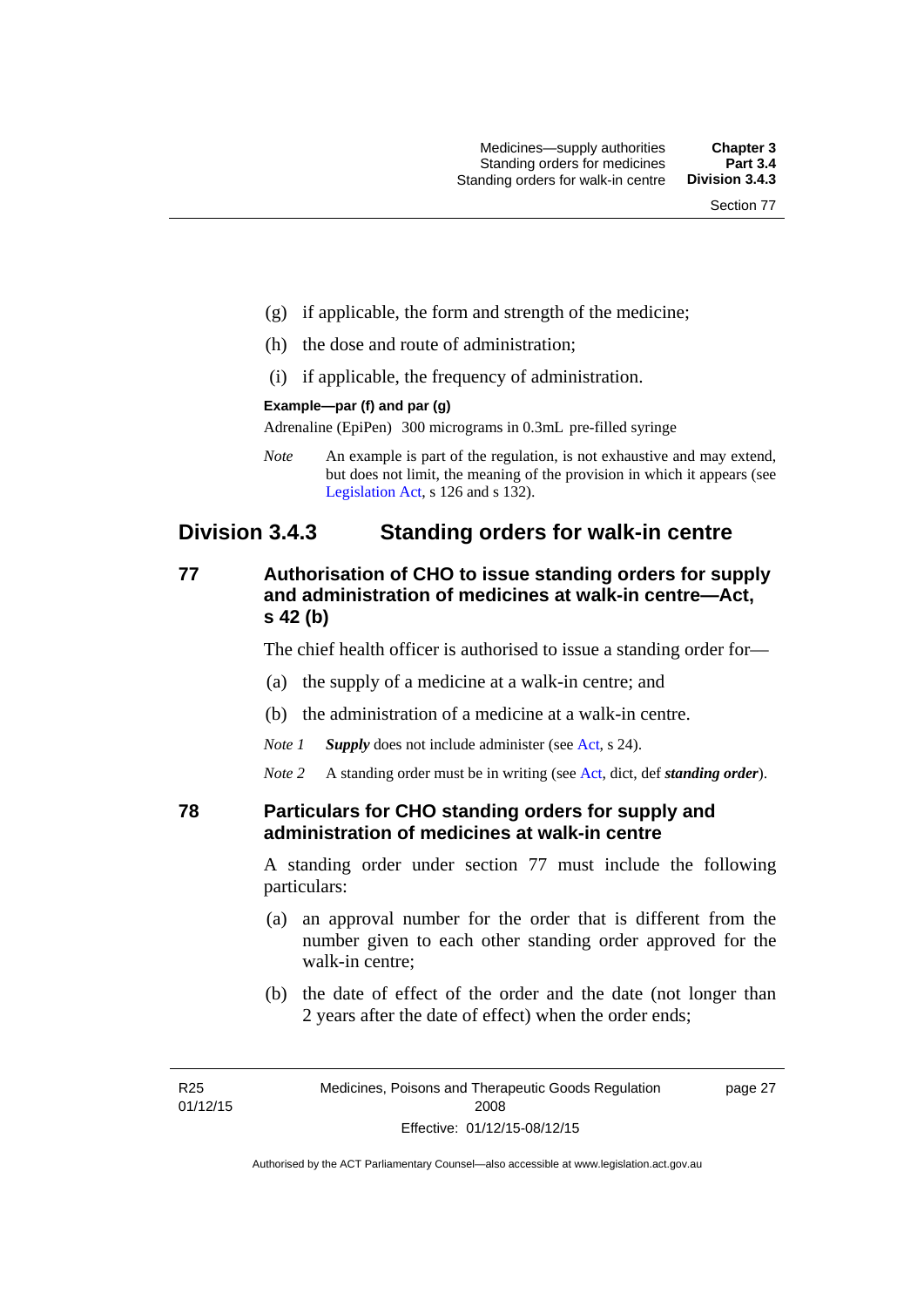- (c) each walk-in centre to which the order applies;
- (d) the clinical circumstances in which the medicine may be supplied or administered;
- (e) a description of the people to whom the medicine may be supplied or administered;
- (f) the medicine's approved name and, if applicable, brand name;

*Note Approved name*—see the [medicines and poisons standard,](http://www.comlaw.gov.au/Series/F2012L01200) par 1 (1).

- (g) if applicable, the form and strength of the medicine;
- (h) the dose and route of administration of the medicine;
- (i) if applicable, the frequency of administration of the medicine;
- (j) if applicable, the maximum duration of supply or administration of the medicine;
- (k) if applicable, the maximum quantity of the medicine for supply or administration.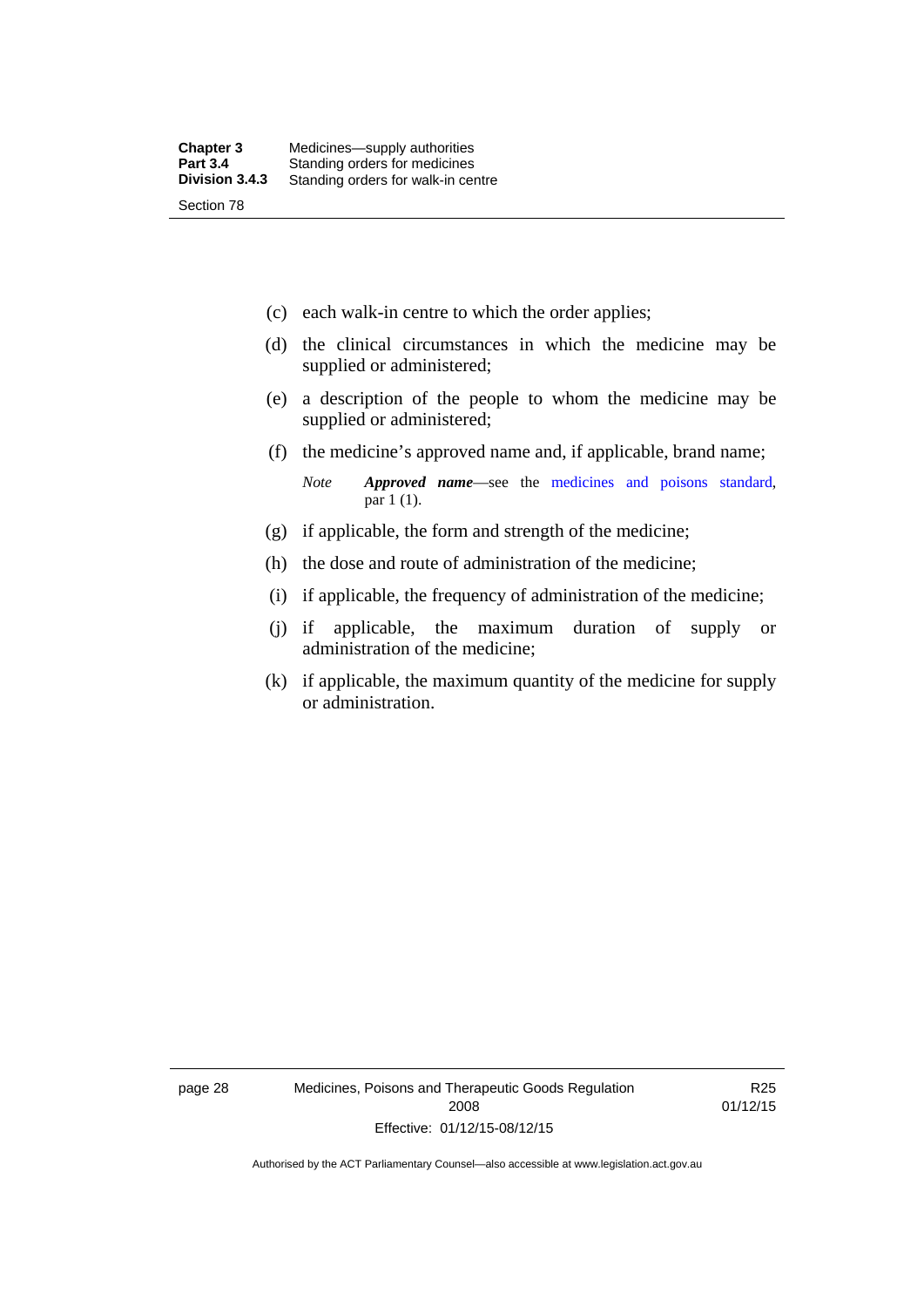# **Part 3.5 Medicines supply authorities generally**

## **80 Cancellation of invalid supply authorities— Act, s 30 (2) (d)**

- (1) A paper-based supply authority is cancelled by a person if the person—
	- (a) marks the word 'cancelled', and the person's name and business address, on the front of the supply authority; and
	- (b) signs and dates the cancellation of the supply authority.
- (2) An electronic supply authority is cancelled by a person if the person—
	- (a) marks the word 'cancelled' on the supply authority; and
	- (b) links an electronic document to the supply authority that includes the person's name and business address and signature.

## **81 Information for CHO about controlled medicines supplied on supply authorities—Act, s 31 (1) (b) and (4), def**  *required information*

- (1) A person (the *supplier*) who supplies a controlled medicine on a supply authority must, not later than 7 days after the day when the medicine is supplied, give the chief health officer the following information in writing:
	- (a) the supplier's name, business address and telephone number;
	- (b) the name of the person who issued the supply authority;
	- (c) the date of the supply authority;
	- (d) the name and address of the person to whom the medicine is supplied;

R25 01/12/15 page 29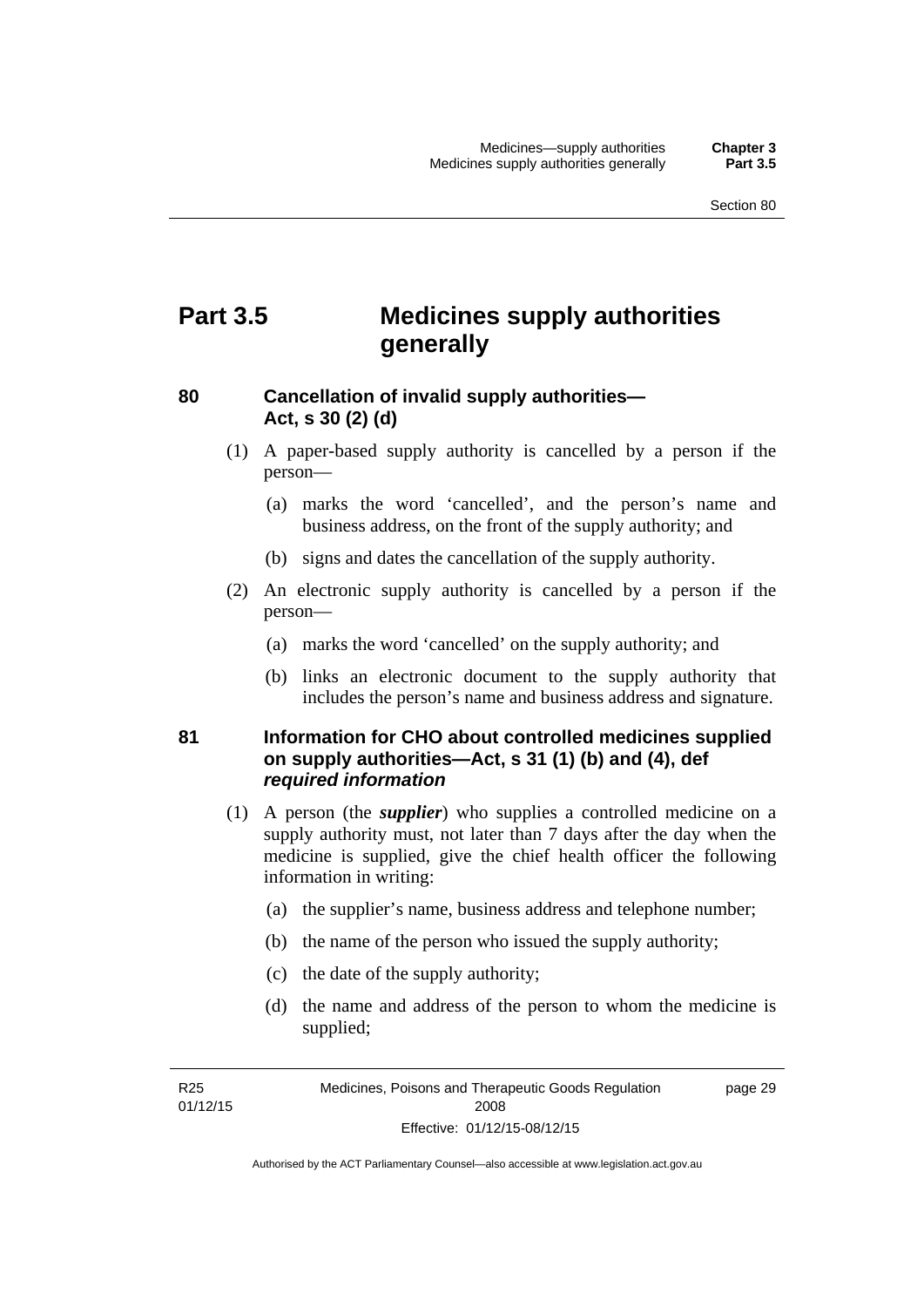Section 81

- (e) the date of supply;
- (f) the controlled medicine, and the form, strength and quantity of the medicine, supplied.
- (2) However, this section does not apply to any of the following who report the supply of a controlled medicine on a supply authority to the Therapeutic Goods Administration:
	- (a) a medicines wholesalers licence-holder;
	- (b) a person who is authorised (however described) under a Commonwealth or State law to manufacture controlled medicines or supply controlled medicines by wholesale.

page 30 Medicines, Poisons and Therapeutic Goods Regulation 2008 Effective: 01/12/15-08/12/15

R25 01/12/15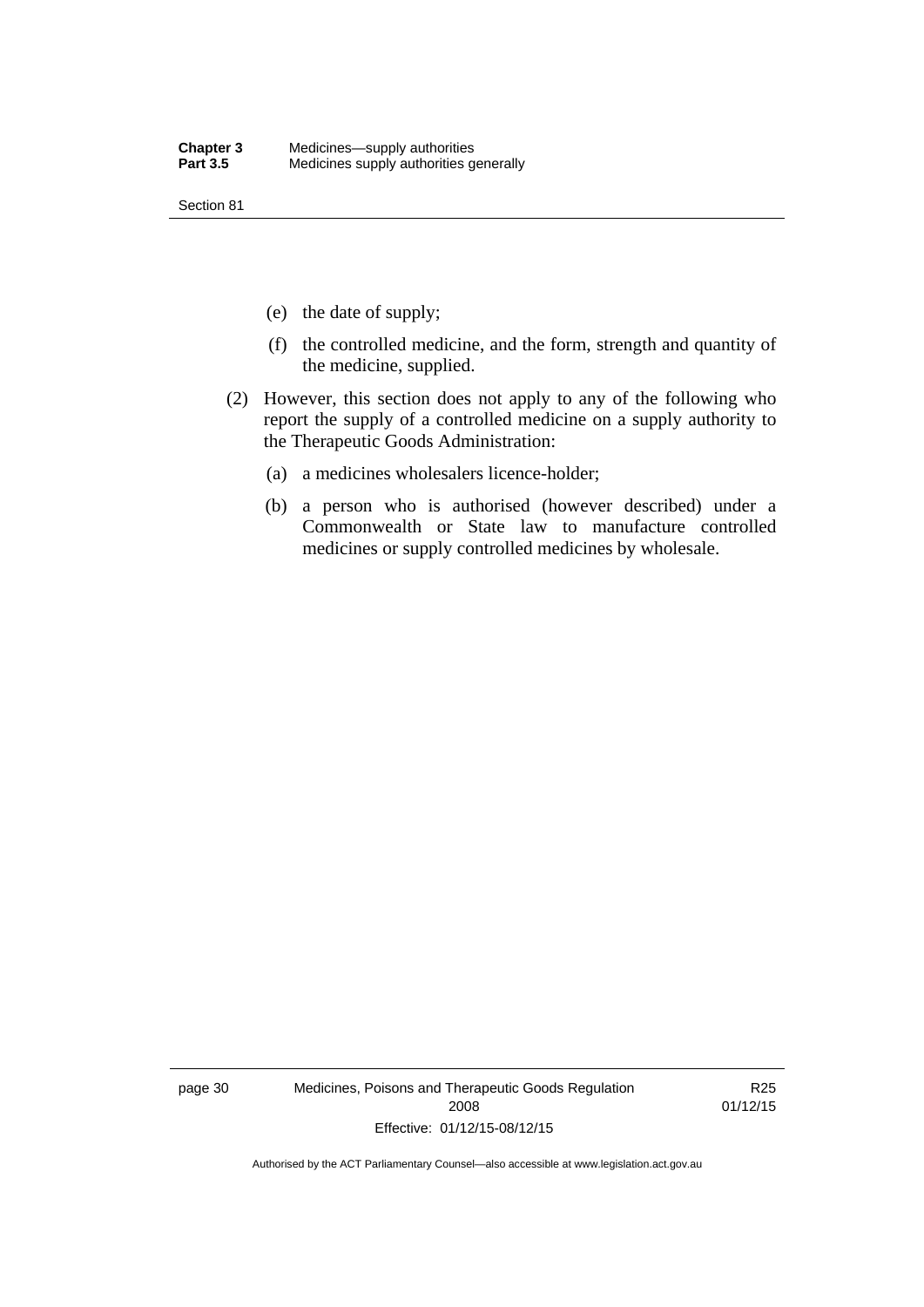# **Chapter 4 Supplying medicines**

# **Part 4.1** Preliminary

#### **100 Overview of supply authorisations for medicines**

The following provisions of this chapter authorise a person to supply a medicine:

- (a) section 110 (which is about supply authorisations set out in schedule 1, including dispensing on prescription, supply on requisition, purchase order and standing order and supply during consultations);
- (b) section 251 (which is about authorisation of pharmacists to supply certain prescription only medicines without a prescription in emergencies);
- (c) section 255 (which is about authorisation of approved pharmacists to supply certain medicines without prescription);
- (d) section 260 (which is about authorisation to supply medicines to pharmacists for disposal).
- *Note* A person may also be authorised to supply a medicine in a way mentioned in s 11 (2) (Overview of medicines authorisations under this regulation) (including under a licence, see pt 9.5).

R25 01/12/15 page 31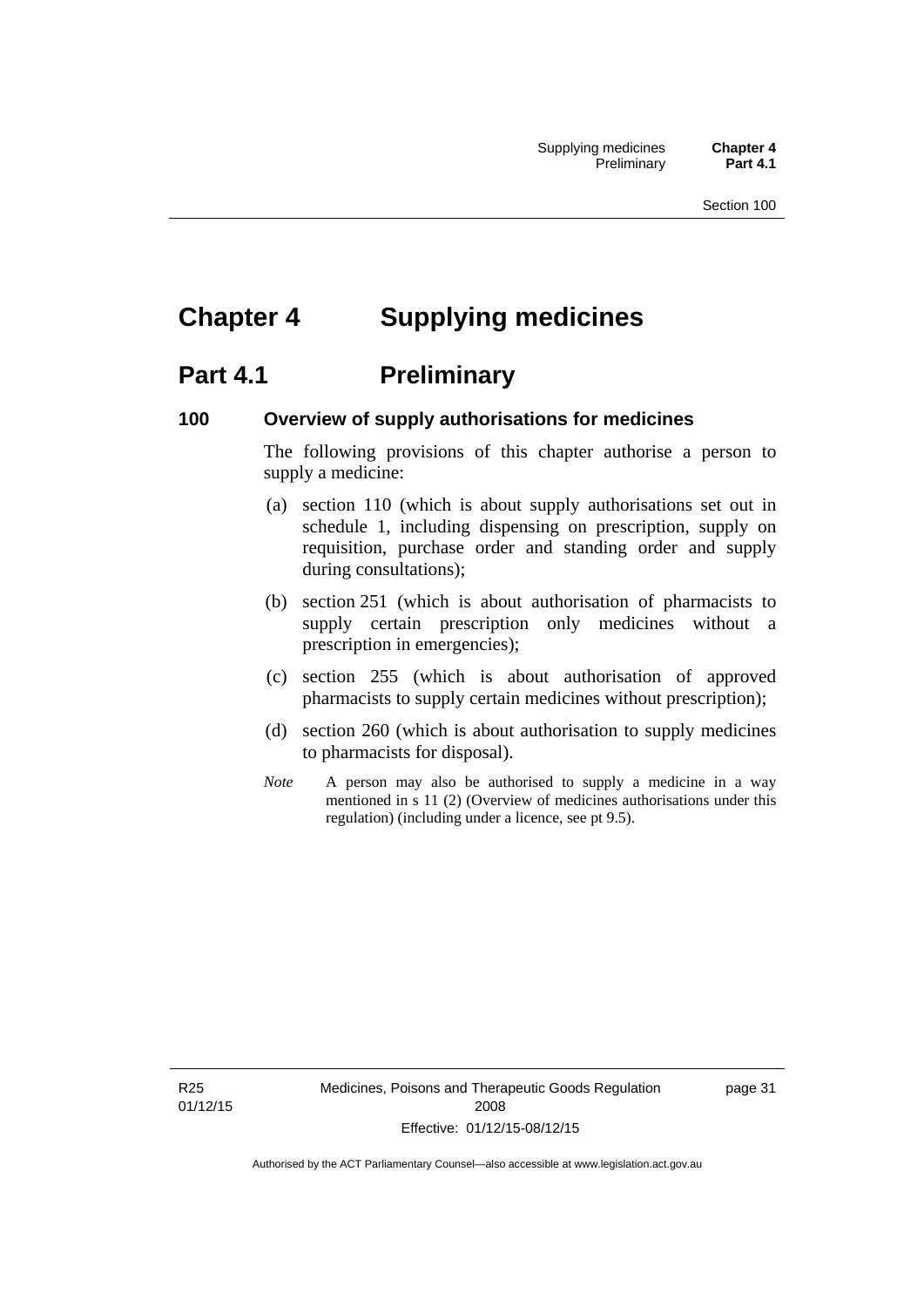# **Part 4.2 Medicines—supply authorisations under sch 1**

## **Division 4.2.1 Sch 1 medicines supply authorisations**

#### **110 Authorisation under sch 1 to supply medicines— Act, s 26 (1) (b) and (2) (b)**

- (1) A person mentioned in schedule 1, column 2 is authorised to supply a medicine if—
	- (a) supplying the medicine is included in the schedule, column 3 in relation to the person; and
	- (b) the supply is consistent with any restriction for the supply mentioned in the schedule, column 3.
- (2) However, a pharmacist is not authorised under schedule 1 to supply a medicine if—
	- (a) the pharmacist is working for, or providing services to, a corporation when supplying the medicine; and
	- (b) the corporation is not—
		- (i) a pharmacist; or
		- (ii) a complying pharmacy corporation under the *[Public](http://www.legislation.act.gov.au/a/1997-69)  [Health Act 1997](http://www.legislation.act.gov.au/a/1997-69)*, part 3B (Pharmacies).
	- *Note Supply* includes dispense (see [Act,](http://www.legislation.act.gov.au/a/2008-26/default.asp) s 24).

R25 01/12/15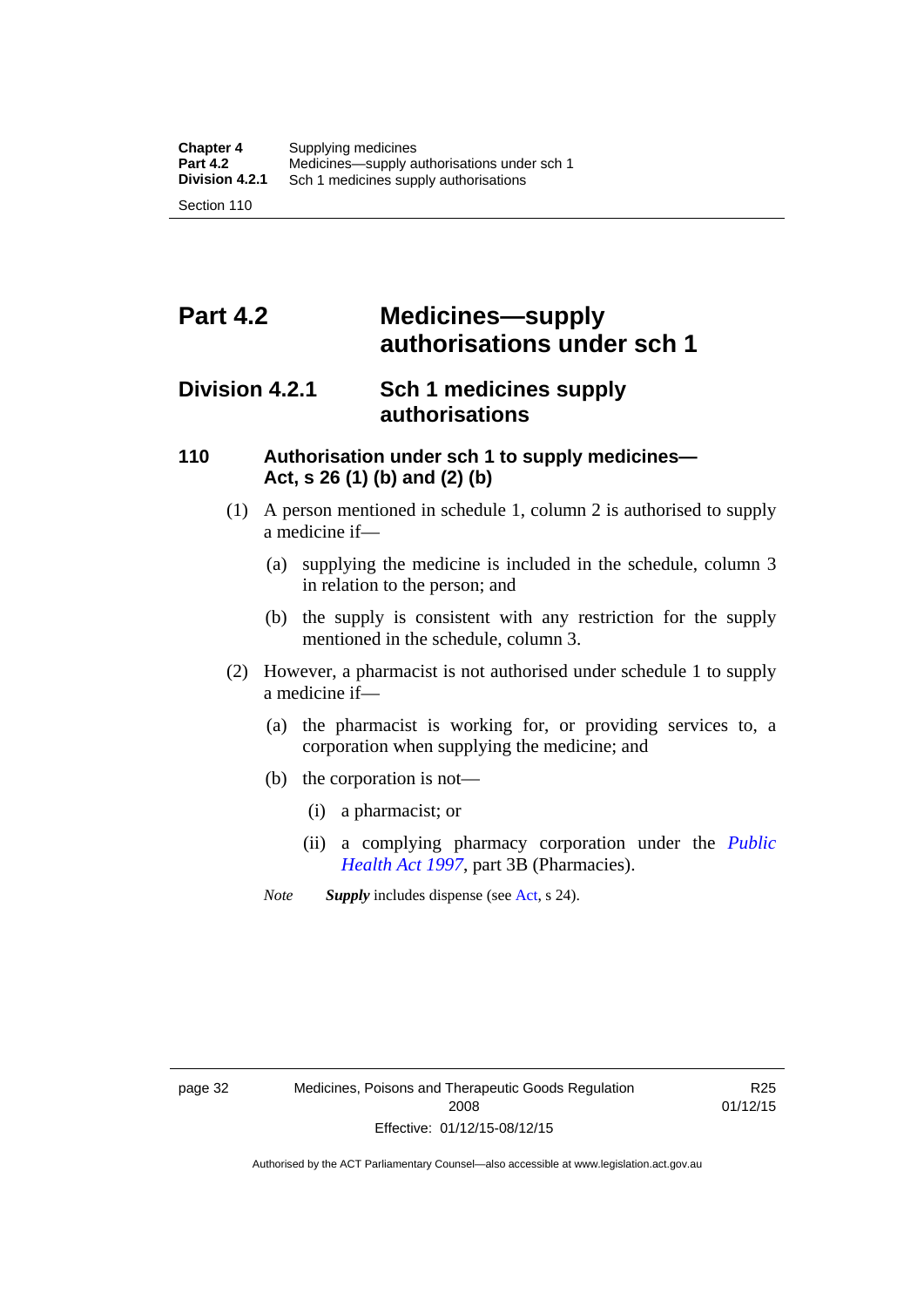# **Division 4.2.2 Dispensing medicines**

## **120 Authorisation conditions for dispensing medicines— Act, s 44 (1) (b) and (2) (b)**

- (1) A person's authorisation under section 110 to dispense a medicine is subject to the following conditions:
	- (a) the medicine is dispensed in accordance with the requirements of section 121;

*Note* Only a pharmacist may dispense a medicine (see sch 1).

- (b) if the prescription is dispensed under section 121 (2), the pharmacist notes on the prescription the reasons that the pharmacist was satisfied that it was not practicable for a complying prescription to be issued for the medicine;
- (c) if the prescription is changed by a pharmacist at the oral direction of the prescriber—the note of the change complies with section 122:
- (d) the medicine is labelled in accordance with section 123;
- (e) the dispensed prescription is marked in accordance with section 124;
- (f) the dispensing of the prescription is recorded in accordance with section 125:
- (g) if the prescription is an oral prescription for the dispensing of the medicine, or is faxed by a prescriber to a pharmacist, and the pharmacist does not receive an original of the prescription within 7 days after the day the prescription is given—the pharmacist must, within 24 hours after the end of the 7-day period, tell the chief health officer, in writing, of the failure to receive the original prescription;
- (h) the prescription, if completed, and the record for paragraph (f), are kept at the pharmacy or, if the chief health officer approves

R25 01/12/15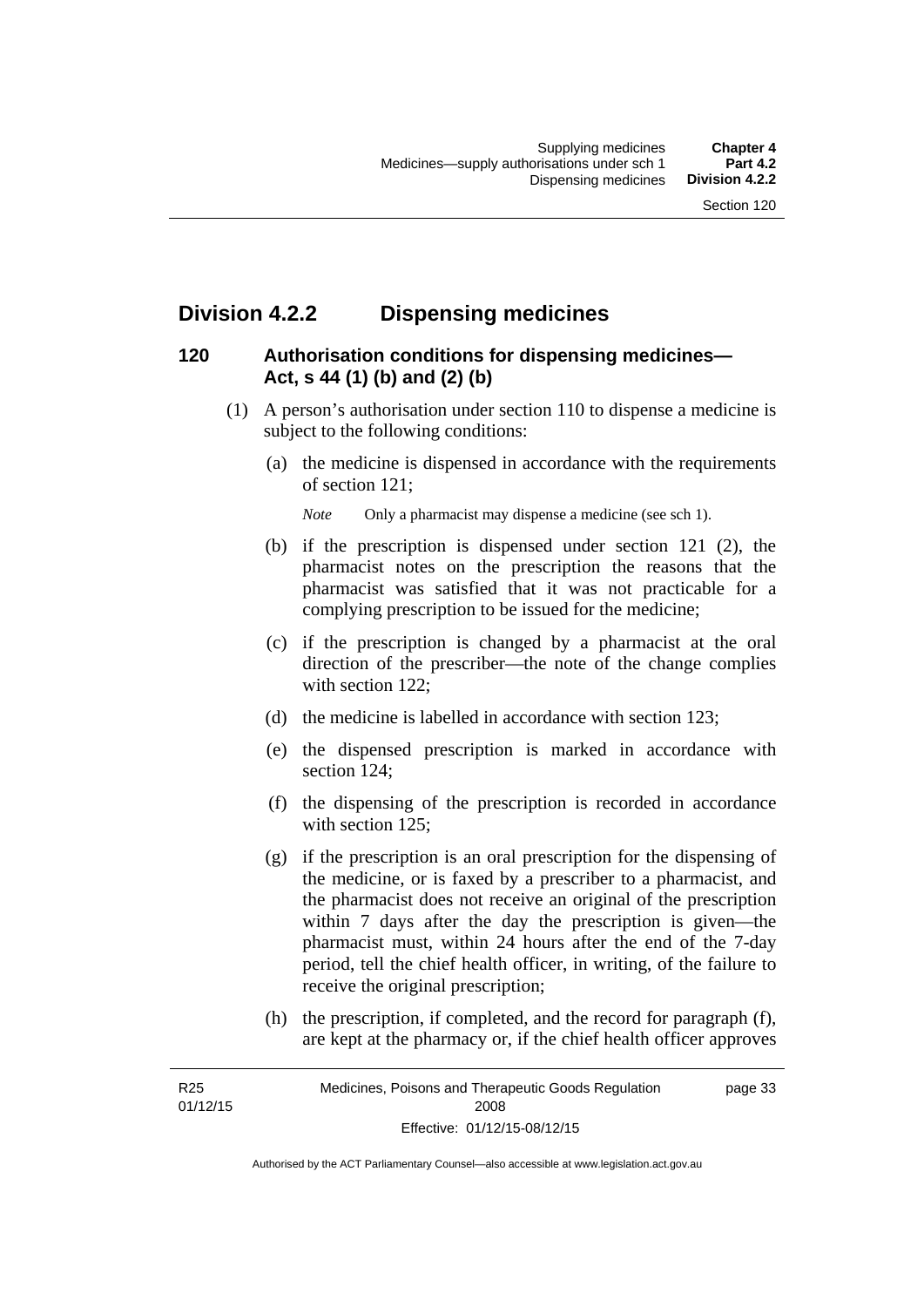Section 121

in writing another place, the place approved by the chief health officer, for at least 2 years after the day the prescription becomes a completed prescription.

- (2) However, subsection (1) (d), (e), (f) and (h) do not apply if the prescription is written for an in-patient at a hospital in the patient's medical records.
- (3) In this section:

*completed*—a prescription is *completed* when—

- (a) for a single prescription—the prescription is dispensed; or
- (b) for a repeat prescription—the last repeat of the prescription is dispensed; or
- (c) for a national residential medication chart prescription––the prescription is dispensed for the last time.

#### **121 How medicines are dispensed**

- (1) The following are the requirements for dispensing a medicine:
	- (a) the prescription is issued by an authorised prescriber;
		- *Note Authorised prescriber*—see s (3).
	- (b) the prescription complies with the applicable provisions of division 3.1.2 (Prescriptions);
	- (c) the medicine is dispensed in accordance with the prescription (including the prescription as changed by a pharmacist at the oral direction of the prescriber).
		- *Note 1 Dispensed in accordance with the prescription*—see s (3).
		- *Note* 2 For changes to a prescription by the dispenser, see the [Act,](http://www.legislation.act.gov.au/a/2008-26/default.asp) s 29 (3).
		- *Note 3 Pharmacist* does not include an intern pharmacist (see dict).

R25 01/12/15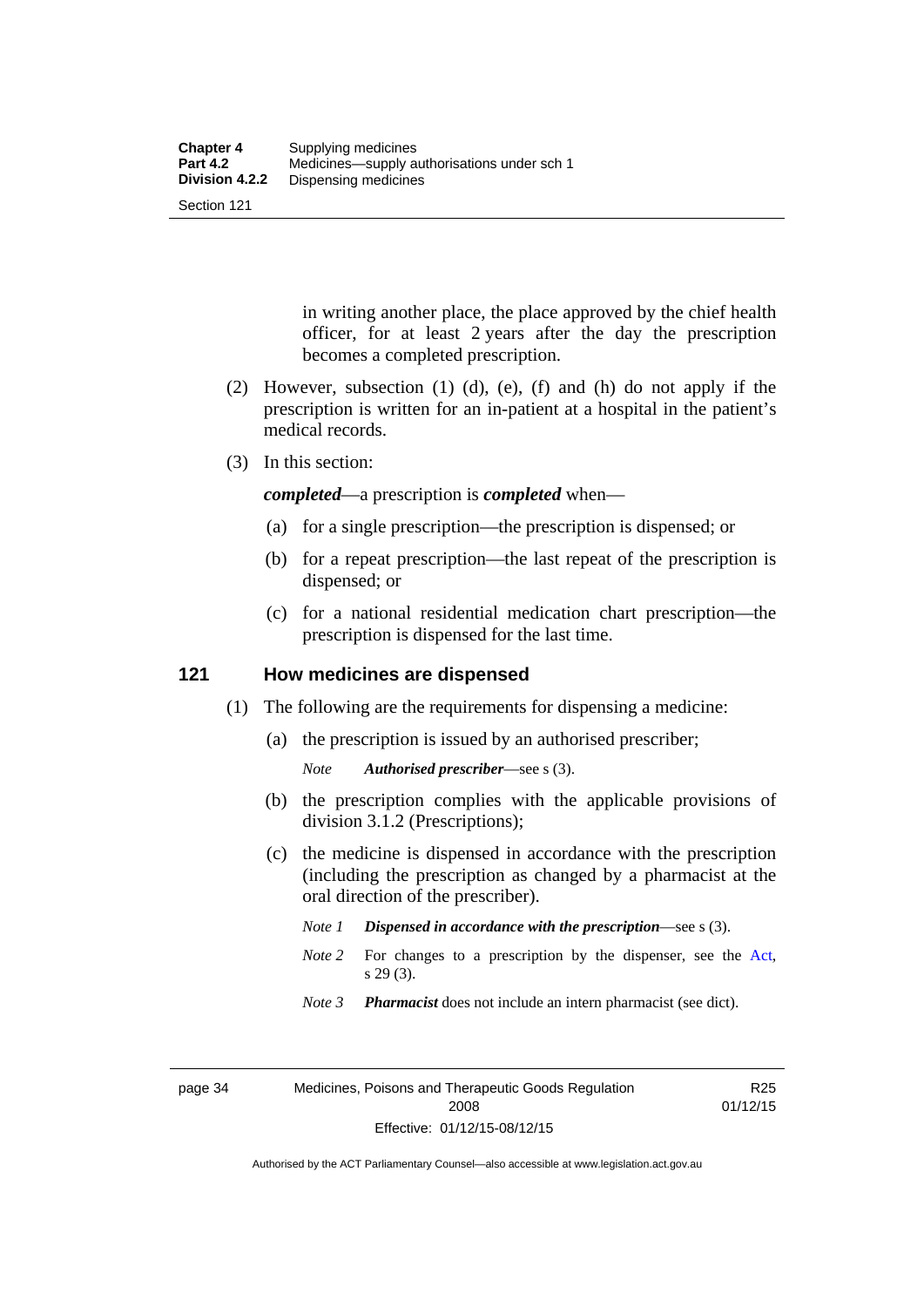- (2) However, a pharmacist may dispense a prescription that does not include all of the applicable provisions for subsection (1) (b) if—
	- (a) the prescription is issued by an authorised prescriber; and
	- (b) the medicine is—
		- (i) dispensed in accordance with the prescription; and
		- (ii) if the prescription is changed by a pharmacist at the oral direction of the prescriber—the prescription complies with section 122; and

*Note Pharmacist* does not include an intern pharmacist (see dict).

- (c) the medicine is supplied in a package that is labelled in accordance with section 123; and
- (d) the pharmacist is satisfied that, because of a circumstance affecting the prescriber or the person for whom the medicine is to be dispensed, it is not practicable for a complying prescription to be issued for the medicine.
- (3) In this section:

*authorised prescriber*, in relation to a prescription, means—

- (a) for a medicine other than a controlled medicine—a person who is authorised to issue the prescription under the Act or another territory law; and
- (b) for a controlled medicine—a person who is authorised to issue the prescription under part 13.1 (Controlled medicines approvals).

#### **Examples—authorised prescribers**

1 A NSW registered doctor practising in Queanbeyan is authorised under a NSW law to prescribe medicines. The doctor gives a patient a prescription for a controlled medicine and another prescription for a prescription only medicine. The prescription only medicine can be dispensed in the ACT because the prescription is issued by a person who is authorised under a State

R25 01/12/15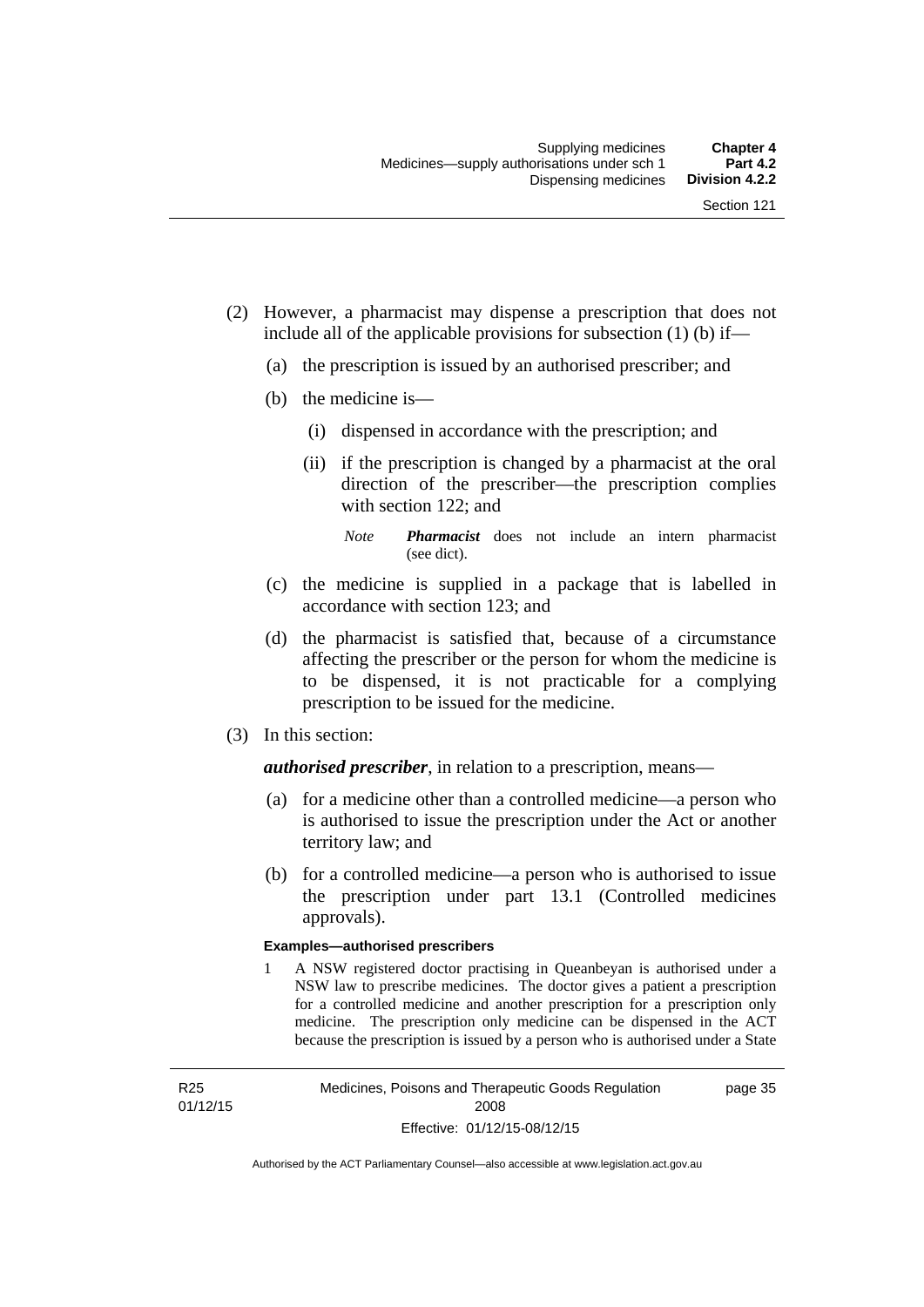law to prescribe the medicine. The prescription for the controlled medicine cannot be dispensed in the ACT because the doctor is not registered in the ACT.

- 2 If the doctor in example 1 is registered in both the ACT and NSW, the prescription for the controlled medicine can be dispensed in the ACT.
- 3 A special event exemption under the *[Health Professionals \(Special Events](http://www.legislation.act.gov.au/a/2000-25)  [Exemptions\) Act 2000](http://www.legislation.act.gov.au/a/2000-25)* authorises a visiting health professional to prescribe a medicine, including a controlled medicine. A Victorian registered doctor who is a visiting health professional within the meaning of that Act prescribes a controlled medicine. The prescription can be dispensed in the ACT.
- *Note* An example is part of the regulation, is not exhaustive and may extend, but does not limit, the meaning of the provision in which it appears (see [Legislation Act,](http://www.legislation.act.gov.au/a/2001-14) s 126 and s 132).

*dispensed in accordance with the prescription*, for a prescribed medicine, includes dispensing another brand of the medicine that is a bioequivalent form of the prescribed medicine.

*Note Bioequivalent*—see the dictionary.

#### **122 Noting changes to prescriptions on oral direction of prescriber—Act, s 27 (2) (b) (ii)**

The following must be noted, in writing, on the prescription:

- (a) the name of the prescriber giving the oral direction to change the prescription;
- (b) the change to the prescription;
- (c) the date the oral direction is given;
- (d) the pharmacist's signature.
- *Note* The notation must be made as soon as possible (see [Legislation Act,](http://www.legislation.act.gov.au/a/2001-14) s 151B).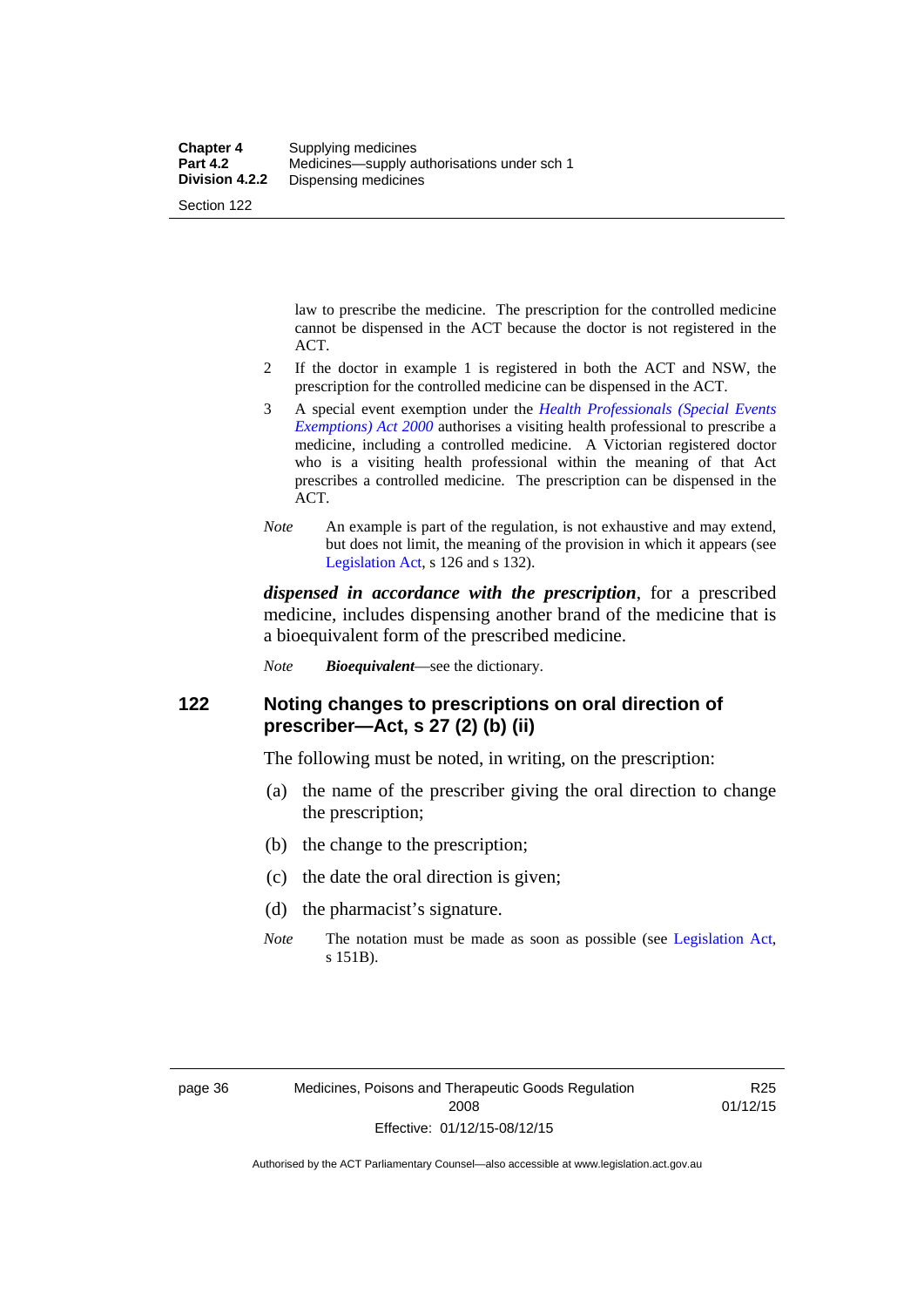## **123 Labelling dispensed medicines—Act, s 60 (1) (c) (i) and (2) (c) (i)**

The dispensed medicine must have a label that includes the following:

- (a) the name of the person for whom the medicine is dispensed;
- (b) if the prescriber is a dentist—the words 'for dental treatment only';
- (c) if the prescriber is an eligible midwife—the words 'for midwifery use only';
- (d) if the prescriber is an optometrist—the words 'for optometry use only';
- (e) if the prescriber is a veterinary surgeon—
	- (i) words to the effect of 'for animal treatment only'; and
	- (ii) the species of the animal for which the medicine is dispensed; and
	- (iii) if a way of identifying the animal is stated on the prescription—the way of identifying the animal;
- (f) the medicine's approved name and brand name;
	- *Note Approved name*—see the [medicines and poisons standard,](http://www.comlaw.gov.au/Series/F2012L01200) par 1 (1).
- (g) the form, strength and quantity of the medicine dispensed;
- (h) if the package of the dispensed medicine is not a manufacturer's pack—the relevant expiry date for the medicine;
- (i) the date the medicine is dispensed;
- (j) the name and the business address and telephone number of the pharmacy from which the medicine is dispensed;

R25 01/12/15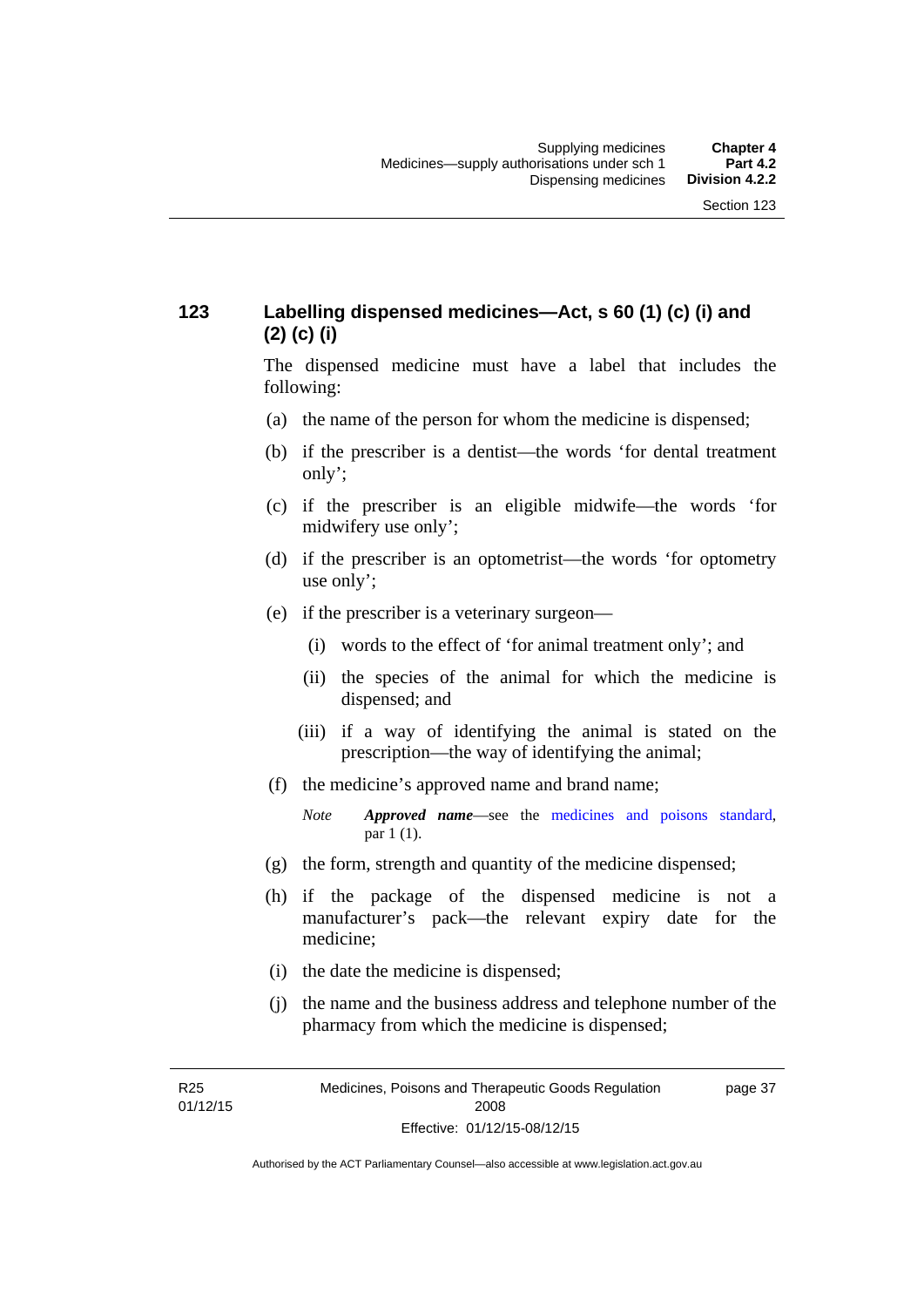- (k) the initials or other identification of the dispensing pharmacist;
- (l) a number that is different from the number given to each other prescription dispensed at the pharmacy;
- (m) directions about the use of the medicine that are adequate to allow the medicine to be taken or administered safely, including any warning statement in the medicines and poisons standard, appendix K (Drugs required to be labelled with a sedation warning) applying to the medicine;
- (n) words to the effect of 'keep out of reach of children'.

#### **Example—par (f) and par (g)**

Warfarin tablets (Coumadin) 5mg 50

*Note* An example is part of the regulation, is not exhaustive and may extend, but does not limit, the meaning of the provision in which it appears (see [Legislation Act,](http://www.legislation.act.gov.au/a/2001-14) s 126 and s 132).

#### **124 Marking dispensed prescriptions**

- (1) This section does not apply to a prescription for an in-patient at a hospital written in the patient's medical records.
- (2) A dispensed paper-based prescription for a medicine must be marked with—
	- (a) if the prescription is a single prescription, the last repeat of a repeat prescription, or a national residential medication chart prescription dispensed for the last time––the word 'cancelled' on the front of the prescription; and
	- (b) the prescribed particulars.
- (3) A dispensed electronic prescription for a medicine must be marked with—
	- (a) if the prescription is a single prescription, the last repeat of a repeat prescription, or a national residential medication chart

R25 01/12/15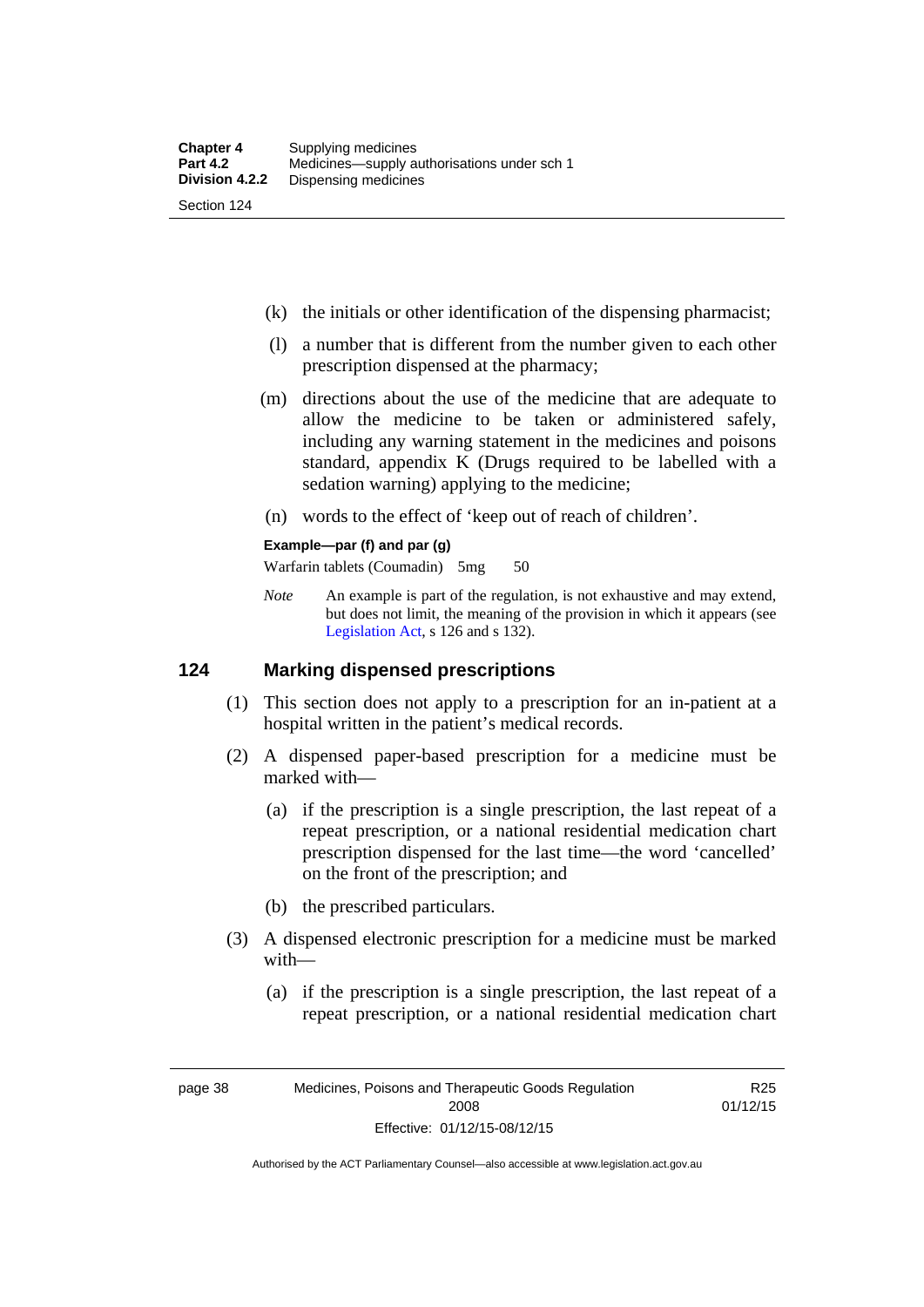prescription dispensed for the last time––the word 'cancelled'; and

- (b) a link to an electronic document containing the prescribed particulars.
- (4) In this section:

*paper-based prescription* includes a faxed copy of a prescription.

*prescribed particulars*, for a dispensed prescription for a medicine, means—

- (a) the date the medicine is dispensed; and
- (b) the name and business address of the dispensing pharmacy; and
- (c) if another brand of the medicine is dispensed for the prescribed medicine—the brand name of the medicine dispensed; and
- (d) for a repeat prescription—the number of the repeat dispensed; and
- (e) the prescription's number under section 123 (l); and
- (f) the pharmacist's initials or signature.

*single prescription* means a prescription that is not a repeat prescription.

#### **125 Recording dispensing of medicines**

The dispensing pharmacist must ensure that a written record is made of the following information in relation to the dispensing of the medicine:

- (a) the pharmacist's name;
- (b) the date of the prescription;
- (c) the prescriber's name;

R25 01/12/15 page 39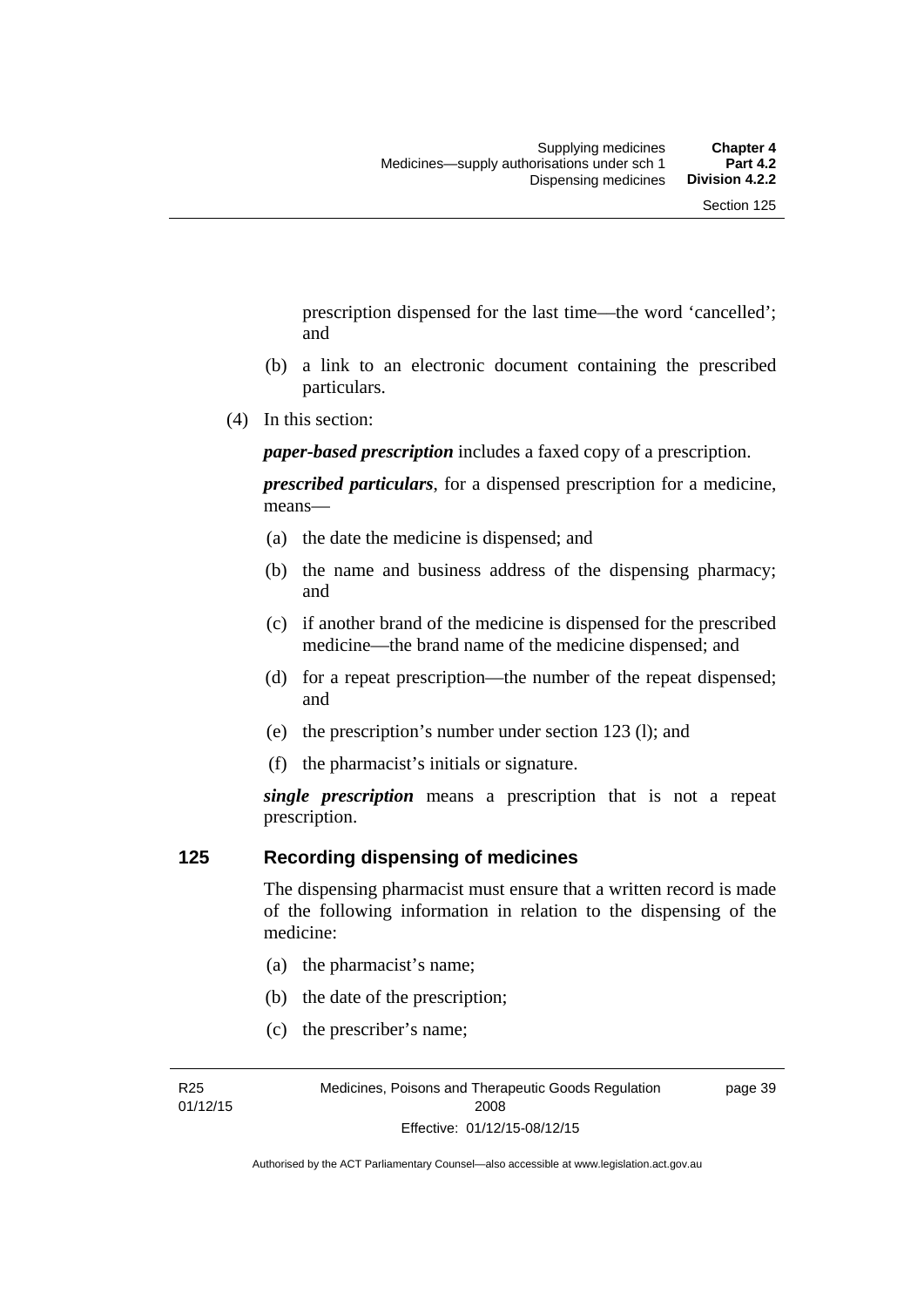(d) the date the prescription is dispensed;

- (e) for a repeat prescription—the number of the repeat dispensed;
- (f) the prescription's number under section 123 (l);
- (g) the name and address of the person for whom the medicine is dispensed;
- (h) the medicine's approved name and brand name;

- (i) the form, strength and quantity of the medicine dispensed.
- *Note Written* includes in electronic form (see [Act,](http://www.legislation.act.gov.au/a/2008-26/default.asp) dict).

## **Division 4.2.3 Supplying medicines on requisitions**

*Note* For authorisation to issue a requisition, see s 50.

#### **130 Authorisation conditions for supplying medicines on requisitions—Act, s 44 (1) (b) and (2) (b)**

A person's authorisation under section 110 to supply a medicine on a requisition is subject to the following conditions:

- (a) the medicine is supplied in accordance with the requirements under section 131;
- (b) the medicine is supplied in a package that is labelled in accordance with section 132;
- (c) the filled requisition is marked in accordance with section 133;
- (d) the supply is recorded in accordance with section 134;
- (e) the filled requisition and record under section 134 are kept at the institution where the medicine is supplied or, if the chief health officer approves in writing another place, the place

*Note Approved name*—see the [medicines and poisons standard,](http://www.comlaw.gov.au/Series/F2012L01200) par 1 (1).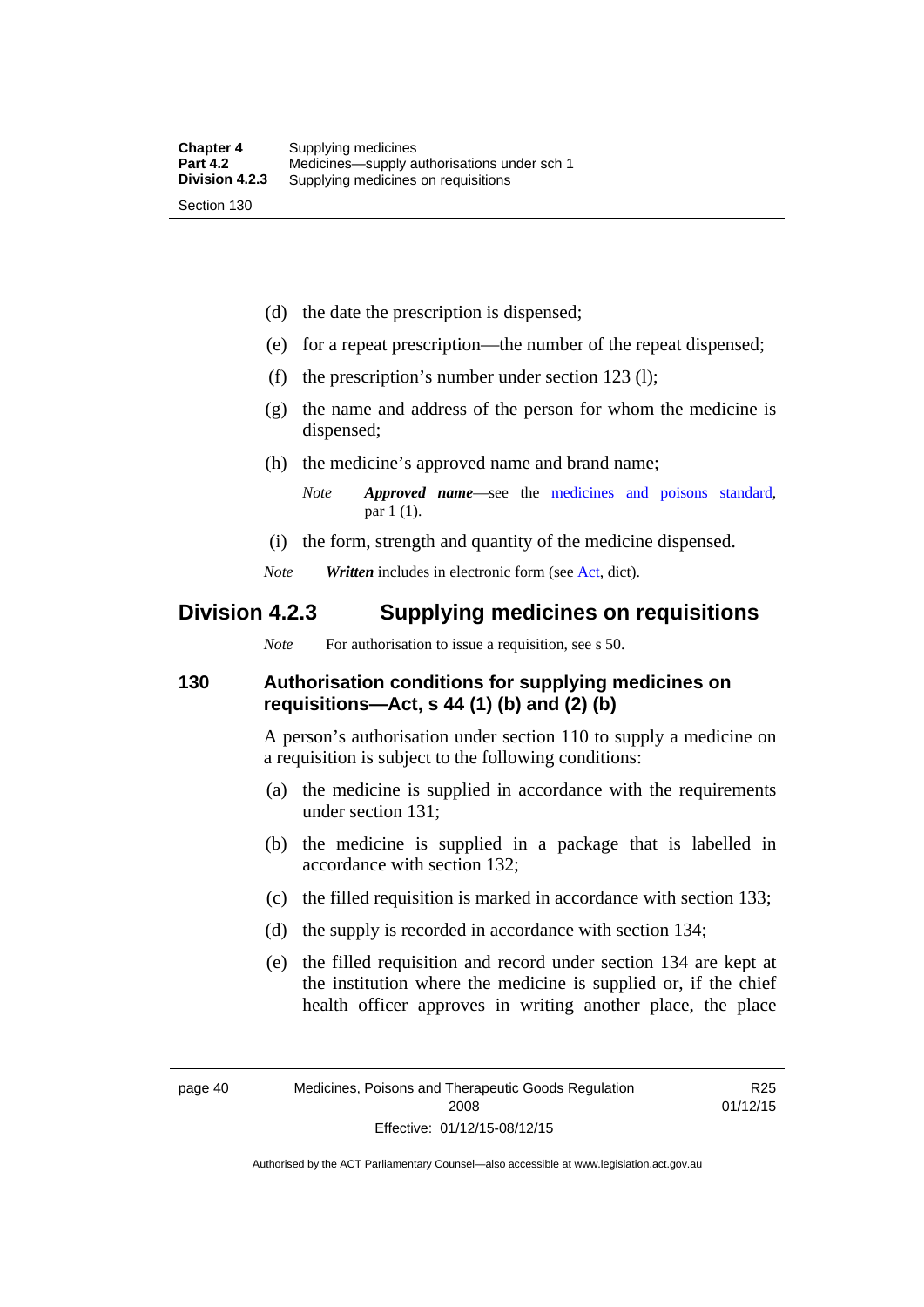approved by the chief health officer, for at least 2 years after the day the medicine is supplied.

#### **131 Supplying medicines on requisitions**

- (1) The following are the requirements for the supply of a medicine on a requisition:
	- (a) the medicine is supplied in accordance with the requisition (including the requisition as changed by the person supplying the medicine at the oral direction of the person issuing the requisition);

- (b) if the requisition is a written requisition—the requisition complies with section 55 (General requirements for written requisitions) and section 56 (Particulars for requisitions);
- (c) if the requisition is an oral requisition—the requisition complies with section 56.
- (2) However, if the requisition does not comply with section 55 or section 56 (as appropriate), a pharmacist may supply the medicine on the requisition if satisfied that it is not practicable for a complying requisition to be issued for the medicine.

*Note Pharmacist* does not include an intern pharmacist (see dict).

(3) In this section:

*supplied in accordance with the requisition*, for a requisitioned medicine, includes supplying another brand of the medicine that is a bioequivalent form of the requisitioned medicine.

*Note Bioequivalent*—see the dictionary.

R25 01/12/15 page 41

*Note* For changes to a requisition by the person supplying a medicine on a requisition (see [Act,](http://www.legislation.act.gov.au/a/2008-26/default.asp) s 29 (3)).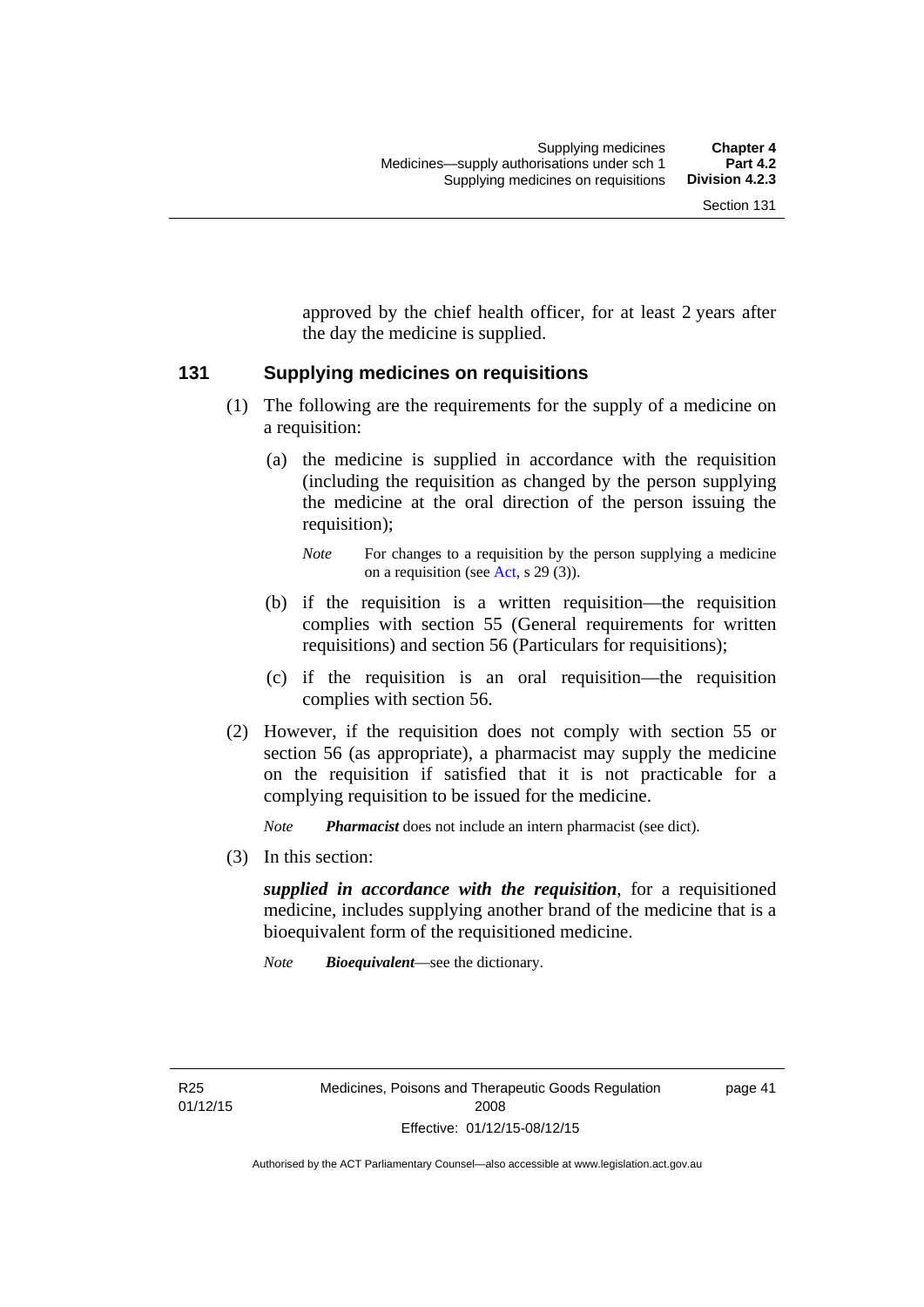## **132 Labelling medicines supplied on requisition—Act, s 60 (1) (c) (i) and (2) (c) (i)**

The package of a medicine supplied on requisition to a ward for the supply to a patient must have a label that includes the following:

(a) the medicine's approved name or brand name;

*Note Approved name*—see the [medicines and poisons standard,](http://www.comlaw.gov.au/Series/F2012L01200) par 1 (1).

- (b) the form, strength and quantity of the medicine;
- (c) if the package of the medicine is not a manufacturer's pack—
	- (i) the batch number or numbers of the medicine; and
	- (ii) the relevant expiry date for the medicine;
- (d) the name or other identifier of the pharmacy or ward from which the medicine is supplied;
- (e) if the medicine is a controlled medicine—a number that is different from the number given to each other requisition supplied from the pharmacy or ward.

#### **Examples—par (a) and par (b)**

- 1 Warfarin tablets 5mg 50
- 2 Coumadin tablets 5mg 50
- *Note* An example is part of the regulation, is not exhaustive and may extend, but does not limit, the meaning of the provision in which it appears (see [Legislation Act,](http://www.legislation.act.gov.au/a/2001-14) s 126 and s 132).

#### **133 Marking filled requisitions**

- (1) A filled paper-based requisition for a medicine must be marked with—
	- (a) the name or other identifier of the pharmacy or ward from which the medicine is supplied; and

page 42 Medicines, Poisons and Therapeutic Goods Regulation 2008 Effective: 01/12/15-08/12/15

R25 01/12/15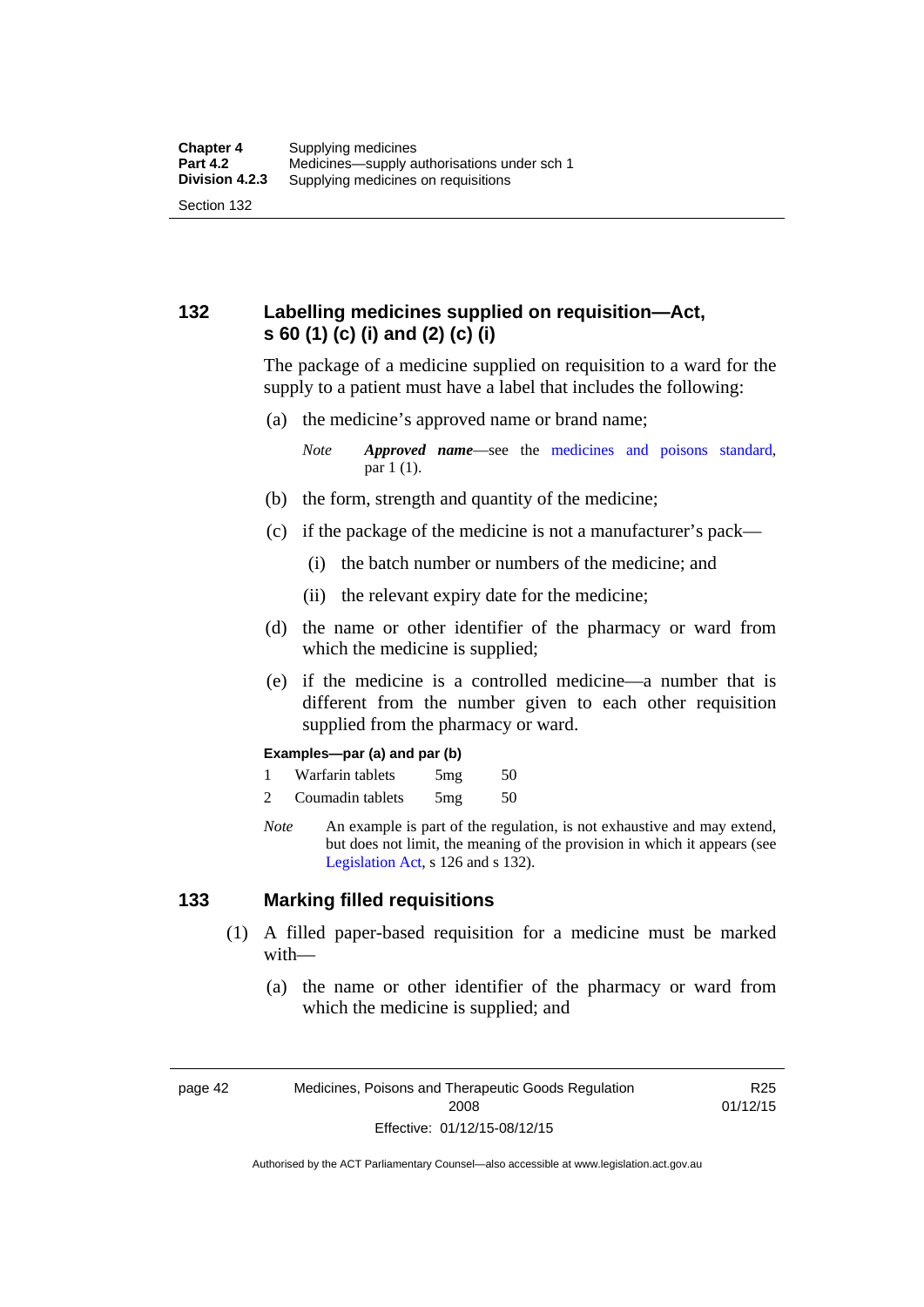- (b) if the medicine is a controlled medicine—the requisition's number under section 132 (e); and
- (c) the supplier's initials or signature.
- (2) A filled electronic requisition for a medicine must be marked with a link to an electronic document containing—
	- (a) the name or other identifier of the pharmacy or ward from which the medicine is supplied; and
	- (b) if the medicine is a controlled medicine—the requisition's number under section 132 (e); and
	- (c) the supplier's initials or signature.
- (3) However, subsection (1) (a) and (2) (a) do not apply to a requisition filled at a pharmacy at an institution.
- (4) In this section:

*paper-based requisition* includes a faxed copy of a requisition.

#### **134 Recording supply of medicines on requisitions**

A person who supplies a medicine to someone else on requisition must make a written record of the following information:

- (a) the date of the requisition;
- (b) the name of the person who issued the requisition;
- (c) the date the requisition is filled;
- (d) the medicine, and the form, strength and quantity of the medicine, supplied;
- (e) the name or initials of the person supplying the medicine.
- *Note Written* includes in electronic form (see [Act,](http://www.legislation.act.gov.au/a/2008-26/default.asp) dict).

R25 01/12/15 page 43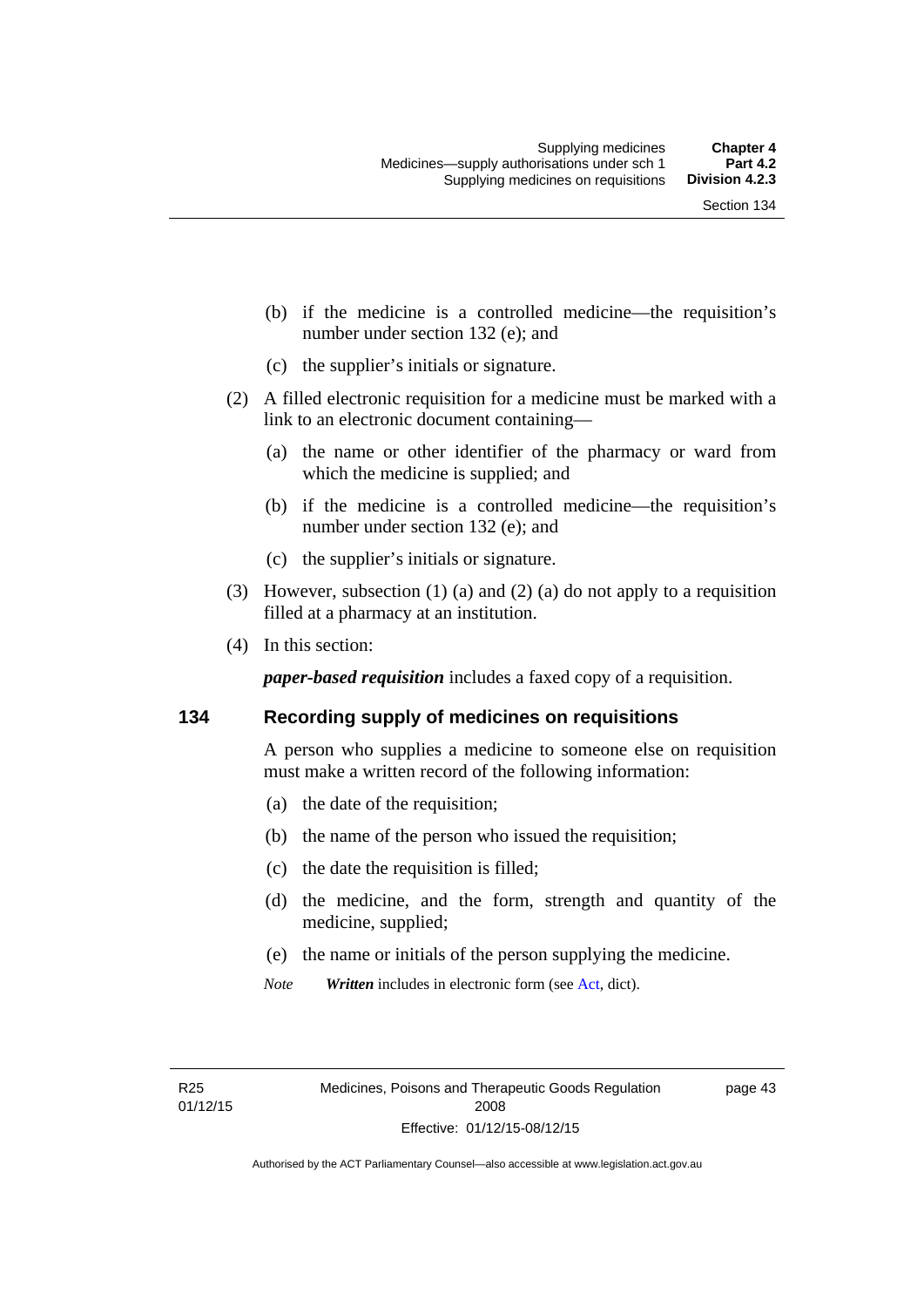Section 140

# **Division 4.2.4 Supplying medicines on purchase orders**

*Note* For authorisation to issue a purchase order, see s 60.

## **140 Authorisation conditions for supplying medicines on purchase orders—Act, s 44 (1) (b) and (2) (b)**

A person's authorisation under section 110 to supply a medicine on a purchase order is subject to the following conditions:

- (a) the purchase order is a complying purchase order;
- (b) the medicine is supplied in accordance with the requirements of section 141;
- (c) the supply is recorded in accordance with section 142;
- (d) if the supplier does not receive a document signed by the buyer acknowledging receipt of the medicine within 7 days after the day the medicine is delivered—the supplier must, within 24 hours after the end of the 7-day period, tell the chief health officer, in writing, of the failure to receive the document;
- (e) the following are kept at the supplier's business premises or, if the chief health officer approves in writing another place, the place approved by the chief health officer, for at least 2 years after the day the medicine is supplied:
	- (i) the filled purchase order;
	- (ii) the delivery acknowledgement under paragraph (d) or section 141 $(1)$  $(d)$  $(ii)$ ;
	- (iii) the record for section 142.

R25 01/12/15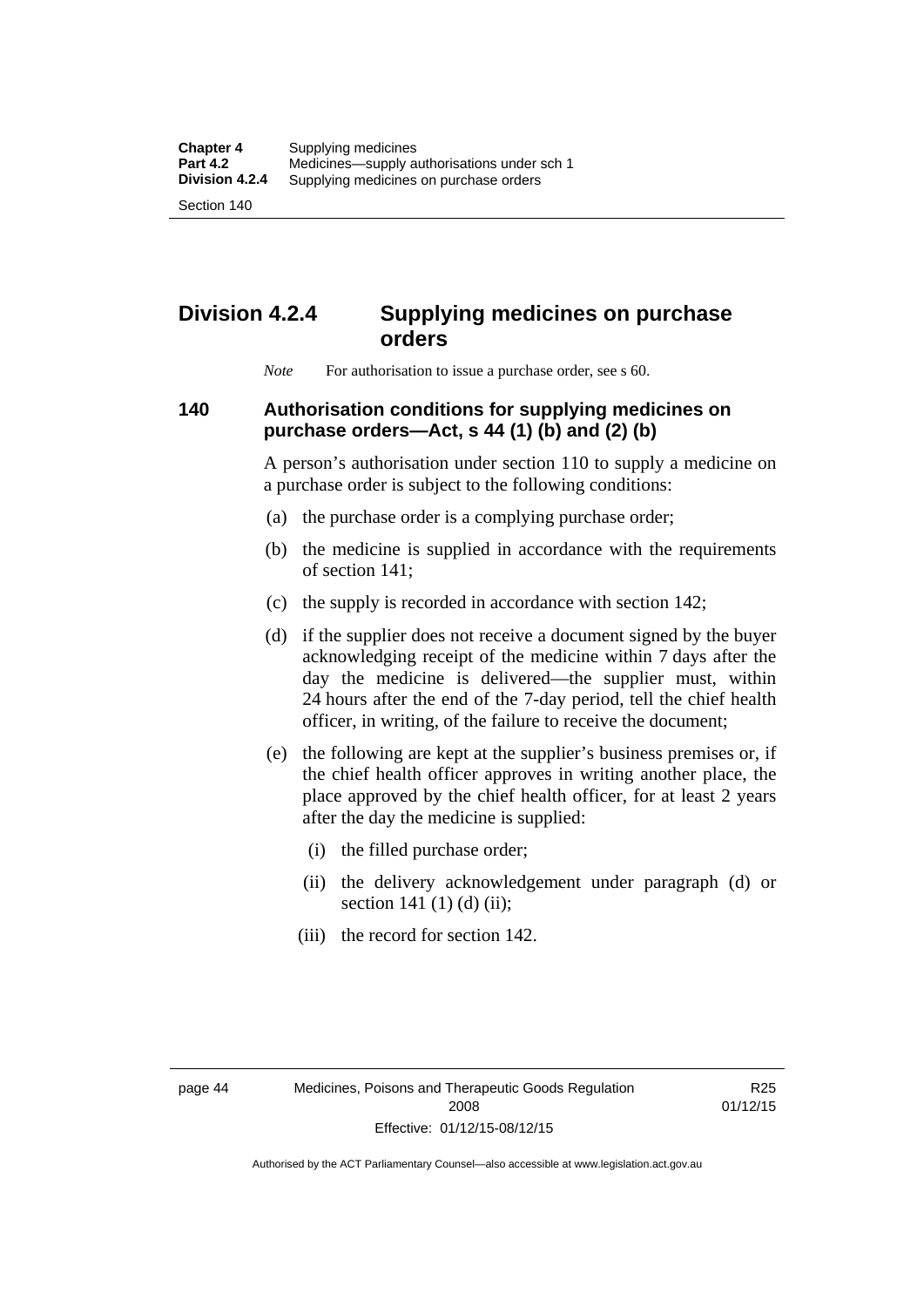#### **141 Supplying medicines on purchase orders**

- (1) The following are the requirements for the supply of a medicine on a purchase order:
	- (a) the medicine is supplied in manufacturer's packs that comply with—
		- (i) section 501 (Packaging of supplied manufacturer's packs of medicines—[Act](http://www.legislation.act.gov.au/a/2008-26/default.asp), s 59 (1) (c) (i) and (2) (c) (i)); or
		- (ii) an approval under the [Act](http://www.legislation.act.gov.au/a/2008-26/default.asp), section 193 (Approval of non-standard packaging and labelling);
	- (b) the manufacturer's packs are labelled in accordance with—
		- (i) section 502 (Labelling of supplied manufacturer's packs of medicines—[Act](http://www.legislation.act.gov.au/a/2008-26/default.asp), s  $60(1)$  (c) (i) and (2) (c) (i)); or
		- (ii) an approval under the [Act,](http://www.legislation.act.gov.au/a/2008-26/default.asp) section 193;
	- (c) the manufacturer's packs are securely wrapped and packed;
	- (d) if the medicine is delivered in person by the supplier to the buyer—
		- (i) the medicine is delivered to an adult; and
		- (ii) the delivery is acknowledged by the adult signing and dating a copy of the purchase order;
	- (e) if the medicine is not delivered in person by the supplier to the buyer—the medicine is delivered to the buyer by a person whose procedures require the delivery of the medicine to be signed for by the buyer or an adult employee of the buyer.

page 45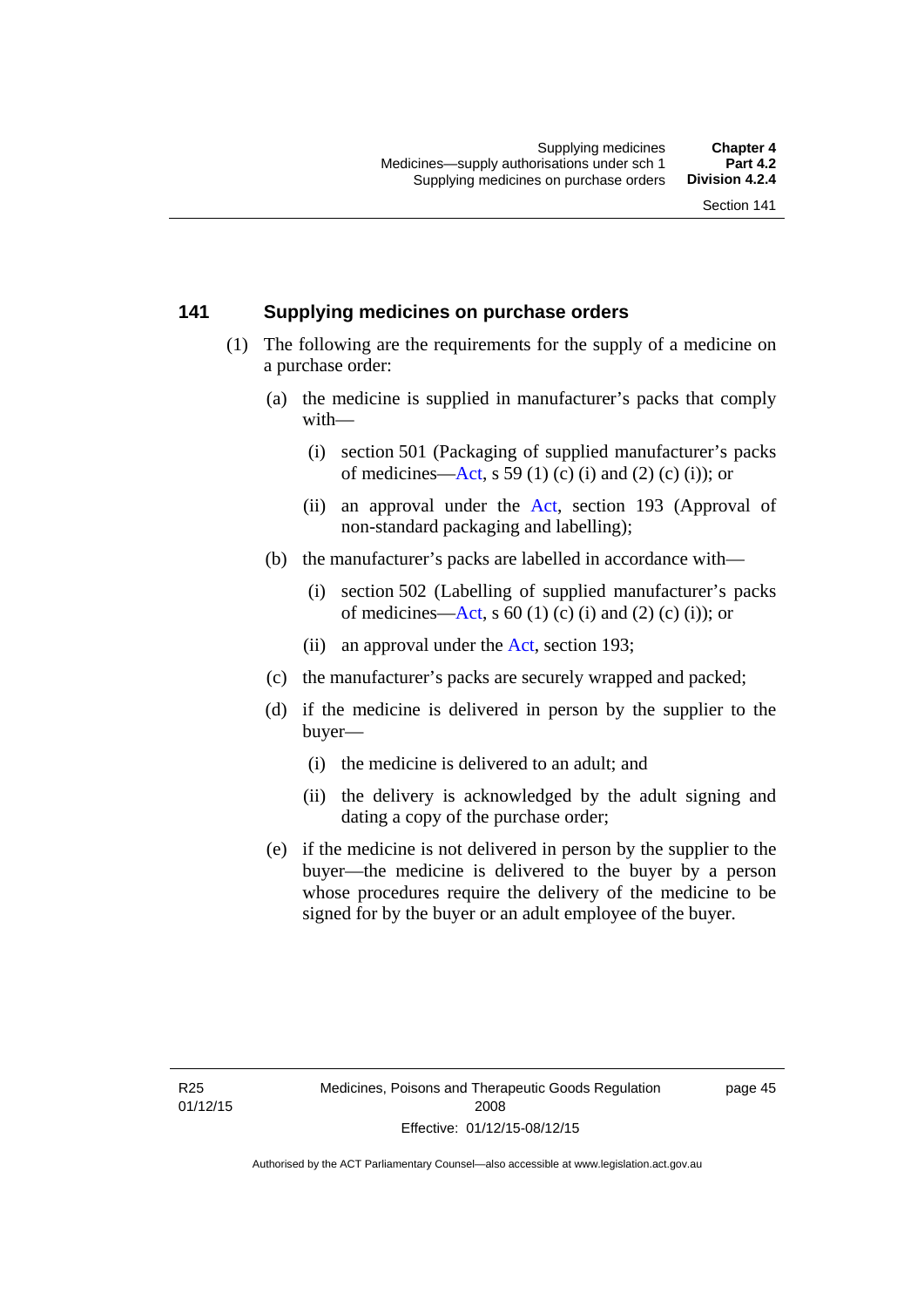- (2) However, subsection (1) (a), (b) and (c) do not apply in relation to a medicine supplied by a pharmacist to a prescriber who is authorised to supply the medicine during a consultation if the medicine is supplied in a package that is labelled with the following particulars:
	- (a) the approved name and brand name of the medicine;

*Note Approved name*—see the [medicines and poisons standard,](http://www.comlaw.gov.au/Series/F2012L01200) par 1 (1).

- (b) the form, strength and quantity of the medicine, supplied;
- (c) if the package of the medicine is not a manufacturer's pack the relevant expiry date for the medicine.

#### **142 Recording supply of medicines on purchase orders**

A person who supplies a medicine to someone else on a purchase order must make a written record of the following information:

- (a) the date of the order;
- (b) the issuer's authority to issue the order;
- (c) the name, and the business address and telephone number, of the person to whom the medicine is supplied;
- (d) the date the order is supplied;
- (e) the medicine, and the form, strength and quantity of the medicine, supplied.
- *Note Written* includes in electronic form (see [Act,](http://www.legislation.act.gov.au/a/2008-26/default.asp) dict).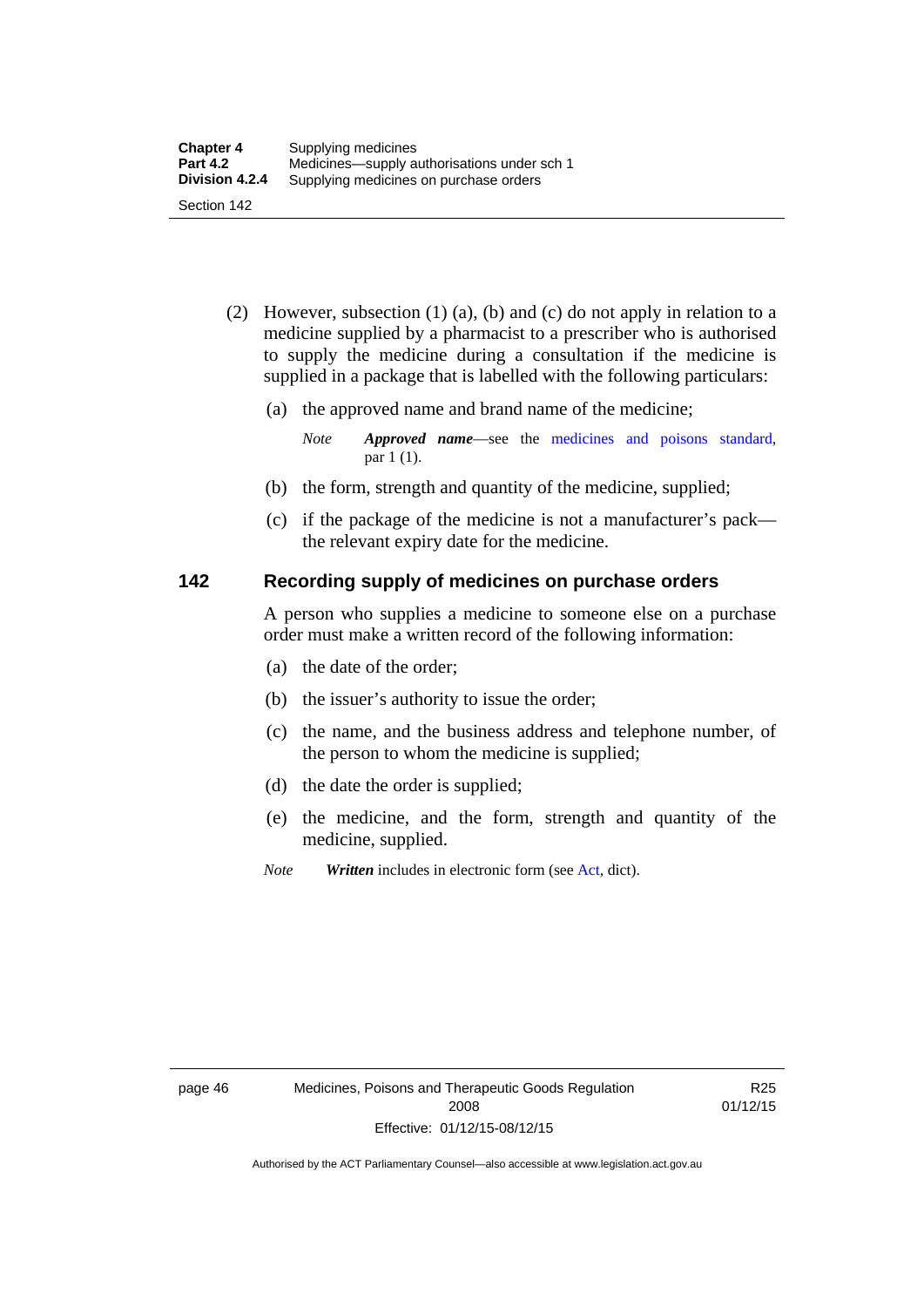# **Division 4.2.5 Supplying medicines on standing orders**

- *Note 1* For the issue of a standing order, see pt 3.4.
- *Note 2 Supply* does not include administer (see [Act,](http://www.legislation.act.gov.au/a/2008-26/default.asp) s 24).

#### **150 Authorisation conditions for supplying medicines on standing orders—Act, s 44 (1) (b) and (2) (b)**

- (1) A person's authorisation under section 110 to supply a medicine on a standing order is subject to the following conditions:
	- (a) the medicine is supplied in accordance with the requirements of section 151;
	- (b) the supply is recorded in accordance with section 153;
	- (c) the record for section 153 is kept at the person's business premises or, if the chief health officer approves in writing another place, the place approved by the chief health officer, for at least 2 years after the day the medicine is supplied;
	- (d) if the supplier is not the person who would ordinarily have prescribed the medicine for the recipient, the required information is given in writing to—
		- (i) the prescriber (the *usual prescriber*) who would ordinarily have prescribed the medicine for the recipient not later than 24 hours after supplying the medicine; or
		- (ii) if the recipient does not have a usual prescriber—the recipient.
- (2) However, subsection (1) (c) and (d) do not apply if the record is made in a patient's medical records.

page 47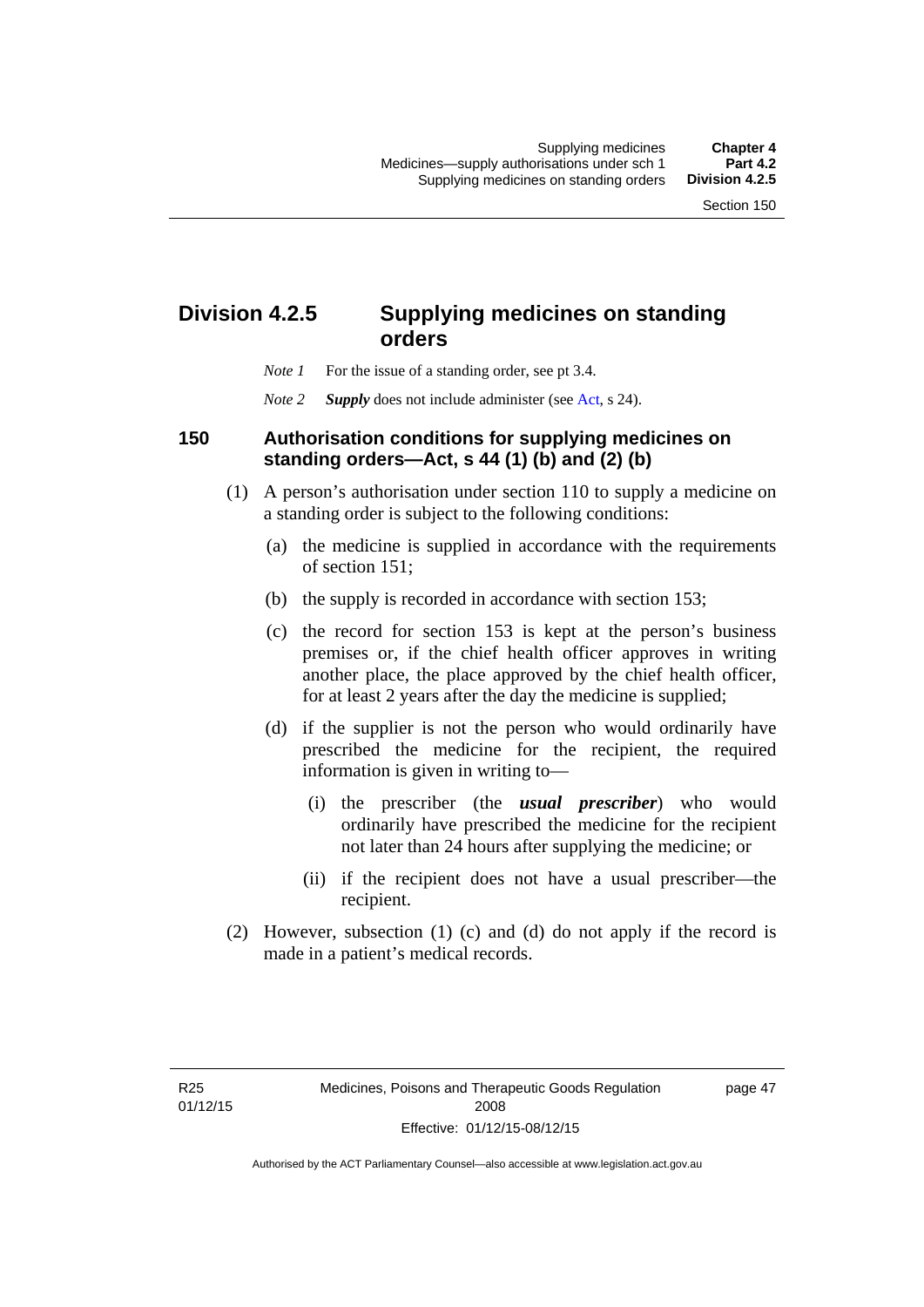(3) In this section:

*required information*, for the supply of a medicine on a standing order, means—

- (a) the supplier's name; and
- (b) the date the medicine is supplied; and
- (c) the name and address of the person to whom the medicine is supplied; and
- (d) the medicine's approved name and brand name; and
- (e) the form, strength and quantity of the medicine supplied.

#### **151 Supplying medicines on standing orders**

The following are the requirements for the supply of a medicine on a standing order:

- (a) the medicine is supplied in accordance with the standing order;
- (b) the medicine is supplied in a package that is labelled in accordance with section 152.

## **152 Labelling medicines supplied on standing order— Act, s 60 (1) (c) (i) and (2) (c) (i)**

The package of a medicine supplied on a standing order must have a label that includes the following:

- (a) the name of the person to whom the medicine is to be supplied;
- (b) the date the medicine is supplied;
- (c) the medicine, and the form, strength and quantity of the medicine, supplied;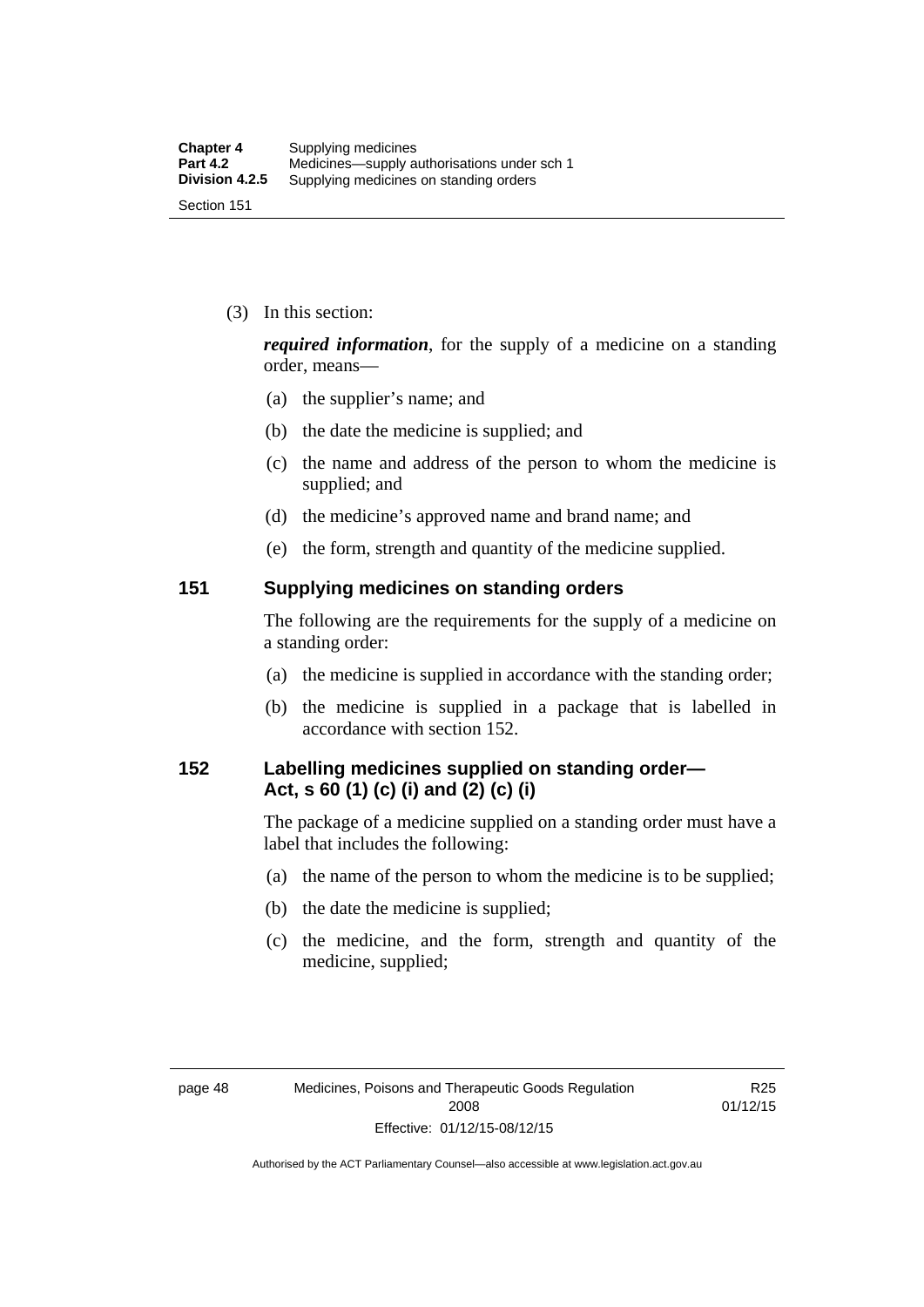- (d) if the package of the dispensed medicine is not a manufacturer's pack—
	- (i) the batch number or numbers of the medicine; and
	- (ii) the relevant expiry date for the medicine;
- (e) the supplier's name, business address and telephone number;
- (f) directions about the use of the medicine that are adequate to allow the medicine to be taken or administered safely, including any warning statement in the medicines and poisons standard, appendix K (Drugs required to be labelled with a sedation warning) applying to the medicine;
- (g) words to the effect of 'keep out of reach of children'.

### **153 Recording supply of medicines on standing orders**

- (1) A person (the *supplier*) who supplies a medicine to a person (the *patient*) on a standing order must make a written record of the following information:
	- (a) the supplier's name;
	- (b) the patient's name and address;
	- (c) the date the medicine is supplied;
	- (d) the medicine's approved name and brand name;
	- (e) the form, strength and quantity of the medicine;
	- (f) the date of the standing order.
	- *Note Written* includes in electronic form (see [Act,](http://www.legislation.act.gov.au/a/2008-26/default.asp) dict).
- (2) However, subsection (1) (b) does not apply if the record is made in the patient's medical records.

page 49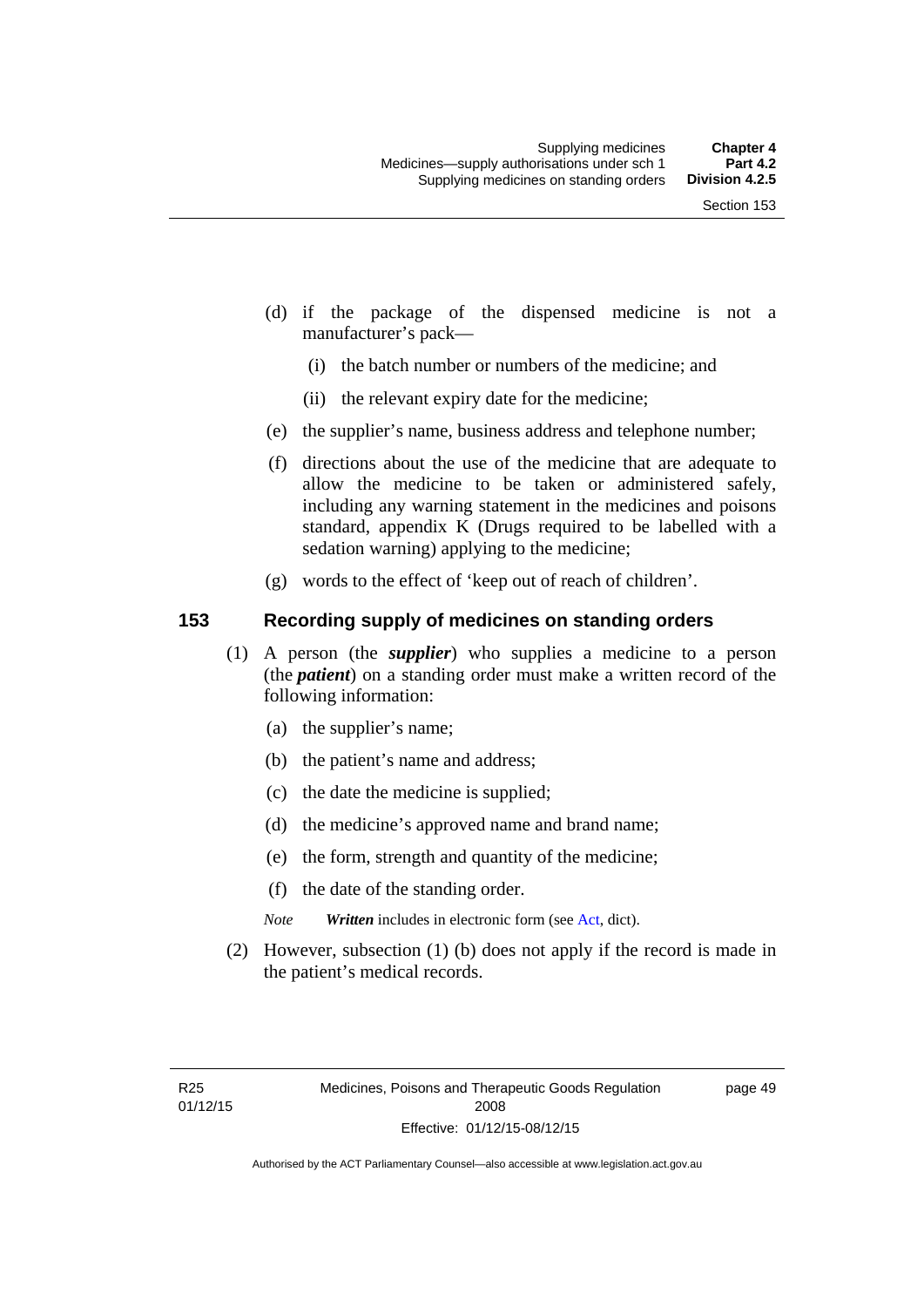## **Division 4.2.6 Supplying medicines during consultations**

*Note Supply* does not include administer (see [Act,](http://www.legislation.act.gov.au/a/2008-26/default.asp) s 24).

## **160 Authorisation conditions for supplying medicines during consultations—Act, s 44 (1) (b) and (2) (b)**

A prescriber's authorisation under section 110 to supply a medicine during a consultation is subject to the following conditions:

- (a) the medicine is supplied in accordance with the [Act](http://www.legislation.act.gov.au/a/2008-26/default.asp), section 7 (Appropriate prescription and supply of medicines);
- (b) if the medicine is a controlled medicine for human use—
	- (i) the prescriber complies with the additional requirements under section 163 (Additional requirements for supplying controlled medicines for human use during consultations) in relation to the supply; and
	- (ii) if the medicine is dronabinol—the prescriber has an authorisation under the *[Therapeutic Goods Act 1989](http://www.comlaw.gov.au/Series/C2004A03952)* (Cwlth), section 19 to supply the medicine; and
		- *Note* Dronabinol cannot be prescribed for veterinary use because it is a prohibited substance (see [medicines and poisons](http://www.comlaw.gov.au/Series/F2012L01200)  [standard,](http://www.comlaw.gov.au/Series/F2012L01200) sch 9, entry for tetrahydrocannabinols).
	- (iii) the prescriber complies with section 164 (Information for CHO about controlled medicines supplied during consultations[—Act,](http://www.legislation.act.gov.au/a/2008-26/default.asp) s 31 (2) (b) and (4), def *required information*);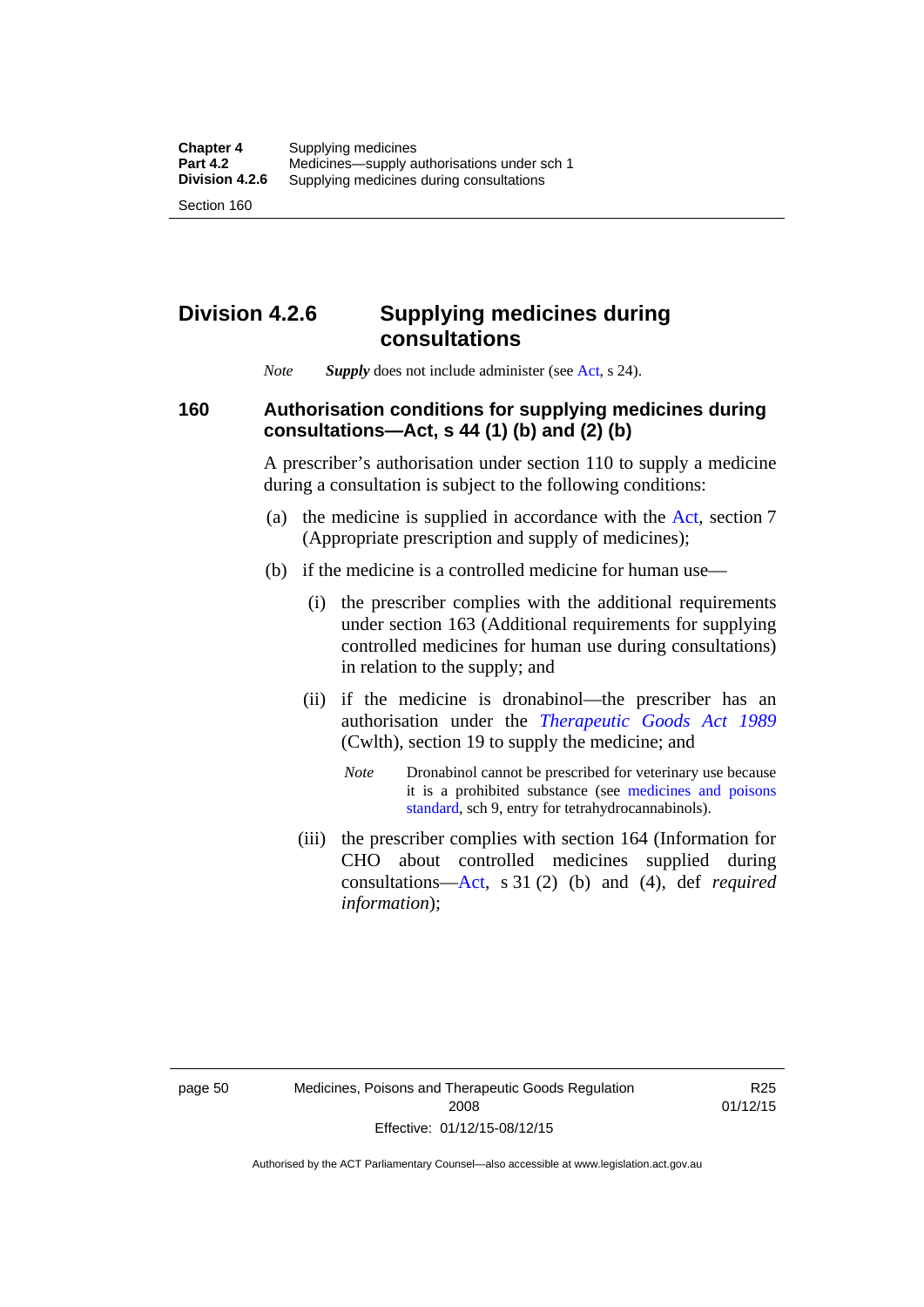- (c) if the medicine is a designated appendix D medicine prescribed for a purpose mentioned in schedule 3 (Designated appendix D medicines—standing approvals), part 3.2, column 3 in relation to the medicine—
	- (i) the prescriber has an appendix D medicines approval to prescribe the medicine; and
	- (ii) the prescriber complies with each condition (if any) of the approval (including any conditions in the schedule, part 3.2, column 4 in relation to the medicine);
- (d) the medicine is labelled in accordance with section 161;
- (e) the supply is recorded in accordance with section 162;
- (f) the record is kept at the prescriber's business premises or, if the chief health officer approves in writing another place, the place approved by the chief health officer, for at least 2 years after the day the medicine is supplied.

### **161 Labelling medicines supplied during consultations**

The supplied medicine must have a label that includes the following:

- (a) the name of the person to whom the medicine is supplied;
- (b) the date the medicine is supplied;
- (c) the prescriber's name, business address and telephone number;
- (d) the medicine's approved name or brand name;
	- *Note Approved name*—see the [medicines and poisons standard,](http://www.comlaw.gov.au/Series/F2012L01200) par 1 (1).
- (e) the form, strength and quantity of the medicine;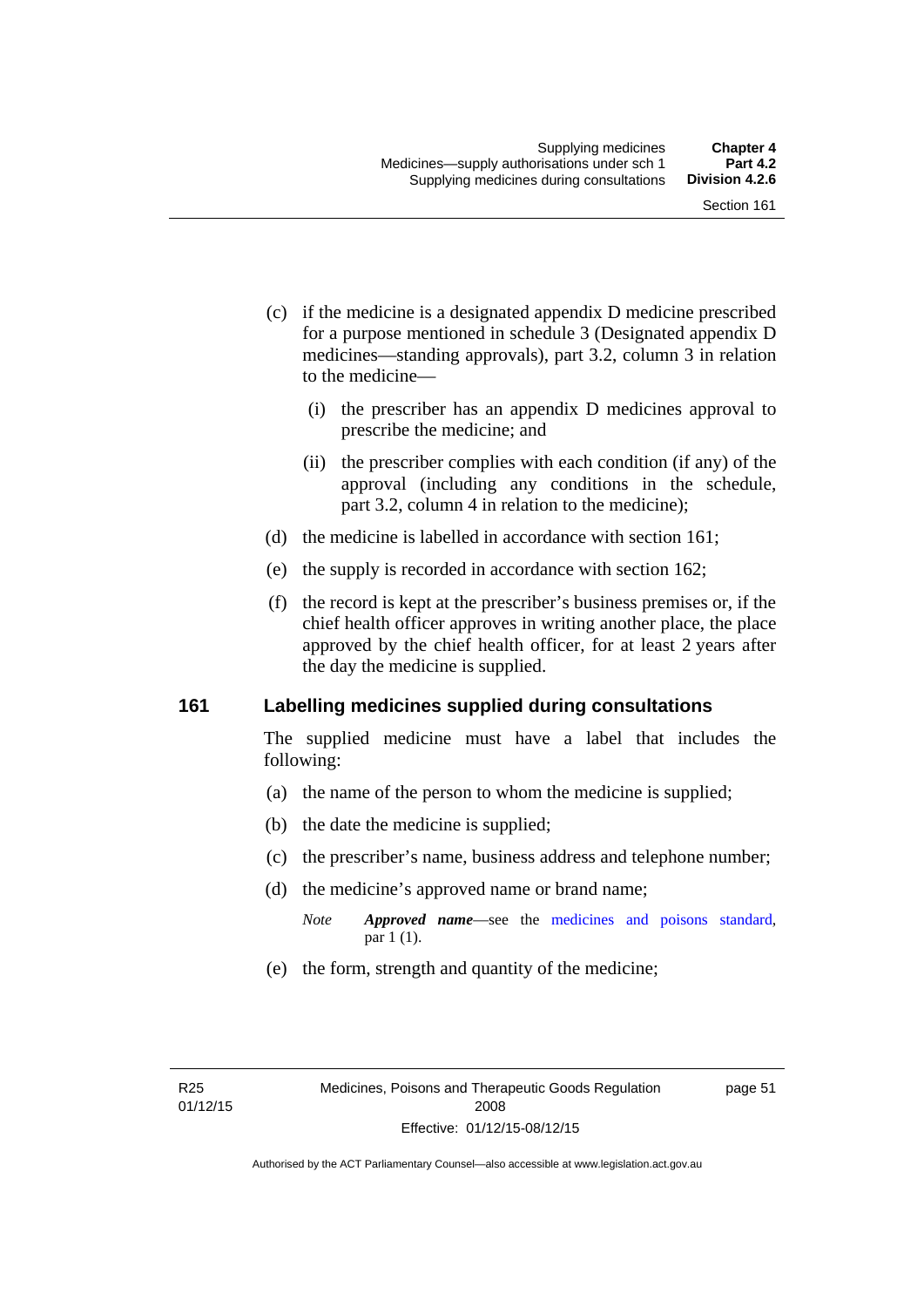- (f) if the package of the supplied medicine is not a manufacturer's pack—the relevant expiry date for the medicine;
- (g) directions about the use of the medicine that are adequate to allow the medicine to be taken or administered safely, including any warning statement in the medicines and poisons standard, appendix K (Drugs required to be labelled with a sedation warning) applying to the medicine;
- (h) words to the effect of 'keep out of reach of children';
- (i) if the prescriber is a dentist—the words 'for dental treatment only';
- (j) if the prescriber is an eligible midwife—the words 'for midwifery use only';
- (k) if the prescriber is an optometrist—the words 'for optometry use only';
- (l) if the prescriber is a veterinary surgeon—
	- (i) words to the effect of 'for animal treatment only'; and
	- (ii) the species of the animal for which the medicine is supplied; and
	- (iii) if possible, a way of identifying the animal.

### **Examples—par (d) and par (e)**

| Warfarin tablets | 5mg | 50 |
|------------------|-----|----|
| Coumadin tablets | 5mg | 50 |

*Note* An example is part of the regulation, is not exhaustive and may extend, but does not limit, the meaning of the provision in which it appears (see [Legislation Act,](http://www.legislation.act.gov.au/a/2001-14) s 126 and s 132).

page 52 Medicines, Poisons and Therapeutic Goods Regulation 2008 Effective: 01/12/15-08/12/15

R25 01/12/15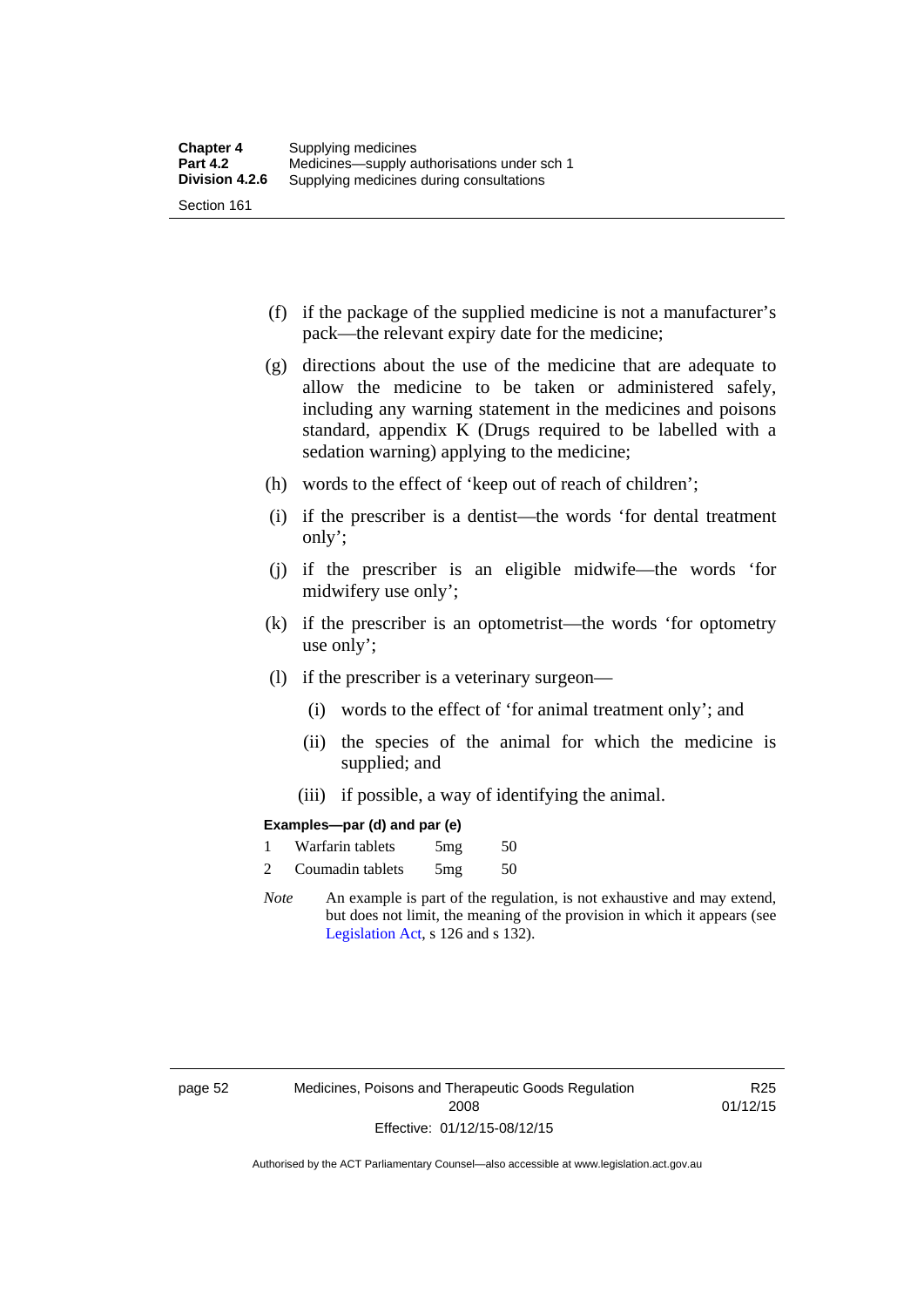### **162 Recording medicines supplied during consultations**

A prescriber who supplies a medicine during a consultation must make a written record of the following information in the medical records of the person to whom, or animal to which, the consultation related:

- (a) the date the medicine is supplied;
- (b) the medicine's approved name or brand name;

*Note Approved name*—see the [medicines and poisons standard,](http://www.comlaw.gov.au/Series/F2012L01200) par 1 (1).

- (c) the form, strength and quantity of the medicine;
- (d) the directions given to the person for the use of the medicine.

*Note Written* includes in electronic form (see [Act,](http://www.legislation.act.gov.au/a/2008-26/default.asp) dict).

### **163 Additional requirements for supplying controlled medicines for human use during consultations**

The following are the additional requirements for supplying a controlled medicine for human use during a consultation:

- (a) the prescriber has a controlled medicines approval to prescribe the medicine;
	- *Note* For controlled medicines approvals, see pt 13.1.
- (b) if the approval is for a particular form of the medicine—the supply is for the form of the medicine approved or a bioequivalent form;

*Note Bioequivalent*—see the dictionary.

- (c) if the approval is for a particular strength of the medicine—the supply is for the strength approved or a weaker strength;
- (d) if the approval is for a particular quantity of the medicine—the supply is for not more than the quantity approved;

R25 01/12/15 page 53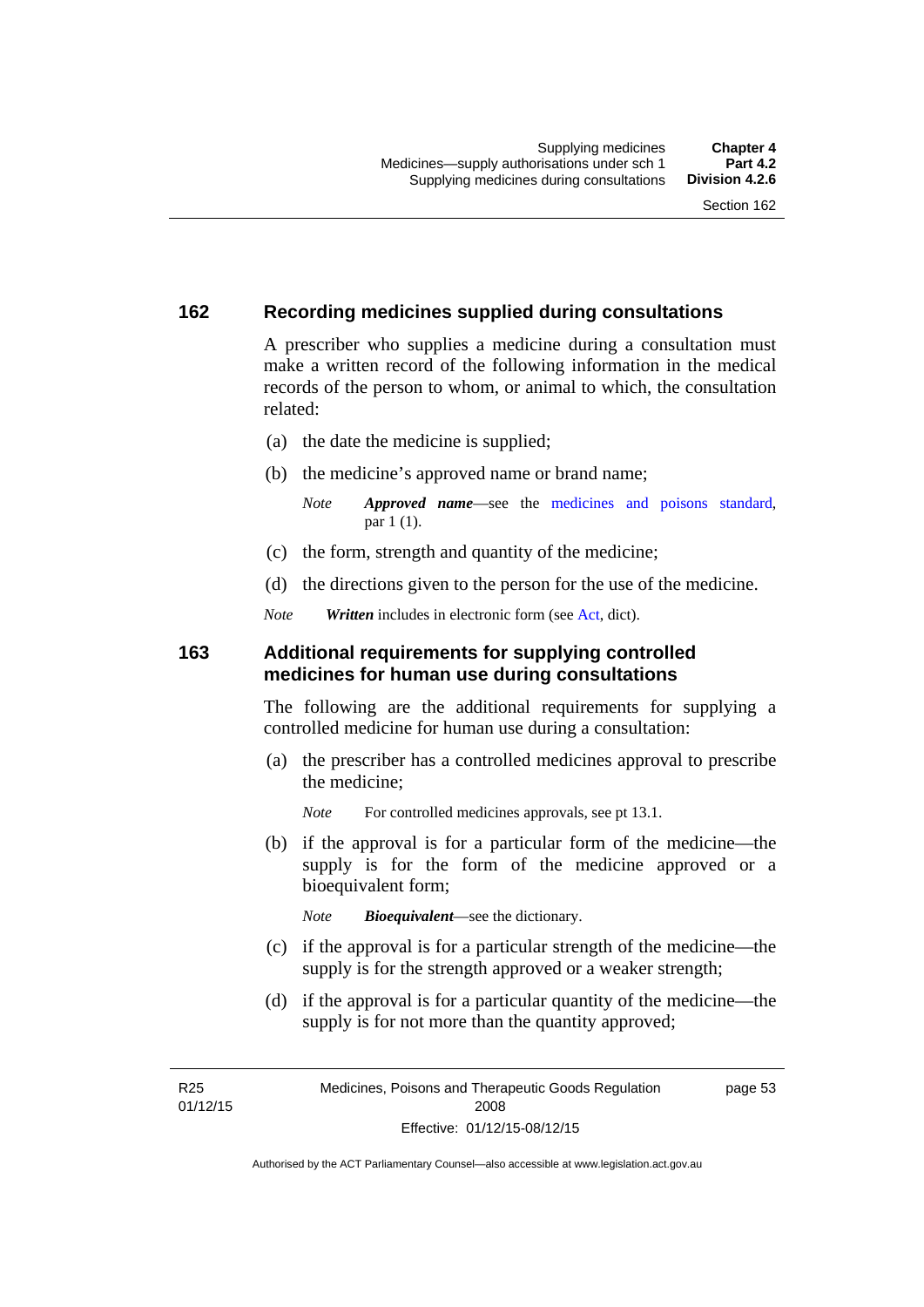(e) the prescriber complies with each condition (if any) of the approval.

#### **Example—par (b)**

If a slow release form of a medicine is approved, the prescriber is not authorised to prescribe an immediate release form of the medicine.

#### **Example—par (c) and par (d)**

If a doctor is given an approval to prescribe 25 morphine 20mg capsules, the doctor may prescribe 5 20mg capsules and 10 15mg capsules. Later, if the approval is still in force, the doctor may prescribe not more than 10 morphine capsules of any strength up to and including 20mg.

*Note* An example is part of the regulation, is not exhaustive and may extend, but does not limit, the meaning of the provision in which it appears (see [Legislation Act,](http://www.legislation.act.gov.au/a/2001-14) s 126 and s 132).

### **164 Information for CHO about controlled medicines supplied during consultations—Act, s 31 (2) (b) and (4), def** *required information*

 (1) This section applies if a prescriber supplies a controlled medicine for human use during a consultation.

*Note Supply* does not include administer (see [Act,](http://www.legislation.act.gov.au/a/2008-26/default.asp) s 24).

- (2) The prescriber must, not later than 7 days after the end of the month when the controlled medicine is supplied, give the chief health officer the following information in writing:
	- (a) the prescriber's name, business address and telephone number;
	- (b) the name and address of the person to whom the medicine is supplied;
	- (c) the date of supply;
	- (d) the medicine, and the form, strength and quantity of the medicine, supplied.

R25 01/12/15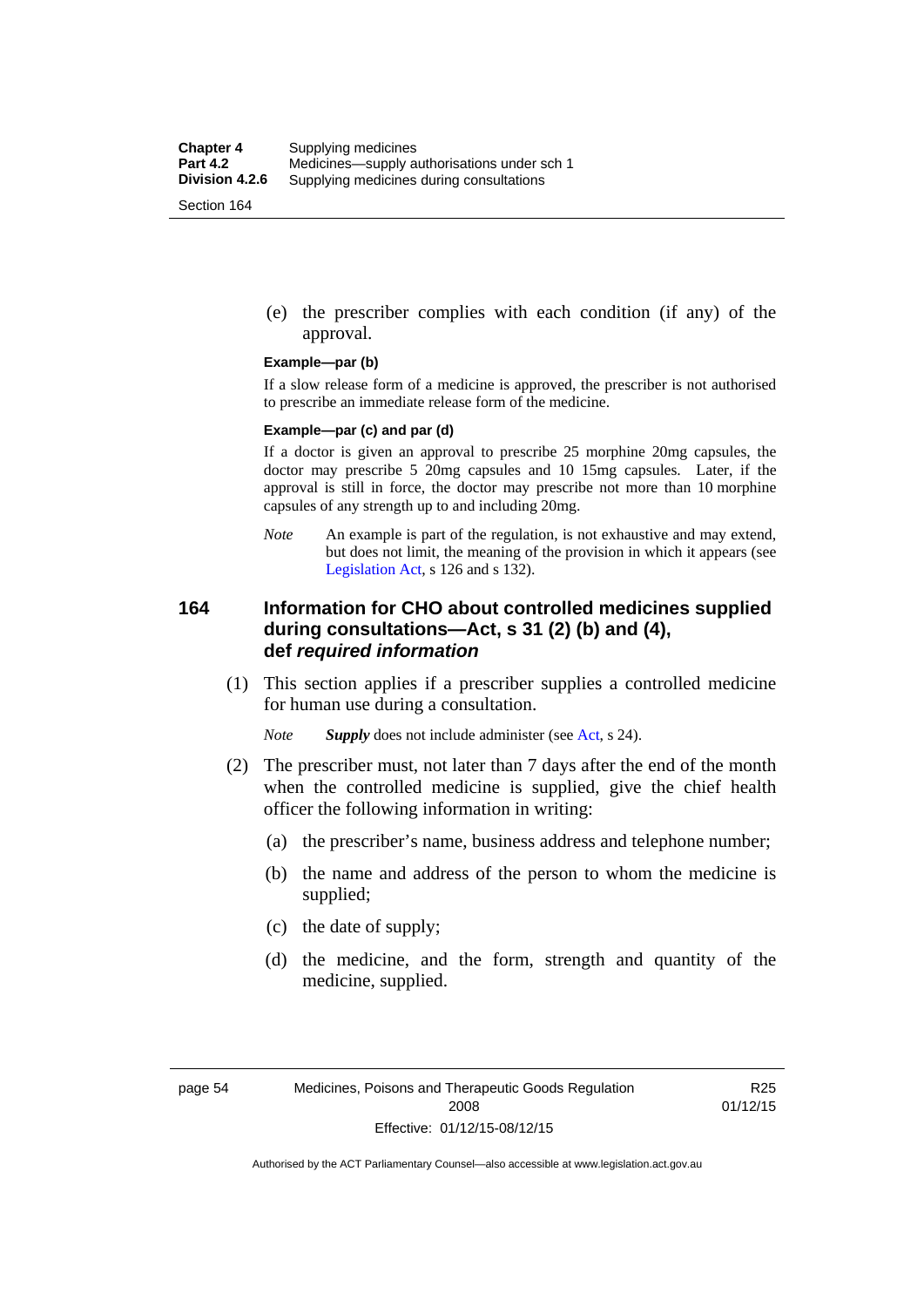## **Division 4.2.7 Selling pseudoephedrine by retail**

### **170 Meaning of** *retail sale***—div 4.2.7**

In this division:

*retail sale* does not include supply on prescription.

### **171 Authorisation conditions for retail sale of pseudoephedrine—Act, s 44 (1) (b) and (2) (b)**

A person's authorisation under section 110 to supply pseudoephedrine is subject to the following conditions if the pseudoephedrine is sold by retail sale:

- (a) the pseudoephedrine is supplied in accordance with the [Act](http://www.legislation.act.gov.au/a/2008-26/default.asp), section 7 (Appropriate prescription and supply of medicines);
- (b) the seller complies with section 172;
- (c) the seller makes a record (the *pseudoephedrine record*) of the required information under section 173;

*Note* For how the record must be made, see the [Act,](http://www.legislation.act.gov.au/a/2008-26/default.asp) s 46.

- (d) the record is kept at the seller's business premises or, if the chief health officer approves in writing another place, the place approved by the chief health officer, for at least 2 years after the day the sale is made;
- (e) if the buyer of the pseudoephedrine asks the seller to see the record during the period it is kept under paragraph (d), the seller—
	- (i) allows the buyer to see the record within a reasonable period of a request being made by the buyer; and
	- (ii) if satisfied that the record is incorrect, amends the record;

R25 01/12/15 page 55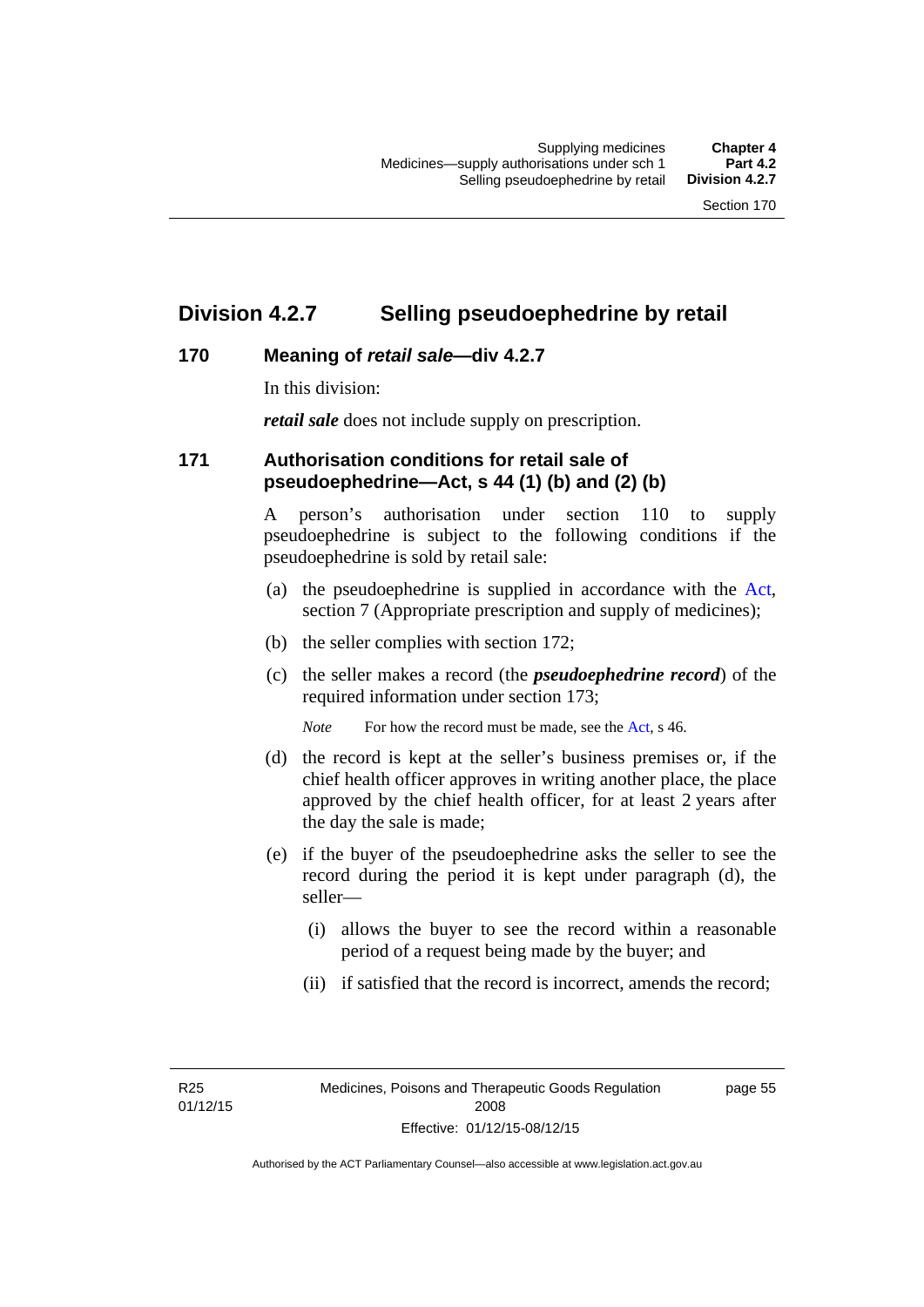(f) the seller complies with—

- (i) a request under section 174 (4) (b) (Failure to amend pseudoephedrine sales record); and
- (ii) a direction under section 175 (Pseudoephedrine sales record—decision by CHO) to amend the record.

### **172 Requirement to tell buyer about pseudoephedrine sales record**

- (1) The authorised person selling pseudoephedrine by retail sale, must tell the buyer the following:
	- (a) the seller is required to make a record of the sale;
	- (b) the buyer may refuse to provide information for the record but, if the buyer refuses, the seller must not sell pseudoephedrine to the buyer;
	- (c) the record may be made available to the following people:
		- (i) a police officer;
		- (ii) a public servant who is a member of the administrative unit to which the chief health officer belongs;
		- (iii) a Commonwealth or State public servant (however described) who is a member of an administrative unit (however described) that administers legislation about medicines;

*Note State* includes the Northern Territory (see [Legislation Act,](http://www.legislation.act.gov.au/a/2001-14) dict, pt 1).

- (iv) anyone other than the seller who supplies pseudoephedrine to the public in Australia;
- (v) the Pharmacy Guild of Australia;

page 56 Medicines, Poisons and Therapeutic Goods Regulation 2008 Effective: 01/12/15-08/12/15

R25 01/12/15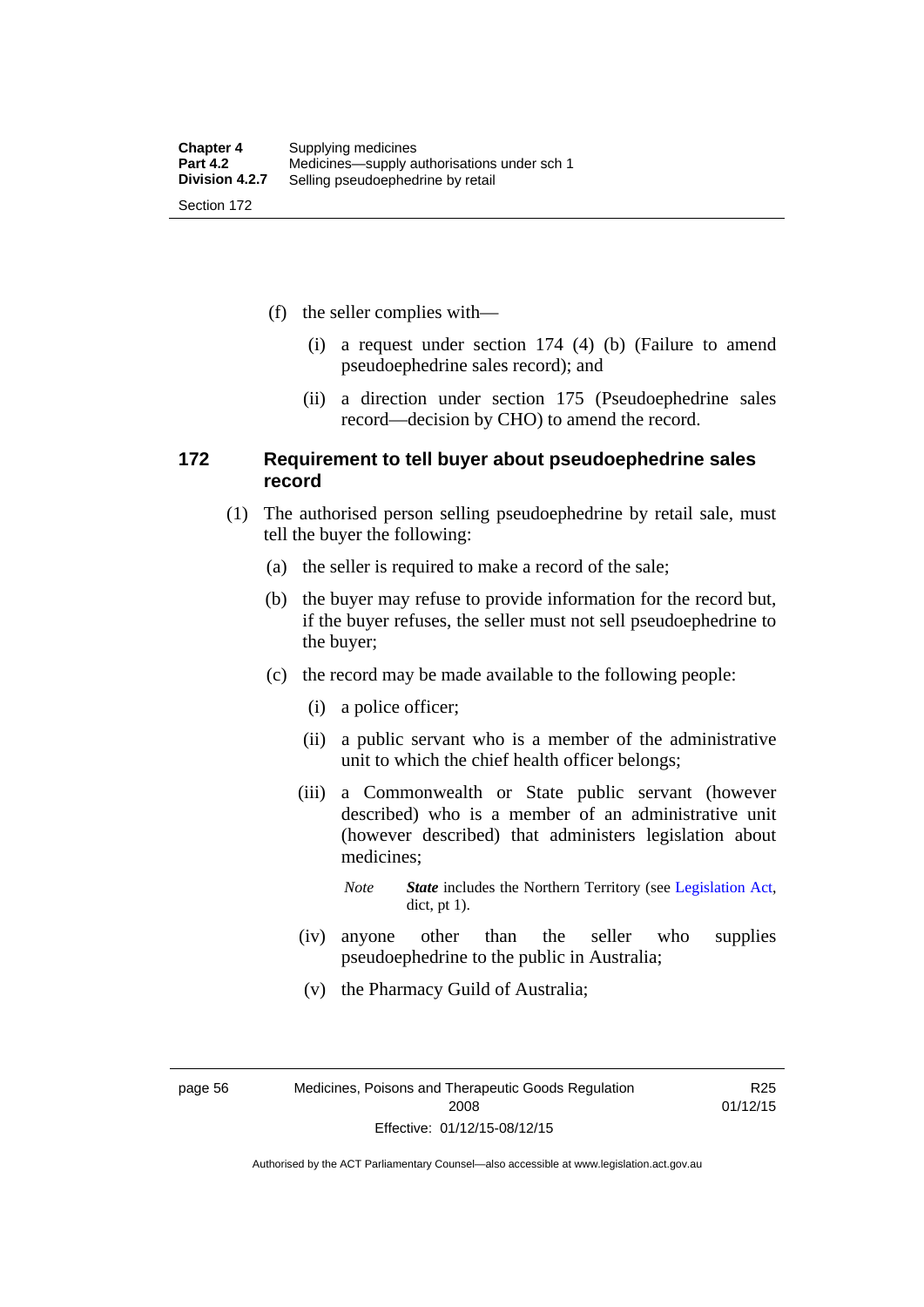- (d) the buyer has the right to see the record and have any mistake corrected.
- *Note* If a form is approved under the [Act](http://www.legislation.act.gov.au/a/2008-26/default.asp), s 198 for this provision, the form must be used.
- (2) In this section:

*police officer* includes a member of a police force (however described) of a State.

### **173 Required information for pseudoephedrine sales records**

- (1) The following is the required information for a pseudoephedrine record:
	- (a) the date of sale;
	- (b) the brand name, form, strength and quantity of pseudoephedrine sold;
	- (c) the buyer's name and address;
	- (d) a unique identification number for the buyer from—
		- (i) a photo identification document produced to the seller by the buyer; or
		- (ii) if the buyer does not produce a photo identification document—
			- (A) the buyer's birth certificate; or
			- (B) an Australian or New Zealand seniors card for the buyer;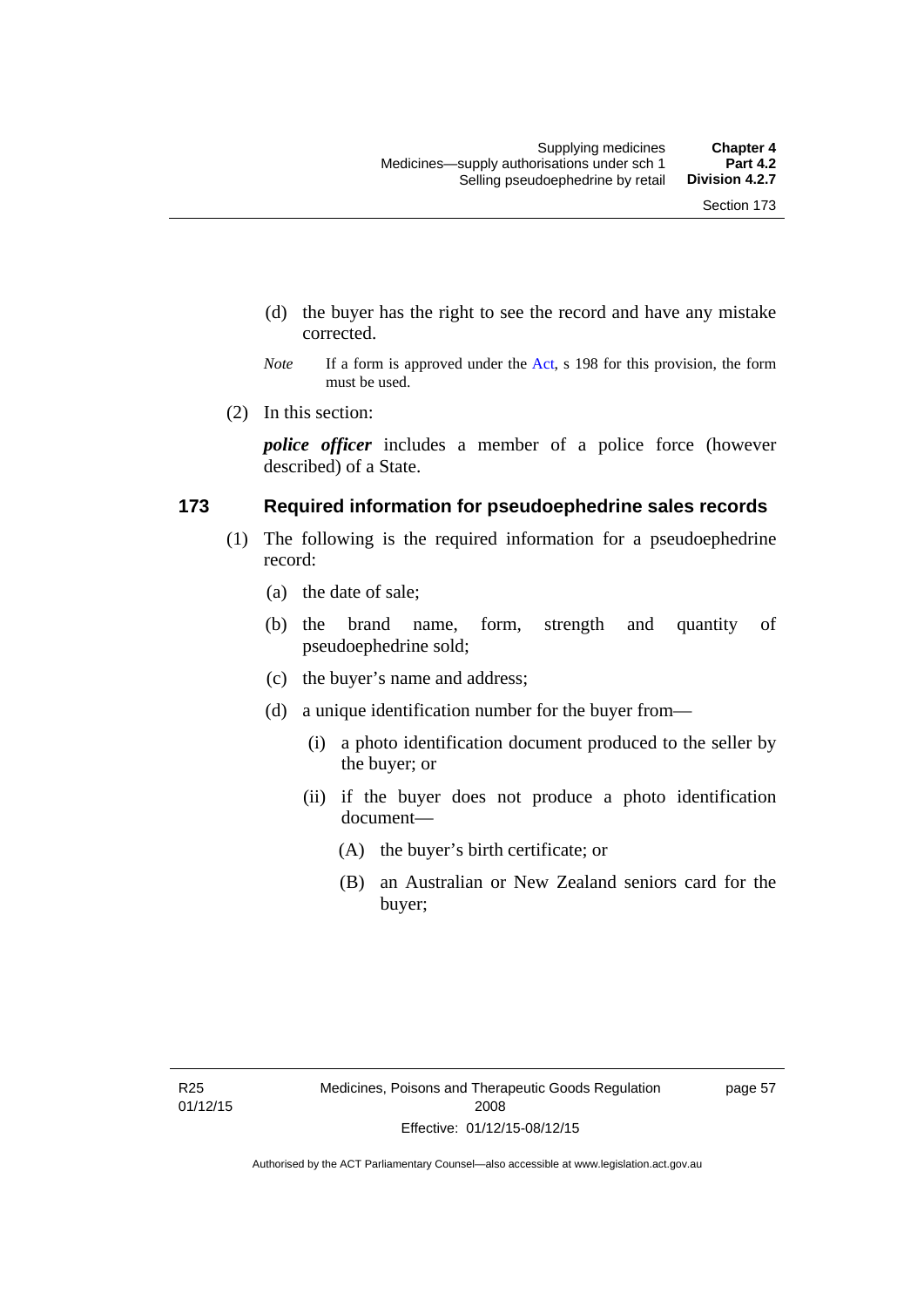(e) the kind of identification the buyer produces.

#### **Example—unique identification number**

a person's driver licence number

- *Note 1* If a form is approved under the [Act](http://www.legislation.act.gov.au/a/2008-26/default.asp), s 198 for this provision, the form must be used.
- *Note 2* An example is part of the regulation, is not exhaustive and may extend, but does not limit, the meaning of the provision in which it appears (see [Legislation Act,](http://www.legislation.act.gov.au/a/2001-14) s 126 and s 132).
- (2) In this section:

*Australian student identification card* means a card issued to a person who is a student at an Australian secondary or tertiary education institution to identify the person as a student at the institution.

*birth certificate*, for a person, means—

- (a) the person's birth certificate, or a certified extract from the register about the person's birth, under the *[Births, Deaths and](http://www.legislation.act.gov.au/a/1997-112)  [Marriages Registration Act 1997](http://www.legislation.act.gov.au/a/1997-112)*; or
- (b) a document issued under a law of a State, an external Territory or New Zealand that corresponds to a birth certificate or extract mentioned in paragraph (a) if the document identifies the issuing jurisdiction and states its date of issue.

*photo identification document*, for a person, means any of the following documents for the person if it is current and contains the person's photograph:

- (a) an Australian driver licence or external driver licence within the meaning of the *[Road Transport \(Driver Licensing\)](http://www.legislation.act.gov.au/a/1999-78)  [Act 1999](http://www.legislation.act.gov.au/a/1999-78)*;
- (b) a passport, other than an Australian passport;
- (c) a proof of age card;

page 58 Medicines, Poisons and Therapeutic Goods Regulation 2008 Effective: 01/12/15-08/12/15

R25 01/12/15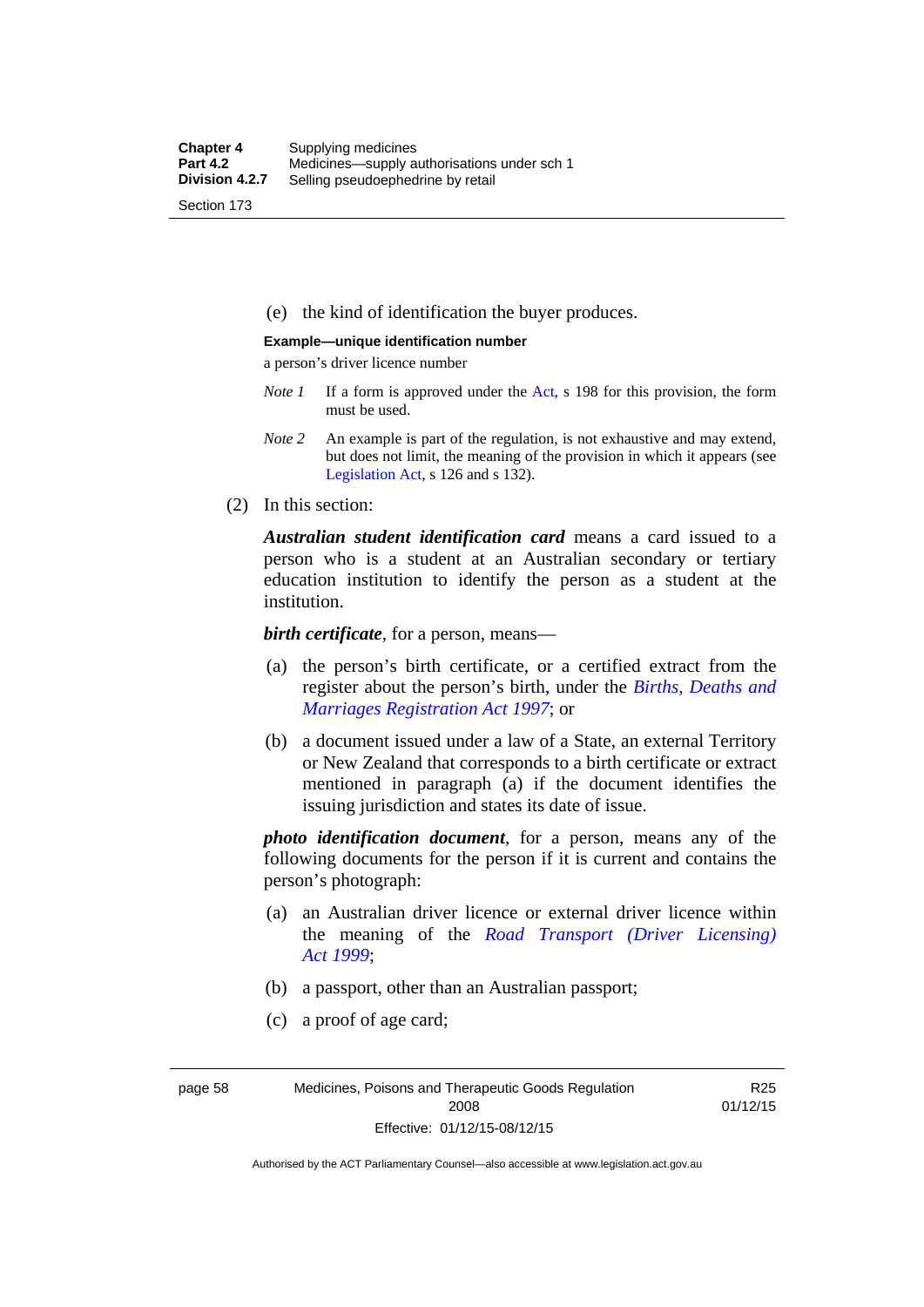(d) an Australian student identification card.

*proof of age card* means a proof of age card issued under—

- (a) the *[Liquor Act 2010](http://www.legislation.act.gov.au/a/2010-35)*, section 210 (Proof of age cards); or
- (b) the law of a state, an external territory or New Zealand.

### **174 Failure to amend pseudoephedrine sales record**

- (1) This section applies if the seller of pseudoephedrine does not amend a pseudoephedrine record in accordance with section 171 (e) (ii) (Authorisation conditions for retail sale of pseudoephedrine—[Act](http://www.legislation.act.gov.au/a/2008-26/default.asp), s 44 (1) (b) and (2) (b)).
- (2) The buyer may, in writing, apply to the chief health officer for a direction to the seller to make the amendment.
- (3) The application must give reasons why the buyer thinks the record is incorrect.
- (4) The chief health officer must—
	- (a) give a copy of the application to the seller; and
	- (b) ask the seller to—
		- (i) make the amendment and tell the chief health officer; or
		- (ii) if the seller is satisfied that the amendment should not be made—send written reasons to the chief health officer not later than 10 working days after the day the seller receives the application why the amendment should not be made.

page 59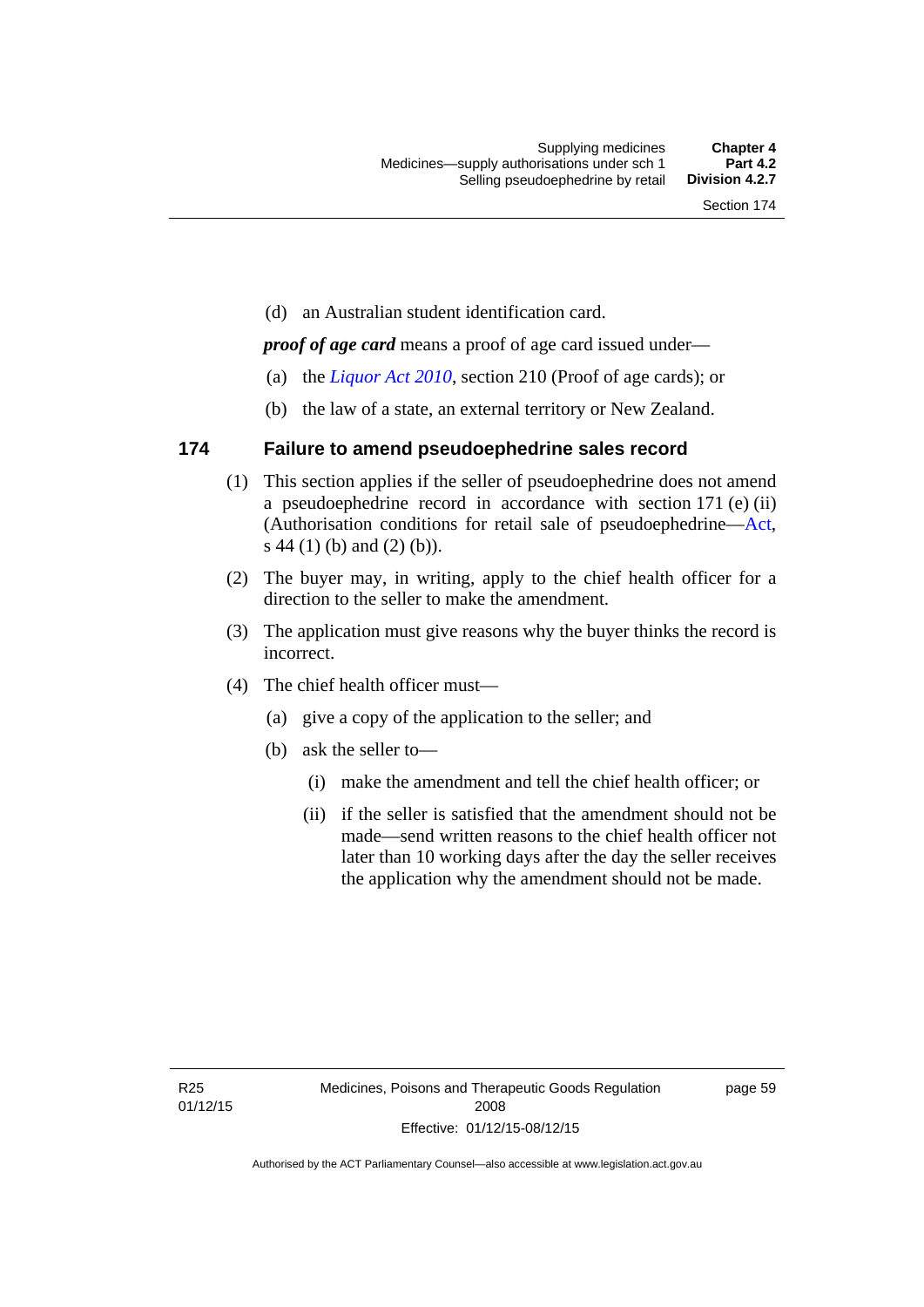### **175 Pseudoephedrine sales record—decision by CHO**

- (1) After considering an application under section 174 (2) and any reasons given in accordance with the request under section 174  $(4)$  (b)  $(ii)$ , the chief health officer must—
	- (a) direct the seller to amend the pseudoephedrine record—
		- (i) in accordance with the application; or
		- (ii) in a stated way other than in accordance with the application; or
	- (b) refuse the application.
- (2) The chief health officer must give the buyer and seller written notice of the decision.

## **Division 4.2.8 Supplying pharmacist only medicines**

### **180 Authorisation conditions for supply of pharmacist only medicines—Act, s 44 (1) (b) and (2) (b)**

- (1) This section does not apply to the supply of a pharmacist only medicine—
	- (a) at an institution; or
	- (b) on a supply authority.
	- *Note 1 Supply* does not include administer (see [Act,](http://www.legislation.act.gov.au/a/2008-26/default.asp) s 24).
	- *Note 2 Supply authority* includes a written prescription or requisition or a purchase order or standing order (see [Act,](http://www.legislation.act.gov.au/a/2008-26/default.asp) s 23).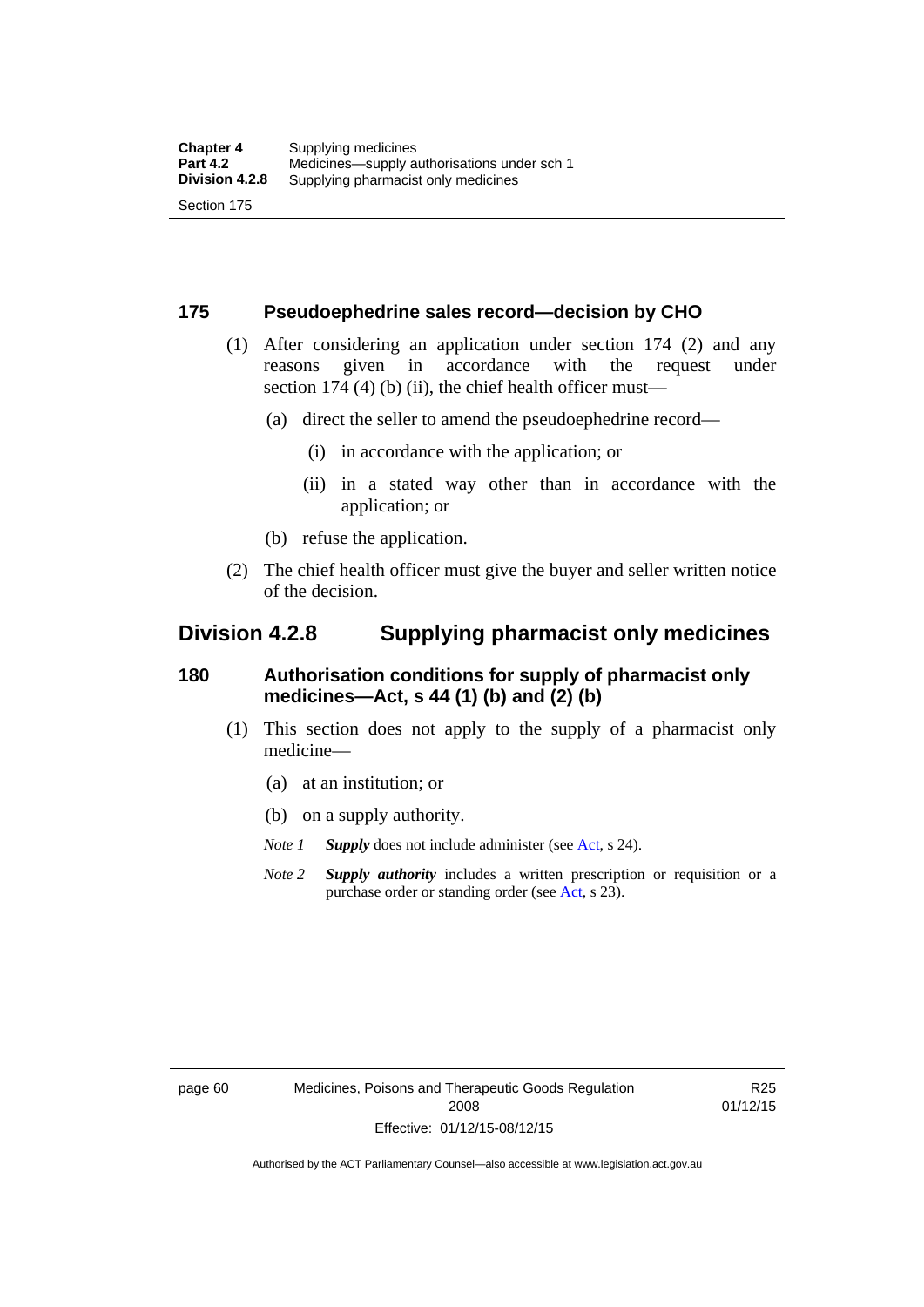- (2) A person's authorisation under section 110 to supply a pharmacist only medicine is subject to the following conditions:
	- (a) the person personally hands the medicine to a customer attending in person;
	- (b) the person gives the customer adequate instructions, either orally or in writing, for the medicine's use at the time of supply.

R25 01/12/15 Medicines, Poisons and Therapeutic Goods Regulation 2008 Effective: 01/12/15-08/12/15

page 61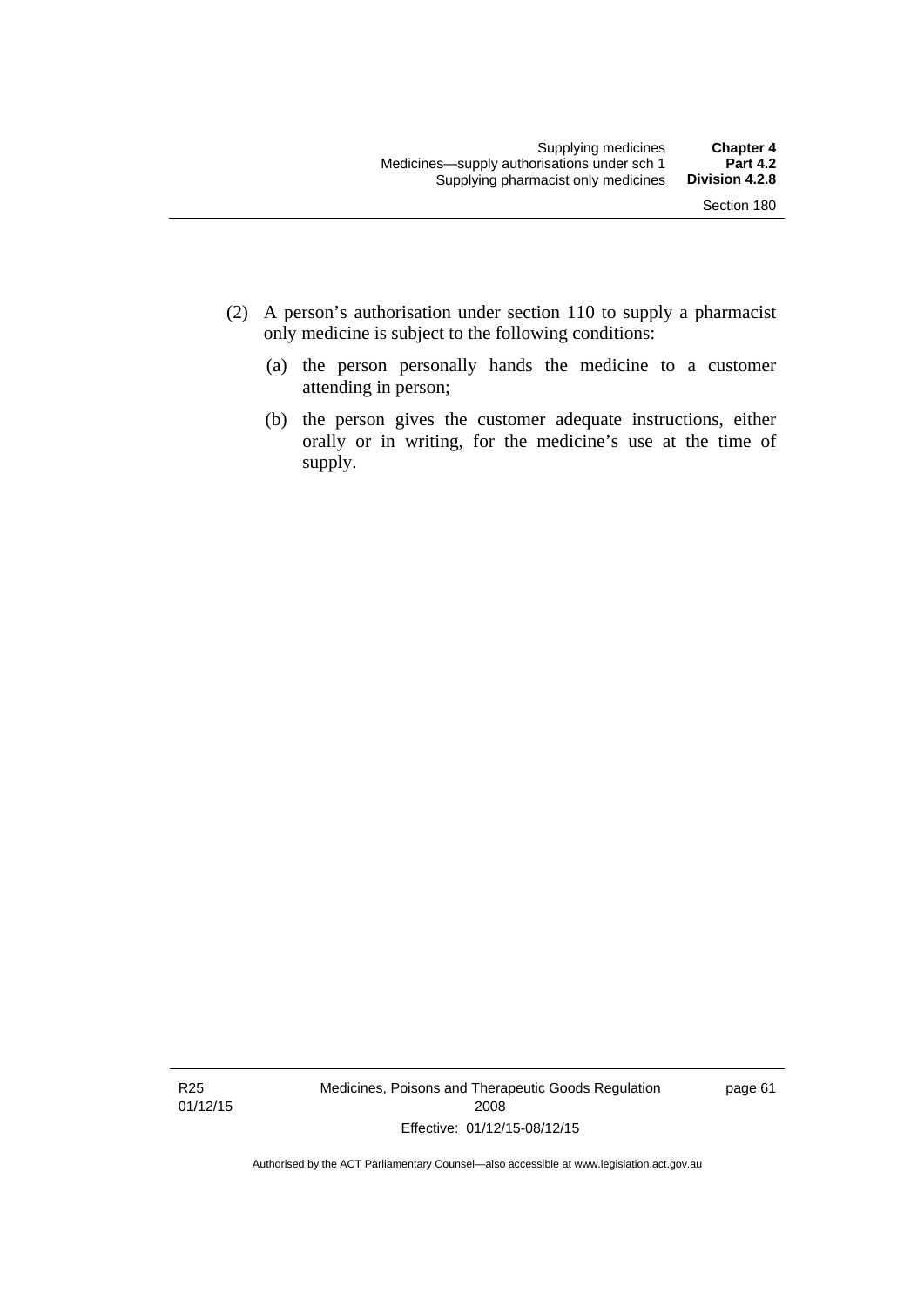# **Part 4.3 Authorisation to supply without prescription in emergencies**

### **250 Meaning of** *designated prescription only medicine***—pt 4.3**

In this part:

*designated prescription only medicine* means a prescription only medicine other than—

- (a) an anabolic steroid; and
- (b) a designated appendix D medicine; and
- (c) a benzodiazepine.
- *Note Prescription only medicine* does not include a controlled medicine (see [Act](http://www.legislation.act.gov.au/a/2008-26/default.asp), s 11)

### **251 Authorisation to supply certain medicines without prescription in emergencies—Act, s 26 (1) (b)**

A pharmacist is authorised to supply a designated prescription only medicine to someone else without a prescription if the pharmacist is satisfied that—

- (a) the person is undergoing treatment essential to the person's health or wellbeing; and
- (b) the designated prescription only medicine has previously been prescribed for the person's treatment by a prescriber; and
- (c) the person is in immediate need of the medicine to continue the treatment; and
- (d) because of an emergency, it is not practicable for the person to obtain a prescription for the medicine from a prescriber.

*Note Pharmacist* does not include an intern pharmacist (see dict).

page 62 Medicines, Poisons and Therapeutic Goods Regulation 2008 Effective: 01/12/15-08/12/15

R25 01/12/15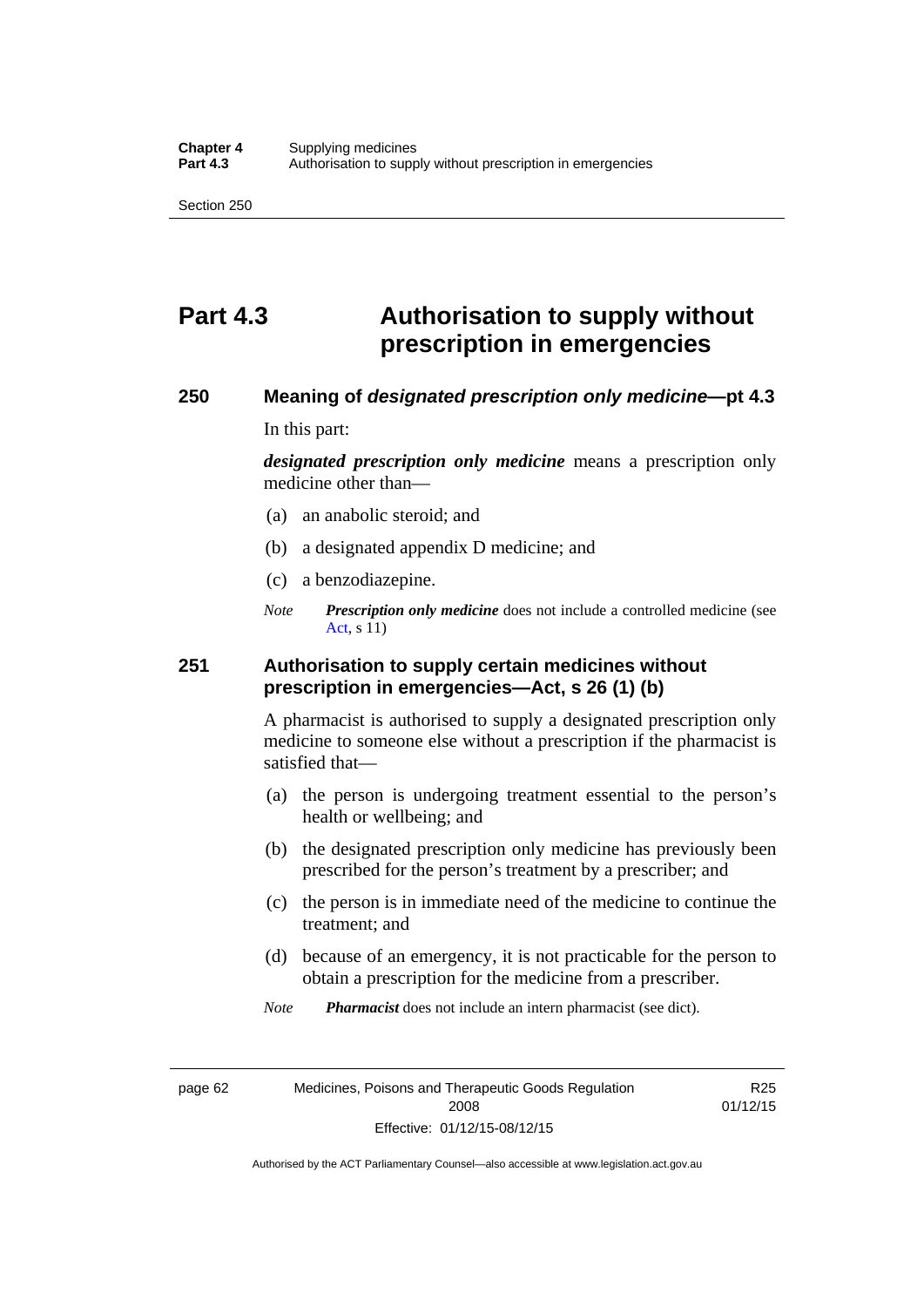## **252 Authorisation conditions for supplying of certain medicines without prescription in emergencies—Act, s 44 (1) (b) and (2) (b)**

- (1) A pharmacist's authorisation under section 251 to supply a designated prescription only medicine without a prescription is subject to the following conditions:
	- (a) the quantity supplied is—
		- (i) if the medicine is a liquid, aerosol, cream, ointment or anovulant tablet packaged in a manufacturer's pack—the smallest manufacturer's pack in which the medicine is generally available; or
		- (ii) in any other case—not more than the quantity required for 3 days treatment for the person;
	- (b) the medicine is supplied in a package that is labelled in accordance with section 253;
	- (c) the supply is recorded in accordance with section 254;
	- (d) the record of the supply is kept at the pharmacy or, if the chief health officer approves in writing another place, the place approved by the chief health officer, for at least 2 years after the day medicine is supplied;
	- (e) the pharmacist sends the prescriber who would have ordinarily prescribed the medicine for the recipient the required information for the supply in writing not later than 24 hours after supplying the medicine.
- (2) In this section:

*required information*, for the supply of a designated prescription only medicine, means—

(a) the pharmacist's name; and

page 63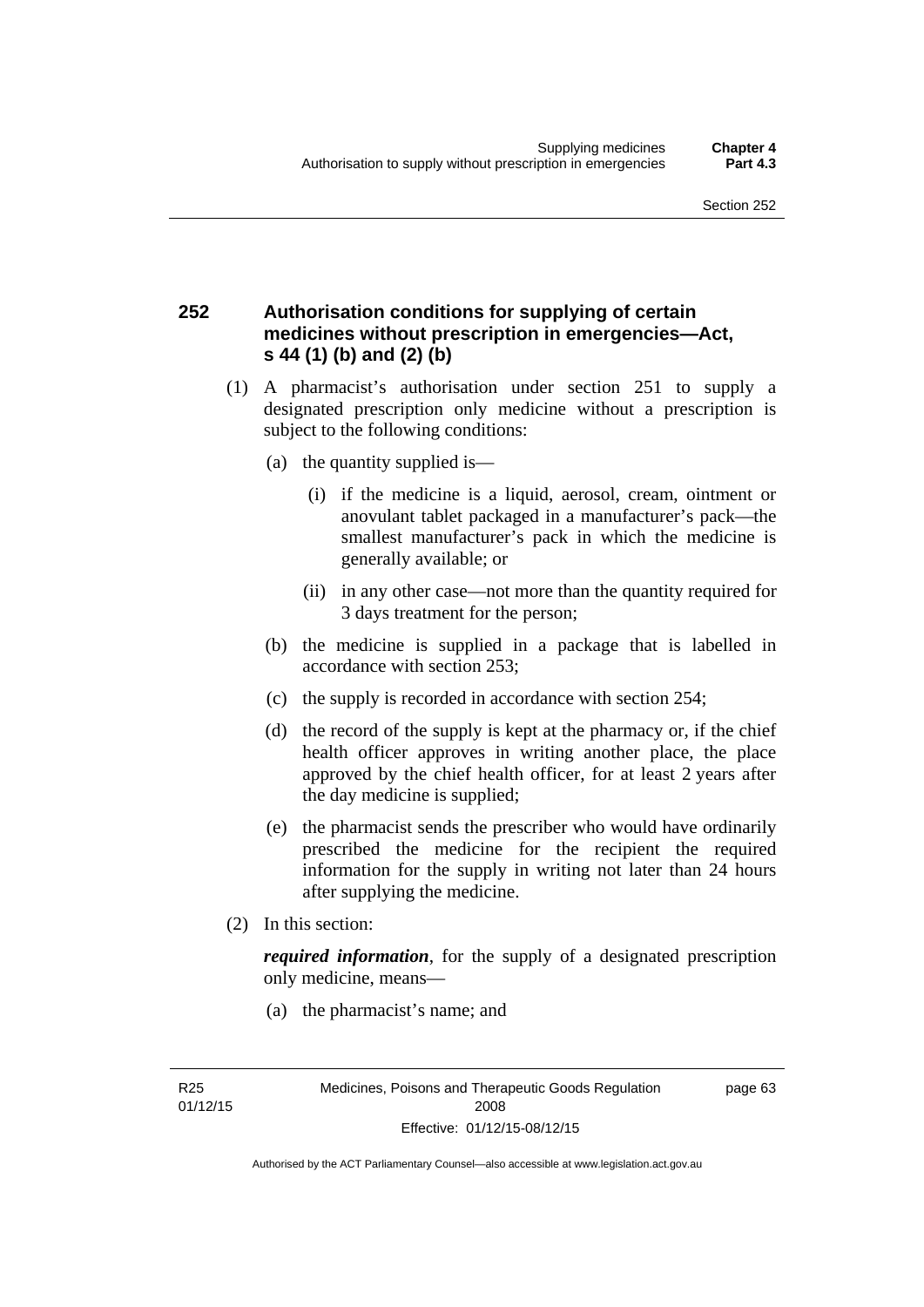- (b) the name, business address and telephone number of the pharmacy from which the medicine is supplied; and
- (c) the date the medicine is supplied; and
- (d) the name and address of the person to whom the medicine is supplied; and
- (e) the medicine's approved name or brand name; and
- (f) the form, strength and quantity of the medicine supplied.

### **253 Labelling medicines supplied without prescription in emergencies—Act, s 60 (1) (c) (i) and (2) (c) (i)**

The package of a designated prescription only medicine supplied to a person under section 251 must have a label that includes the following:

- (a) the name of the person to whom the medicine is supplied;
- (b) the date the medicine is supplied;
- (c) the name, business address and telephone number of the pharmacy from which the medicine is supplied;
- (d) the initials or other identification of the pharmacist supplying the medicine;
- (e) the medicine's approved name and brand name;

*Note Approved name*—see the [medicines and poisons standard,](http://www.comlaw.gov.au/Series/F2012L01200) par 1 (1).

- (f) the form, strength and quantity of the medicine;
- (g) if the package of the supplied medicine is not a manufacturer's pack—the relevant expiry date for the medicine;

R25 01/12/15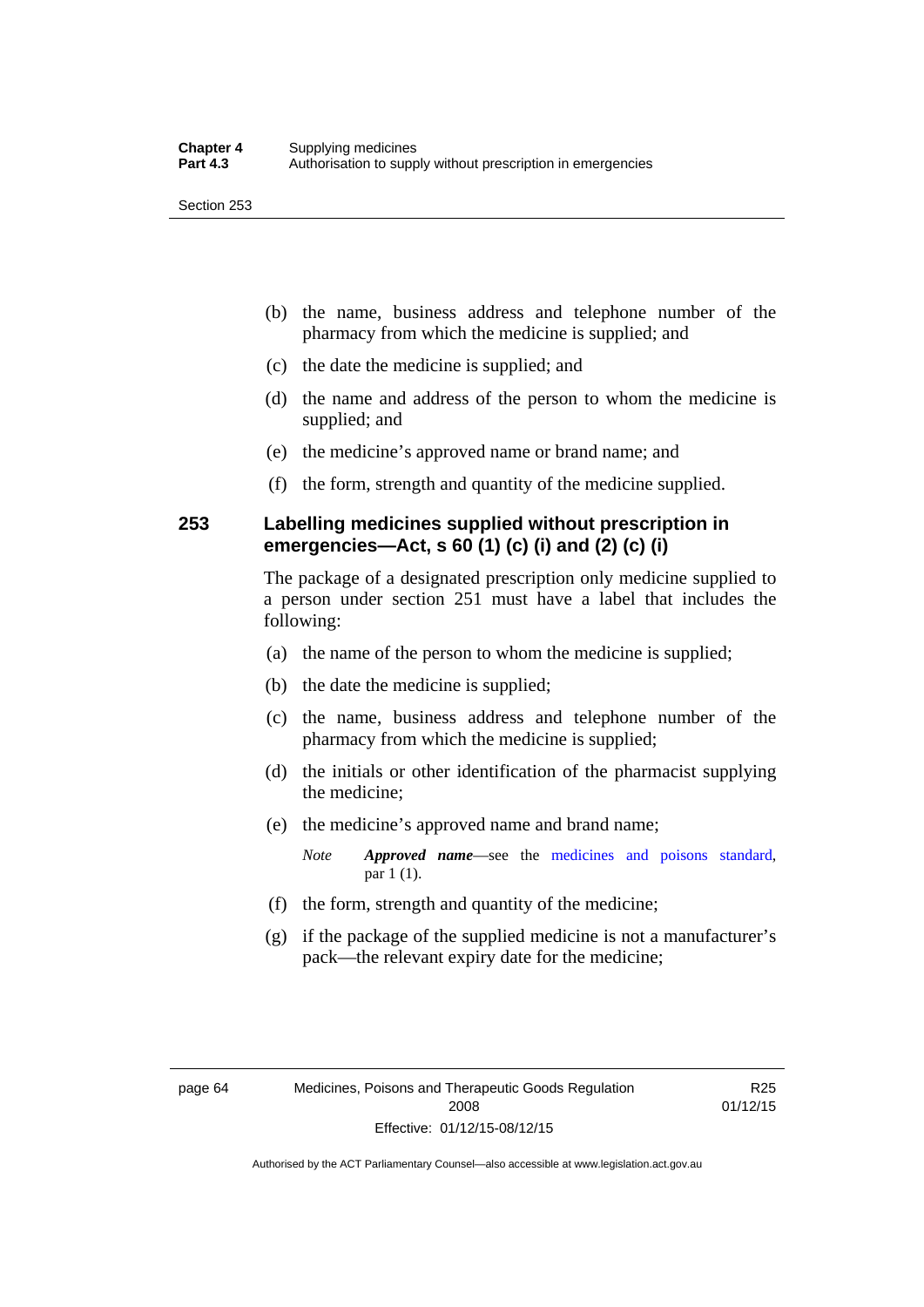- (h) directions about the use of the medicine that are adequate to allow the medicine to be taken or administered safely, including any warning statement in the medicines and poisons standard, appendix K (Drugs required to be labelled with a sedation warning) applying to the medicine;
- (i) words to the effect of 'keep out of reach of children'.

### **Example—par (e) and par (f)**

Warfarin tablets (Coumadin) 5mg 3

*Note* An example is part of the regulation, is not exhaustive and may extend, but does not limit, the meaning of the provision in which it appears (see [Legislation Act,](http://www.legislation.act.gov.au/a/2001-14) s 126 and s 132).

### **254 Recording medicines supplied without prescription in emergencies**

A pharmacist who supplies a designated prescription only medicine to a person under section 251 must make a written record of the following information in relation to the supply of the medicine:

- (a) the pharmacist's name;
- (b) the name of the prescriber who would ordinarily have prescribed the medicine;
- (c) the date the medicine is supplied;
- (d) the name and address of the person to whom the medicine is supplied;
- (e) the medicine's approved name and brand name;
- (f) the form, strength and quantity of the medicine supplied.
- *Note Written* includes in electronic form (see [Act,](http://www.legislation.act.gov.au/a/2008-26/default.asp) dict).

page 65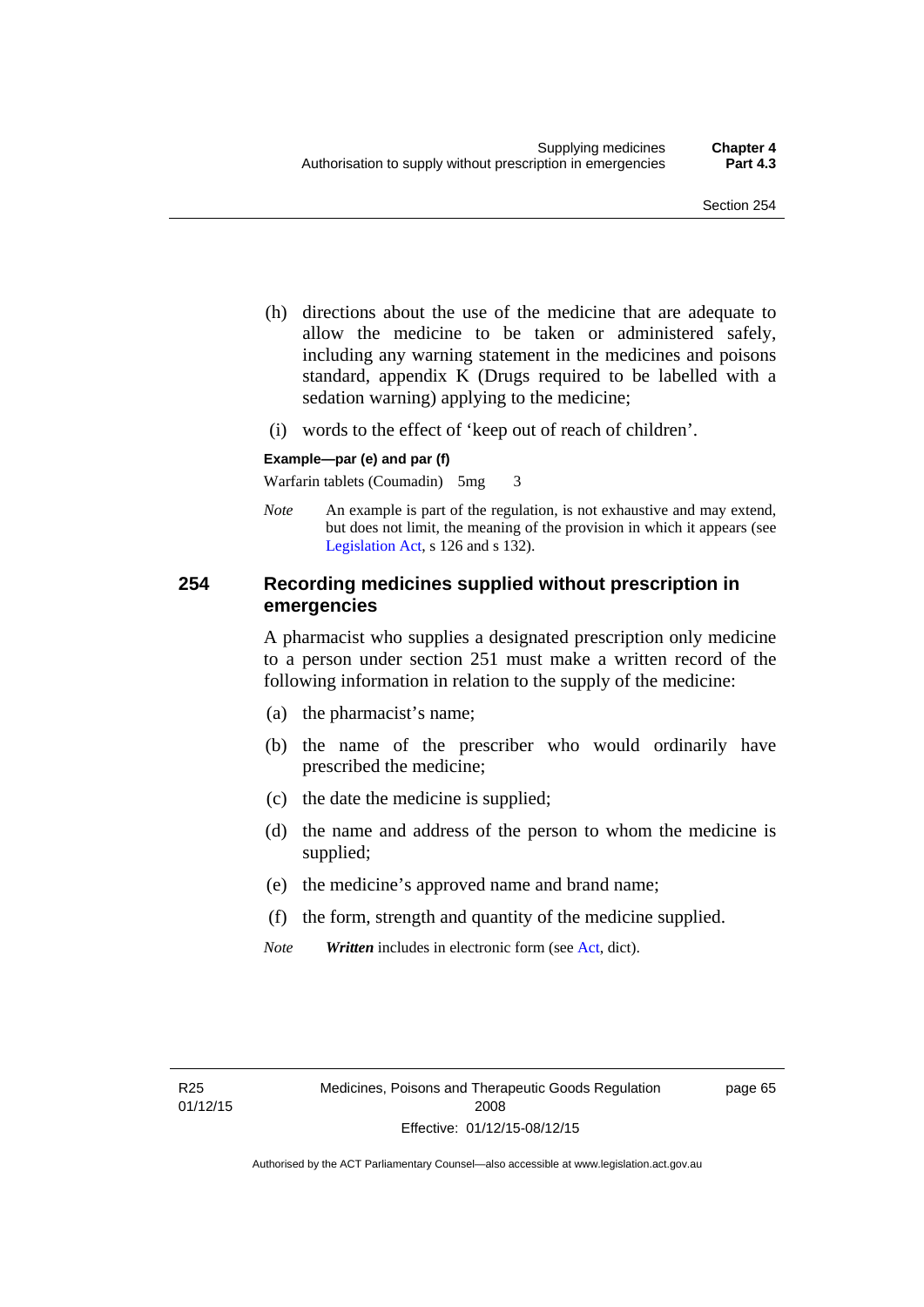#### **Chapter 4** Supplying medicines<br>**Part 4.3A** Authorisation to supp **Part 4.3A** Authorisation to supply certain medicines without prescription—continued dispensing

Section 255

# **Part 4.3A Authorisation to supply certain medicines without prescription continued dispensing**

## **255 Authorisation to supply certain medicines without prescription by approved pharmacist––Act, s 185 (1) (g)**

An approved pharmacist is authorised to supply a medicine to a person without prescription if––

- (a) the medicine is listed as a pharmaceutical benefit under a continued dispensing determination; and
- (b) the pharmacist supplies the medicine to the person in accordance with the determination.

### **256 Labelling certain medicines supplied without prescription by approved pharmacist––Act, s 185 (1) (j)**

The medicine supplied to a person under section 255 must have a label that includes the following:

- (a) the name of the person to whom the medicine is supplied;
- (b) the date the medicine is supplied;
- (c) the name, business address and telephone number of the pharmacy from which the medicine is supplied;
- (d) the initials or other identification of the pharmacist supplying the medicine;
- (e) the medicine's approved name and brand name;
	- *Note Approved name––*see the [medicines and poisons standard,](http://www.comlaw.gov.au/Series/F2012L01200) par 1 (1).
- (f) the form, strength and quantity of the medicine;

page 66 Medicines, Poisons and Therapeutic Goods Regulation 2008 Effective: 01/12/15-08/12/15

R25 01/12/15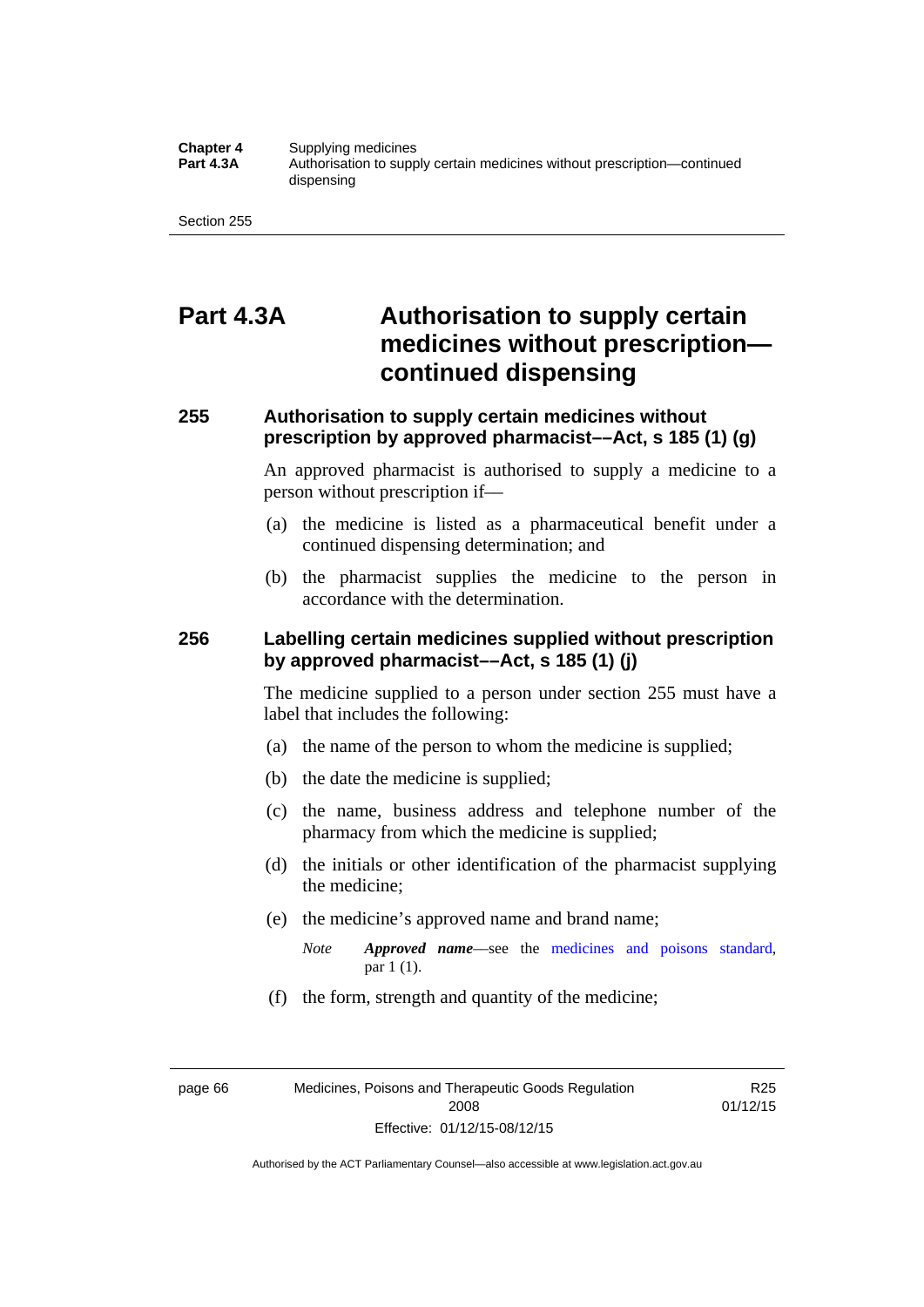- (g) if the package of the supplied medicine is not a manufacturer's pack—the relevant expiry date for the medicine;
- (h) a number that is different from the number given to any prescription dispensed at the pharmacy;
- (i) directions about the use of the medicine that are adequate to allow the medicine to be taken or administered safely, including any warning statement in the medicines and poisons standard, appendix K (Drugs required to be labelled with a sedation warning) applying to the medicine;
- (j) words to the effect of 'keep out of reach of children'.

#### **Example—pars (e) and (f)**

Microlut 28 tablets (Levonorgestrel) 30mcg 3

*Note* An example is part of the regulation, is not exhaustive and may extend, but does not limit, the meaning of the provision in which it appears (see [Legislation Act,](http://www.legislation.act.gov.au/a/2001-14) s 126 and s 132).

R25 01/12/15 Medicines, Poisons and Therapeutic Goods Regulation 2008 Effective: 01/12/15-08/12/15

page 67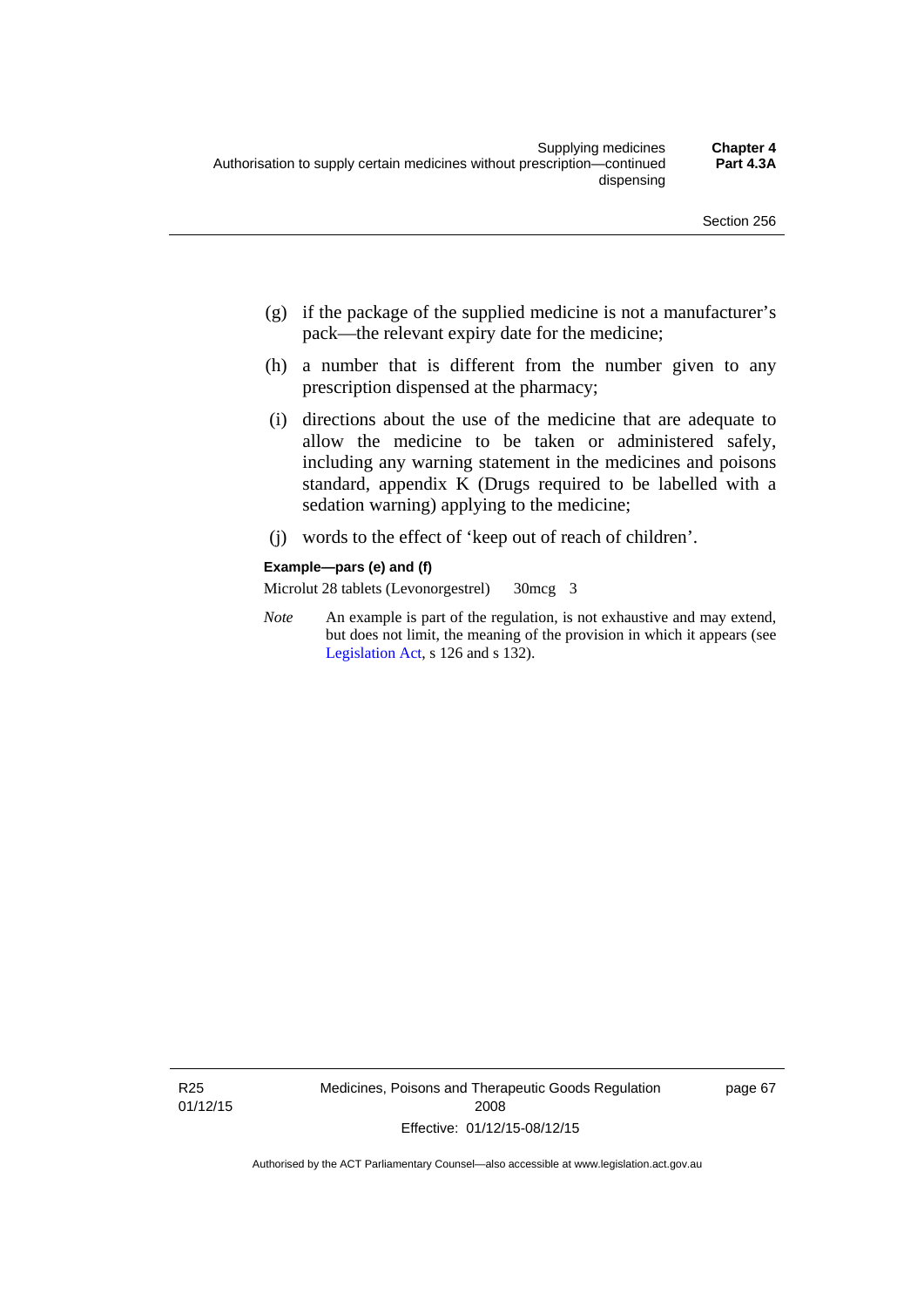## **Part 4.4 Authorisation to supply medicines for disposal**

### **260 Authorisation to supply medicines to pharmacists for disposal—Act, s 26 (1) (b)**

A person is authorised to supply a medicine to a pharmacist for disposal.

*Note Pharmacist* does not include an intern pharmacist (see dict).

### **261 Authorisation to supply medicines to commercial disposal operators for disposal—Act, s 26 (1) (b)**

A person is authorised to supply a medicine to another person for disposal if the other person—

- (a) holds an environmental authorisation for the disposal of the medicine; or
- (b) is an adult acting for a person mentioned in paragraph (a).
- *Note* For related authorisations, see pt 9.1.

page 68 Medicines, Poisons and Therapeutic Goods Regulation 2008 Effective: 01/12/15-08/12/15

R25 01/12/15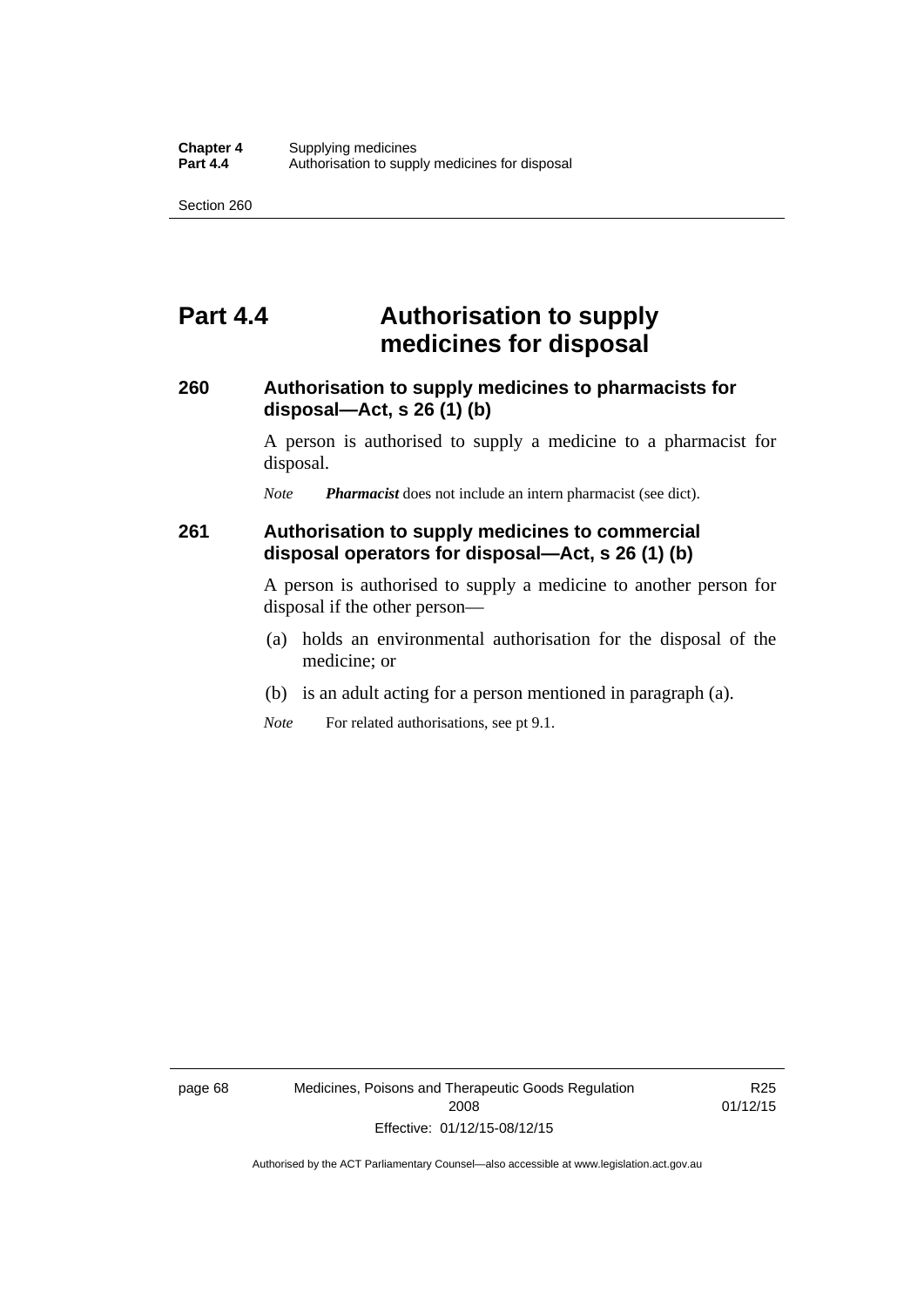# **Part 4.5 Wholesale supply of medicines under corresponding laws**

### **270 Conditions for wholesalers supplying medicines under corresponding laws—Act, s 20 (4) (c)**

The following conditions apply to a person who supplies medicines by wholesale under a corresponding law:

- (a) the person must comply with, and must ensure that the person's agents and employees comply with—
	- (i) the Australian code of good wholesaling practice for medicines in schedules 2, 3, 4 and 8; and
	- (ii) the medicines Australia code of conduct;
	- *Note Australian code of good wholesaling practice for medicines in schedules 2, 3, 4 and 8* and *medicines Australia code of conduct*—see the dictionary.
- (b) the person must not supply sample packs of a controlled medicine;
- (c) the person must not supply a medicine to someone else (the *buyer*) unless—
	- (i) the buyer is authorised to possess the medicine; and
	- (ii) the supply is in accordance with section 140 (Authorisation conditions for supplying medicines on purchase orders—[Act,](http://www.legislation.act.gov.au/a/2008-26/default.asp) s 44 (1) (b) and (2) (b));
- (d) the person must store medicines—
	- (i) within the manufacturer's recommended storage temperature range; and
	- (ii) in any other environmental condition that is necessary to preserve the medicine's stability and therapeutic quality.

R25 01/12/15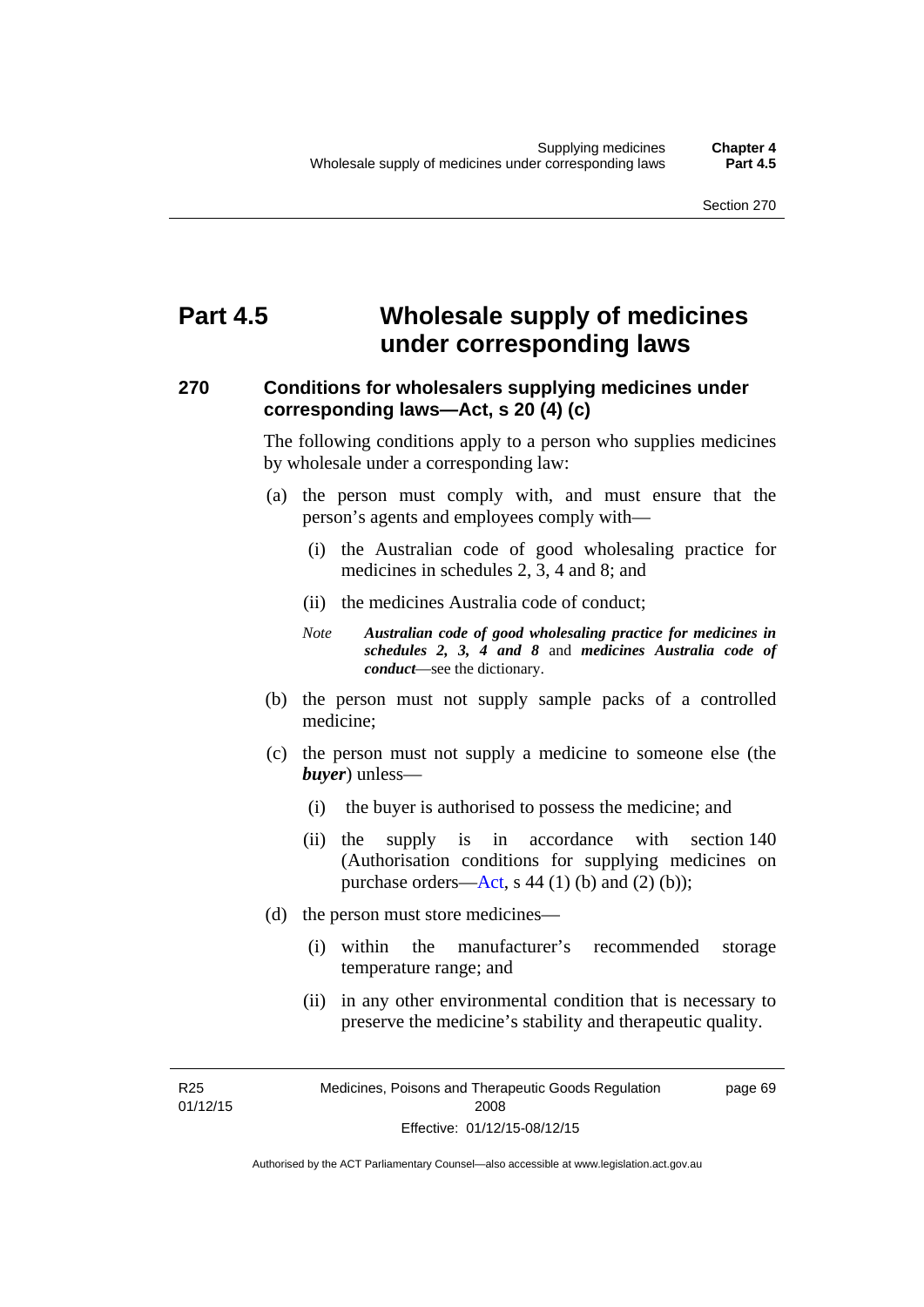# **Chapter 5 Administering medicines**

## **Part 5.1 Authorisations for health-related occupations**

## **350 Authorisation under sch 1 for people in health-related occupations to administer medicines—Act, s 37 (1) (b) and (3) (b)**

A person mentioned in schedule 1, column 2 is authorised to administer a medicine if—

- (a) administering the medicine is included in the schedule, column 3 in relation to the person; and
- (b) the administration is consistent with any restriction for the administration mentioned in the schedule, column 3.
- *Note* For authorisation to self-administer a medicine, see s 360.

### **351 Authorisation conditions for administration of medicines at institutions by people in health-related occupations— Act, s 44 (1) (b) and (2) (b)**

- (1) An authorisation under section 350 to administer a medicine is subject to the following conditions:
	- (a) if the medicine is administered under a standing order to a patient at an institution—the administration is recorded in the patient's medical records;
		- *Note Institution* includes a correctional centre and a CYP detention place (see s 652).

R25 01/12/15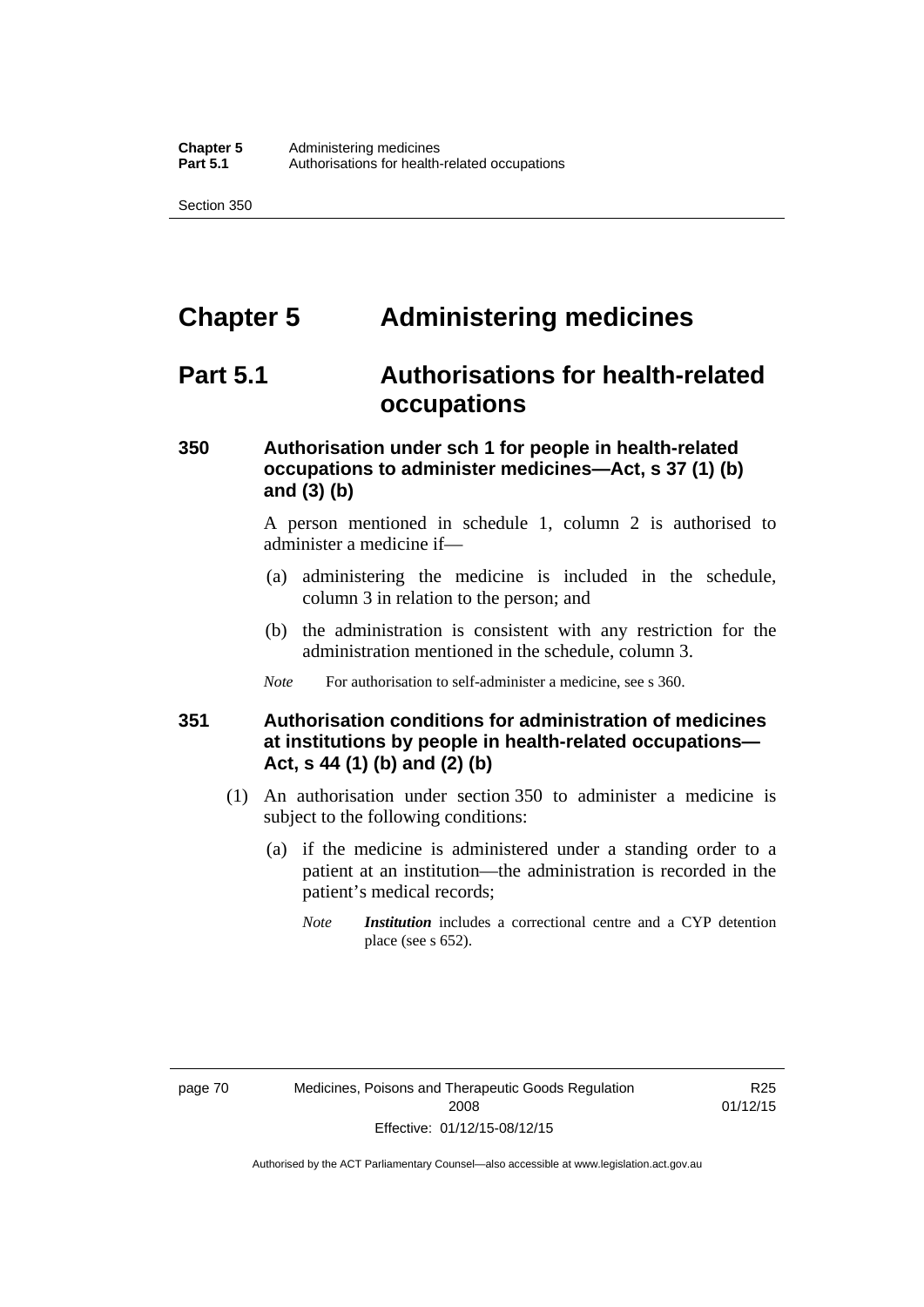- (b) if the medicine is a controlled medicine administered to a patient at an institution—
	- (i) the medicine is not removed from a storage receptacle until immediately before its administration; and
	- (ii) the administration is witnessed by a prescribed administration witness or, if a prescribed administration witness is not reasonably available to witness the administration, the administration is witnessed by another person; and
		- *Note* The witness must sign the record of the administration as witness (see [Act,](http://www.legislation.act.gov.au/a/2008-26/default.asp) s 53 (e)).
	- (iii) the administration is recorded in—
		- (A) the patient's medical records; and
		- (B) the applicable controlled medicines register mentioned in section 543 (3) (Making entries in controlled medicines registers[—Act](http://www.legislation.act.gov.au/a/2008-26/default.asp), s 51 (1) (b)).
- (2) However, subsection (1) (b) does not apply in relation to a controlled medicine dispensed in a dose administration aid for—
	- (a) a patient at a residential aged care facility or residential disability care facility; or
	- (b) a detainee at a correctional centre; or
	- (c) a young detainee at a CYP detention place.
- (3) In this section:

*prescribed administration witness* means a person prescribed under section 544 (Prescribed witnesses for administration of controlled medicines—[Act](http://www.legislation.act.gov.au/a/2008-26/default.asp), s 53 (a) and (b)) for the administration of a controlled medicine.

page 71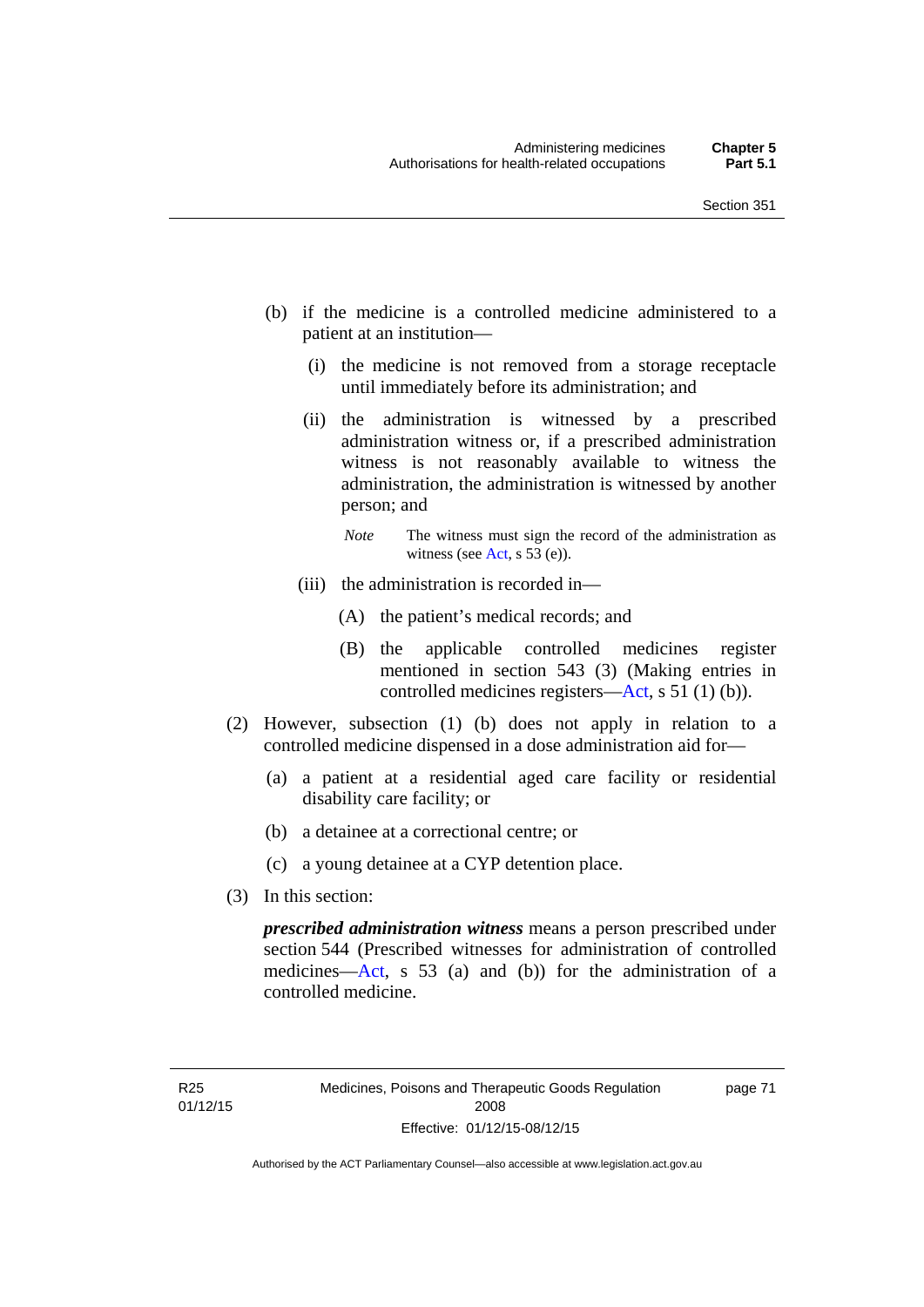# **Part 5.2 Other administration authorisations**

### **360 Authorisation for self-administration etc of medicines— Act, s 37 (2) (b) and (3) (b)**

- (1) This section applies in relation to a medicine obtained by a person from someone who is authorised to supply the medicine to the person.
- (2) The following dealings by the person with the medicine are authorised:
	- (a) if the person is a prescriber and the medicine is a restricted medicine—self-administration of a medicine prescribed or supplied by another prescriber who is not—
		- (i) a trainee dentist, trainee nurse practitioner, intern doctor or person training to be an eligible midwife; or
		- (ii) related to or employed by the person;
	- (b) if the person is a prescriber and the medicine is not a restricted medicine—self-administration of the medicine;
	- (c) if the person is not a prescriber and the medicine is supplied for the person's own use—self-administration of the medicine;
	- (d) if the person is the custodian of an animal and the medicine is supplied for the animal's use—administering the medicine to the animal.
		- *Note Custodian*, of an animal—see the dictionary.
- (3) In this section:

*restricted medicine*—see section 30.

page 72 Medicines, Poisons and Therapeutic Goods Regulation 2008 Effective: 01/12/15-08/12/15

R25 01/12/15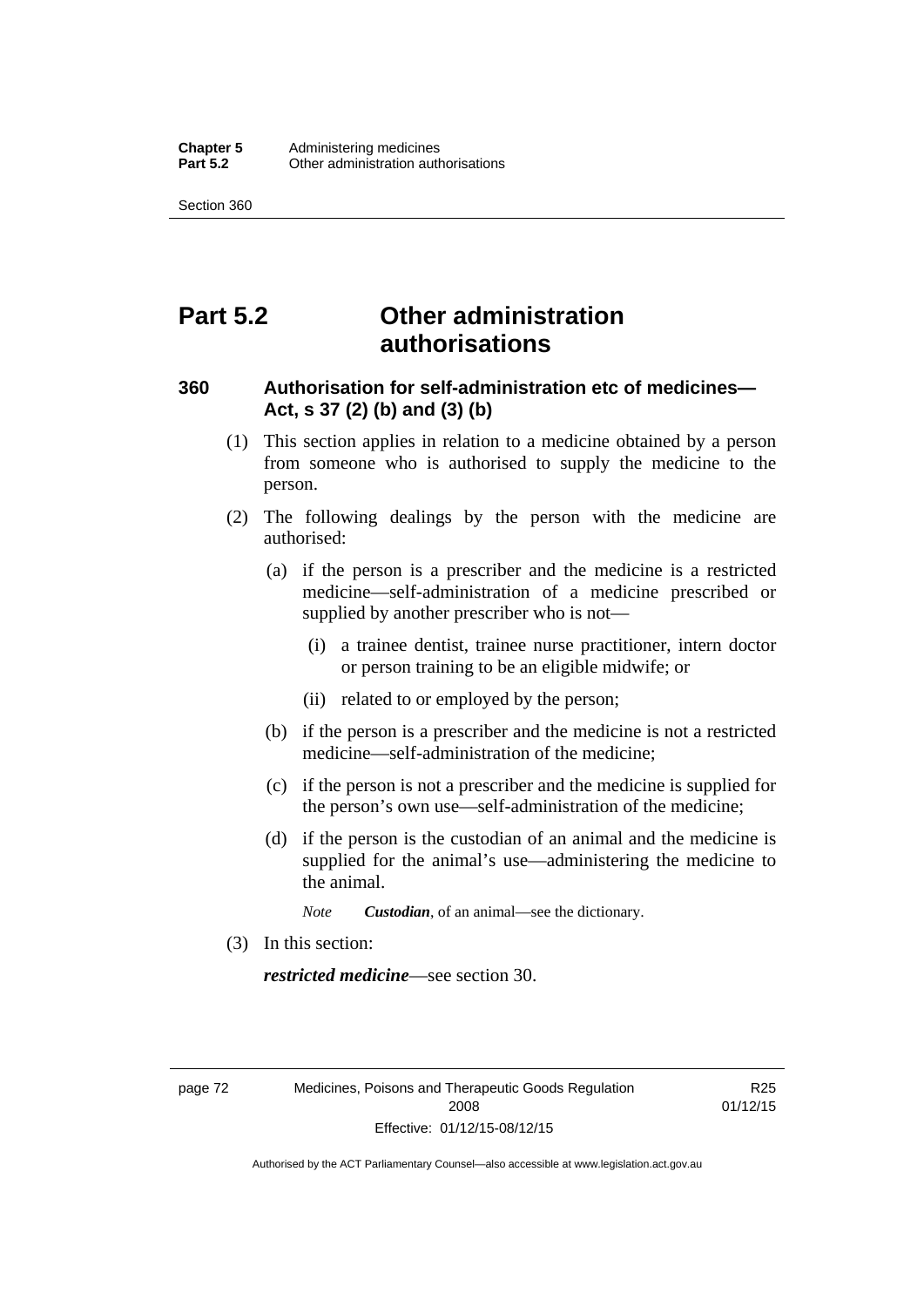## **361 Authorisation for administration of medicines by assistants—Act, s 37 (1) (b)**

- (1) A person (the *assistant*) is authorised to administer a medicine to someone else (the *assisted person*) if—
	- (a) the medicine is obtained by or for the assisted person from someone who is authorised to supply the medicine to the assisted person; and
	- (b) the medicine is administered in accordance with the directions on the medicine's labelling; and
	- (c) if the assisted person is not a person under a legal disability the assisted person asks for the assistant's help to take the medicine; and
	- (d) if the assisted person is a person under a legal disability—the assistant is authorised by the assisted person's parent or guardian to administer the medicine.
- (2) In this section:

*impaired decision-making ability*—a person has *impaired decision-making ability* if the person's decision-making ability is impaired because of a physical, mental, psychological or intellectual condition or state, whether or not the condition or state is a diagnosable illness.

### *person under a legal disability* means—

- (a) a child; or
- (b) a person with impaired decision-making ability in relation to a matter relating to the person's health.

page 73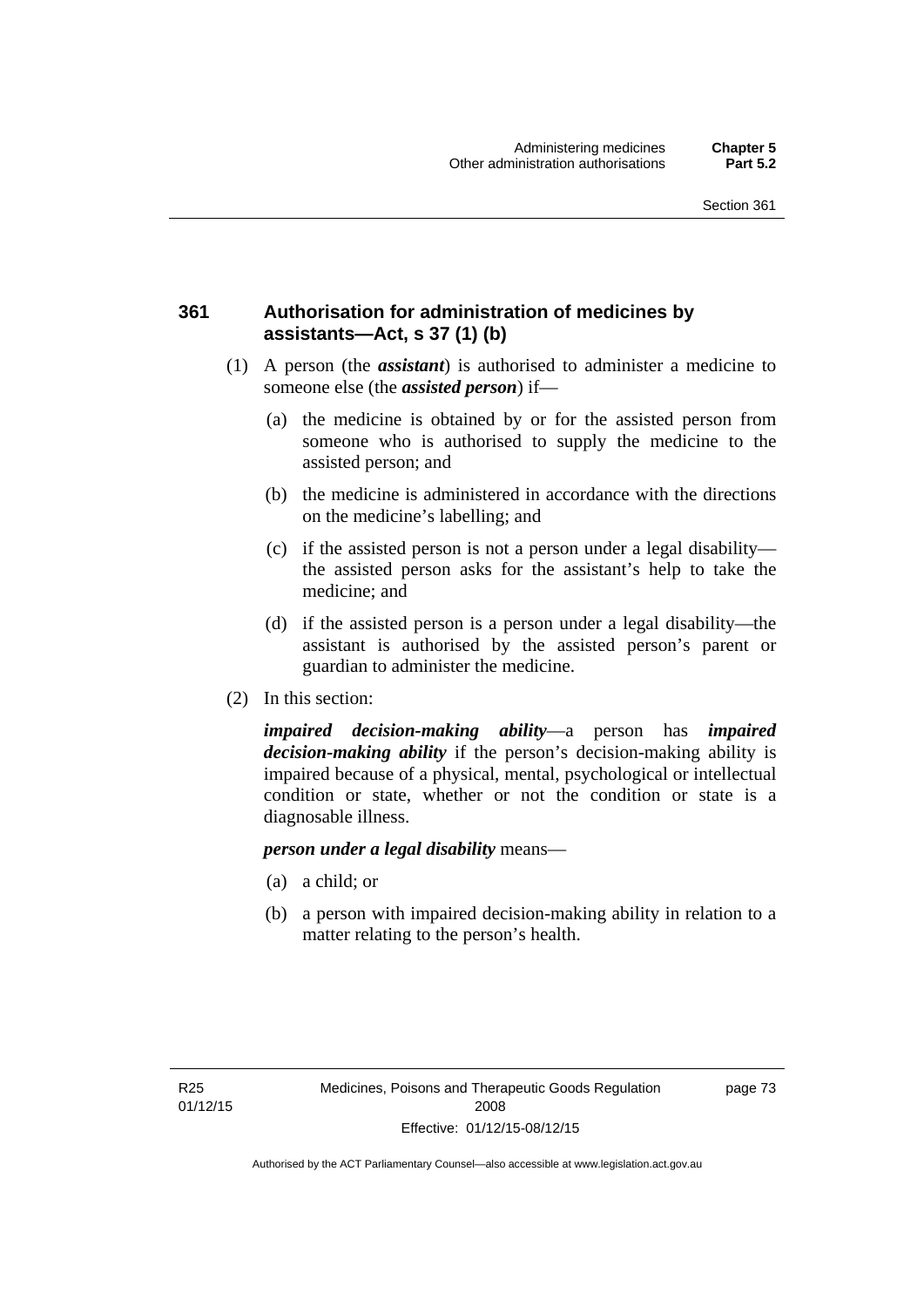# **Chapter 6 Obtaining and possessing medicines**

## **370 Authorisation under sch 1 to obtain and possess medicines—Act, s 35 (1) (b), (2) (b) and s 36 (b)**

- (1) A person mentioned in schedule 1, column 2 is authorised to obtain a medicine if obtaining the medicine—
	- (a) is included in the schedule, column 3 in relation to the person; and
	- (b) is consistent with any restriction for obtaining the medicine mentioned in the schedule, column 3.
- (2) A person mentioned in schedule 1, column 2 is authorised to possess a medicine if—
	- (a) possessing the medicine is included in the schedule, column 3 in relation to the person; and
	- (b) the possession is consistent with any restriction for the possession mentioned in the schedule, column 3.

## **371 Authorisation to obtain and possess medicines for certain personal use-related dealings—Act, s 35 (1) (b), (2) (b) and s 36 (b)**

- (1) A person is authorised to obtain or possess a medicine if the person obtains the medicine from someone who is authorised to supply the medicine to the person.
- (2) Subsection (1) applies in relation to a person whether the medicine is obtained by the person for the person's own use or as an agent for someone else.

R25 01/12/15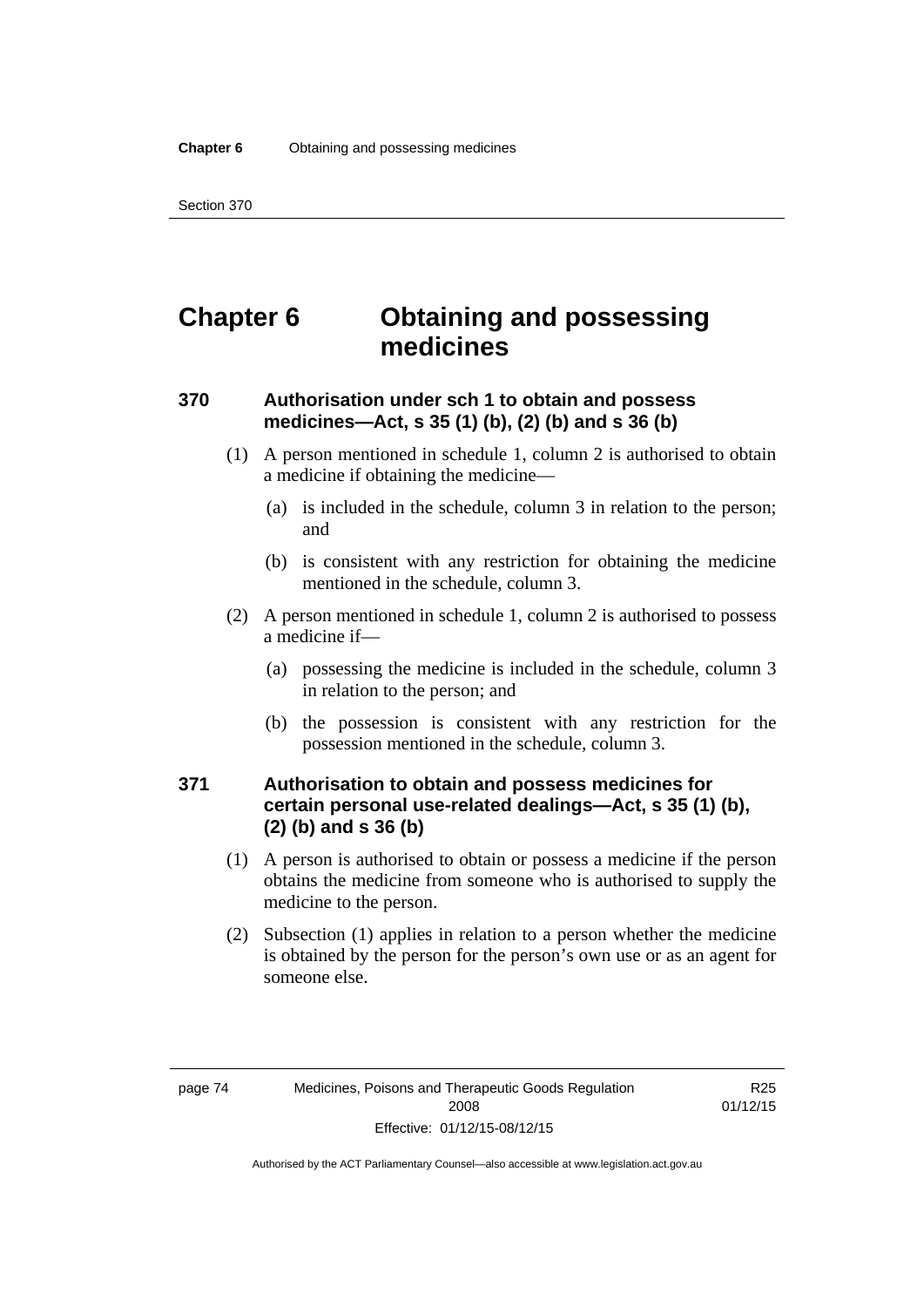# **Chapter 7 Manufacturing medicines**

### **380 Authorisation under sch 1 to manufacture medicines— Act, s 33 (b)**

A person mentioned in schedule 1, column 2 is authorised to manufacture a medicine if—

- (a) manufacturing the medicine is included in the schedule, column 3 in relation to the person; and
- (b) the manufacturing is consistent with any restriction for the manufacturing mentioned in the schedule, column 3.

R25 01/12/15 Medicines, Poisons and Therapeutic Goods Regulation 2008 Effective: 01/12/15-08/12/15

page 75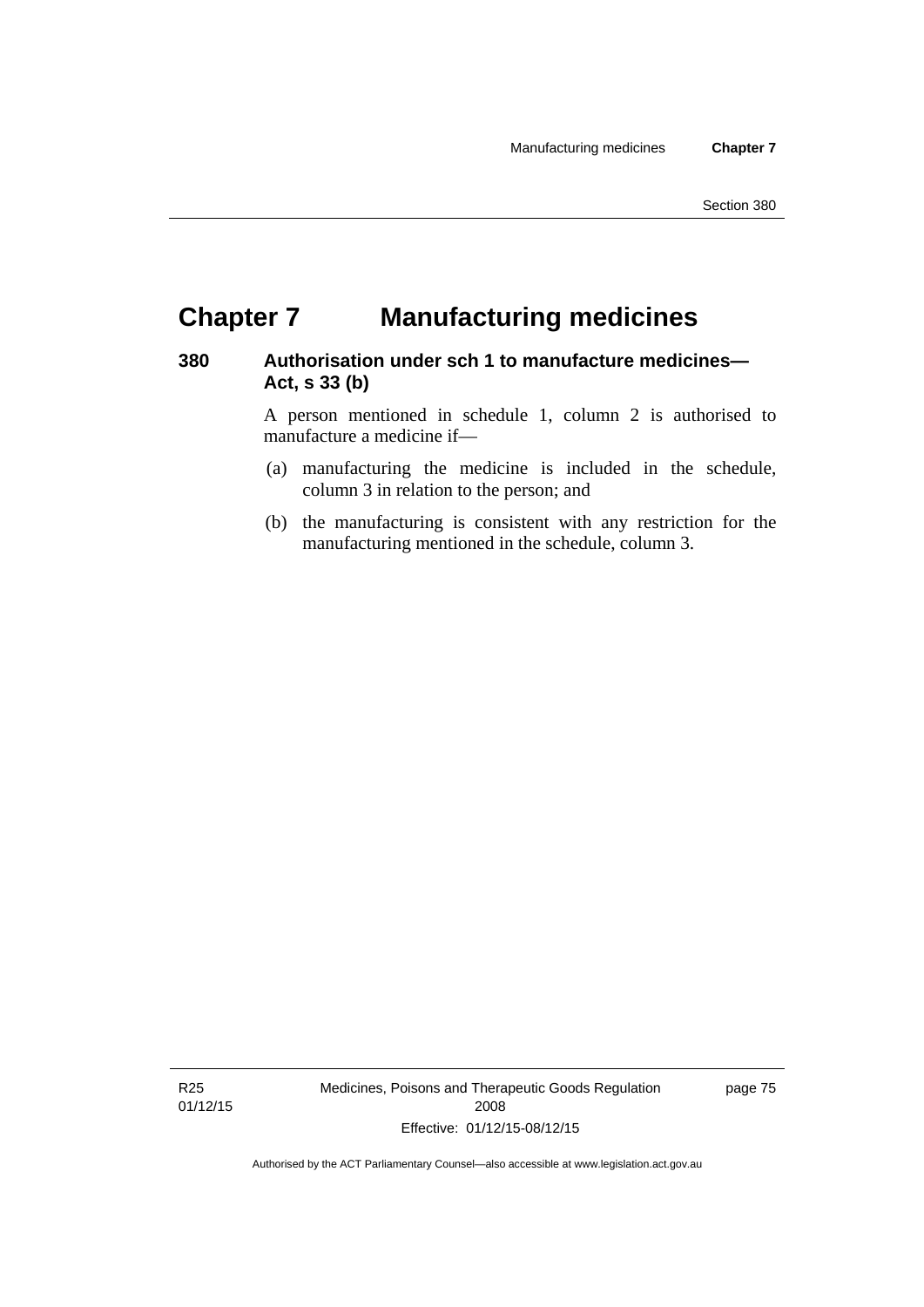# **Chapter 8 Discarding medicines**

### **390 Discarding controlled medicines—Act, s 34 (1) (a)**

 (1) A controlled medicine must be discarded in accordance with this section.

*Note* See also the *[Drugs of Dependence Act 1989](http://www.legislation.act.gov.au/a/alt_a1989-11co)*, div 11.4 about the disposal of seized substances.

- (2) A prescribed discarding witness may discard a controlled medicine in the presence of another prescribed discarding witness.
- (3) However, a person who is authorised to administer a controlled medicine may discard the residue of the medicine after administration in the presence of a person who is not a prescribed discarding witness if no other prescribed discarding witness is reasonably available to witness its discarding.
- (4) A person complies with this section if the person destroys the medicine so that it is unable to be used.
- (5) In this section:

*prescribed discarding witness* means a person prescribed under section 545 (Prescribed witnesses for discarding of controlled medicines—[Act](http://www.legislation.act.gov.au/a/2008-26/default.asp), s 54 (a) and (b)) for the discarding of a controlled medicine.

*Note* A medicine must not be discarded in a way that creates a risk to the health or safety of people or is likely to cause damage to property or the environment (see [Act](http://www.legislation.act.gov.au/a/2008-26/default.asp), s 34 (3)).

R25 01/12/15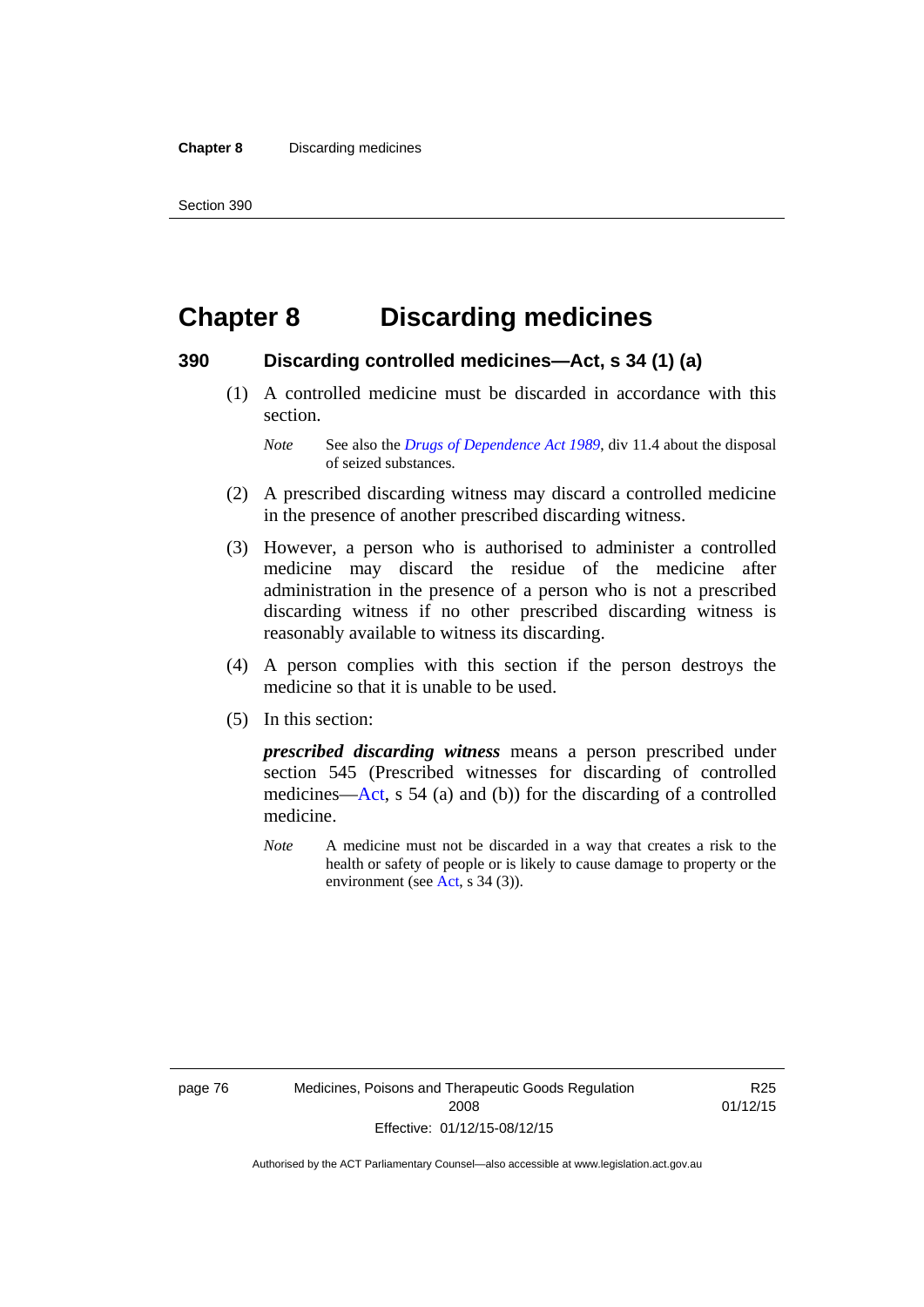# **Chapter 9 Other medicines authorisations**

## **Part 9.1 Authorisations for delivery people and commercial disposal operators**

### **400 Authorisations to deliver medicines under supply authorities—Act, s 26 (1) (b), (2) (b), s 35 (1) (b), (2) (b) and s 36 (b)**

- (1) This section applies to an adult (the *delivery person*), other than a health practitioner, at an institution, who is—
	- (a) engaged to transport and deliver a medicine supplied on a supply authority; or
	- (b) acting for a person mentioned in paragraph (a).
	- *Note* For health practitioners at institutions, see sch 1, pt 1.4.
- (2) The delivery person is authorised to—
	- (a) obtain and possess the medicine for the purposes of transporting and delivering the medicine as engaged; and
	- (b) supply the medicine to the entity named as the recipient in the supply authority or the entity's agent.

### **Examples—delivery person**

- 1 a hospital employee who is not a health practitioner
- 2 an employee of a courier service

#### **Example—agent**

the guardian of a child for a prescription dispensed for the child

- *Note 1 Entity* includes a person (see [Legislation Act,](http://www.legislation.act.gov.au/a/2001-14) dict, pt 1).
- *Note 2* An example is part of the regulation, is not exhaustive and may extend, but does not limit, the meaning of the provision in which it appears (see [Legislation Act,](http://www.legislation.act.gov.au/a/2001-14) s 126 and s 132).

R25 01/12/15 Medicines, Poisons and Therapeutic Goods Regulation 2008 Effective: 01/12/15-08/12/15 page 77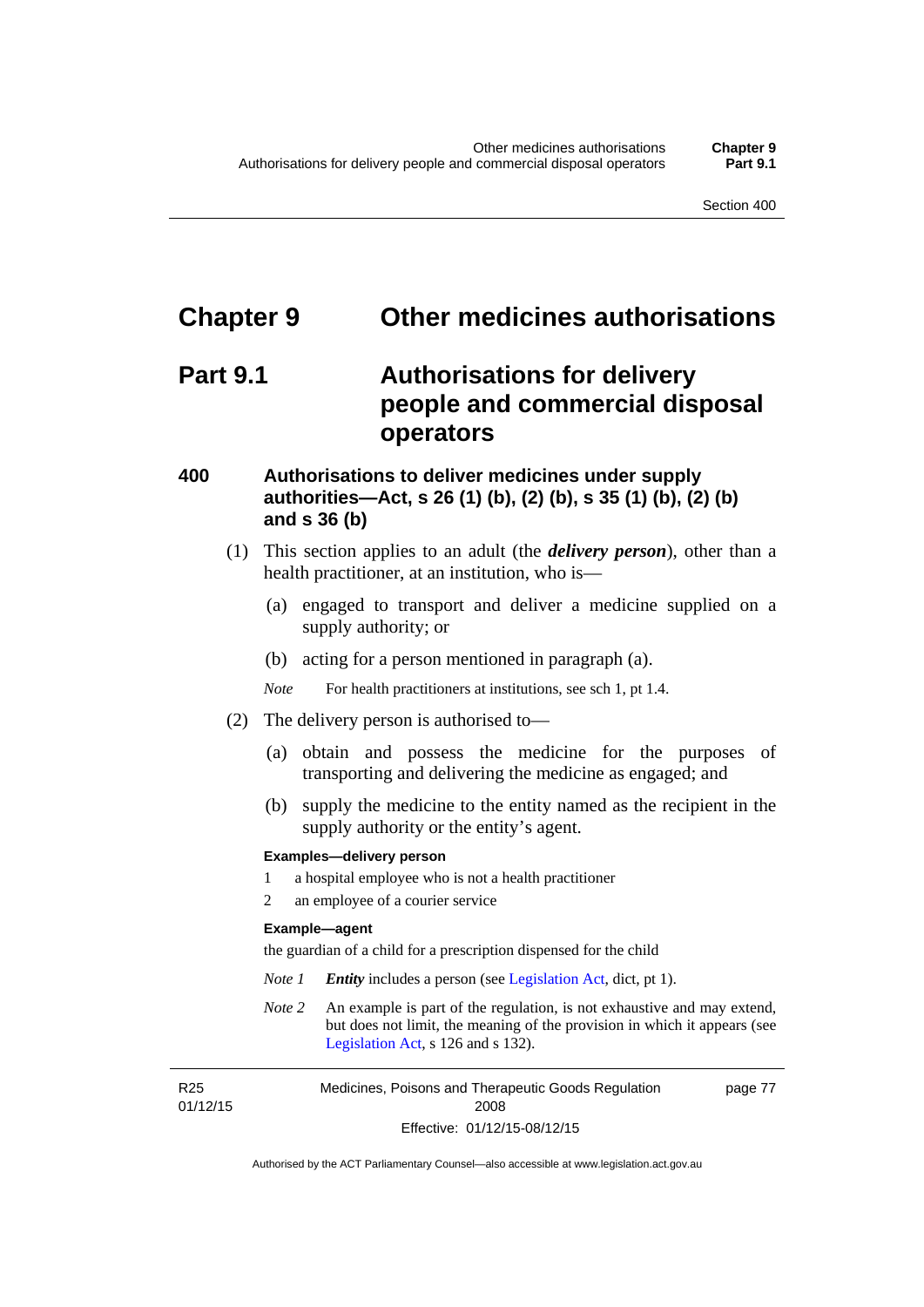### **401 Authorisations for commercial disposal operators—Act, s 26 (1) (b) and (2) (b), s 35 (1) (b) and (2) (b) and s 36 (b)**

- (1) This section applies to a person who—
	- (a) holds an environmental authorisation for the disposal of a medicine; or
	- (b) is an adult acting for a person mentioned in paragraph (a).
- (2) The person is authorised to obtain and possess the medicine for the purposes of disposing of the medicine as engaged.

page 78 Medicines, Poisons and Therapeutic Goods Regulation 2008 Effective: 01/12/15-08/12/15

R25 01/12/15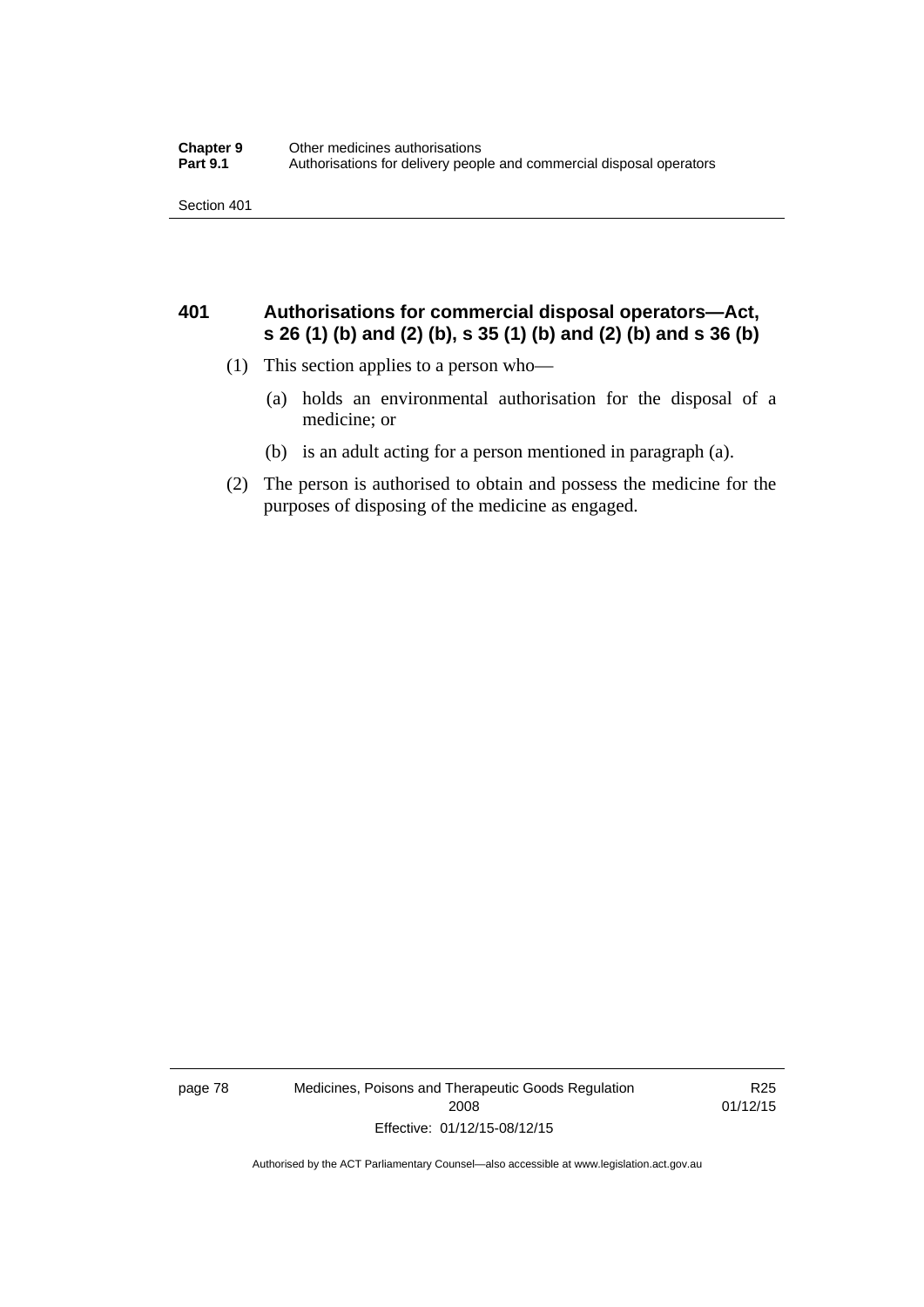## **Part 9.2 Emergency supply and administration of adrenaline and salbutamol**

## **410 Authorisations to supply and administer adrenaline and salbutamol—Act, s 26 (1) (b) and s 37 (1) (b)**

- (1) A person is authorised to do 1 or more of the following for someone else (the *assisted person*) who is in immediate need of adrenaline or salbutamol:
	- (a) supply authorised adrenaline or authorised salbutamol to the assisted person;
	- (b) supply authorised adrenaline or authorised salbutamol to someone else for immediate administration to the assisted person;
	- (c) administer authorised adrenaline or authorised salbutamol to the assisted person.
- (2) In this section:

*authorised adrenaline* means adrenaline in a single use automatic injector delivering not more than 0.3mg adrenaline.

*authorised salbutamol* means salbutamol in, or for, a metered inhaler.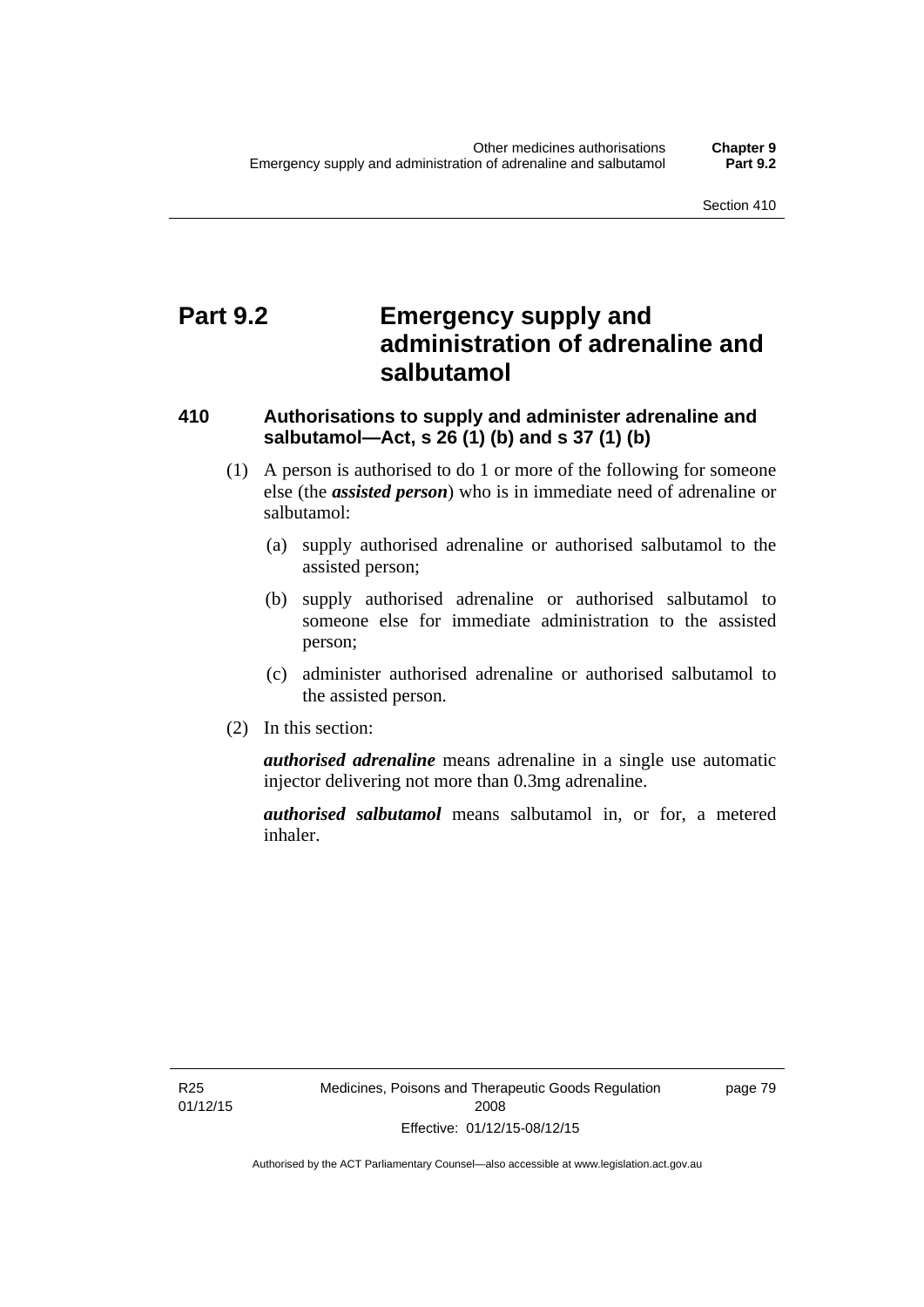# **Part 9.3 Medicines authorisations for corrections functions**

### **420 Authorisations for CYP authorised people—Act, s 26 (1) (b), s 35 (1) (b), (2) (b), s 36 (b) and s 37 (1) (b)**

A CYP authorised person is authorised, within the scope of the person's employment, to do any of the following in relation to a medicine supplied for a young detainee by a person who is authorised to supply the medicine:

- (a) obtain the medicine;
- (b) possess the medicine (including possess the medicine outside a CYP detention place for the purpose of administering the medicine to a young detainee while the young detainee is lawfully outside the place);
- (c) administer the medicine to the young detainee;
- (d) supply the medicine to a person who is authorised to obtain the medicine for the young detainee.

### **Example—young detainee lawfully outside CYP detention place**

the detainee is on local leave escorted by a CYP authorised person

- *Note 1 CYP authorised person* and *CYP detention place*—see the dictionary.
- *Note 2 Young detainee*—see the *[Children and Young People Act 2008](http://www.legislation.act.gov.au/a/2008-19)*, s 95.
- *Note 3* An example is part of the regulation, is not exhaustive and may extend, but does not limit, the meaning of the provision in which it appears (see [Legislation Act,](http://www.legislation.act.gov.au/a/2001-14) s 126 and s 132).

R25 01/12/15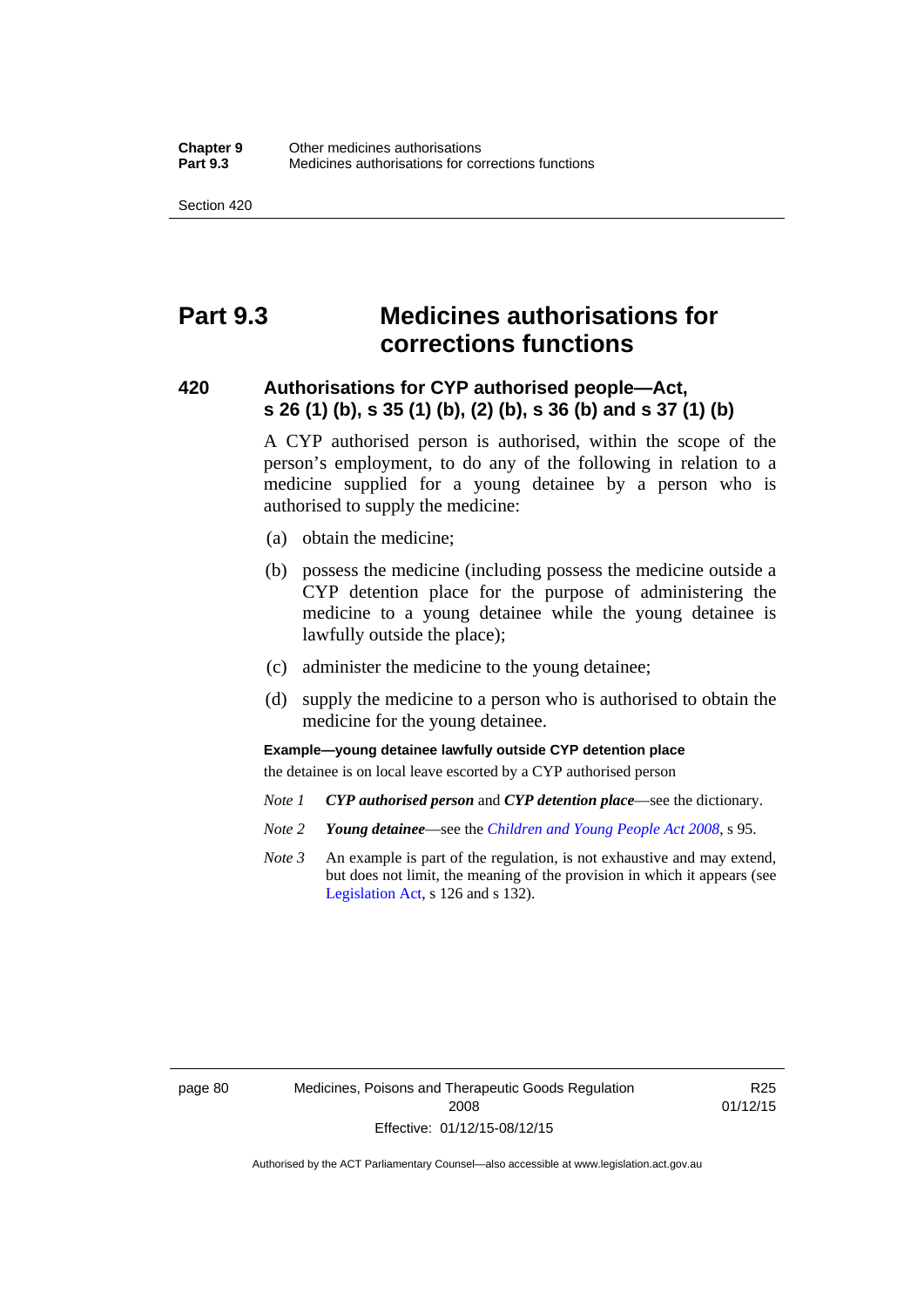page 81

## **421 Authorisations for corrections officers—Act, s 26 (1) (b), s 35 (1) (b), (2) (b), s 36 (b) and s 37 (1) (b)**

A corrections officer is authorised, within the scope of the officer's employment, to do any of the following in relation to a medicine supplied for a detainee by a person who is authorised to supply the medicine:

- (a) obtain the medicine;
- (b) possess the medicine (including possess the medicine outside a correctional centre for the purpose of administering the medicine to a detainee while the detainee is lawfully outside the centre);
- (c) administer the medicine to the detainee;
- (d) supply the medicine to a person who is authorised to obtain the medicine for the detainee.
- *Note 1* See the example and notes to s 420.
- *Note 2 Detainee*—see the *[Corrections Management Act 2007](http://www.legislation.act.gov.au/a/2007-15)*, s 6.

### **422 Authorisations for court and police cell custodians—Act, s 26 (1) (b), s 35 (1) (b), (2) (b), s 36 (b) and s 37 (1) (b)**

- (1) A custodian is authorised, within the scope of the custodian's employment, to do any of the following in relation to a medicine supplied for a person in custody at court cells or police cells by someone who is authorised to supply the medicine:
	- (a) obtain the medicine at the cells;
	- (b) possess the medicine at the cells;
	- (c) administer the medicine to the person in custody at the cells;
	- (d) supply the medicine to someone who is authorised to obtain the medicine for the person in custody.

R25 01/12/15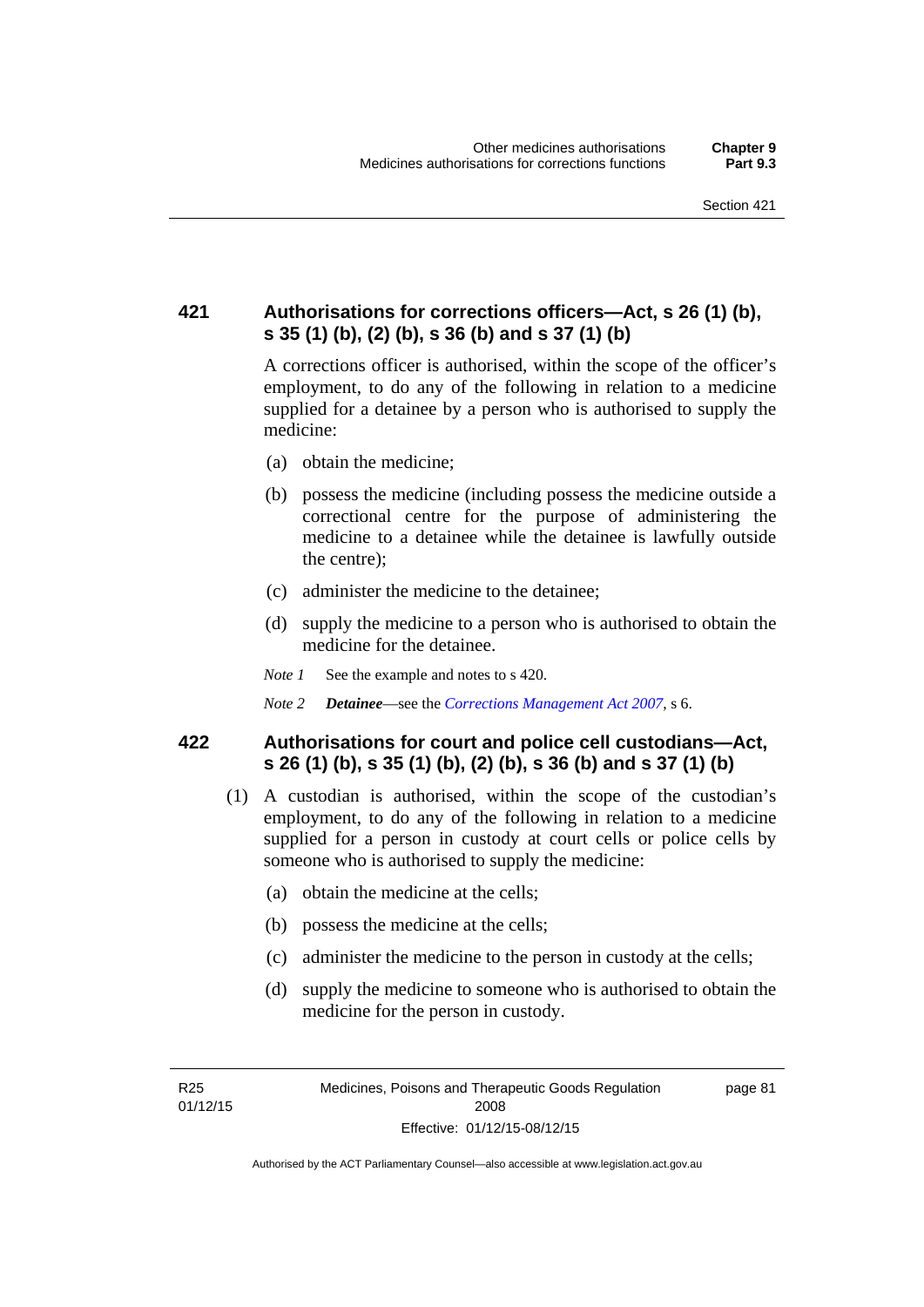(2) In this section:

*court cell*—see the *[Corrections Management Act 2007](http://www.legislation.act.gov.au/a/2007-15)*, section 29.

### *custodian* means—

- (a) a person in charge of a court cell or police cell; or
- (b) a person acting under the direct supervision of the person in charge.

### *person in custody* means—

- (a) a detainee; or
- (b) a young detainee; or
- (c) a person detained at a police cell under the *[Corrections](http://www.legislation.act.gov.au/a/2007-15)  [Management Act 2007](http://www.legislation.act.gov.au/a/2007-15)*, section 30; or
- (d) a person detained at a court cell under the *[Corrections](http://www.legislation.act.gov.au/a/2007-15)  [Management Act 2007](http://www.legislation.act.gov.au/a/2007-15)*, section 33.

*police cell*—see the *[Corrections Management Act 2007](http://www.legislation.act.gov.au/a/2007-15)*, section 29.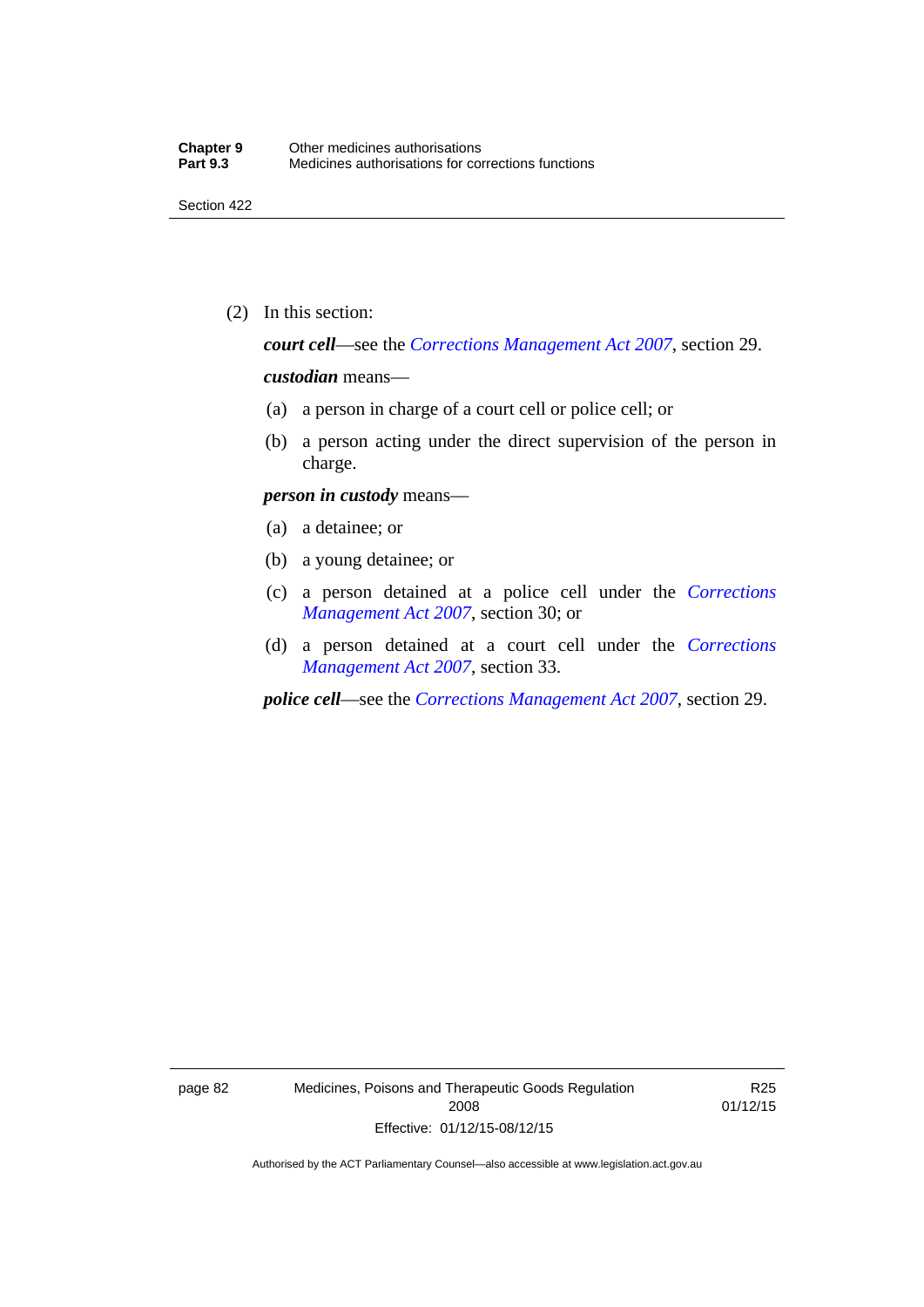# **Part 9.4 Authorisations for medicines research and education program purposes other than controlled medicines**

*Note* A licence is required for research and education programs in relation to controlled medicines (see pt 14.2).

## **430 Authorisations for non-controlled medicines research and education—Act, s 26 (1) and (2) (b)**

- (1) A scientifically qualified person employed at a recognised research institution (other than the Canberra Hospital) is authorised to do the following for the purposes of an authorised activity at the institution:
	- (a) issue a purchase order for a relevant medicine;
	- (b) obtain on a purchase order a relevant medicine;
	- (c) possess a relevant medicine;
	- (d) supply a relevant medicine to a person (a *relevant person*) who is taking part in the authorised activity at the institution.
	- *Note 1 Scientifically qualified person*—see the dictionary.

*Note 2 Recognised research institution*—see the [Act](http://www.legislation.act.gov.au/a/2008-26/default.asp), s 20 (5).

- (2) A scientifically qualified person employed at the Canberra Hospital is authorised to do the following for the purposes of an authorised activity at the hospital:
	- (a) issue a written requisition for a relevant medicine;
	- (b) obtain on a written requisition a relevant medicine;
	- (c) possess a relevant medicine;

R25 01/12/15 page 83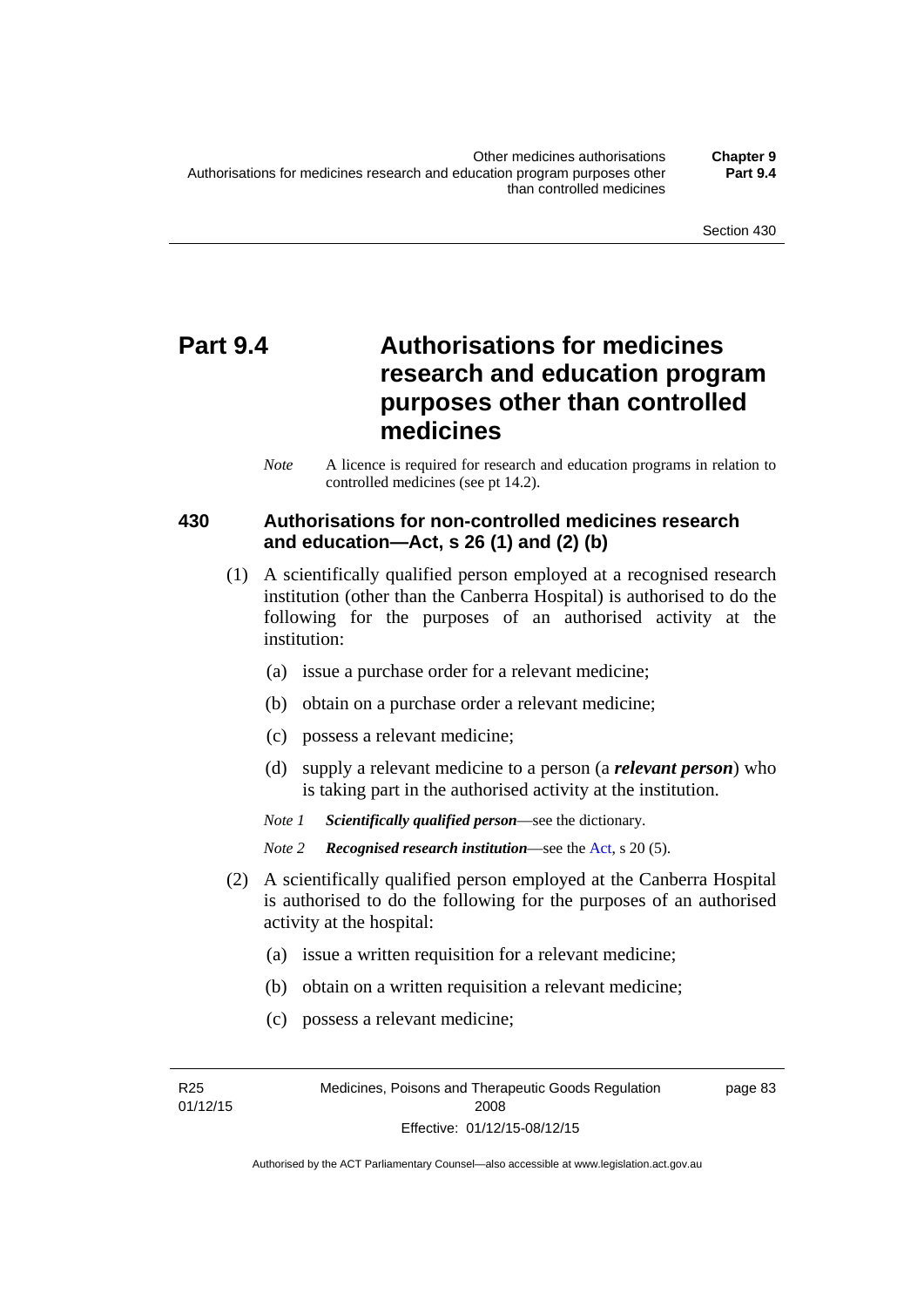| <b>Chapter 9</b> | Other medicines authorisations                                             |
|------------------|----------------------------------------------------------------------------|
| <b>Part 9.4</b>  | Authorisations for medicines research and education program purposes other |
|                  | than controlled medicines                                                  |

- (d) supply a relevant medicine to a person (also a *relevant person*) who is taking part in the authorised activity at the hospital.
- (3) A relevant person is authorised to do the following in relation to a relevant medicine for the purposes of an authorised activity:
	- (a) obtain the medicine from the scientifically qualified person for the activity;
	- (b) possess the medicine for the purposes of the activity;
	- (c) supply the medicine to the scientifically qualified person for the activity.
- (4) In this section:

*authorised activity*, in relation to a relevant medicine at a recognised research institution, means the conduct of any of the following if it does not involve the administration of the medicine to a person:

- (a) medical or scientific research in relation to the medicine at the institution;
- (b) instruction involving the medicine at the institution;
- (c) quality control or analysis of the medicine at the institution.

*relevant medicine* means a medicine other than a controlled medicine.

### **431 Authorisation conditions for non-controlled medicines research and education—Act, s 44 (1) (b) and (2) (b)**

A scientifically qualified person's authorisation under section 430 is subject to the following conditions:

- (a) the person has written approval for the conduct of the authorised activity from the person in charge of—
	- (i) the recognised research institution; or
	- (ii) a faculty or division of the institution;

page 84 Medicines, Poisons and Therapeutic Goods Regulation 2008 Effective: 01/12/15-08/12/15 R25 01/12/15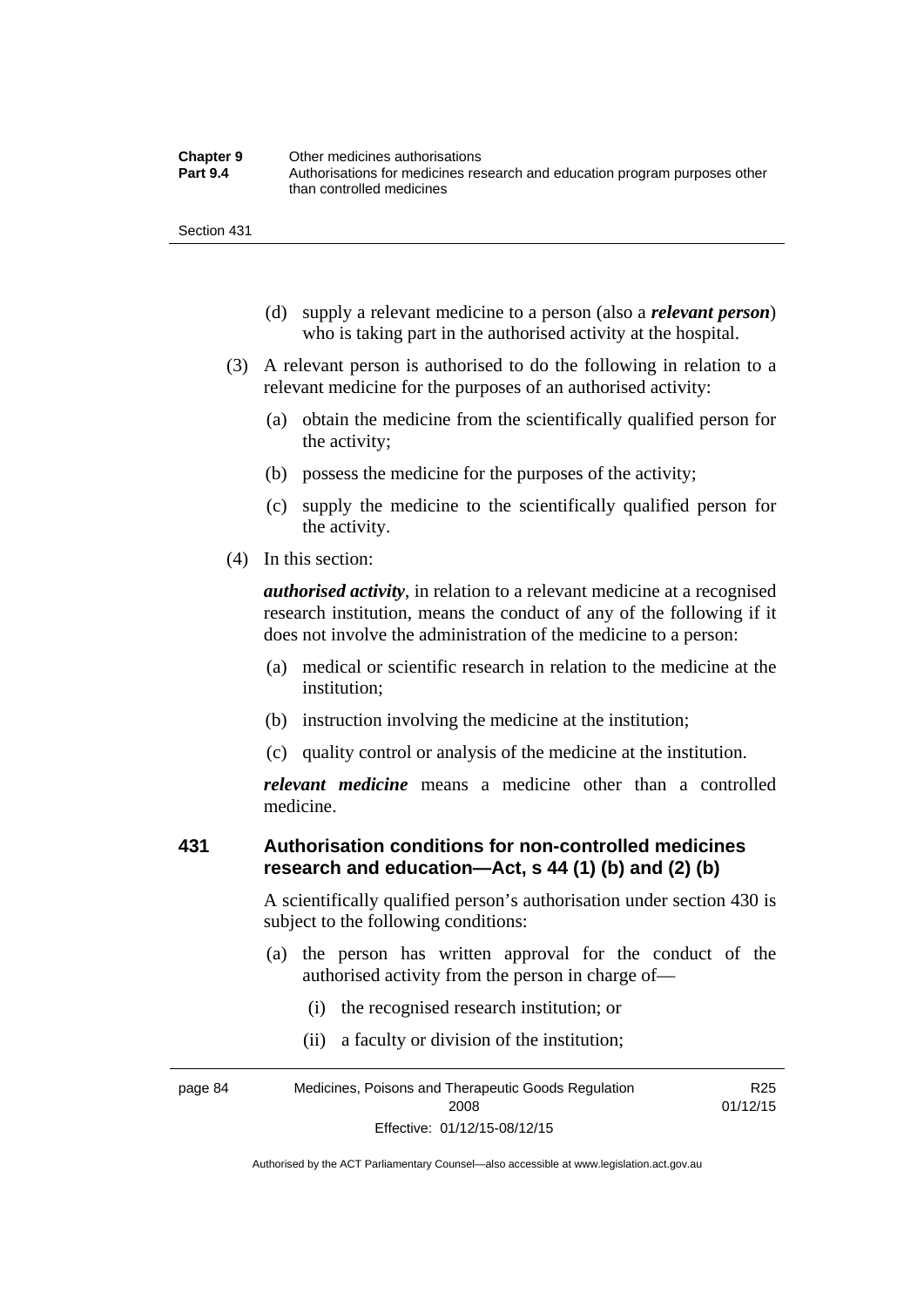- (b) if the recognised research institution employing the person is the Canberra Hospital—
	- (i) a requisition for the relevant medicine issued by the person complies with section 55 (General requirements for written requisitions) and section 56 (Particulars for requisitions); and
	- (ii) the requisition is for an amount of the medicine approved in writing by the person in charge; and
	- (iii) the requisition is for an amount of the medicine used solely for the purpose approved in writing by the person in charge;
- (c) if the person is employed at a recognised research institution other than the Canberra Hospital—
	- (i) a purchase order for the relevant medicine complies with section 62; and
	- (ii) the purchase order is for an amount of the medicine approved in writing by the person in charge;
- (d) the medicine is obtained from someone who is authorised to supply the medicine to the person.

page 85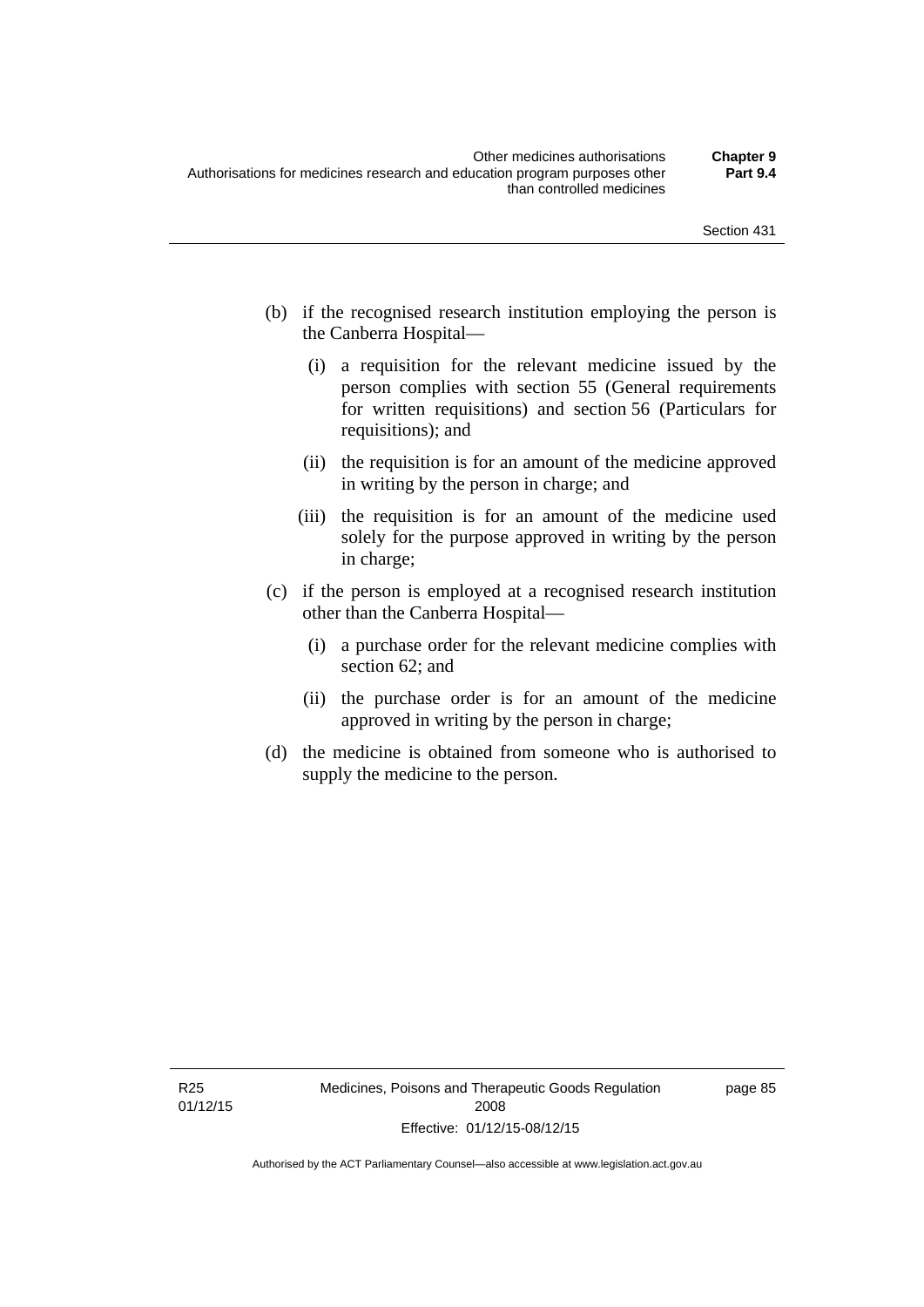# **Part 9.5 Authorisations under medicines licences**

## **Division 9.5.1 Controlled medicines research and education program licence authorisations**

- *Note 1* For authorisation for research and education for other medicines, see pt 9.4.
- *Note 2* For other provisions about controlled medicines research and education program licences, see pt 14.2.

### **440 Authorisations under controlled medicines research and education program licences—Act, s 20 (1) (a)**

- (1) A controlled medicines research and education program licence (other than for a program conducted at the Canberra Hospital) authorises—
	- (a) the licence-holder to—
		- (i) issue a purchase order for a controlled medicine (the *licensed controlled medicine*) stated in the licence for the program stated in the licence; and
		- (ii) obtain a licensed controlled medicine on a purchase order for the program; and
		- (iii) possess a licensed controlled medicine for the program at the premises to which the licence relates; and
		- (iv) supply a licensed controlled medicine to anyone taking part in the program for the program; and

R25 01/12/15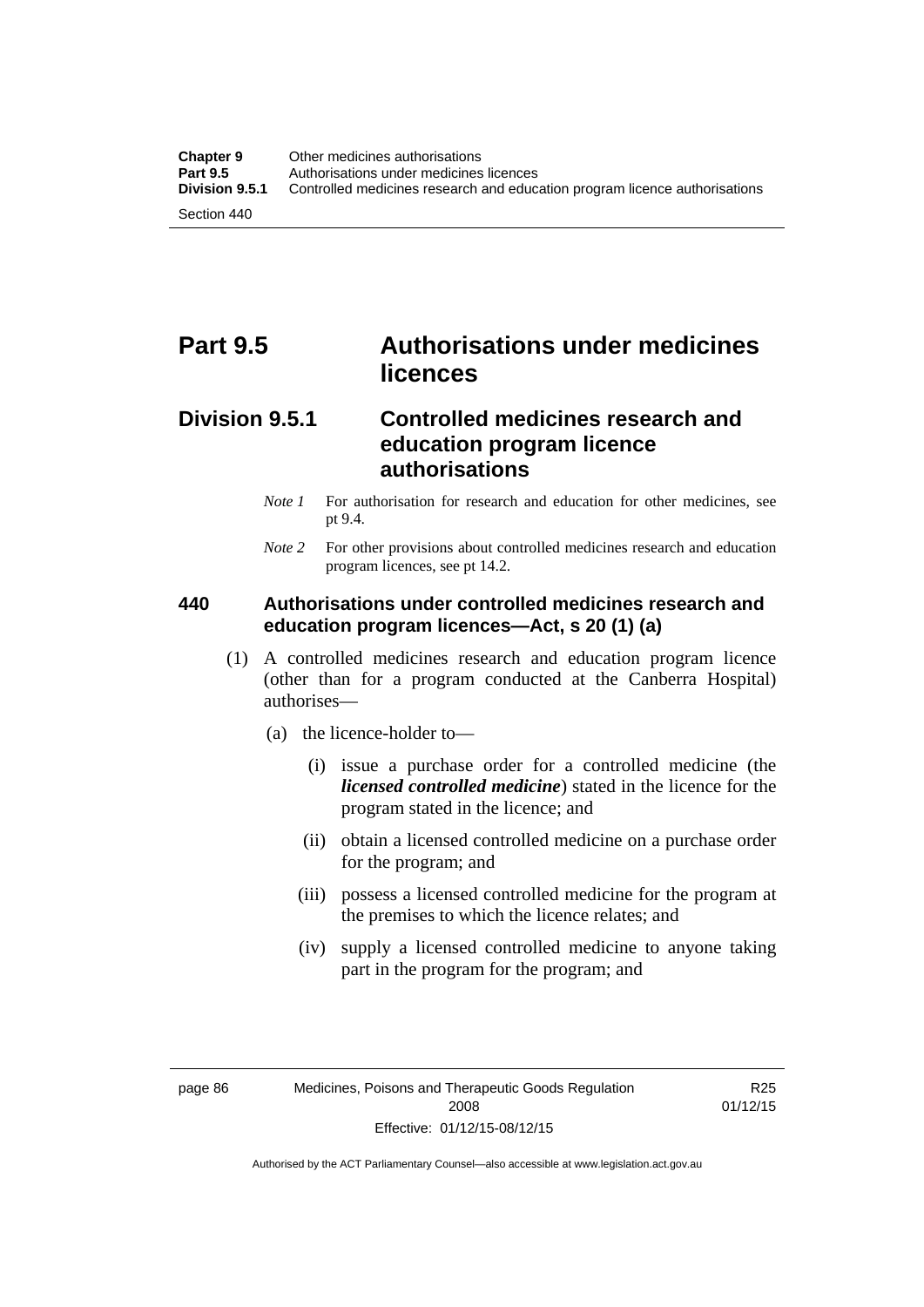- (b) the program supervisor, and anyone taking part in the program, to deal with the licensed controlled medicine as authorised by the licence at the premises stated in the licence.
- (2) A controlled medicines research and education program licence for a program conducted at the Canberra Hospital authorises—
	- (a) the licence-holder to—
		- (i) issue a written requisition for a controlled medicine (the *licensed controlled medicine*) stated in the licence for the program stated in the licence; and
		- (ii) obtain a licensed controlled medicine on a written requisition for the program; and
		- (iii) possess a licensed controlled medicine for the program at the premises to which the licence relates; and
		- (iv) supply a licensed controlled medicine to anyone taking part in the program for the program; and
	- (b) the program supervisor, and anyone taking part in the program, to deal with the licensed controlled medicine as authorised by the licence at the hospital.

### **441 Authorisation condition for controlled medicines research and education program licences—Act, s 44 (1) (b) and (2) (b)**

A licence-holder's authorisation to obtain a controlled medicine under a controlled medicines research and education program licence is subject to the condition that the medicine is—

 (a) if the licence is for a program conducted at the Canberra Hospital—obtained on a requisition that complies with section 55 (General requirements for written requisitions) and section 56 (Particulars for requisitions); or

page 87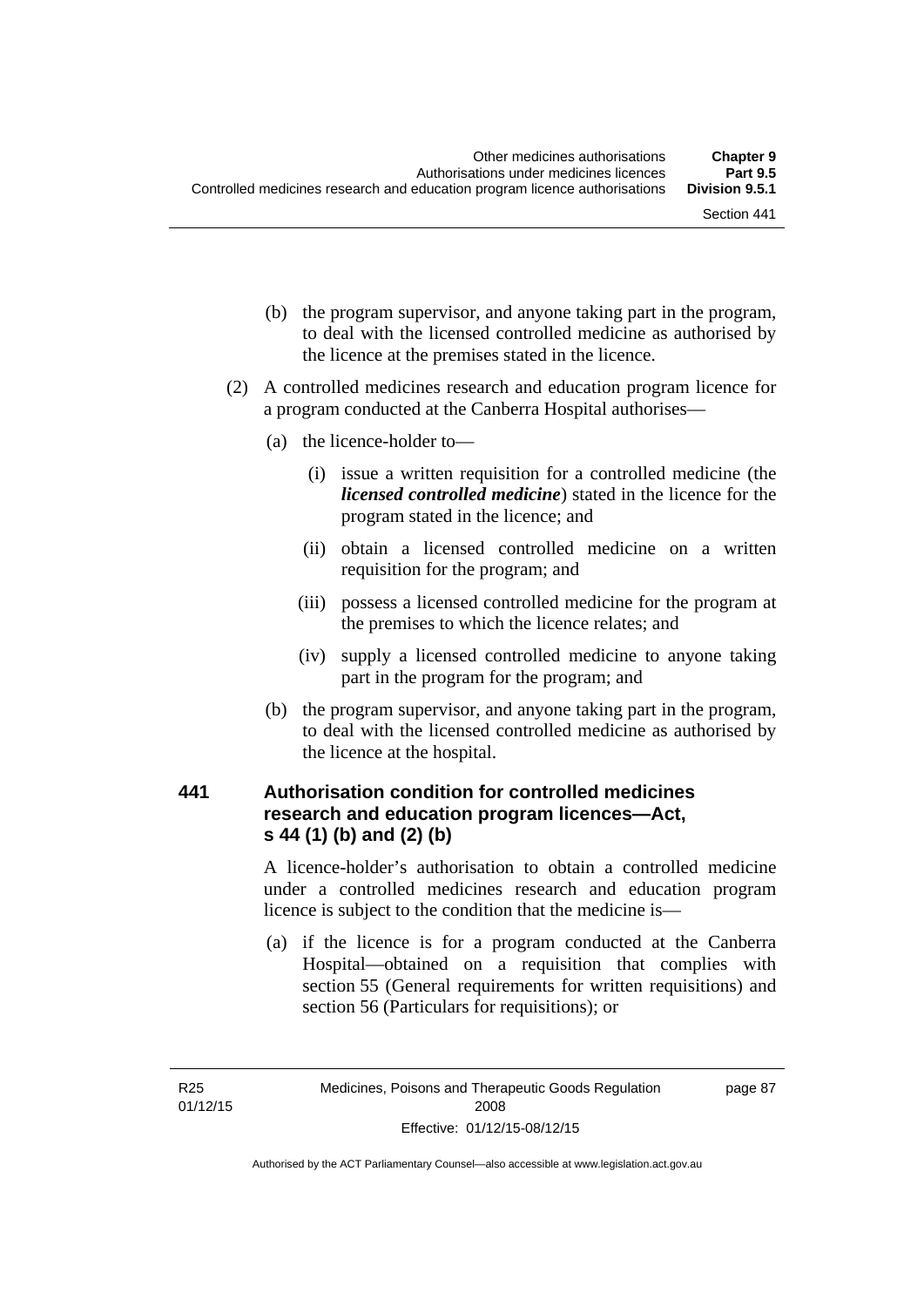- (b) in any other case—purchased on a complying purchase order.
- *Note* For licence conditions, see the [Act](http://www.legislation.act.gov.au/a/2008-26/default.asp), s 89.

### **Division 9.5.2 First-aid kit licence authorisations**

*Note* For other provisions about first-aid kit licences, see pt 14.3.

### **450 Authorisations under first-aid kit licences— Act, s 20 (1) (a)**

(1) In this section:

*authorised medicine*, for a first-aid kit, means—

- (a) a medicine stated in the first-aid kit licence for the kit; and
- (b) a pharmacy medicine or pharmacist only medicine for the kit.
- (2) A first-aid kit licence authorises—
	- (a) the licence-holder to—
		- (i) issue a purchase order for an authorised medicine for the first-aid kit; and
		- (ii) obtain on a purchase order an authorised medicine for the first-aid kit; and
	- (b) the licence-holder, and anyone else authorised to deal with a medicine by the licence, to—
		- (i) possess an authorised medicine as part of the first-aid kit for the emergency treatment of a person's medical condition; and
		- (ii) supply an authorised medicine to someone else who is authorised under the licence to administer the medicine; and
		- (iii) administer an authorised medicine in the first-aid kit if the person believes on reasonable grounds that the

page 88 Medicines, Poisons and Therapeutic Goods Regulation 2008 Effective: 01/12/15-08/12/15 R25 01/12/15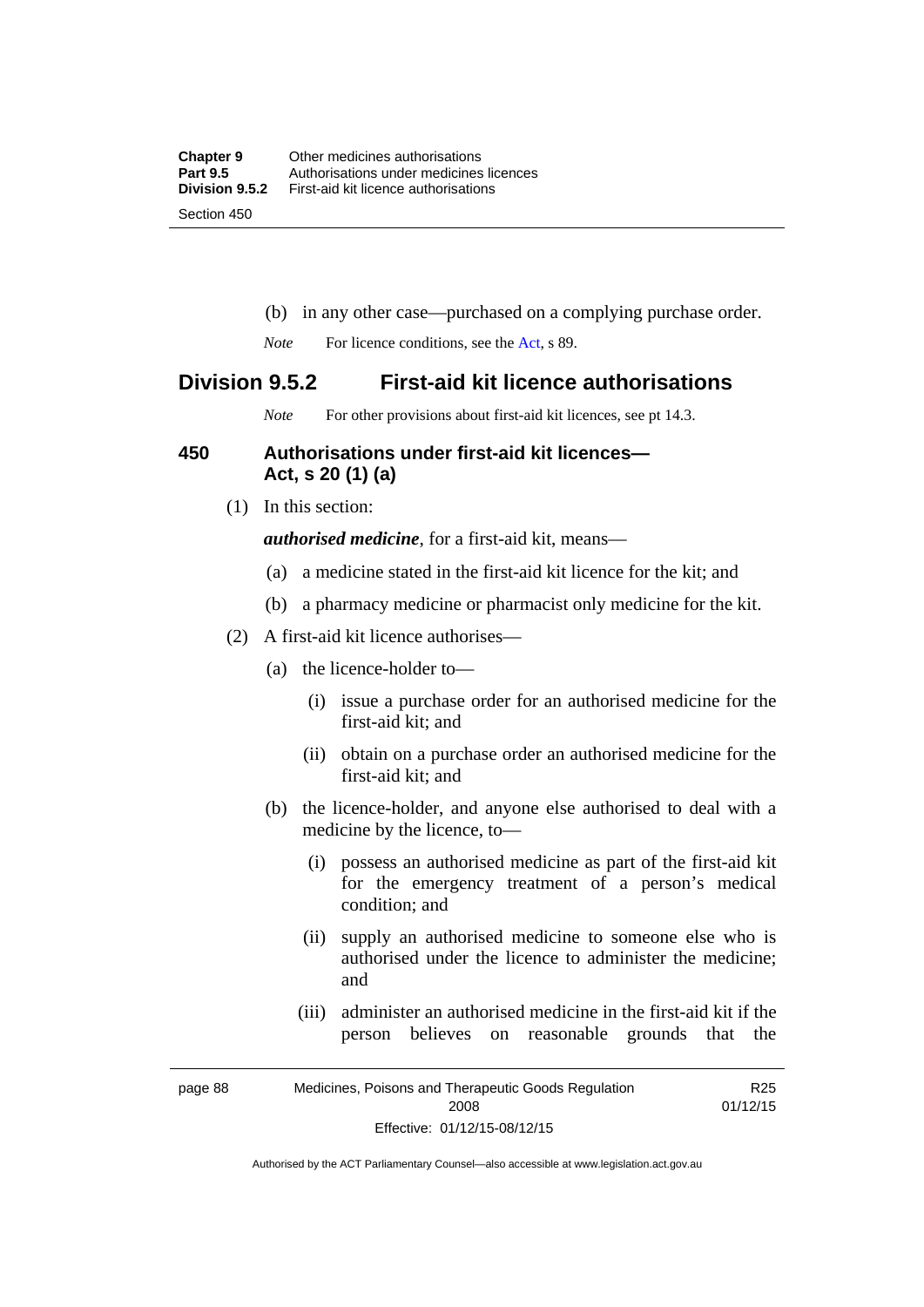administration of the medicine is necessary for the emergency treatment of a person's medical condition.

### **451 Authorisation condition for first-aid kit licences— Act, s 44 (1) (b) and (2) (b)**

A licence-holder's authorisation to obtain a medicine under a first-aid kit licence is subject to the condition that the medicine is purchased on a complying purchase order.

*Note* For licence conditions, see the [Act](http://www.legislation.act.gov.au/a/2008-26/default.asp), s 89.

## **Division 9.5.3 Wholesalers licence authorisations**

*Note* For other provisions about wholesalers licences, see pt 14.4.

### **460 Authorisations under medicines wholesalers licences— Act, s 20 (1) (a)**

- (1) A medicines wholesalers licence authorises the licence-holder to do any of the following in relation to a medicine (the *licensed medicine*) stated in the licence at the premises (the *licensed premises*) stated in the licence:
	- (a) issue a purchase order for a licensed medicine;
	- (b) obtain a licensed medicine on a purchase order for sale by wholesale from the licensed premises;
	- (c) possess a licensed medicine for sale by wholesale from the licensed premises;
	- (d) sell a licensed medicine by wholesale (whether or not for resale) from the licensed premises to—
		- (i) a person authorised to issue a purchase order for the medicine; or
		- (ii) someone in another State who may obtain the medicine by wholesale under the law of the other State; or

R25 01/12/15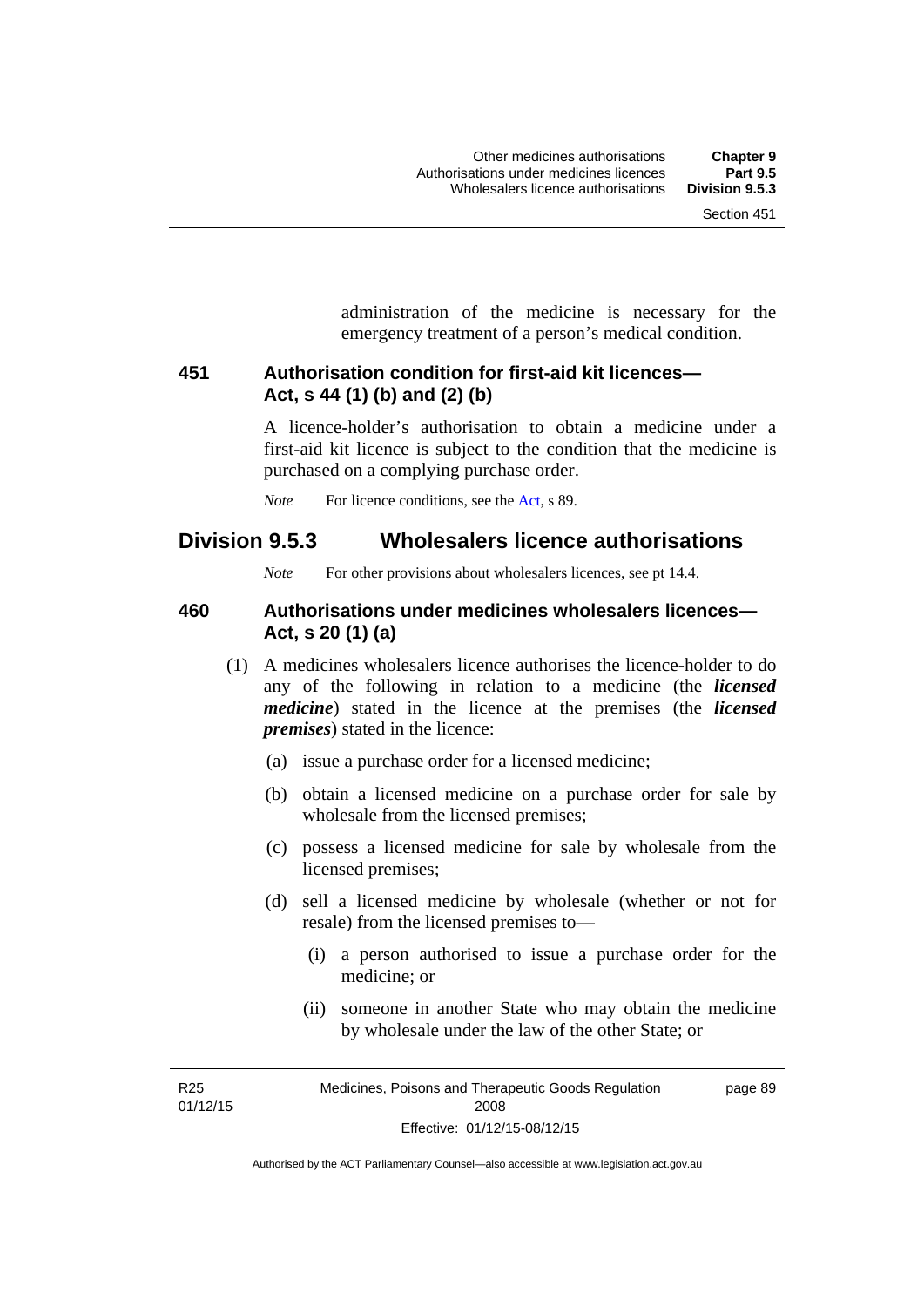- (iii) someone in another country who may lawfully obtain the medicine by wholesale in the other country;
- *Note* The medicines must be sold on a purchase order in accordance with s 140 (see s 461).
- (e) unless the licensed medicine is a controlled medicine—supply the medicine in accordance with the medicines Australia code of conduct provisions for product starter packs.
	- *Note Medicines Australia code of conduct*—see the dictionary.
- (2) However, an authorisation under subsection (1) does not apply if the licence states that it does not apply.
- (3) Also, subsection (1) (d) (iii) does not apply in relation to a licensed medicine that is a prohibited export under the *[Customs Act 1901](http://www.comlaw.gov.au/Series/C1901A00006)* (Cwlth).

### **461 Authorisation conditions for medicines wholesalers licences—Act, s 44 (1) (b) and (2) (b)**

A licence-holder's authorisation under a medicines wholesalers licence is subject to the following conditions:

- (a) the dealings with a medicine authorised by the licence will be carried out under the supervision of an individual approved under section 616 (1) (Restrictions on issuing of medicines wholesalers licences[—Act,](http://www.legislation.act.gov.au/a/2008-26/default.asp) s 85 (1) (a));
- (b) the licence-holder must comply with, and the licence-holder must ensure that the licence-holder's agents and employees comply with—
	- (i) the Australian code of good wholesaling practice for medicines in schedules 2, 3, 4 and 8; and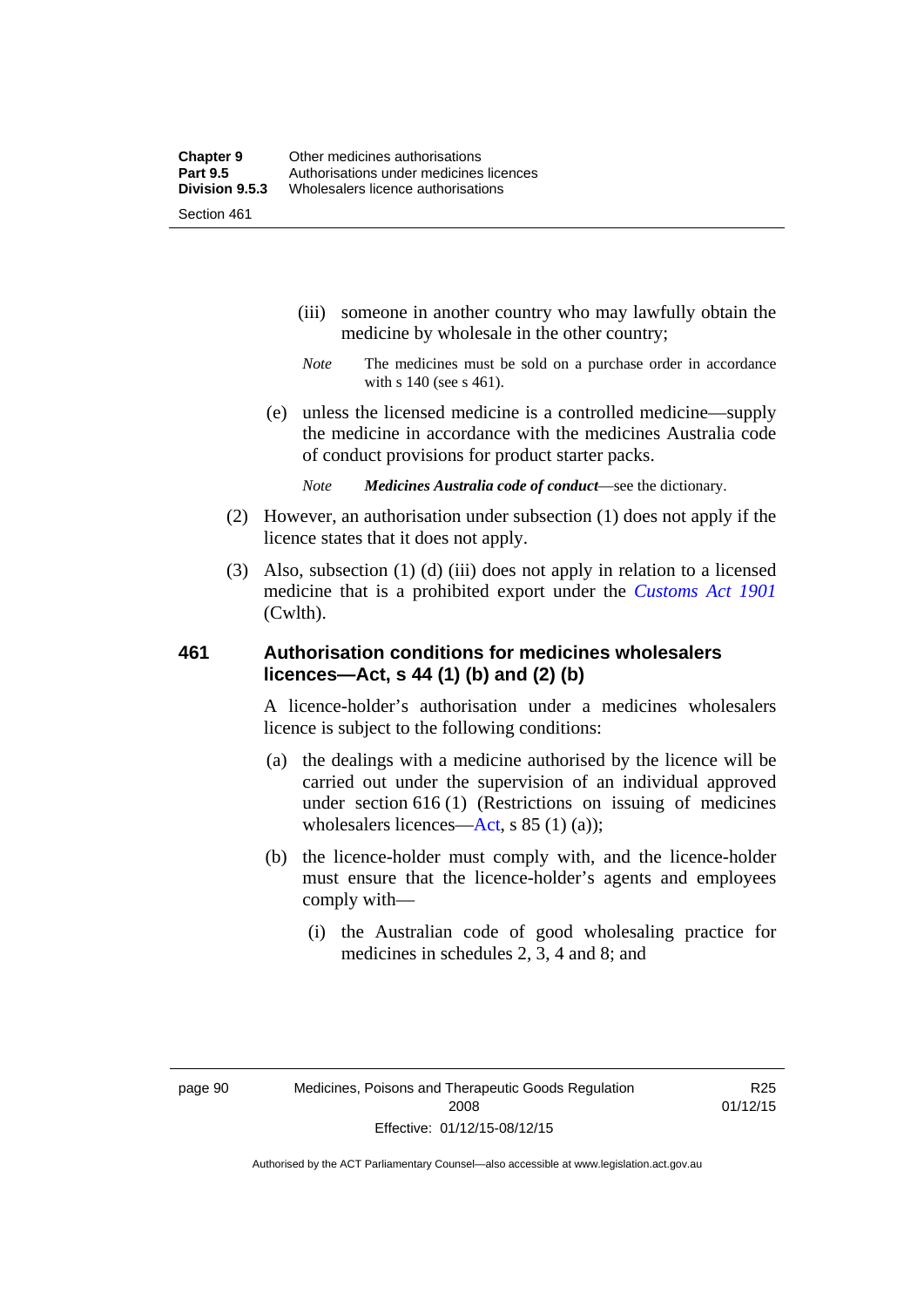- (ii) the medicines Australia code of conduct;
- *Note Australian code of good wholesaling practice for medicines in schedules 2, 3, 4 and 8* and *medicines Australia code of conduct*—see the dictionary.
- (c) a medicine obtained under the licence is purchased on a complying purchase order;
- (d) a medicine sold under the licence is sold on a complying purchase order in accordance with section 141 (Supplying medicines on purchase orders).
- *Note* For licence conditions, see the [Act](http://www.legislation.act.gov.au/a/2008-26/default.asp), s 89.

## **Division 9.5.4 Opioid dependency treatment licence authorisations**

*Note* For other provisions about opioid dependency treatment licences, see pt 14.5.

### **470 Authorisations under opioid dependency treatment licences—Act, s 20 (1) (a)**

- (1) An opioid dependency treatment licence issued to a pharmacist authorises the licence-holder, and any other pharmacist at the community pharmacy (the *licensed pharmacy*) to which the licence relates, to do any of the following for the purpose of treating a person's drug-dependency:
	- (a) issue a purchase order for buprenorphine or methadone;
	- (b) obtain buprenorphine or methadone on a purchase order for administration at the licensed pharmacy;
	- (c) possess buprenorphine and methadone;
	- (d) dispense buprenorphine and methadone in accordance with a prescription;

R25 01/12/15 page 91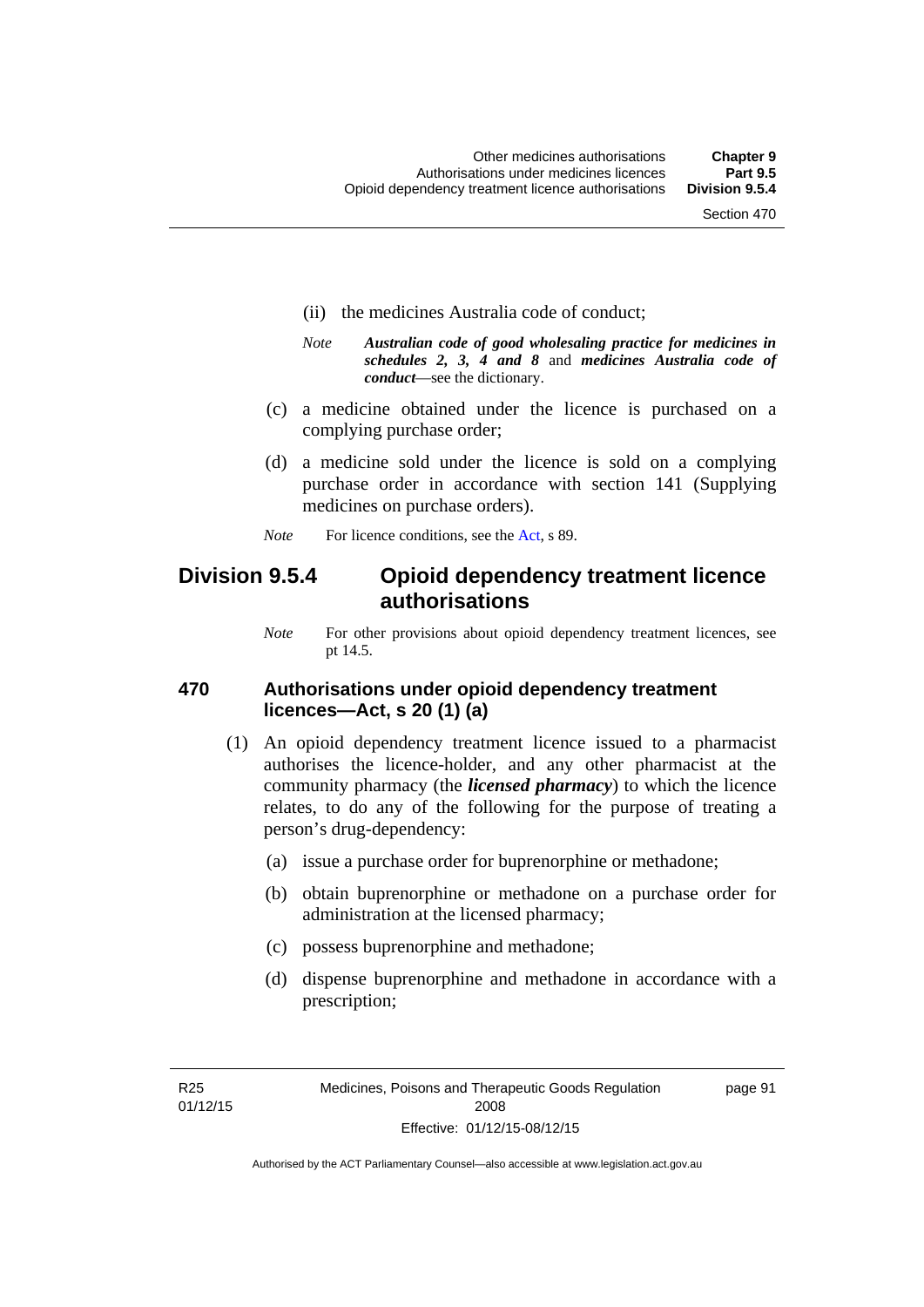- (e) supply buprenorphine and methadone to a nurse at the licensed pharmacy for administration at the pharmacy under the supervision of a pharmacist;
- (f) administer buprenorphine and methadone at the licensed pharmacy in accordance with a prescription (including the prescription as changed by a pharmacist at the oral direction of the prescriber).
- (2) An opioid dependency treatment licence issued to a pharmacist authorises a nurse to administer buprenorphine and methadone at the licensed pharmacy under the supervision of a pharmacist and in accordance with a prescription (including the prescription as changed by a pharmacist at the oral direction of the prescriber).
	- *Note 1 Nurse* does not include an enrolled nurse (see [Legislation Act,](http://www.legislation.act.gov.au/a/2001-14) dict, pt 1).
	- *Note 2 Pharmacist* does not include an intern pharmacist (see dict).
- (3) To remove any doubt, an authorisation under this section does not, by implication, limit a pharmacist's or nurse's authorisations under schedule 1 (Medicines—health-related occupations authorisations) in relation to other dealings with buprenorphine and methadone.

### **471 Authorisation condition for opioid dependency treatment licences—Act, s 44 (1) (b) and (2) (b)**

- (1) A licence-holder's authorisation under an opioid dependency treatment licence is subject to the following conditions:
	- (a) the licence-holder must ensure that a person to whom buprenorphine or methadone is administered under the licence signs a written acknowledgement in accordance with subsection (2) that the medicine has been administered to the person;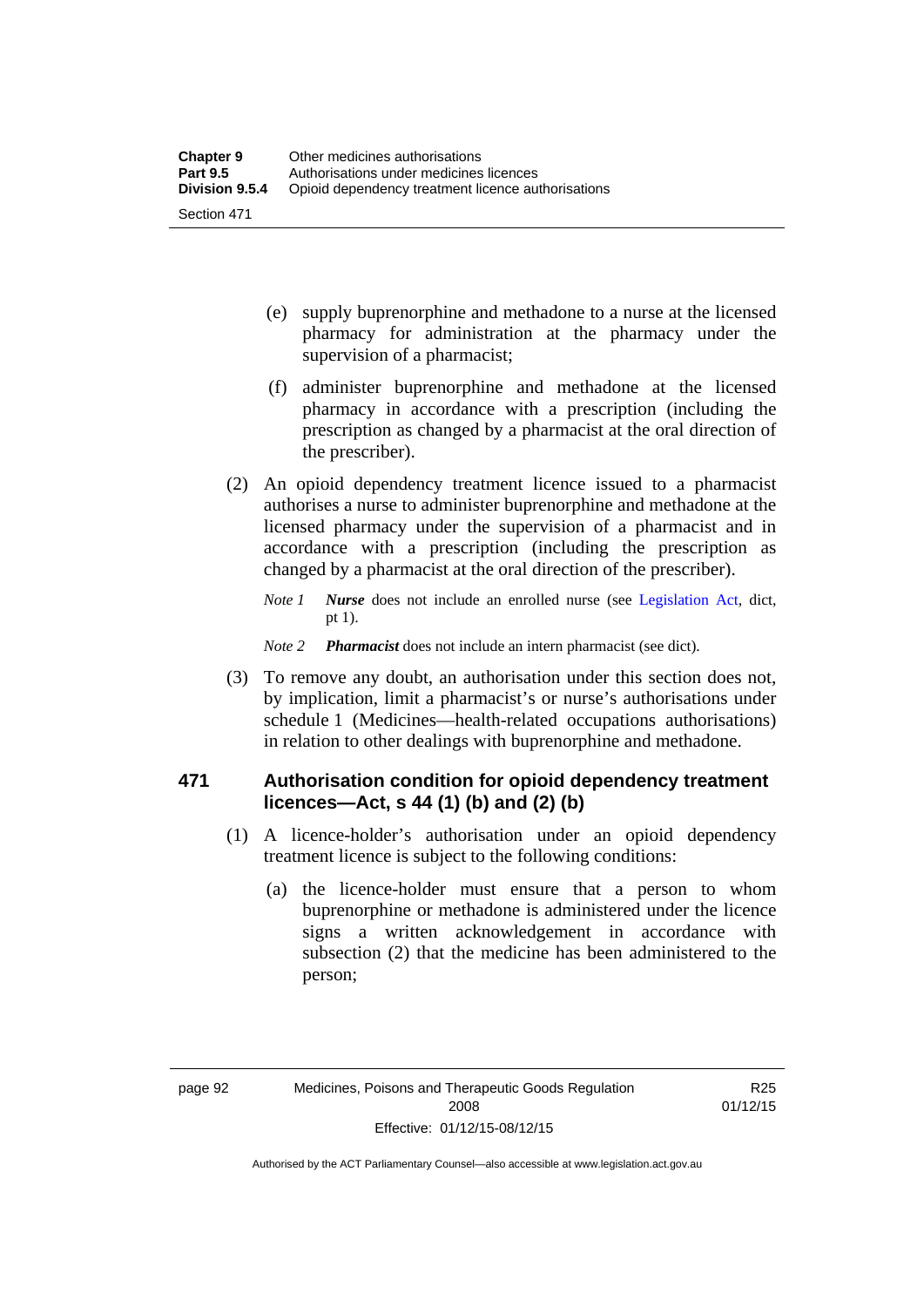(b) a purchase order issued by the licence-holder to obtain buprenorphine or methadone under the licence is a complying purchase order.

*Note 1 Written* includes in electronic form (see [Act,](http://www.legislation.act.gov.au/a/2008-26/default.asp) dict).

*Note* 2 For licence conditions, see the [Act](http://www.legislation.act.gov.au/a/2008-26/default.asp), s 89.

- (2) For subsection (1) (a), the acknowledgement must include the following:
	- (a) the approved name or brand name of the medicine administered;
	- (b) the form, strength and quantity of the medicine administered;
	- (c) the date the medicine is administered.

## **Division 9.5.5 Pharmacy medicines rural communities licences**

*Note* For other provisions about pharmacy medicines rural communities licences, see pt 14.6.

### **480 Authorisations under pharmacy medicines rural communities licences—Act, s 20 (1) (a)**

A pharmacy medicines rural communities licence authorises—

- (a) the licence-holder to—
	- (i) issue a purchase order for a pharmacy medicine (the *licensed medicine*) stated in the licence for retail sale from the premises (the *licensed premises*) stated in the licence; and
	- (ii) obtain the licensed medicine on a purchase order for retail sale from the licensed premises; and
	- (iii) possess the licensed medicine at the licensed premises for retail sale from the licensed premises; and

R25 01/12/15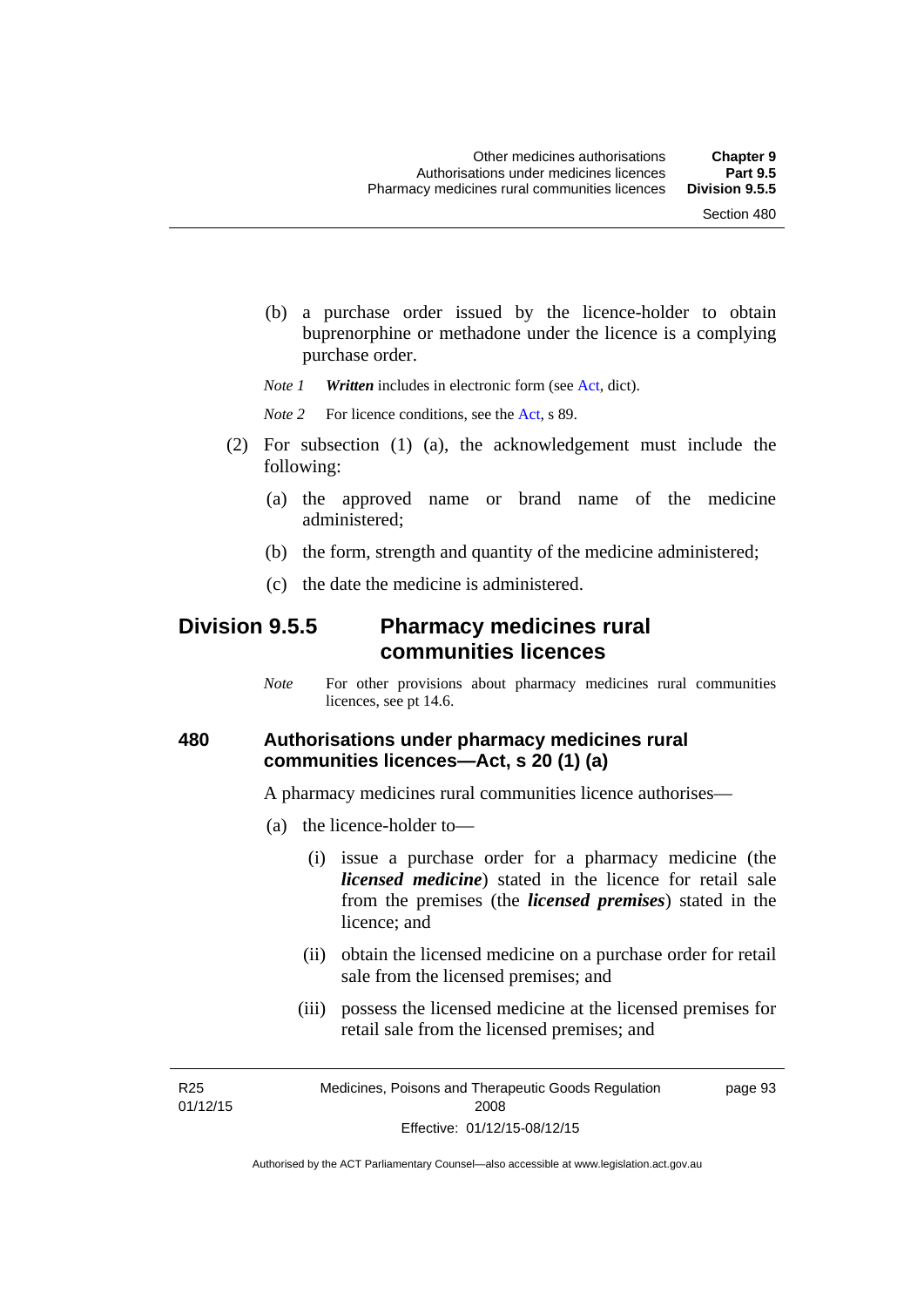- (iv) sell the licensed medicine by retail from the licensed premises to customers attending in person at the licensed premises; and
- (b) an employee of the licence-holder to—
	- (i) possess the medicine at the licensed premises for retail sale from the licensed premises; and
	- (ii) sell the medicine by retail from the licensed premises to customers attending in person at the licensed premises.

#### **Examples—sales to which par (a) (iv) and par (b) (ii) do not apply**

sales over the internet or by mail

- *Note 1* For other requirements in relation to medicines sold under rural communities licences—see s 500 (3), s 502 (4) and s 522.
- *Note 2* An example is part of the regulation, is not exhaustive and may extend, but does not limit, the meaning of the provision in which it appears (see [Legislation Act,](http://www.legislation.act.gov.au/a/2001-14) s 126 and s 132).

### **481 Authorisation conditions for pharmacy medicines rural communities licences—Act, s 44 (1) (b) and (2) (b)**

A licence-holder's authorisation under a pharmacy medicines rural communities licence is subject to the following conditions:

- (a) a pharmacy medicine obtained under the licence is purchased on a complying purchase order;
- (b) the pharmacy medicines to which the licence relates are sold in the manufacturer's packs;
- (c) the packs are labelled in accordance with—
	- (i) section 502 (Labelling of supplied manufacturer's packs of medicines—[Act](http://www.legislation.act.gov.au/a/2008-26/default.asp), s  $60(1)$  (c) (i) and (2) (c) (i)); or
	- (ii) an approval under the [Act](http://www.legislation.act.gov.au/a/2008-26/default.asp), section 193 (Approval of non-standard packaging and labelling);

page 94 Medicines, Poisons and Therapeutic Goods Regulation 2008 Effective: 01/12/15-08/12/15

R25 01/12/15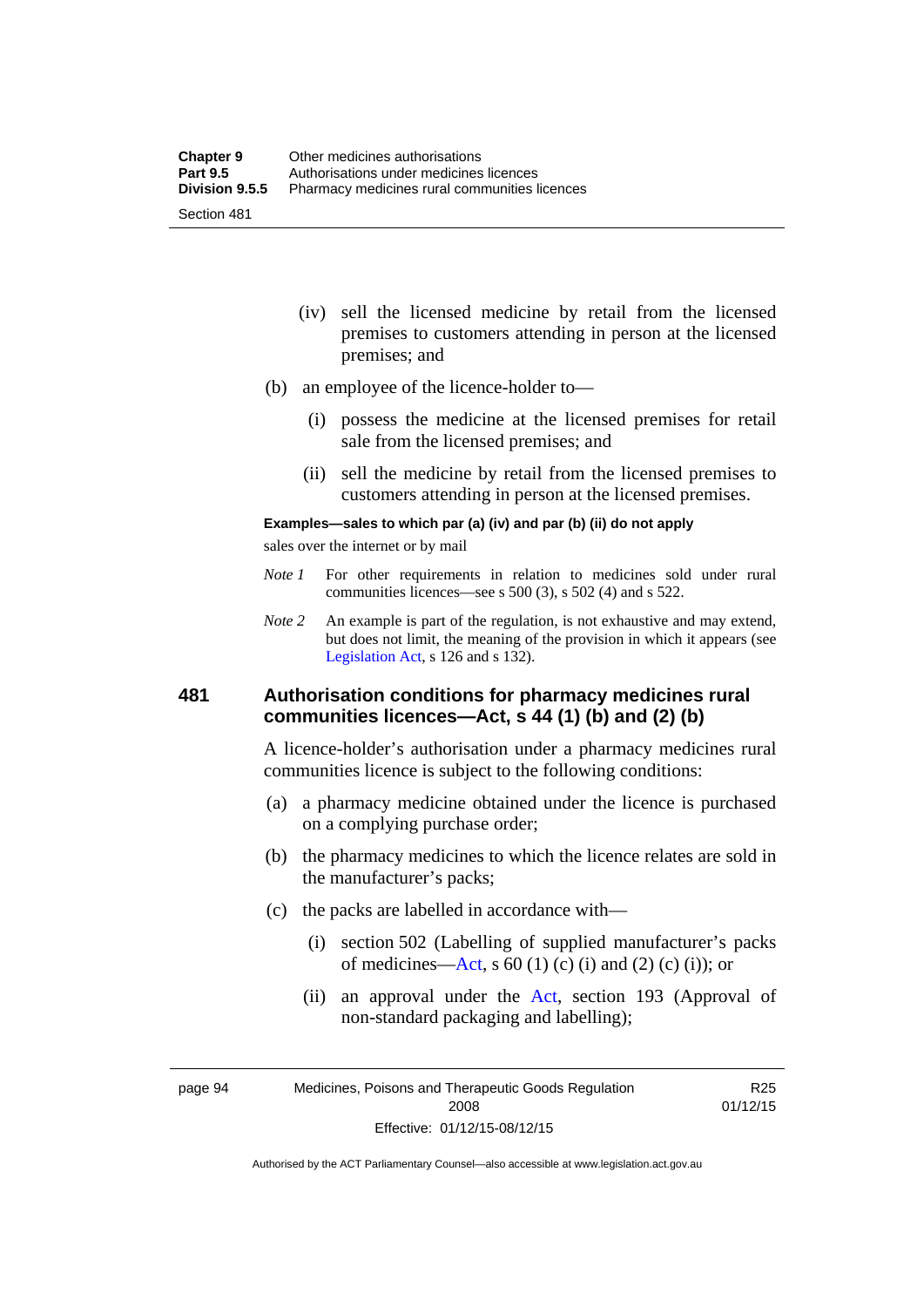- (d) the pharmacy medicines to which the licence relates are sold from the premises stated in the licence to customers attending in person.
- *Note* For licence conditions, see the [Act](http://www.legislation.act.gov.au/a/2008-26/default.asp), s 89.

R25 01/12/15 Medicines, Poisons and Therapeutic Goods Regulation 2008 Effective: 01/12/15-08/12/15

page 95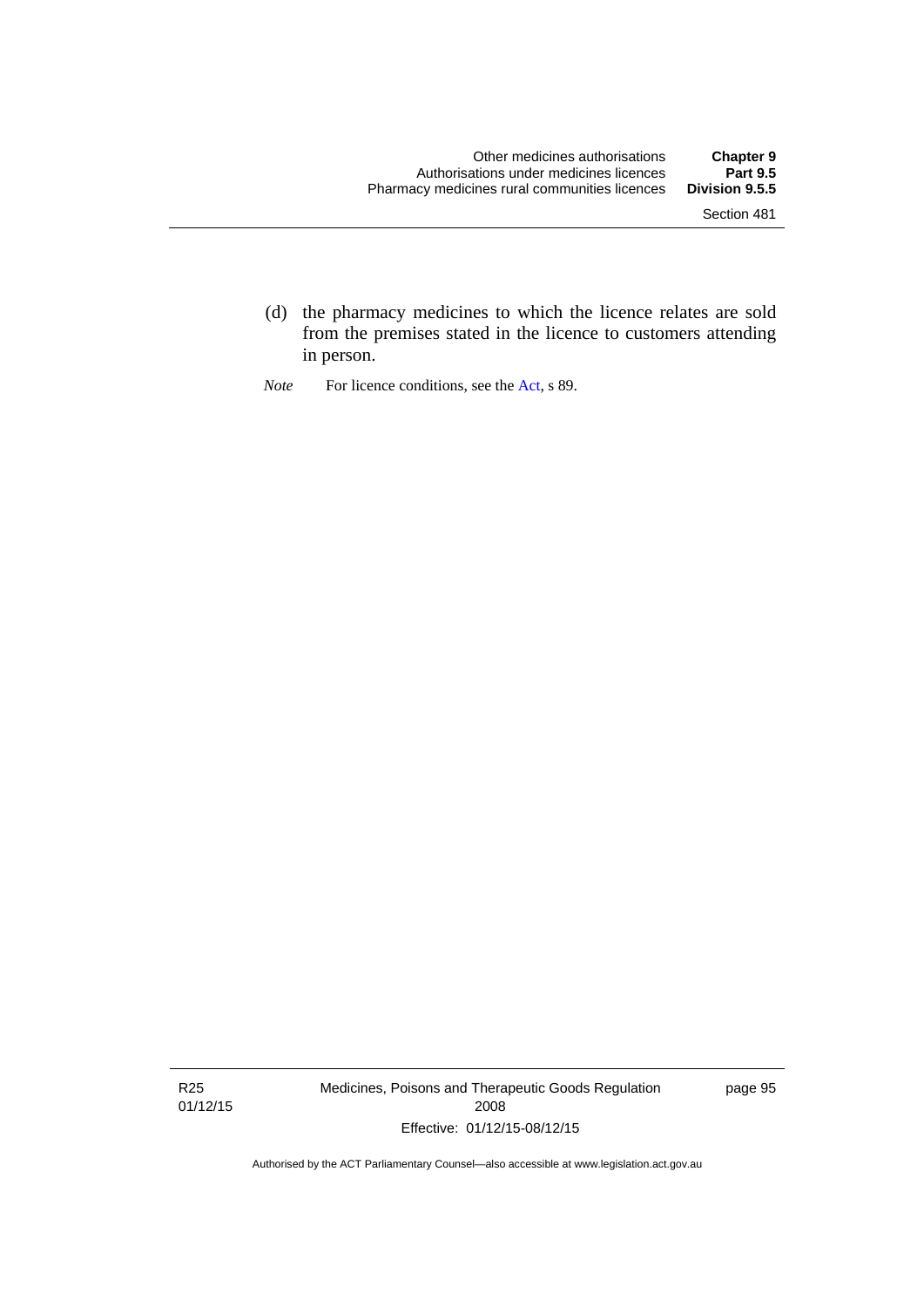Section 490

# **Part 9.6 Authorisations for endorsed health practitioners**

### **490 Authorisations for endorsed health practitioners—Act, s 20 (1) (d)**

- (1) This section applies to a health practitioner whose registration is endorsed under the 5*[Health Practitioner Regulation National Law](#page-52-0)  (ACT)*[, section 94 \(End](#page-52-0)orsement for scheduled medicines).
- (2) The health practitioner is authorised to deal with a medicine in accordance with the endorsement.

page 96 Medicines, Poisons and Therapeutic Goods Regulation 2008 Effective: 01/12/15-08/12/15

R25 01/12/15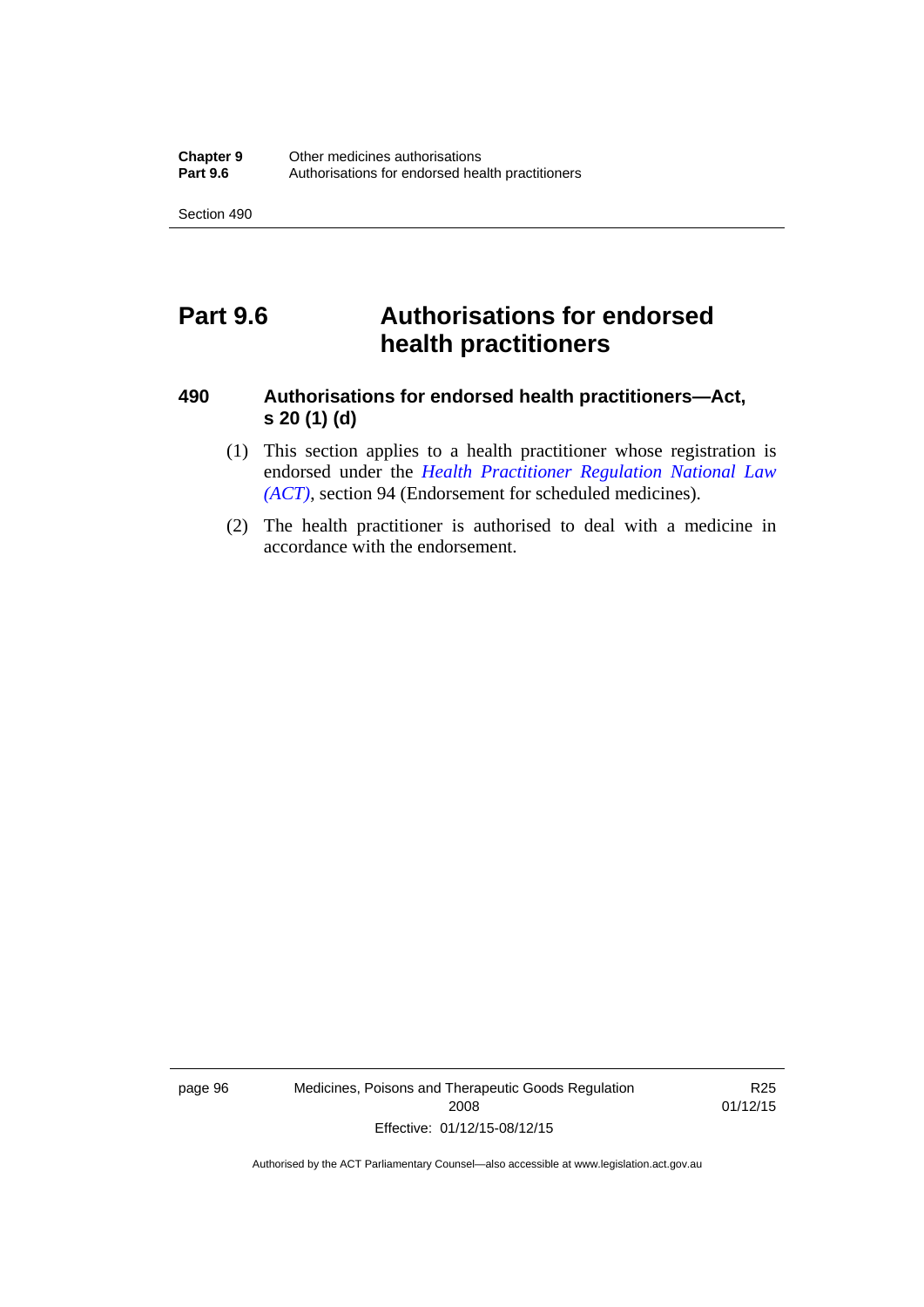# **Chapter 10 Packaging and labelling of medicines generally**

**500 When pharmacy medicines and pharmacist only medicines to be supplied in manufacturer's packs— Act, s 59 (1) (c) (i) and (2) (c) (i)** 

(1) In this section:

*health practitioner* does not include—

- (a) a pharmacist, or intern pharmacist, at a hospital; or
- (b) a prescriber who supplies a medicine during a consultation.

*supply* does not include dispense.

*veterinary surgeon* does not include a prescriber who supplies a medicine during a consultation.

- (2) A health practitioner or employee acting under the direction of a health practitioner, must supply a pharmacy medicine or pharmacist only medicine in a whole manufacturer's pack of the medicine.
- (3) A pharmacy medicines rural communities licence-holder, or an employee acting under the direction of the licence-holder, must sell a pharmacy medicine stated in the licence in a whole manufacturer's pack of the medicine.

### **501 Packaging of supplied manufacturer's packs of medicines—Act, s 59 (1) (c) (i) and (2) (c) (i)**

A manufacturer's pack of a medicine supplied must be packaged—

 (a) in accordance with the [medicines and poisons standard](http://www.comlaw.gov.au/Series/F2012L01200), paragraphs 21 to 27; or

page 97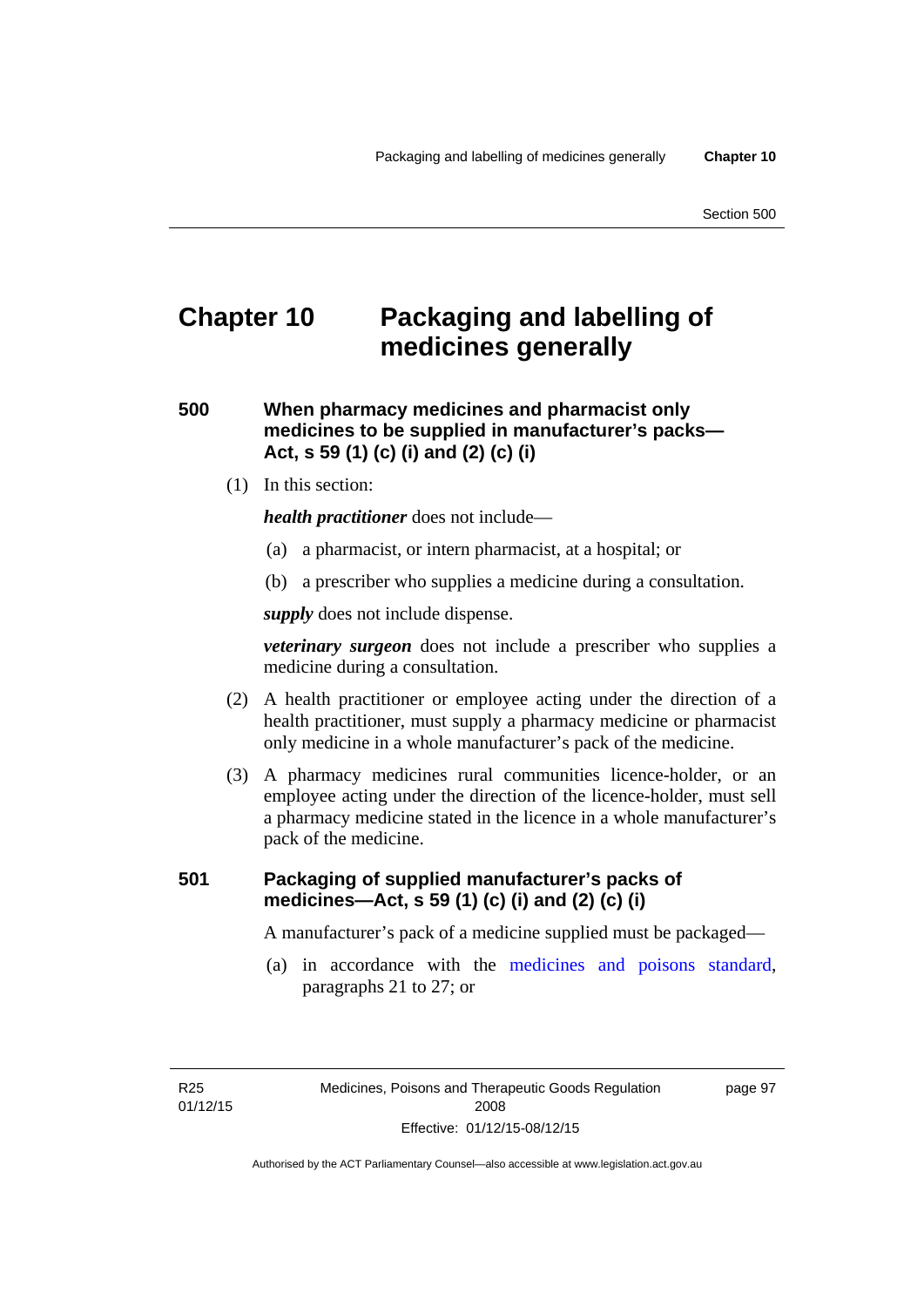- (b) in a container in which the medicine may be sold under a corresponding law.
- *Note* A manufacturer's pack of a medicine supplied may also be packaged in accordance with an approval under the [Act](http://www.legislation.act.gov.au/a/2008-26/default.asp), s 193 (Approval of non-standard packaging and labelling) (see [Act](http://www.legislation.act.gov.au/a/2008-26/default.asp), s 59 (1) (c) (ii) and  $(2)$  (c) (ii)).

### **502 Labelling of supplied manufacturer's packs of medicines—Act, s 60 (1) (c) (i) and (2) (c) (i)**

(1) In this section:

*supply*, a medicine, does not include—

- (a) dispense the medicine; or
- (b) supply the medicine on a requisition or standing order.
- (2) A manufacturer's pack of a supplied medicine must be labelled in accordance with—
	- (a) the [medicines and poisons standard](http://www.comlaw.gov.au/Series/F2012L01200), paragraphs 3 to 19; or
	- (b) a corresponding law.
	- *Note* A manufacturer's pack of a medicine supplied may also be labelled in accordance with an approval under the [Act](http://www.legislation.act.gov.au/a/2008-26/default.asp), s 193 (Approval of non-standard packaging and labelling) (see [Act](http://www.legislation.act.gov.au/a/2008-26/default.asp), s 60 (1) (c) (ii) and  $(2)$  (c) (ii)).
- (3) A manufacturer's pack of a pharmacist only medicine sold by retail at a community pharmacy must be labelled with the pharmacy's name, business address and telephone number.
- (4) A manufacturer's pack of a pharmacy medicine sold at premises licensed under a pharmacy medicines rural communities licence must be labelled with the licence-holder's name, business address and telephone number.

R25 01/12/15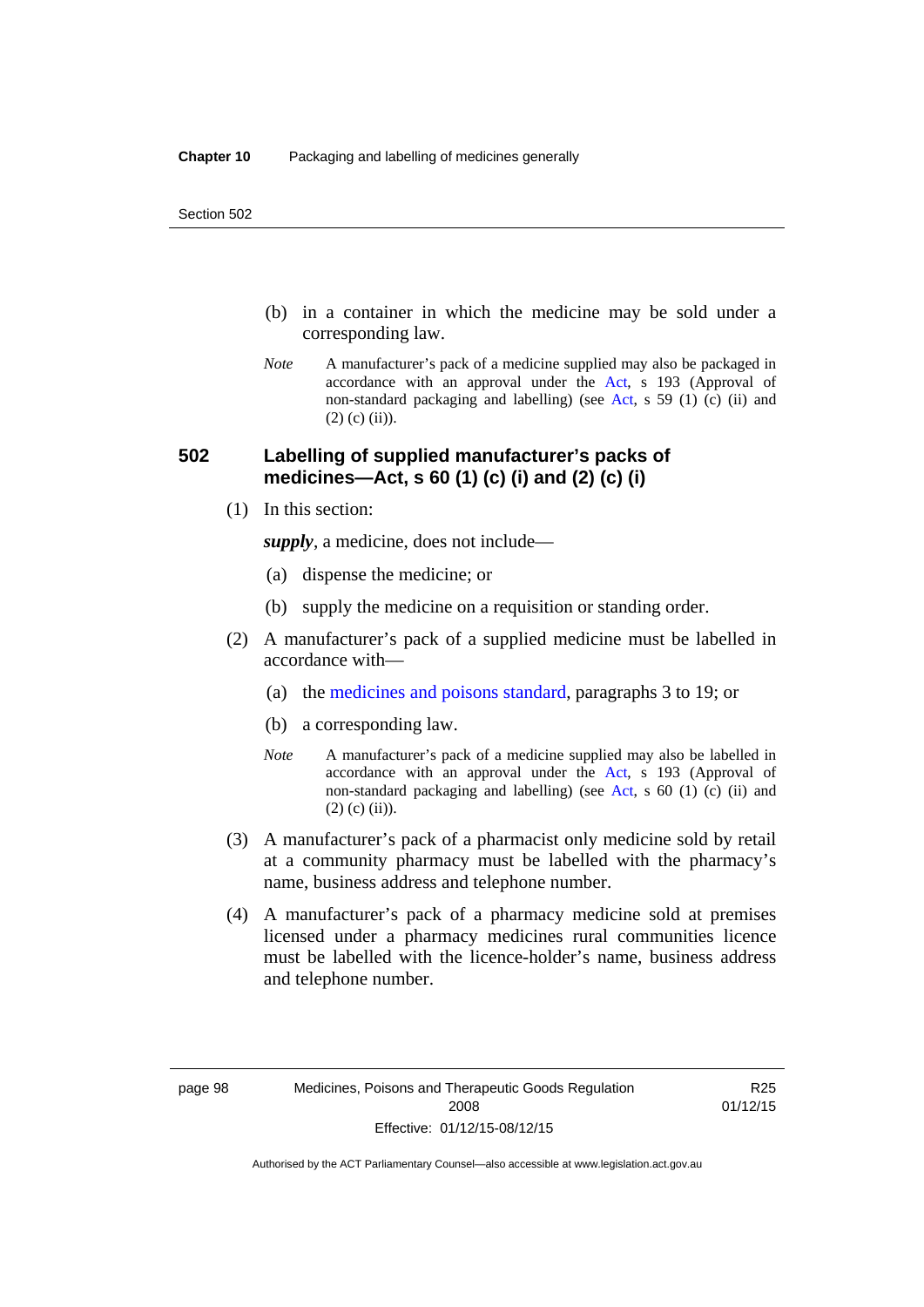# **Chapter 11 Storage of medicines**

## **Part 11.1** Preliminary

### **510 Meaning of** *prescribed person***—ch 11**

For this chapter, each of the following is a *prescribed person*:

- (a) a dentist, doctor, eligible midwife, nurse practitioner, optometrist, podiatrist or veterinary surgeon;
	- *Note 1 Dentist*, *doctor* and *veterinary surgeon* does not include an intern or trainee (see defs of these terms in dict).
	- *Note 2 Nurse practitioner* does not include a person holding limited or provisional registration to practise as a nurse practitioner (see dict).
- (b) a pharmacist responsible for the management of a community pharmacy;
- (c) the chief pharmacist at an institution;
- (d) a medicines wholesalers licence-holder;
- (e) a pharmacy medicines rural communities licence-holder;
- (f) an approved analyst;

*Note Approved analyst*—see the dictionary.

- (g) a medicines and poisons inspector (including a police officer);
- (h) a controlled medicines research and education program licence-holder;
- (i) a person in charge of any of the following:
	- (i) an ambulance service (whether or not operated by the Commonwealth, the Territory or a State);
	- (ii) a correctional centre;

R25 01/12/15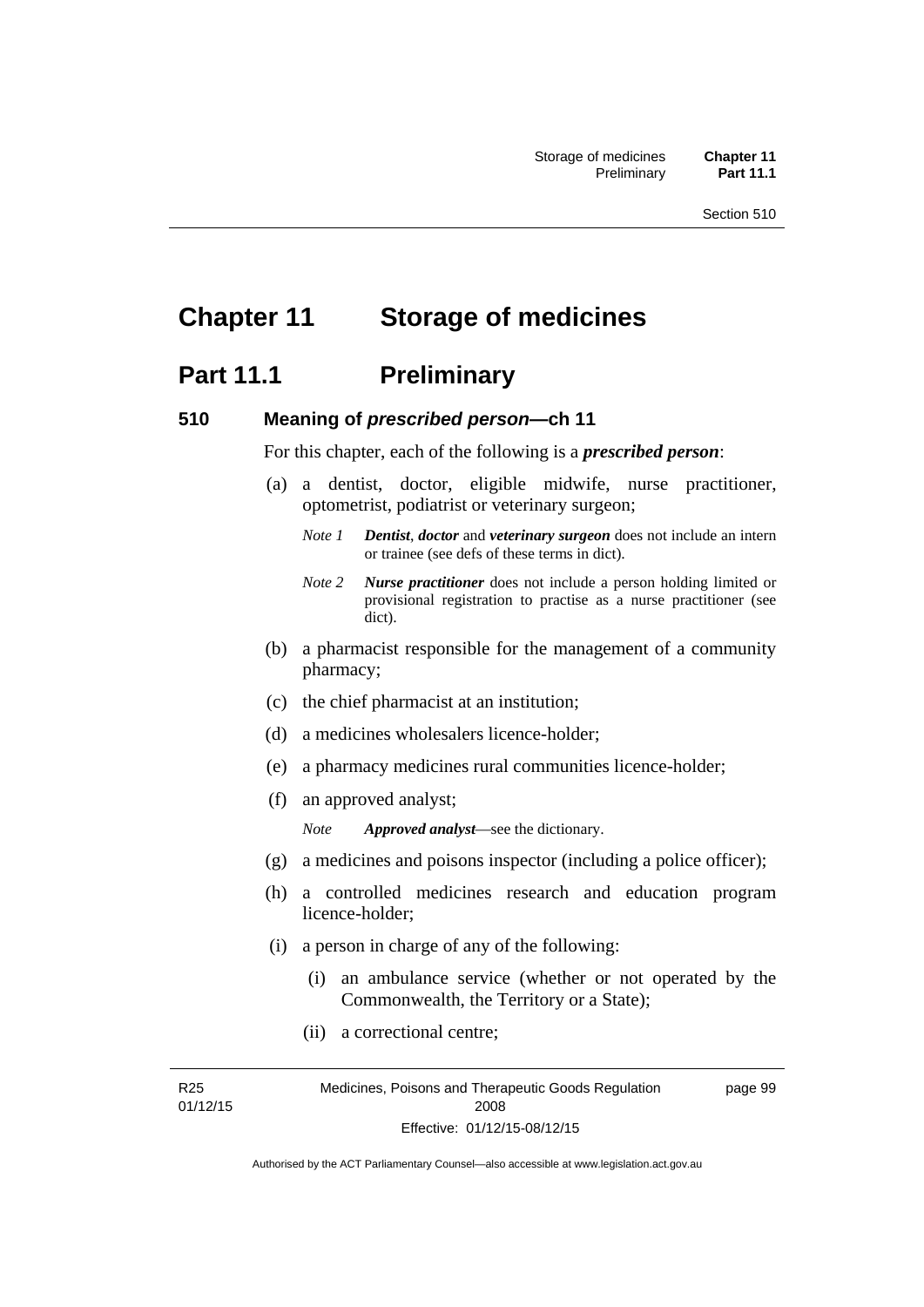#### **Chapter 11** Storage of medicines Part 11.1 Preliminary

Section 511

- (iii) a CYP detention place;
- (iv) a health centre operated by the Territory;
- (v) a residential aged care facility without a pharmacy;
- (vi) a residential disability care facility without a pharmacy;
- (vii) a ward (including an opioid dependency treatment centre operated by the Territory).
- *Note 1 CYP detention place*—see the dictionary.
- *Note 2 Residential aged care facility* and *residential disability care facility* see the [Act](http://www.legislation.act.gov.au/a/2008-26/default.asp), dictionary.
- *Note 3 State* includes a territory (see [Legislation Act,](http://www.legislation.act.gov.au/a/2001-14) dict, pt 1).

### **511 Meaning of** *key***—ch 11**

In this chapter:

*key* includes an electronic swipe card or electronic proximity device.

page 100 Medicines, Poisons and Therapeutic Goods Regulation 2008 Effective: 01/12/15-08/12/15

R25 01/12/15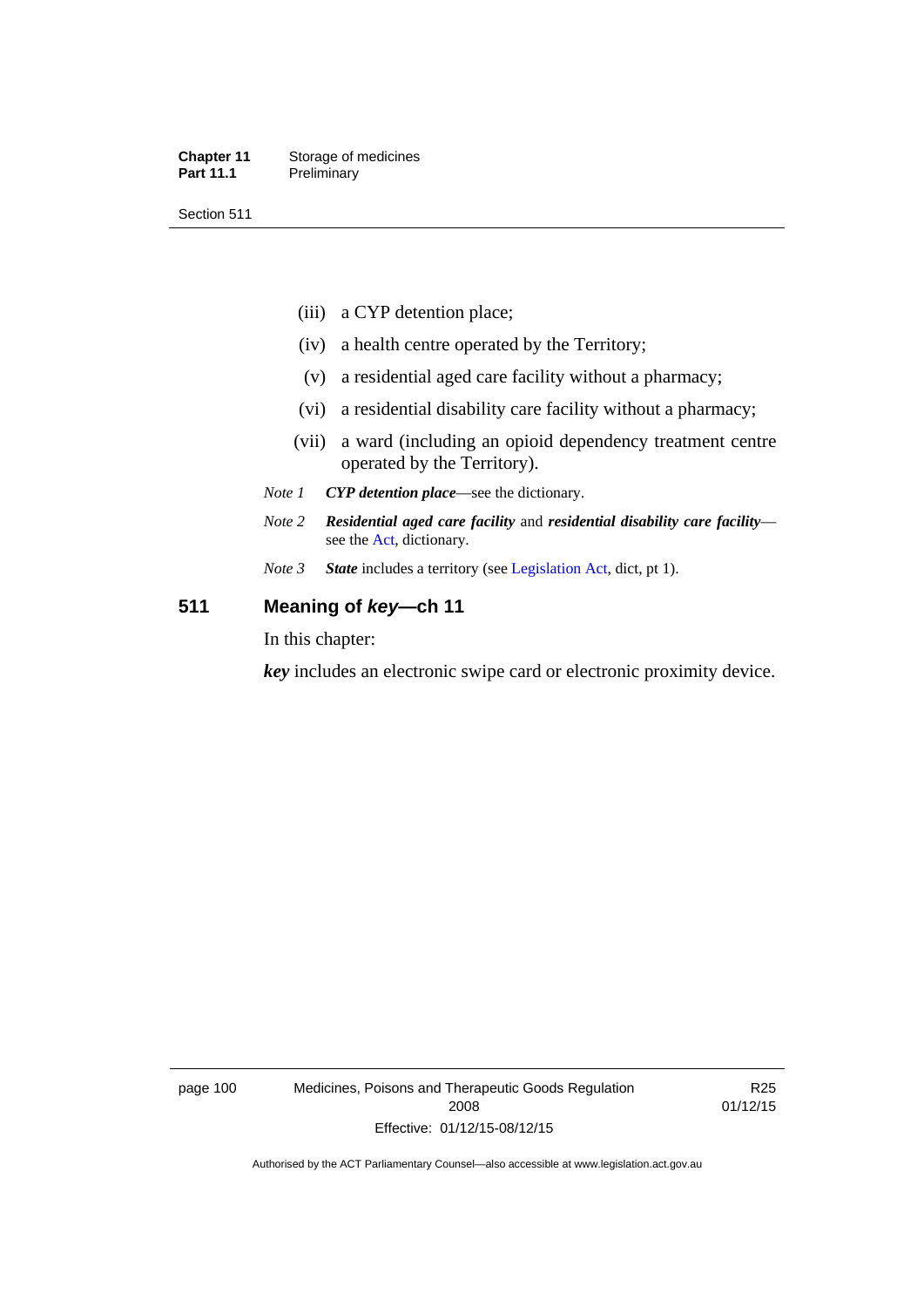# **Part 11.2 Storage requirements for medicines generally**

### **515 Storage of medicines generally—Act, s 61 (b) and (c)**

- (1) A prescribed person must ensure that a medicine in the person's possession is stored—
	- (a) within the manufacturer's recommended storage temperature range; and
	- (b) in any other environmental condition that is necessary to preserve the medicine's stability and therapeutic quality.

*Note Possess* includes having control over disposition (see [Act,](http://www.legislation.act.gov.au/a/2008-26/default.asp) s 24).

 (2) To remove any doubt, this section does not apply to a prescribed person mentioned in section 510 (i) if the person does not have control over the disposition of the medicine.

#### **Example—person not having control over disposition of medicine**

a medicine in the personal possession of a resident of a residential aged care facility who is in an independent living unit within the facility

*Note* An example is part of the regulation, is not exhaustive and may extend, but does not limit, the meaning of the provision in which it appears (see [Legislation Act,](http://www.legislation.act.gov.au/a/2001-14) s 126 and s 132).

R25 01/12/15 Medicines, Poisons and Therapeutic Goods Regulation 2008 Effective: 01/12/15-08/12/15

page 101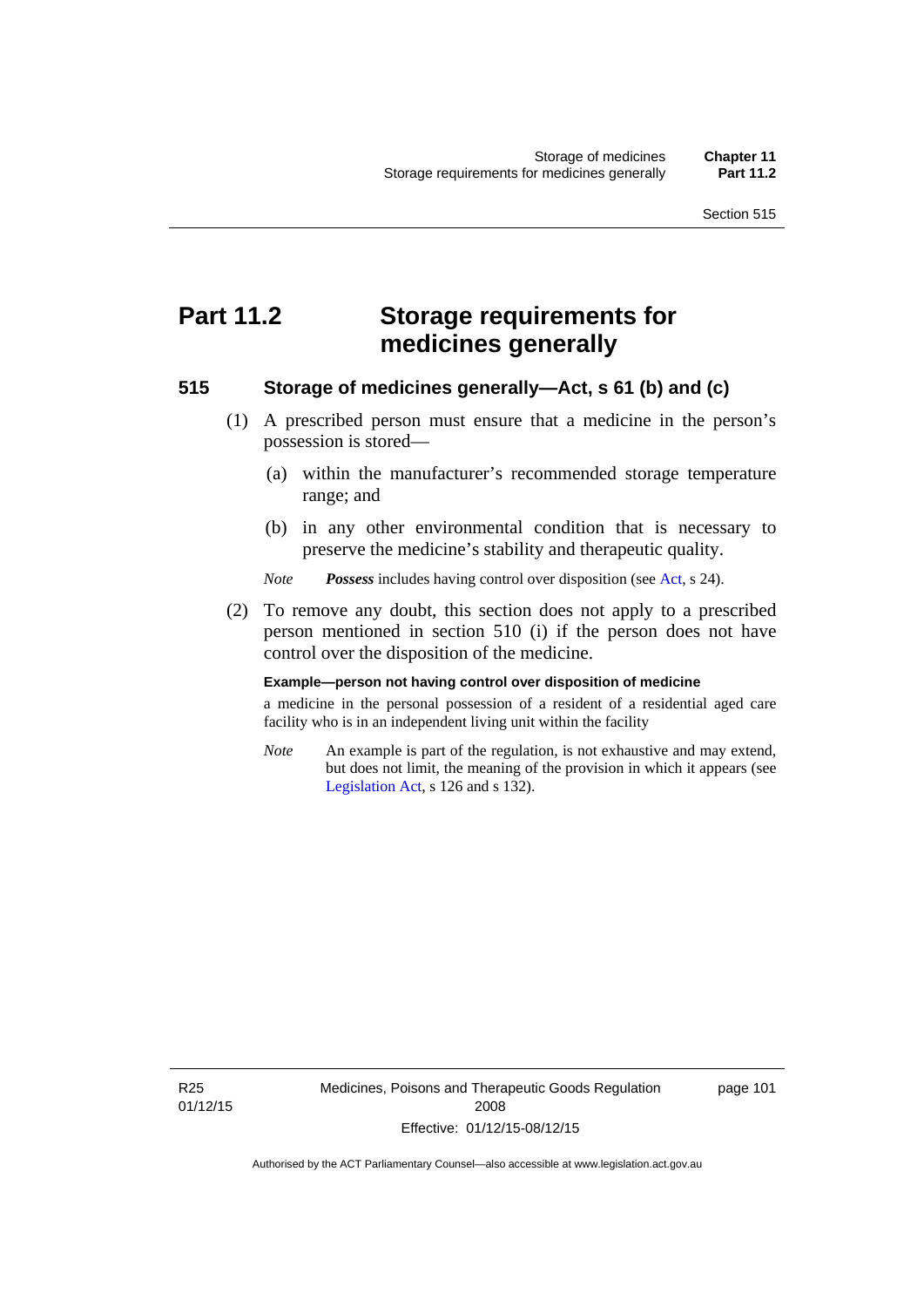Section 520

# **Part 11.3 Additional storage requirements for medicines other than controlled medicines**

### **520 Storage of medicines other than controlled medicines in community pharmacies—Act, s 61 (b) and (c)**

- (1) The pharmacist responsible for the management of a community pharmacy must ensure that each pharmacy medicine at the pharmacy is stored—
	- (a) if the medicine is for retail sale—within 4m of, and in sight of, the pharmacy's dispensary; and
	- (b) in any other case—so that public access to the medicine is restricted.
- (2) The pharmacist responsible for the management of a community pharmacy must ensure that each pharmacist only medicine and prescription only medicine at the pharmacy is stored—
	- (a) in a part of the premises to which the public does not have access; and
	- (b) so that only a pharmacist, or a person under the direct supervision of a pharmacist, has access to the medicine.

*Note Pharmacist* does not include an intern pharmacist (see dict).

R25 01/12/15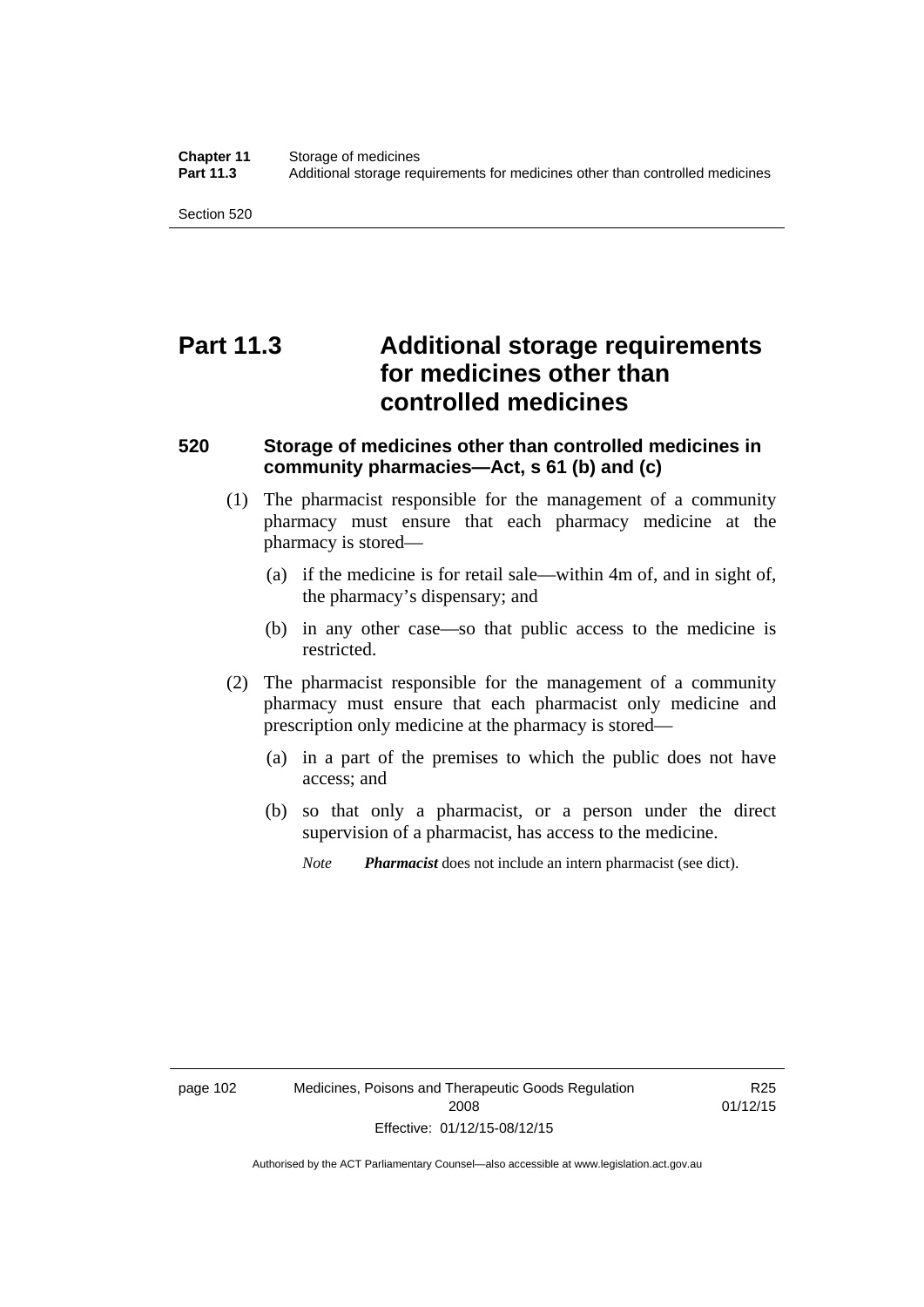### **521 Storage of medicines other than controlled medicines by other people—Act, s 61 (b) and (c)**

(1) In this section:

*prescribed person* does not include a pharmacist responsible for the management of a community pharmacy.

 (2) A prescribed person must ensure that a medicine (other than a controlled medicine) in the person's possession is stored so that public access to it is restricted.

*Note Possess* includes having control over disposition (see [Act,](http://www.legislation.act.gov.au/a/2008-26/default.asp) s 24).

 (3) To remove any doubt, this section does not apply to a prescribed person mentioned in section 510 (i) if the person does not have control over the disposition of the medicine.

**Example—person not having control over disposition of medicine** 

a medicine in the personal possession of a resident of a residential aged care facility who is in an independent living unit within the facility

*Note* An example is part of the regulation, is not exhaustive and may extend, but does not limit, the meaning of the provision in which it appears (see [Legislation Act,](http://www.legislation.act.gov.au/a/2001-14) s 126 and s 132).

### **522 Storage of pharmacy medicines by pharmacy medicines rural communities licence-holders—Act, s 61 (b) and (c)**

A pharmacy medicines rural communities licence-holder must store a pharmacy medicine for retail sale so that public access to the medicine is restricted.

R25 01/12/15 page 103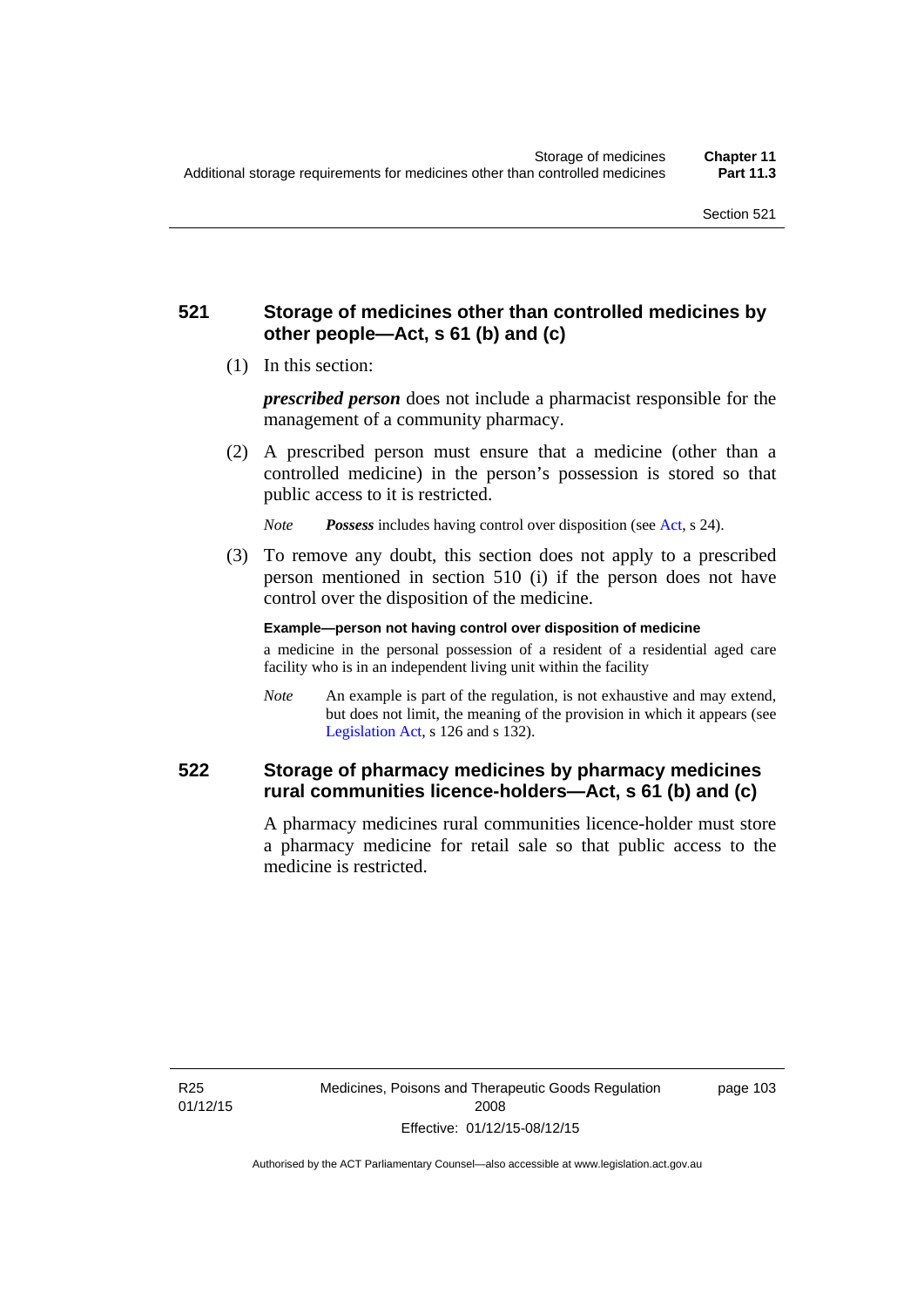# **Part 11.4 Additional storage requirements for controlled medicines**

### **530 Meaning of** *personal custody***—pt 11.4**

In this part:

*personal custody*, of a key by a person, includes keeping the key in a combination-operated key safe, the combination of which the person keeps confidential.

### **531 Storage of controlled medicines by wholesalers licence-holders—Act, s 61 (b) and (c)**

- (1) A wholesalers licence-holder must store a controlled medicine in the person's possession (other than a controlled medicine required for immediate supply) in a vault that—
	- (a) complies with, or is more secure than a vault that complies with, the requirements for a vault in schedule 5, section 5.8 (Requirements for vaults); and
	- (b) is fitted with an alarm system.
- (2) However, if the chief health officer is satisfied that the total amount of controlled medicine held by the licence-holder at any time is not large enough to need to be stored in a vault, the chief health officer may approve, in writing, the storage of the controlled medicine in a safe or strong room.
- (3) If the chief health officer gives an approval under subsection (2)—
	- (a) if the approval is for a safe—the safe must comply with, or be more secure than a safe that complies with, the requirements for a safe in schedule 5, section 5.6 (Requirements for safes); and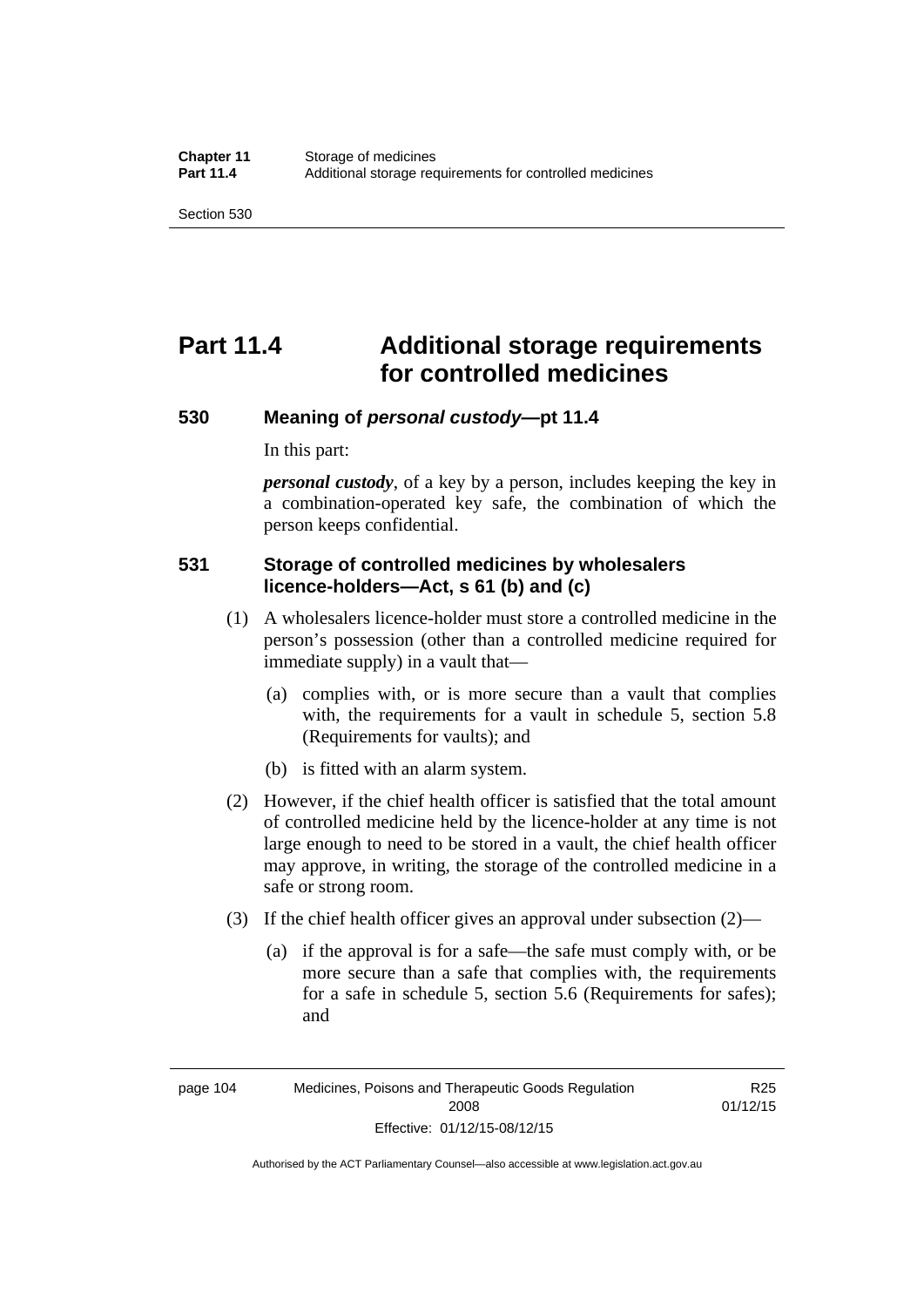- (b) if the approval is for a strong room—the strong room must comply with, or be more secure than a strong room that complies with, the requirements for a strong room in schedule 5, section 5.7 (Requirements for strong rooms); and
- (c) the safe or strong room must be fitted with an alarm system.

### **532 Storage of controlled medicines for certain health-related occupations—Act, s 61 (b) and (c)**

(1) In this section:

#### *designated person* means—

- (a) a dentist, doctor, nurse practitioner or veterinary surgeon (other than a dentist, doctor, nurse practitioner or veterinary surgeon at an institution); or
- (b) an ambulance officer employed by the Commonwealth, the Territory or a State; or
- (c) a first-aid kit licence-holder.
- *Note 1 Dentist*, *doctor* and *veterinary surgeon* does not include an intern or trainee (see defs of these terms in dict).
- *Note 2 Nurse practitioner* does not include a person holding limited or provisional registration to practise as a nurse practitioner (see dict).
- *Note 3 State* includes a territory (see [Legislation Act,](http://www.legislation.act.gov.au/a/2001-14) dict, pt 1).
- (2) A designated person who possesses a controlled medicine must store the controlled medicine as follows:
	- (a) the person must ensure that the controlled medicine is stored in—
		- (i) a locked container that prevents ready access to the container's contents and is securely attached to a building; or
		- (ii) a locked drawer, cupboard, room or vehicle;

R25 01/12/15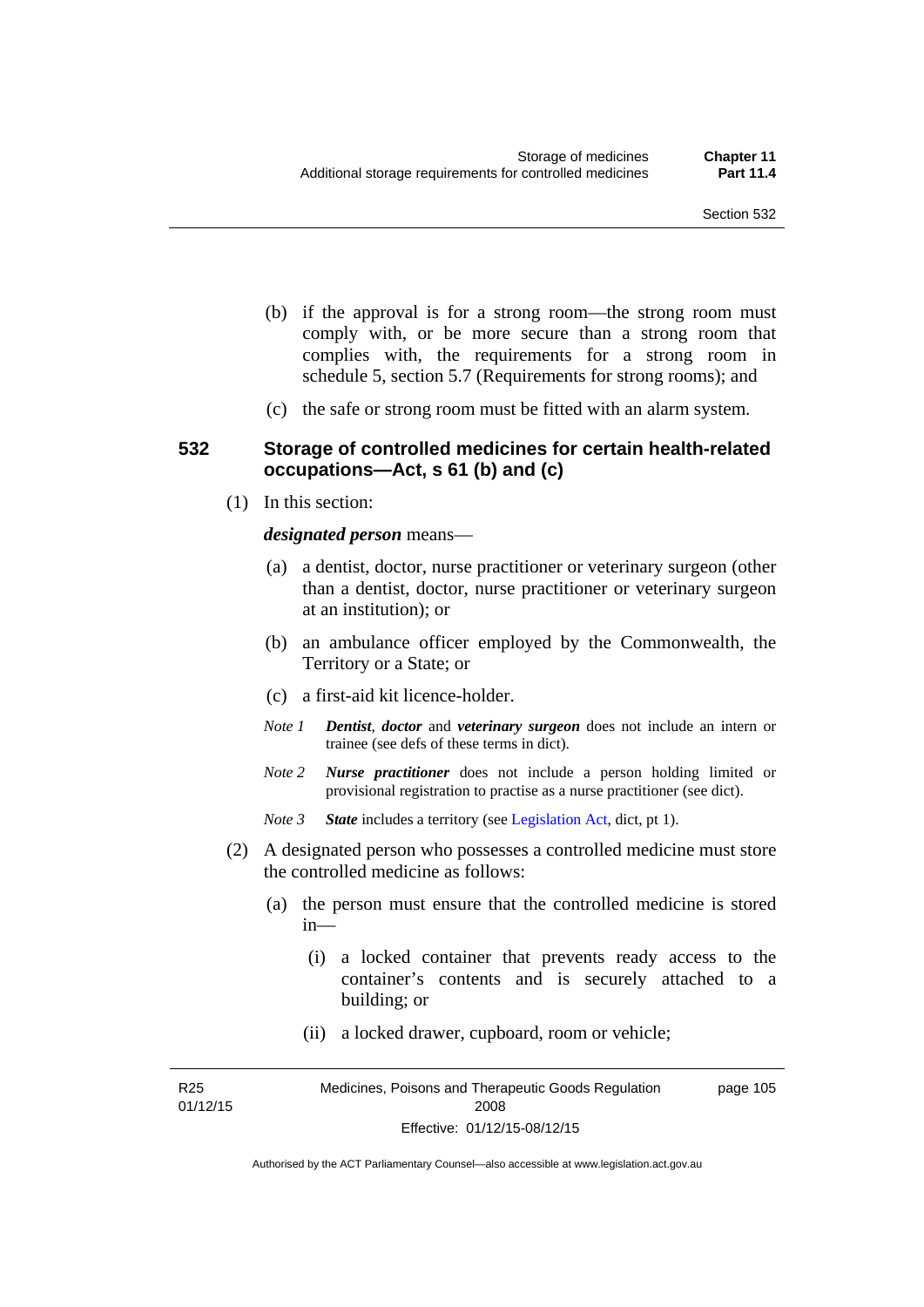Section 533

- (b) if the medicine is kept in a container that is unlocked by a combination lock—the person must keep the combination confidential;
- (c) if the medicine is kept in a container that is unlocked by a key—the person must keep personal custody of the key;
- (d) if the medicine is kept in a drawer, cupboard, room or vehicle—the person must keep personal custody of the key to the drawer, cupboard, room or vehicle.
- (3) However, subsection (2) does not apply to a controlled medicine if—
	- (a) the controlled medicine is being carried by a designated person in—
		- (i) a locked first-aid kit; or
		- (ii) an unlocked first-aid kit that is in immediate use; and
	- (b) the person keeps personal custody of the key to the first-aid kit.

### **533 Storage of controlled medicines by certain other prescribed people—Act, s 61 (b) and (c)**

(1) In this section:

#### *excluded person* means—

- (a) a dentist, doctor, nurse practitioner or veterinary surgeon at an institution; or
- (b) the person in charge of a residential aged care facility or residential disability care facility in relation to a controlled medicine dispensed in a dose administration aid for a patient at the facility; or
- (c) the person in charge of a correctional centre in relation to a controlled medicine dispensed for a detainee in a dose administration aid; or

Authorised by the ACT Parliamentary Counsel—also accessible at www.legislation.act.gov.au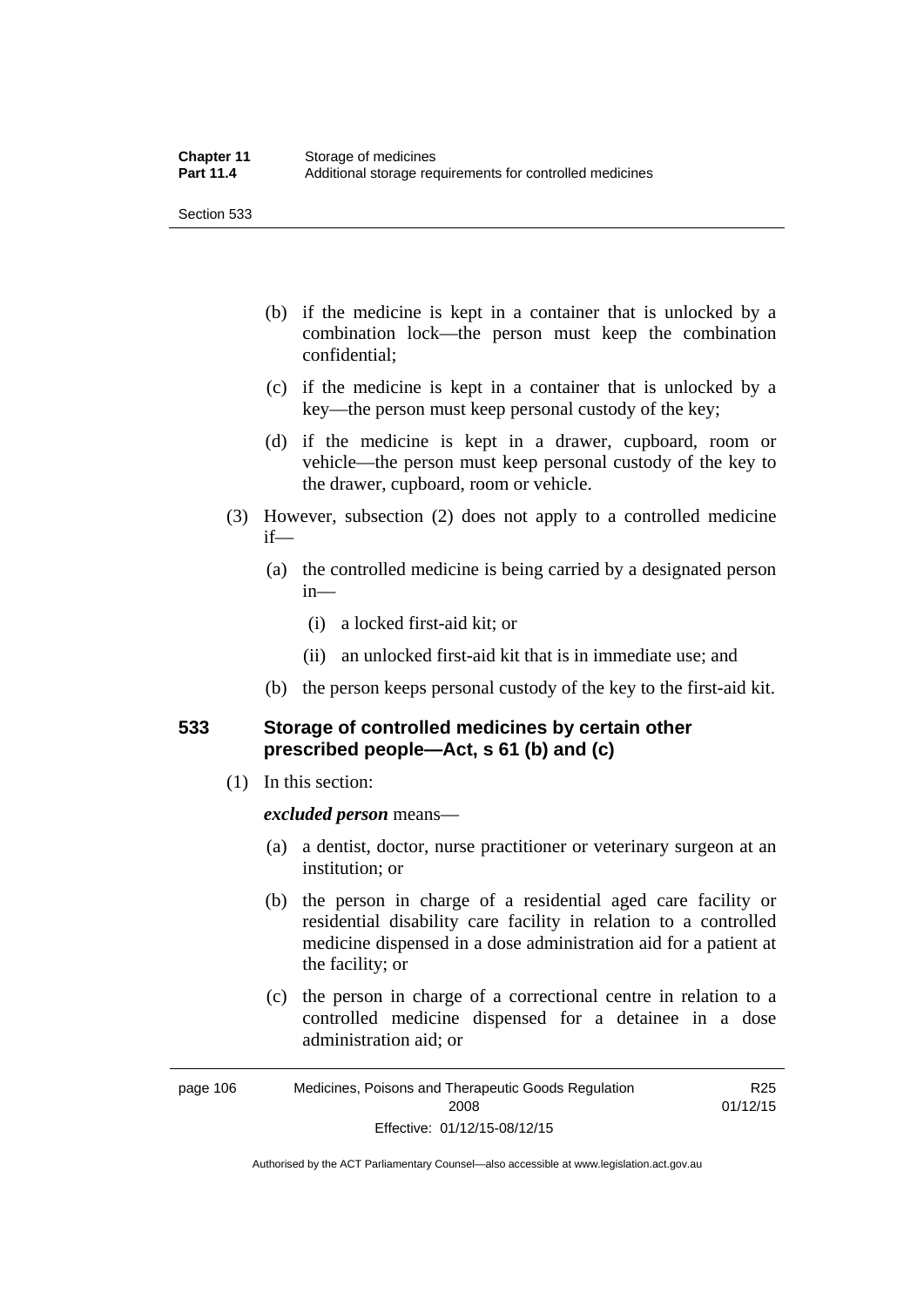- (d) the person in charge of a CYP detention place in relation to a controlled medicine dispensed for a young detainee in a dose administration aid.
- *Note 1 CYP detention place*—see the dictionary.
- *Note 2 Correctional centre—see the [Legislation Act](http://www.legislation.act.gov.au/a/2001-14), dictionary, pt 1.*
- *Note 3 Detainee*—see the *[Corrections Management Act 2007](http://www.legislation.act.gov.au/a/2007-15)*, s 6.
- *Note 4 Young detainee*—see the *[Children and Young People Act 2008](http://www.legislation.act.gov.au/a/2008-19)*, s 95.
- (2) This section applies to a prescribed person, other than an excluded person, in relation to a controlled medicine in the person's possession if the medicine is not for immediate administration.

*Note Possess* includes having control over disposition (see [Act,](http://www.legislation.act.gov.au/a/2008-26/default.asp) s 24).

- (3) The person must ensure that—
	- (a) the controlled medicine is stored in a medicines cabinet, safe, strong room or vault (a *storage receptacle*) that complies with, or is more secure than a storage receptacle that complies with, the requirements for the receptacle in schedule 5 (Requirements for storage receptacles); and
	- (b) the storage receptacle is kept securely locked when not in immediate use; and
	- (c) if the storage receptacle is unlocked by a combination lock the person keeps the combination confidential; and
	- (d) if the storage receptacle is unlocked by a key—the person keeps personal custody of the key; and
	- (e) if the prescribed person is the chief pharmacist at an institution—the storage receptacle is fitted with an alarm system.

page 107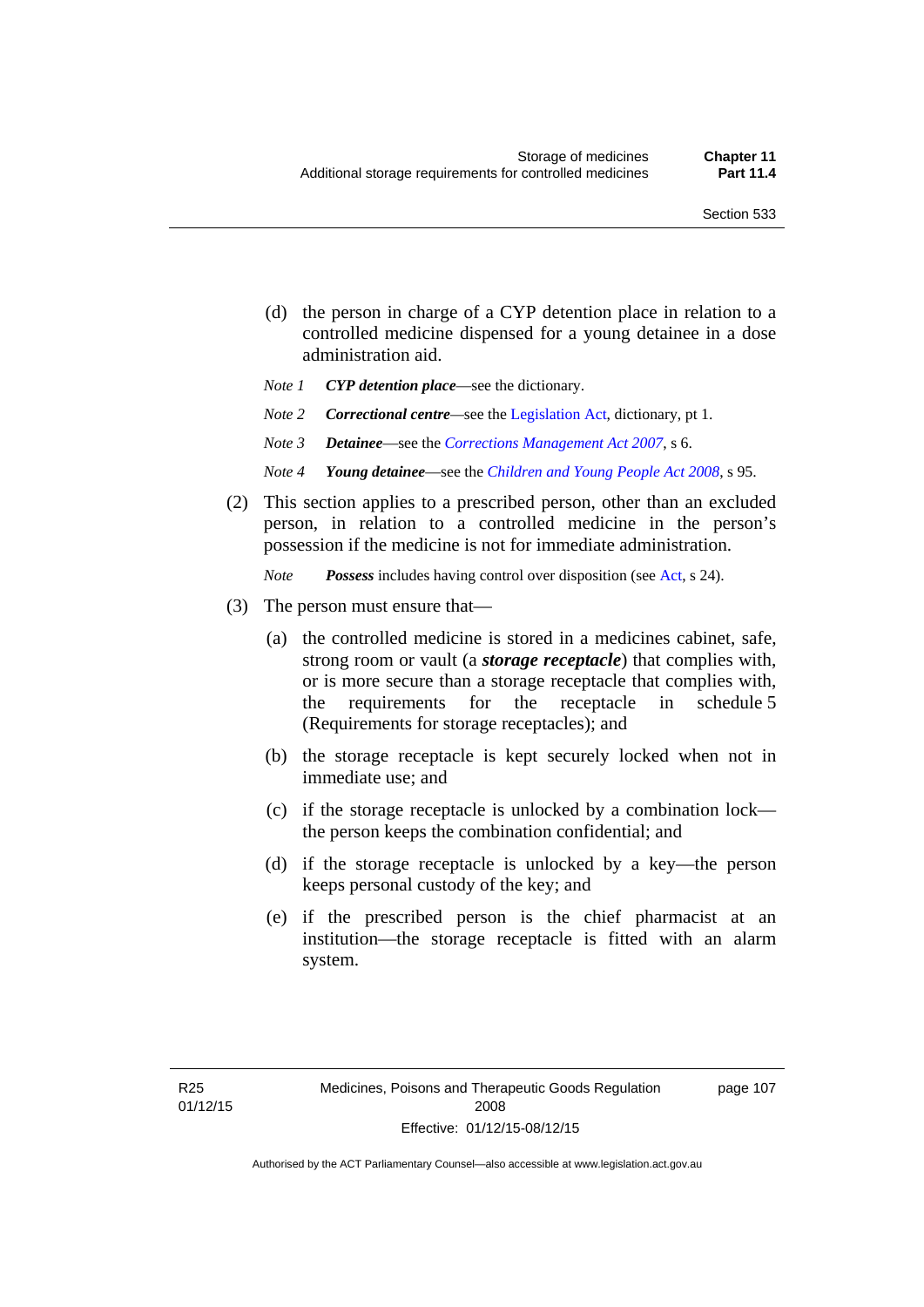#### Section 533

 (4) To remove any doubt, this section does not apply to a prescribed person mentioned in section 510 (i) if the person does not have control over the disposition of the medicine.

#### **Example—person not having control over disposition of medicine**

a medicine in the personal possession of a resident of a residential aged care facility who is in an independent living unit within the facility

*Note* An example is part of the regulation, is not exhaustive and may extend, but does not limit, the meaning of the provision in which it appears (see [Legislation Act,](http://www.legislation.act.gov.au/a/2001-14) s 126 and s 132).

page 108 Medicines, Poisons and Therapeutic Goods Regulation 2008 Effective: 01/12/15-08/12/15

R25 01/12/15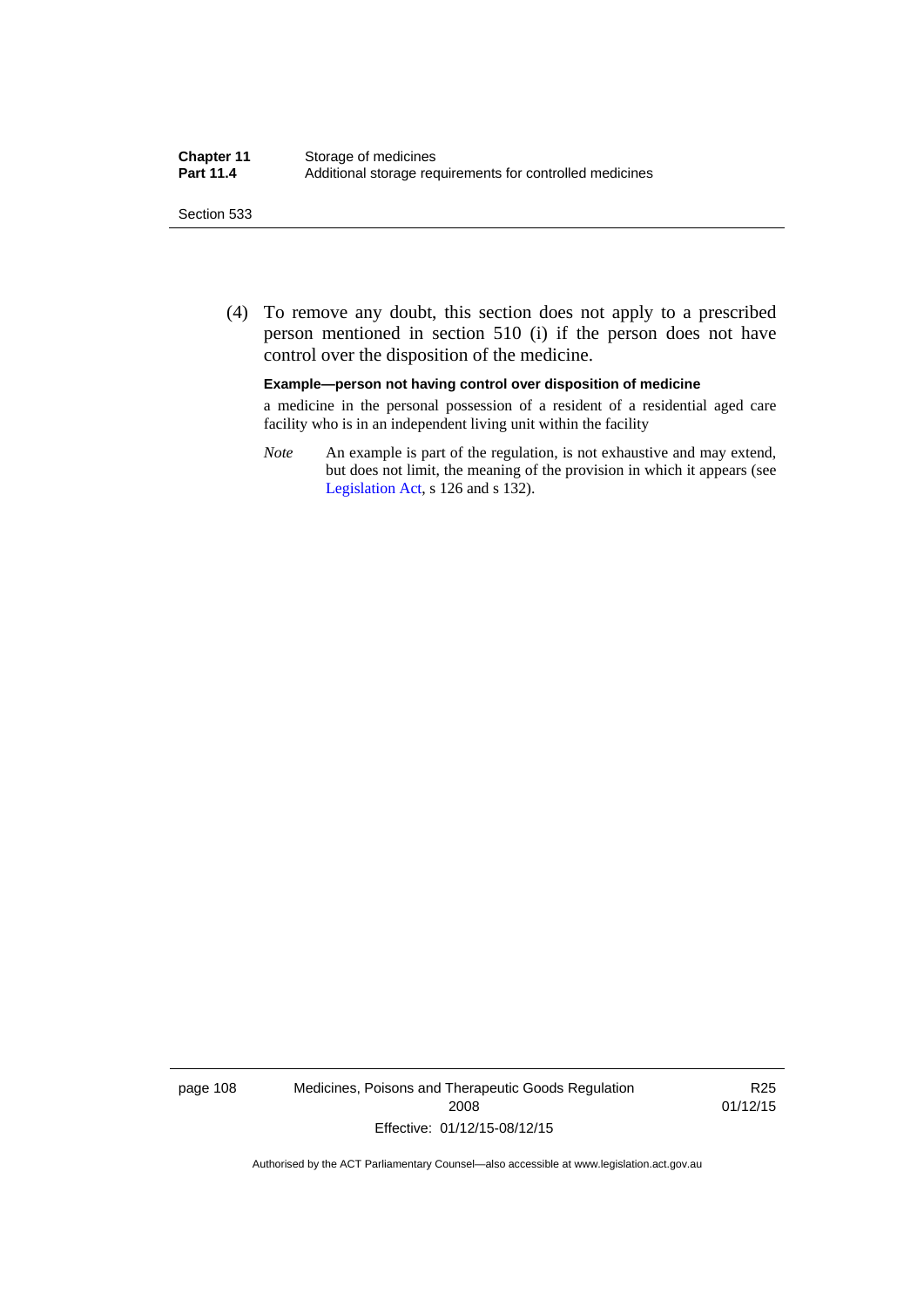page 109

## **Chapter 12 Controlled medicines registers**

### **540 Keeping of controlled medicines registers by certain people—Act, s 48 (a) and s 50 (1) (b) and (2) (b)**

- (1) A person mentioned in table 540, column 2 who possesses a controlled medicine must keep a controlled medicines register.
	- *Note* Also, a pharmacist responsible for the management of a community pharmacy must keep a controlled medicines register for controlled medicines kept at the pharmacy (see [Act](http://www.legislation.act.gov.au/a/2008-26/default.asp), s 48).
- (2) However, subsection (1) does not apply to the person in relation to—
	- (a) a controlled medicine in a first-aid kit kept by the person; or
	- (b) if the person is the person in charge of a residential aged care facility or residential disability care facility—a controlled medicine dispensed for the patient in a dose administration aid; or
	- (c) if the person is the person in charge of a correctional centre—a controlled medicine dispensed for a detainee in a dose administration aid; or
	- (d) if the person is the person in charge of a CYP detention place—a controlled medicine dispensed for a young detainee in a dose administration aid.
	- *Note 1 CYP detention place*—see the dictionary.
	- *Note 2 Correctional centre—see the [Legislation Act](http://www.legislation.act.gov.au/a/2001-14), dictionary, pt 1.*
	- *Note 3 Detainee*—see the *[Corrections Management Act 2007](http://www.legislation.act.gov.au/a/2007-15)*, s 6.
	- *Note 4 Young detainee*—see the *[Children and Young People Act 2008](http://www.legislation.act.gov.au/a/2008-19)*, s 95.
	- *Note* 5 For keeping controlled medicines in a first-aid kit, see s 541.

R25 01/12/15 Medicines, Poisons and Therapeutic Goods Regulation 2008 Effective: 01/12/15-08/12/15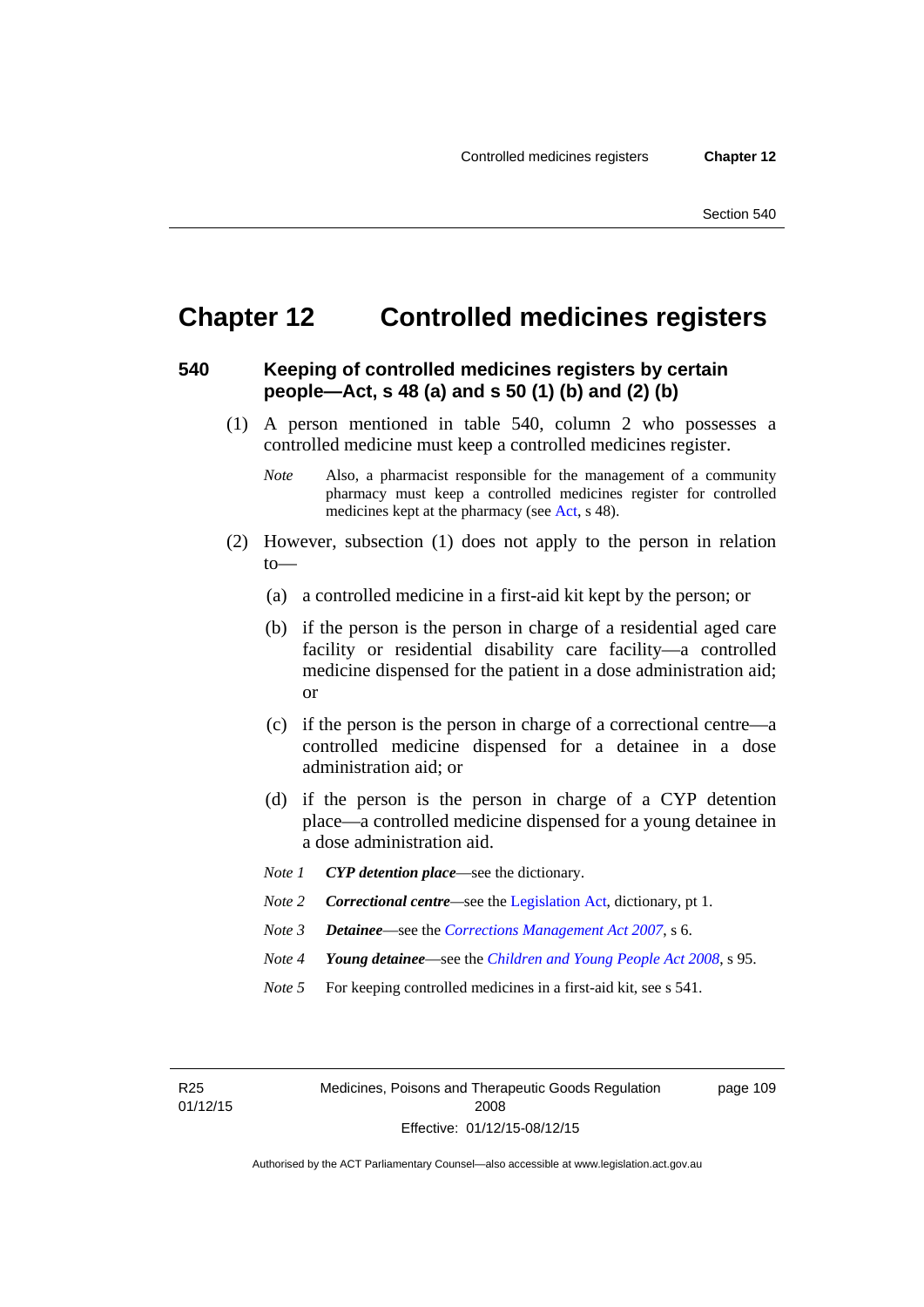- (3) A person to whom subsection (1) applies must keep a controlled medicines register for a controlled medicine at the place prescribed in table 540, column 3 for the person.
- (4) A pharmacist responsible for the management of a community pharmacy at which controlled medicines are kept must keep the controlled medicines register for the controlled medicines at the pharmacy.

*Note* For the requirement for a controlled medicine register to be kept for a community pharmacy, see the [Act,](http://www.legislation.act.gov.au/a/2008-26/default.asp) s 48.

| column 1 | column <sub>2</sub>                                                             | column 3                                                     |
|----------|---------------------------------------------------------------------------------|--------------------------------------------------------------|
| item     | prescribed person                                                               | place where register to be kept                              |
| 1        | person in charge of<br>ambulance service                                        | the premises where the controlled<br>medicine is kept        |
| 2        | approved analyst                                                                | the analyst's laboratory                                     |
| 3        | person in charge of<br>correctional centre                                      | the correctional centre                                      |
| 4        | person in charge of CYP<br>detention place                                      | the detention place                                          |
| 5        | dentist                                                                         | the dentist's surgery                                        |
| 6        | doctor                                                                          | the doctor's surgery                                         |
| 7        | medicines wholesalers<br>licence-holder                                         | the licensed premises under s 460                            |
| 8        | medicines and poisons<br>inspector (other than<br>police officer)               | the place directed in writing by the<br>chief health officer |
| 9        | person in charge of<br>residential aged care<br>facility without pharmacy       | the facility                                                 |
| 10       | person in charge of<br>residential disability care<br>facility without pharmacy | the facility                                                 |

**Table 540 Keeping controlled medicines registers** 

page 110 Medicines, Poisons and Therapeutic Goods Regulation 2008 Effective: 01/12/15-08/12/15

R25 01/12/15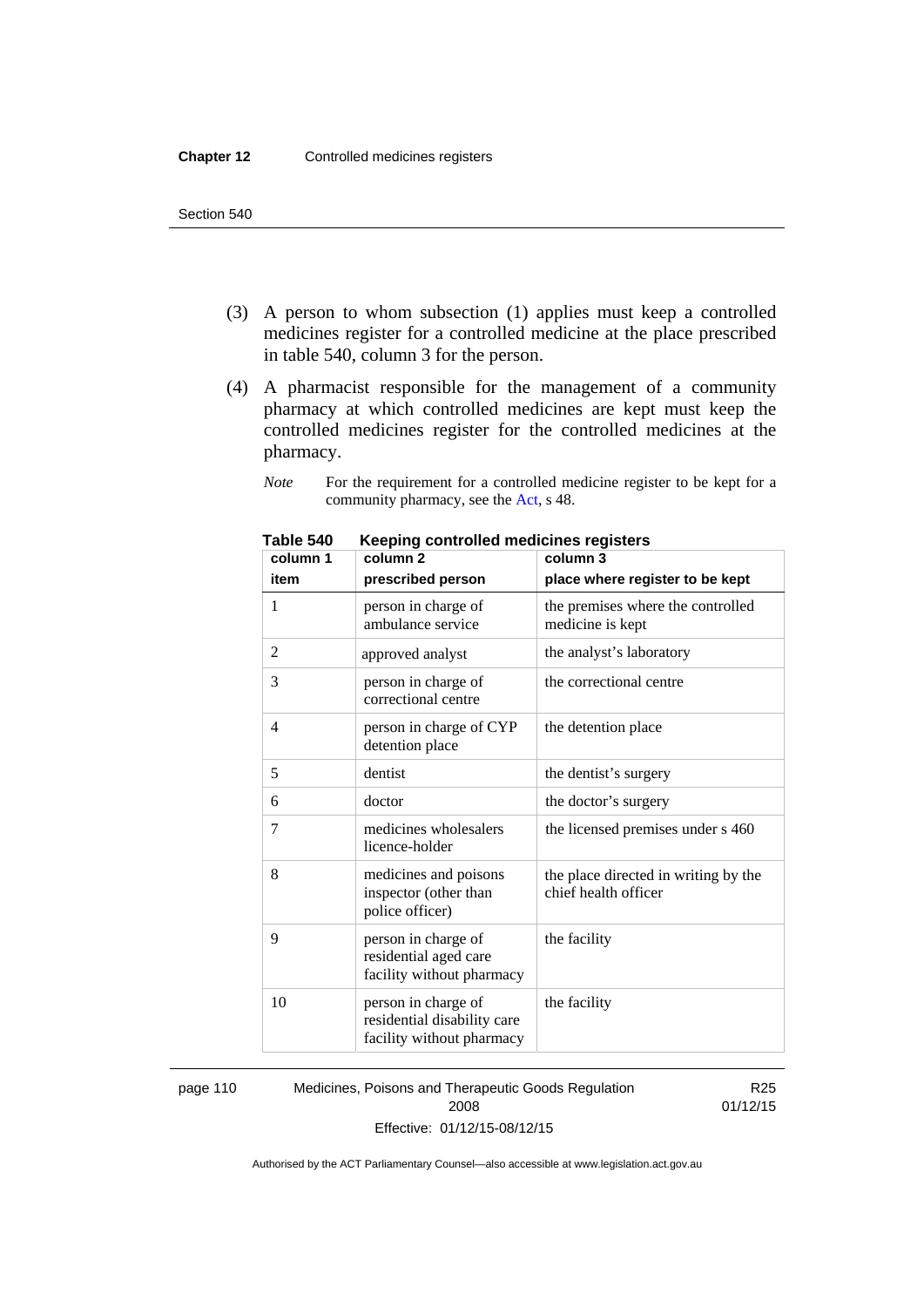| column 1<br>item | column 2<br>prescribed person                                                                                    | column 3<br>place where register to be kept      |
|------------------|------------------------------------------------------------------------------------------------------------------|--------------------------------------------------|
| 11               | supervisor of program<br>under controlled<br>medicines research and<br>education program<br>licence              | the premises where program is being<br>conducted |
| 12               | veterinary surgeon                                                                                               | the veterinary surgeon's surgery                 |
| 13               | person in charge of ward<br>(including an opioid<br>dependency treatment<br>centre operated by the<br>Territory) | the ward                                         |
| 14               | nurse practitioner                                                                                               | the nurse practitioner's place of<br>practice    |

### **541 Keeping of controlled medicines registers by first-aid kit holders—Act, s 48 (a) and s 50 (1) (b) and (2) (b)**

(1) In this section:

*designated person* means—

- (a) a dentist, doctor, nurse practitioner or veterinary surgeon; or
- (b) an ambulance officer employed by the Commonwealth, the Territory or a State; or
- (c) a first-aid kit licence-holder.
- *Note 1 Dentist*, *doctor* and *veterinary surgeon* does not include an intern or trainee (see defs of these terms in dict).
- *Note 2 Nurse practitioner* does not include a person holding limited or provisional registration to practise as a nurse practitioner (see dict).
- *Note 3 State* includes a territory (see [Legislation Act,](http://www.legislation.act.gov.au/a/2001-14) dict, pt 1).

R25 01/12/15 page 111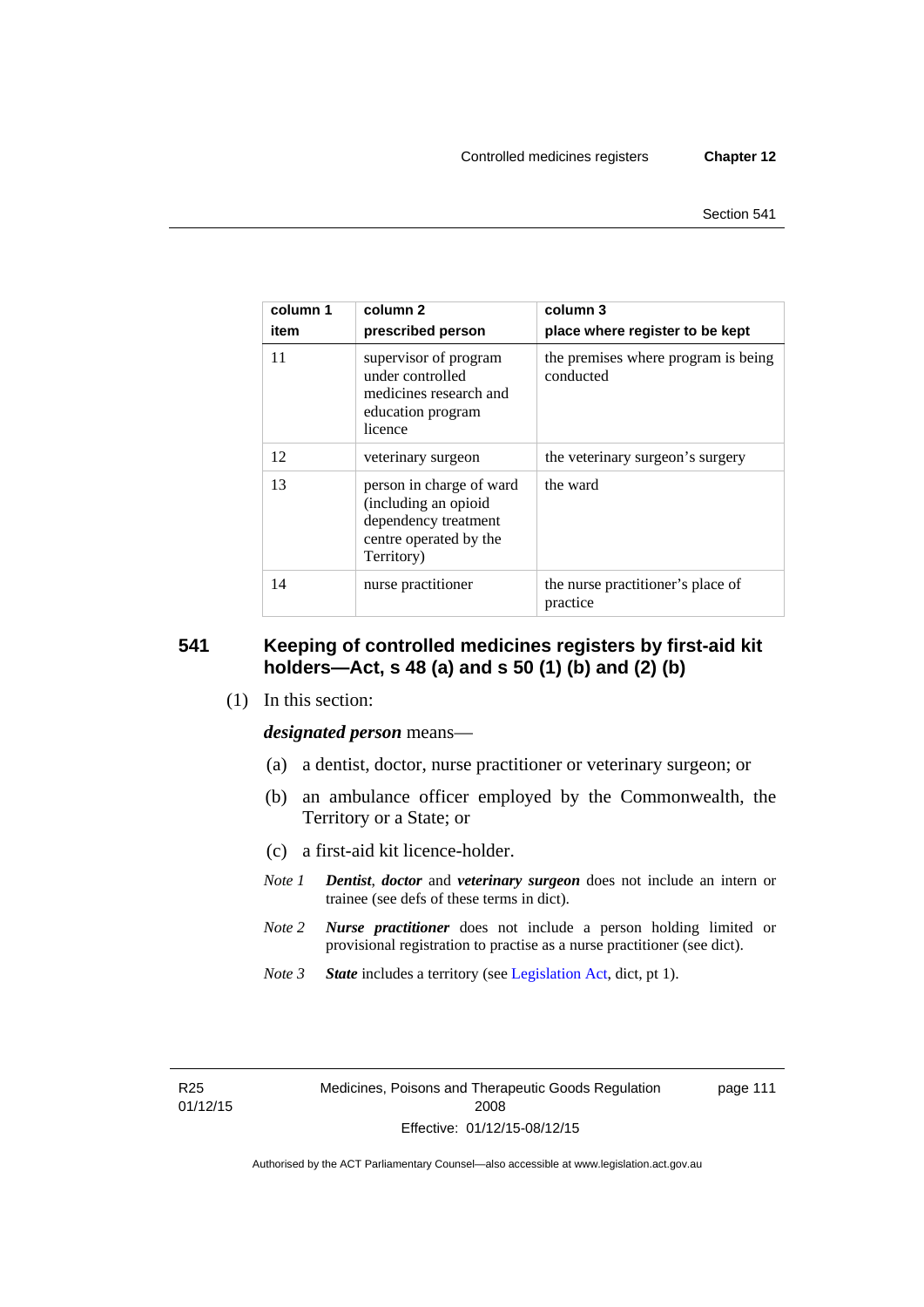(2) A designated person who possesses a first-aid kit containing a controlled medicine must keep the controlled medicines register for the controlled medicine with the first-aid kit.

### **542 Form of controlled medicines registers—Act, s 49 (1) (b) and (2) (b)**

- (1) Each page in a controlled medicines register must relate to a single form and strength of a controlled medicine.
- (2) If a controlled medicines register is kept electronically, a separate record must be used for each form and strength of controlled medicine kept.

### **543 Making entries in controlled medicines registers— Act, s 51 (1) (b)**

- (1) The following details for a dealing with a controlled medicine are prescribed:
	- (a) the nature of the dealing;
	- (b) the date of the dealing;
	- (c) the medicine, and the form, strength and quantity of the medicine, dealt with;
	- (d) if the dealing is receiving the medicine—the name and address of the supplier;
	- (e) if the dealing is supplying the medicine—the name and address of the person to whom it is supplied;
	- (f) if the medicine is supplied on a prescription—the prescriber's name and suburb and the prescription's number under section 123 (l) (Labelling dispensed medicines[—Act,](http://www.legislation.act.gov.au/a/2008-26/default.asp) s 60 (1) (c) (i) and (2) (c) (i));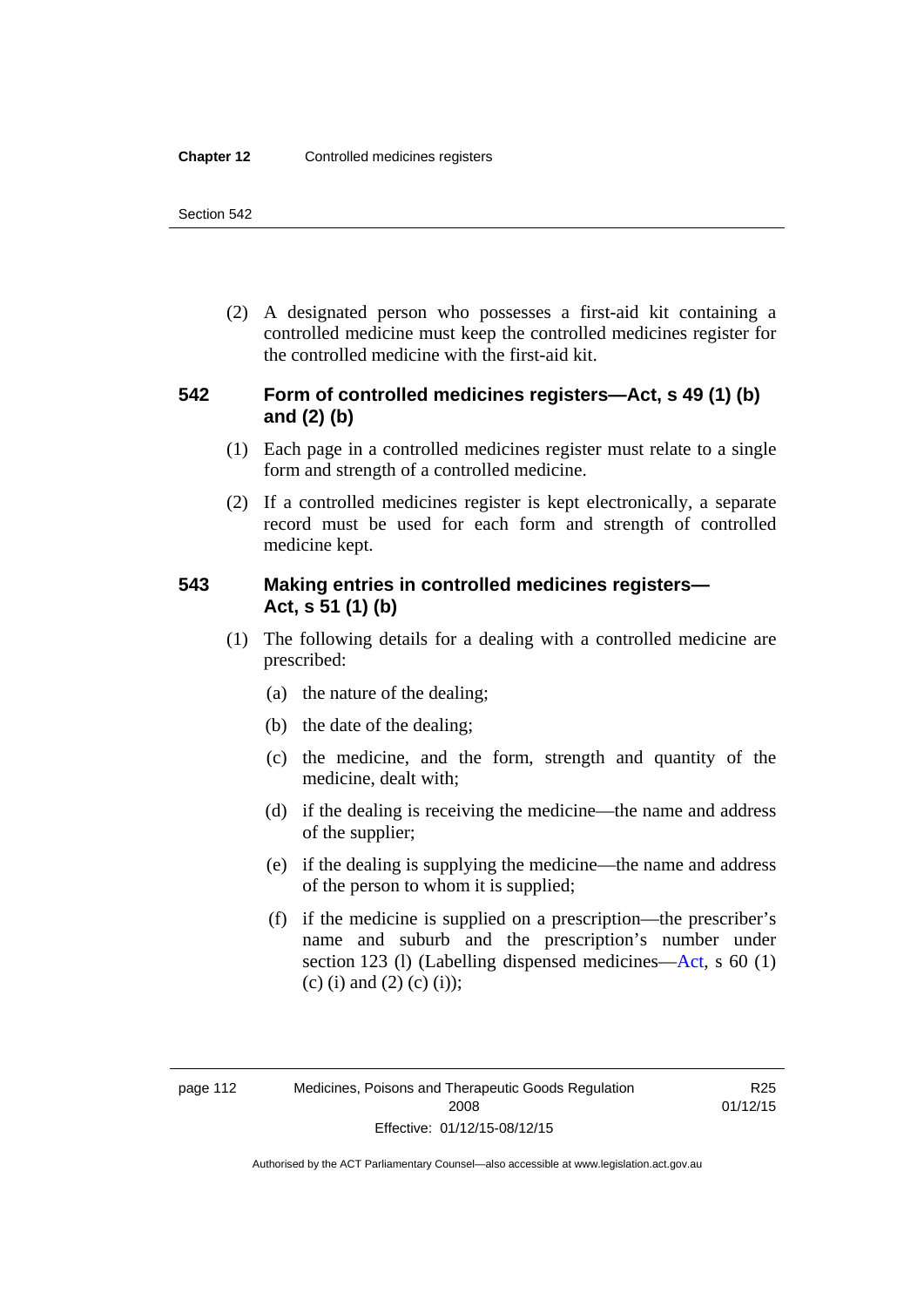- (g) if the medicine is supplied on a requisition—the requisition's number under section 132 (e) (Labelling medicines supplied on requisition[—Act,](http://www.legislation.act.gov.au/a/2008-26/default.asp) s 60 (1) (c) (i) and (2) (c) (i));
- (h) if the medicine is supplied on a purchase order—the date of the purchase order;
- (i) if the [Act,](http://www.legislation.act.gov.au/a/2008-26/default.asp) section 53 (Registers—witnessing administration of medicines) applies to the dealing—the name of the person to whom the medicine is administered;
- (j) the quantity of the medicine held after the dealing.
- (2) However, subsection (1) (i) does not apply in relation to a controlled medicine dispensed in a dose administration aid for—
	- (a) a patient at a residential aged care facility or residential disability care facility; or
	- (b) a detainee at a correctional centre; or
	- (c) a young detainee at a CYP detention place.
- (3) A dealing with a controlled medicine must be entered in—
	- (a) if the dealing happens in a pharmacy at an institution—the controlled medicines register kept at the pharmacy; or
	- (b) if the dealing happens in a ward at an institution—the controlled medicines register kept at the ward; or
	- (c) if the person must keep both a controlled medicines register for a first-aid kit and another controlled medicines register—
		- (i) for a dealing with a controlled medicine to which the first-aid kit relates—the controlled medicines register for the kit; or
		- (ii) for any other dealing by the person—the other controlled medicines register; or

R25 01/12/15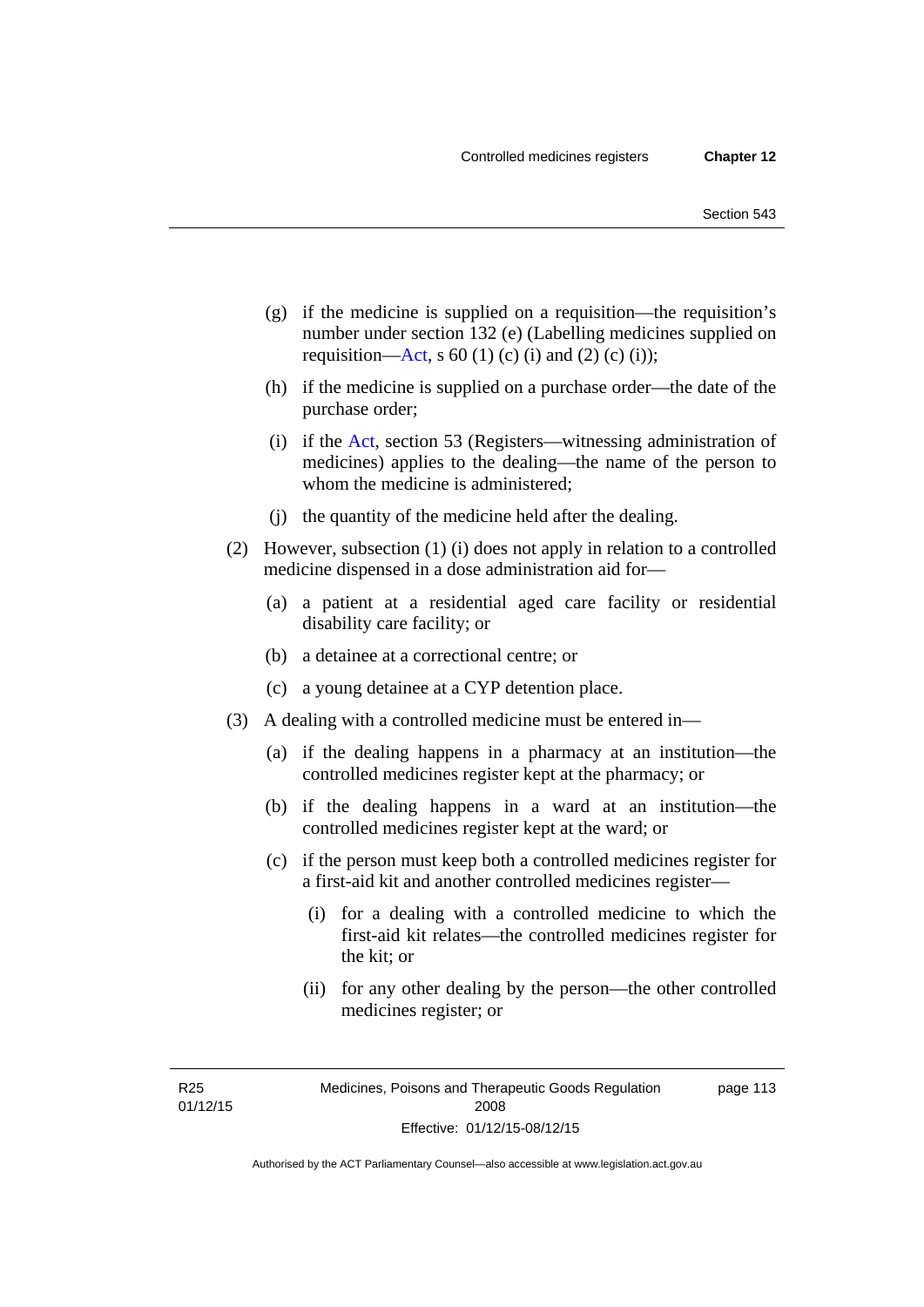(d) in any other case—the controlled medicines register the person must keep.

### **544 Prescribed witnesses for administration of controlled medicines—Act, s 53 (a) and (b)**

The following people are prescribed as witnesses in relation to the administration of a controlled medicine:

- (a) if the medicine is administered by an intern doctor—a dentist, doctor, midwife, nurse, nurse practitioner or pharmacist;
- (b) if the medicine is administered by a person who is not an intern doctor—
	- (i) a person prescribed under paragraph (a); or
	- (ii) an intern doctor or enrolled nurse.
- *Note Dentist*, *doctor* and *pharmacist* does not include an intern or trainee (see defs of these terms in dict).

### **545 Prescribed witnesses for discarding of controlled medicines—Act, s 54 (a) and (b)**

- (1) The following people are prescribed as witnesses in relation to the discarding of a controlled medicine:
	- (a) an ambulance officer employed by the Commonwealth, the Territory or a State;
	- (b) an approved analyst;
	- (c) a dentist;
	- (d) a doctor;
	- (e) a medicines and poisons inspector;
	- (f) a midwife;
	- (g) a nurse;

page 114 Medicines, Poisons and Therapeutic Goods Regulation 2008 Effective: 01/12/15-08/12/15

R25 01/12/15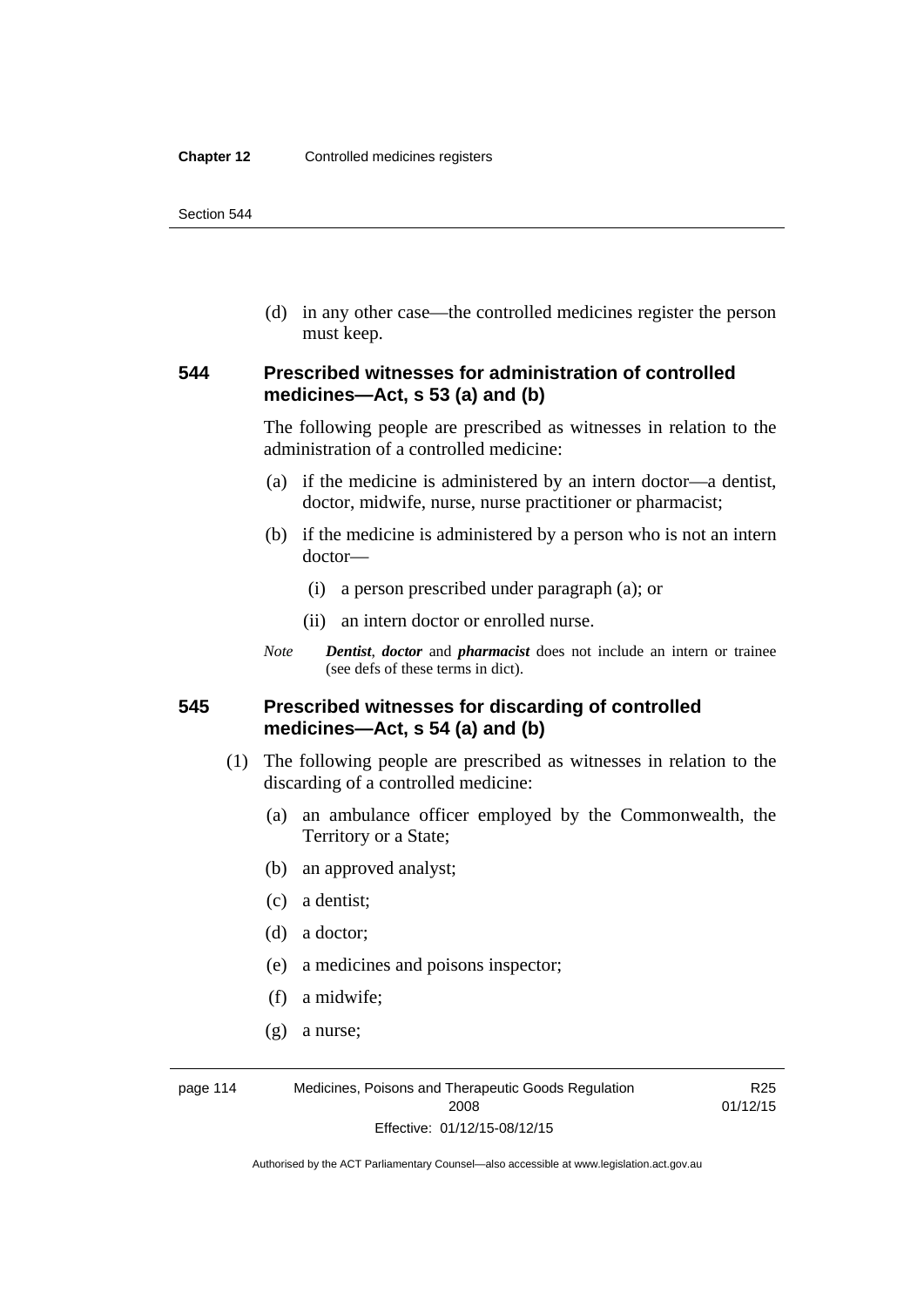- (h) a nurse practitioner;
- (i) a pharmacist;
- (j) a veterinary surgeon.
- *Note 1 Approved analyst*—see the dictionary.
- *Note 2 Dentist*, *doctor*, *pharmacist* and *veterinary surgeon* does not include an intern or trainee (see defs of these terms in dict).
- *Note 3 Nurse* does not include an enrolled nurse (see [Legislation Act,](http://www.legislation.act.gov.au/a/2001-14) dict, pt 1).
- *Note 4* See s 390 for the discarding of the residue of a controlled medicine left after administration.
- (2) However, a person mentioned in subsection (1) must not be a prescribed witness to the discarding of a controlled medicine if the person is—
	- (a) related to, a close friend of or employed by the person discarding the medicine; or
	- (b) the supervisor of the person discarding the medicine; or
	- (c) supervised by the person discarding the medicine.

### **546 Changes etc to entries in controlled medicines registers—Act, s 55 (2) (b)**

- (1) An entry in a paper-based controlled medicines register may be amended by the person who made the entry by—
	- (a) the person signing and dating a marginal note or footnote that gives the date of the amendment and the amended details; and
	- (b) if the entry relates to administering a controlled medicine—
		- (i) the amendment being witnessed by a person prescribed under section 544 (Prescribed witnesses for administration of controlled medicines[—Act](http://www.legislation.act.gov.au/a/2008-26/default.asp), s 53 (a) and (b)); and

R25 01/12/15

Medicines, Poisons and Therapeutic Goods Regulation 2008 Effective: 01/12/15-08/12/15 page 115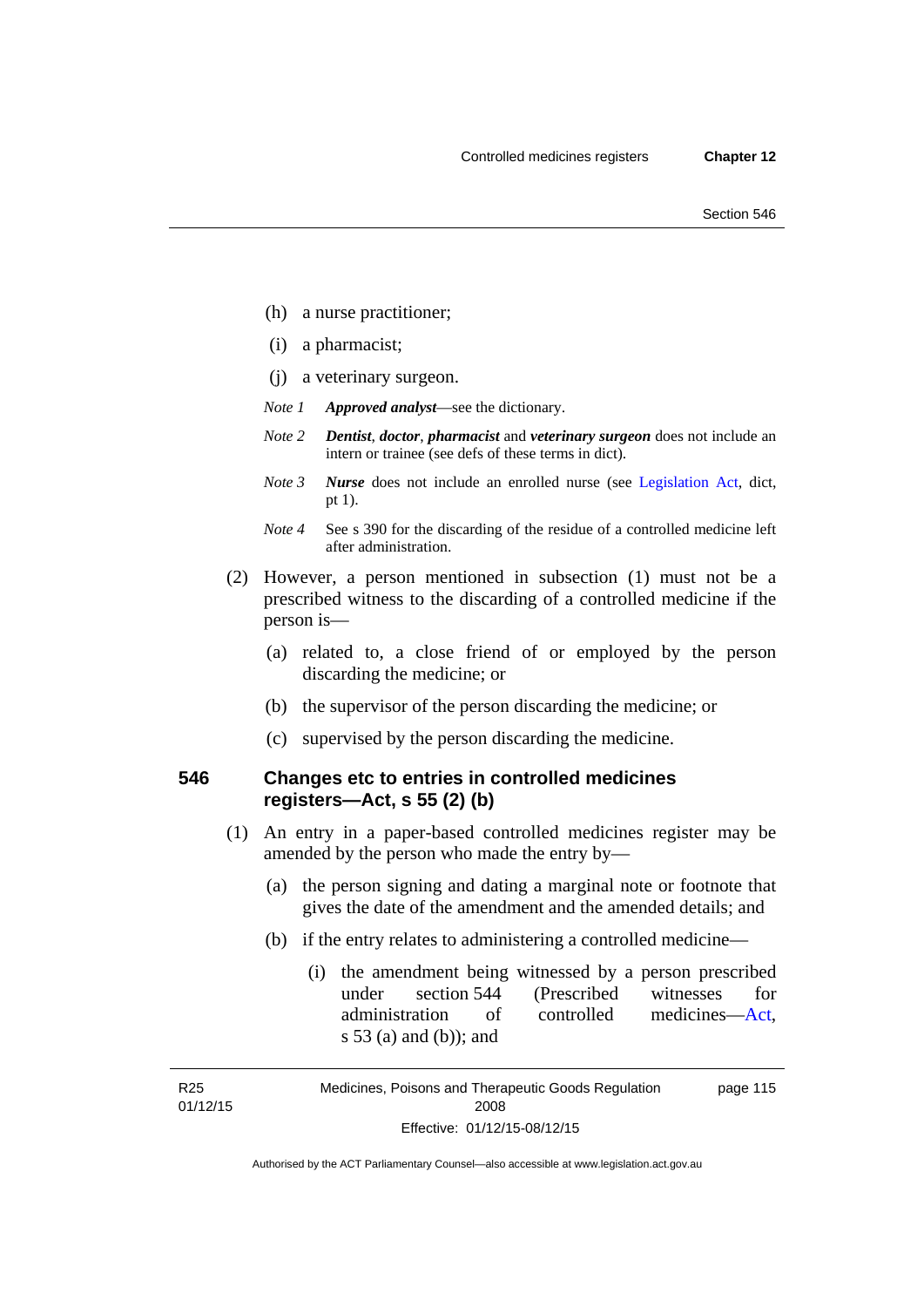- (ii) the witness signing the amendment as witness; and
- (c) if the entry relates to the discarding of a controlled medicine—
	- (i) the amendment being witnessed by a person prescribed under section 545 (Prescribed witnesses for discarding of controlled medicines[—Act,](http://www.legislation.act.gov.au/a/2008-26/default.asp) s 54 (a) and (b)); and
	- (ii) the witness signing the amendment as witness.
- (2) An entry in an electronic controlled medicines register may be amended by the person who made the entry by the person attaching or linking, by electronic means, a document that includes—
	- (a) the person's signature, the date and the amended details; and
	- (b) if the entry relates to administering a controlled medicine—the signature as witness of a person prescribed under section 544; and
	- (c) if the entry relates to the discarding of a controlled medicine the signature as witness of a person prescribed under section 545.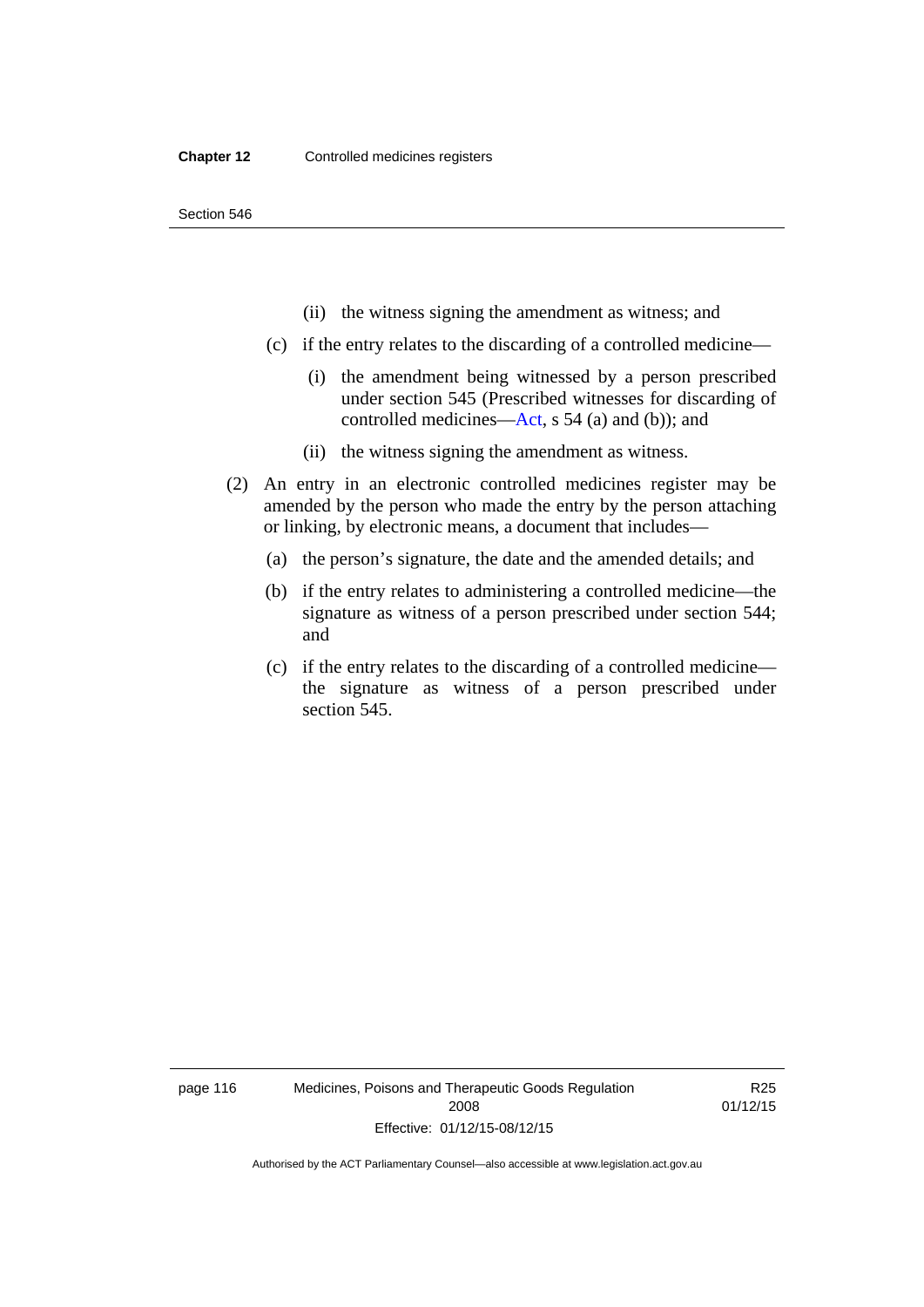# **Chapter 13 Controlled medicines and appendix D medicines approvals for human use**

## **Part 13.1 Controlled medicines approvals**

*Note* It is a condition of an authorisation to prescribe a controlled medicine for human use that the prescriber has an approval under this part (see s 31 (1) (d)).

## **Division 13.1.1 Preliminary**

### **550 Meaning of** *controlled medicines approval*

In this regulation:

*controlled medicines approval* means an approval to prescribe a controlled medicine under—

- (a) division 13.1.2 (Standing controlled medicines approvals); or
- (b) division 13.1.3 (Chief health officer controlled medicines approvals).

### **551 Meaning of** *designated prescriber***—pt 13.1**

In this part:

*designated prescriber* means a prescriber (other than a veterinary surgeon or trainee veterinary surgeon) in relation to whom prescribing a controlled medicine is included in schedule 1, column 3.

R25 01/12/15 page 117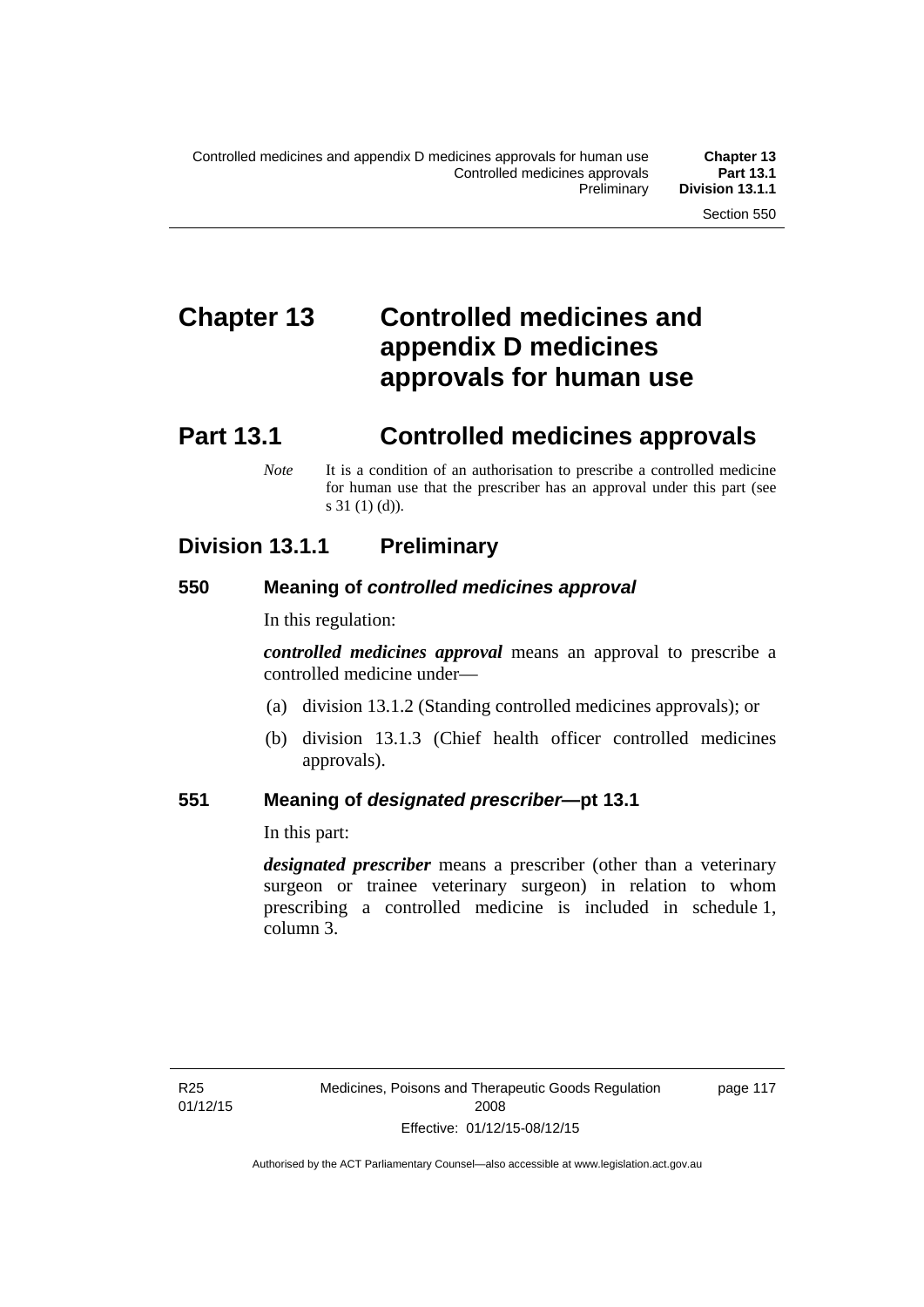## **Division 13.1.2 Standing controlled medicines approvals**

### **555 Standing approval to prescribe controlled medicines for hospital in-patients**

A designated prescriber is approved to prescribe a controlled medicine for a patient of the prescriber if the patient is an in-patient at a hospital.

*Note* A *hospice* is a hospital (see *The Macquarie Dictionary*, 4th ed).

#### **556 Standing approval to prescribe controlled medicines for short-term treatment**

A designated prescriber is approved to prescribe a controlled medicine for a patient of the prescriber if—

- (a) the prescriber believes on reasonable grounds that the patient is not a drug-dependant person in relation to a controlled medicine or prohibited substance; and
- (b) the prescriber believes on reasonable grounds that the patient has not been prescribed a controlled medicine within the 2-month period before the prescriber prescribes the medicine; and
- (c) the prescriber prescribes the controlled medicine for the patient's use for 2 months or less.
- *Note* For long-term prescribing, see div 13.1.3.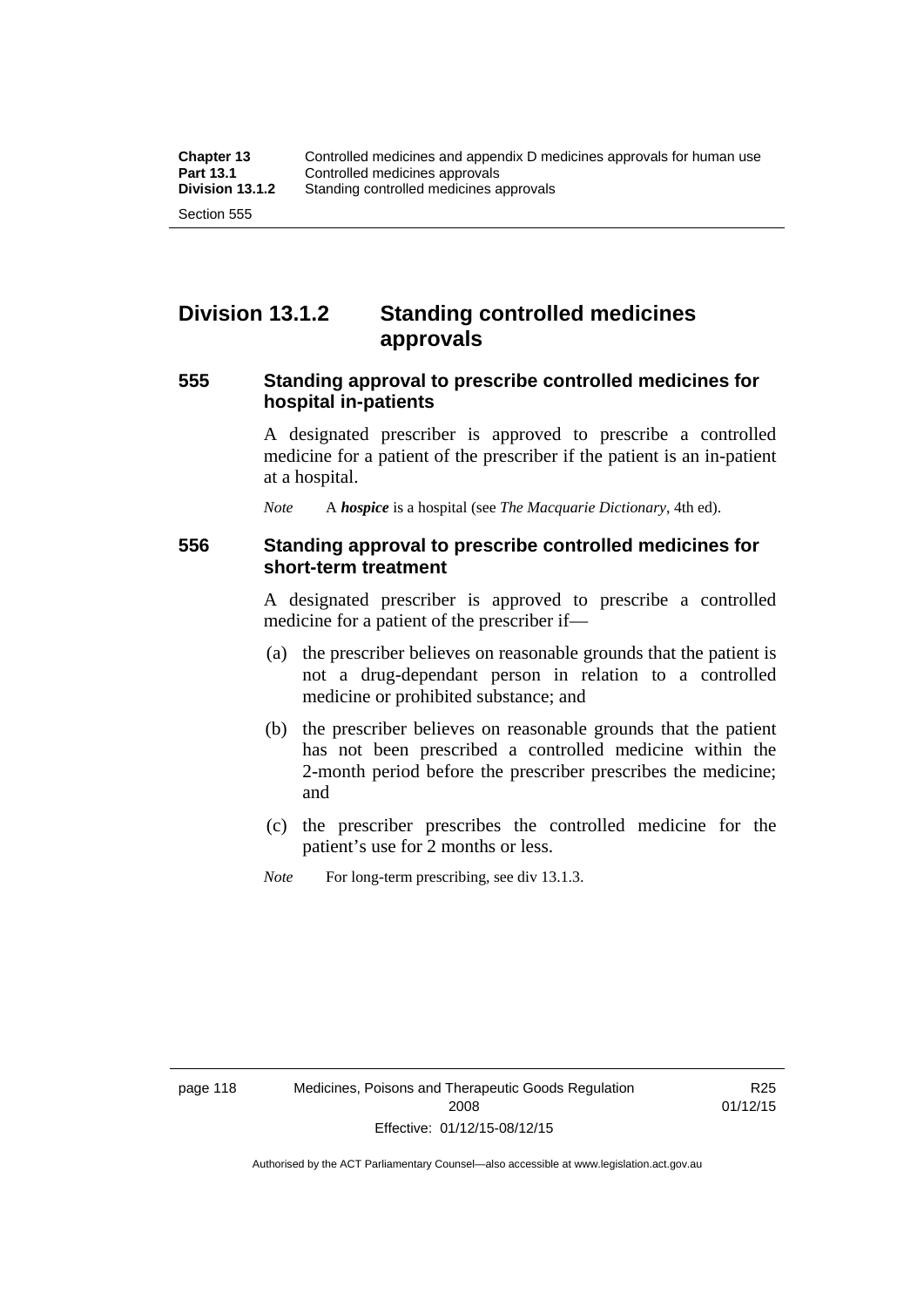page 119

### **557 Standing interim approval to prescribe buprenorphine and methadone for patients of certain institutions**

(1) In this section:

*doctor* includes an intern doctor acting under the direct supervision of a doctor.

- (2) A doctor is approved (the *interim approval*) to prescribe buprenorphine or methadone if—
	- (a) the doctor—
		- (i) is working at a hospital and prescribes the medicine for an outpatient at the hospital; or
		- (ii) is working at any of the following institutions and prescribes the medicine for a patient of the institution:
			- (A) a correctional centre;
			- (B) a CYP detention place;
			- (C) an opioid dependency treatment centre operated by the Territory; or
			- *Note Institution* includes a correctional centre and a CYP detention place (see s 652).
		- (iii) prescribes the medicine for a person in police custody; and
	- (b) the buprenorphine or methadone is prescribed in accordance with the opioid dependency treatment guidelines; and
		- *Note Opioid dependency treatment guidelines*—see the dictionary.
	- (c) the doctor makes an application under section 560 to prescribe the medicine not later than 72 hours after the doctor first prescribes buprenorphine or methadone for the patient.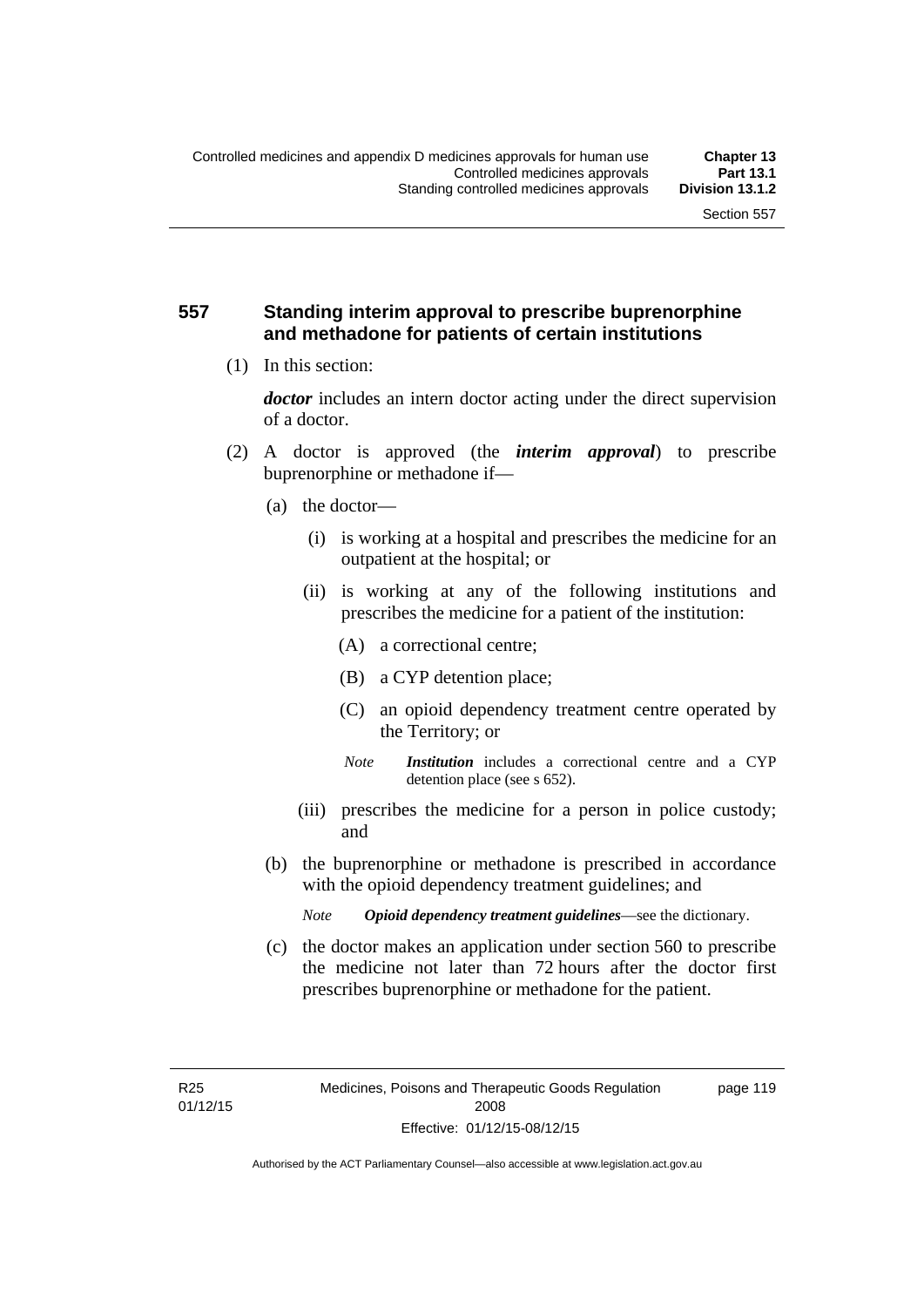- (3) The interim approval ends—
	- (a) if the chief health officer approves the application under division 13.1.3—when the doctor is given notice of the approval; or
	- (b) if the application under section 560 is withdrawn—on the withdrawal of the application; or
	- (c) if the chief health officer refuses to approve the application and the 7-day period mentioned in section 565 (2) (Applications for review of unfavourable CHO decisions for approvals) ends without an application for review being made—at the end of the 7-day period; or
	- (d) if the chief health officer refers the application to the medicines advisory committee or an application is made to the committee under section 565—when the doctor is given notice of the chief health officer's decision under section 573 (Medicines advisory committee—recommendations to CHO).

## **Division 13.1.3 Chief health officer controlled medicines approvals**

### **560 Applications for CHO controlled medicines approvals**

- (1) A designated prescriber may apply to the chief health officer for approval to prescribe a controlled medicine.
- (2) An application under subsection (1) must—
	- (a) be for approval to prescribe a controlled medicine for a single individual; and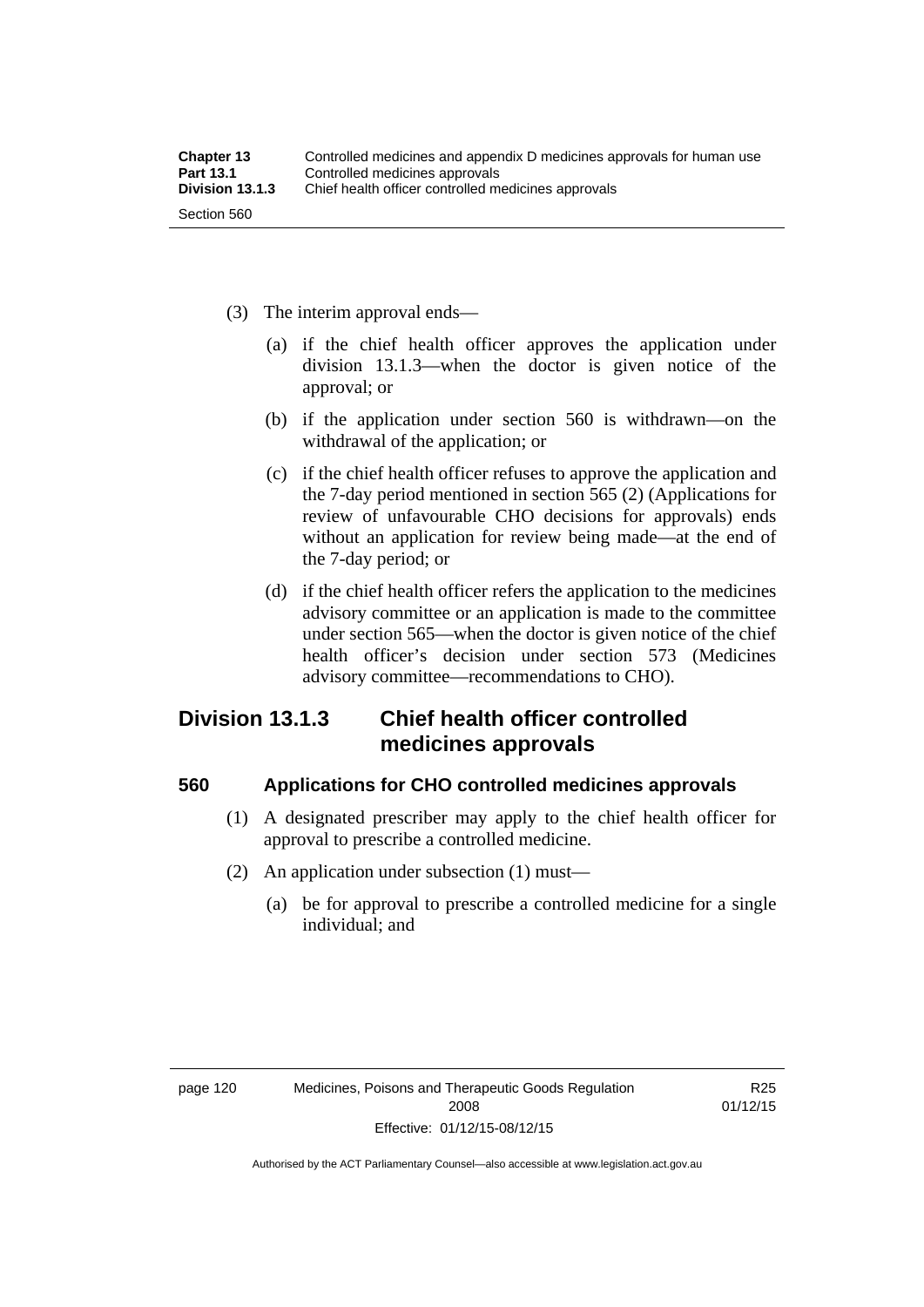(b) be made in a way determined by the chief health officer.

#### **Examples**

telephone, email and fax

- *Note 1* If a form is approved under the [Act](http://www.legislation.act.gov.au/a/2008-26/default.asp), s 198 for this provision, the form must be used.
- *Note 2* An example is part of the regulation, is not exhaustive and may extend, but does not limit, the meaning of the provision in which it appears (see [Legislation Act,](http://www.legislation.act.gov.au/a/2001-14) s 126 and s 132).
- (3) An application under subsection (1) may be made—
	- (a) on the applicant's own behalf; or
	- (b) on the applicant's own behalf and on behalf of 1 or more other named designated prescribers; or
	- (c) on behalf of a group of designated prescribers that includes the applicant and who practise at the same premises.

#### **Example**

the doctors practising at a suburban medical practice so that if a person's usual doctor is unavailable another doctor at the practice can, under the approval, prescribe the controlled medicine

(4) A determination under subsection (2) (b) is a notifiable instrument.

*Note* A notifiable instrument must be notified under the [Legislation Act](http://www.legislation.act.gov.au/a/2001-14).

## **561 Requirements for CHO controlled medicines approval applications**

- (1) An application by a designated prescriber for an approval to prescribe a controlled medicine for a patient must include the following:
	- (a) the designated prescriber's name and address;
	- (b) if the application is made on behalf of a group of designated prescribers—the names of the designated prescribers or a description of the group;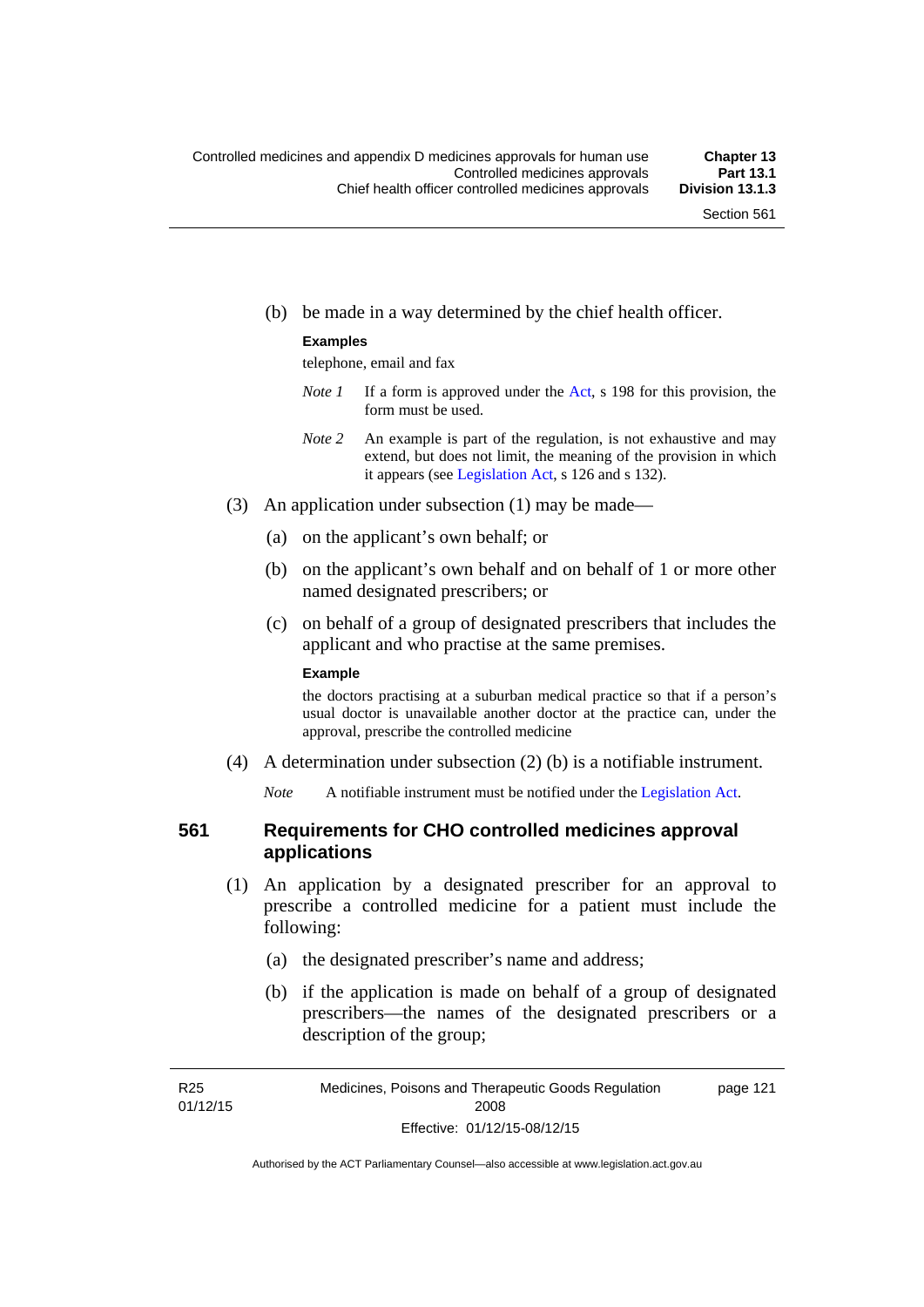(c) the medicine, and the form, strength and quantity of the medicine, to be prescribed;

*Note* For morphine or oxycodone for a terminally ill person, see s (2).

- (d) the daily dose of the medicine and, if more than 1 form or strength of the medicine is to be prescribed, the dose for each form or strength;
- (e) the patient's name and home address;
- (f) the condition from which the patient is suffering that, in the designated prescriber's opinion, requires treatment with the medicine;
- (g) whether, in the designated prescriber's opinion, based on reasonable grounds, the patient is a drug-dependent person in relation to a controlled medicine or prohibited substance.
- (2) However, for subsection (1) (c), if the controlled medicine is morphine or oxycodone for a person with a terminal illness, the application may be made for all forms, strengths and quantities of the medicine.
- (3) To remove any doubt, the application may include any other information the designated prescriber considers relevant.
- (4) The chief health officer may ask the designated prescriber for any other information reasonably required to decide the application, including, for example, further information about the patient's treatment.
	- *Note* An example is part of the regulation, is not exhaustive and may extend, but does not limit, the meaning of the provision in which it appears (see [Legislation Act,](http://www.legislation.act.gov.au/a/2001-14) s 126 and s 132).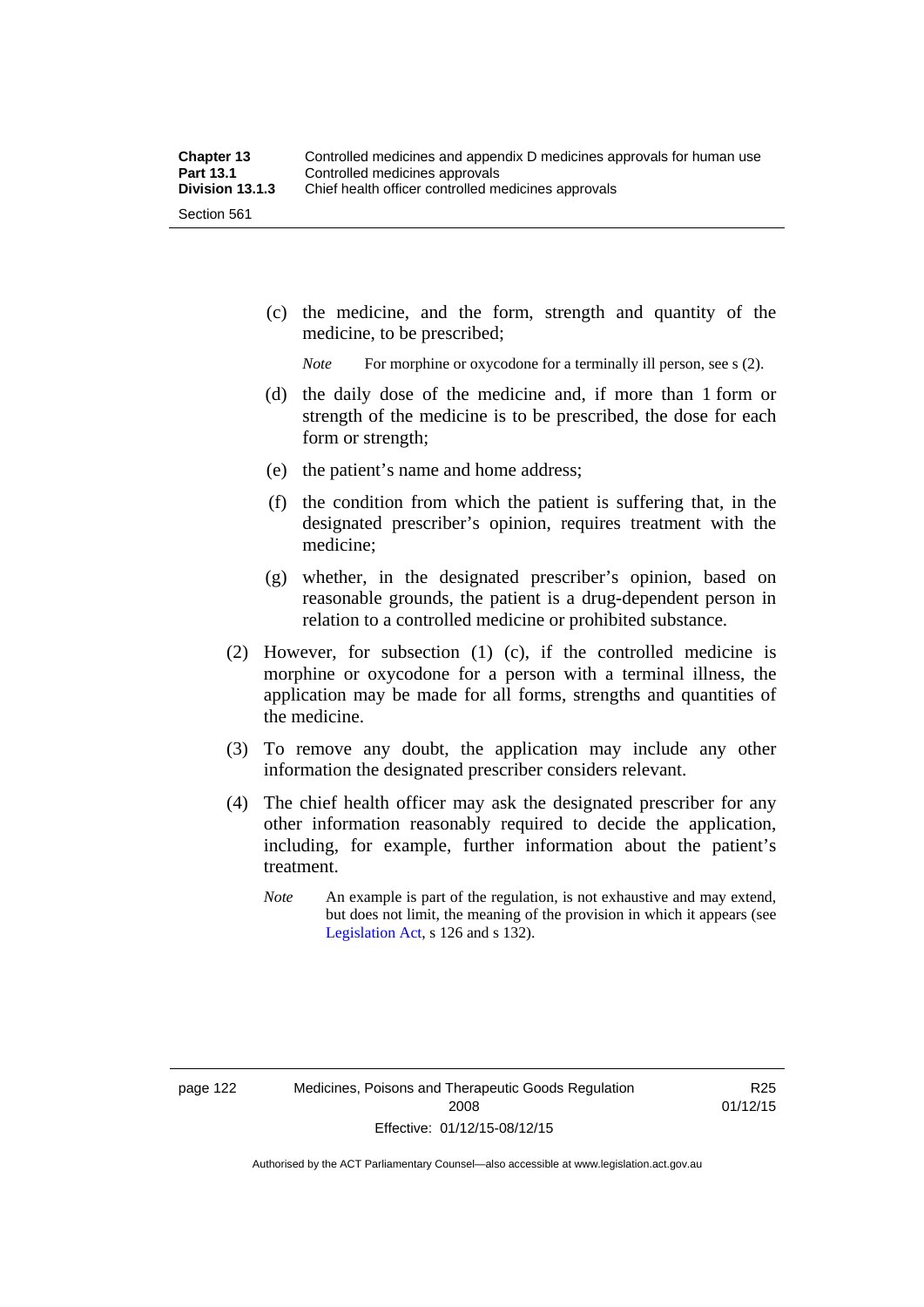## **562 CHO decision on applications to prescribe controlled medicines**

- (1) On application under section 560, the chief health officer must—
	- (a) approve the application in the terms applied for; or
	- (b) approve the application in terms different from those applied for; or
	- (c) refuse to approve the application; or
	- (d) refer the application to the medicines advisory committee.
	- *Note 1* An approval may include conditions (see s 570).
	- *Note 2* For the form of a controlled medicines approval by the chief health officer, see s 571.
- (2) However, the chief health officer need not decide the application if the chief health officer has asked for information under section 561 (4) and the information has not been given.
- (3) The chief health officer must give the applicant written notice of the chief health officer's decision not later than 7 days after the day the decision is made.
- (4) If the decision is made under subsection (1) (b) or (c), the notice must include information about the applicant's right to seek review of the decision under section 565 (Applications for review of unfavourable CHO decisions for approvals).

## **563 Restrictions on CHO power to approve applications for approvals**

In making a decision under section 562, the chief health officer—

 (a) must comply with any guidelines approved under section 574 (Guidelines for CHO decisions on applications); and

page 123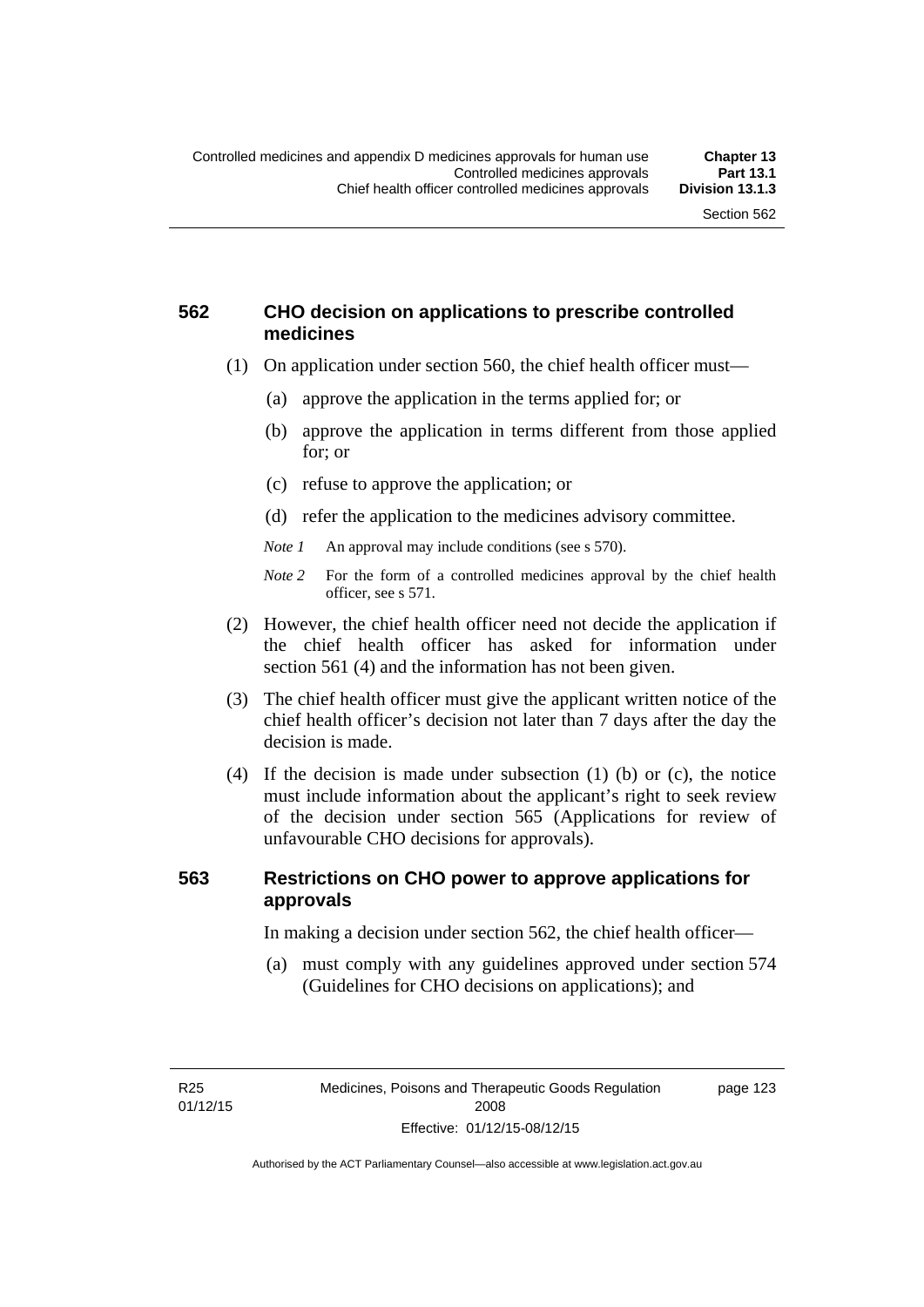- (b) must not approve an application to prescribe all forms, strengths and quantities of morphine or oxycodone for the treatment of a person who is terminally ill unless satisfied—
	- (i) a specialist has diagnosed the person as being terminally ill; and
	- (ii) the medicine is for use by the person for therapeutic purposes only; and
- (c) must not approve an application to prescribe buprenorphine or methadone to treat a drug-dependent person's drug-dependency unless the applicant is—
	- (i) a doctor who is working at a hospital, or an institution mentioned in section 557 (2) (a) (ii) (Standing interim approval to prescribe buprenorphine and methadone for patients of certain institutions); or
	- (ii) an intern doctor who is working at a hospital, or an institution mentioned in section  $557(2)$  (a) (ii), and who is acting under the direct supervision of a doctor at the hospital or institution; or
	- (iii) a doctor who is treating a person held in police custody; or
	- (iv) a doctor who holds an endorsement under section 582 (CHO decisions on applications for endorsement to treat drug-dependency); or
	- (v) a doctor who is prescribing continuing opioid dependency treatment for up to 5 drug-dependent people if—
		- (A) the people have already undergone opioid dependency treatment for at least 14 consecutive days (the *initial treatment*); and

R25 01/12/15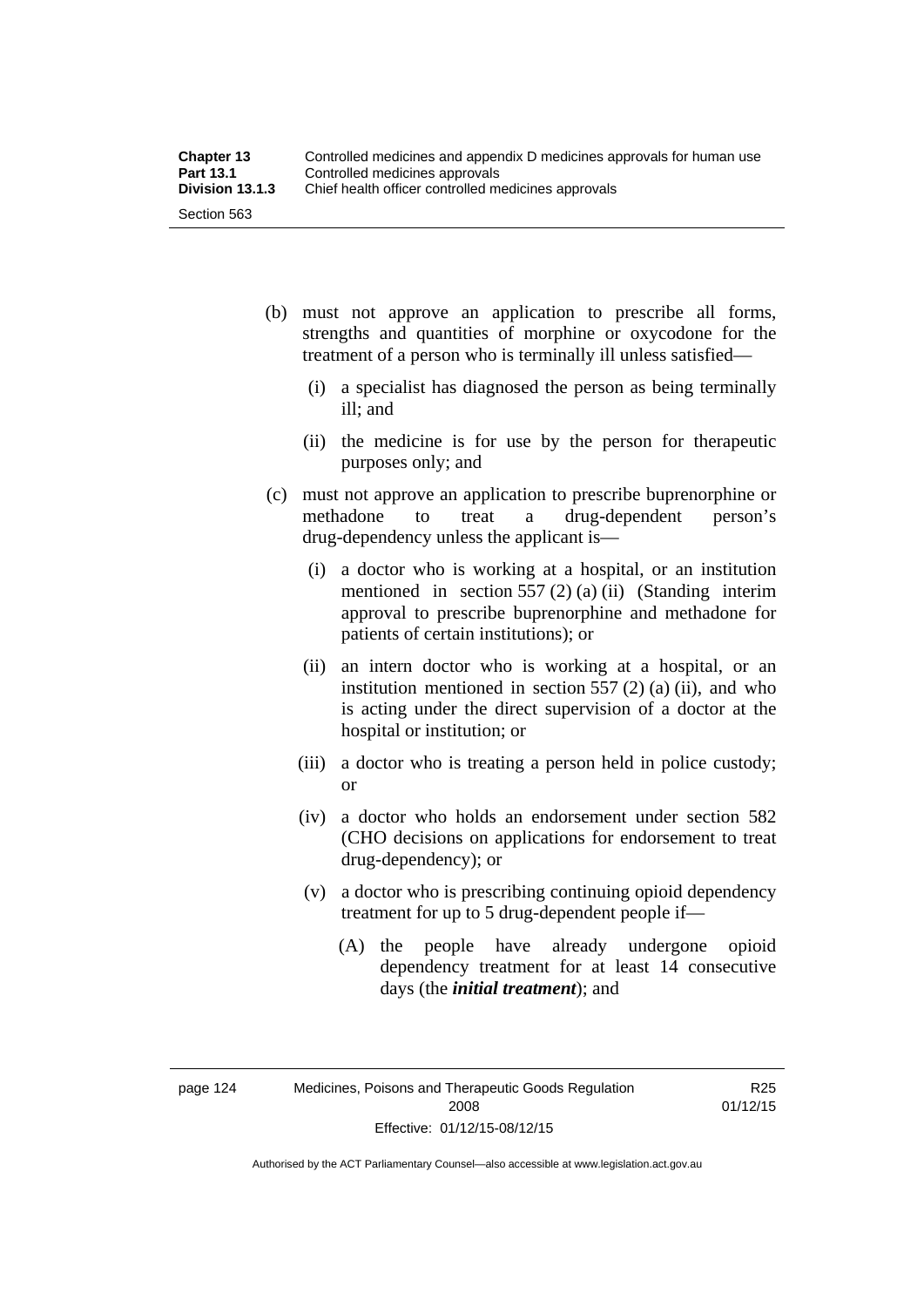(B) the initial treatment was prescribed by a doctor holding an endorsement under section 582.

*Note Doctor* does not include an intern doctor (see dict).

#### **564 Term of CHO controlled medicines approvals**

A controlled medicines approval under this division is for the period (not longer than 1 year) stated in the approval.

## **565 Applications for review of unfavourable CHO decisions for approvals**

- (1) This section applies if, under section 562, the chief health officer—
	- (a) approves an application for a controlled medicines approval in terms different from those applied for; or
	- (b) refuses to approve the application for an approval.
- (2) The applicant for the approval may, not later than 7 days after the day the person receives written notice of the decision, apply to the medicines advisory committee for review of the decision.
- (3) The application for review—
	- (a) must be in writing signed by the applicant; and
	- (b) must set out the grounds for the application; and
	- (c) may include any information that the applicant considers appropriate for the review.

page 125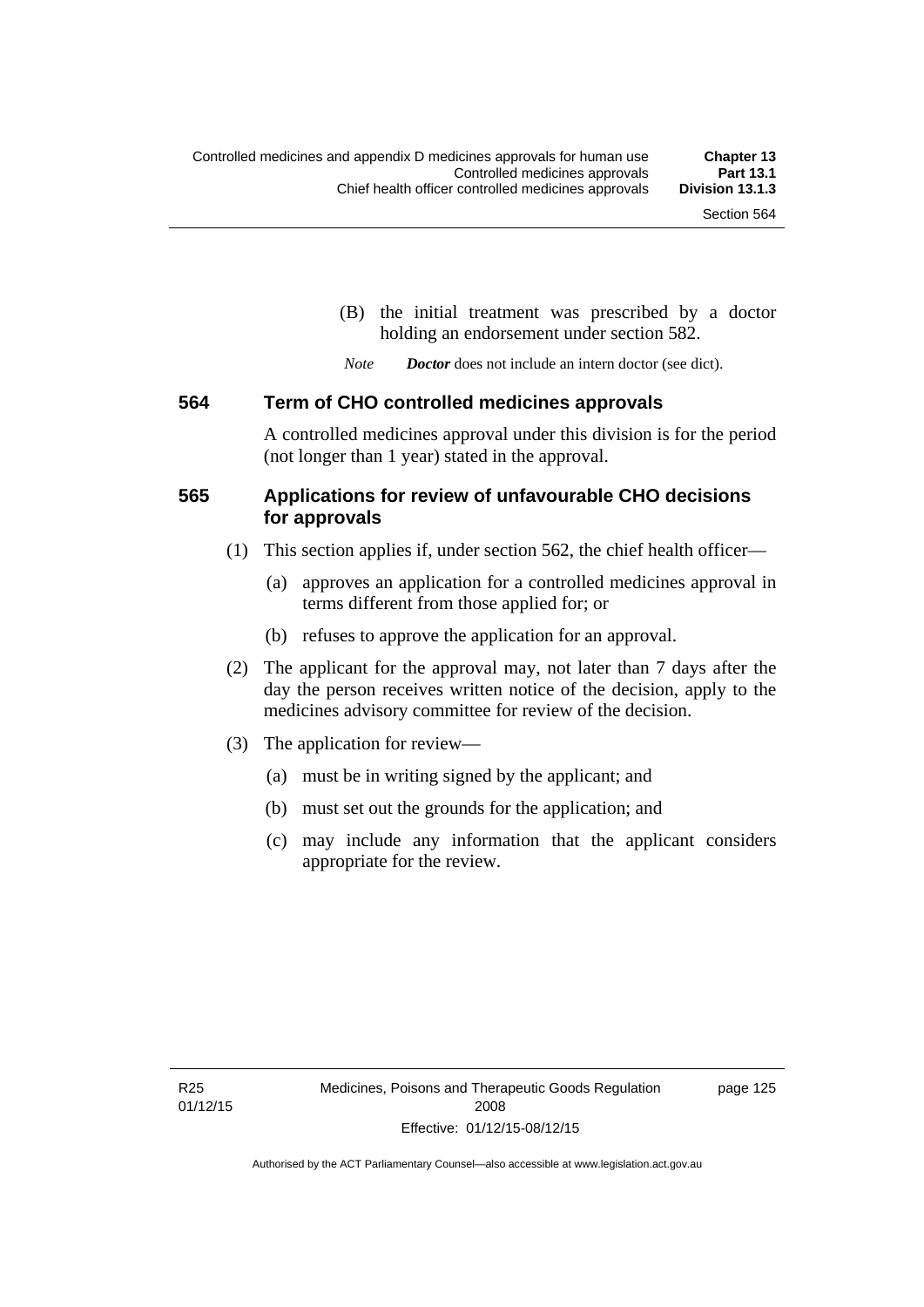## **566 Medicines advisory committee—referred applications and review of unfavourable CHO decisions**

- (1) This section applies to an application—
	- (a) for approval to prescribe a controlled medicine referred to the medicines advisory committee under section 562 (1) (d); or
	- (b) under section 565 for review of a decision of the chief health officer on an application for a controlled medicines approval.
- (2) The medicines advisory committee may, in writing, ask the applicant to give the committee further information about the treatment of the person to whom the application relates not later than a stated reasonable time.
- (3) After considering the application and any further information provided in accordance with a notice under subsection (2), the medicines advisory committee must—
	- (a) for an application for review of a decision by the chief health officer—
		- (i) recommend that the chief health officer confirm the decision made; or
		- (ii) do both of the following:
			- (A) recommend that the chief health officer revoke the decision made;
			- (B) make a recommendation under paragraph (b) (i), (ii) or (iii); or
	- (b) recommend that the chief health officer—
		- (i) approve the application to prescribe a controlled medicine in the terms applied for; or
		- (ii) approve the application in terms different from those applied for; or

page 126 Medicines, Poisons and Therapeutic Goods Regulation 2008 Effective: 01/12/15-08/12/15 R25 01/12/15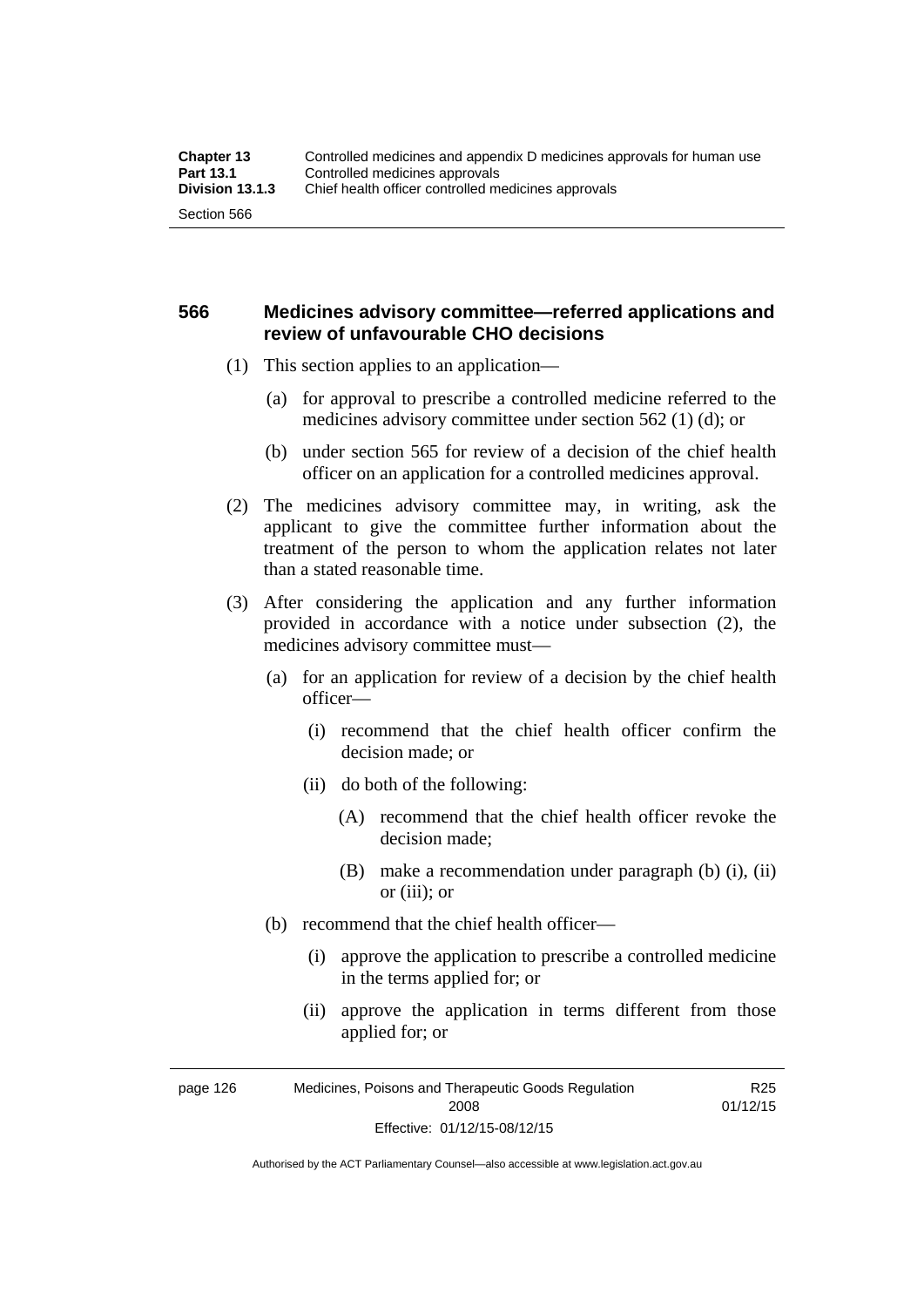- (iii) refuse to approve the application.
- *Note 1* The medicines advisory committee may recommend that the chief health officer include conditions in the approval (see s 570 (2)).
- *Note 2* The chief health officer must consider the committee's recommendation (see s 573).
- (4) A recommendation must be in writing.

### **567 Amendment and revocation of controlled medicines approvals**

- (1) The chief health officer may amend or revoke a controlled medicines approval on the chief health officer's own initiative and without consulting the medicines advisory committee.
- (2) The medicines advisory committee may recommend that the chief health officer amend or revoke a controlled medicines approval, whether or not the approval was given on the recommendation of the committee.

*Note* The chief health officer must consider the committee's recommendation (see s 573).

- (3) A recommendation must be in writing.
- (4) The chief health officer must send the approval-holder written notice of the chief health officer's decision not later than 7 days after the day the decision is made.
- (5) If the decision is to amend or revoke a controlled medicines approval under subsection (1), the notice must include information about the approval-holder's right to seek review of the decision under section 568.
- (6) In this section:

*amend*, a controlled medicines approval, includes imposing a condition on, or changing a condition of, the approval.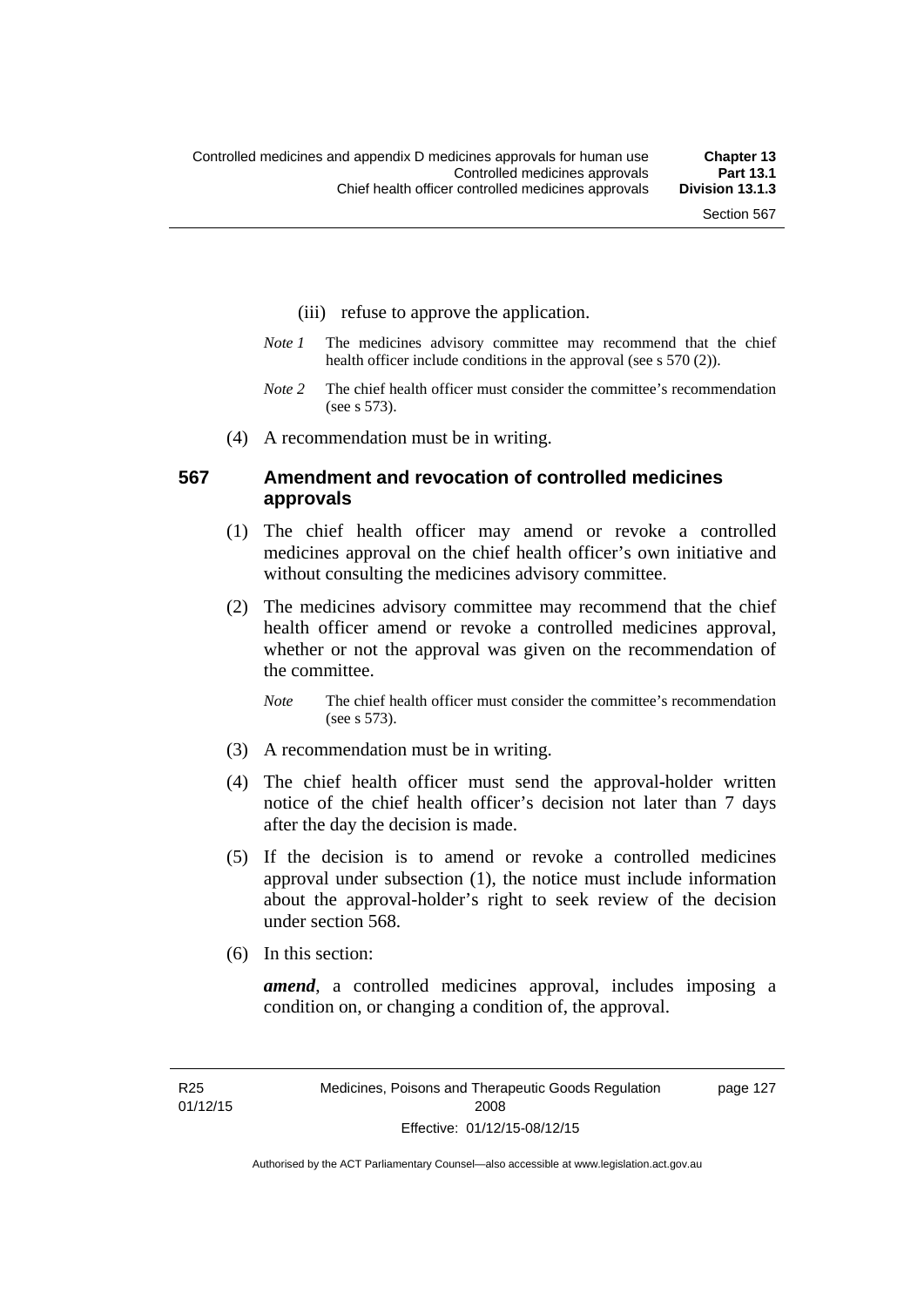## **568 Application for review of amendment and revocation on CHO initiative**

- (1) This section applies if the chief health officer amends or revokes a controlled medicines approval under section 567 (1).
- (2) The person to whom the approval was given may, not later than 7 days after the day the person is given written notice of the amendment or revocation, apply to the medicines advisory committee for review of the decision.
- (3) The application for review—
	- (a) must be in writing signed by the applicant; and
	- (b) must set out the grounds for the application; and
	- (c) may include any information that the applicant considers appropriate for the review.
- (4) To remove any doubt, the decision to which the application relates continues to operate despite the making of the application until the day the chief health officer's decision following a recommendation under section 569 (3) takes effect.

## **569 Medicines advisory committee—review of amendment or revocation on CHO initiative**

- (1) This section applies if an application is made to the medicines advisory committee under section 568 to review a decision (the *original decision*) of the chief health officer to amend or revoke a controlled medicines approval.
- (2) The medicines advisory committee may, in writing, ask the designated prescriber to give the committee further information about the treatment of the person to whom the application relates not later than a stated reasonable time.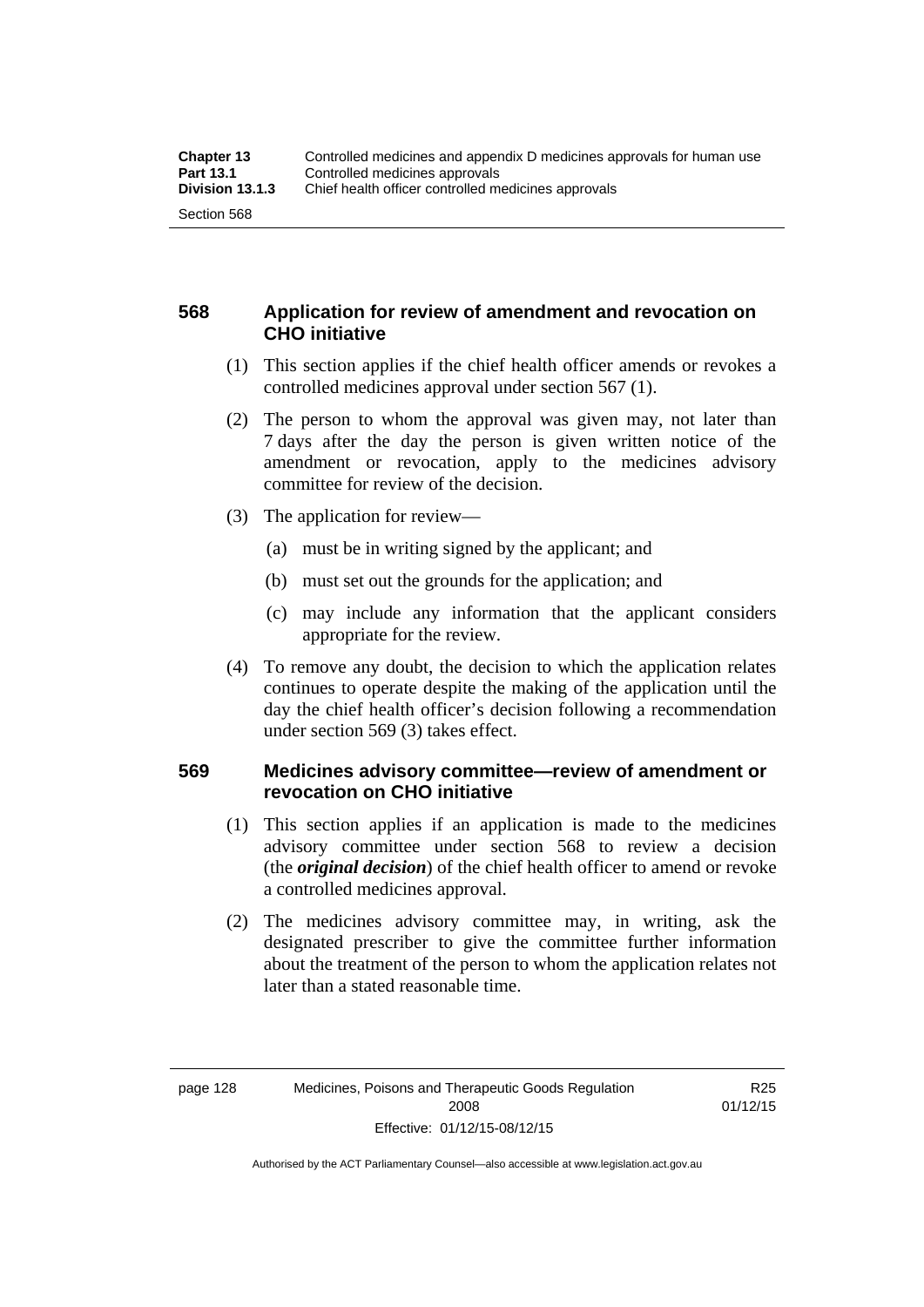- (3) After considering the application for review and any further information provided in accordance with a notice under subsection (2), the medicines advisory committee must recommend that the chief health officer—
	- (a) confirm the original decision; or
	- (b) revoke the original decision; or
	- (c) revoke the original decision and approve the application as recommended by the committee.
	- *Note 1* The medicines advisory committee may recommend that the chief health officer include conditions in the approval (see s 570 (2)).
	- *Note 2* The chief health officer must consider the committee's recommendation (see s 573).
- (4) A recommendation must be in writing.

### **570 Conditional controlled medicines approvals**

- (1) The chief health officer may include conditions for the safe or proper use of a controlled medicine in a controlled medicines approval.
- (2) The medicines advisory committee may recommend that the chief health officer include conditions for the safe or proper use of a controlled medicine in a controlled medicines approval.
	- *Note* The chief health officer must consider the committee's recommendation (see s 573).

## **571 Form of CHO controlled medicines approvals**

- (1) A controlled medicines approval given by the chief health officer must include the following:
	- (a) the name of the controlled medicine to which the approval relates;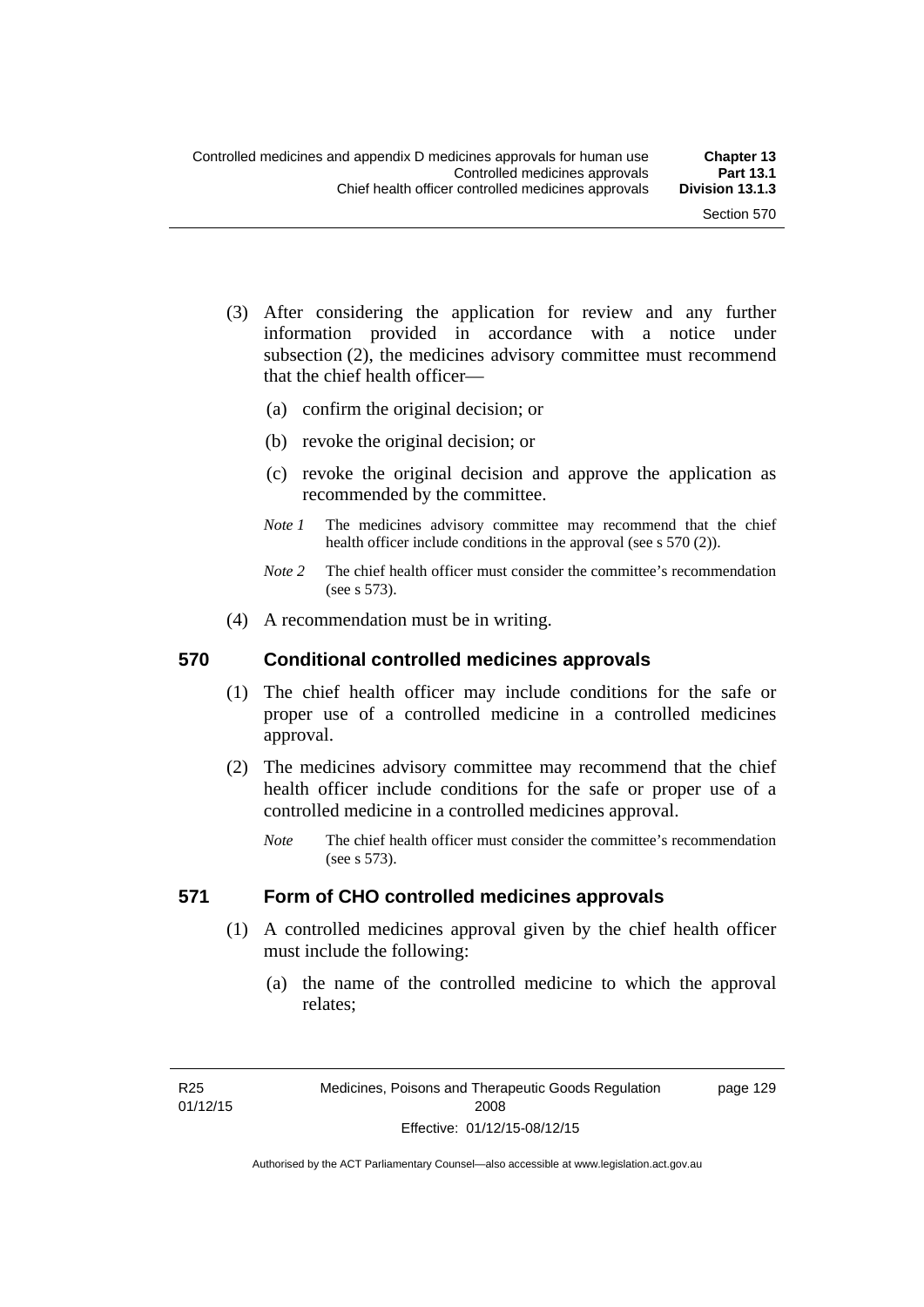- (b) the maximum quantity of the medicine that may be prescribed under the approval;
	- *Note 1* For morphine or oxycodone for a person with a terminal illness, see s (2).
	- *Note* 2 For buprenorphine or methadone for a drug-dependent person, see s (3).
- (c) the form and strength of the medicine that may be prescribed under the approval;
	- *Note* Other forms and strengths may be prescribed in accordance with s 32.
- (d) the period when the medicine may be prescribed under the approval or when the approval ends;
- (e) an identifying number for the approval;
- (f) any condition to which the approval is subject.
- *Note* If the approval is an oral approval, the prescriber must send the chief health officer a written application (see s  $31$  (1) (d) (ii)).
- (2) However, for subsection (1) (b) and (c), if the controlled medicines approval relates to the treatment of a person with a terminal illness, the approval may provide that all forms, strengths and quantities of morphine or oxycodone are approved.
- (3) Also, for subsection (1) (b), if the controlled medicines approval relates to the treatment of a drug-dependent person with buprenorphine or methadone for their drug-dependency, the approval may state the maximum daily dose that may be prescribed for the person.

R25 01/12/15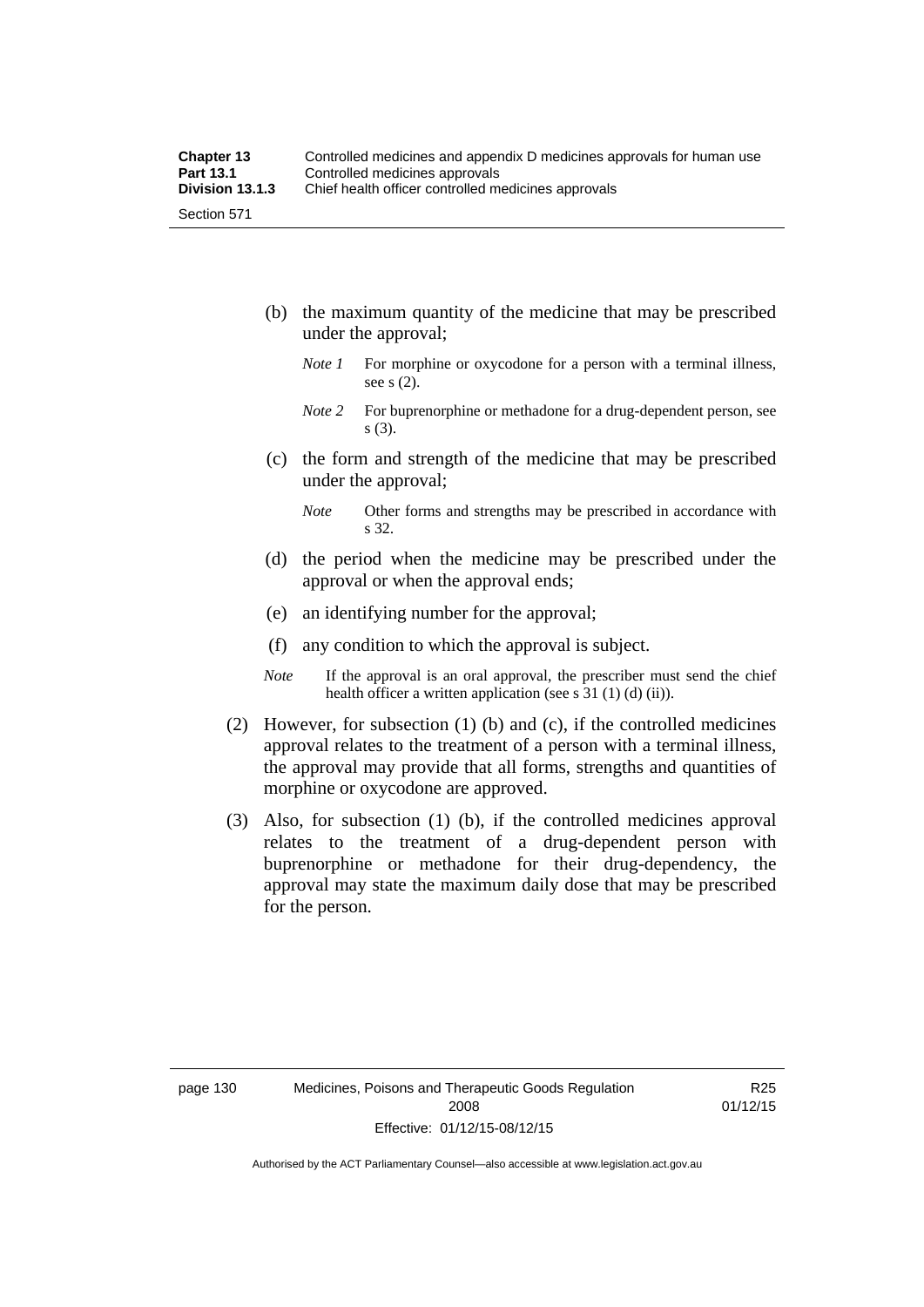## **572 When controlled medicines approvals etc take effect**

- (1) A controlled medicines approval takes effect when the applicant receives notice of the approval or, if the approval states a later day, on the later day.
- (2) An amendment or revocation of a controlled medicines approval takes effect when the approval-holder receives notice of the amendment or revocation or, if the notice of the amendment or revocation states a later day, on the later day.

## **573 Medicines advisory committee—recommendations to CHO**

- (1) This section applies if the medicines advisory committee recommends that the chief health officer make a decision in relation  $to$ 
	- (a) an application for a controlled medicines approval; or
	- (b) a controlled medicines approval; or
	- (c) an application under section 581 (Applications for CHO endorsement to treat drug-dependency).
- (2) The chief health officer must—
	- (a) make the decision after considering the medicines advisory committee's recommendation; and
	- (b) send the applicant or approval holder written notice of the decision not later than 7 days after the day the chief health officer makes the decision.

page 131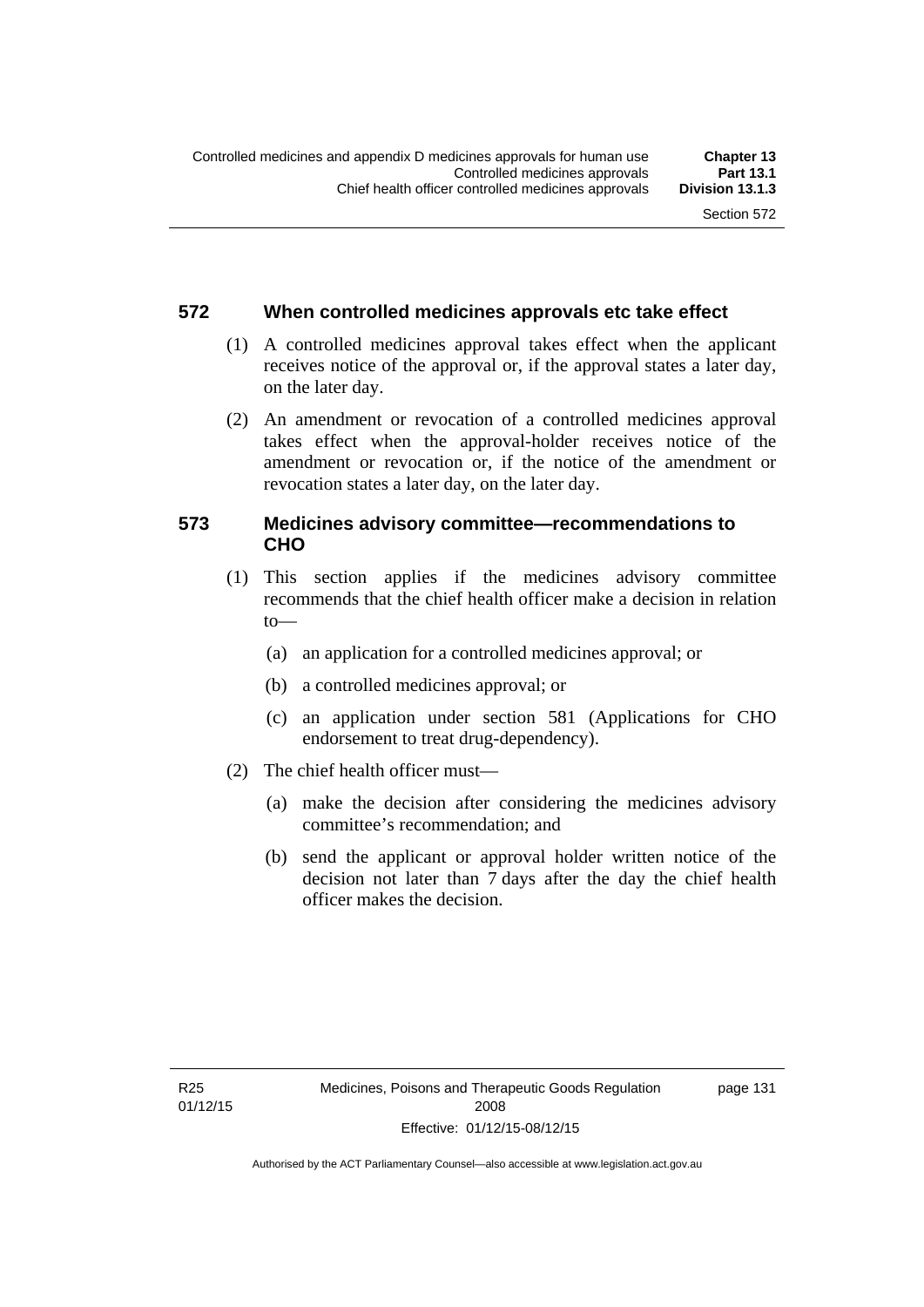## **574 Guidelines for CHO decisions on applications**

- (1) The medicines advisory committee may give draft guidelines to the chief health officer in relation to decisions on applications under section 560 (Applications for CHO controlled medicines approvals).
- (2) The chief health officer may approve a draft guideline.
- (3) An approved guideline is a notifiable instrument.

*Note* A notifiable instrument must be notified under the [Legislation Act](http://www.legislation.act.gov.au/a/2001-14).

## **Division 13.1.4 Endorsements to treat drug-dependency**

### **580 Meaning of** *endorsement***—div 13.1.4**

In this division:

*endorsement* means an endorsement under section 582 to prescribe buprenorphine and methadone to treat a drug-dependent person's drug-dependency.

*Note* An endorsement is not required by doctors and certain intern doctors who are working at particular institutions, see s 563 (c).

## **581 Applications for CHO endorsement to treat drug-dependency**

 (1) A doctor may, in writing, apply to the chief health officer for an endorsement.

*Note Doctor* does not include an intern doctor (see dict).

- (2) The application must include the following:
	- (a) the doctor's name and business address and telephone number;

R25 01/12/15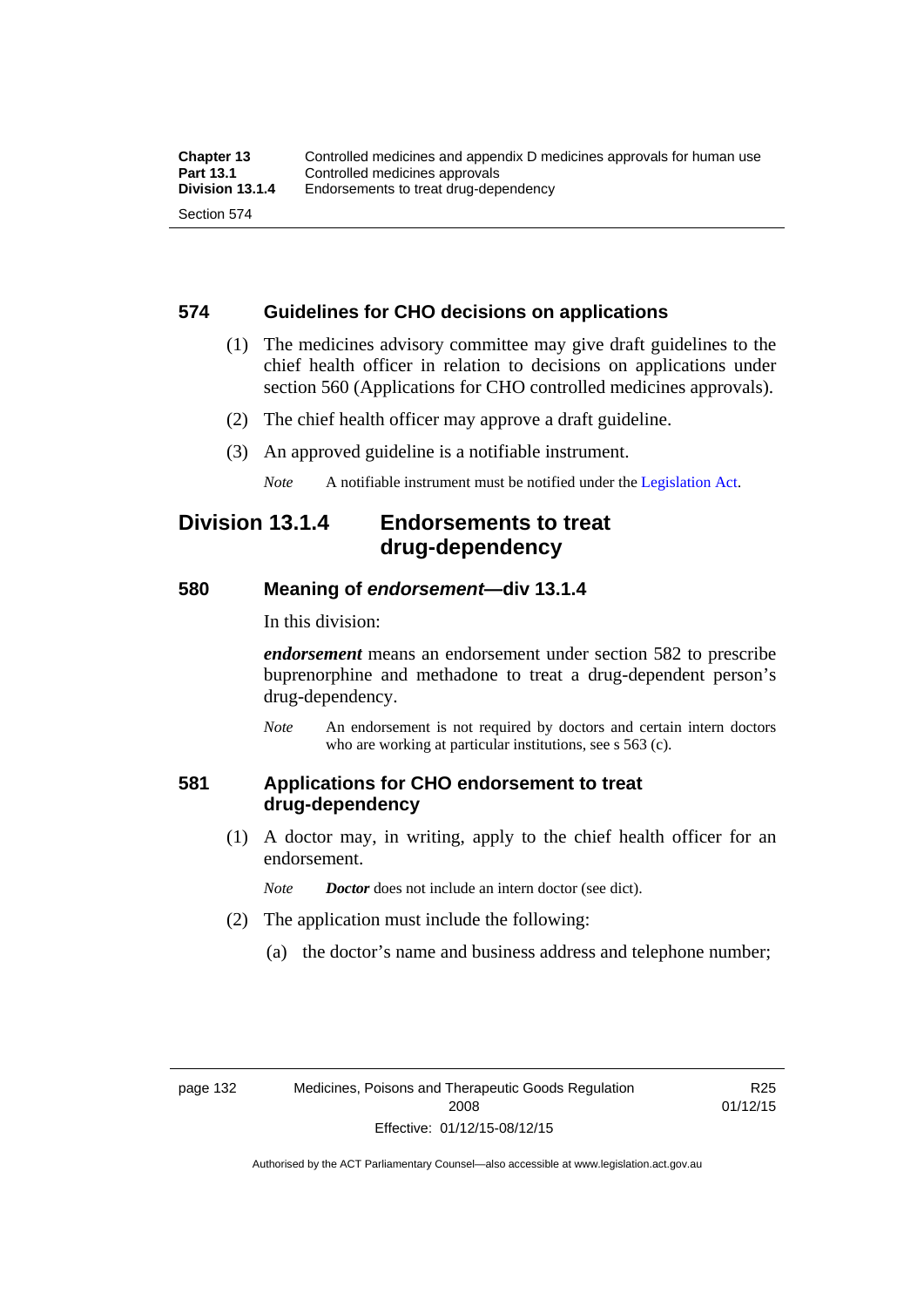- (b) the doctor's qualifications and experience in treating drug-dependency.
- *Note* If a form is approved under the [Act](http://www.legislation.act.gov.au/a/2008-26/default.asp), s 198 for this provision, the form must be used.
- (3) The chief health officer may ask the doctor for any other information reasonably required to decide the application.

### **582 CHO decisions on applications for endorsement to treat drug-dependency**

- (1) The chief health officer must give, or refuse to give, an endorsement to a doctor who applies under section 581.
- (2) The chief health officer must not give a doctor an endorsement unless satisfied that the doctor has the qualifications and experience to treat drug-dependency.
- (3) An endorsement is subject to any condition included in the endorsement by the chief health officer.
- (4) The chief health officer must give the doctor written notice of the chief health officer's decision not later than 7 days after the day the decision is made.
- (5) If the chief health officer refuses the application, the notice must include information about the doctor's right to seek review of the decision under section 584.

#### **583 Form of CHO endorsements to treat drug-dependency**

An endorsement by the chief health officer must include the following:

- (a) the doctor's name;
- (b) an identifying number for the endorsement;
- (c) any condition to which the endorsement is subject.

R25 01/12/15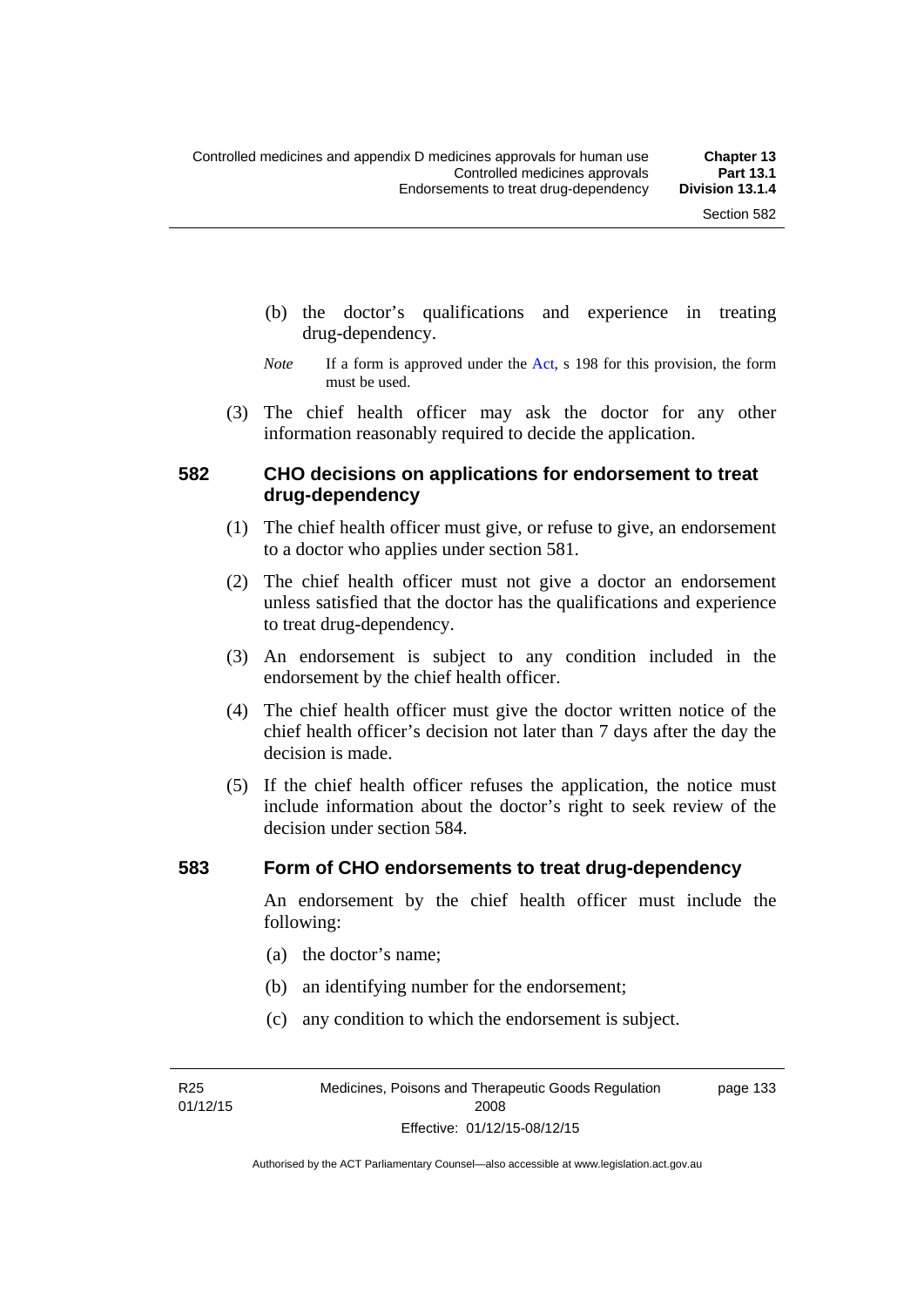## **584 Medicines advisory committee—review of CHO decisions to refuse endorsements to treat drug-dependency**

- (1) This section applies if the chief health officer refuses under section 582 to give an endorsement to a doctor.
- (2) The doctor may, not later than 28 days after the day the doctor receives written notice of the decision, apply to the medicines advisory committee for review of the decision.
- (3) The application for review—
	- (a) must be in writing signed by the doctor; and
	- (b) must set out the grounds for the application; and
	- (c) may include any information that the doctor considers appropriate for the review.
- (4) The medicines advisory committee may, in writing, ask the doctor to give the committee further information that the committee reasonably needs to decide the application.
- (5) After considering the application and any further information provided in accordance with a notice under subsection (4), the medicines advisory committee must—
	- (a) recommend that the chief health officer confirm the decision made; or
	- (b) recommend that the chief health officer revoke the decision made and approve the application as recommended by the committee.
	- *Note* The chief health officer must consider the committee's recommendation (see s 573).
- (6) A recommendation must be in writing.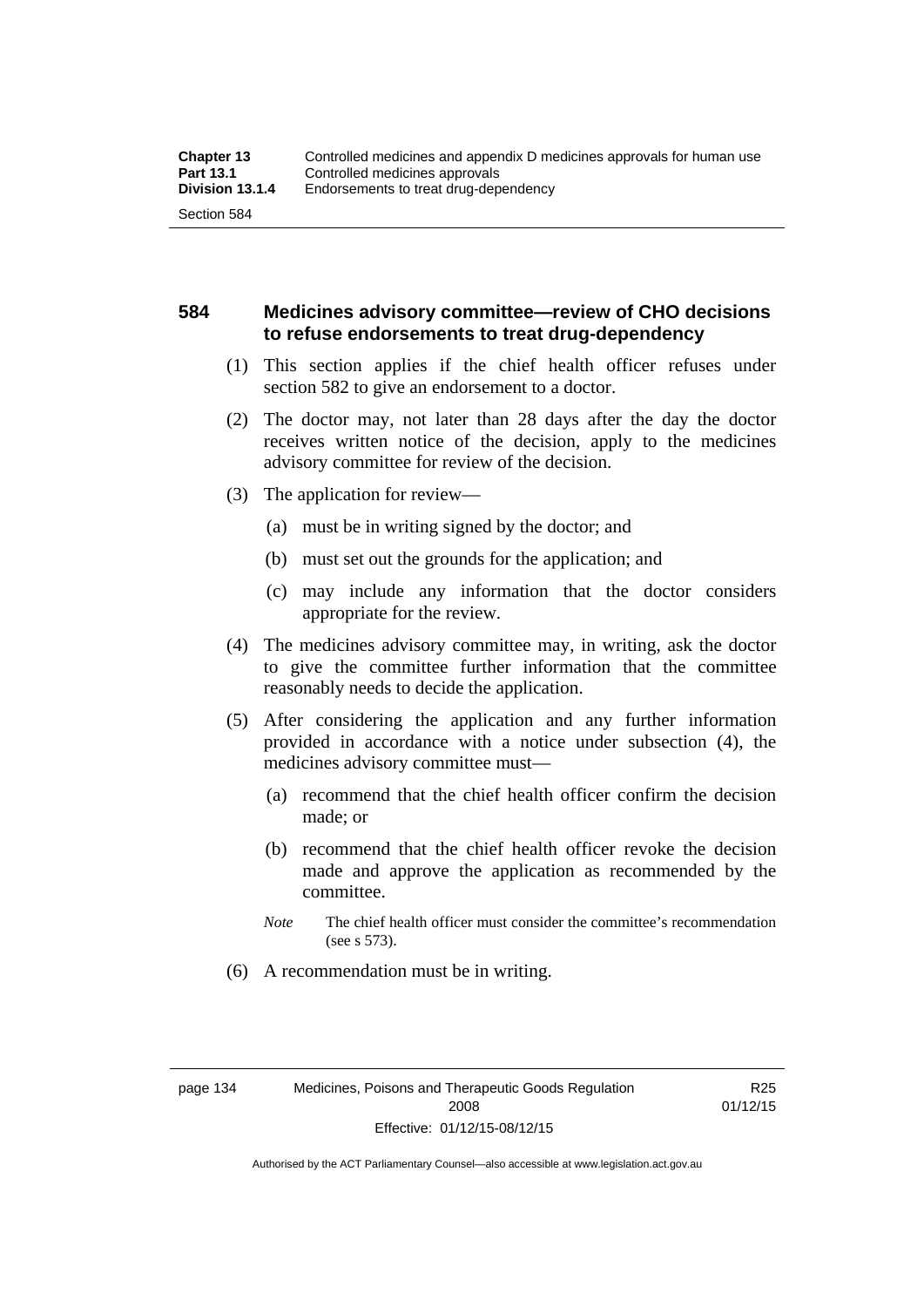# **Part 13.2 Appendix D medicines approvals**

*Note* It is a condition of an authorisation to prescribe a designated appendix D medicine for the prescriber to have an approval under this part (see s 33 (a)).

#### **590 Meaning of** *appendix D medicines approval*

In this regulation:

*appendix D medicines approval* means an approval under section 591 or section 593.

## **591 Standing approval to prescribe designated appendix D medicines**

A doctor is approved to prescribe a designated appendix D medicine for a purpose mentioned in schedule 3 (Designated appendix D medicines—standing approvals), part 3.2, column 3 in relation to the medicine if—

- (a) the medicine is mentioned in the schedule, part 3.2, column 3 in relation to the doctor; and
- (b) if the schedule, part 3.2, column 4 contains a condition in relation to the medicine—the doctor prescribes the medicine in accordance with the condition.

#### **Example—par (b)**

If sch 3, pt 3.2, col 4 includes a condition requiring a doctor to advise a woman of child-bearing age to avoid becoming pregnant during or for a certain period after the completion of treatment, the doctor is authorised to prescribe the medicine only if the doctor gives the patient the advice.

- *Note 1 Doctor* does not include an intern doctor (see dict).
- *Note 2* An example is part of the regulation, is not exhaustive and may extend, but does not limit, the meaning of the provision in which it appears (see [Legislation Act,](http://www.legislation.act.gov.au/a/2001-14) s 126 and s 132).

R25 01/12/15 page 135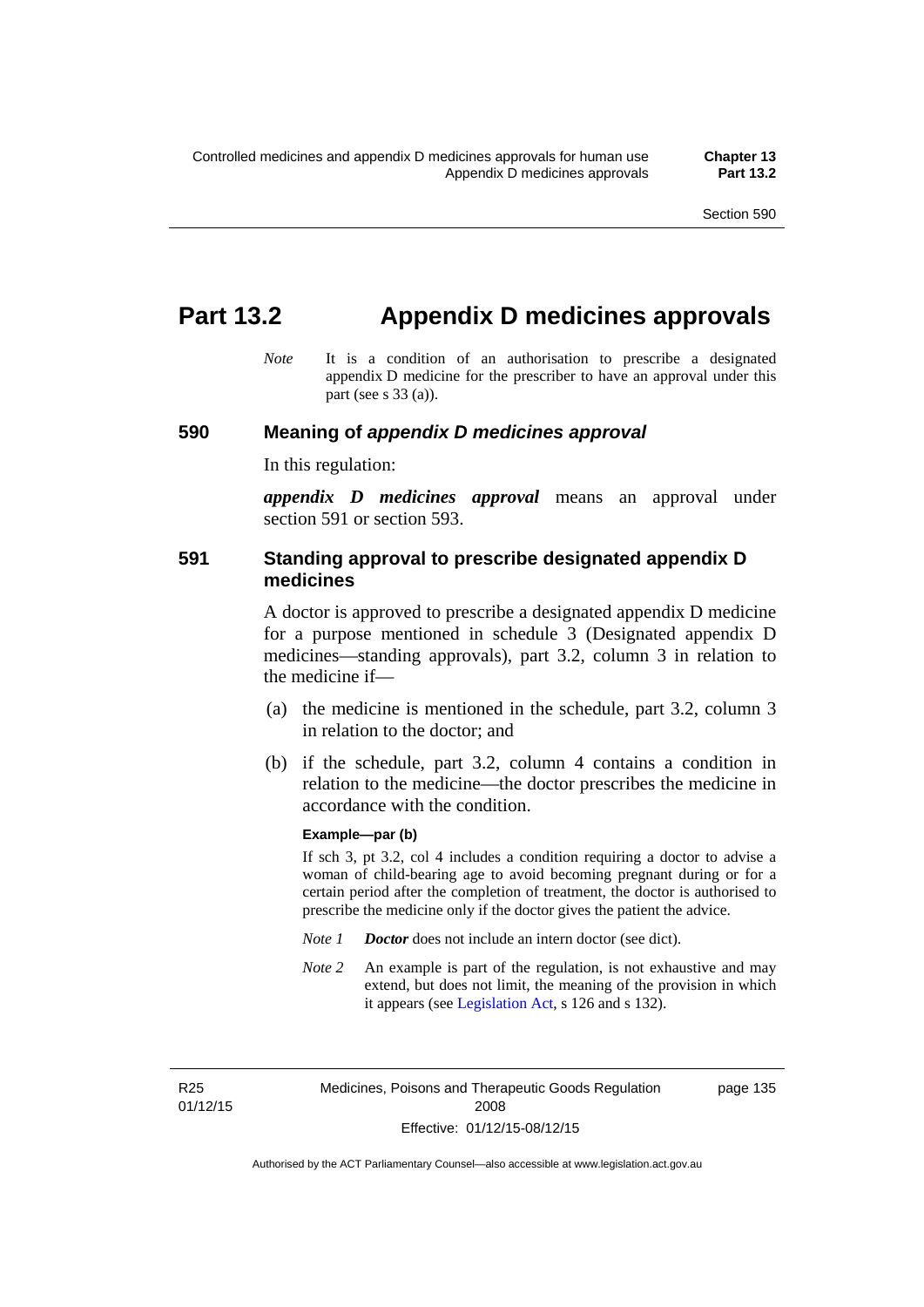## **592 Applications for CHO approval to prescribe designated appendix D medicines**

 (1) A doctor may, in writing, apply to the chief health officer for approval to prescribe a designated appendix D medicine for a purpose mentioned in schedule 3 (Designated appendix D medicines—standing approvals), part 3.2, column 3 in relation to the medicine.

*Note Doctor* does not include an intern doctor (see dict).

- (2) The application must include the following:
	- (a) the medicine's name;
	- (b) the doctor's name, business address and telephone number;
	- (c) if the doctor is a specialist—the specialist area in which the doctor practises;
	- (d) if the doctor is not a specialist—the doctor's qualifications and experience in relation to the medicine.
	- *Note* If a form is approved under the [Act](http://www.legislation.act.gov.au/a/2008-26/default.asp), s 198 for this provision, the form must be used.
- (3) The chief health officer may ask the doctor for any other information reasonably required to decide the application.

## **593 CHO decisions on applications to prescribe designated appendix D medicines**

- (1) The chief health officer must approve, or refuse to approve, an application by a doctor under section 592 for approval to prescribe a designated appendix D medicine.
- (2) An approval under subsection (1) to prescribe a designated appendix D medicine is subject to the following conditions:
	- (a) that the doctor complies with any conditions in schedule 3, part 3.2, column 4 in relation to the medicine;

R25 01/12/15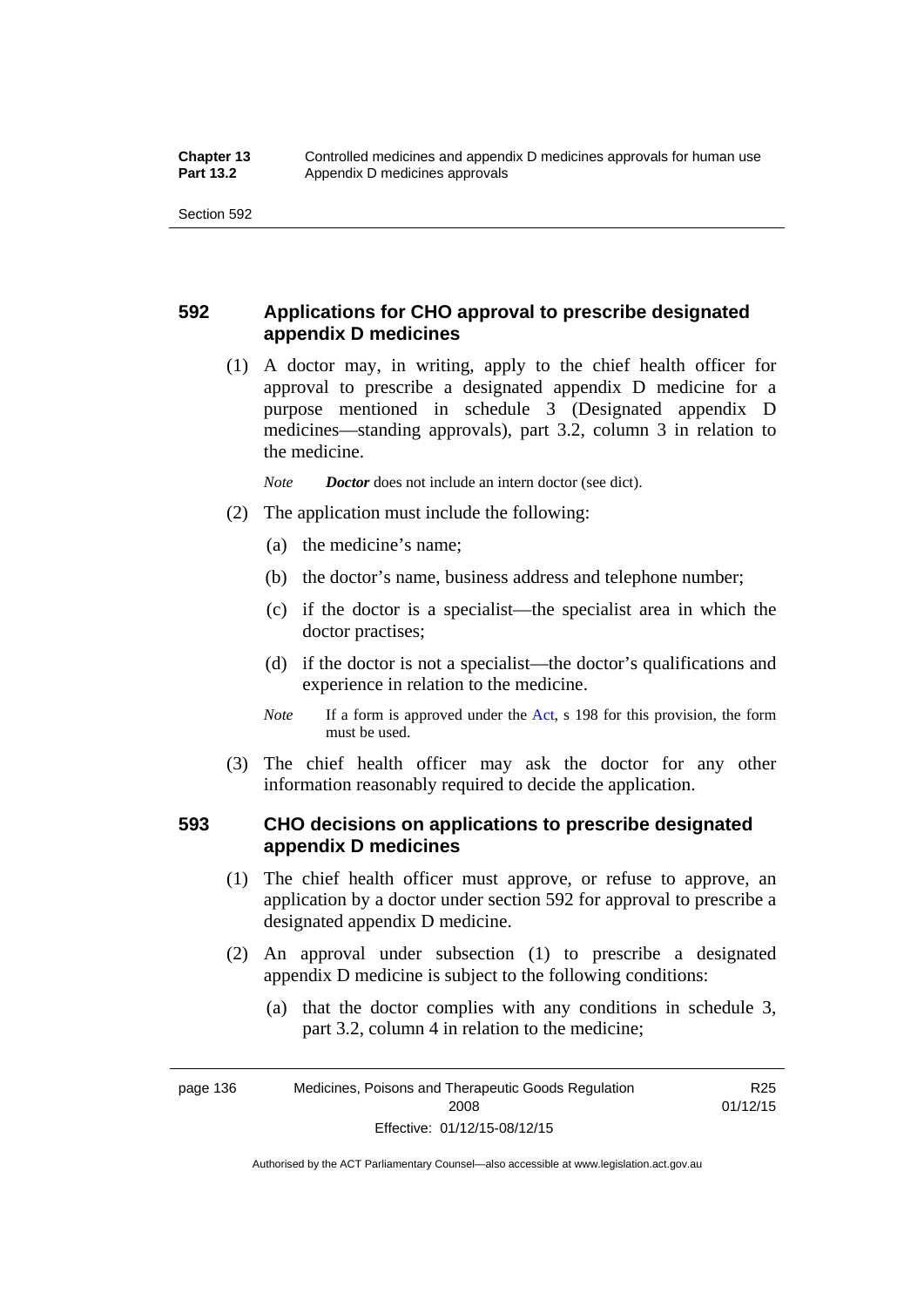(b) any other condition included in the approval by the chief health officer.

#### **Example—par (a)**

If sch 3, pt 3.2, col 4 includes a condition requiring a doctor to advise a woman of child-bearing age to avoid becoming pregnant during or for a certain period after the completion of treatment, the doctor is authorised to prescribe the medicine only if the doctor gives the patient the advice.

- *Note* An example is part of the regulation, is not exhaustive and may extend, but does not limit, the meaning of the provision in which it appears (see [Legislation Act,](http://www.legislation.act.gov.au/a/2001-14) s 126 and s 132).
- (3) For this section, the chief health officer—
	- (a) must have regard to the specialist area (if any) in which the doctor practises and the requirements (if any) stated in the medicines and poisons standard, appendix D for the medicine to which the application relates; and
	- (b) may have regard to anything else the chief health officer considers appropriate.
- (4) The chief health officer must send the doctor written notice of the chief health officer's decision not later than 7 days after the day the decision is made.

#### **594 Form of CHO appendix D medicines approvals**

An appendix D medicines approval given by the chief health officer must include the following:

- (a) the doctor's name;
- (b) the name of the medicine to which the approval relates;
- (c) an identifying number for the approval;
- (d) any condition included in the approval by the chief health officer.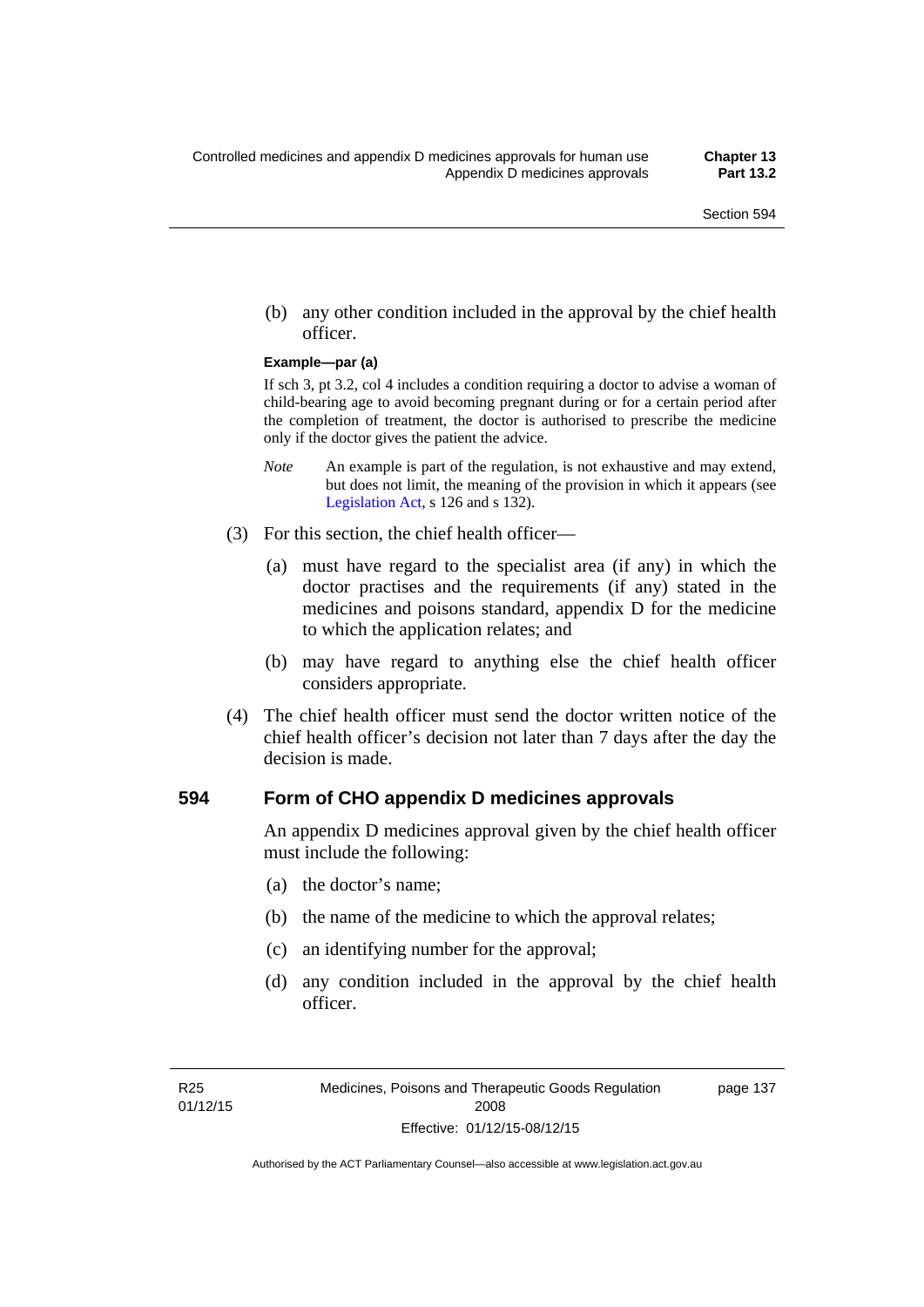# **Chapter 14 Medicines licences**

## **Part 14.1 Medicines licences generally**

#### **600 Medicines licences that may be issued—Act, s 78 (2)**

The following licences for medicines may be issued:

- (a) a licence for a program of research or education in relation to a controlled medicine (a *controlled medicines research and education program licence*);
- (b) a licence for medicines for first-aid kits (a *first-aid kit licence*);
- (c) a licence for the supply by wholesale of a medicine (a *medicines wholesalers licence*);
- (d) a licence for the treatment of opioid dependency with buprenorphine or methadone (an *opioid dependency treatment licence*);
- (e) a licence for the sale by retail of pharmacy medicines by a person who is not a pharmacist (a *pharmacy medicines rural communities licence*).
- *Note* Other medicines licences may also be issued (see [Act,](http://www.legislation.act.gov.au/a/2008-26/default.asp) s 78 (3)).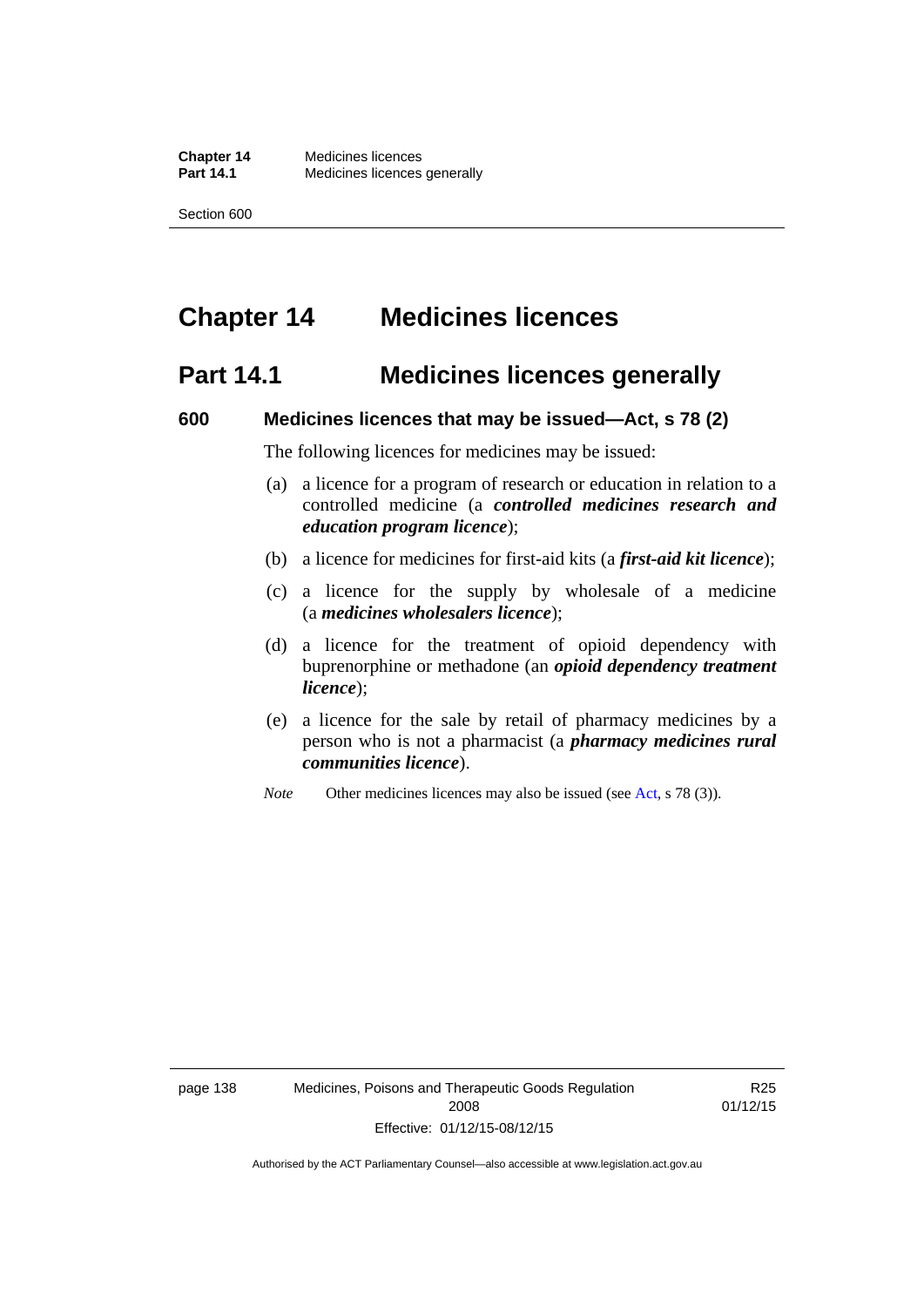# **Part 14.2 Controlled medicines research and education program licences**

*Note* For research and education activities in relation to other medicines, see pt 9.4.

## **605 Applications for controlled medicines research and education program licences**

- (1) An application for a controlled medicines research and education program licence for a controlled medicine must be in writing, signed by the applicant, and include the following:
	- (a) the full name, address and academic, professional or other relevant qualifications of—
		- (i) the person who is to supervise the program; and
		- (ii) the person who is to conduct the program;
	- (b) the name of the recognised research institution at or under which the program is proposed to be conducted;
		- *Note Recognised research institution*—see the [Act](http://www.legislation.act.gov.au/a/2008-26/default.asp), s 20 (5).
	- (c) whether the program will be conducted at, or under the authority of, the recognised research institution;
	- (d) the premises where the program will be conducted;
	- (e) the controlled medicine, and the form and strength of the medicine, for which the licence is sought;
	- (f) the maximum quantity of the medicine that would be possessed under the licence at any time;
	- (g) a description of the program, including an explanation of why the program cannot be carried out satisfactorily without the use of the medicine;
	- (h) the supervision arrangements for the program;

R25 01/12/15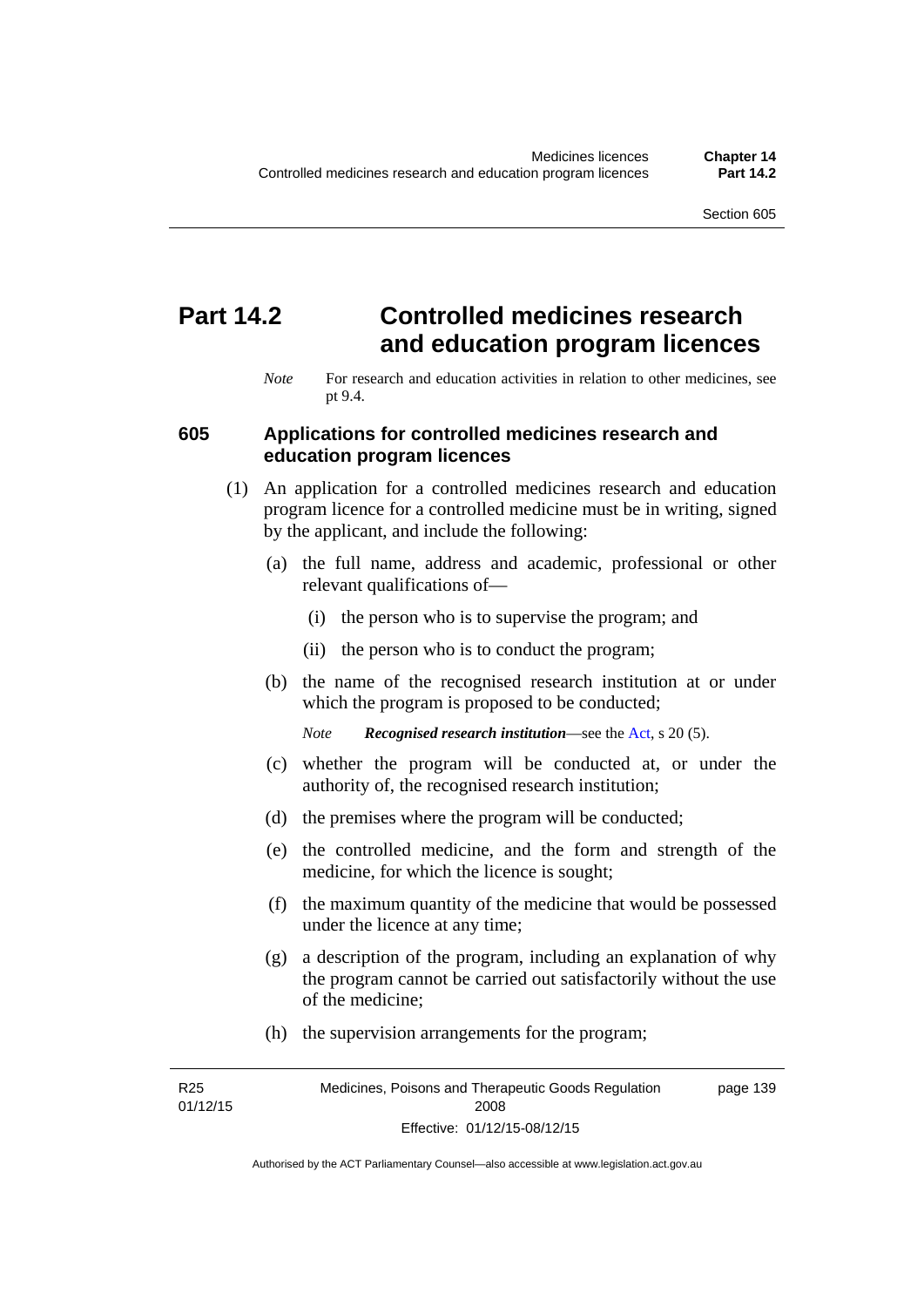- (i) the period for which the licence is sought.
- *Note 1* If a form is approved under the [Act](http://www.legislation.act.gov.au/a/2008-26/default.asp), s 198 for this provision, the form must be used.

*Note* 2 A fee may be determined under the [Act,](http://www.legislation.act.gov.au/a/2008-26/default.asp) s 197 for this provision.

- (2) The application must be accompanied by a written approval of the program by the person in charge of—
	- (a) the recognised research institution; or
	- (b) a faculty or division of the institution.

## **606 Restrictions on issuing of controlled medicines research and education program licences—Act, s 85 (1) (a)**

The chief health officer must not issue a controlled medicines research and education program licence to a person unless—

- (a) the program to which the licence relates will be conducted at, or under the authority of, a recognised research institution; and
- (b) the program is approved by a person mentioned in section 605 (2); and
- (c) satisfied that the program—
	- (i) cannot be carried out without the use of the controlled medicine to which the licence application relates; and
	- (ii) will be adequately supervised.

## **607 Additional information for controlled medicines research and education program licences—Act, s 88 (1) (k)**

The following additional information is prescribed for a controlled medicines research and education program licence:

 (a) the research or education program for which the licence is issued;

Authorised by the ACT Parliamentary Counsel—also accessible at www.legislation.act.gov.au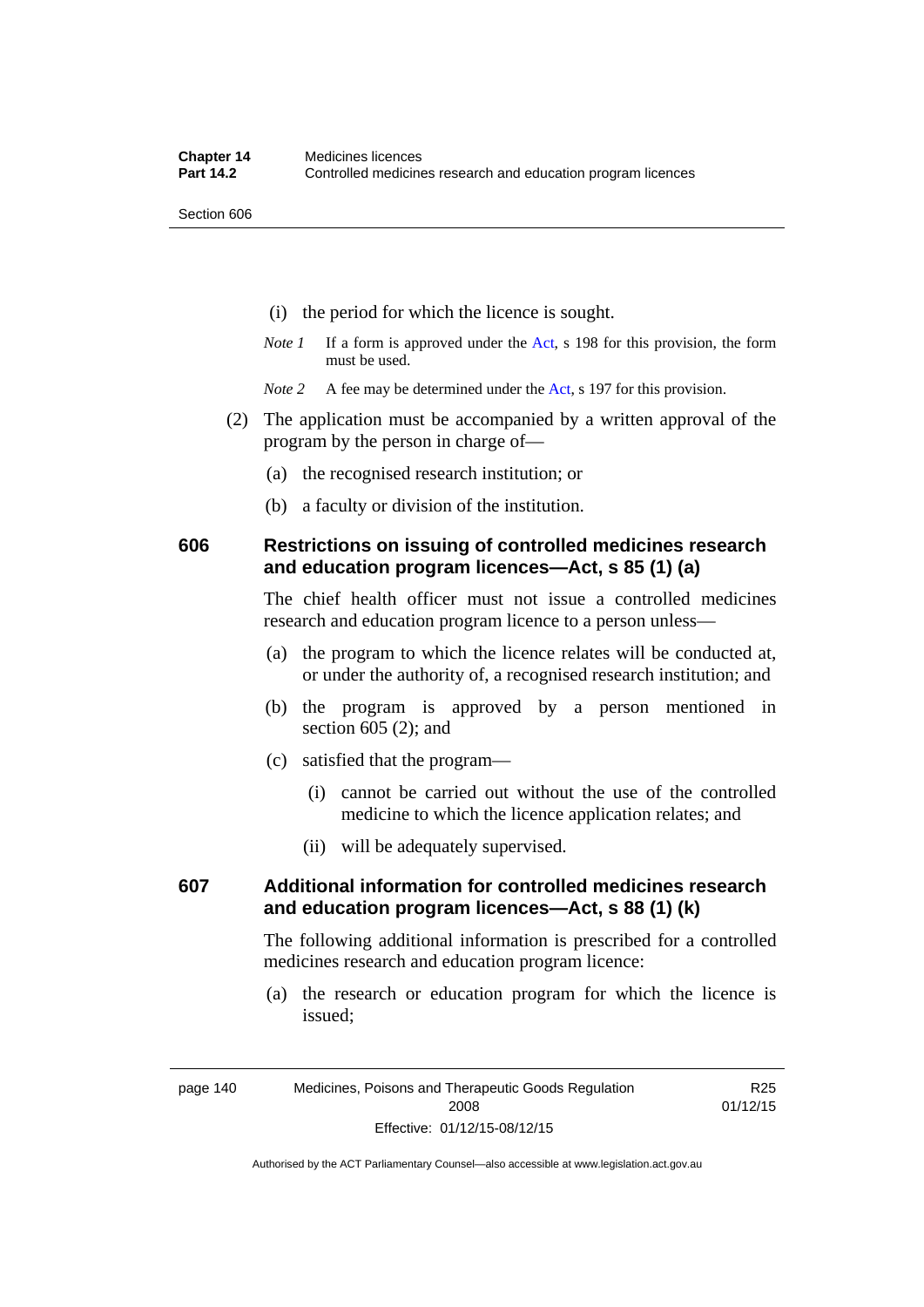- (b) the name of the program's supervisor;
- (c) the dealings with a controlled medicine authorised by the licence;
- (d) the premises where the program will be conducted;
- (e) the maximum quantity of the controlled medicine that may be possessed at any time for the program;
- (f) the total quantity of the controlled medicine that may be possessed for the program during the period of the licence;
- (g) the form and strength of the controlled medicine that may be obtained and possessed for the program.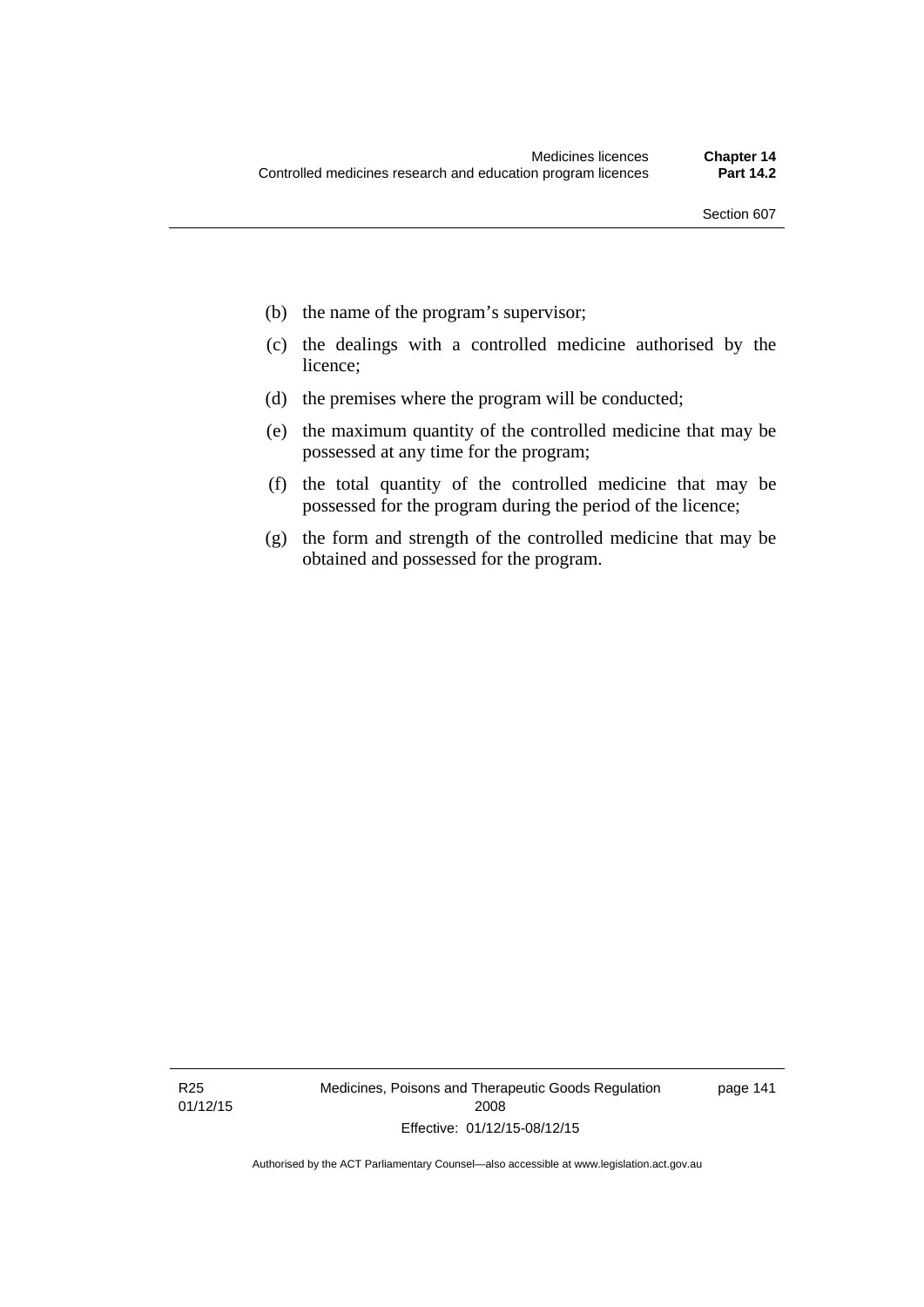**Chapter 14** Medicines licences **Part 14.3 First-aid kit licences** 

Section 610

## **Part 14.3 First-aid kit licences**

*Note* This part is not applicable to a health practitioner who is authorised elsewhere under this regulation to possess etc medicines for a first-aid kit.

#### **610 Applications for first-aid kit licences**

- (1) An application for a first-aid kit licence must be in writing, signed by the applicant, and include the following:
	- (a) the full name, address and occupation of the applicant;
	- (b) the full name, address and occupation of each other person proposed to be authorised to deal with a medicine under the licence;
	- (c) the prescription only medicines and controlled medicines (each of which are *relevant medicines*), and the form and strength of the relevant medicines, for which the licence is sought;

*Note* Pharmacy medicines and pharmacist only medicines are authorised for the kit under s 450.

- (d) the maximum quantity of the relevant medicines that would be possessed under the licence at any time;
- (e) the first-aid services provided, or proposed to be provided, to the community by the applicant;
- (f) the situations in which it is proposed the medicines in the first-aid kit will be used;
- (g) the period for which the licence is sought.
- *Note 1* If a form is approved under the [Act](http://www.legislation.act.gov.au/a/2008-26/default.asp), s 198 for this provision, the form must be used.
- *Note 2* A fee may be determined under the [Act,](http://www.legislation.act.gov.au/a/2008-26/default.asp) s 197 for this provision.

page 142 Medicines, Poisons and Therapeutic Goods Regulation 2008 Effective: 01/12/15-08/12/15

R25 01/12/15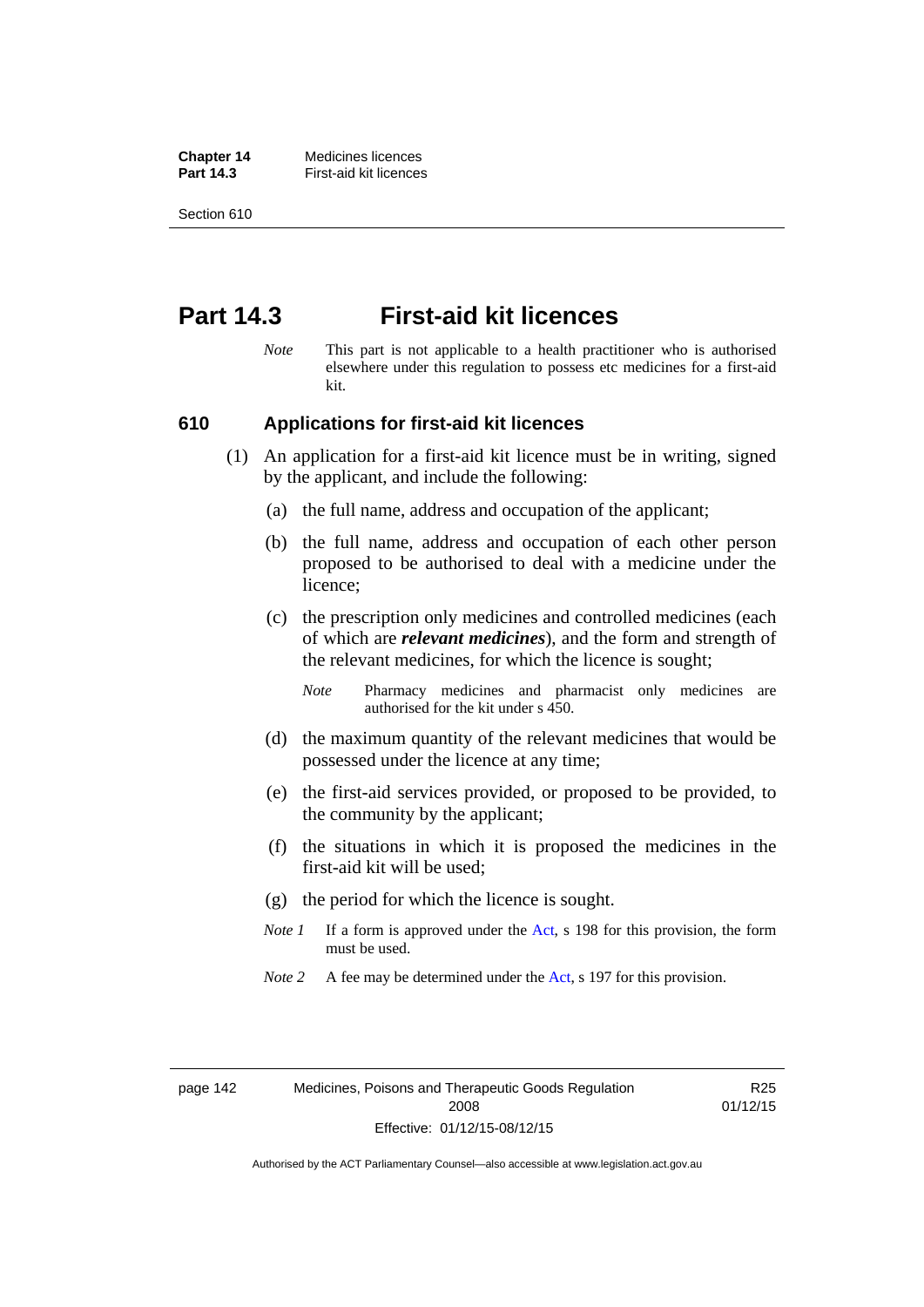- (2) The application must be accompanied by—
	- (a) evidence of the qualifications mentioned in section 611 (a) for the applicant and each person included in the application under subsection (1) (b); and
	- (b) a letter of support from a doctor who will provide medical direction and support to the applicant.
		- *Note Doctor* does not include an intern doctor (see dict).

## **611 Restrictions on issuing of first-aid kit licences— Act, s 85 (1) (a)**

The chief health officer must not issue a first-aid kit licence to a person unless—

- (a) each person to be authorised under the licence has successfully completed a course that qualifies the person to be registered as a nurse or employed as an ambulance paramedic; and
- (b) the chief health officer is satisfied that the person provides, or will be providing, first-aid services to the community, for example, at a workplace or as part of a privately operated ambulance service approved under the *[Emergencies Act 2004](http://www.legislation.act.gov.au/a/2004-28)*, part 4.6 (Other approved providers); and
- (c) the medicines to which the licence application relates are reasonably necessary to provide the first-aid services.
- *Note* An example is part of the regulation, is not exhaustive and may extend, but does not limit, the meaning of the provision in which it appears (see [Legislation Act,](http://www.legislation.act.gov.au/a/2001-14) s 126 and s 132).

page 143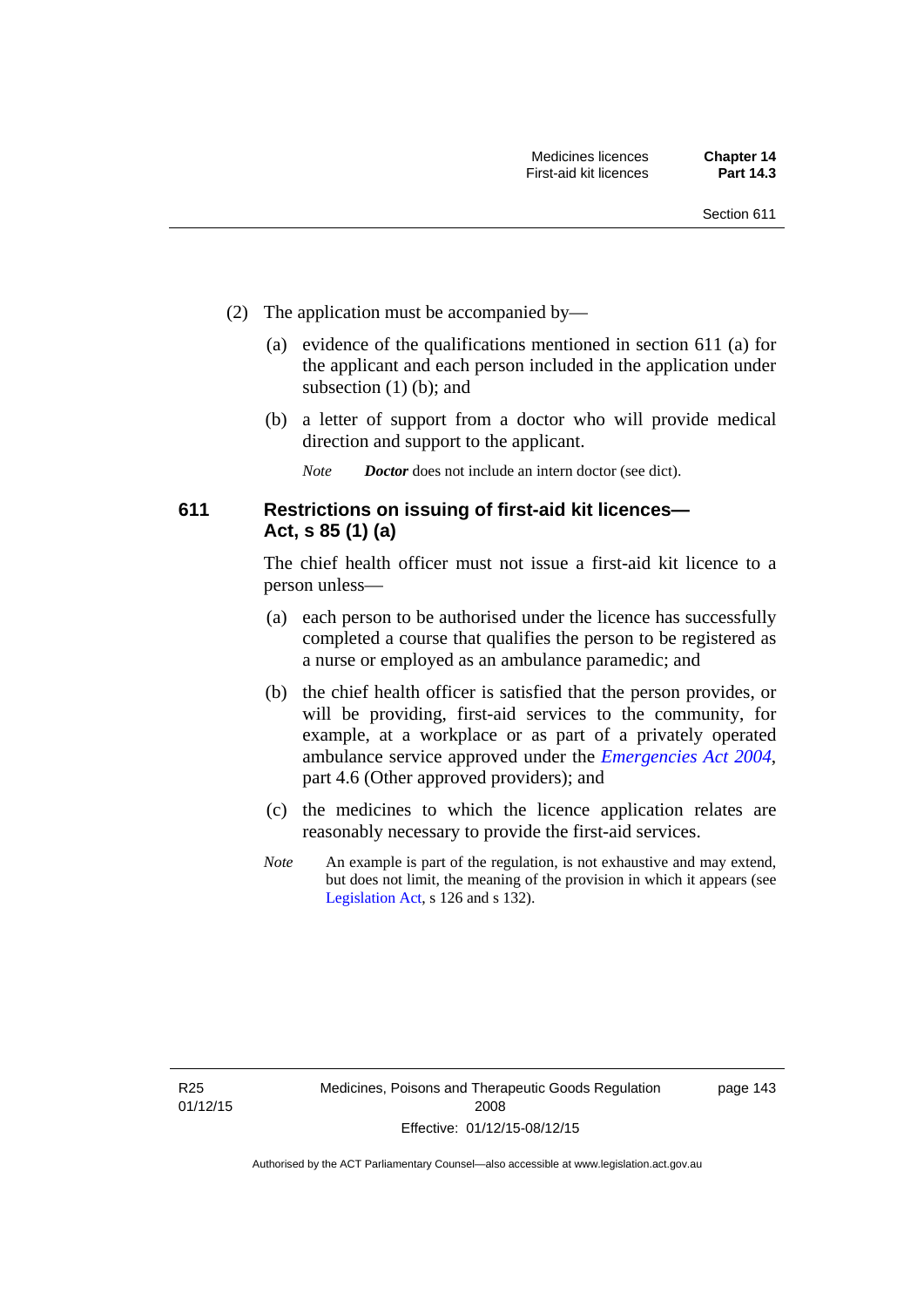## **612 Additional information for first-aid kit licences— Act, s 88 (1) (k)**

- (1) The following additional information is prescribed for a first-aid kit licence:
	- (a) the full name and home address of each person who is authorised to deal with a medicine under the licence;
	- (b) the maximum quantity of each relevant medicine that may be possessed under the licence at any time;
	- (c) the total quantity of each relevant medicine that may be possessed during the period of the licence;
	- (d) the form and strength in which each relevant medicine may be obtained, possessed and administered under the licence.
- (2) In this section:

*relevant medicines*—see section 610.

page 144 Medicines, Poisons and Therapeutic Goods Regulation 2008 Effective: 01/12/15-08/12/15

R25 01/12/15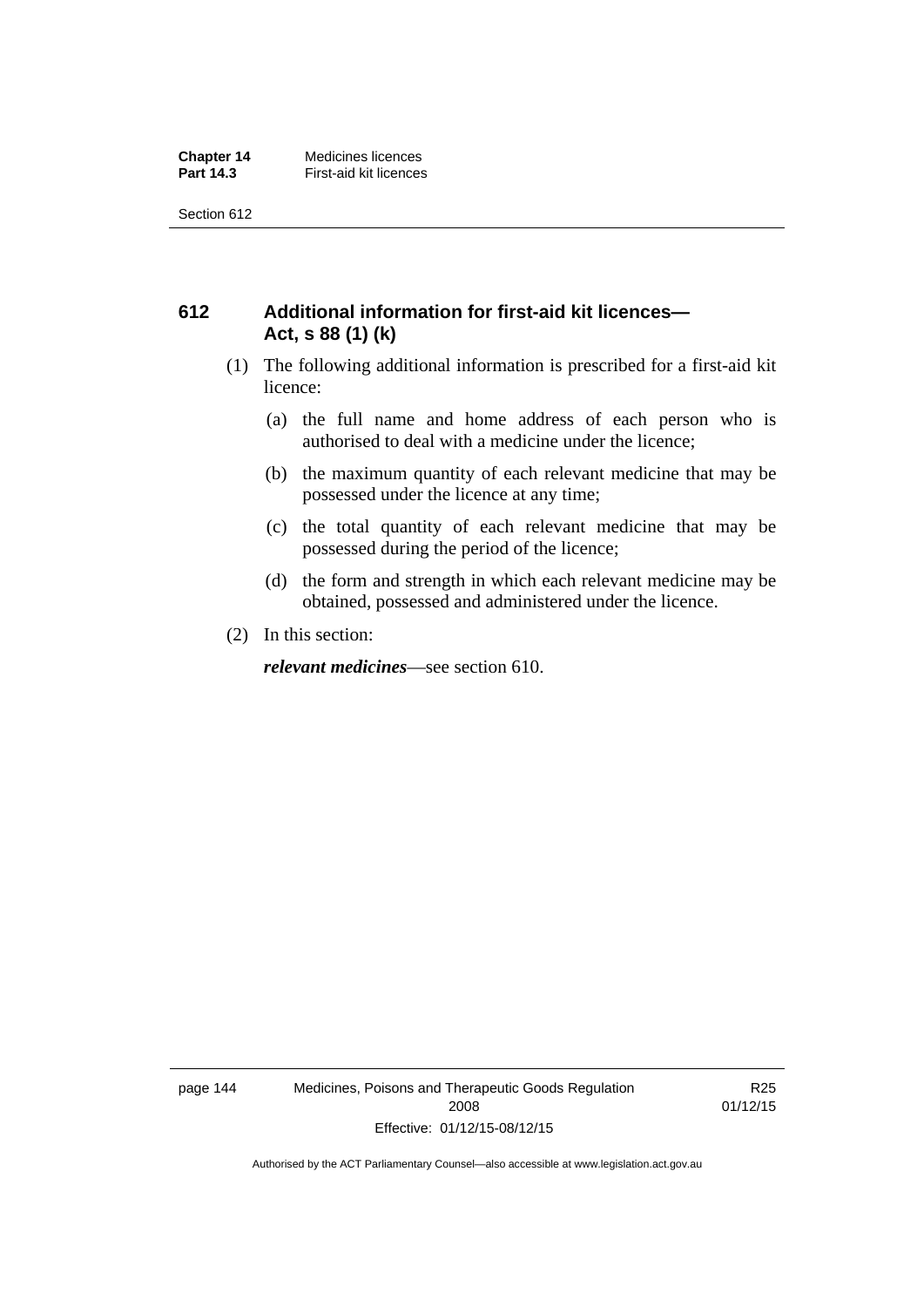## **Part 14.4 Medicines wholesalers licences**

*Note* This part is applicable to an interstate wholesaler only if the [Act,](http://www.legislation.act.gov.au/a/2008-26/default.asp) s  $20(4)$  does not apply to the wholesaler.

#### **615 Applications for medicines wholesalers licences**

- (1) An application for a medicines wholesalers licence must be in writing, signed by the applicant, and include the following:
	- (a) the medicines to which the application relates;
	- (b) the full name of the applicant;
	- (c) the applicant's ABN (if any);
	- (d) if the applicant is a corporation—the corporation's ACN;
	- (e) the location of the premises where the applicant proposes to deal with the medicines under the licence;
	- (f) the security arrangements proposed for the premises;
	- (g) the name of an individual who is to supervise the dealings to be authorised under the licence.
	- *Note 1* If a form is approved under the [Act](http://www.legislation.act.gov.au/a/2008-26/default.asp), s 198 for this provision, the form must be used.

*Note* 2 A fee may be determined under the [Act,](http://www.legislation.act.gov.au/a/2008-26/default.asp) s 197 for this provision.

- (2) The application must be accompanied by a plan of the premises that shows—
	- (a) where it is proposed to store the medicines; and
	- (b) the location and nature of security devices.

page 145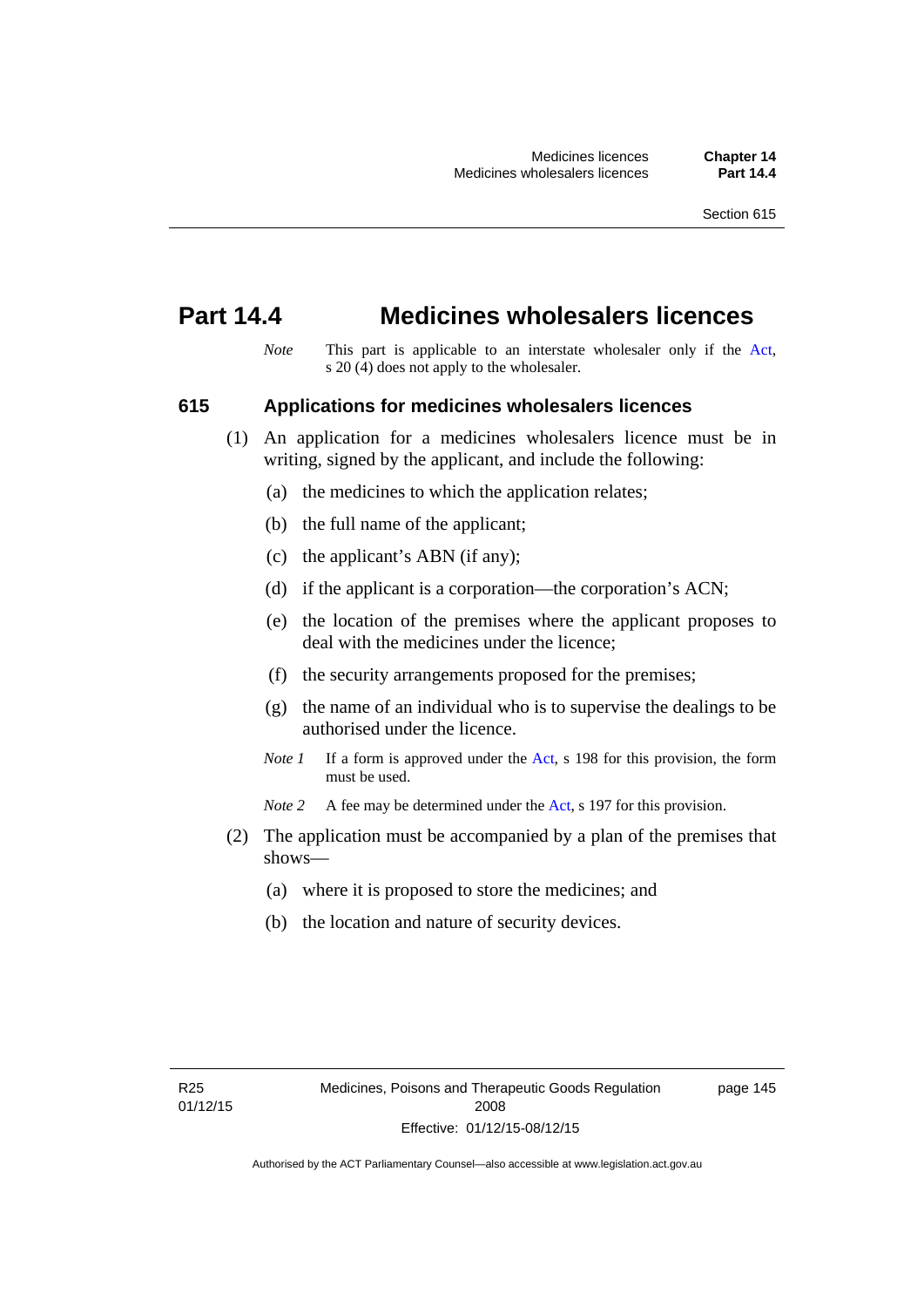## **616 Restrictions on issuing of medicines wholesalers licences—Act, s 85 (1) (a)**

- (1) The chief health officer must not issue a medicines wholesalers licence to a person unless dealings with medicines under the licence will be supervised by an individual nominated by the applicant and approved, in writing, by the chief health officer.
- (2) The chief health officer must not approve the nominated individual unless satisfied that the individual—
	- (a) is a suitable person to hold a medicines wholesalers licence; and
	- (b) has qualifications in chemistry, pharmacy or pharmacology or experience appropriate for the sale of medicines.
	- *Note* For changes of nominated individuals, see the [Act,](http://www.legislation.act.gov.au/a/2008-26/default.asp) s 93.
- (3) In this section:

*suitable person*, to hold a licence—see the [Act](http://www.legislation.act.gov.au/a/2008-26/default.asp), section 81.

## **617 Additional information for medicines wholesalers licences—Act, s 88 (1) (k)**

The name of the person approved under section 616 (1) to supervise the dealings with medicines authorised by the licence is prescribed for a medicines wholesalers licence.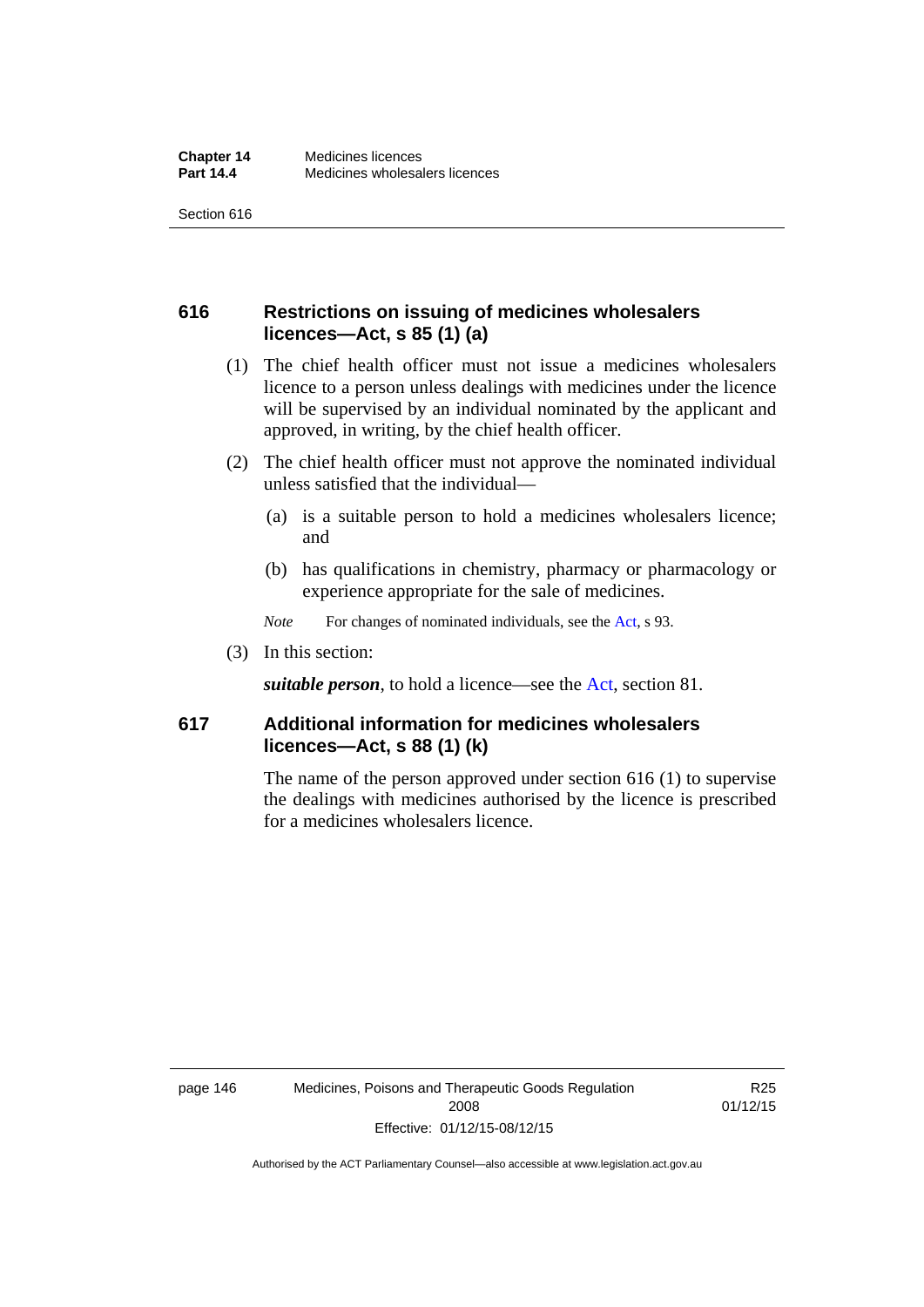# **Part 14.5 Opioid dependency treatment licences**

#### **620 Applications for opioid dependency treatment licences**

An application for an opioid dependency treatment licence must be in writing, signed by the applicant, and include the applicant's full name and business address.

- *Note 1* If a form is approved under the [Act](http://www.legislation.act.gov.au/a/2008-26/default.asp), s 198 for this provision, the form must be used.
- *Note 2* A fee may be determined under the [Act,](http://www.legislation.act.gov.au/a/2008-26/default.asp) s 197 for this provision.

## **621 Restriction on issuing of opioid dependency treatment licences—Act, s 85 (1) (a)**

The chief health officer must not issue an opioid dependency treatment licence to a person unless the person is a pharmacist at a community pharmacy.

*Note Pharmacist* does not include an intern pharmacist (see dict).

## **622 Witnessing not required for administration under opioid dependency treatment licence—Act, s 190 (1) (a)**

The [Act,](http://www.legislation.act.gov.au/a/2008-26/default.asp) section 53 (e) (Registers—witnessing administration of medicines) does not apply to the administration of buprenorphine or methadone under an opioid dependency treatment licence if section 471 is complied with in relation to the administration.

R25 01/12/15 page 147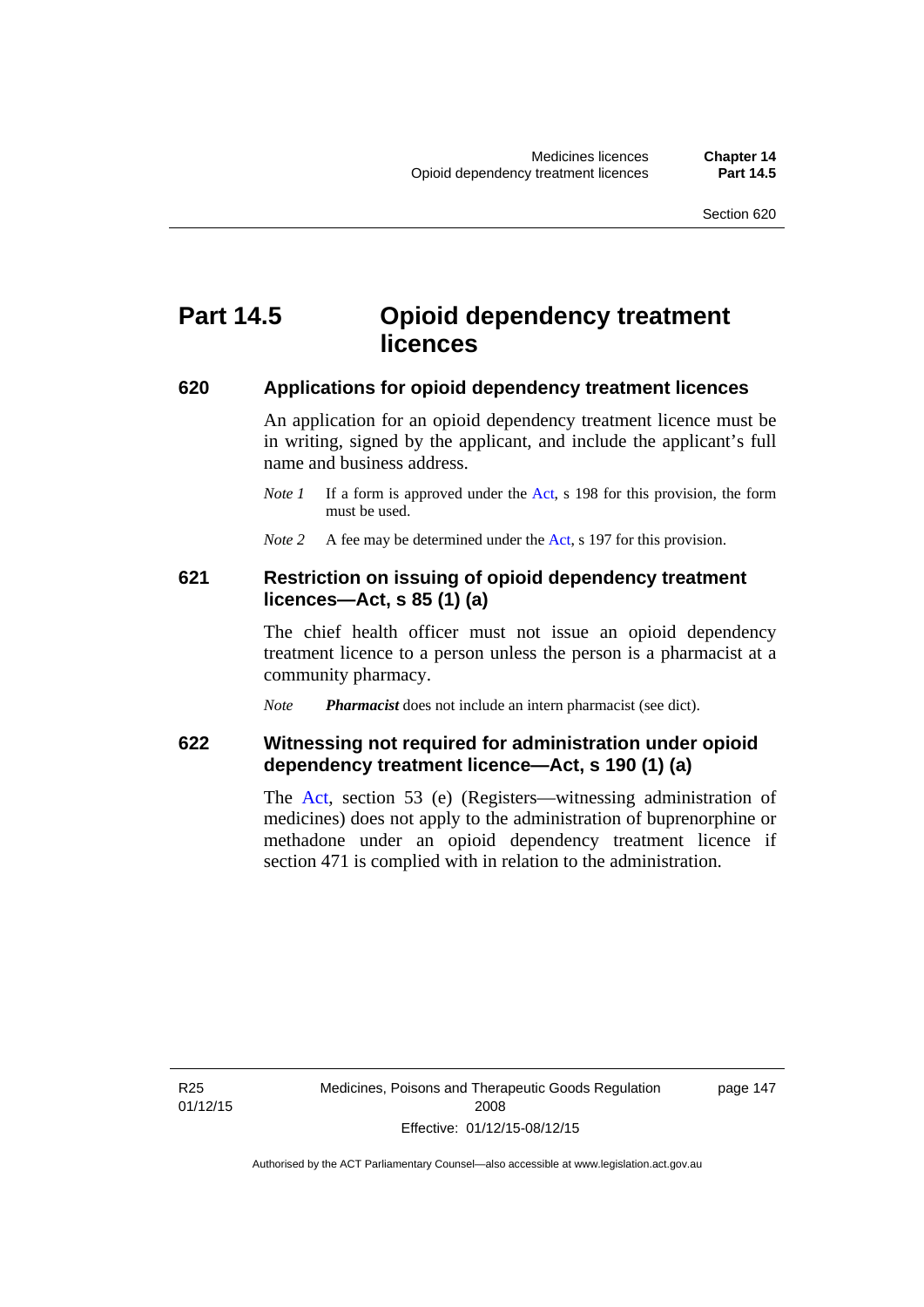# **Part 14.6 Pharmacy medicines rural communities licences**

## **625 Applications for pharmacy medicines rural communities licences**

An application for a pharmacy medicines rural communities licence must—

- (a) be in writing signed by the applicant; and
- (b) include—
	- (i) the applicant's full name, business address and telephone number; and
	- (ii) the pharmacy medicines proposed to be sold under the licence.
- *Note 1* If a form is approved under the [Act](http://www.legislation.act.gov.au/a/2008-26/default.asp), s 198 for this provision, the form must be used.
- *Note 2* A fee may be determined under the [Act,](http://www.legislation.act.gov.au/a/2008-26/default.asp) s 197 for this provision.

## **626 Restrictions on issuing of pharmacy medicines rural communities licences—Act, s 85 (1) (a)**

The chief health officer must not issue a pharmacy medicines rural communities licence to a person unless—

- (a) the person is carrying on the business of selling goods by retail; and
- (b) the premises from which the medicines will be sold under the licence is more than 25km by the shortest practical route to the nearest community pharmacy.

R25 01/12/15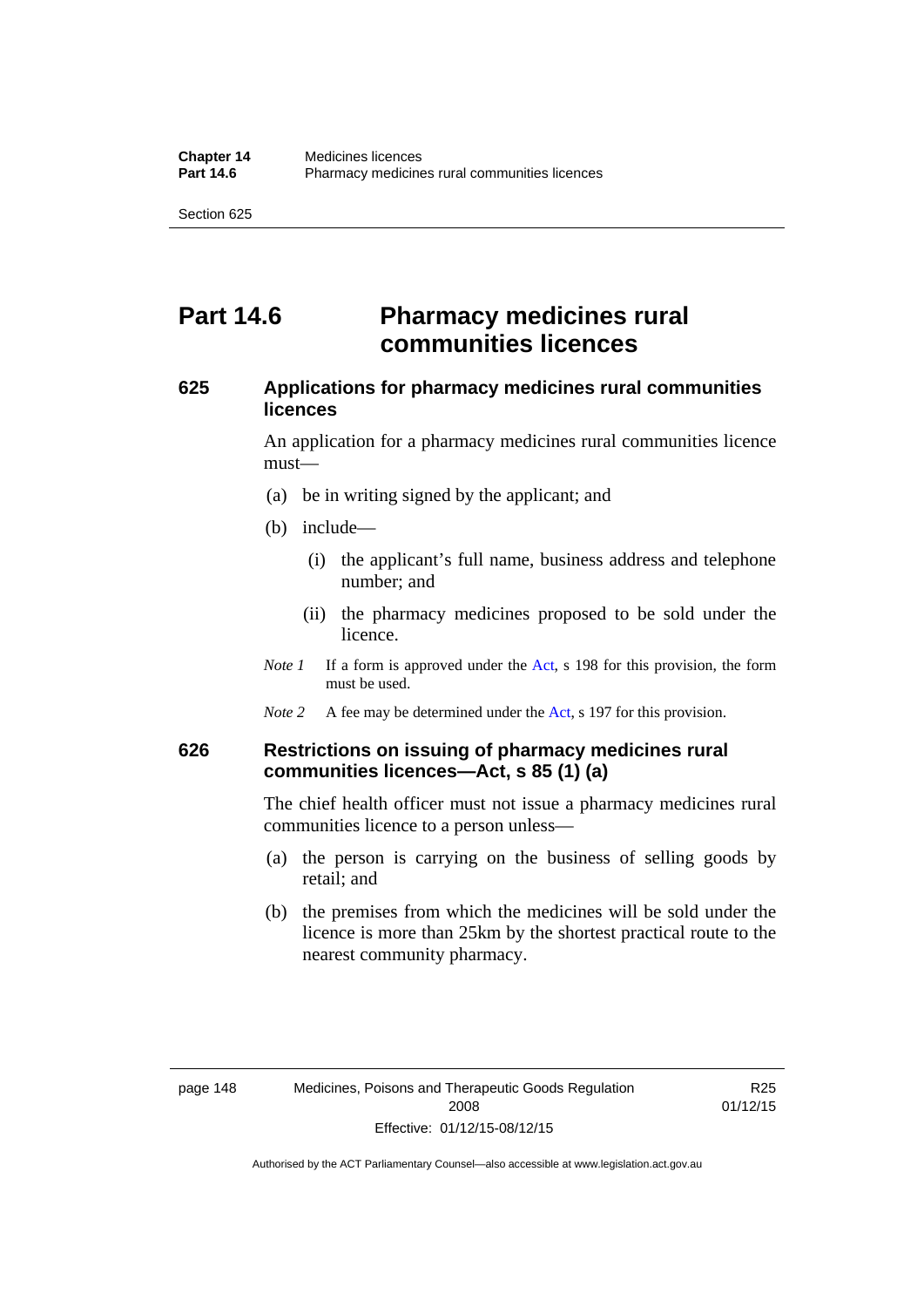# **Chapter 15 Medicines—other provisions**

# **Part 15.1 Opioid dependency treatment guidelines**

### **630 Guidelines for treatment of opioid dependency**

- (1) The Minister may approve guidelines for the treatment of opioid dependency.
- (2) Without limiting subsection (1), approved guidelines may make provision in relation to the prescribing and administration of buprenorphine and methadone to drug-dependent people.
- (3) An approval is a notifiable instrument.

*Note* A notifiable instrument must be notified under the [Legislation Act](http://www.legislation.act.gov.au/a/2001-14).

R25 01/12/15 Medicines, Poisons and Therapeutic Goods Regulation 2008 Effective: 01/12/15-08/12/15

page 149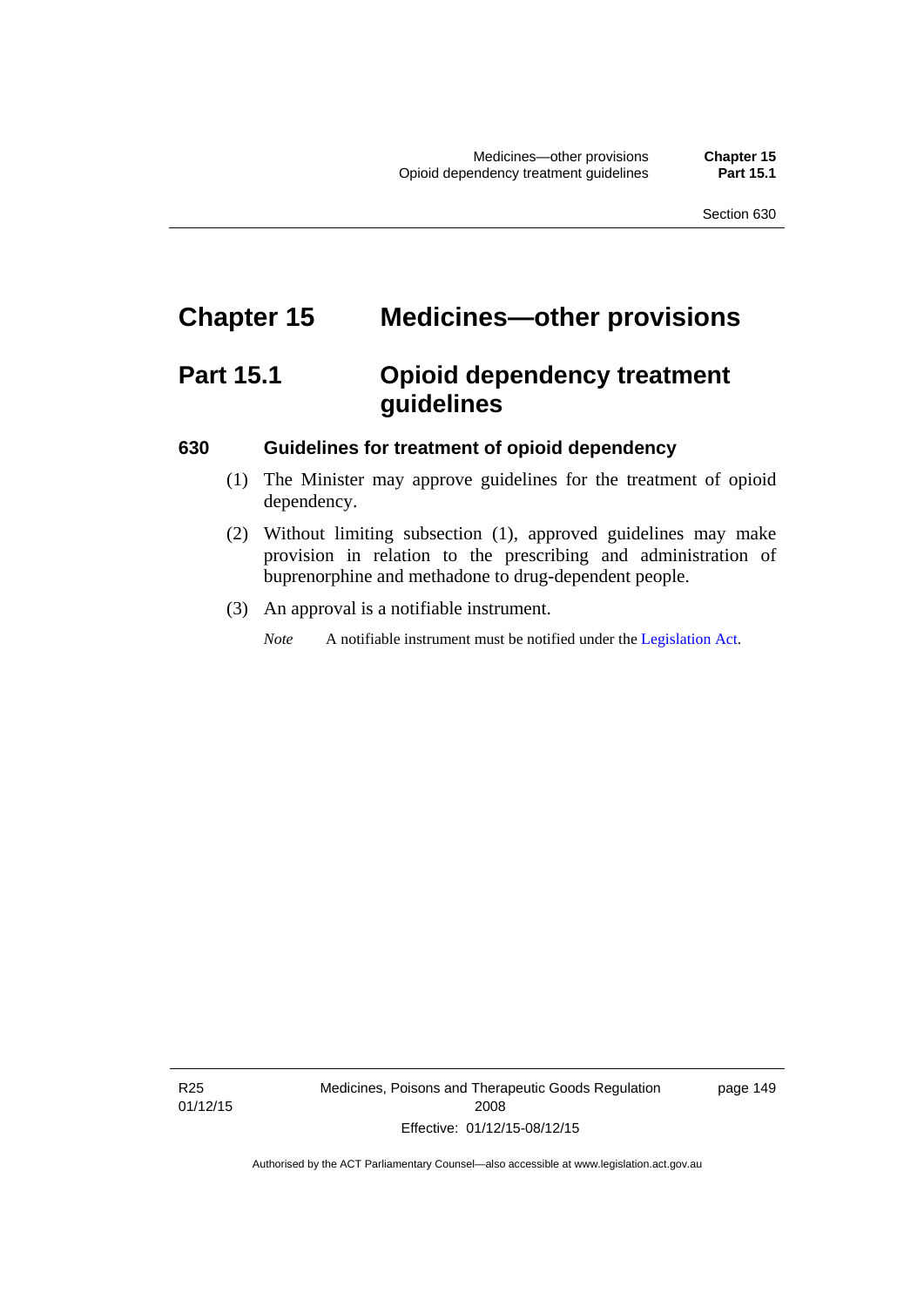# **Part 15.2 Medicines advisory committee**

*Note* The medicines advisory committee is established under the [Act](http://www.legislation.act.gov.au/a/2008-26/default.asp), s 194.

#### **635 Medicines advisory committee—membership**

- (1) The medicines advisory committee consists of the following members appointed by the Minister:
	- (a) a chair;
	- (b) 6 other members.
	- *Note 1* For the making of appointments (including acting appointments), see the [Legislation Act,](http://www.legislation.act.gov.au/a/2001-14) pt 19.3.
	- *Note 2* Certain Ministerial appointments require consultation with an Assembly committee and are disallowable (see [Legislation Act,](http://www.legislation.act.gov.au/a/2001-14) div 19.3.3).
- (2) A person (other than a person mentioned in subsection  $(3)$  (d) or  $(e)$ ) is not eligible for appointment to the medicines advisory committee unless the person is a doctor.

*Note Doctor* does not include an intern doctor (see dict).

- (3) The medicines advisory committee must include—
	- (a) at least 1 member who has had experience in the teaching or practice of psychiatry; and
	- (b) at least 1 member who has had experience in the teaching or practice of pain or addiction medicine; and
	- (c) at least 1 member who is a general practitioner; and
	- (d) 1 member who is a pharmacist; and

*Note Pharmacist* does not include an intern pharmacist (see dict).

- (e) 1 member who represents consumers; and
- (f) 1 member nominated by the Australian Capital Territory Branch of the Australian Medical Association.

page 150 Medicines, Poisons and Therapeutic Goods Regulation 2008 Effective: 01/12/15-08/12/15 R25 01/12/15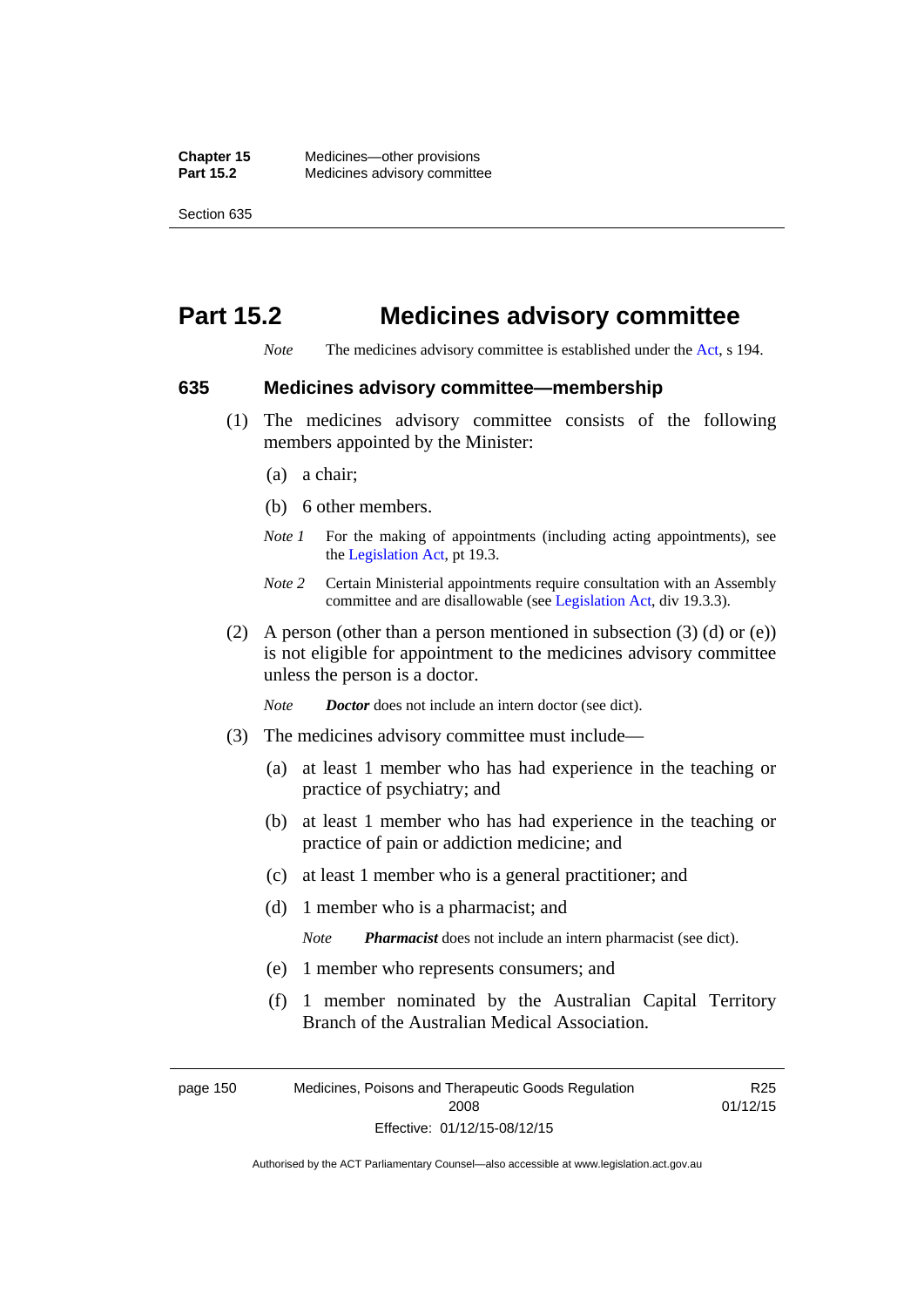- (4) However, for subsection (3) only, if the appointment of a member (a *former member*) is ended before the last day of the period for which the former member was appointed, the medicines advisory committee is taken to still include the former member until the earlier of—
	- (a) 4 months from the day the former member's appointment ended; or
	- (b) a member is appointed to replace the former member.
- (5) The instrument appointing, or evidencing the appointment of, a medicines advisory committee member must state whether the person is appointed as the chair, or as another member, of the committee.

#### **636 Medicines advisory committee—term of appointments**

The appointment of a medicines advisory committee member must be for not longer than 3 years.

*Note* A person may be reappointed to a position if the person is eligible to be appointed to the position (see [Legislation Act,](http://www.legislation.act.gov.au/a/2001-14) s 208 and dict, pt 1, def *appoint*).

## **637 Medicines advisory committee—conditions of appointments**

The conditions of appointment of a medicines advisory committee member are the conditions agreed between the Minister and the member, subject to any determination under the *[Remuneration](http://www.legislation.act.gov.au/a/1995-55)  [Tribunal Act 1995](http://www.legislation.act.gov.au/a/1995-55)*.

page 151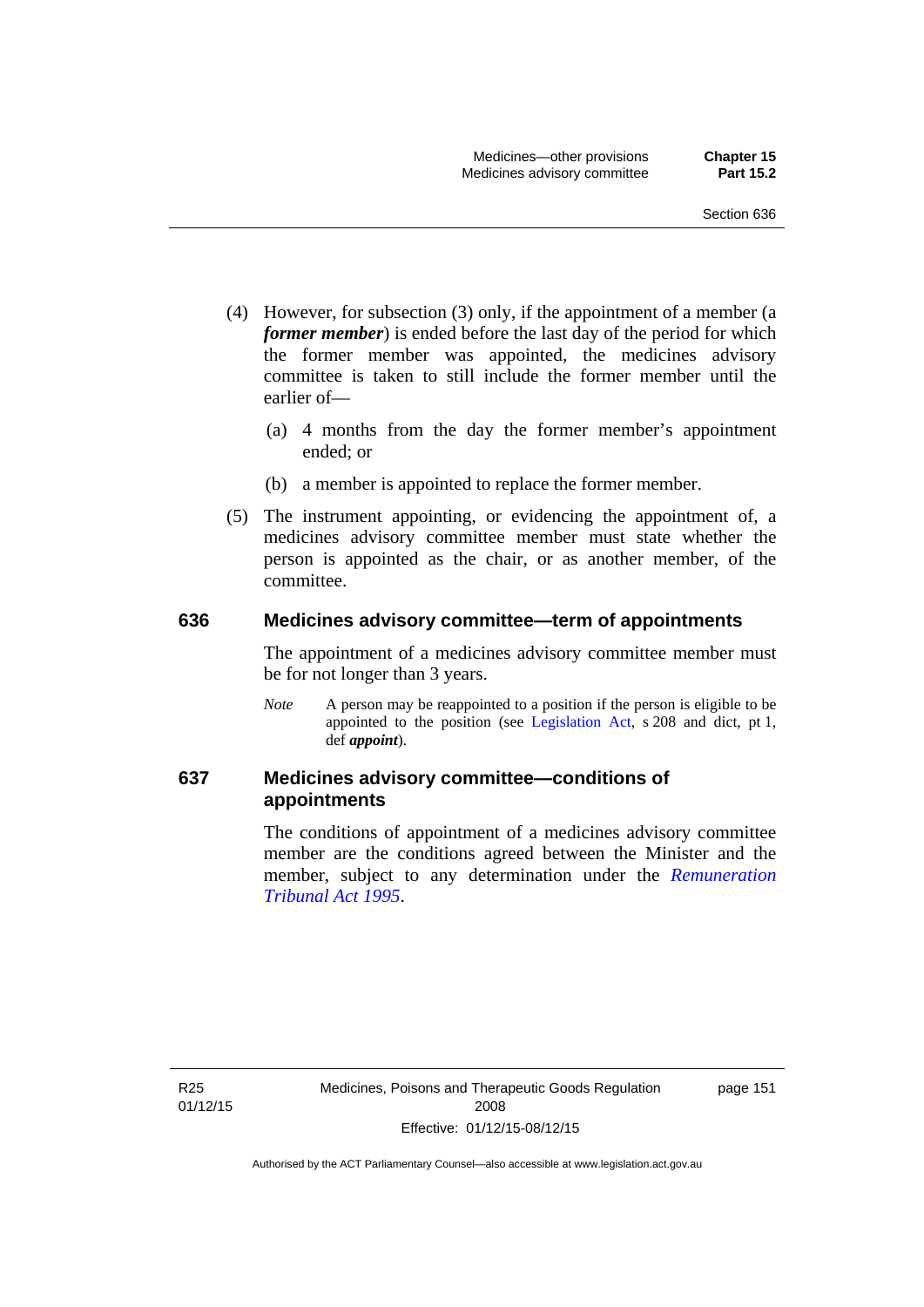## **638 Medicines advisory committee—time and place of meetings**

- (1) Meetings of the medicines advisory committee are to be held when and where the committee decides.
- (2) The chair of the medicines advisory committee may at any time call a meeting.
- (3) The chair must give the other members reasonable notice of the time and place of a meeting called by the chair.
- (4) The medicines advisory committee may adjourn a proceeding, for any reason it considers appropriate, to a time and place decided by the committee.

### **639 Medicines advisory committee—presiding member**

- (1) The chair presides at a meeting of the medicines advisory committee.
- (2) If the chair is absent, the member chosen by the members present presides.

## **640 Medicines advisory committee—quorum**

Business may be carried out at a meeting of the medicines advisory committee only if at least 4 members are present.

## **641 Medicines advisory committee—voting**

- (1) At a meeting of the medicines advisory committee each member has a vote on each question to be decided.
- (2) A question is decided by a majority of the votes of members present and voting but, if the votes are equal, the presiding member has the deciding vote.

R25 01/12/15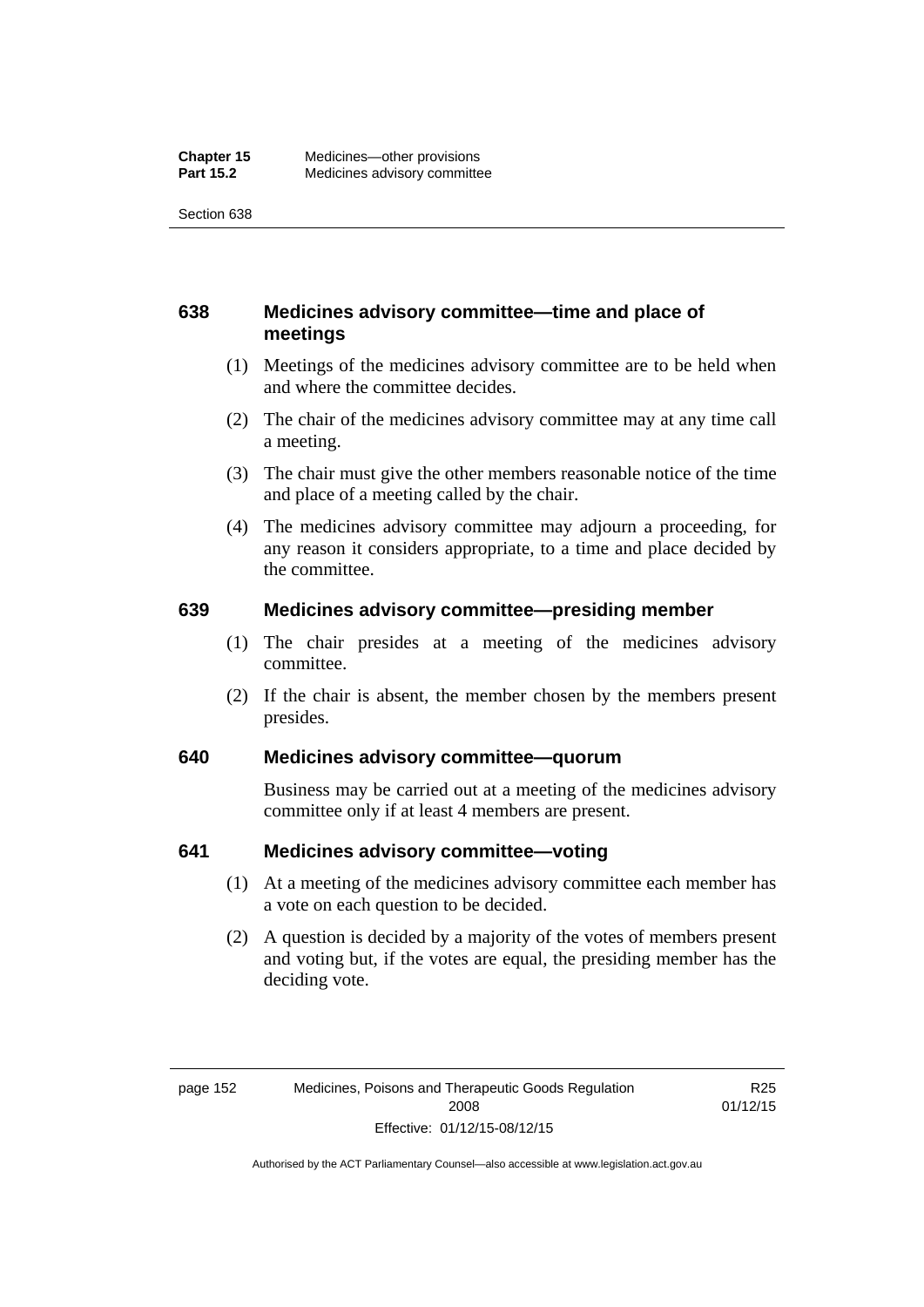### **642 Medicines advisory committee—conduct of meetings**

- (1) The medicines advisory committee may conduct its meetings as the committee considers appropriate.
- (2) A meeting of the medicines advisory committee may be held using a method of communication, or a combination of methods of communication, that allows each member taking part to hear what each other member taking part says without the members being in each other's presence.

#### **Examples**

a phone link, a satellite link, an internet or intranet link

- *Note* An example is part of the regulation, is not exhaustive and may extend, but does not limit, the meaning of the provision in which it appears (see [Legislation Act,](http://www.legislation.act.gov.au/a/2001-14) s 126 and s 132).
- (3) A medicines advisory committee member who takes part in a meeting conducted under subsection (2) is taken to be present at the meeting.
- (4) A resolution is a valid resolution of the medicines advisory committee, even if it is not passed at a meeting of the committee, if all members agree to the proposed resolution in writing.

*Note Written* includes in electronic form (see [Act,](http://www.legislation.act.gov.au/a/2008-26/default.asp) dict).

 (5) The medicines advisory committee must keep minutes of its meetings.

### **643 Medicines advisory committee—disclosure of interests by members**

 (1) If a medicines advisory committee member has a material interest in an issue being considered, or about to be considered, by the committee, the member must disclose the nature of the interest at a committee meeting as soon as possible after the relevant facts have come to the member's knowledge.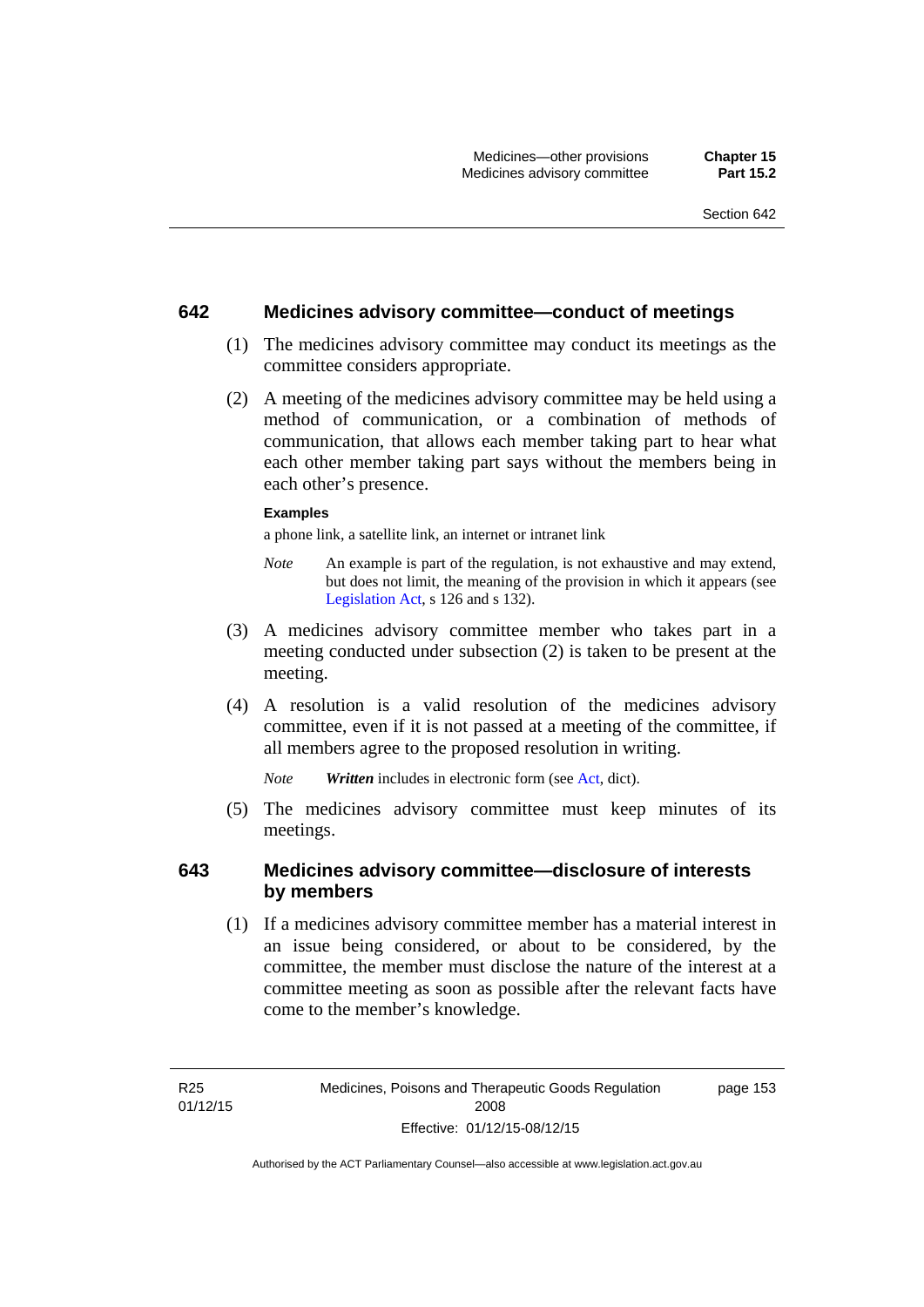- (2) The disclosure must be recorded in the medicines advisory committee's minutes and, unless the committee otherwise decides, the member must not—
	- (a) be present when the medicines advisory committee considers the issue; or
	- (b) take part in a decision of the committee on the issue.

#### **Example**

David, Emile and Fiona are members of the medicines advisory committee. They have an interest in an issue being considered at a committee meeting and they disclose the interest as soon as they become aware of it. David's and Emile's interests are minor but Fiona has a direct financial interest in the issue.

The medicines advisory committee considers the disclosures and decides that because of the nature of the interests:

- David may be present when the committee considers the issue but not take part in the decision
- Emile may be present for the consideration and take part in the decision.

The medicines advisory committee does not make a decision allowing Fiona to be present or take part in the committee's decision. Accordingly, Fiona cannot be present for the consideration of the issue or take part in the decision.

- *Note* An example is part of the regulation, is not exhaustive and may extend, but does not limit, the meaning of the provision in which it appears (see [Legislation Act,](http://www.legislation.act.gov.au/a/2001-14) s 126 and s 132).
- (3) Any other medicines advisory committee member who also has a material interest in the issue must not be present when the committee is considering its decision under subsection (2).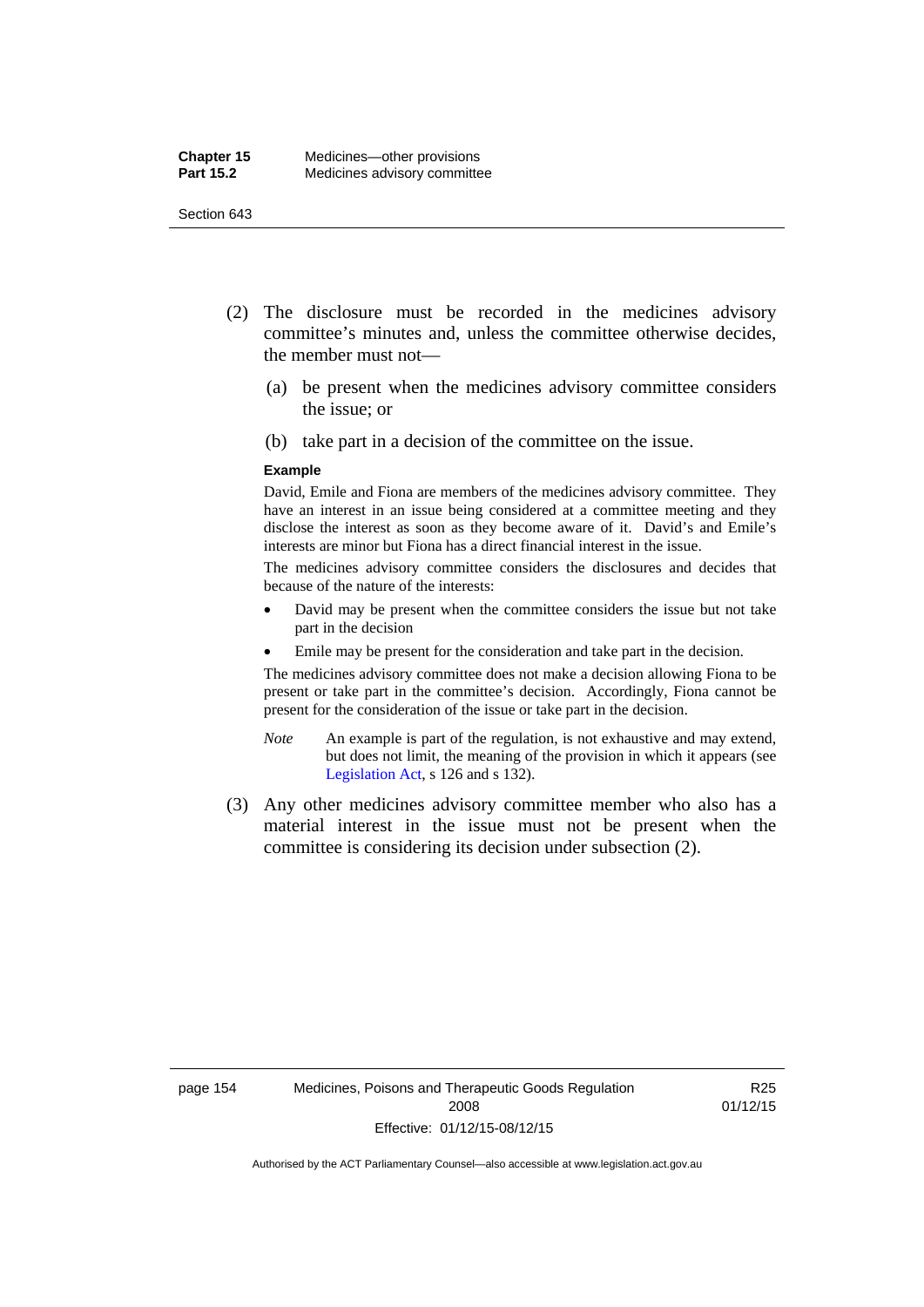(4) In deciding under subsection (2) whether a member may be present when the medicines advisory committee decides the issue or take part in a decision of the committee on the issue, and despite section 640 (Medicines advisory committee—quorum), the committee may consist of the members who do not have a material interest in the issue.

#### **Example**

if 6 members are present at the meeting and 2 members disclose a material interest, the other 4 members may decide whether the members who made the disclosure can take part in a decision by the committee

(5) In this section:

*associate*, of a person, means—

- (a) the person's business partner; or
- (b) a close friend of the person; or
- (c) a family member of the person.

*executive officer*, of a corporation, means a person (however described) who is concerned with, or takes part in, the corporation's management (whether or not the person is a director of the corporation).

*indirect interest*—without limiting the kind of indirect interest a person may have, a person has an *indirect interest* in an issue if any of the following has an interest in the issue:

- (a) an associate of the person;
- (b) a corporation with not more than 100 members that the person, or an associate of the person, is a member of;
- (c) a subsidiary of a corporation mentioned in paragraph (b);
- (d) a corporation that the person, or an associate of the person, is an executive officer of;

page 155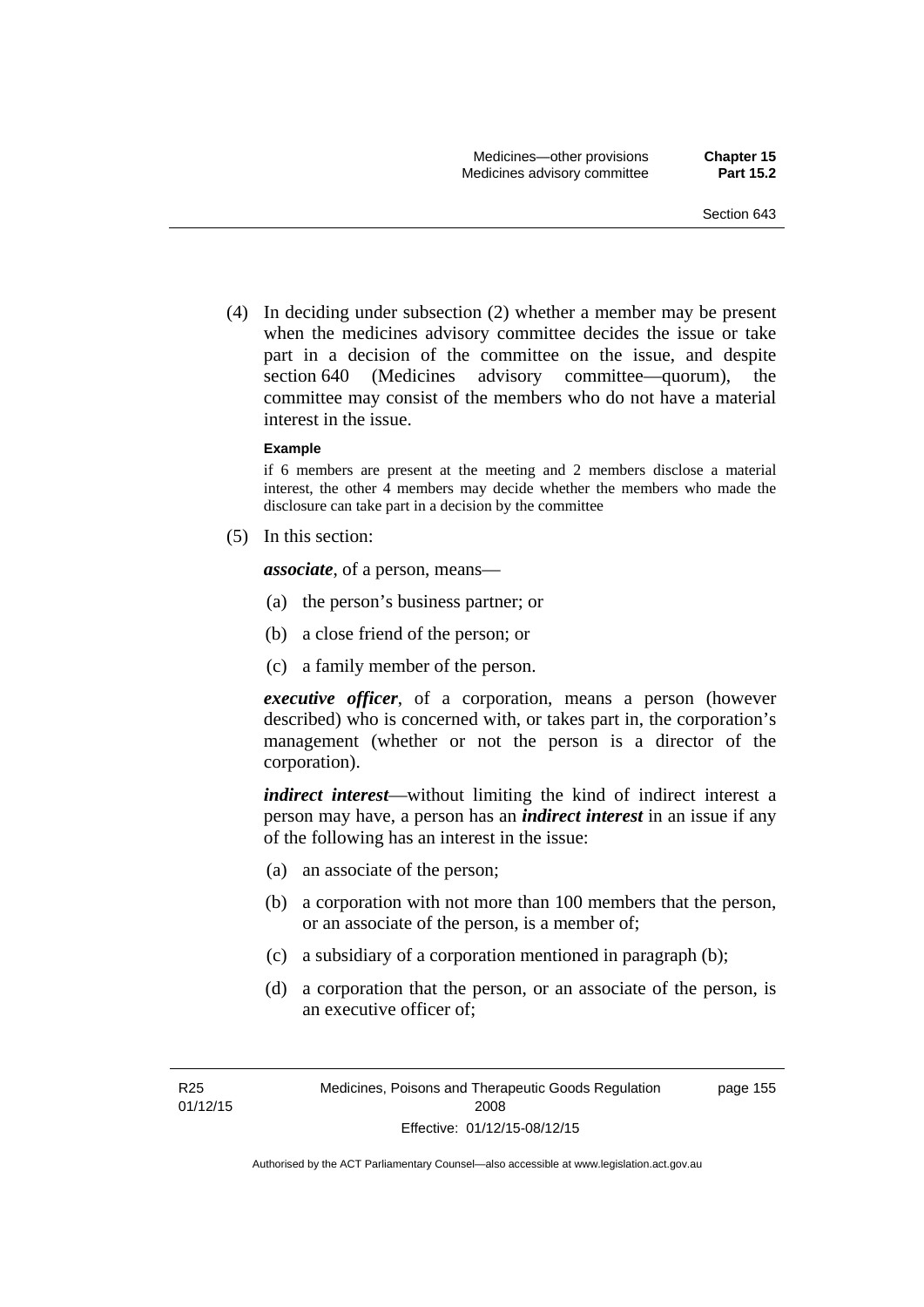- (e) the trustee of a trust that the person, or an associate of the person, is a beneficiary of;
- (f) a member of a firm or partnership that the person, or an associate of the person, is a member of;
- (g) someone else carrying on a business if the person, or an associate of the person, has a direct or indirect right to participate in the profits of the business.

*material interest*—a medicines advisory committee member has a *material interest* in an issue if the member has—

- (a) a direct or indirect financial interest in the issue; or
- (b) a direct or indirect interest of any other kind if the interest could conflict with the proper exercise of the member's functions in relation to the committee's consideration of the issue.

### **644 Medicines advisory committee—ending appointments**

- (1) The Minister may end the appointment of a medicines advisory committee member—
	- (a) if the member contravenes a territory law; or
	- (b) for misbehaviour; or
	- (c) if the member becomes bankrupt or personally insolvent; or
		- *Note Bankrupt or personally insolvent*—see the [Legislation Act,](http://www.legislation.act.gov.au/a/2001-14) dictionary, pt 1.
	- (d) if the member is convicted, in the ACT, of an offence punishable by imprisonment for at least 1 year; or
	- (e) if the member is convicted outside the ACT, in Australia or elsewhere, of an offence that, if it had been committed in the ACT, would be punishable by imprisonment for at least 1 year; or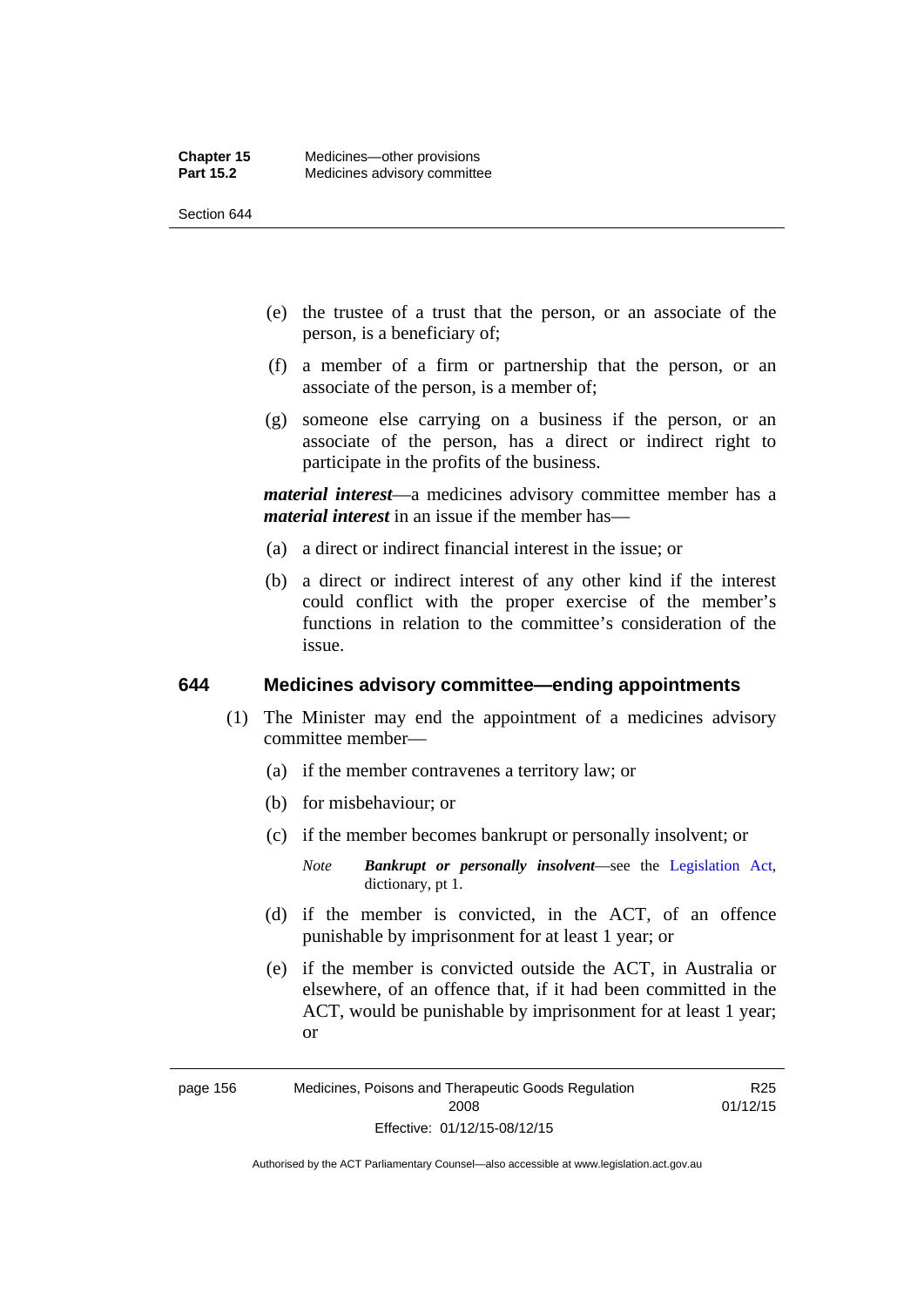- (f) if the member contravenes section 643 (Medicines advisory committee—disclosure of interests by members).
- *Note* A member's appointment also ends if the member resigns (see [Legislation Act,](http://www.legislation.act.gov.au/a/2001-14) s 210).
- (2) The Minister must end the appointment of a medicines advisory committee member—
	- (a) if the member (other than a member mentioned in section 635 (3) (d) or (e)) ceases to be a doctor; or
	- (b) for a member mentioned in section 635 (3) (d)—if the member ceases to be a pharmacist; or
	- (c) if, on 3 consecutive occasions, the member fails, without the chair's agreement, to make himself or herself available for a proposed meeting of the committee; or
	- (d) if the member fails to take all reasonable steps to avoid being placed in a position where a conflict of interest arises during the exercise of the member's functions; or
	- (e) for physical or mental incapacity, if the incapacity substantially affects the exercise of the member's functions.

R25 01/12/15 page 157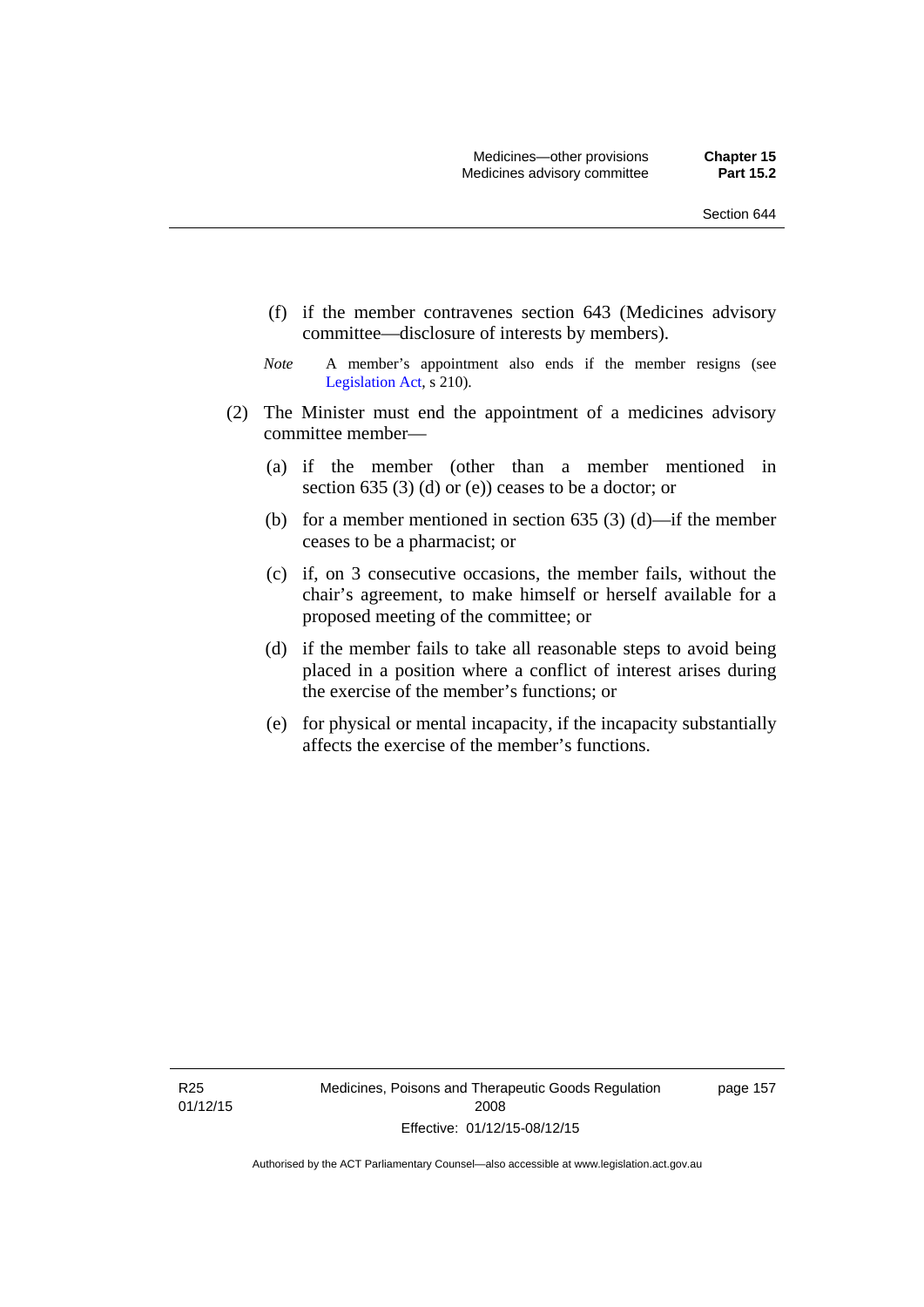**Chapter 15** Medicines—other provisions **Part 15.3 Other medicines provisions** 

Section 650

### **Part 15.3 Other medicines provisions**

#### **650 Advertising controlled medicines—Act, s 66 (3) (b)**

A pricelist published by a pharmacist that includes a controlled medicine is prescribed if the pricelist complies with the *Price Information Code of Practice*, published by the Therapeutic Goods Administration, as in force from time to time.

#### **651 Advertising other medicines**

- (1) A person commits an offence if—
	- (a) the person publishes an advertisement; and
	- (b) the advertisement promotes or encourages the use of a declared medicine.

Maximum penalty: 30 penalty units.

- (2) A person commits an offence if—
	- (a) the person publishes an advertisement; and
	- (b) the advertisement indicates that someone is willing or authorised to supply a declared medicine.

Maximum penalty: 30 penalty units.

- (3) This section does not apply to—
	- (a) an advertisement for a declared medicine in a publication published primarily for dentists, doctors, pharmacists or veterinary surgeons; or

*Note* The Price Information Code of Practice is accessible at [www.tga.gov.au.](http://www.tga.gov.au/)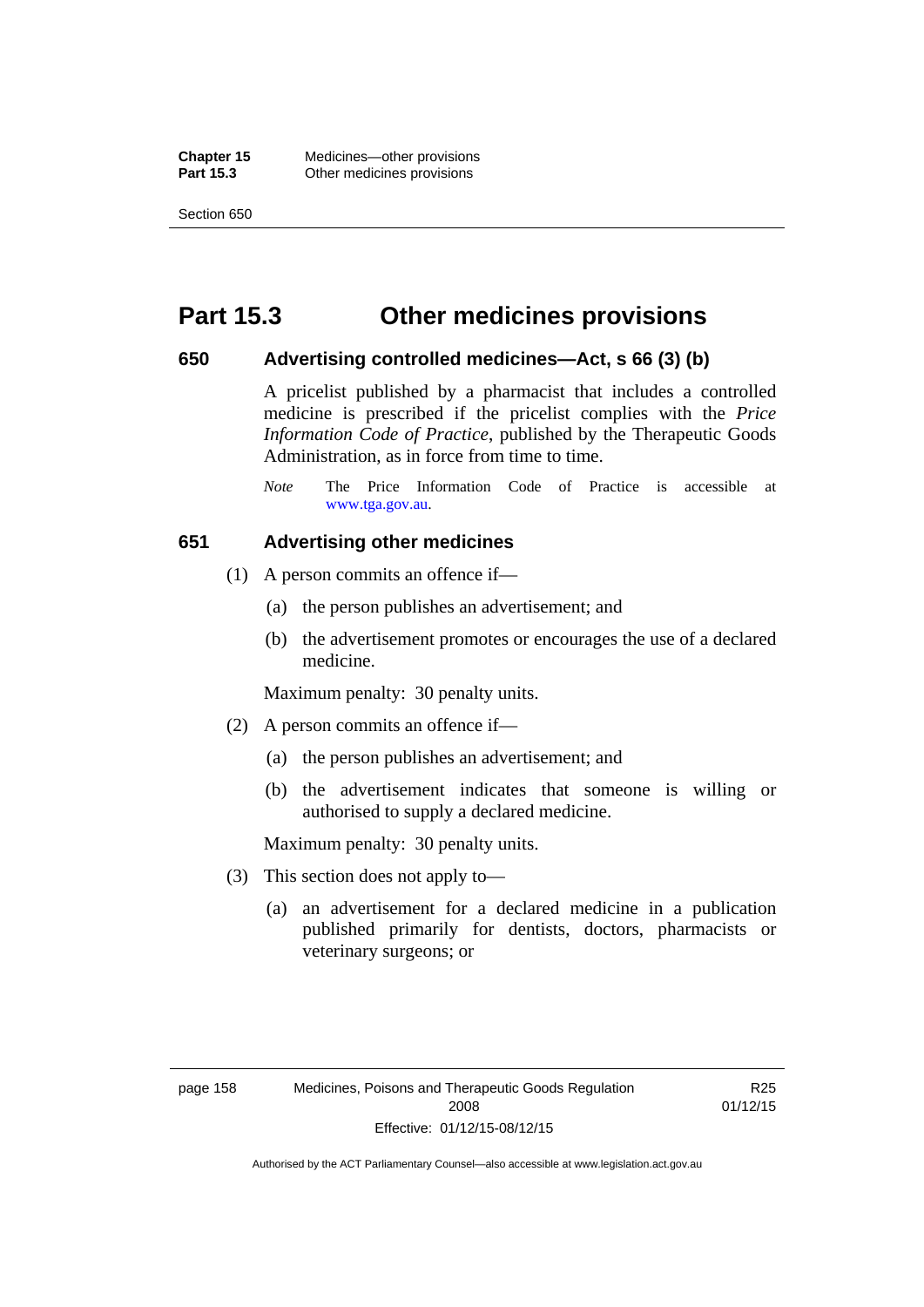- (b) a pricelist published by a pharmacist that includes a declared medicine if the pricelist complies with the *Price Information Code of Practice*, published by the Therapeutic Goods Administration, as in force from time to time.
- (4) In this section:

*advertisement*—see the [Act,](http://www.legislation.act.gov.au/a/2008-26/default.asp) section 66.

#### *declared medicine* means—

- (a) a pharmacist only medicine other than a pharmacist only medicine to which the medicines and poisons standard, appendix H applies; or
- (b) a prescription only medicine.

### **652 Prescribed institutions—Act, dict, def** *institution***, par (b)**

The following are prescribed:

- (a) a correctional centre;
- (b) a CYP detention place.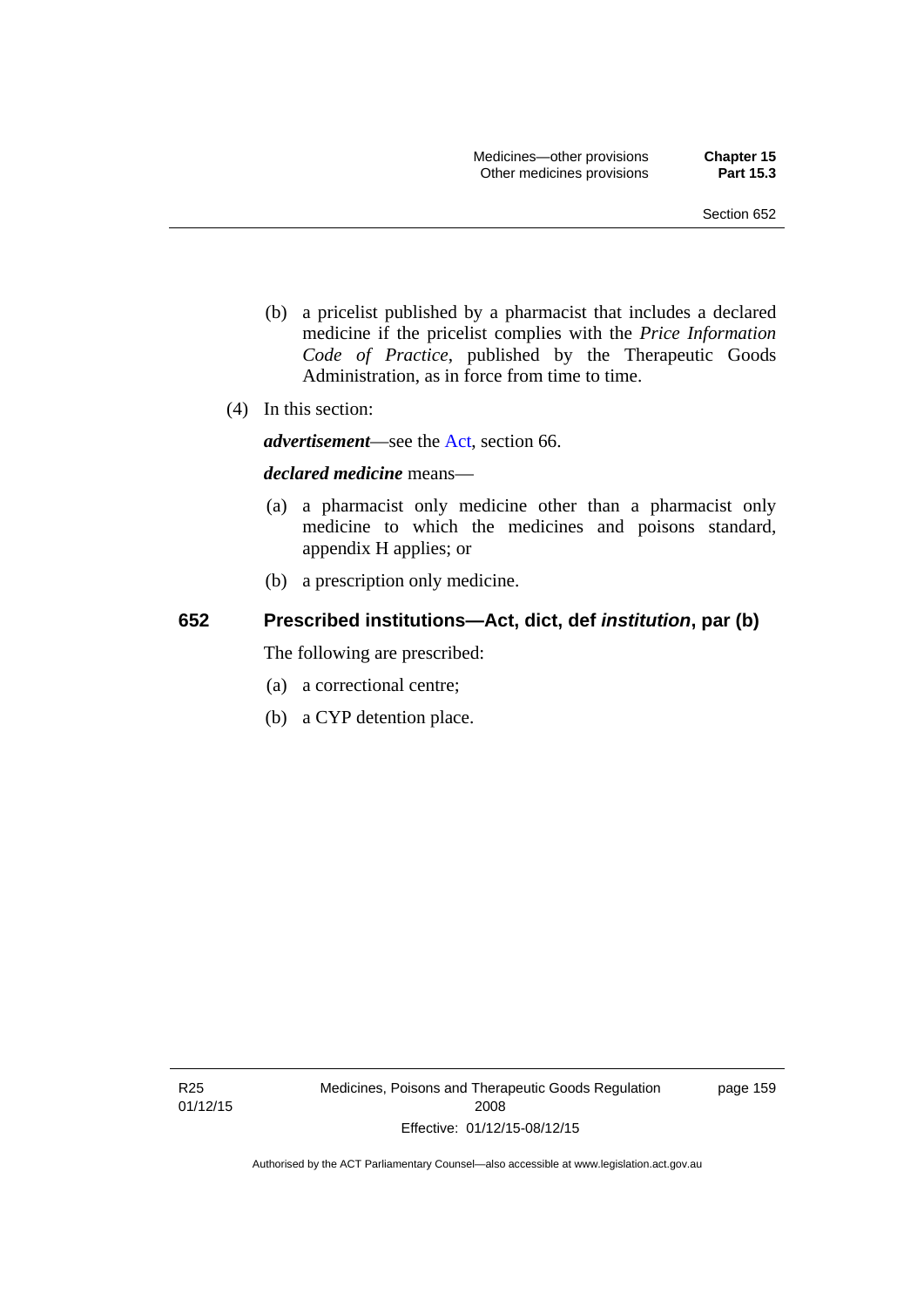# **Chapter 16 Low and moderate harm poisons**

# **Part 16.1** Preliminary

**660 Meaning of** *relevant law***—ch 16** 

In this chapter:

*relevant law* means—

- (a) a corresponding law; or
- (b) the *[Agricultural and Veterinary Chemicals Act 1994](http://www.comlaw.gov.au/Series/C2004A04712)* (Cwlth); or
- (c) the *[Therapeutic Goods Act 1989](http://www.comlaw.gov.au/Series/C2004A03952)* (Cwlth).
- *Note 1 Corresponding law* includes a law of a State that corresponds, or substantially corresponds, to the Act (see [Act](http://www.legislation.act.gov.au/a/2008-26/default.asp), dict).
- *Note 2 State* includes a territory (see [Legislation Act,](http://www.legislation.act.gov.au/a/2001-14) dict, pt 1).

page 160 Medicines, Poisons and Therapeutic Goods Regulation 2008 Effective: 01/12/15-08/12/15

R25 01/12/15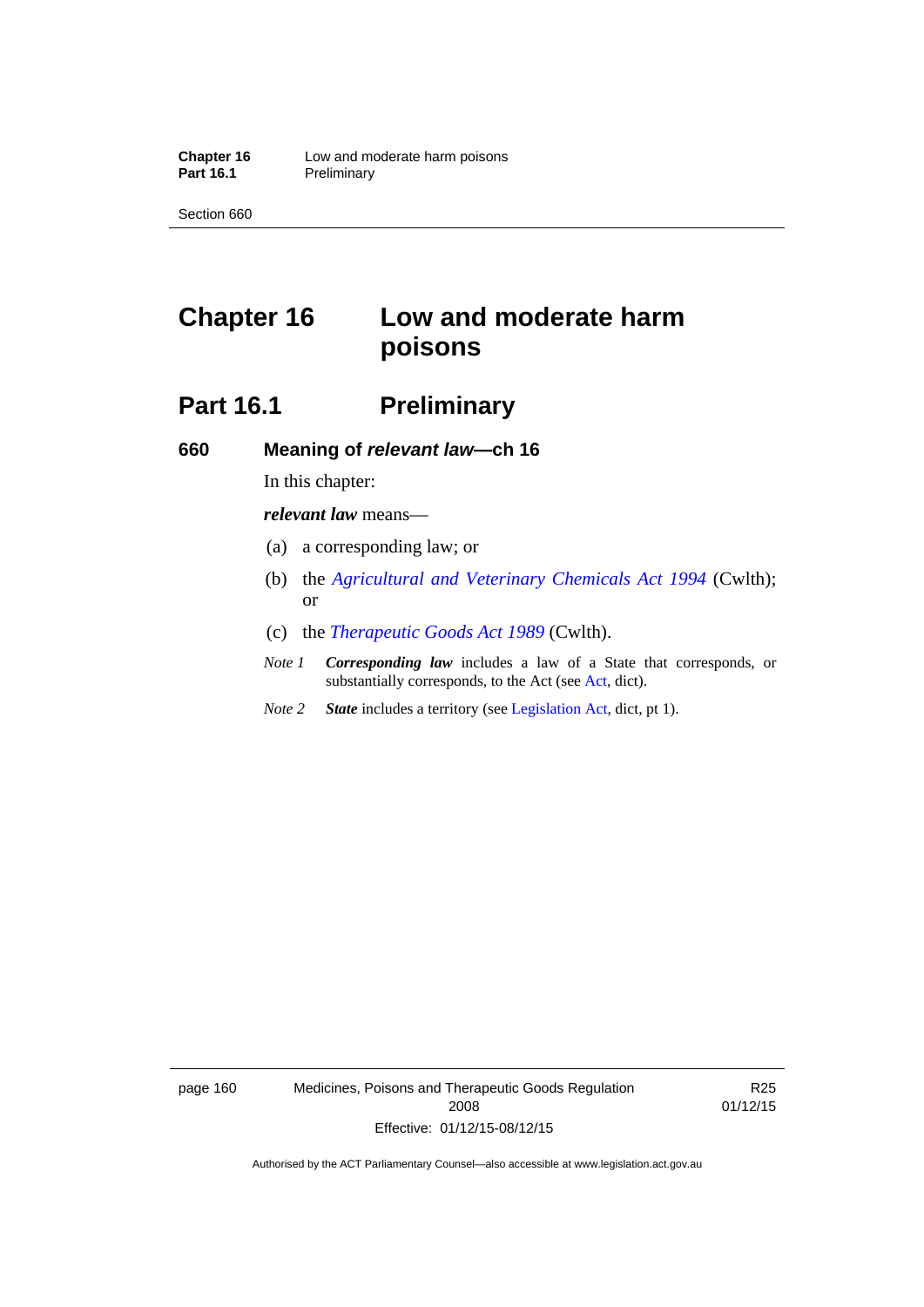## **Part 16.2 Authorisation to supply low and moderate harm poisons**

### **661 Authorisation to supply low and moderate harm poisons—Act, s 26 (1) (b) and (2) (b)**

Anyone is authorised to supply a low harm poison or moderate harm poison.

### **662 Authorisation condition for supplying low and moderate harm poisons—Act, s 44 (1) (b) and (2) (b)**

A person's authorisation under section 661 to supply a low harm poison or moderate harm poison is subject to the following conditions:

- (a) the poison is supplied in manufacturer's packs that comply with—
	- (i) section 665 (Packaging of supplied manufacturer's packs of low and moderate harm poisons—[Act](http://www.legislation.act.gov.au/a/2008-26/default.asp), s 59 (1) (c) (i) and  $(2)$  (c)  $(i)$ ; or
	- (ii) an approval under the [Act](http://www.legislation.act.gov.au/a/2008-26/default.asp), section 193 (Approval of non-standard packaging and labelling);
- (b) the manufacturer's packs are labelled in accordance with—
	- (i) section 666 (Labelling of supplied manufacturer's packs of low and moderate harm poisons—[Act](http://www.legislation.act.gov.au/a/2008-26/default.asp), s  $60(1)(c)(i)$ and  $(2)$  (c)  $(i)$ ; or
	- (ii) an approval under the [Act,](http://www.legislation.act.gov.au/a/2008-26/default.asp) section 193.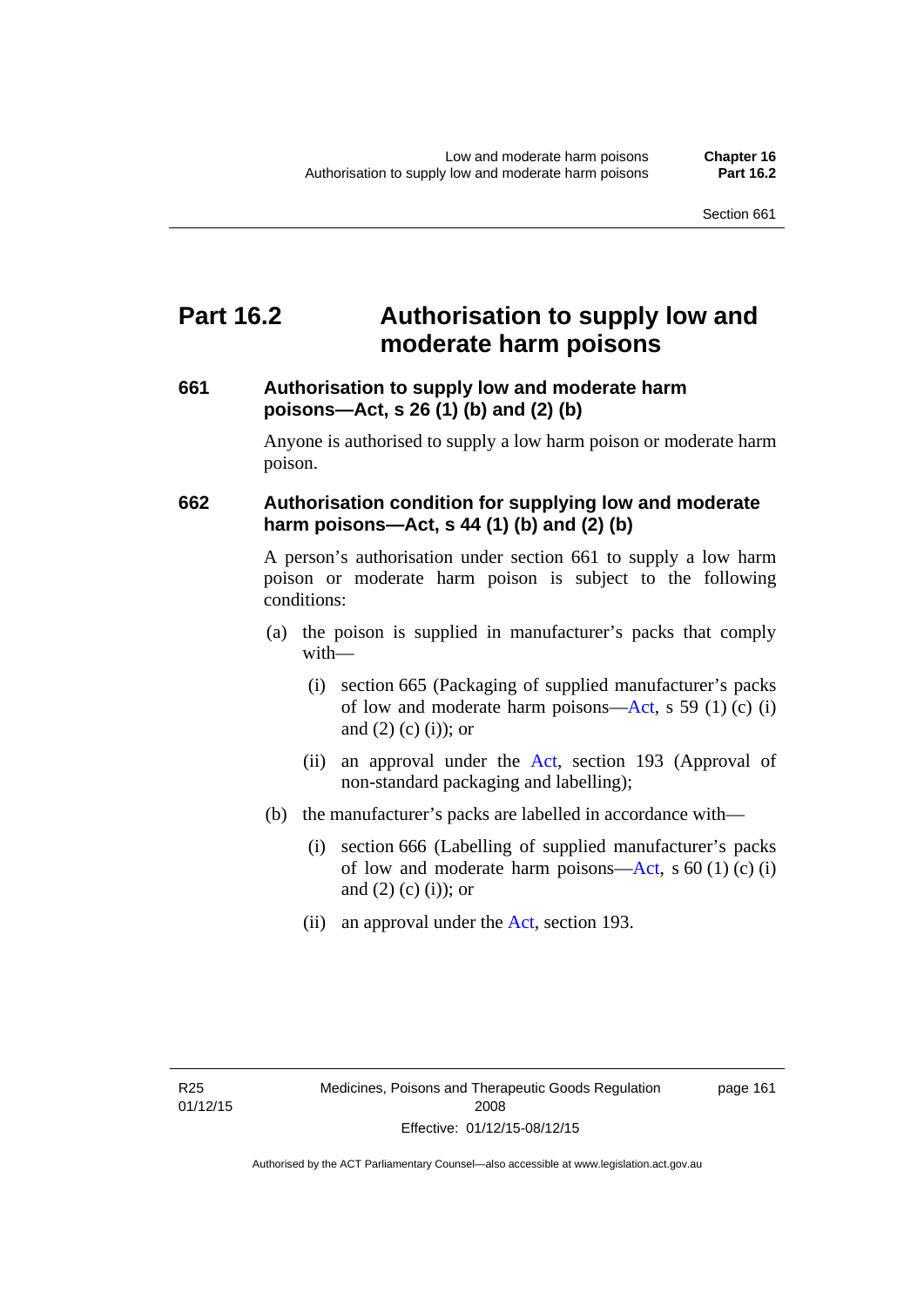## **Part 16.3 Authorisation to manufacture low and moderate harm poisons**

#### **663 Authorisation to manufacture low and moderate harm poisons—Act, s 33 (b)**

A person is authorised to manufacture a low harm poison or moderate harm poison if the person is authorised to manufacture the poison under a relevant law.

#### **664 Authorisation condition for manufacturing low and moderate harm poisons—Act, s 44 (1) (b) and (2) (b)**

A person's authorisation under section 663 to manufacture a low harm poison or moderate harm poison is subject to the condition that, if a condition or restriction applies to the person under the relevant law, the person manufactures the poison in accordance with the condition and restriction.

page 162 Medicines, Poisons and Therapeutic Goods Regulation 2008 Effective: 01/12/15-08/12/15

R25 01/12/15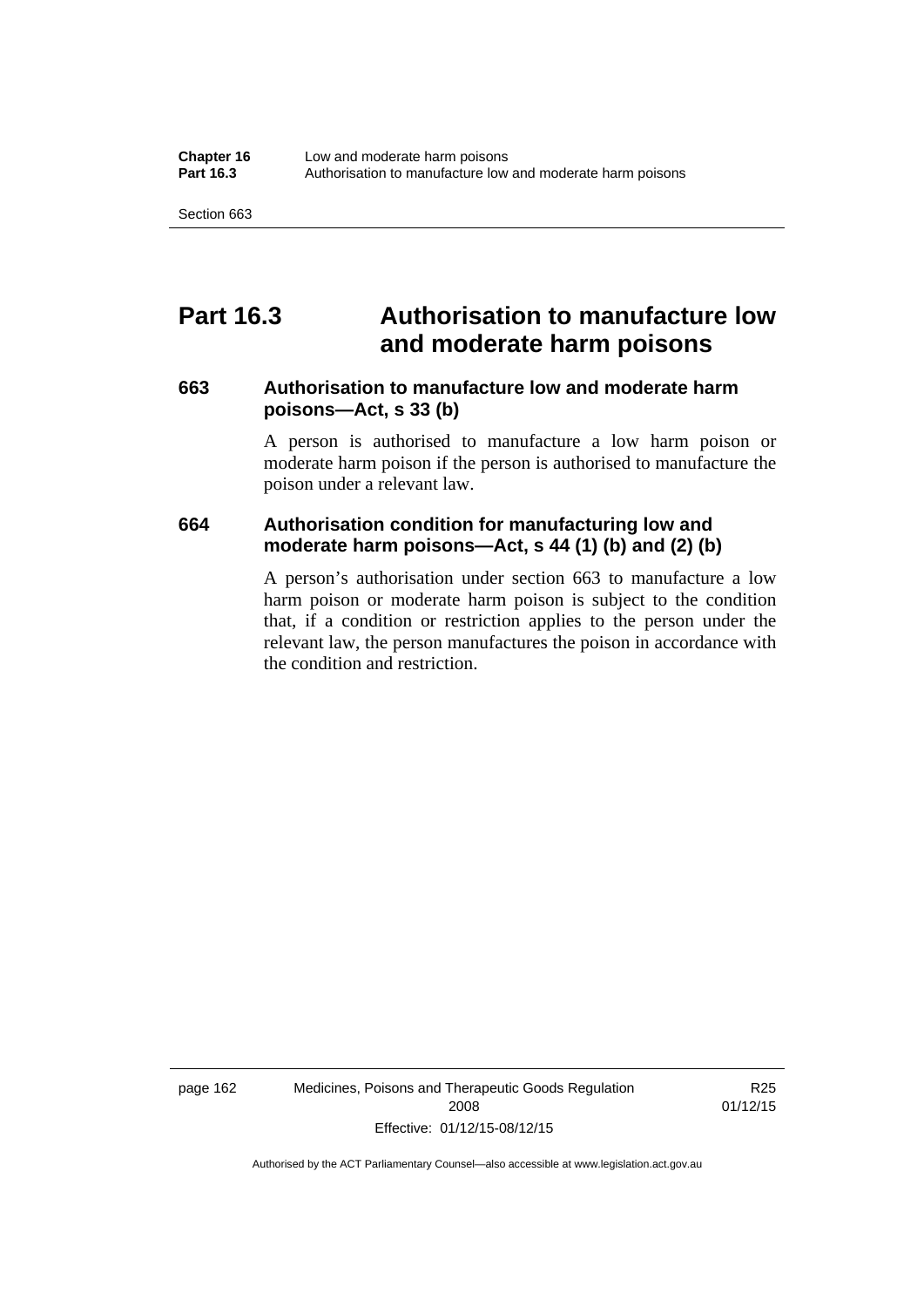## **Part 16.4 Packaging and labelling of low and moderate harm poisons**

### **665 Packaging of supplied manufacturer's packs of low and moderate harm poisons—Act, s 59 (1) (c) (i) and (2) (c) (i)**

- (1) A manufacturer's pack of a supplied low harm poison or moderate harm poison must be packaged—
	- (a) in accordance with the [medicines and poisons standard](http://www.comlaw.gov.au/Series/F2012L01200), paragraphs 21 to 27; or
	- (b) in a container in which the poison may be sold under a relevant law.
	- *Note* A manufacturer's pack of a low or moderate harm poison supplied may also be packaged in accordance with an approval under the [Act](http://www.legislation.act.gov.au/a/2008-26/default.asp), s 193 (Approval of non-standard packaging and labelling) (see [Act,](http://www.legislation.act.gov.au/a/2008-26/default.asp) s 59 (1) (c) (ii) and (2) (c) (ii)).
- (2) However, if the poison is camphor or naphthalene for domestic use, it must also be packaged in a way that, in normal use, prevents—
	- (a) removal of the camphor or naphthalene from the packaging; or
	- (b) ingestion of the camphor or naphthalene.

#### **666 Labelling of supplied manufacturer's packs of low and moderate harm poisons—Act, s 60 (1) (c) (i) and (2) (c) (i)**

A manufacturer's pack of a supplied low harm poison or moderate harm poison must be labelled in accordance with—

- (a) the [medicines and poisons standard](http://www.comlaw.gov.au/Series/F2012L01200), paragraphs 3 to 19; or
- (b) a relevant law.
- *Note* A manufacturer's pack of a low or moderate harm poison supplied may also be labelled in accordance with an approval under the [Act](http://www.legislation.act.gov.au/a/2008-26/default.asp), s 193 (Approval of non-standard packaging and labelling) (see [Act,](http://www.legislation.act.gov.au/a/2008-26/default.asp) s 60 (1) (c) (ii) and (2) (c) (ii)).

R25 01/12/15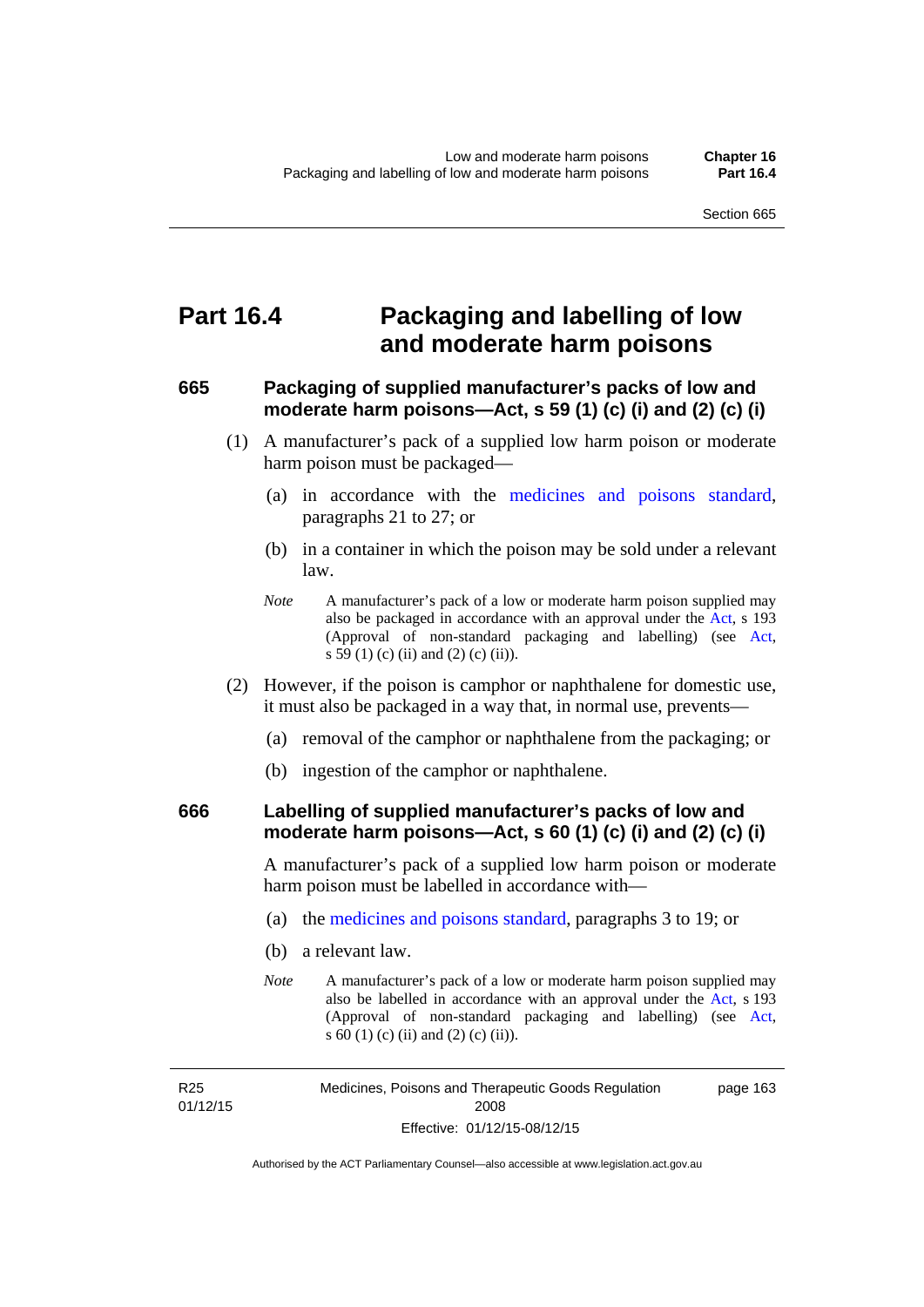# **Chapter 17 Dangerous poisons authorisations**

# **Part 17.1 Overview of dangerous poisons authorisations**

### **670 General overview of authorisations for dangerous poisons**

 (1) The Act requires that a person must not deal with a dangerous poison in a particular way unless the person is authorised to deal with the poison.

#### **Example**

the [Act,](http://www.legislation.act.gov.au/a/2008-26/default.asp) s 35 about obtaining certain substances (which include dangerous poisons)

- *Note 1* The [Act,](http://www.legislation.act.gov.au/a/2008-26/default.asp) s 19 sets out when a person *deals* with a dangerous poison.
- *Note 2* An example is part of the regulation, is not exhaustive and may extend, but does not limit, the meaning of the provision in which it appears (see [Legislation Act,](http://www.legislation.act.gov.au/a/2001-14) s 126 and s 132).
- (2) The [Act](http://www.legislation.act.gov.au/a/2008-26/default.asp), section 20 sets out when a person is authorised to deal with a dangerous poison.
- (3) This regulation authorises certain dealings with dangerous poisons.

*Note* An authorisation is not required to deal with the following:

- a substance excluded from the [medicines and poisons standard](http://www.comlaw.gov.au/Series/F2012L01200) by the standard, par  $1(2)$  (see s 6);
- a substance mentioned in the [medicines and poisons standard,](http://www.comlaw.gov.au/Series/F2012L01200) sch 7 if the schedule does not apply to the substance because of an exception in the standard.

R25 01/12/15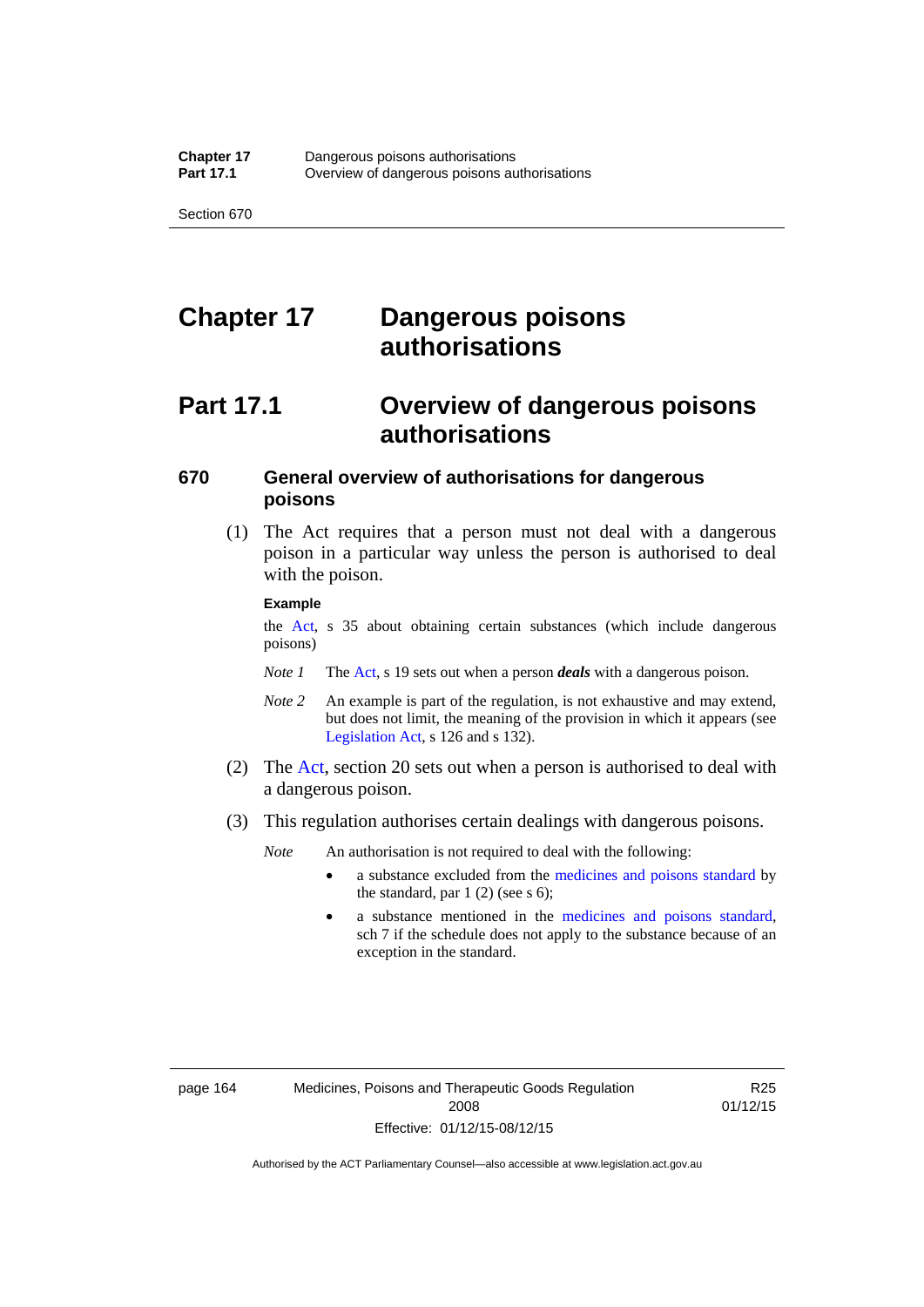(4) An authorisation under this regulation may be subject to limitations.

#### **Example**

a purchase order issued by a person mentioned in sch 4, col 2 must comply with s 721 (see s 690 (2) (c))

*Note* For the power to impose other restrictions, see the [Act](http://www.legislation.act.gov.au/a/2008-26/default.asp), ch 8.

#### **671 Overview of dangerous poisons authorisations under this regulation**

Dangerous poisons authorisations under this regulation are given by the following provisions:

- (a) section 675 (which is about authorisations under dangerous poisons manufacturers licences);
- (b) section 680 (which is about authorisations under dangerous poisons research and education program licences);
- (c) section 685 (which is about authorisations under dangerous poisons suppliers licences);
- (d) section 690 (which is about authorisations for manufacturing and other purposes);
- (e) section 692 (which is about authorisation to deliver dangerous poisons under purchase orders);
- (f) section 693 (which is about authorisation for commercial disposal operators for disposal of dangerous poisons);
- (g) section 695 (which is about authorisations for dangerous poisons research and education programs by scientifically qualified people).

page 165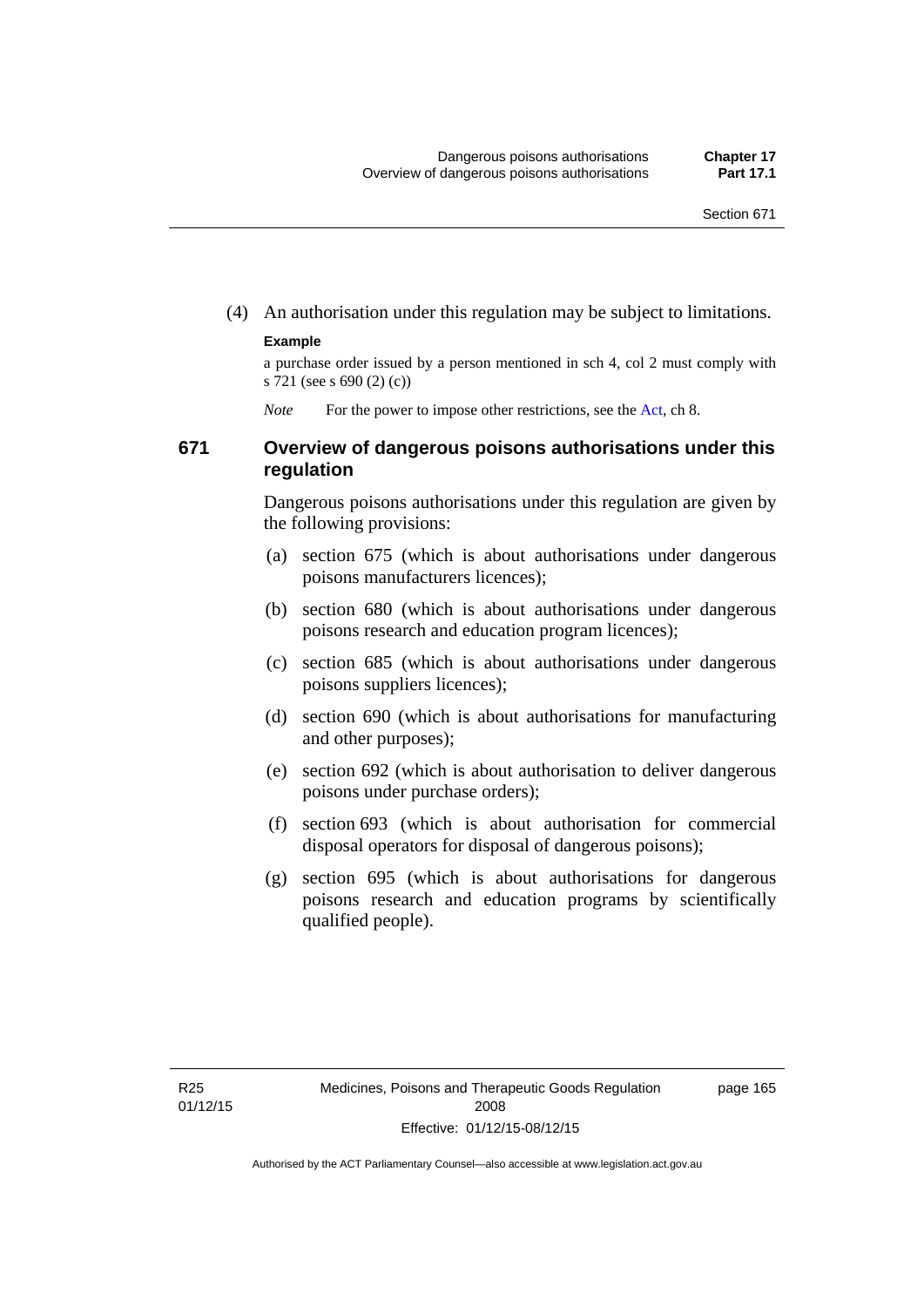#### **672 General overview of authorisation conditions for dangerous poisons**

 (1) The [Act](http://www.legislation.act.gov.au/a/2008-26/default.asp), section 44 requires a person who is authorised to deal with a dangerous poison to comply with any condition to which the authorisation is subject.

#### **Example**

Section 676 sets out the authorisation conditions for an authorised person to manufacture a dangerous poison.

- *Note* An example is part of the regulation, is not exhaustive and may extend, but does not limit, the meaning of the provision in which it appears (see [Legislation Act,](http://www.legislation.act.gov.au/a/2001-14) s 126 and s 132).
- (2) The conditions are additional to other restrictions on an authorised person's authority to deal with a dangerous poison.
	- *Note* Conditions may also be imposed under other provisions of the [Act](http://www.legislation.act.gov.au/a/2008-26/default.asp) including, for example, s 89 which sets out conditions on licences.

page 166 Medicines, Poisons and Therapeutic Goods Regulation 2008 Effective: 01/12/15-08/12/15

R25 01/12/15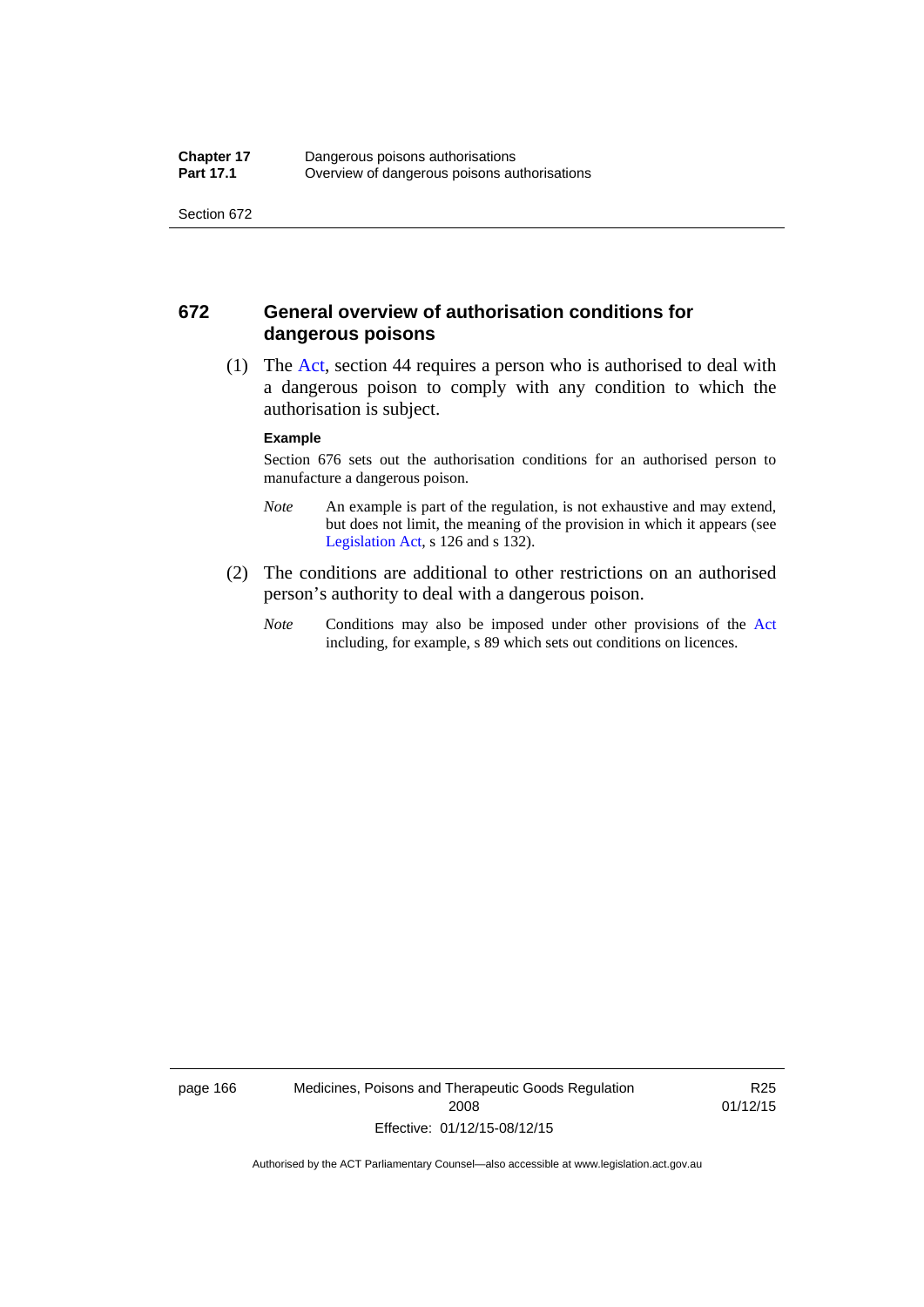### **Part 17.2 Authorisations under dangerous poisons licences**

### **Division 17.2.1 Dangerous poisons manufacturers licence authorisations**

*Note* For other provisions about dangerous poisons manufacturers licences, see pt 18.2.

#### **675 Authorisations under dangerous poisons manufacturers licences—Act, s 20 (1) (a)**

- (1) A dangerous poisons manufacturers licence authorises the holder to do any of the following in relation to a dangerous poison (the *licensed dangerous poison*) stated in the licence at the premises (the *licensed premises*) stated in the licence:
	- (a) manufacture the licensed dangerous poison;
	- (b) possess the licensed dangerous poison for sale by wholesale from the licensed premises;
	- (c) sell the licensed dangerous poison by wholesale (whether or not for resale) to—
		- (i) a person authorised to issue a purchase order for the dangerous poison; or
		- (ii) someone in another State who may obtain the dangerous poison by wholesale under the law of the other State; or
		- (iii) someone in another country who may lawfully obtain the dangerous poison by wholesale in the other country;
		- *Note* The dangerous poison must be sold on a purchase order in accordance with s 720 (see s 676).

R25 01/12/15 page 167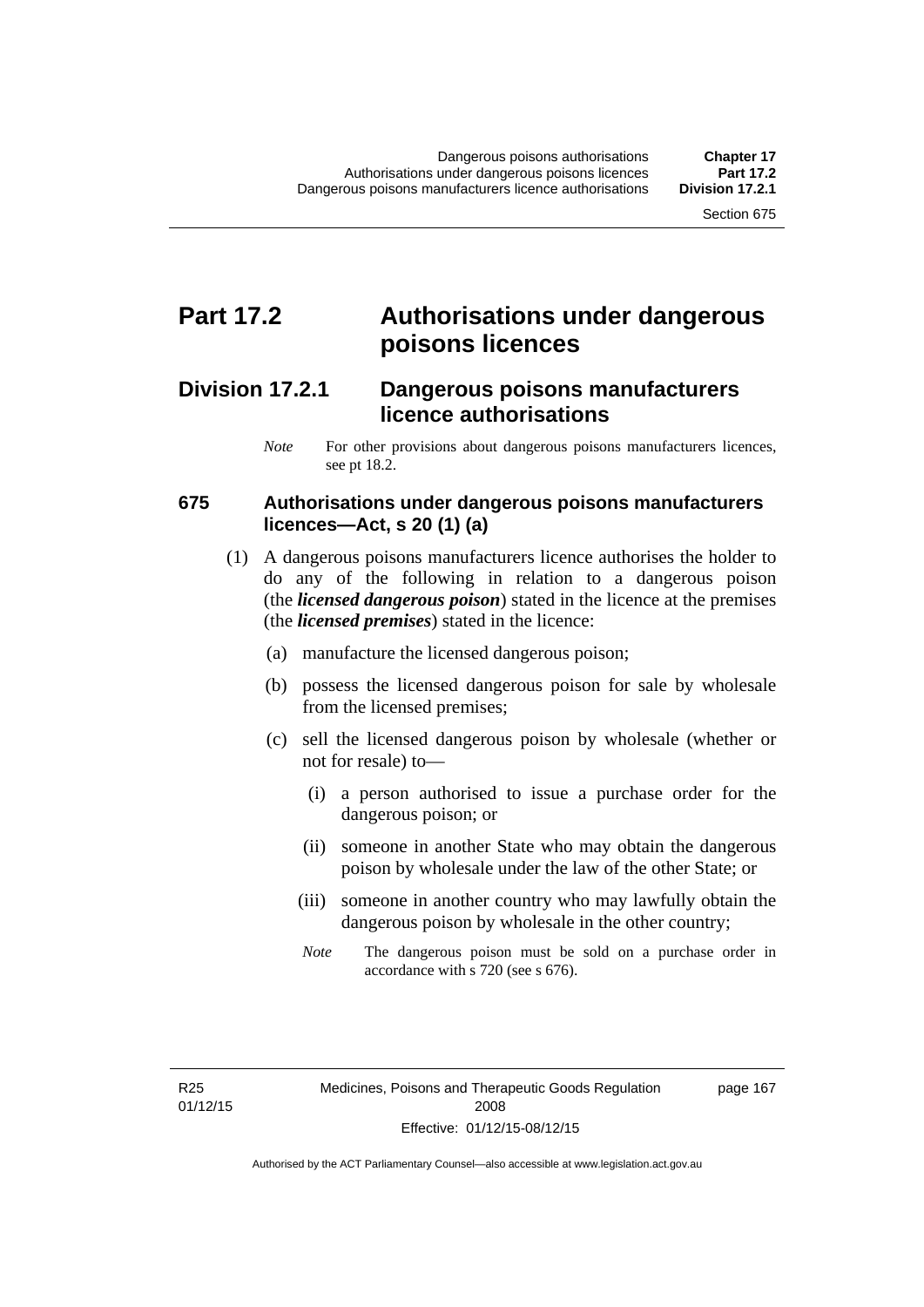- (d) obtain a dangerous poison, other than a licensed dangerous poison, for manufacturing a licensed dangerous poison at the licensed premises;
- (e) possess a dangerous poison, other than a licensed dangerous poison, at the licensed premises for manufacturing a licensed dangerous poison.
- (2) However, an authorisation under subsection (1) does not apply if the licence states that it does not apply.
- (3) Also, subsection (1) (c) (iii) does not apply in relation to a licensed dangerous poison that is a prohibited export under the *[Customs](http://www.comlaw.gov.au/Series/C1901A00006)  [Act 1901](http://www.comlaw.gov.au/Series/C1901A00006)* (Cwlth).

#### **676 Authorisation conditions for dangerous poisons manufacturers licences—Act, s 44 (1) (b) and (2) (b)**

A licence-holder's authorisation under a dangerous poisons manufacturers licence is subject to the following conditions:

- (a) the dealings with a dangerous poison authorised by the licence will be carried out under the supervision of an individual approved under section 706 (1) (Restrictions on issuing of dangerous poisons manufacturers licences[—Act,](http://www.legislation.act.gov.au/a/2008-26/default.asp) s 85 (1) (a));
- (b) a dangerous poison obtained under the licence is purchased on a complying purchase order;
- (c) a licensed dangerous poison will be supplied for a non-household (including a non-household garden) purpose only;
- (d) a dangerous poison sold under the licence will be sold on a purchase order in accordance with section 720 (Supplying dangerous poisons on purchase orders);

R25 01/12/15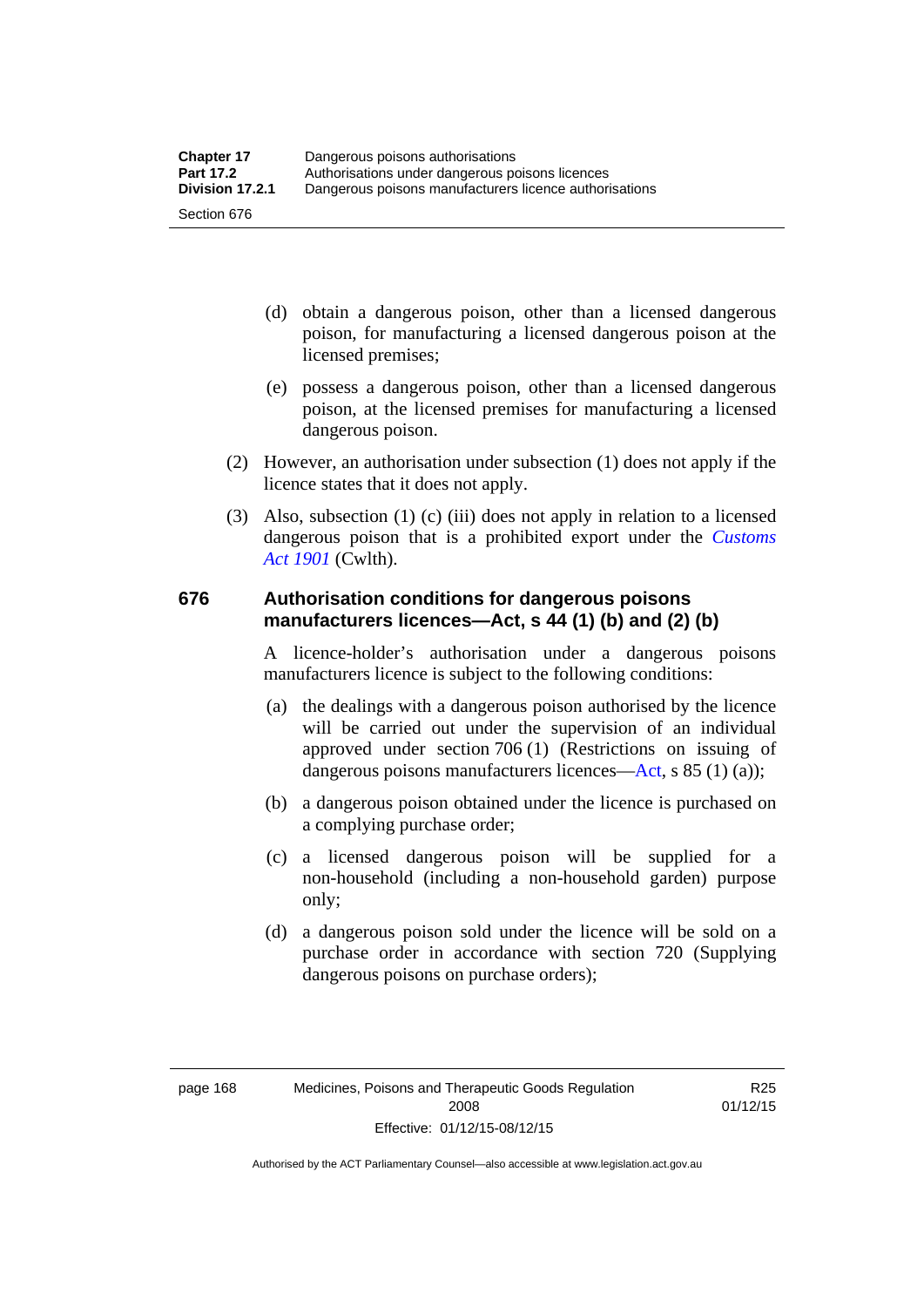- (e) if the supplier does not receive a document signed by the buyer acknowledging receipt of the dangerous poison within 7 days after the day the dangerous poison is delivered—the supplier must, within 24 hours after the end of the 7-day period, tell the chief health officer, in writing, of the failure to receive the document;
- (f) the following are kept at the supplier's business premises or, if the chief health officer approves in writing another place, the place approved by the chief health officer, for at least 2 years after the day the poison is supplied:
	- (i) the filled purchase order;
	- (ii) the delivery acknowledgement under paragraph (e) or section 720 (d) (ii);
	- (iii) the record for section 722;
- (g) if a dangerous poison sold under the licence is liquid containing paraquat—the poison is coloured blue or green and has an offensive smell.
- *Note* For licence conditions, see the [Act](http://www.legislation.act.gov.au/a/2008-26/default.asp), s 89.

page 169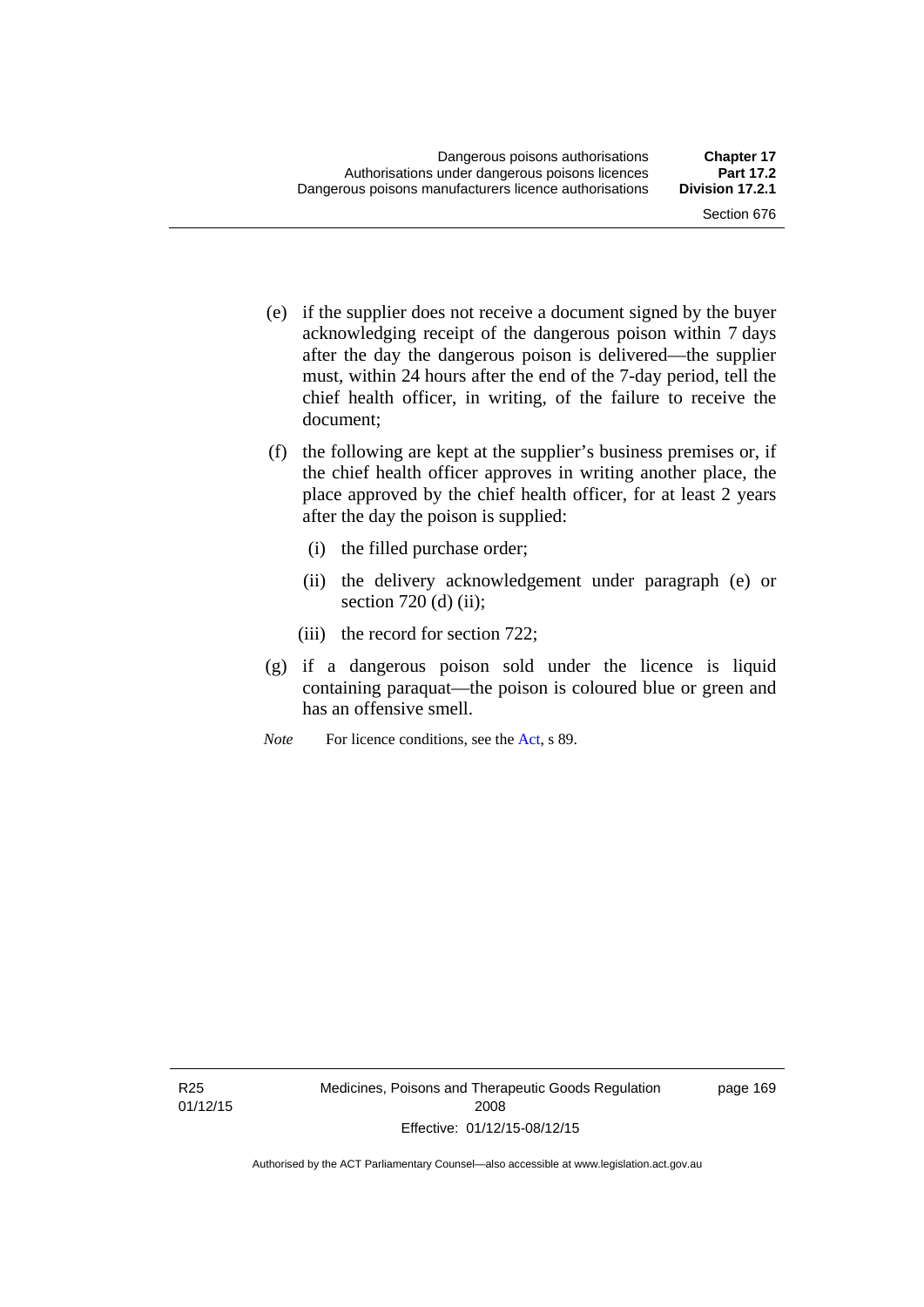### **Division 17.2.2 Dangerous poisons—research and education program licence authorisations**

- *Note 1* For authorisation for research and education programs by scientifically qualified people, see div 17.3.3.
- *Note 2* For other provisions about dangerous poisons research and education program licences, see pt 18.3.

#### **680 Authorisations under dangerous poisons research and education program licences—Act, s 20 (1) (a)**

A dangerous poisons research and education program licence authorises—

- (a) the licence-holder to—
	- (i) issue a purchase order for a dangerous poison (the *licensed dangerous poison*) stated in the licence for the program stated in the licence; and
	- (ii) obtain a licensed dangerous poison on a purchase order for the program; and
	- (iii) possess a licensed dangerous poison for the program at the premises to which the licence relates; and
	- (iv) supply a licensed dangerous poison to anyone taking part in the program for the program; and
- (b) the program supervisor, and anyone taking part in the program, to deal with the licensed dangerous poison as authorised by the licence at the premises stated in the licence.

R25 01/12/15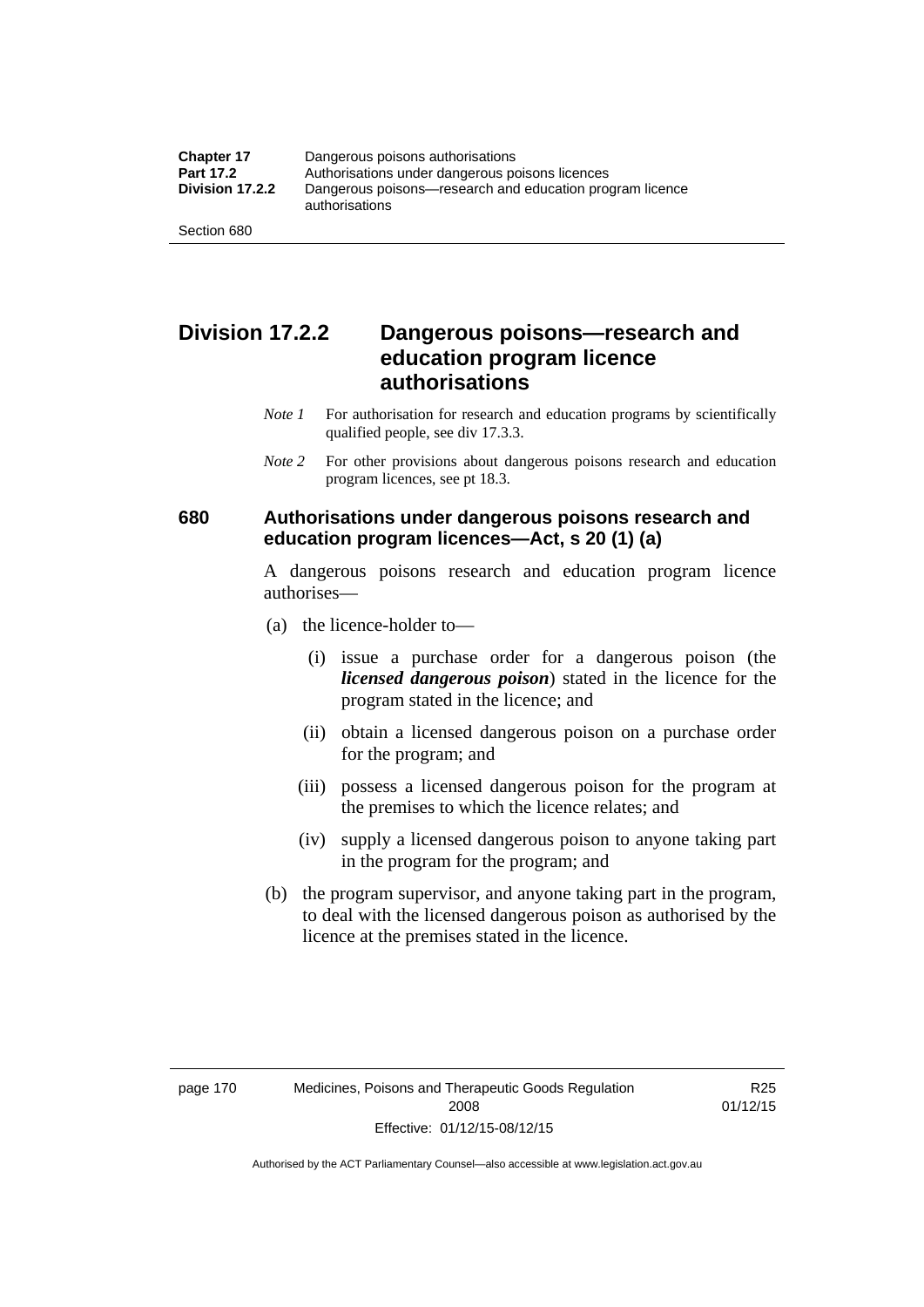**681 Authorisation condition for dangerous poisons research and education program licences—Act, s 44 (1) (b) and (2) (b)** 

> A licence-holder's authorisation to obtain a dangerous poison under a dangerous poisons research and education program licence is subject to the condition that the poison is purchased on a complying purchase order.

*Note* For licence conditions, see the [Act](http://www.legislation.act.gov.au/a/2008-26/default.asp), s 89.

R25 01/12/15 Medicines, Poisons and Therapeutic Goods Regulation 2008 Effective: 01/12/15-08/12/15

page 171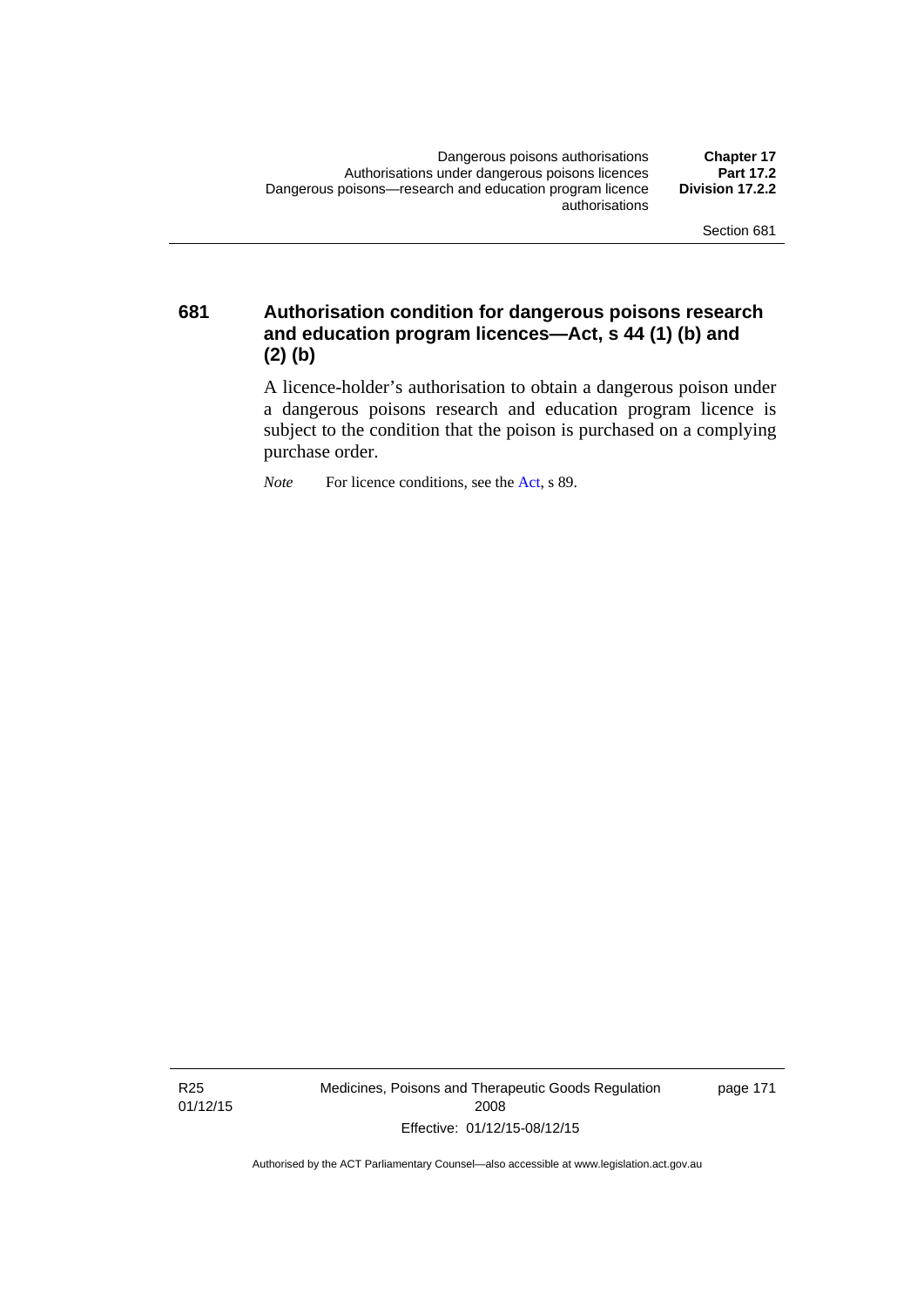### **Division 17.2.3 Dangerous poisons suppliers licence authorisations**

*Note* For other provisions about dangerous poisons suppliers licences, see pt 18.4.

#### **685 Authorisations under dangerous poisons suppliers licences—Act, s 20 (1) (b)**

- (1) A dangerous poisons suppliers licence authorises the holder to do any of the following in relation to a dangerous poison (the *licensed dangerous poison*) stated in the licence at the premises (the *licensed premises*) stated in the licence:
	- (a) issue a purchase order for a licensed dangerous poison;
	- (b) obtain a licensed dangerous poison on a purchase order for sale from the licensed premises;
	- (c) possess a licensed dangerous poison for sale from the licensed premises;
	- (d) sell a licensed dangerous poison on a purchase order to—
		- (i) someone authorised to issue a purchase order for the dangerous poison; or
		- (ii) someone in another State who may obtain the dangerous poison under the law of the other State; or
		- (iii) someone in another country who may lawfully obtain the dangerous poison in the other country.
		- *Note* The dangerous poison must be sold on a purchase order in accordance with s 720 (see s 686).
- (2) However, an authorisation under subsection (1) does not apply if the licence states that it does not apply.

page 172 Medicines, Poisons and Therapeutic Goods Regulation 2008 Effective: 01/12/15-08/12/15

R25 01/12/15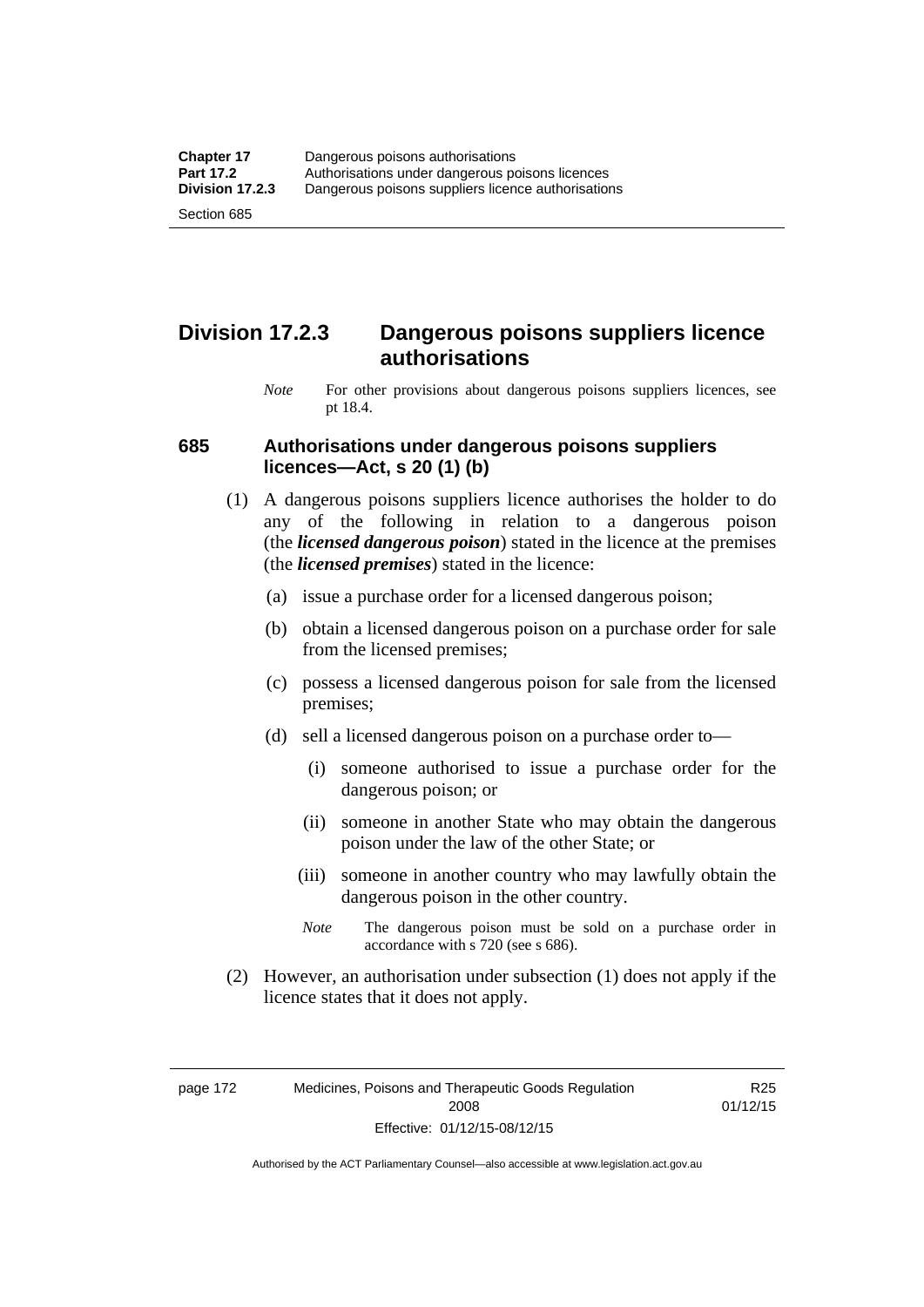(3) Also, subsection (1) (d) (iii) does not apply in relation to a licensed dangerous poison that is a prohibited export under the *[Customs](http://www.comlaw.gov.au/Series/C1901A00006)  [Act 1901](http://www.comlaw.gov.au/Series/C1901A00006)* (Cwlth).

#### **686 Authorisation conditions for dangerous poisons suppliers licences—Act, s 44 (1) (b) and (2) (b)**

A licence-holder's authorisation under a dangerous poisons suppliers licence is subject to the following conditions:

- (a) the dealings with a dangerous poison authorised by the licence will be carried out under the supervision of an individual approved under section 716 (1) (Restrictions on issuing of dangerous poisons suppliers licences—[Act](http://www.legislation.act.gov.au/a/2008-26/default.asp), s 85 (1) (a));
- (b) a dangerous poison sold under the licence will be sold on a purchase order in accordance with section 720 (Supplying dangerous poisons on purchase orders);
- (c) a dangerous poison sold under the licence will be supplied for a non-household (including a non-household garden) purpose only;
- (d) if a dangerous poison sold under the licence is subject to the medicines and poisons standard, appendix J (Conditions for availability and use of Schedule 7 poisons), condition 3—the poison will be supplied only to a person who is allowed to use the poison under the condition;
	- *Note* Condition 3 relates to a dangerous poison that is not to be used except by or in accordance with the directions of an accredited government vermin control officer.
- (e) if the supplier does not receive a document signed by the buyer acknowledging receipt of the dangerous poison within 7 days after the day the dangerous poison is delivered—the supplier must, within 24 hours after the end of the 7-day period, tell the chief health officer, in writing, of the failure to receive the document;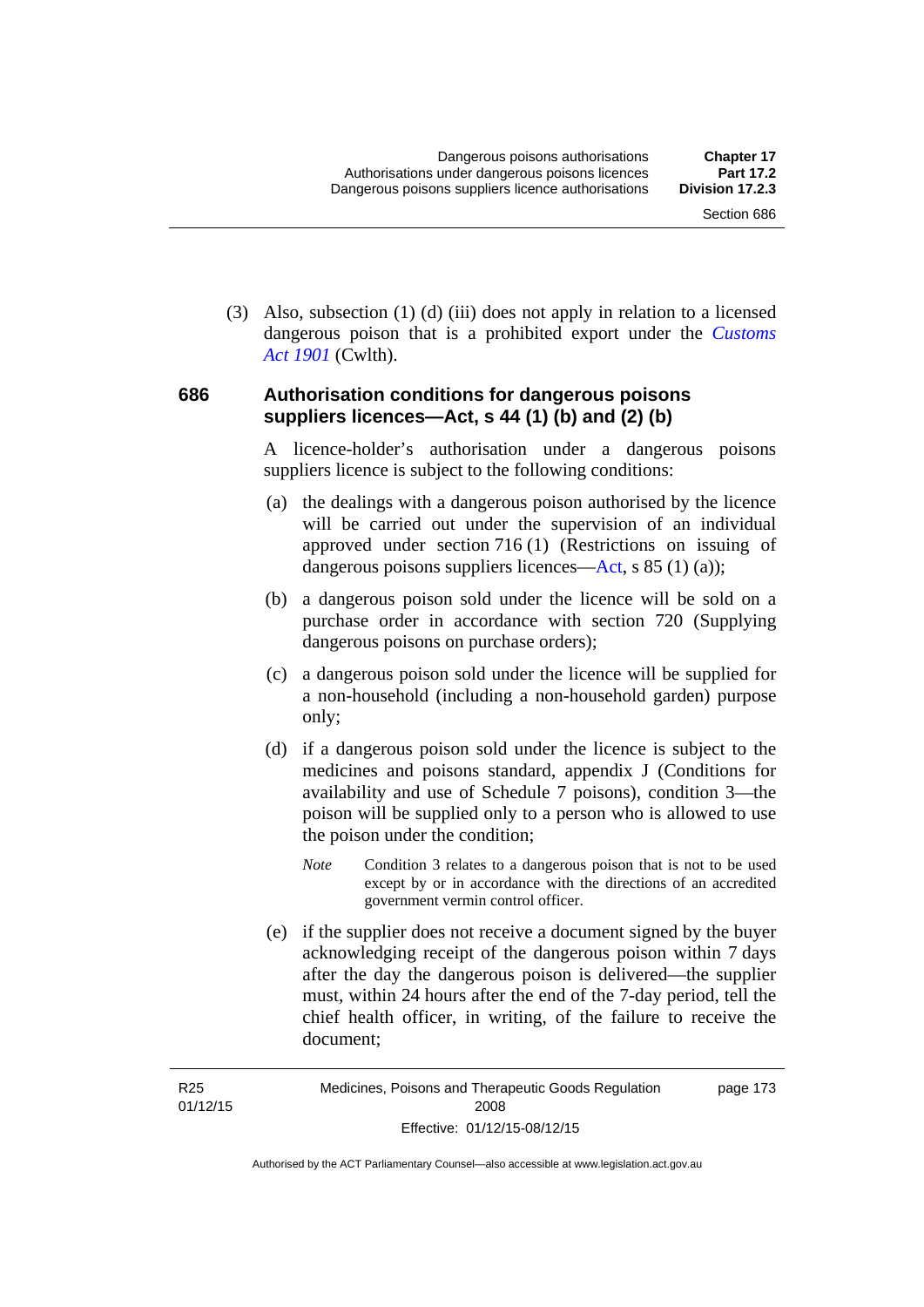- (f) the following are kept at the supplier's business premises or, if the chief health officer approves in writing another place, the place approved by the chief health officer, for at least 2 years after the day the poison is supplied:
	- (i) the filled purchase order;
	- (ii) the delivery acknowledgement under paragraph (e) or section 720 (d) (ii);
	- (iii) the record for section 722;
- (g) if a dangerous poison sold under the licence is liquid containing paraquat—the poison is coloured blue or green and has an offensive smell.
- *Note* For licence conditions, see the [Act](http://www.legislation.act.gov.au/a/2008-26/default.asp), s 89.

page 174 Medicines, Poisons and Therapeutic Goods Regulation 2008 Effective: 01/12/15-08/12/15

R25 01/12/15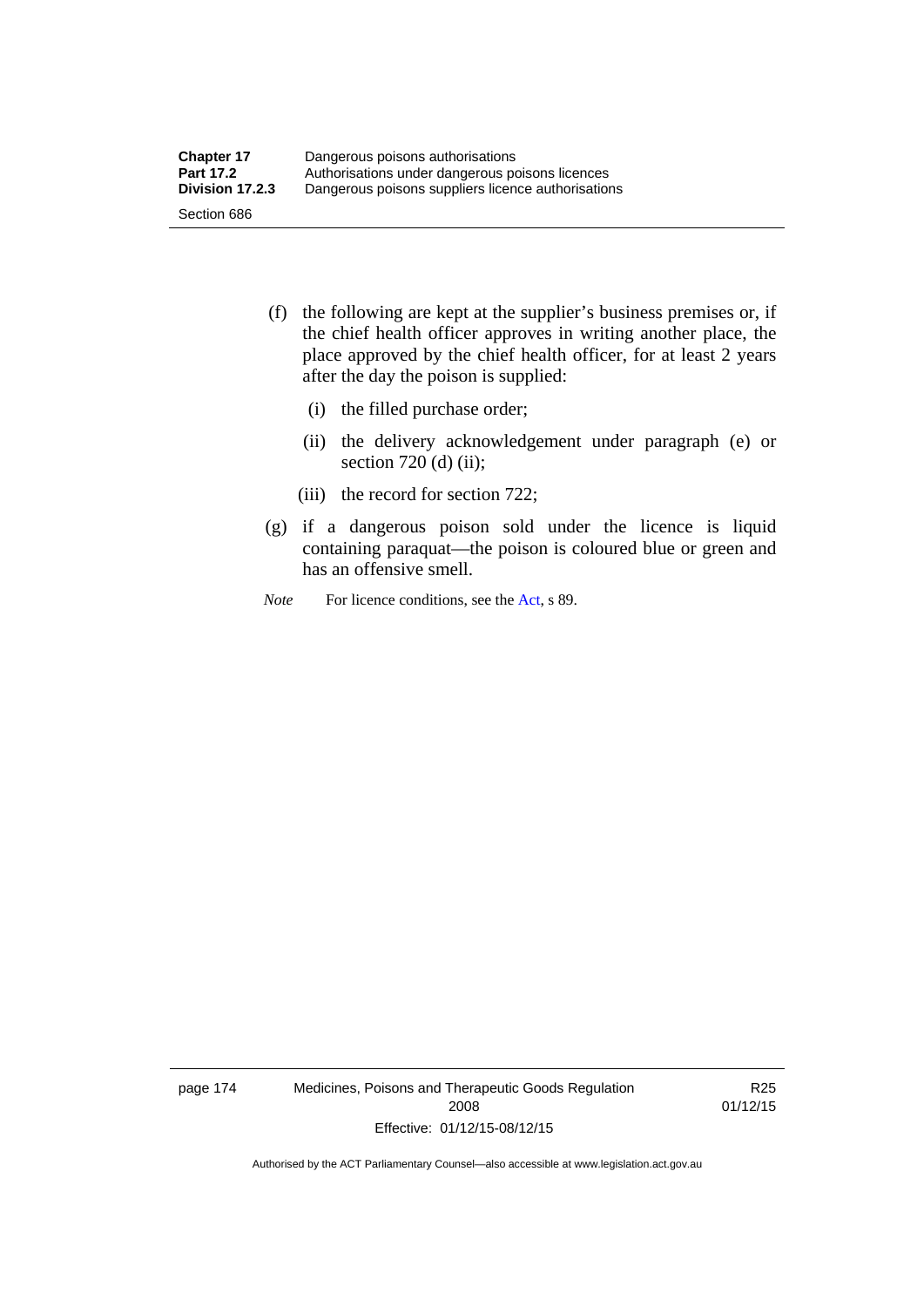## **Part 17.3 Other dangerous poisons authorisations**

### **Division 17.3.1 Authorisations for manufacturing etc purposes**

#### **690 Manufacturing etc authorisations for dangerous poisons—Act, s 20 (2) (a)**

(1) In this section:

*relevant dealing*, with a dangerous poison, means any of the following:

- (a) issuing a purchase order for the poison;
- (b) obtaining the poison;
- (c) possessing the poison;
- (d) issuing a purchase order for the poison;
- (e) discarding the poison.
- (2) A person mentioned in schedule 4 (Dangerous poisons manufacturing etc authorisations), column 2 is authorised for a relevant dealing with a dangerous poison mentioned in column 3 in relation to the person if—
	- (a) the poison is for a purpose mentioned in column 4 in relation to the person; and
	- (b) the dealing is consistent with any condition or restriction for the dealing mentioned in column 3; and

page 175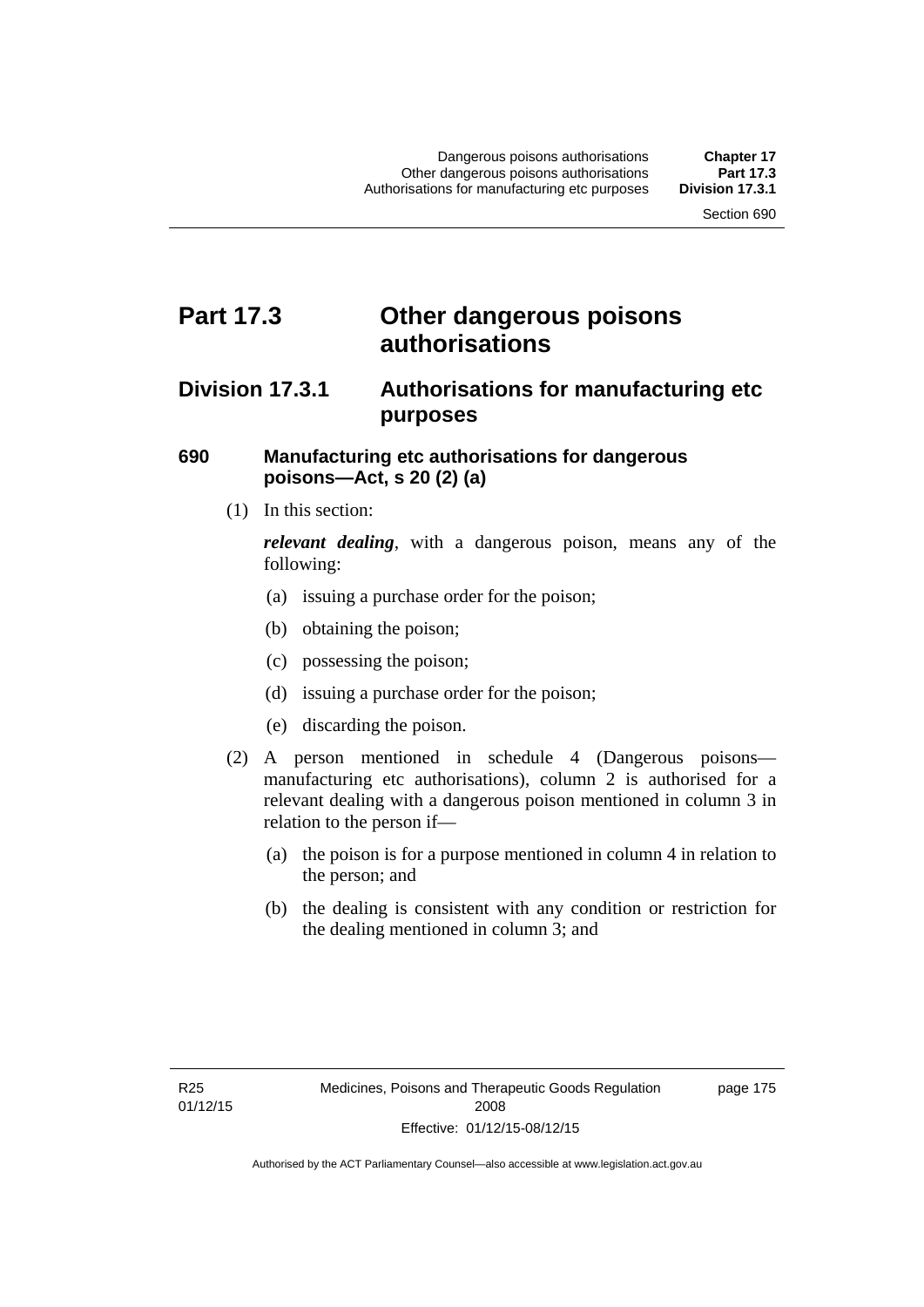| <b>Chapter 17</b> | Dangerous poisons authorisations                                     |
|-------------------|----------------------------------------------------------------------|
| <b>Part 17.3</b>  | Other dangerous poisons authorisations                               |
| Division 17.3.2   | Authorisations for delivery people and commercial disposal operators |
| Section 692       |                                                                      |

- (c) if the dealing is issuing a purchase order for the poison—the purchase order complies with section 721 (General requirements for dangerous poisons purchase orders[—Act](http://www.legislation.act.gov.au/a/2008-26/default.asp), s 38 (2) (c)).
	- *Note* A purchase order must be in writing (see [Act](http://www.legislation.act.gov.au/a/2008-26/default.asp), dict, def *purchase order*).

### **Division 17.3.2 Authorisations for delivery people and commercial disposal operators**

### **692 Authorisations to deliver dangerous poisons under purchase orders—Act, s 26 (1) (b) and (2) (b), s 35 (1) (b), (2) (b) and s 36 (b)**

- (1) This section applies to an adult (the *delivery person*) who is—
	- (a) engaged to transport and deliver a dangerous poison supplied on a purchase order; or
	- (b) acting for a person mentioned in paragraph (a).
- (2) The delivery person is authorised to—
	- (a) obtain and possess the dangerous poison for the purpose of transporting and delivering the dangerous poison as engaged; and
	- (b) supply the dangerous poison to the entity named as the recipient in the purchase order or the entity's agent.

#### **Example—delivery person**

an employee of a courier service

- *Note 1 Entity* includes a person (see [Legislation Act,](http://www.legislation.act.gov.au/a/2001-14) dict, pt 1).
- *Note 2* An example is part of the regulation, is not exhaustive and may extend, but does not limit, the meaning of the provision in which it appears (see [Legislation Act,](http://www.legislation.act.gov.au/a/2001-14) s 126 and s 132).

page 176 Medicines, Poisons and Therapeutic Goods Regulation 2008 Effective: 01/12/15-08/12/15

R25 01/12/15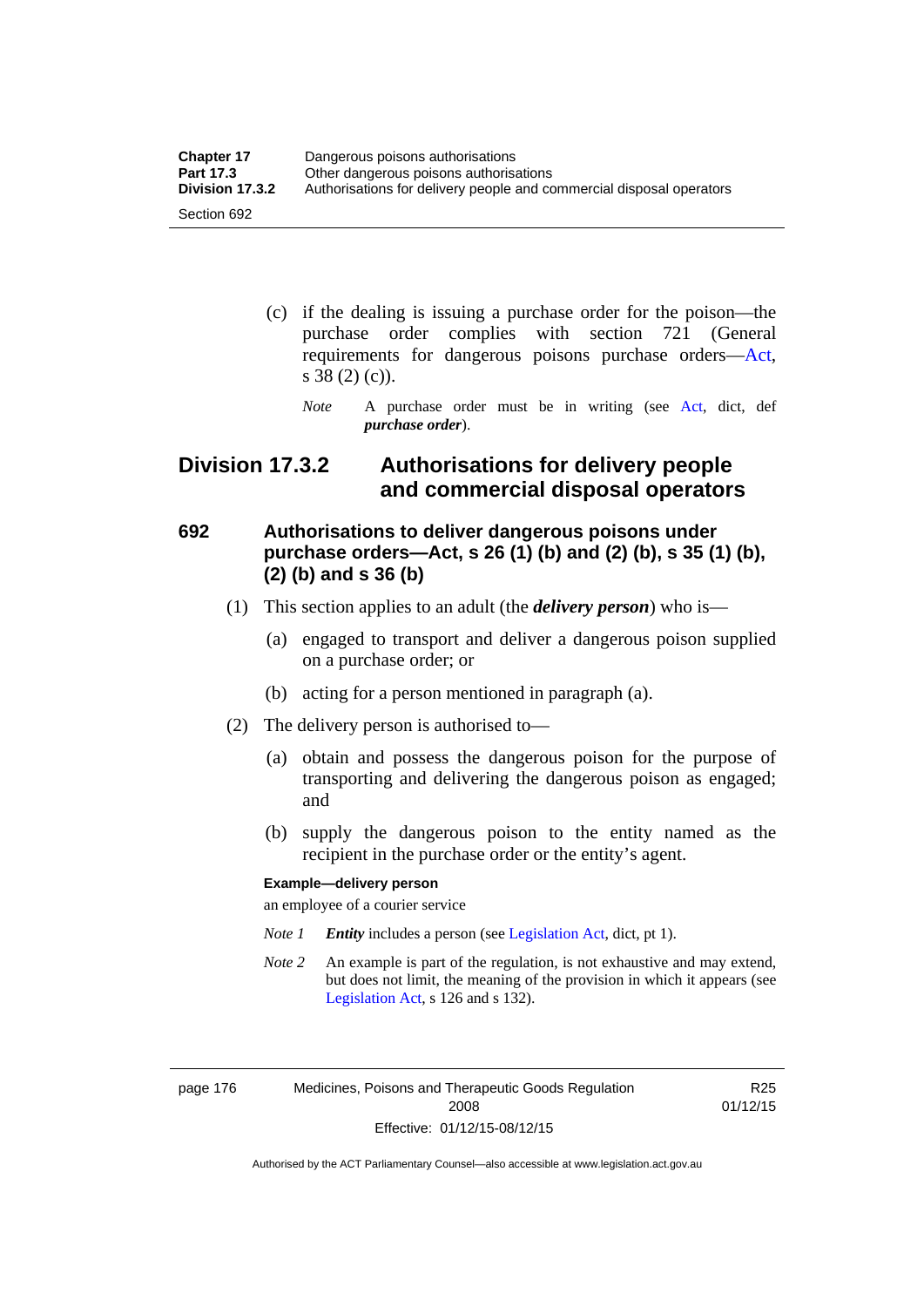#### **693 Authorisation to supply dangerous poisons to commercial disposal operator for disposal—Act, s 26 (1) (b)**

A person is authorised to supply a dangerous poison for disposal to another person if the other person—

- (a) holds an environmental authorisation for the disposal of the dangerous poison; or
- (b) is an adult acting for a person mentioned in paragraph (a).
- *Note* For related authorisations, see pt 9.1.

#### **694 Authorisations for commercial disposal operators—Act, s 26 (1) (b) and (2) (b), s 35 (1) (b) and (2) (b) and s 36 (b)**

- (1) This section applies to a person who—
	- (a) holds an environmental authorisation for the disposal of a dangerous poison; or
	- (b) is an adult acting for a person mentioned in paragraph (a).
- (2) The person is authorised to obtain and possess the dangerous poison for disposing of the poison as engaged.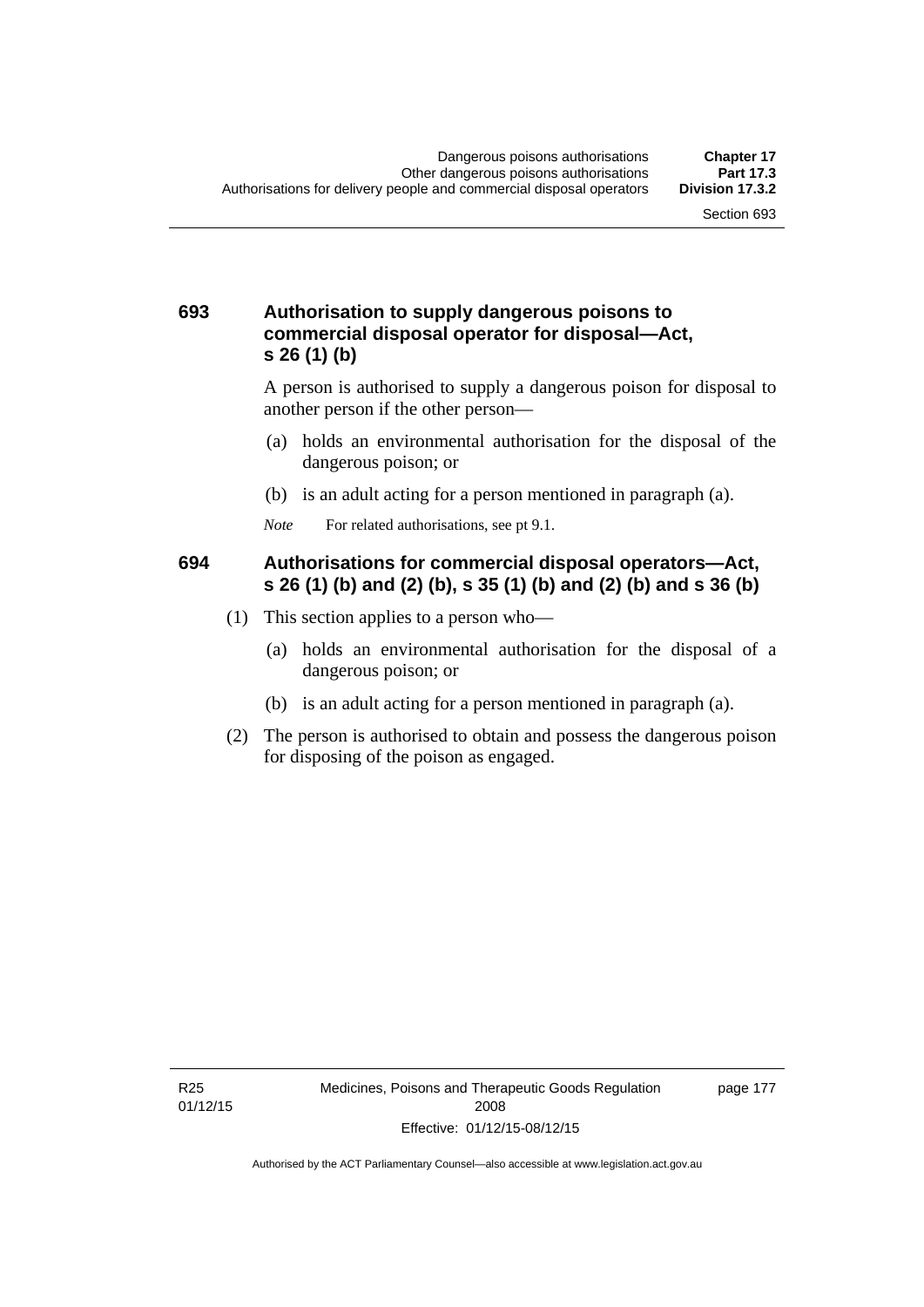| <b>Chapter 17</b> | Dangerous poisons authorisations                                                                           |
|-------------------|------------------------------------------------------------------------------------------------------------|
| Part 17.3         | Other dangerous poisons authorisations                                                                     |
| Division 17.3.3   | Authorisations for dangerous poisons research and education programs by<br>scientifically qualified people |
| Section 695       |                                                                                                            |

### **Division 17.3.3 Authorisations for dangerous poisons research and education programs by scientifically qualified people**

*Note* A licence is required for research and education programs in relation to an administration-related dealing for human use (see [Act](http://www.legislation.act.gov.au/a/2008-26/default.asp), s 20 (3)).

#### **695 Authorisations for dangerous poisons research and education—Act, s 26 (1) and (2) (b)**

- (1) A scientifically qualified person employed at a recognised research institution is authorised to do the following for the purposes of an authorised activity at the institution:
	- (a) issue a purchase order for a dangerous poison;
	- (b) obtain on a purchase order a dangerous poison;
	- (c) possess a dangerous poison;
	- (d) supply a dangerous poison to a person (a *relevant person*) who is taking part in the authorised activity at the institution.
	- *Note 1 Scientifically qualified person*—see the dictionary.
	- *Note 2 Recognised research institution*—see the [Act](http://www.legislation.act.gov.au/a/2008-26/default.asp), s 20 (5).
- (2) A relevant person is authorised to do the following in relation to a dangerous poison for the purposes of an authorised activity:
	- (a) obtain the poison from the scientifically qualified person for the activity;
	- (b) possess the poison for the purposes of the activity;
	- (c) supply the poison to the scientifically qualified person for the activity.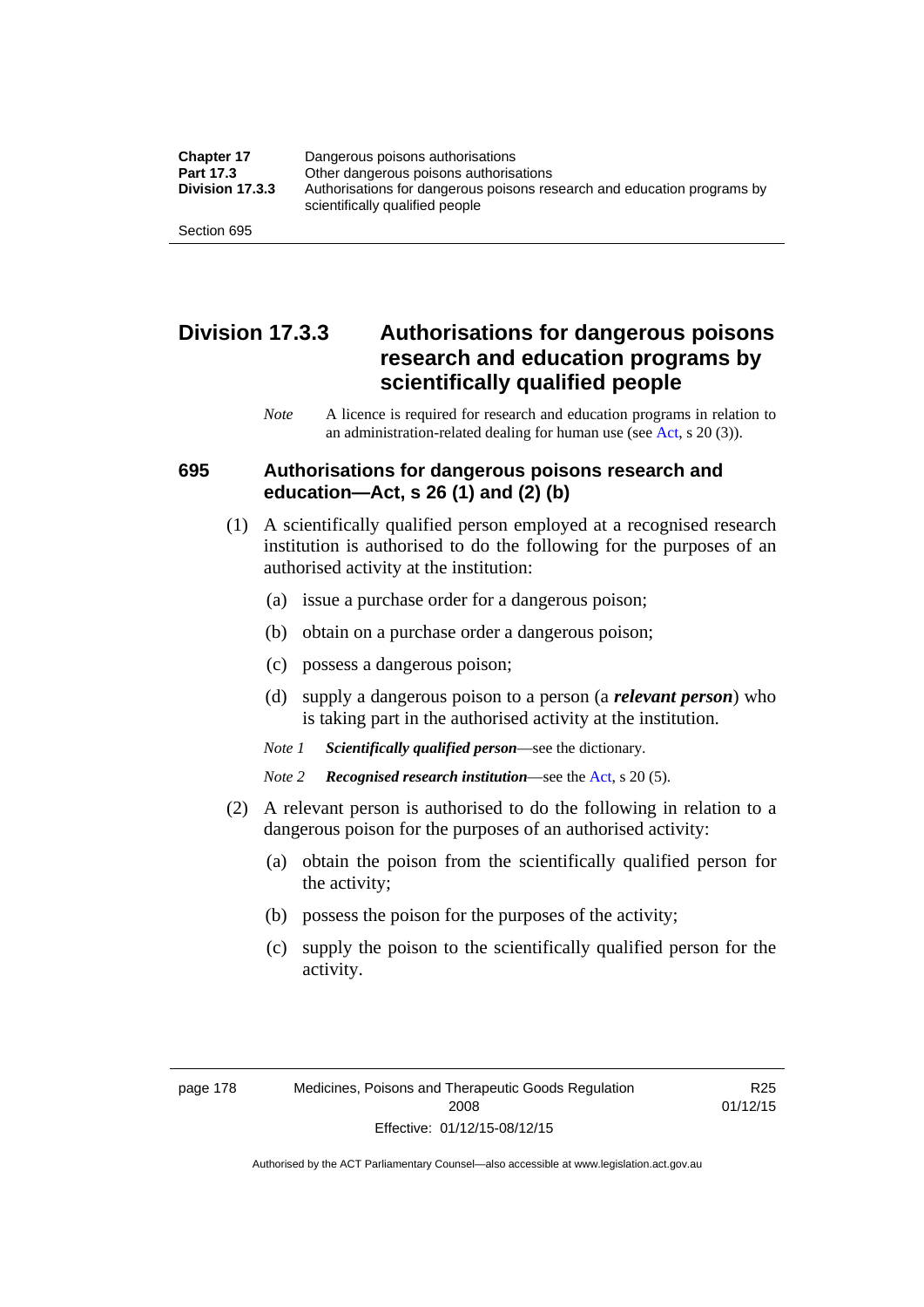(3) In this section:

*administration-related dealing*, in relation to a dangerous poison— see the [Act](http://www.legislation.act.gov.au/a/2008-26/default.asp), section 20 (5).

*authorised activity*, in relation to a dangerous poison at a recognised research institution, means the conduct of any of the following if it does not involve an administration-related dealing of the poison for human use:

- (a) medical or scientific research in relation to the poison at the institution;
- (b) instruction involving the poison at the institution;
- (c) quality control or analysis of the poison at the institution.

### **696 Authorisation conditions for dangerous poisons research and education—Act, s 44 (1) (b) and (2) (b)**

A scientifically qualified person's authorisation under section 695 is subject to the following conditions:

- (a) the person has written approval for the conduct of the authorised activity from the person in charge of—
	- (i) the recognised research institution; or
	- (ii) a faculty or division of the institution;
- (b) a dangerous poison is purchased on a complying purchase order;
- (c) the purchase order is for an amount of the poison approved in writing by the person in charge;
- (d) the dangerous poison is obtained from someone who is authorised to supply the poison to the person.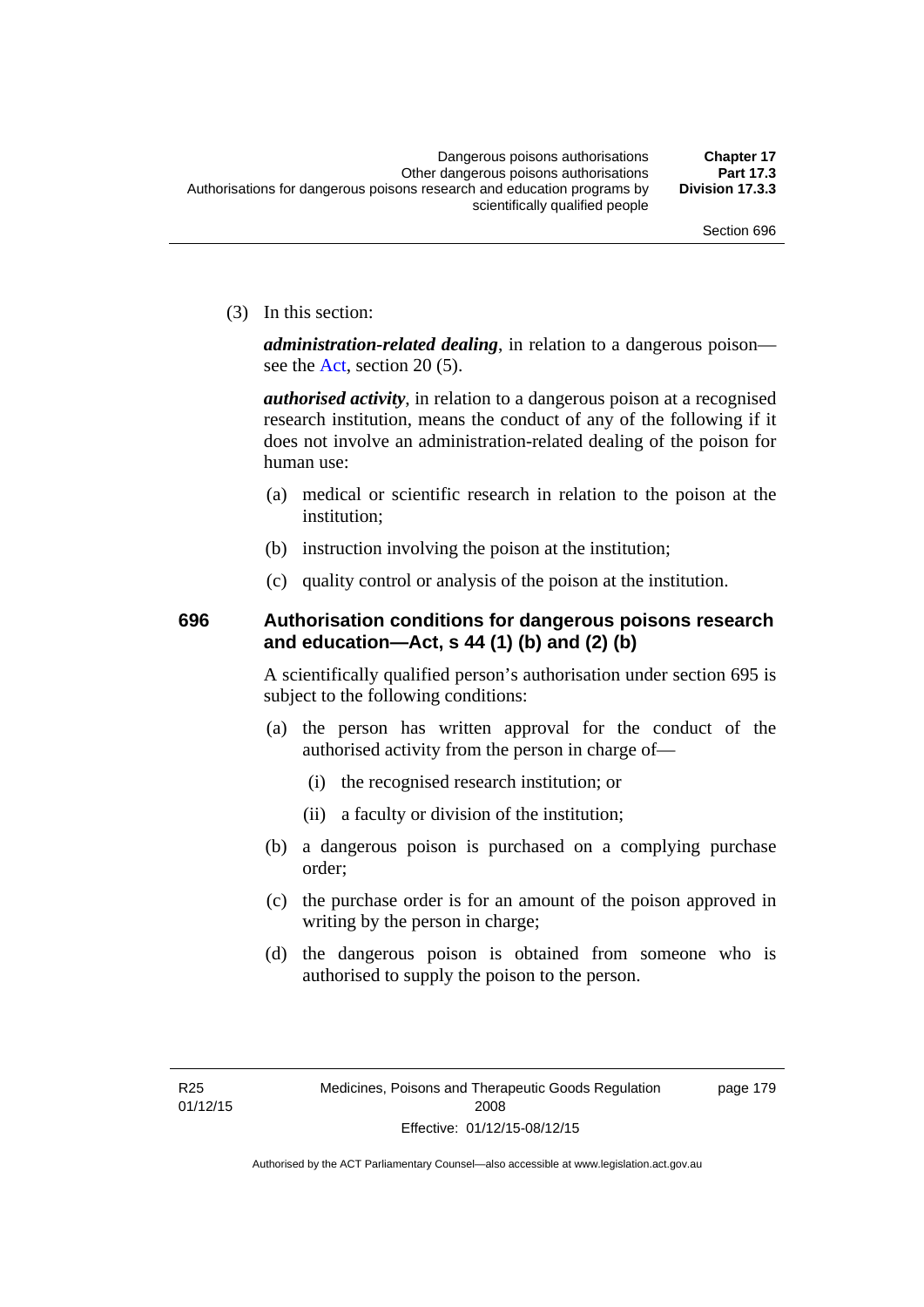## **Chapter 18 Dangerous poisons licences**

## **Part 18.1 Dangerous poisons licences generally**

### **700 Dangerous poisons licences that may be issued—Act, s 78 (2)**

The following licences for dangerous poisons may be issued:

- (a) a licence for the manufacture of a dangerous poison (a *dangerous poisons manufacturers licence*);
- (b) a licence for a program of research or education in relation to a dangerous poison (a *dangerous poisons research and education program licence*);
- (c) a licence for the supply of dangerous poisons (a *dangerous poisons suppliers licence*).
- *Note* Other dangerous poisons licences may also be issued (see [Act](http://www.legislation.act.gov.au/a/2008-26/default.asp), s 78 (3)).

page 180 Medicines, Poisons and Therapeutic Goods Regulation 2008 Effective: 01/12/15-08/12/15

R25 01/12/15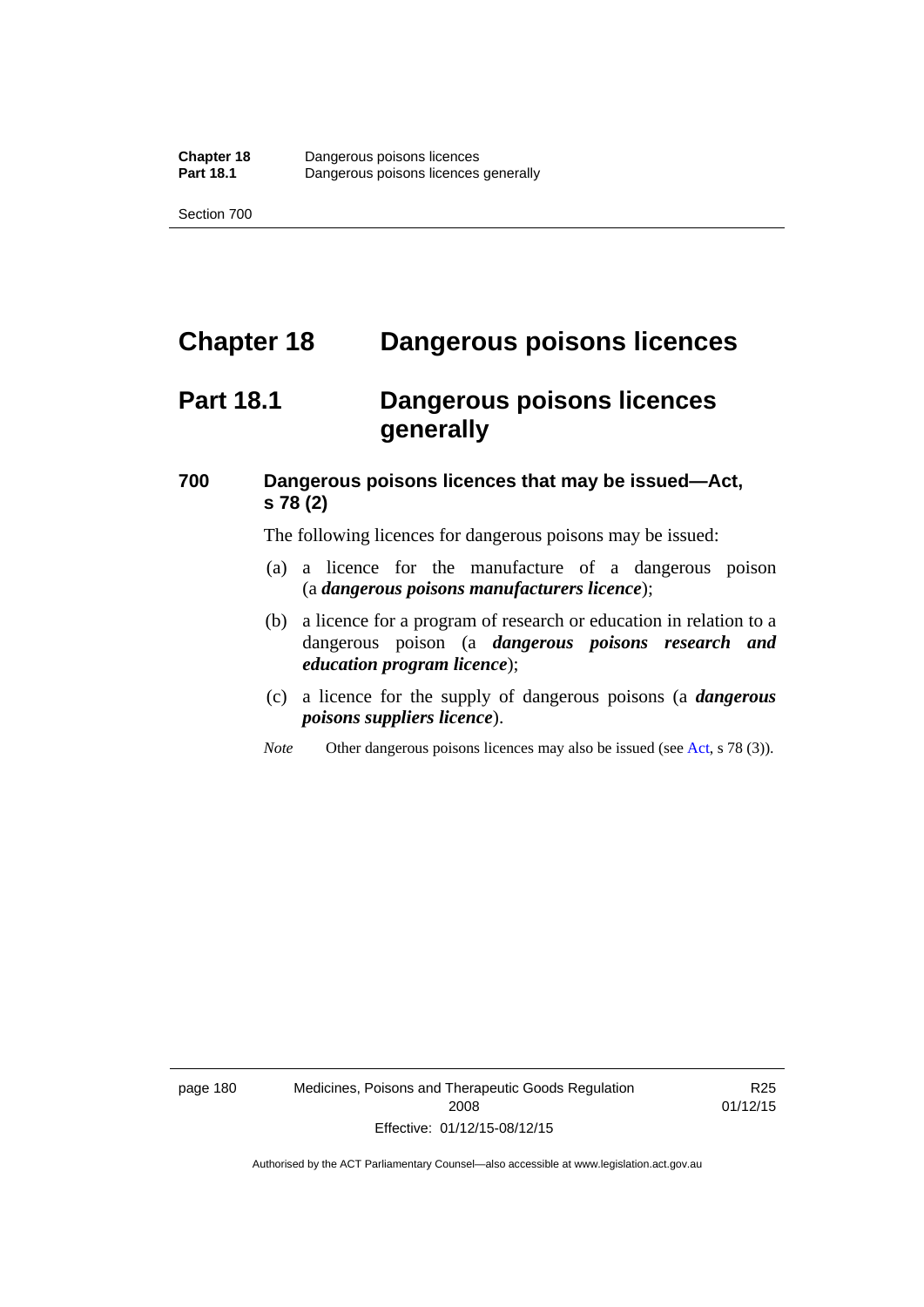### **Part 18.2 Dangerous poisons manufacturers licences**

#### **705 Applications for dangerous poisons manufacturers licences**

- (1) An application for a dangerous poisons manufacturers licence must be in writing, signed by the applicant, and include the following:
	- (a) the dangerous poisons to which the application relates;
	- (b) the full name of the applicant;
	- (c) the applicant's ABN (if any);
	- (d) if the applicant is a corporation—the corporation's ACN;
	- (e) the location of the premises where the applicant proposes to deal with the poisons under the licence;
	- (f) the security arrangements proposed for the premises;
	- (g) the name of an individual who is to supervise the dealings to be authorised under the licence.
	- *Note 1* If a form is approved under the [Act](http://www.legislation.act.gov.au/a/2008-26/default.asp), s 198 for this provision, the form must be used.

*Note 2* A fee may be determined under the [Act,](http://www.legislation.act.gov.au/a/2008-26/default.asp) s 197 for this provision.

- (2) The application must be accompanied by a plan of the premises that shows—
	- (a) each part of the premises where a process in the manufacture of the dangerous poisons is proposed to be carried out and the nature of the process; and
	- (b) where it is proposed to store the dangerous poisons to which the application relates and any other dangerous poisons obtained for the manufacture of those dangerous poisons; and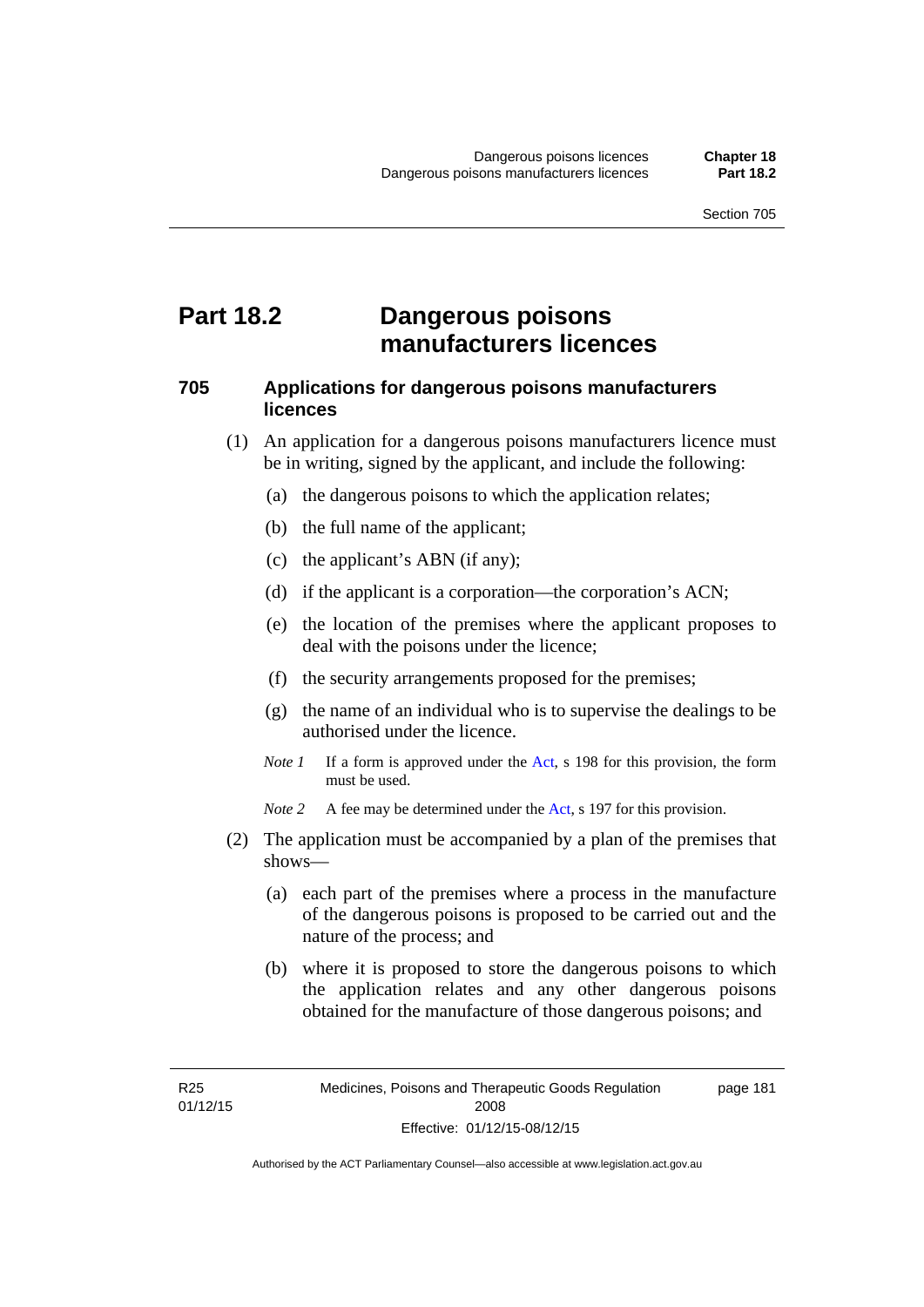(c) the location and nature of security devices.

#### **706 Restrictions on issuing of dangerous poisons manufacturers licences—Act, s 85 (1) (a)**

- (1) The chief health officer must not issue a dangerous poisons manufacturers licence to a person unless dealings with dangerous poisons under the licence will be supervised by an individual nominated by the applicant and approved, in writing, by the chief health officer.
- (2) The chief health officer must not approve the nominated individual unless satisfied that the individual—
	- (a) is a suitable person to hold a dangerous poisons manufacturers licence; and
	- (b) has qualifications in chemistry, pharmacy or pharmacology or experience appropriate for the manufacture of dangerous poisons.
	- *Note* For changes of nominated individuals, see the [Act,](http://www.legislation.act.gov.au/a/2008-26/default.asp) s 93.
- (3) In this section:

*suitable person*, to hold a licence—see the [Act](http://www.legislation.act.gov.au/a/2008-26/default.asp), section 81.

### **707 Additional information for dangerous poisons manufacturers licences—Act, s 88 (1) (k)**

The name of the person approved under section 706 (1) to supervise the dealings with dangerous poisons authorised by the licence is prescribed for a dangerous poisons manufacturers licence.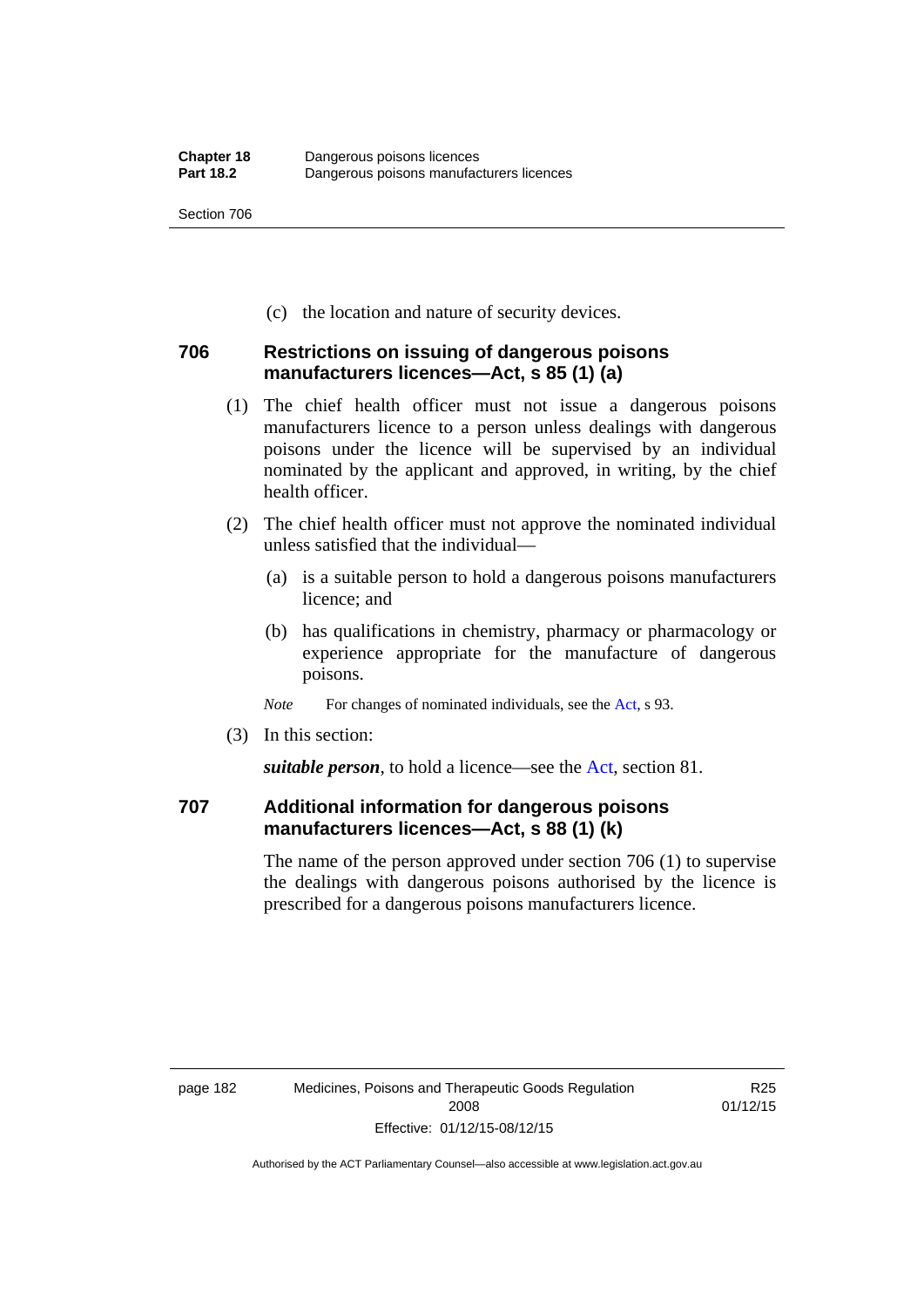### **Part 18.3 Dangerous poisons research and education program licences**

#### **710 Applications for dangerous poisons research and education program licences**

- (1) An application for a dangerous poisons research and education program licence for a dangerous poison must be in writing, signed by the applicant, and include the following:
	- (a) the full name, address and academic, professional or other relevant qualifications of—
		- (i) the person who is to supervise the program; and
		- (ii) the person who is to conduct the program;
	- (b) the name of the recognised research institution at or under which the program is proposed to be conducted;

*Note Recognised research institution*—see the [Act](http://www.legislation.act.gov.au/a/2008-26/default.asp), s 20 (5).

- (c) whether the program will be conducted at, or under the authority of, the recognised research institution;
- (d) the premises where the program will be conducted;
- (e) the dangerous poison, and the form and strength of the poison, for which the licence is sought;
- (f) the maximum quantity of the dangerous poison that would be possessed under the licence at any time;
- (g) a description of the program, including an explanation of why the program cannot be carried out satisfactorily without the use of the dangerous poison;
- (h) the supervision arrangements for the program;

page 183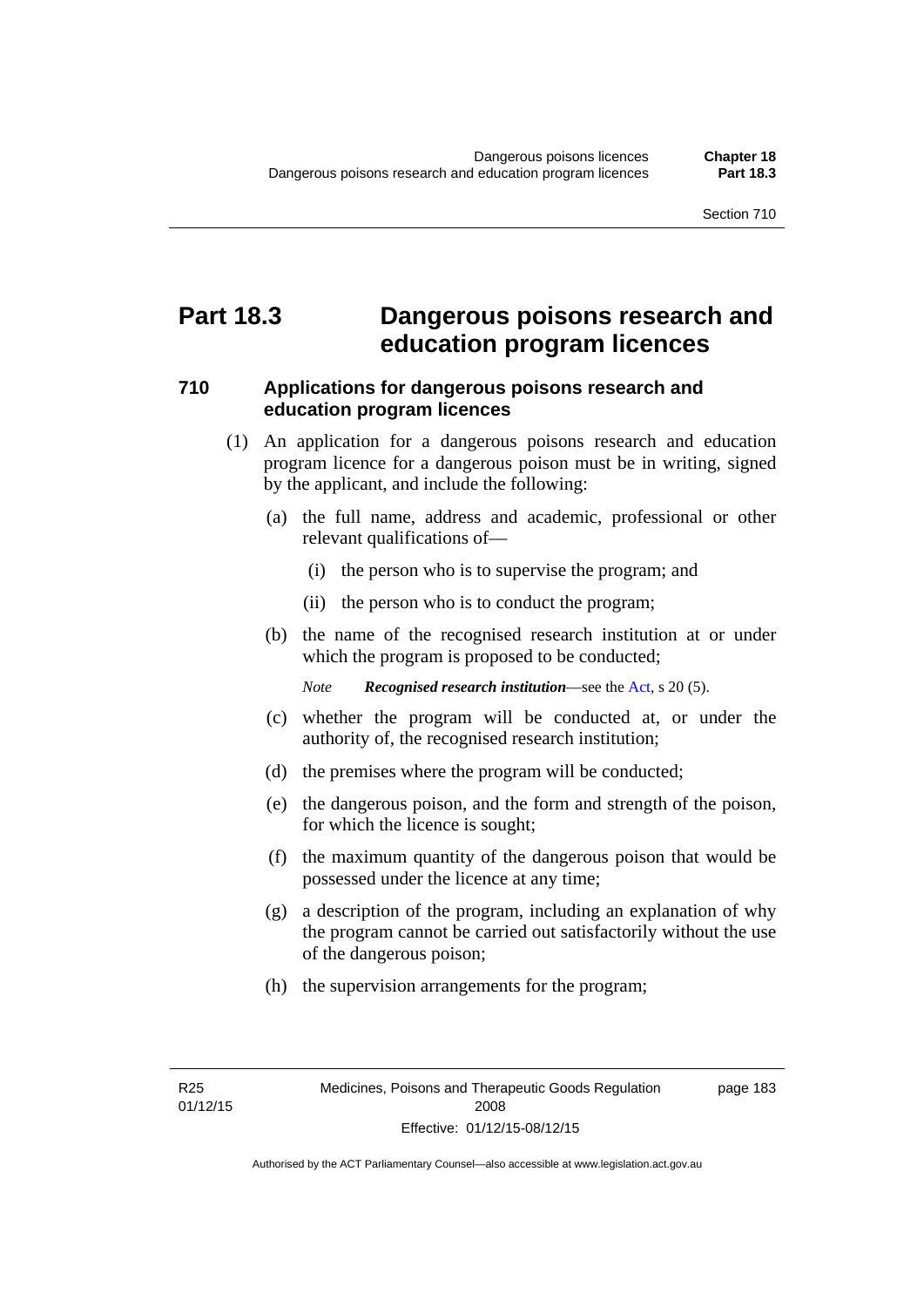- (i) the period for which the licence is sought.
- *Note 1* If a form is approved under the [Act](http://www.legislation.act.gov.au/a/2008-26/default.asp), s 198 for this provision, the form must be used.
- *Note* 2 A fee may be determined under the [Act,](http://www.legislation.act.gov.au/a/2008-26/default.asp) s 197 for this provision.
- (2) The application must be accompanied by a written approval of the program by the person in charge of—
	- (a) the recognised research institution; or
	- (b) a faculty or division of the institution.

#### **711 Restrictions on issuing of dangerous poisons research and education program licences—Act, s 85 (1) (a)**

The chief health officer must not issue a dangerous poisons research and education program licence to a person unless—

- (a) the program to which the licence relates will be conducted at, or under the authority of, a recognised research institution; and
- (b) the program is approved by a person mentioned in section 710 (2); and
- (c) satisfied that the program—
	- (i) cannot be carried out without the use of the dangerous poison to which the licence application relates; and
	- (ii) will be adequately supervised.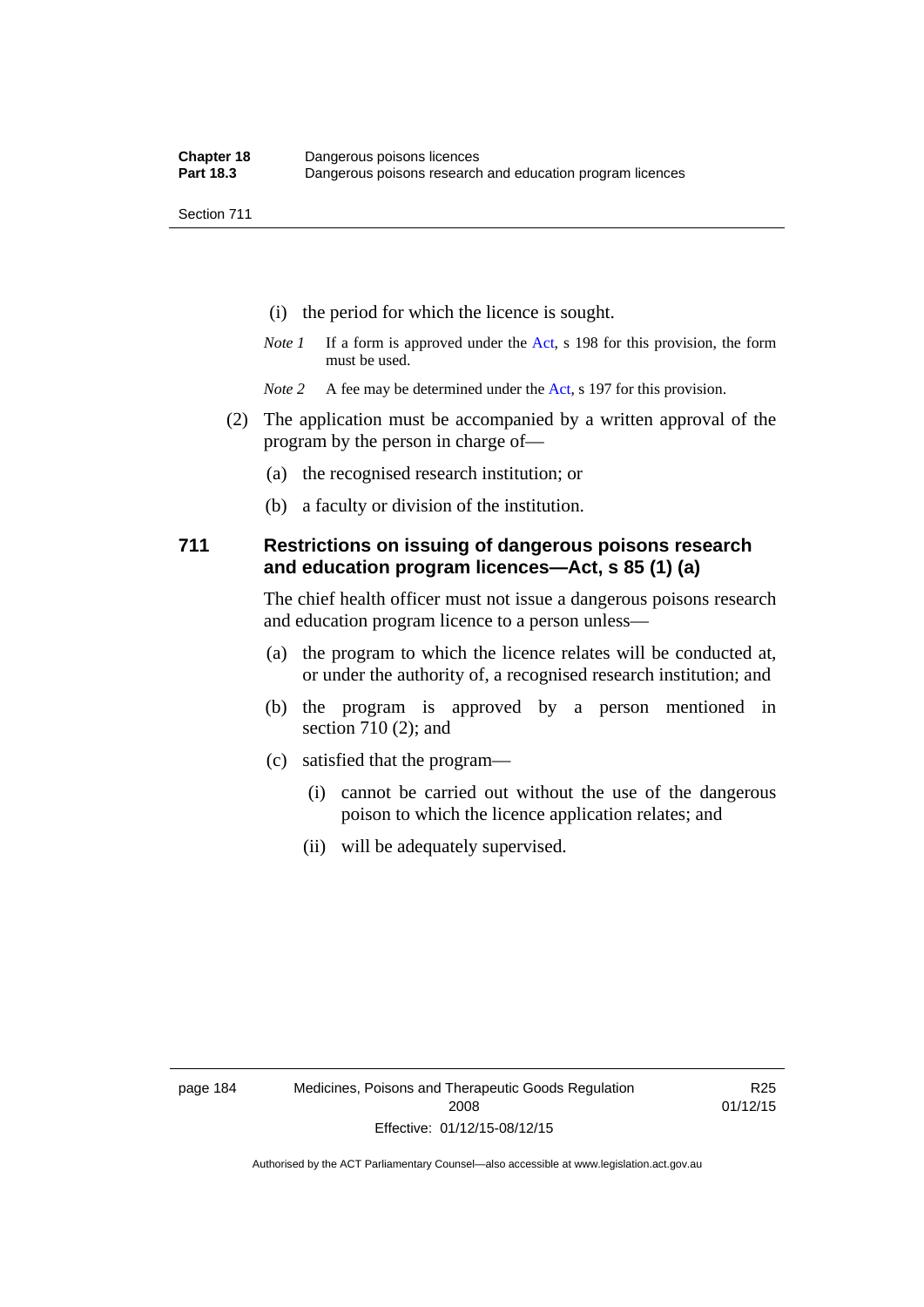#### **712 Additional information for dangerous poisons research and education licences—Act, s 88 (1) (k)**

The following additional information is prescribed for a dangerous poisons research and education licence:

- (a) the research or education program for which the licence is issued;
- (b) the name of the program's supervisor;
- (c) the dealings with a dangerous poison authorised by the licence;
- (d) the premises where the program will be conducted;
- (e) the maximum quantity of the dangerous poison that may be possessed at any time for the program;
- (f) the total quantity of the dangerous poison that may be possessed for the program during the period of the licence;
- (g) the form and strength of the dangerous poison that may be obtained and possessed for the program.

page 185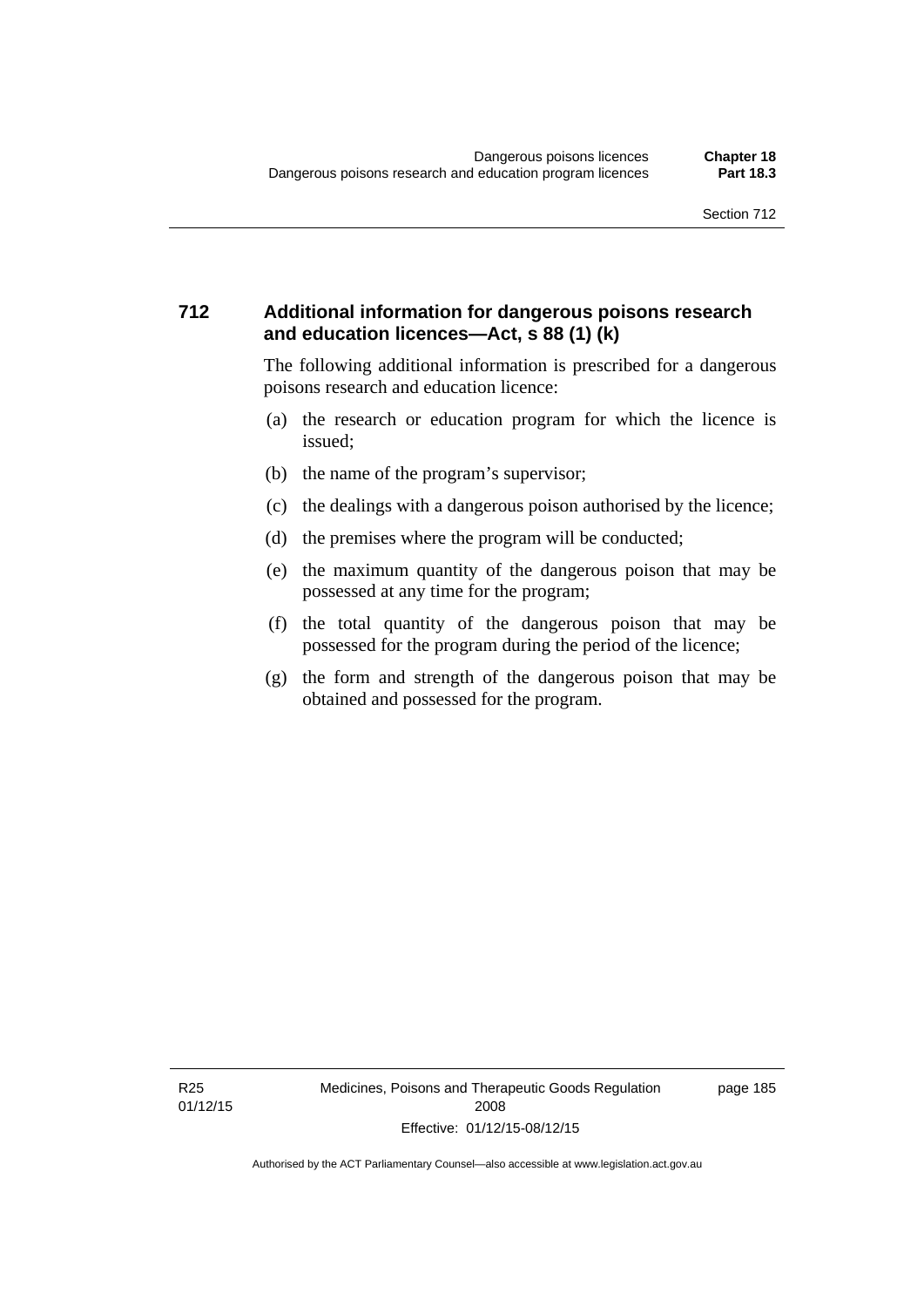## **Part 18.4 Dangerous poisons suppliers licences**

#### **715 Applications for dangerous poisons suppliers licences**

- (1) An application for a dangerous poisons suppliers licence must be in writing, signed by the applicant, and include the following:
	- (a) the dangerous poisons to which the application relates;
	- (b) the full name of the applicant;
	- (c) the applicant's ABN (if any);
	- (d) if the applicant is a corporation—the corporation's ACN;
	- (e) the location of the premises where the applicant proposes to deal with the poisons under the licence;
	- (f) the security arrangements proposed for the premises;
	- (g) the name of an individual who is to supervise the dealings to be authorised under the licence.
	- *Note 1* If a form is approved under the [Act](http://www.legislation.act.gov.au/a/2008-26/default.asp), s 198 for this provision, the form must be used.
	- *Note* 2 A fee may be determined under the [Act,](http://www.legislation.act.gov.au/a/2008-26/default.asp) s 197 for this provision.
- (2) The application must be accompanied by a plan of the premises that shows—
	- (a) where it is proposed to store the dangerous poisons; and
	- (b) the location and nature of security devices.

#### **716 Restrictions on issuing of dangerous poisons suppliers licences—Act, s 85 (1) (a)**

(1) The chief health officer must not issue a dangerous poisons suppliers licence to a person unless dealings with dangerous poisons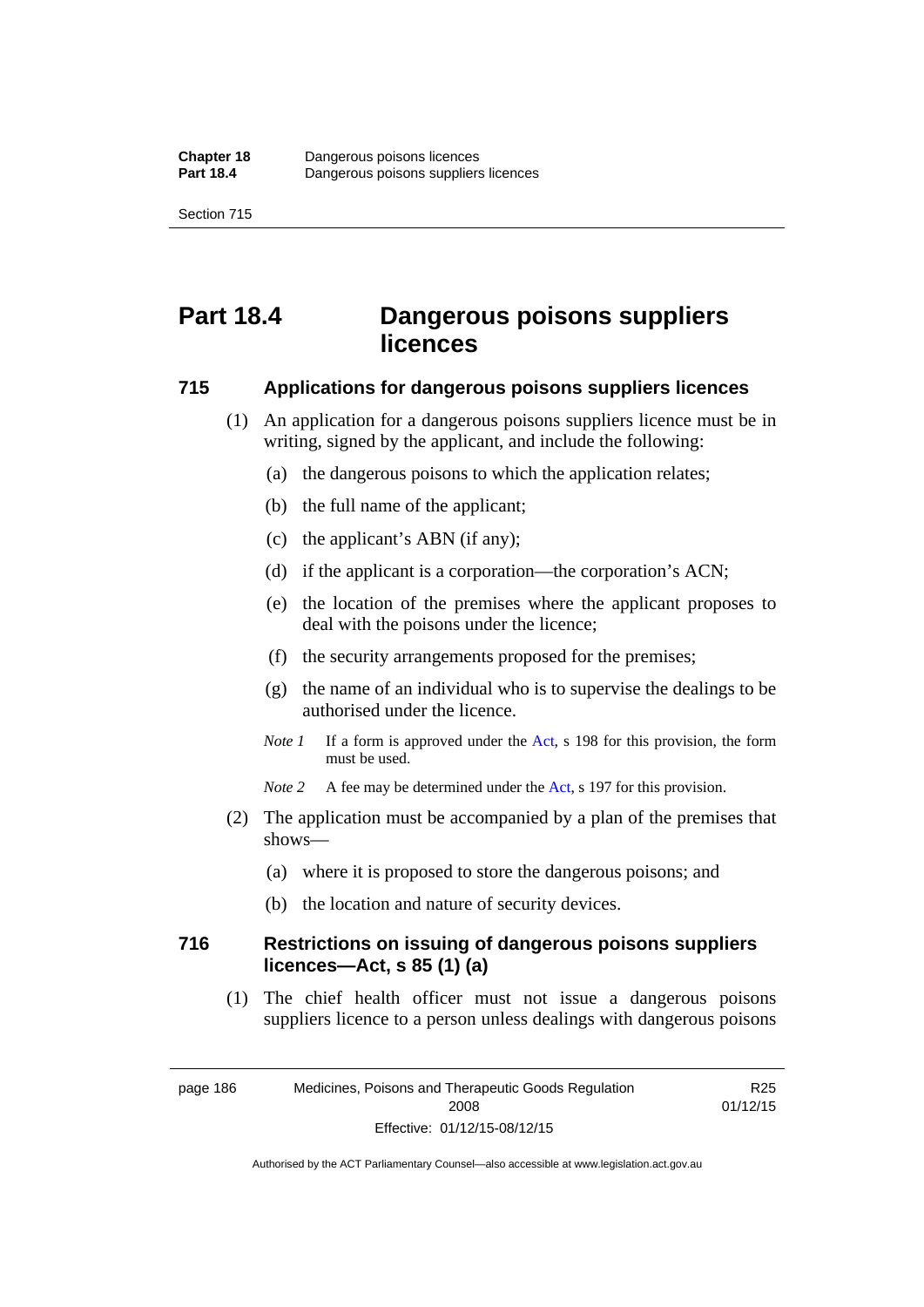under the licence will be supervised by an individual nominated by the applicant and approved, in writing, by the chief health officer.

- (2) The chief health officer must not approve the nominated individual unless satisfied that the individual—
	- (a) is a suitable person to hold a dangerous poisons suppliers licence; and
	- (b) has qualifications in chemistry, pharmacy or pharmacology or experience appropriate for the sale of dangerous poisons.

*Note* For changes of nominated individuals, see the [Act,](http://www.legislation.act.gov.au/a/2008-26/default.asp) s 93.

(3) In this section:

*suitable person*, to hold a licence—see the [Act](http://www.legislation.act.gov.au/a/2008-26/default.asp), section 81.

#### **717 Additional information for dangerous poisons suppliers licences—Act, s 88 (1) (k)**

The name of the person approved under section 716 (1) to supervise the dealings with dangerous poisons authorised by the licence is prescribed for a dangerous poisons suppliers licence.

R25 01/12/15 Medicines, Poisons and Therapeutic Goods Regulation 2008 Effective: 01/12/15-08/12/15

page 187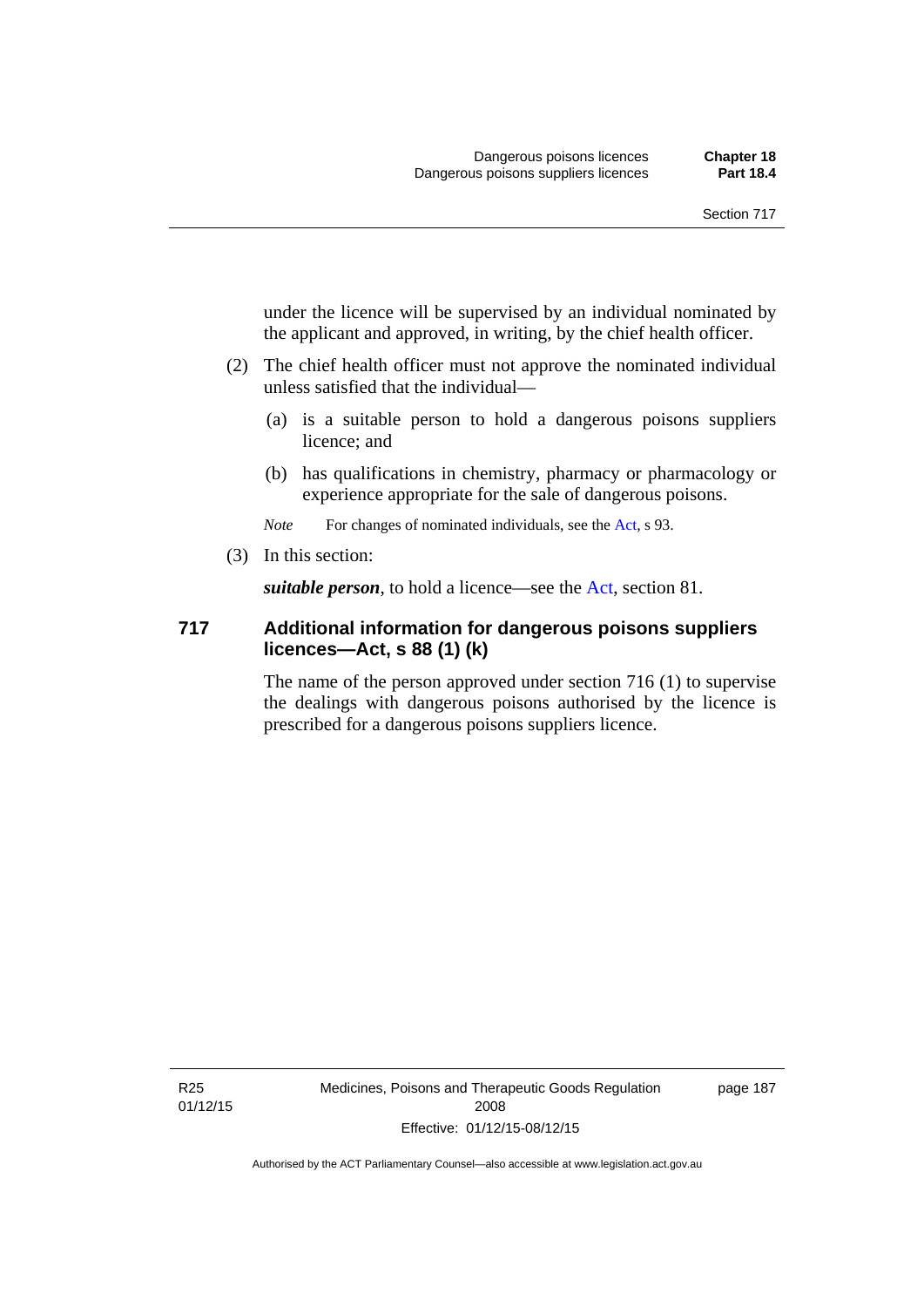# **Chapter 19 Dangerous poisons—other provisions**

## **Part 19.1 Dangerous poisons purchase orders**

#### **720 Supplying dangerous poisons on purchase orders**

The following are the requirements for the supply of a dangerous poison on a purchase order:

- (a) the dangerous poison is supplied in manufacturer's packs that comply with—
	- (i) section 731 (Packaging of supplied manufacturer's packs of dangerous poisons[—Act](http://www.legislation.act.gov.au/a/2008-26/default.asp), s 59 (1) (c) (i) and (2) (c) (i)); or
	- (ii) an approval under the [Act](http://www.legislation.act.gov.au/a/2008-26/default.asp), section 193 (Approval of non-standard packaging and labelling);
- (b) the manufacturer's packs are labelled in accordance with—
	- (i) section 732 (Labelling of supplied manufacturer's packs of dangerous poisons[—Act](http://www.legislation.act.gov.au/a/2008-26/default.asp), s  $60$  (1) (c) (i) and (2) (c) (i)); or
	- (ii) an approval under the [Act,](http://www.legislation.act.gov.au/a/2008-26/default.asp) section 193;
- (c) the manufacturer's packs are securely wrapped and packed;
- (d) if the dangerous poison is delivered in person by the supplier to the buyer—
	- (i) the poison is delivered to an adult; and
	- (ii) the delivery is acknowledged by the adult signing and dating a copy of the purchase order;

R25 01/12/15

page 188 Medicines, Poisons and Therapeutic Goods Regulation 2008 Effective: 01/12/15-08/12/15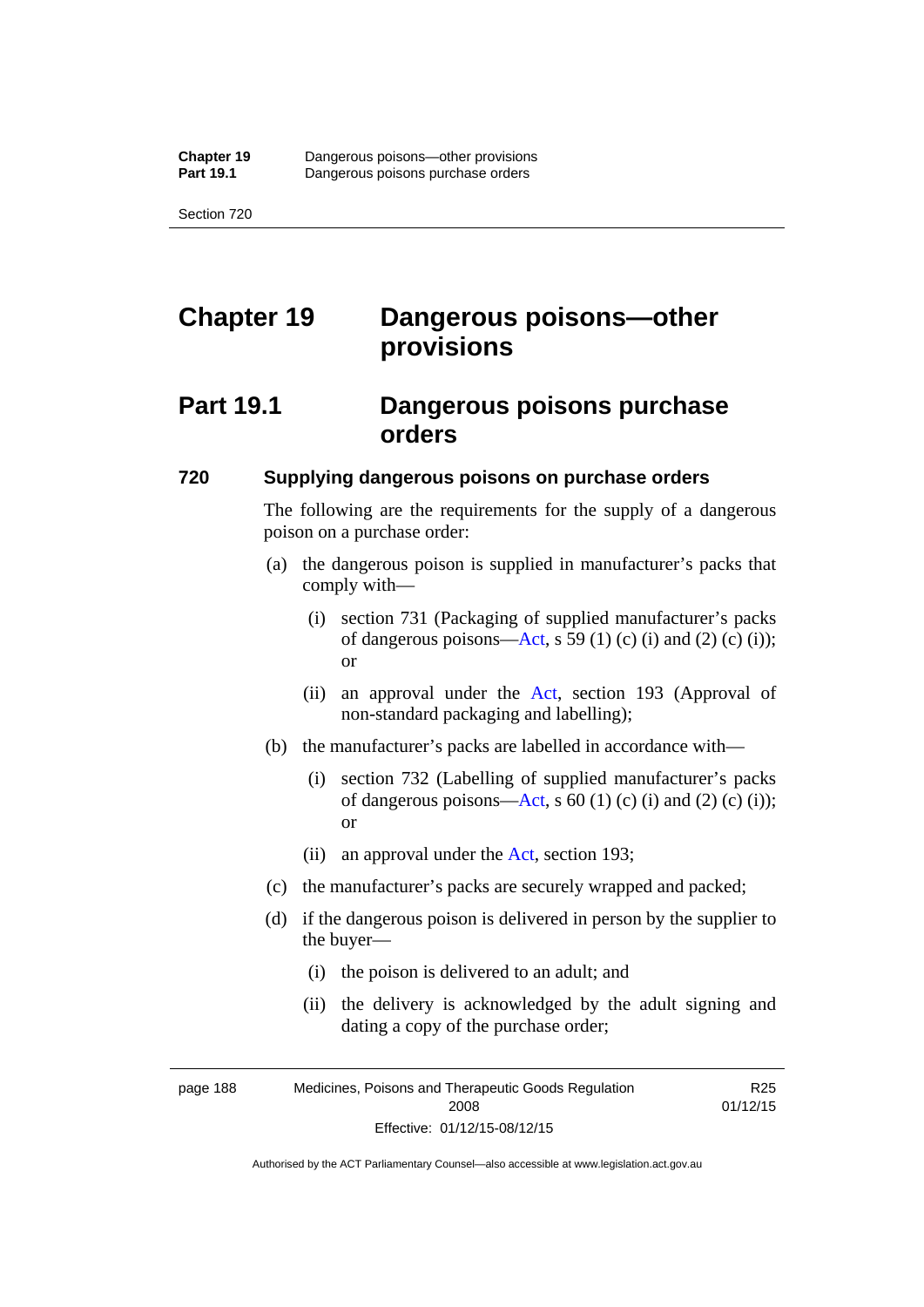(e) if the dangerous poison is not delivered in person by the supplier to the buyer—the poison is delivered to the buyer by a person whose procedures require the delivery of the poison to be signed for by the buyer or an adult employee of the buyer.

#### **721 General requirements for dangerous poisons purchase orders—Act, s 38 (2) (c)**

- (1) A purchase order for a dangerous poison must be—
	- (a) signed by the person (the *issuer*) issuing the order; and
		- *Note* The purchase order must be signed with the issuer's usual signature (see [Act](http://www.legislation.act.gov.au/a/2008-26/default.asp), dict, def *signs*).
	- (b) if the issuer amends the order—initialled and dated by the issuer beside the amendment.
- (2) A purchase order for a dangerous poison must include the following:
	- (a) the issuer's name and business address and telephone number;
	- (b) the issuer's authority to issue the order;
	- (c) the dangerous poison, and the form, strength and quantity of the poison, to be supplied on the order.

#### **722 Recording supply of dangerous poisons on purchase orders**

A person who supplies a dangerous poison to someone else on a purchase order must make a written record of the following information:

- (a) the date of the order;
- (b) the issuer's authority to issue the order;
- (c) the name, and the business address and telephone number, of the person to whom the dangerous poison is supplied;

R25 01/12/15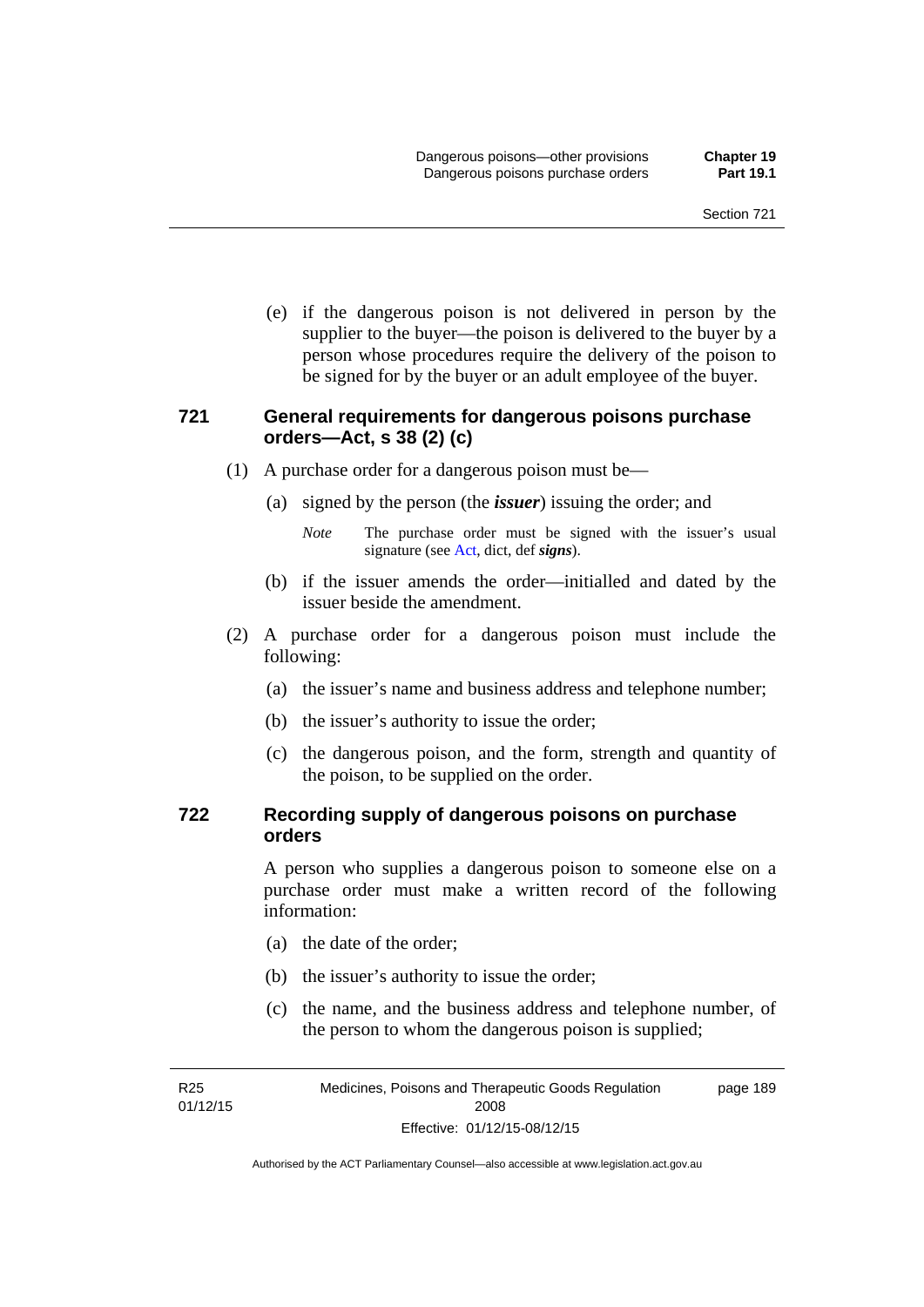- (d) the date the order is supplied;
- (e) the dangerous poison, and the form, strength and quantity of the poison, supplied.
- *Note Written* includes in electronic form (see [Act,](http://www.legislation.act.gov.au/a/2008-26/default.asp) dict).

page 190 Medicines, Poisons and Therapeutic Goods Regulation 2008 Effective: 01/12/15-08/12/15

R25 01/12/15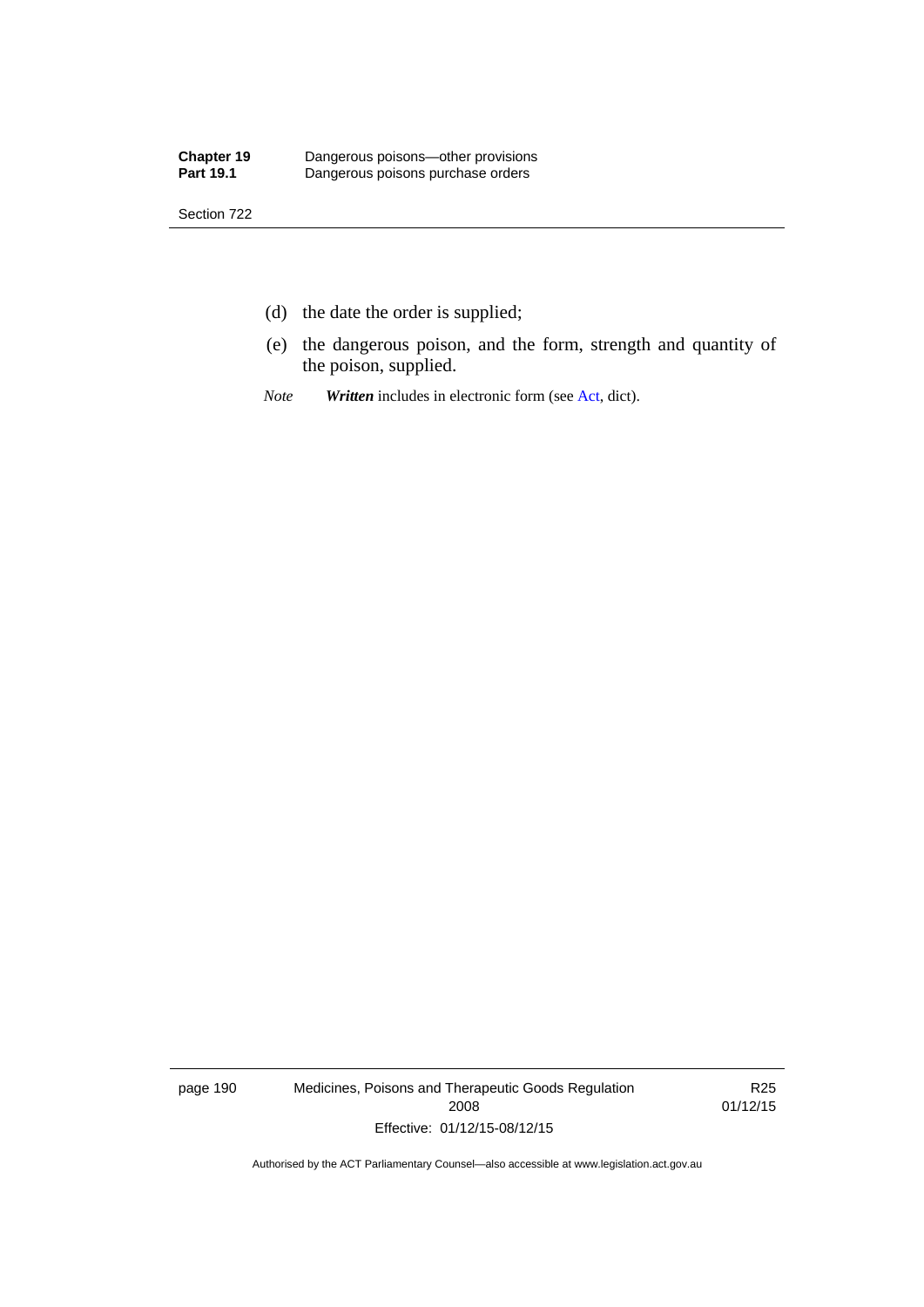# **Part 19.2 Wholesale supply of dangerous poisons under corresponding laws**

#### **725 Conditions for wholesalers supplying dangerous poisons under corresponding laws—Act, s 20 (4) (c)**

The following conditions apply to a person who supplies dangerous poisons by wholesale under a corresponding law:

- (a) the person must not supply a dangerous poison to someone else (the *buyer*) unless—
	- (i) the buyer is authorised to possess the poison; and
	- (ii) the supply is in accordance with section 686 (Authorisation conditions for dangerous poisons suppliers licences—[Act,](http://www.legislation.act.gov.au/a/2008-26/default.asp) s 44 (1) (b) and (2) (b));
- (b) the poison is supplied for a non-household (including a non-household garden) purpose only;
- (c) if the poison is liquid containing paraquat—the poison is coloured blue or green and has an offensive smell.
- *Note 1* A purchase order must be in writing (see [Act,](http://www.legislation.act.gov.au/a/2008-26/default.asp) dict, def *purchase order*).
- *Note* 2 See pt 19.1 for other requirements in relation to supply of dangerous poisons on purchase orders.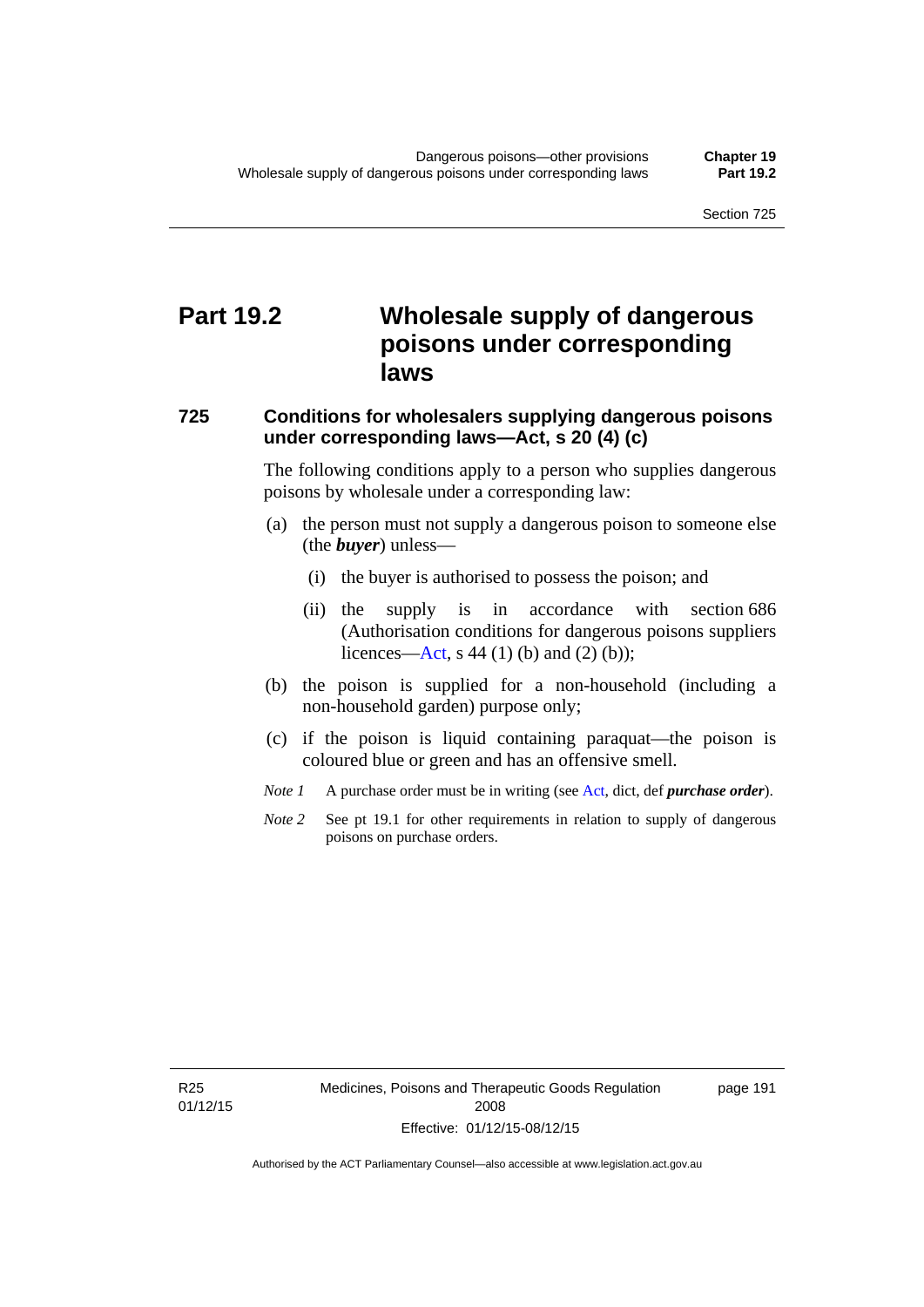# **Part 19.3 Packaging and labelling of dangerous poisons**

#### **730 Meaning of** *relevant law***—pt 19.3**

In this part:

*relevant law* means—

- (a) a corresponding law; or
- (b) the *[Agricultural and Veterinary Chemicals Act 1994](http://www.comlaw.gov.au/Series/C2004A04712)* (Cwlth); or
- (c) the *[Therapeutic Goods Act 1989](http://www.comlaw.gov.au/Series/C2004A03952)* (Cwlth).
- *Note 1 Corresponding law* includes a law of a State that corresponds, or substantially corresponds, to the [Act](http://www.legislation.act.gov.au/a/2008-26/default.asp) (see Act, dict).

*Note 2 State* includes a territory (see [Legislation Act,](http://www.legislation.act.gov.au/a/2001-14) dict, pt 1).

#### **731 Packaging of supplied manufacturer's packs of dangerous poisons—Act, s 59 (1) (c) (i) and (2) (c) (i)**

A manufacturer's pack of a supplied dangerous poison must be packaged—

- (a) in accordance with the [medicines and poisons standard](http://www.comlaw.gov.au/Series/F2012L01200), paragraphs 21 to 27; or
- (b) in a container in which the poison may be sold under a relevant law.
- *Note* A manufacturer's pack of a dangerous poison supplied may also be packaged in accordance with an approval under the [Act,](http://www.legislation.act.gov.au/a/2008-26/default.asp) s 193 (Approval of non-standard packaging and labelling) (see [Act](http://www.legislation.act.gov.au/a/2008-26/default.asp), s 59 (1)  $(c)$  (ii) and (2) (c) (ii)).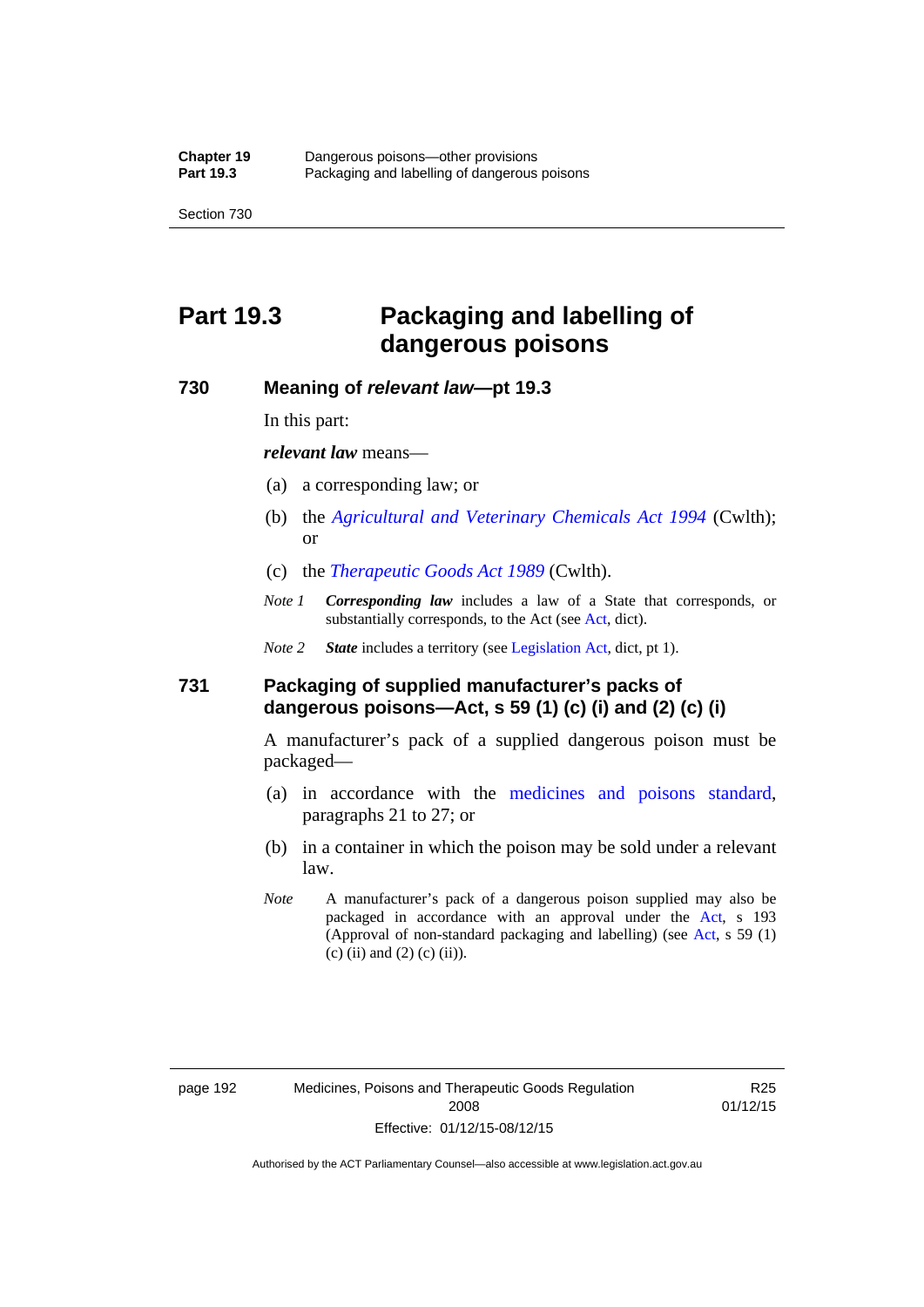#### **732 Labelling of supplied manufacturer's packs of dangerous poisons—Act, s 60 (1) (c) (i) and (2) (c) (i)**

A manufacturer's pack of a supplied dangerous poison must be labelled in accordance with—

- (a) the [medicines and poisons standard](http://www.comlaw.gov.au/Series/F2012L01200), paragraphs 3 to 19; or
- (b) a relevant law.
- *Note* A manufacturer's pack of a dangerous poison supplied may also be labelled in accordance with an approval under the [Act](http://www.legislation.act.gov.au/a/2008-26/default.asp), s 193 (Approval of non-standard packaging and labelling) (see [Act,](http://www.legislation.act.gov.au/a/2008-26/default.asp) s 60 (1) (c) (ii) and  $(2)$  (c) (ii)).

R25 01/12/15 Medicines, Poisons and Therapeutic Goods Regulation 2008 Effective: 01/12/15-08/12/15

page 193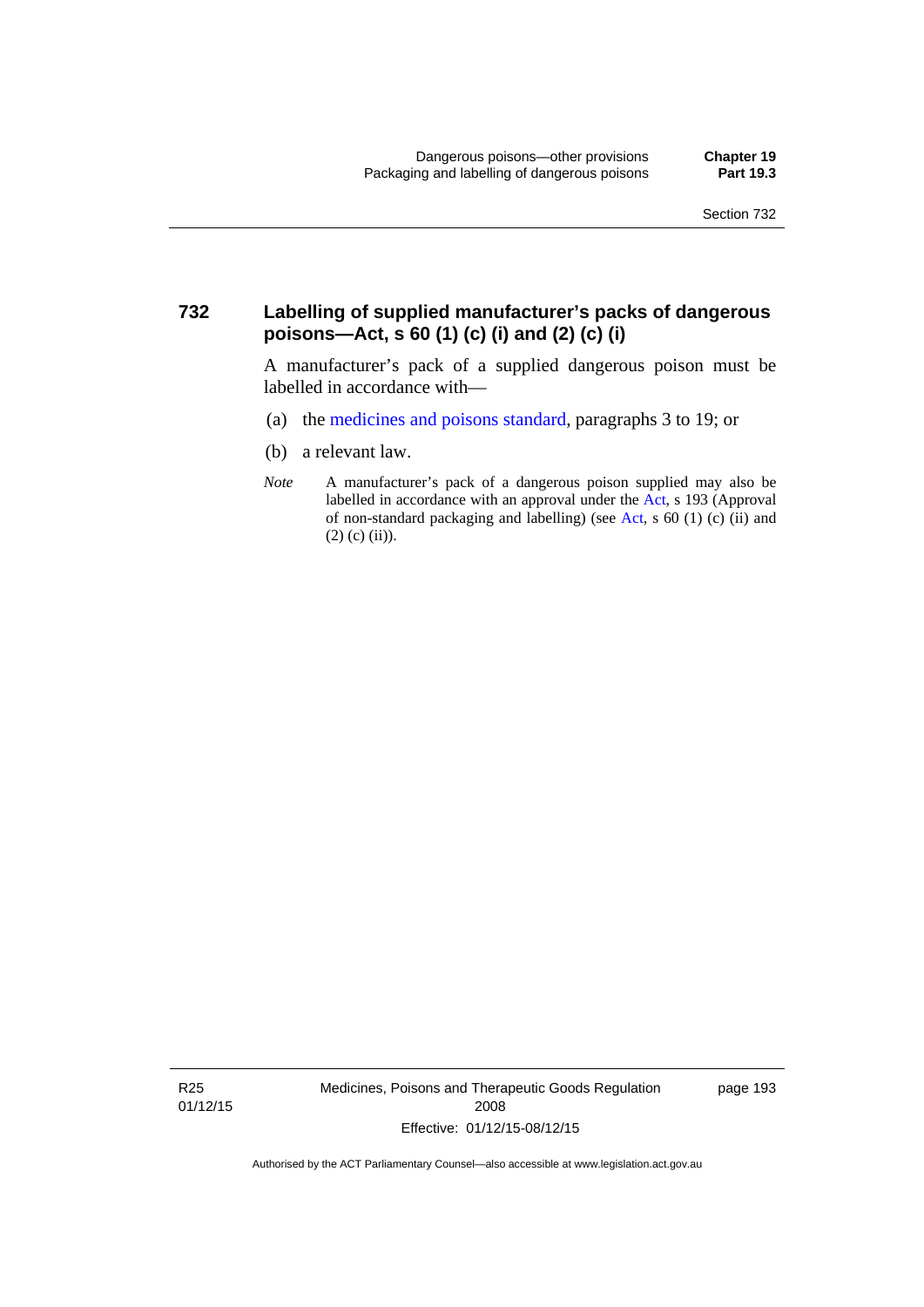Section 735

# **Part 19.4 Storage of dangerous poisons**

#### **735 Storage of dangerous poisons—Act, s 61 (b) and (c)**

- (1) A person mentioned in table 740, column 2 who possesses a dangerous poison is prescribed.
- (2) The dangerous poison must be kept—
	- (a) in a part of the premises to which the public does not have access; and
	- (b) so that only the prescribed person, or a person under the supervision of the prescribed person, has access to the poison.

page 194 Medicines, Poisons and Therapeutic Goods Regulation 2008 Effective: 01/12/15-08/12/15

R25 01/12/15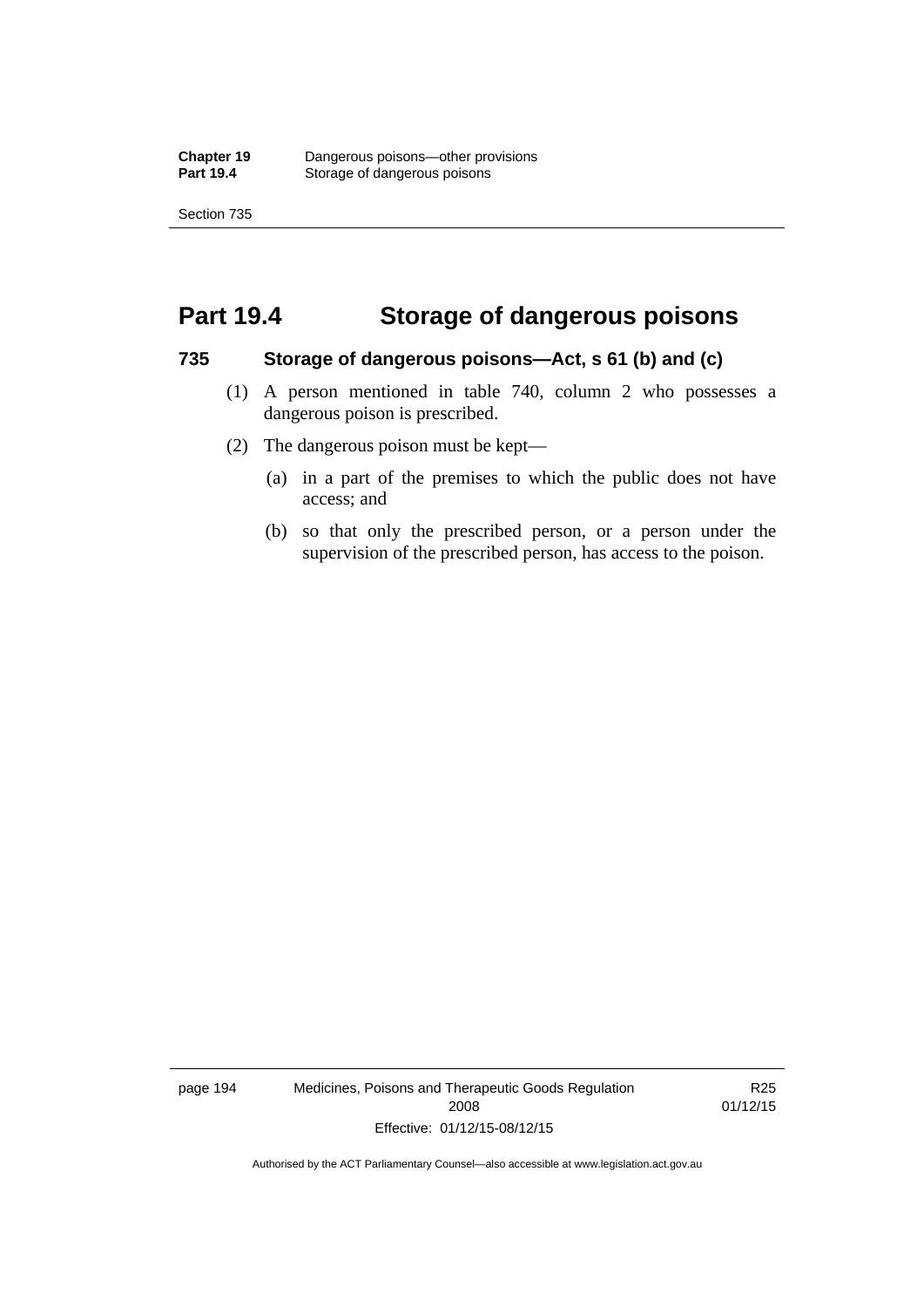# **Part 19.5 Dangerous poisons registers**

#### **740 Keeping of dangerous poisons registers by certain people—Act, s 48 and s 50 (1) (b) and (2) (b)**

- (1) A person mentioned in table 740, column 2 who possesses a dangerous poison must keep a dangerous poisons register.
- (2) A person to whom subsection (1) applies must keep a dangerous poisons register for a dangerous poison at the place prescribed in table 740, column 3 for the person.

| column 1       | nooping aangoroas poisons registers<br>column <sub>2</sub>                                                      | column 3                                                     |
|----------------|-----------------------------------------------------------------------------------------------------------------|--------------------------------------------------------------|
| item           | prescribed person                                                                                               | place where register to be kept                              |
| 1              | approved analyst                                                                                                | the analyst's laboratory                                     |
| $\overline{2}$ | dangerous poisons<br>manufacturers<br>licence-holder                                                            | the licensed premises under s 675                            |
| 3              | dangerous poisons<br>suppliers licence-holder                                                                   | the licensed premises under s 685                            |
| $\overline{4}$ | medicines and poisons<br>inspector (other than<br>police officer)                                               | the place directed in writing by the<br>chief health officer |
| 5              | person mentioned in<br>sch 4, col 2                                                                             | the person's business premises                               |
| 6              | supervisor of program<br>under dangerous poisons<br>research and education<br>program licence                   | the premises where program is being<br>conducted             |
| 7              | supervisor of program<br>under dangerous poisons<br>research and education<br>authorisation under<br>div 17.3.3 | the premises where program is being<br>conducted             |

**Table 740 Keeping dangerous poisons registers** 

R25 01/12/15 Medicines, Poisons and Therapeutic Goods Regulation 2008 Effective: 01/12/15-08/12/15

page 195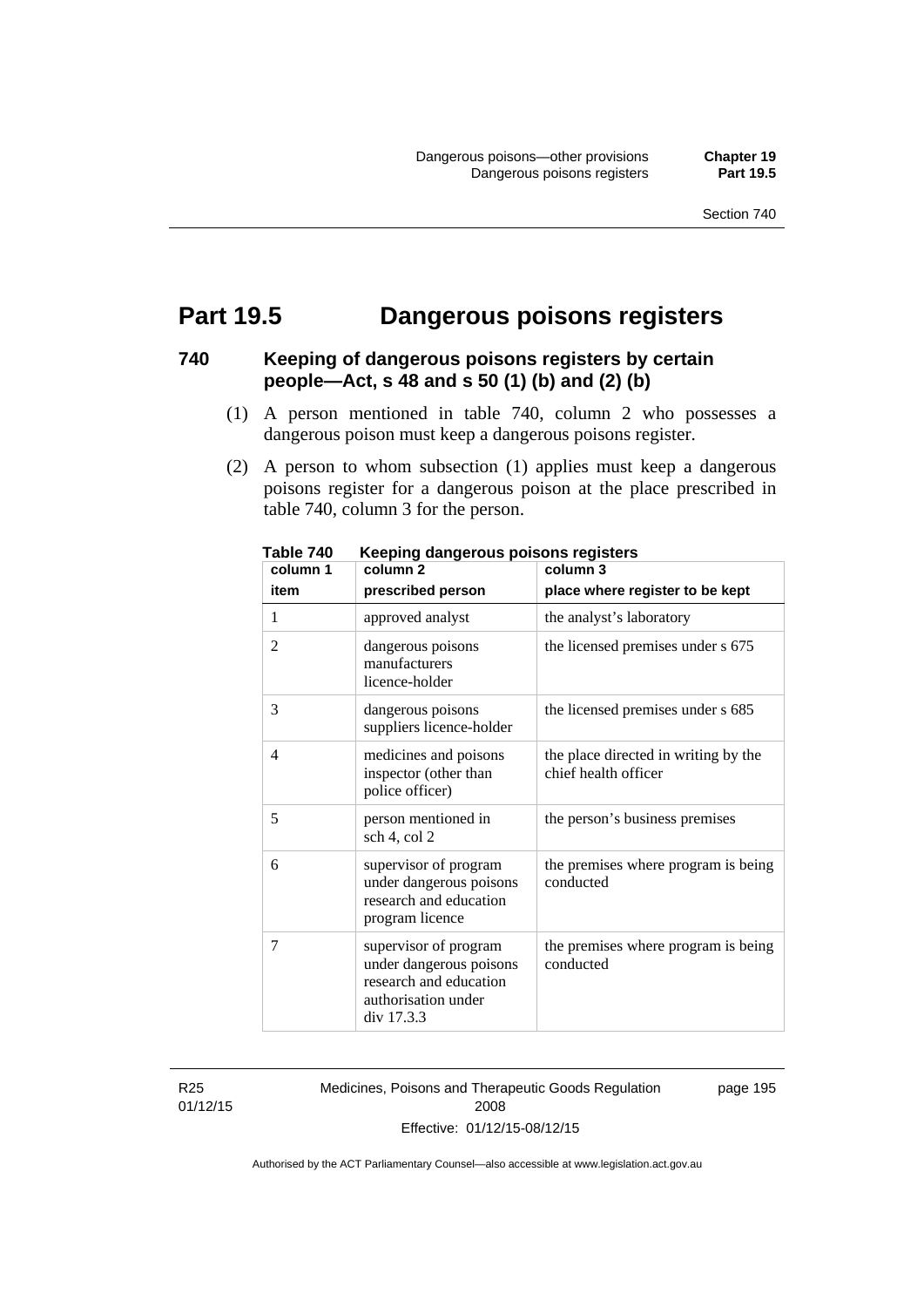Section 741

#### **741 Form of dangerous poisons registers—Act, s 49 (1) (b)**

- (1) Each page in a dangerous poisons register must relate to a single form and strength of a dangerous poison.
- (2) If a dangerous poisons register is kept electronically, a separate record must be used for each form and strength of dangerous poison kept.

#### **742 Making entries in dangerous poisons registers— Act, s 51 (1) (b)**

- (1) The following details for a dealing with a dangerous poison are prescribed:
	- (a) the nature of the dealing;
	- (b) the date of the dealing;
	- (c) the poison, and the form, strength and quantity of the poison, dealt with;
	- (d) if the dealing is receiving the poison—the name and address of the supplier;
	- (e) if the dealing is supplying the poison—the name and address of the person to whom it is supplied;
	- (f) if the poison is supplied on a purchase order—the date of the purchase order;
	- (g) the quantity of the poison held after the dealing.
- (2) A dealing with a dangerous poison must be entered in the dangerous poisons register the person must keep.

#### **743 Prescribed witnesses for discarding of dangerous poisons—Act, s 54 (a) and (b)**

 (1) An adult is prescribed as a witness in relation to the disposal of a dangerous poison.

> R25 01/12/15

page 196 Medicines, Poisons and Therapeutic Goods Regulation 2008 Effective: 01/12/15-08/12/15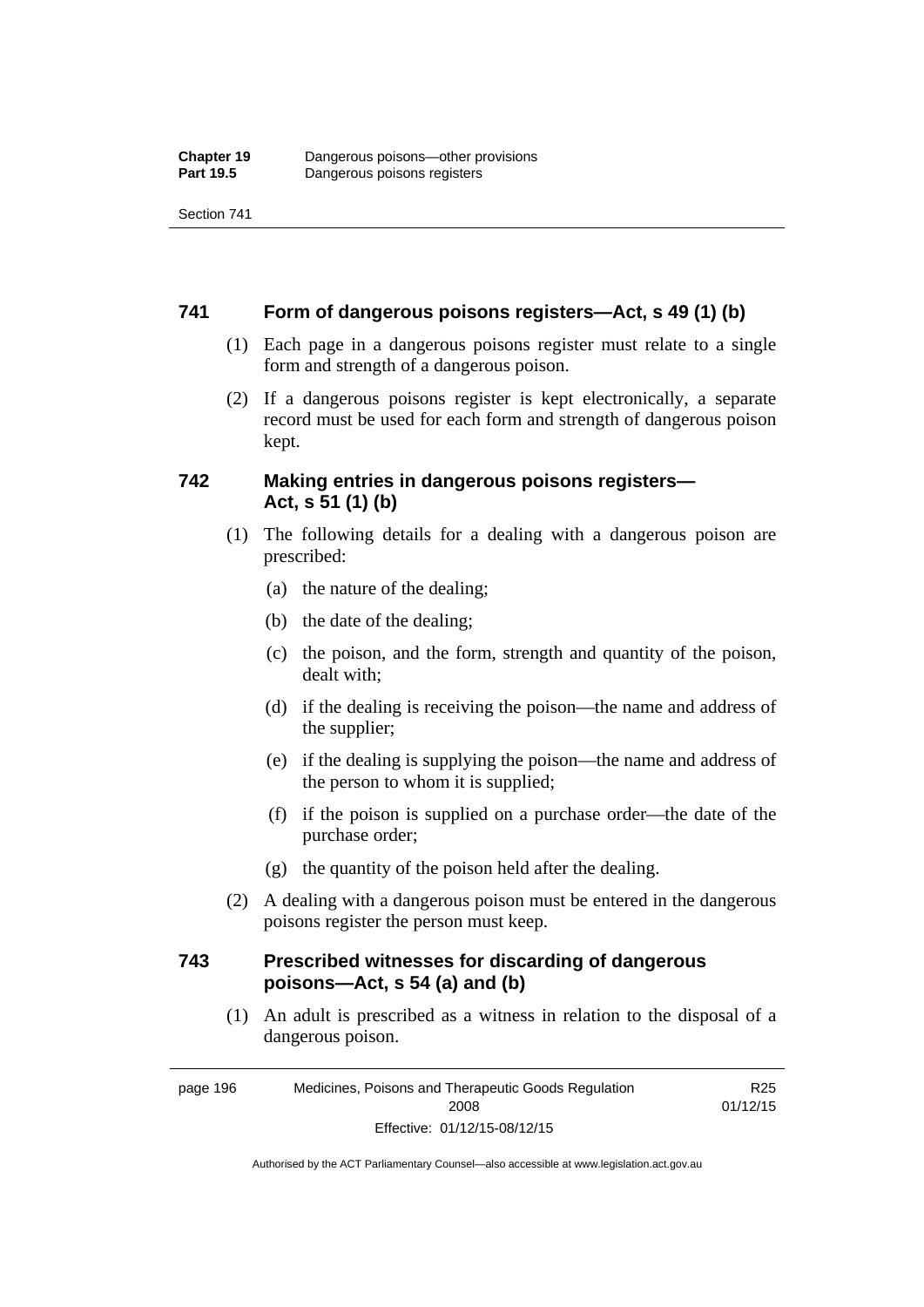page 197

- (2) However, a person mentioned in subsection (1) must not be a prescribed witness to the discarding of a dangerous poison if the person is—
	- (a) related to, a close friend of or employed by the person discarding the poison; or
	- (b) the supervisor of the person discarding the poison; or
	- (c) supervised by the person discarding the poison.

#### **744 Changes to entries in dangerous poisons registers—Act, s 55 (2) (b)**

- (1) An entry in a paper-based dangerous poisons register may be amended by the person who made the entry by—
	- (a) the person signing and dating a marginal note or footnote that gives the date of the amendment and the amended details; and
	- (b) if the entry relates to disposing of a dangerous poison—
		- (i) the amendment being witnessed by a person mentioned in section 743; and
		- (ii) the witness signing the amendment as witness.
- (2) An entry in an electronic dangerous poisons register may be amended by the person who made the entry by the person attaching or linking, by electronic means, a document that includes—
	- (a) the person's signature, the date and the amended details; and
	- (b) if the entry relates to disposing of a dangerous poison—
		- (i) the amendment being witnessed by a person mentioned in section 743; and
		- (ii) the witness signing the amendment as witness.

R25 01/12/15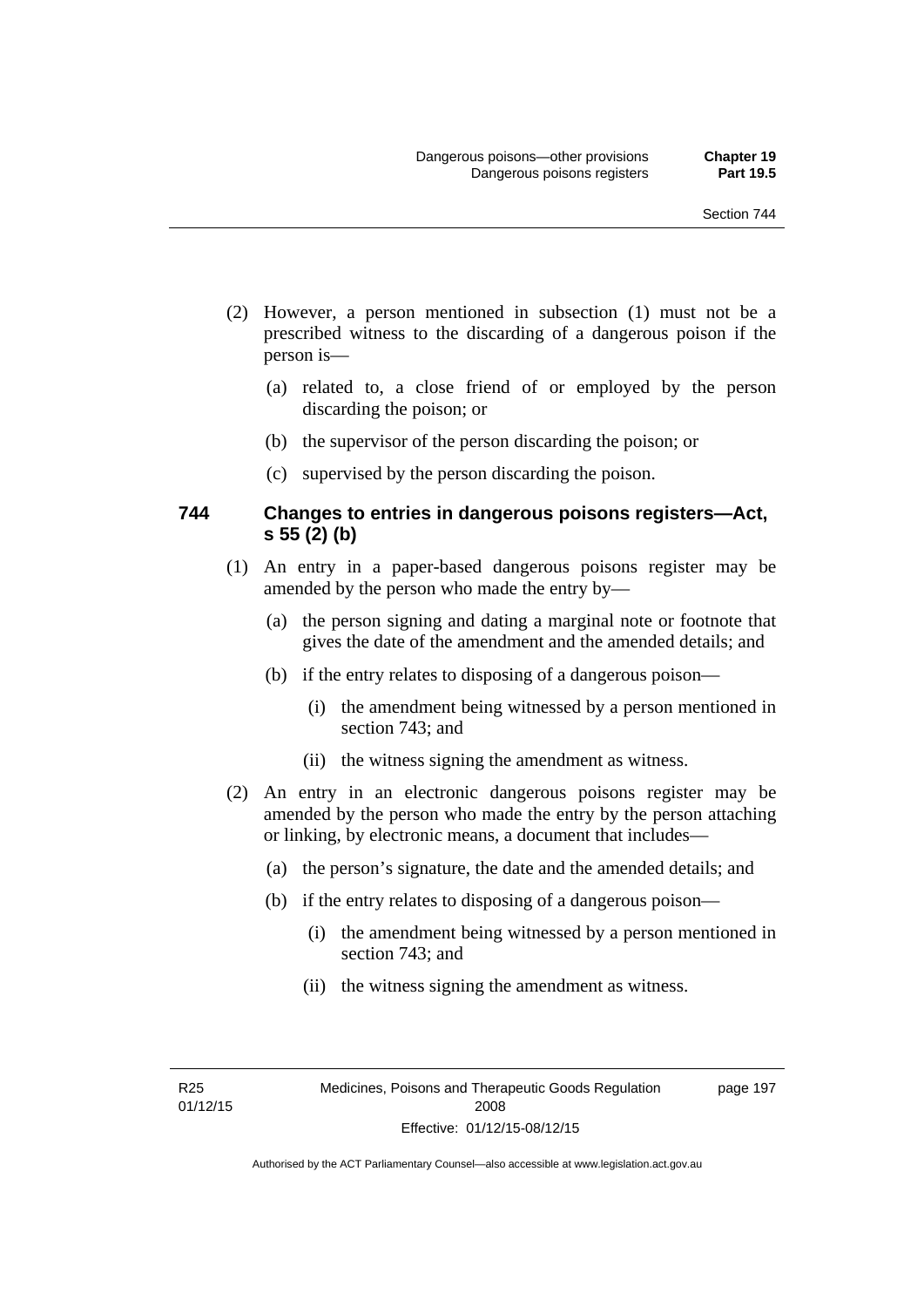**Chapter 20** Paints

# **Chapter 20 Paints**

#### **750 Manufacture, supply and use of paints containing white lead—Act, s 70 (1) (b), (2) (b) and (3) (b)**

A paint containing basic lead carbonate (white lead) may be manufactured, supplied or used for application as a mirror backing if the paint—

- (a) contains not more than 15% lead in the non-volatile content of the paint; and
- (b) is applied not more than 40µm thick; and
- (c) is covered by a paint that does not contain lead.
- *Note* um is the symbol for micron (see *National Measurement [Regulations 1999](http://www.comlaw.gov.au/Series/F1999B00110)* (Cwlth), sch 1, pt 4).

#### **751 Manufacture, supply and use of paints for certain purposes—Act, s 71 (1) and (3)**

- (1) A first schedule paint must not be manufactured, supplied or used for application to—
	- (a) a roof or other surface to be used for the collection or storage of potable water; or
	- (b) furniture; or
	- (c) a fence, wall, post, gate or building (including the interior of a building), other than a building that is used only for industrial purposes or mining or as an oil terminal; or
	- (d) premises used for the manufacture, processing, preparation, packing or serving of products intended for human or animal consumption.
	- *Note First schedule paint*—see the [medicines and poisons standard,](http://www.comlaw.gov.au/Series/F2012L01200) par 1 (1).

page 198 Medicines, Poisons and Therapeutic Goods Regulation 2008 Effective: 01/12/15-08/12/15

R25 01/12/15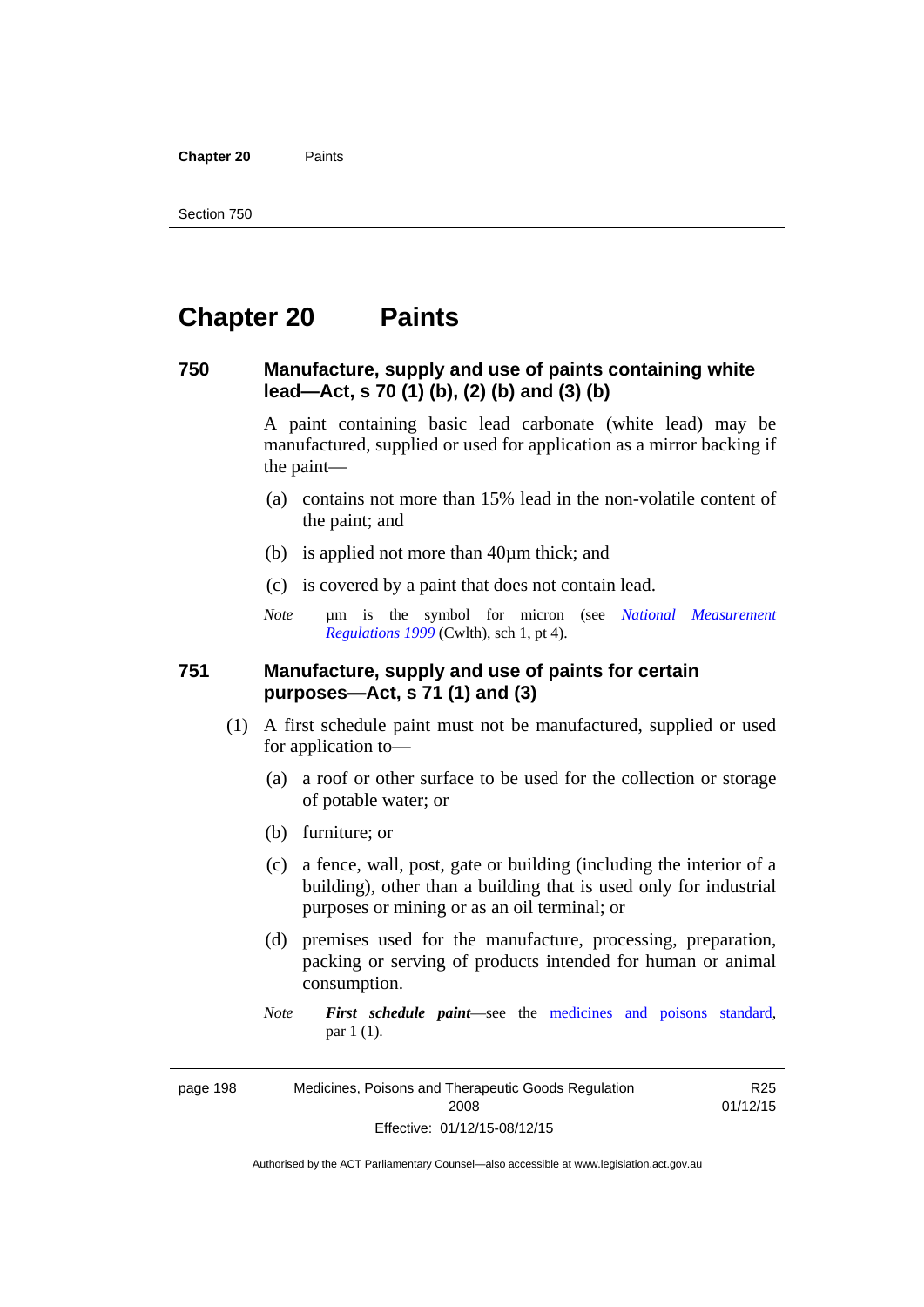- (2) A third schedule paint must not be manufactured, supplied or used for application to—
	- (a) a roof or other surface to be used for the collection or storage of potable water; or
	- (b) furniture; or
	- (c) a fence, wall, post, gate, building (including the interior of a building), bridge, pylon, pipeline, storage tank or similar structure; or
	- (d) premises, equipment or utensils used for the manufacture, processing, preparation, packing or serving of products intended for human or animal consumption.
	- *Note Third schedule paint*—see the [medicines and poisons standard,](http://www.comlaw.gov.au/Series/F2012L01200) par 1 (1).

#### **752 Manufacture, supply and use of paints for toys—Act, s 72 (b)**

A paint that complies with the specification for coating materials in AS/NZS ISO 8124.3 (Safety of toys – Migration of certain elements), as in force from time to time, may be manufactured, supplied or used for application to toys.

*Note* AS/NZS ISO 8124:3 does not need to be notified under the [Legislation](http://www.legislation.act.gov.au/a/2001-14)  [Act](http://www.legislation.act.gov.au/a/2001-14) because s 47 (6) does not apply (see s 863). The standard may be purchased at [www.standards.org.au.](http://www.standards.org.au/)

#### **753 Manufacture, supply and use of paints containing pesticides—Act, s 73 (b)**

- (1) The following pesticides are prescribed:
	- (a) an algicide;
	- (b) an antifouling agent;
	- (c) a bactericide;

R25 01/12/15 Medicines, Poisons and Therapeutic Goods Regulation 2008 Effective: 01/12/15-08/12/15

page 199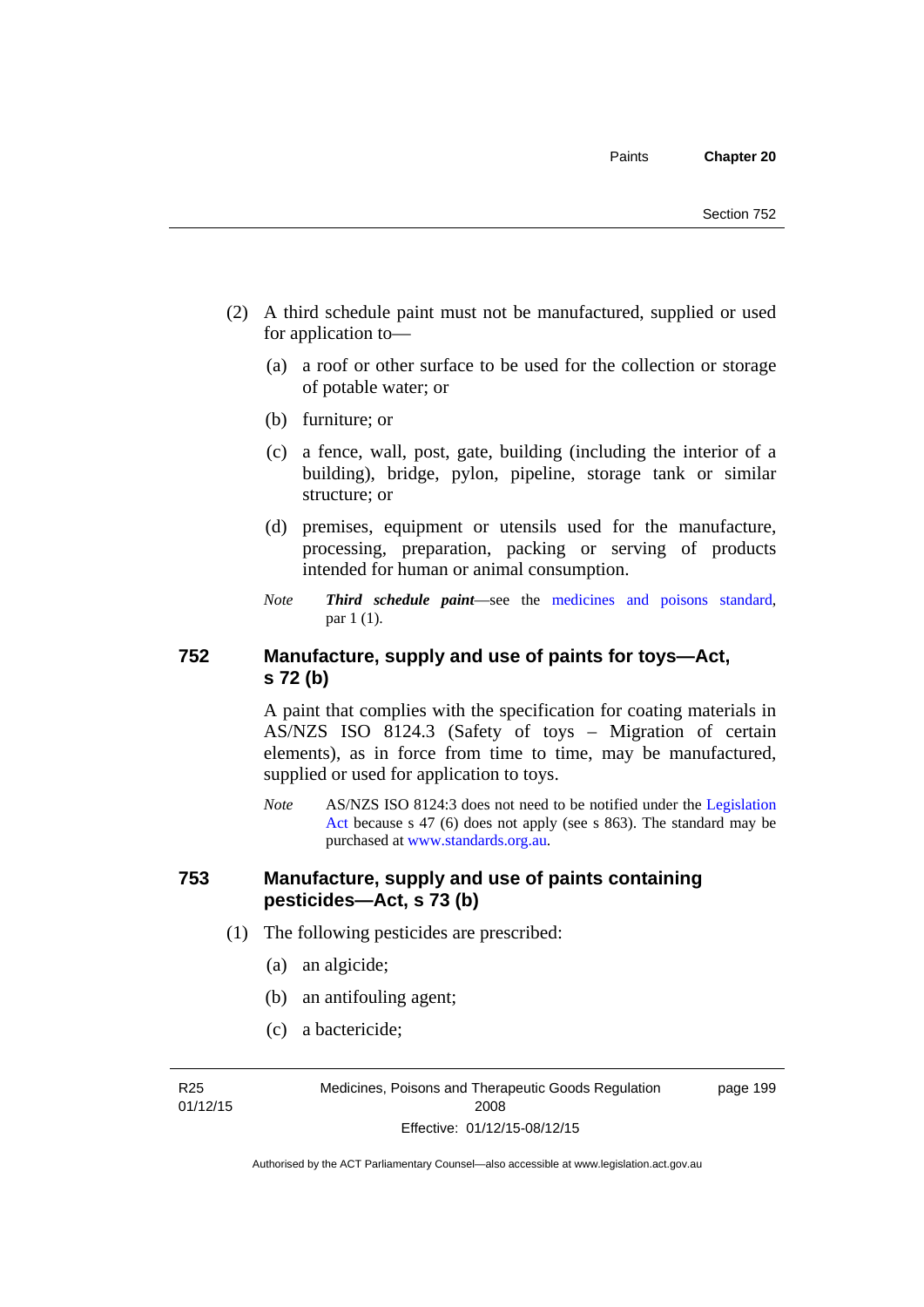- (d) a fungicide.
- *Note Pesticide*—see the [medicines and poisons standard,](http://www.comlaw.gov.au/Series/F2012L01200) par 1 (1).
- (2) However, subsection (1) does not apply in relation to a paint for human therapeutic use.

page 200 Medicines, Poisons and Therapeutic Goods Regulation 2008 Effective: 01/12/15-08/12/15

R25 01/12/15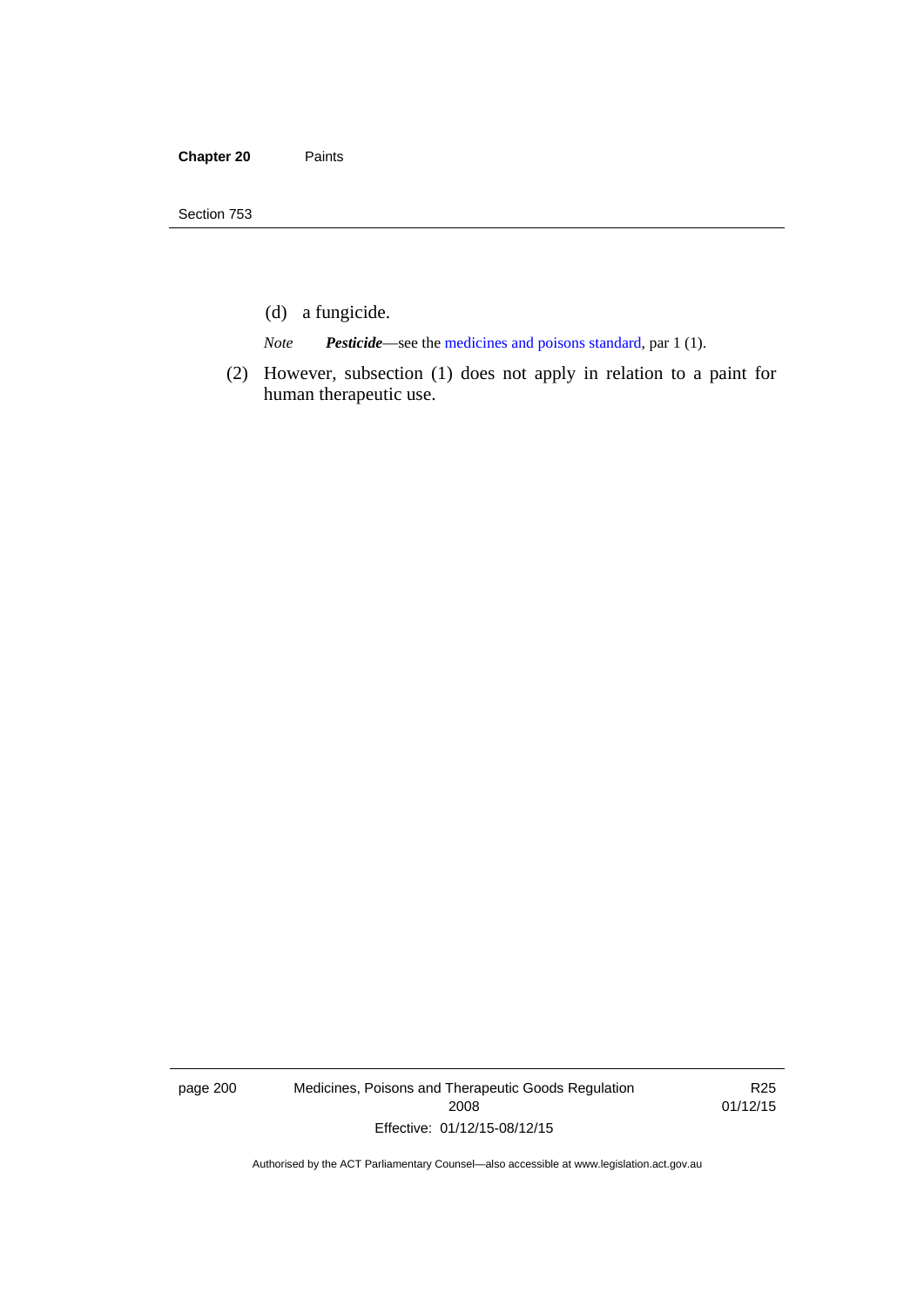# **Chapter 21 Prohibited and appendix C substances**

# **Part 21.1** Preliminary

**760 Meaning of** *prohibited substance***—ch 21** 

In this chapter:

*prohibited substance* includes an appendix C substance.

*Note Appendix C substance* and *prohibited substance*—see the [Act,](http://www.legislation.act.gov.au/a/2008-26/default.asp) s 13.

#### **761 Prohibited substances licences—Act, s 78 (2)**

A licence for a program of research or education in relation to a prohibited substance (a *prohibited substances research and education program licence*) may be issued.

*Note* Other prohibited substances licences may also be issued (see [Act,](http://www.legislation.act.gov.au/a/2008-26/default.asp) s 78 (3)).

R25 01/12/15 Medicines, Poisons and Therapeutic Goods Regulation 2008 Effective: 01/12/15-08/12/15

page 201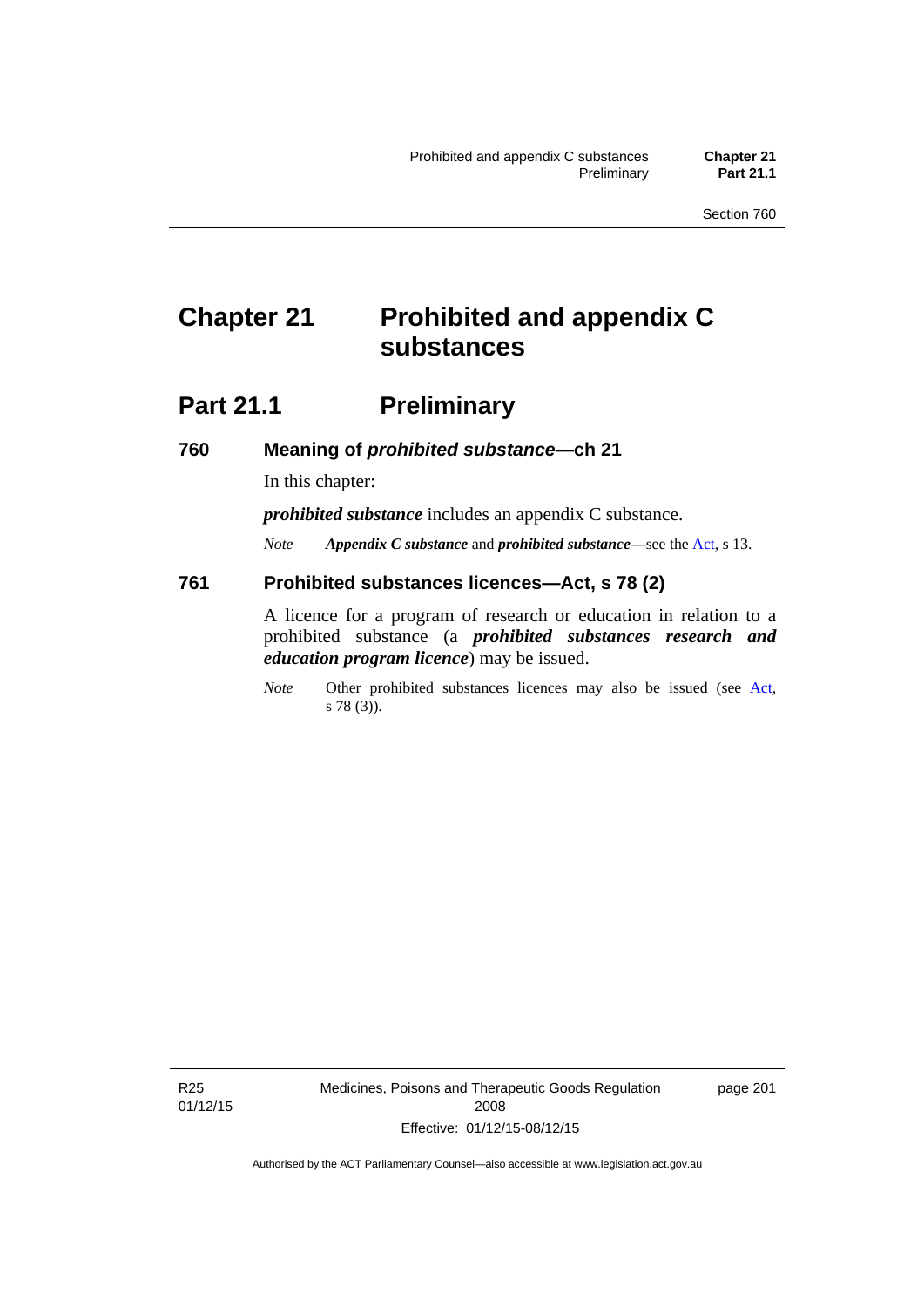# **Part 21.2 Prohibited substances research and education program licences**

#### **Division 21.2.1 Issue of prohibited substances research and education program licences**

#### **765 Applications for prohibited substances research and education program licences**

- (1) An application for a prohibited substances research and education program licence for a prohibited substance must be in writing, signed by the applicant, and include the following:
	- (a) the full name, address and academic, professional or other relevant qualifications of—
		- (i) the person who is to supervise the program; and
		- (ii) the person who is to conduct the program;
	- (b) the name of the recognised research institution at or under which the program is proposed to be conducted;
		- *Note Recognised research institution*—see the [Act](http://www.legislation.act.gov.au/a/2008-26/default.asp), s 20 (5).
	- (c) whether the program will be conducted at, or under the authority of, the recognised research institution;
	- (d) the premises where the program will be conducted;
	- (e) the prohibited substance, and the form and strength of the substance, for which the licence is sought;
	- (f) the maximum quantity of the prohibited substance that would be possessed under the licence at any time;

R25 01/12/15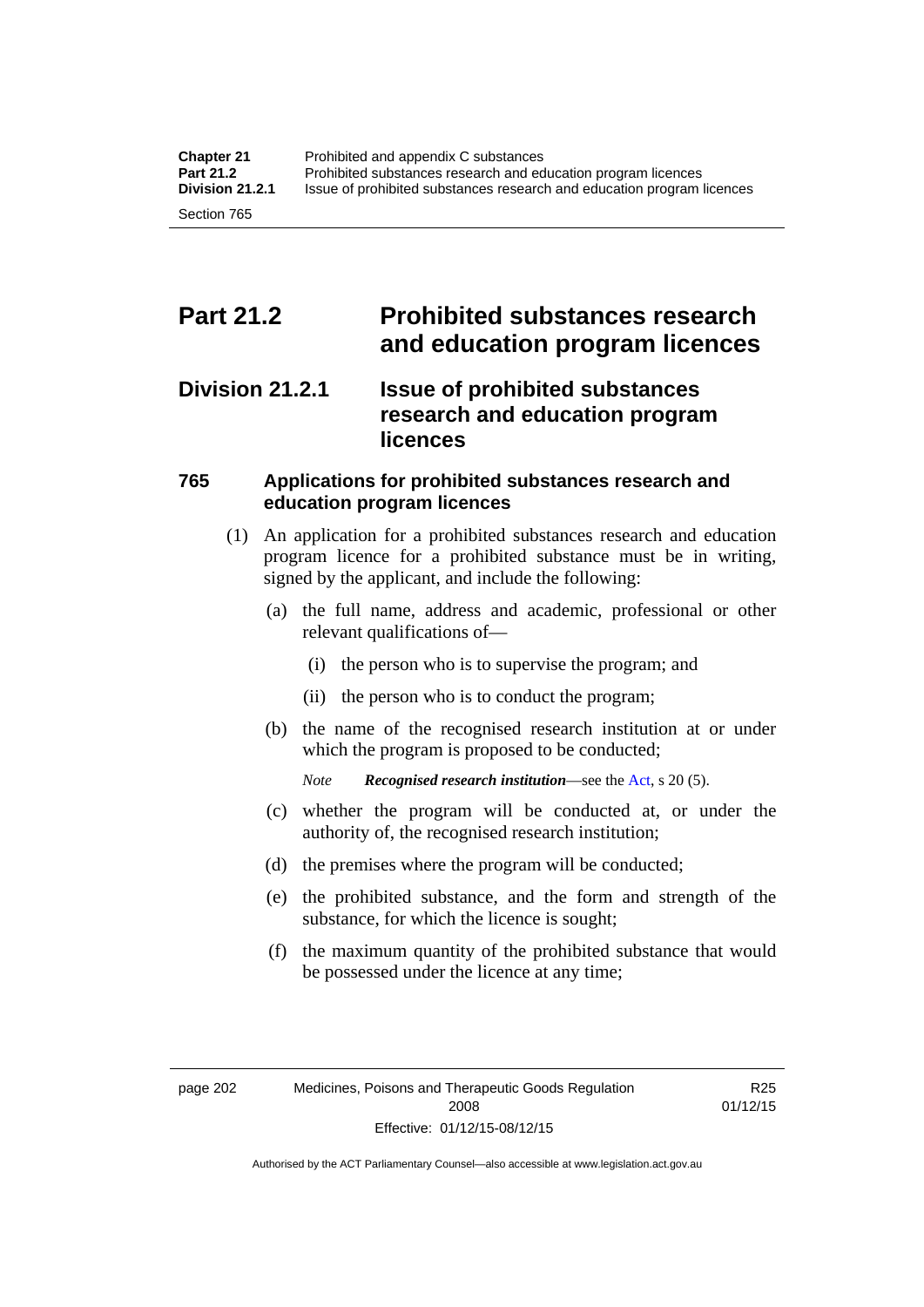- (g) a description of the program, including an explanation of why the program cannot be carried out satisfactorily without the use of the prohibited substance;
- (h) the supervision arrangements for the program;
- (i) the period for which the licence is sought.
- *Note 1* If a form is approved under the [Act](http://www.legislation.act.gov.au/a/2008-26/default.asp), s 198 for this provision, the form must be used.
- *Note* 2 A fee may be determined under the [Act,](http://www.legislation.act.gov.au/a/2008-26/default.asp) s 197 for this provision.
- (2) The application must be accompanied by a written approval of the program by the person in charge of—
	- (a) the recognised research institution; or
	- (b) a faculty or division of the institution.

#### **766 Restrictions on issuing of prohibited substances research and education program licences— Act, s 85 (1) (a)**

The chief health officer must not issue a prohibited substances research and education program licence to a person unless—

- (a) the program to which the licence relates will be conducted at, or under the authority of, a recognised research institution; and
- (b) the program is approved by a person mentioned in section 765 (2); and
- (c) satisfied that the program—
	- (i) cannot be carried out without the use of the prohibited substance to which the licence application relates; and
	- (ii) will be adequately supervised.

page 203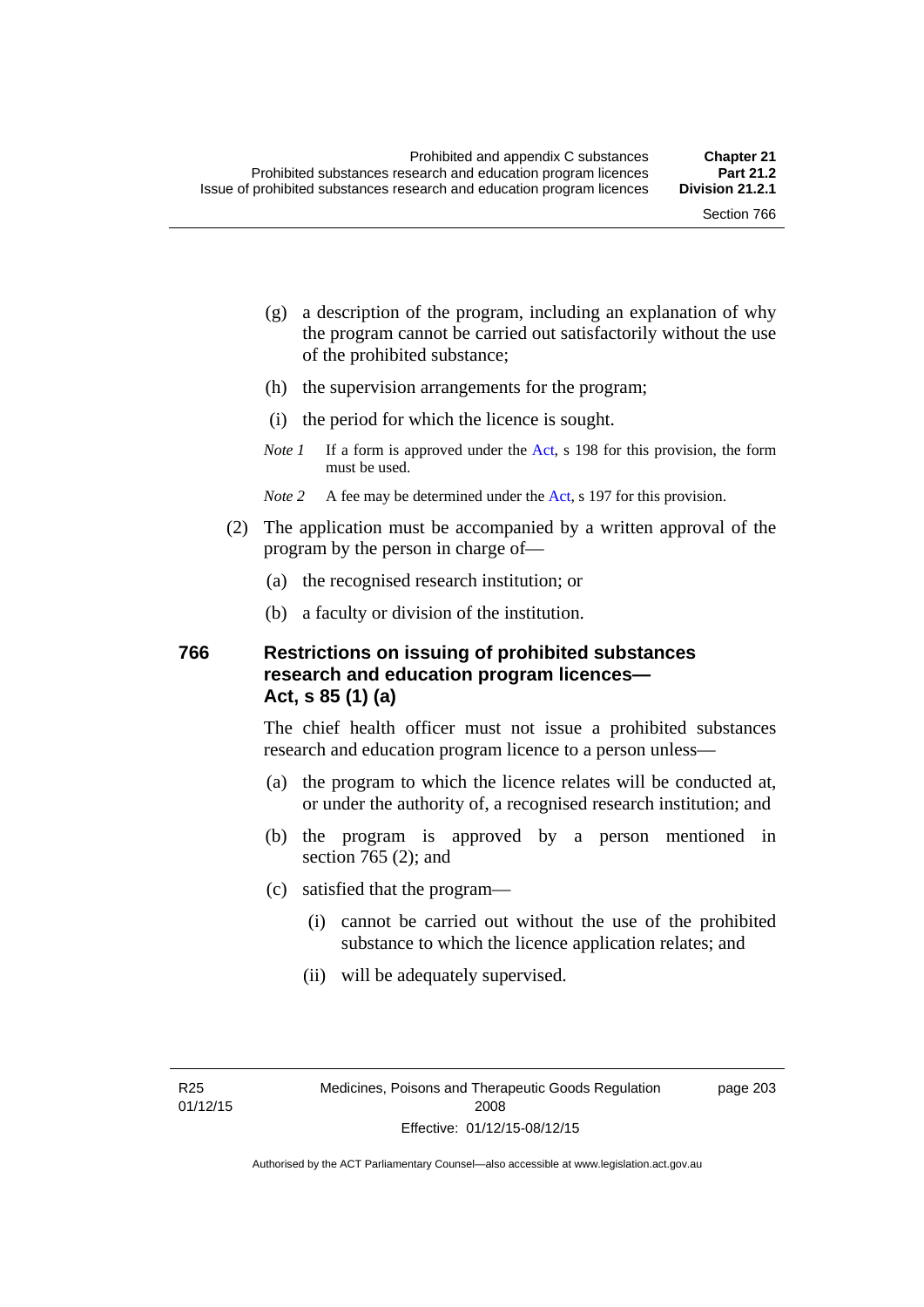#### **767 Additional information for prohibited substances research program and education licences— Act, s 88 (1) (k)**

The following additional information is prescribed for a prohibited substances research and education licence:

- (a) the research or education program for which the licence is issued;
- (b) the name of the program's supervisor;
- (c) the dealings with a prohibited substance authorised by the licence;
- (d) the premises where the program will be conducted;
- (e) the maximum quantity of the prohibited substance that may be possessed at any time for the program;
- (f) the total quantity of the prohibited substance that may be possessed for the program during the period of the licence;
- (g) the form and strength of the prohibited substance that may be obtained and possessed for the program.

### **Division 21.2.2 Prohibited substances research and education program authorisations**

#### **768 Authorisations under prohibited substances research and education program licences—Act, s 20 (1) (a)**

A prohibited substances research and education program licence authorises—

- (a) the licence-holder to—
	- (i) issue a purchase order for a prohibited substance (the *licensed prohibited substance*) stated in the licence for the program stated in the licence; and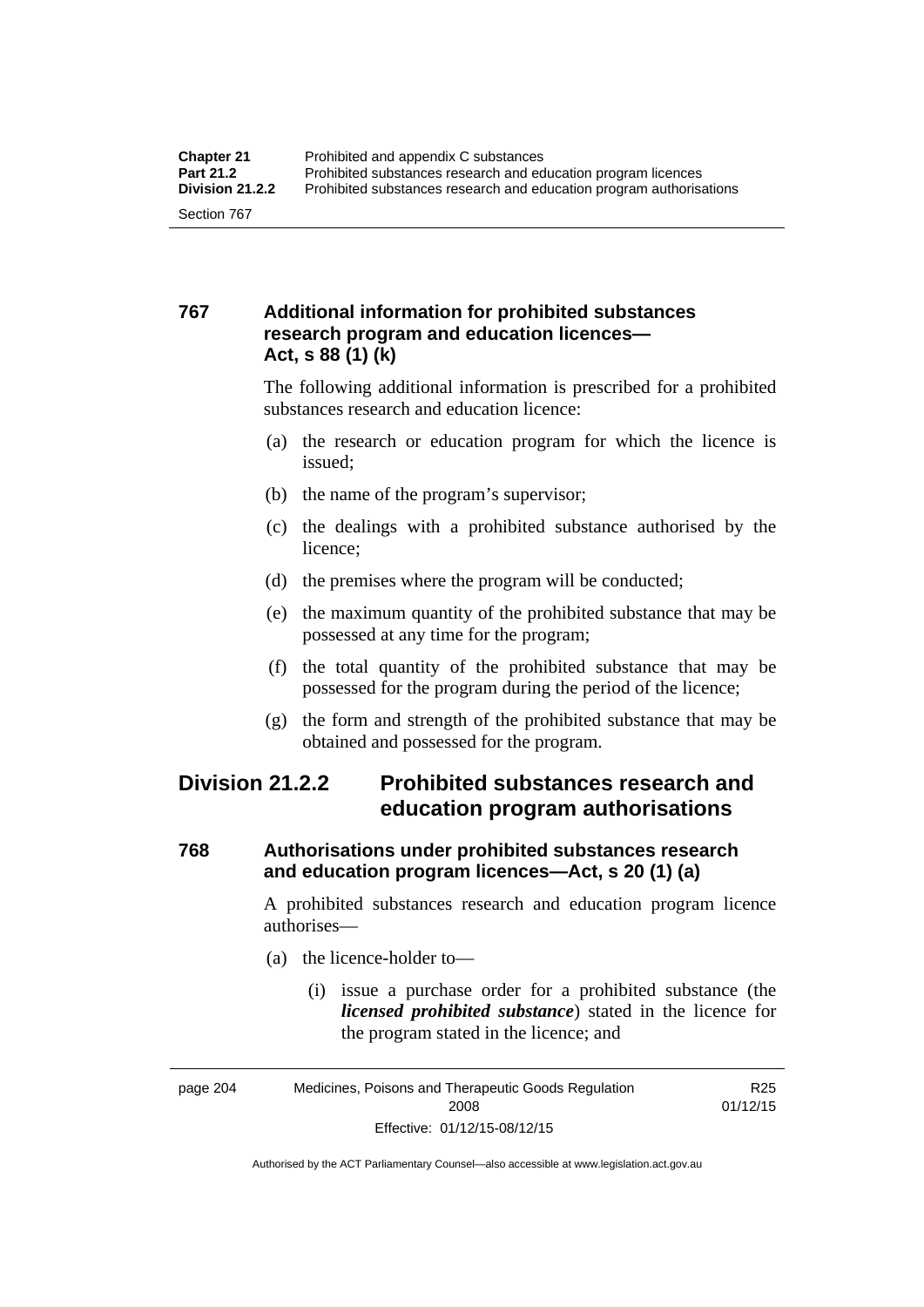- (ii) obtain a licensed prohibited substance on a purchase order for the program; and
- (iii) possess a licensed prohibited substance for the program at the premises to which the licence relates; and
- (iv) supply a licensed prohibited substance to anyone taking part in the program for the program; and
- (b) the program supervisor, and anyone taking part in the program, to deal with the licensed prohibited substance as authorised by the licence at the premises stated in the licence.

#### **769 Authorisation condition for prohibited substances research and education program licences—Act, s 44 (1) (b) and (2) (b)**

A licence-holder's authorisation to obtain a prohibited substance under a prohibited substances research and education program licence is subject to the condition that the substance is obtained on a complying purchase order.

*Note* For licence conditions, see the [Act](http://www.legislation.act.gov.au/a/2008-26/default.asp), s 89.

R25 01/12/15 Medicines, Poisons and Therapeutic Goods Regulation 2008 Effective: 01/12/15-08/12/15

page 205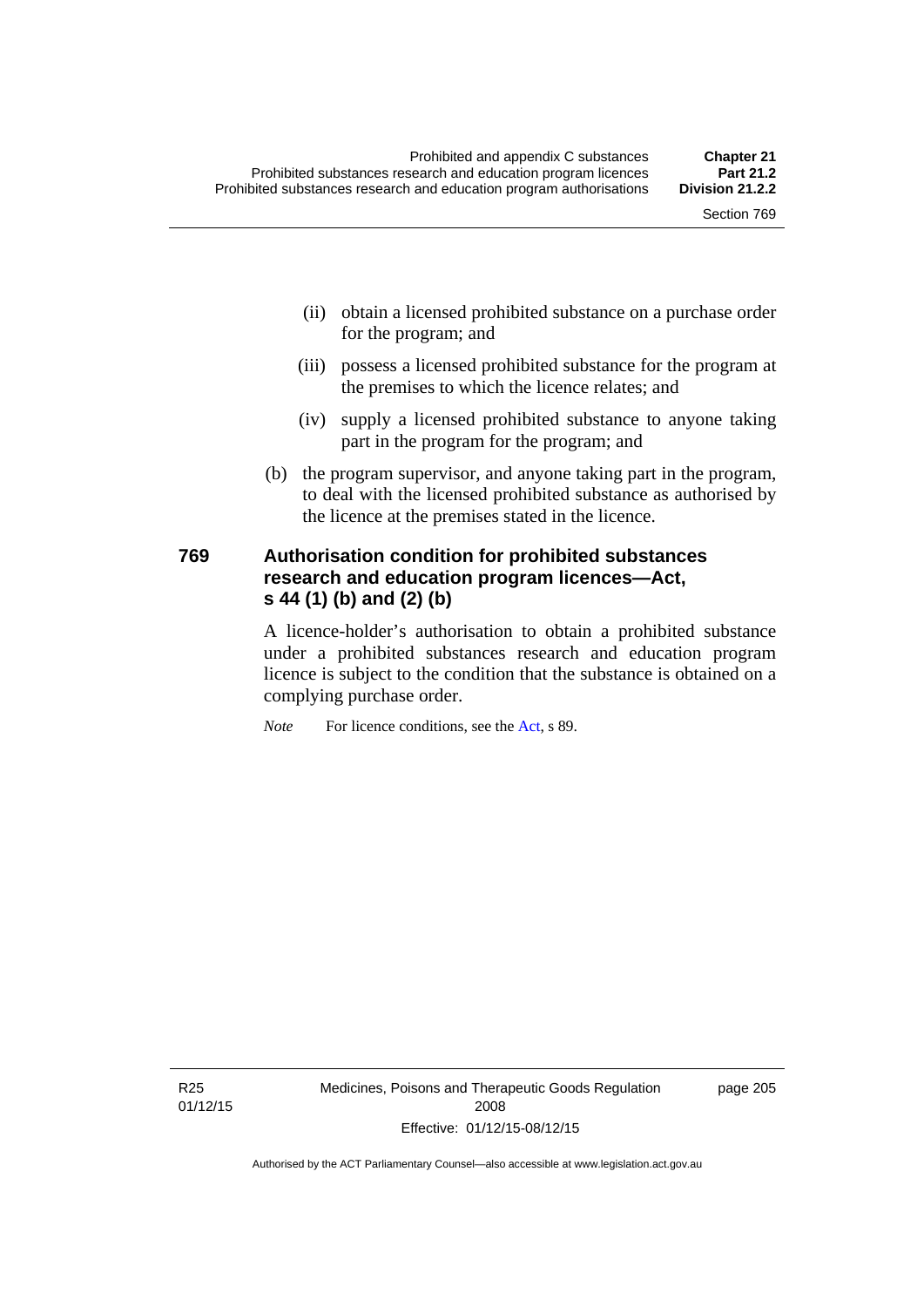## **Division 21.2.3 Other provisions—prohibited substances research and education program licences**

#### **770 Approvals of dealings for prohibited substances research and education program licences—Act, s 20 (1) (c)**

(1) In this section:

*relevant dealing*, with a prohibited substance for a prohibited substances research and education program licence, means any of the following:

- (a) obtaining the substance;
- (b) possessing the substance;
- (c) issuing a purchase order for the substance;
- (d) supplying the substance on a complying purchase order to the licence-holder.
- (2) The chief health officer may approve a person for a relevant dealing with a prohibited substance to which a prohibited substances research and education program licence relates.
- (3) An approval—
	- (a) must be in writing; and
	- (b) may be conditional; and
	- (c) may apply for a stated period or until a stated event happens.

R25 01/12/15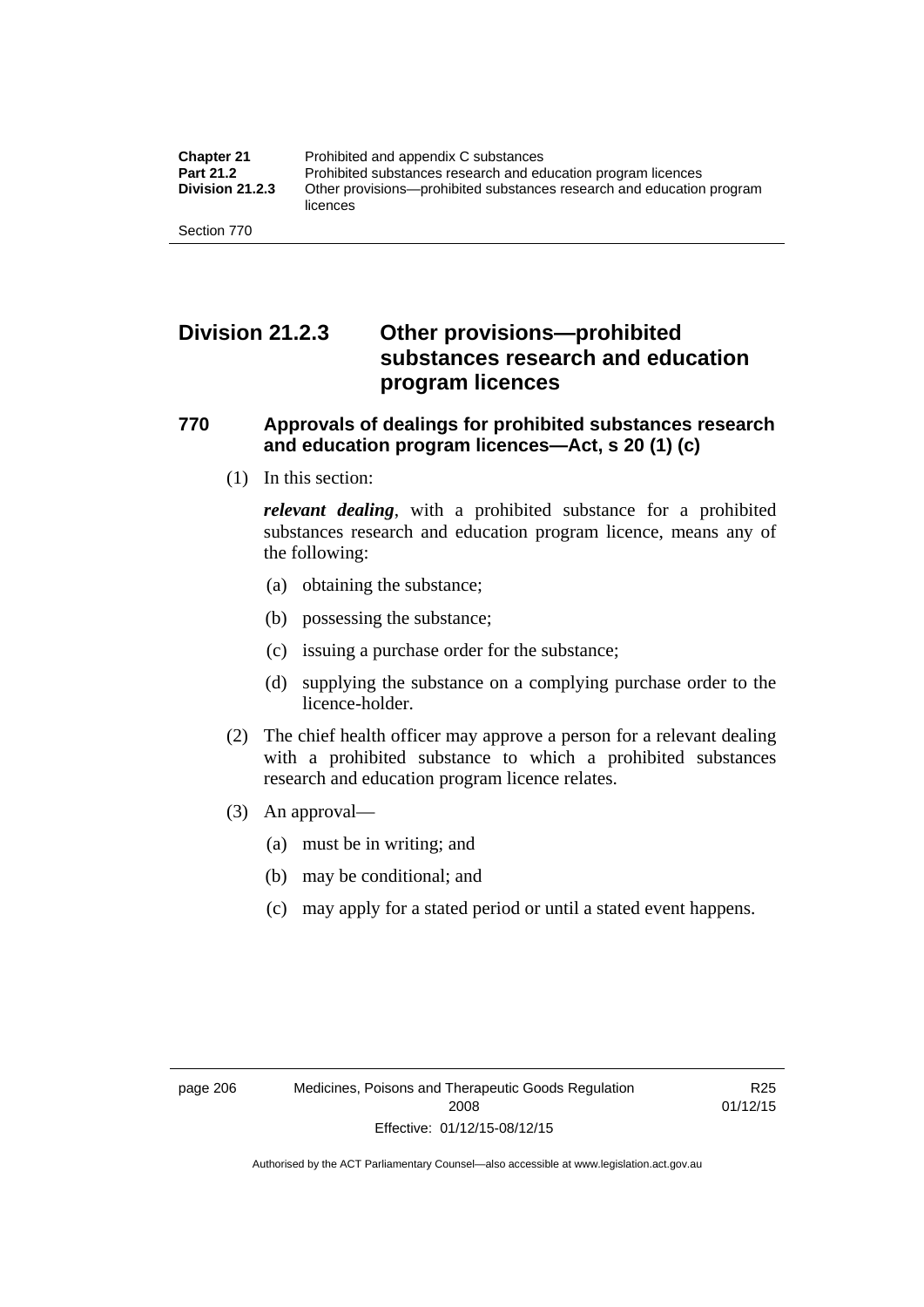#### **771 Authorisation condition for approval-holders—Act, s 44 (1) (b) and (2) (b)**

An approval-holder's authorisation under section 770 is subject to the condition that the following are kept at the approval-holder's business premises or, if the chief health officer approves in writing another place, the place approved by the chief health officer, for at least 2 years after the day a prohibited substance is supplied:

- (a) the filled purchase order;
- (b) the record for section 773.

#### **772 General requirements for prohibited substances purchase orders—Act, s 38 (2) (c)**

- (1) A purchase order for a prohibited substance must be—
	- (a) signed by the person (the *issuer*) issuing the order; and
		- *Note* The purchase order must be signed with the issuer's usual signature (see [Act](http://www.legislation.act.gov.au/a/2008-26/default.asp), dict, def *signs*).
	- (b) if the issuer amends the order—initialled and dated by the issuer beside the amendment.
- (2) A purchase order for a prohibited substance must include the following:
	- (a) the issuer's name and business address and telephone number;
	- (b) the issuer's authority to issue the order;
	- (c) the prohibited substance, and the form, strength and quantity of the substance, to be supplied on the order.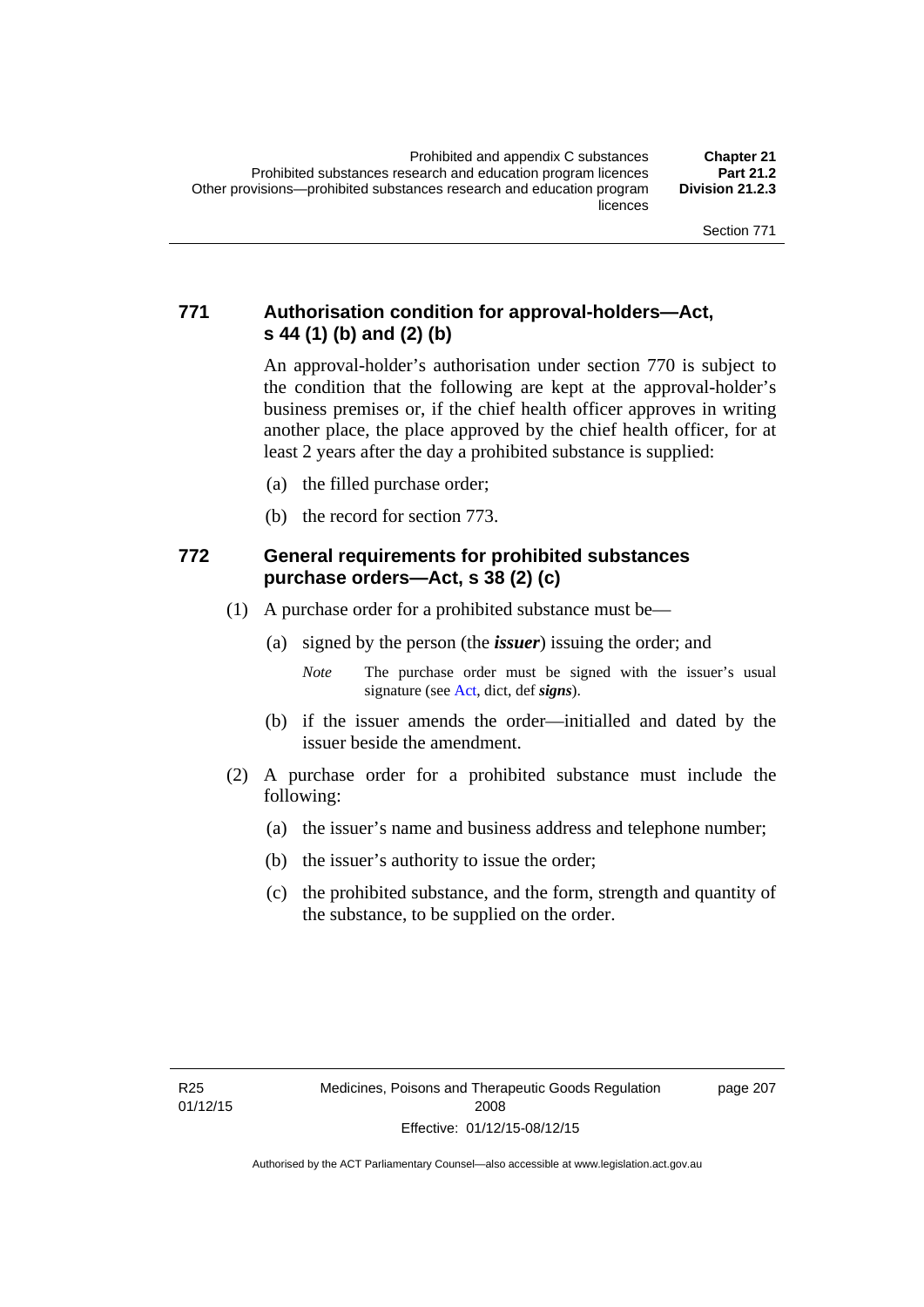| <b>Chapter 21</b>      | Prohibited and appendix C substances                                              |
|------------------------|-----------------------------------------------------------------------------------|
| <b>Part 21.2</b>       | Prohibited substances research and education program licences                     |
| <b>Division 21.2.3</b> | Other provisions—prohibited substances research and education program<br>licences |
| Section 773            |                                                                                   |

#### **773 Recording supply of prohibited substances on purchase orders**

A person who supplies a prohibited substance to someone else on a purchase order must make a written record of the following information:

- (a) the date of the order;
- (b) the issuer's authority to issue the order;
- (c) the name, and the business address and telephone number, of the person to whom the prohibited substance is supplied;
- (d) the date the order is supplied;
- (e) the prohibited substance, and the form, strength and quantity of the substance, supplied.
- *Note Written* includes in electronic form (see [Act,](http://www.legislation.act.gov.au/a/2008-26/default.asp) dict).

#### **774 Information for CHO about supplied prohibited substances research and education program licences— Act, s 31 (1) (a) (ii), (1) (b), (2) (a) (ii), (2) (b) and (4)**

- (1) This section applies if a person supplies a prohibited substance to a prohibited substances research and education program licence-holder.
- (2) The person must, not later than 7 days after the end of the month when the prohibited substance is supplied, give the chief health officer the following information in writing:
	- (a) the person's name, business address and telephone number;
	- (b) the name of the person who issued the supply authority;
	- (c) the date of the supply authority;
	- (d) the name and address of the person to whom the substance is supplied;

page 208 Medicines, Poisons and Therapeutic Goods Regulation 2008 Effective: 01/12/15-08/12/15

R25 01/12/15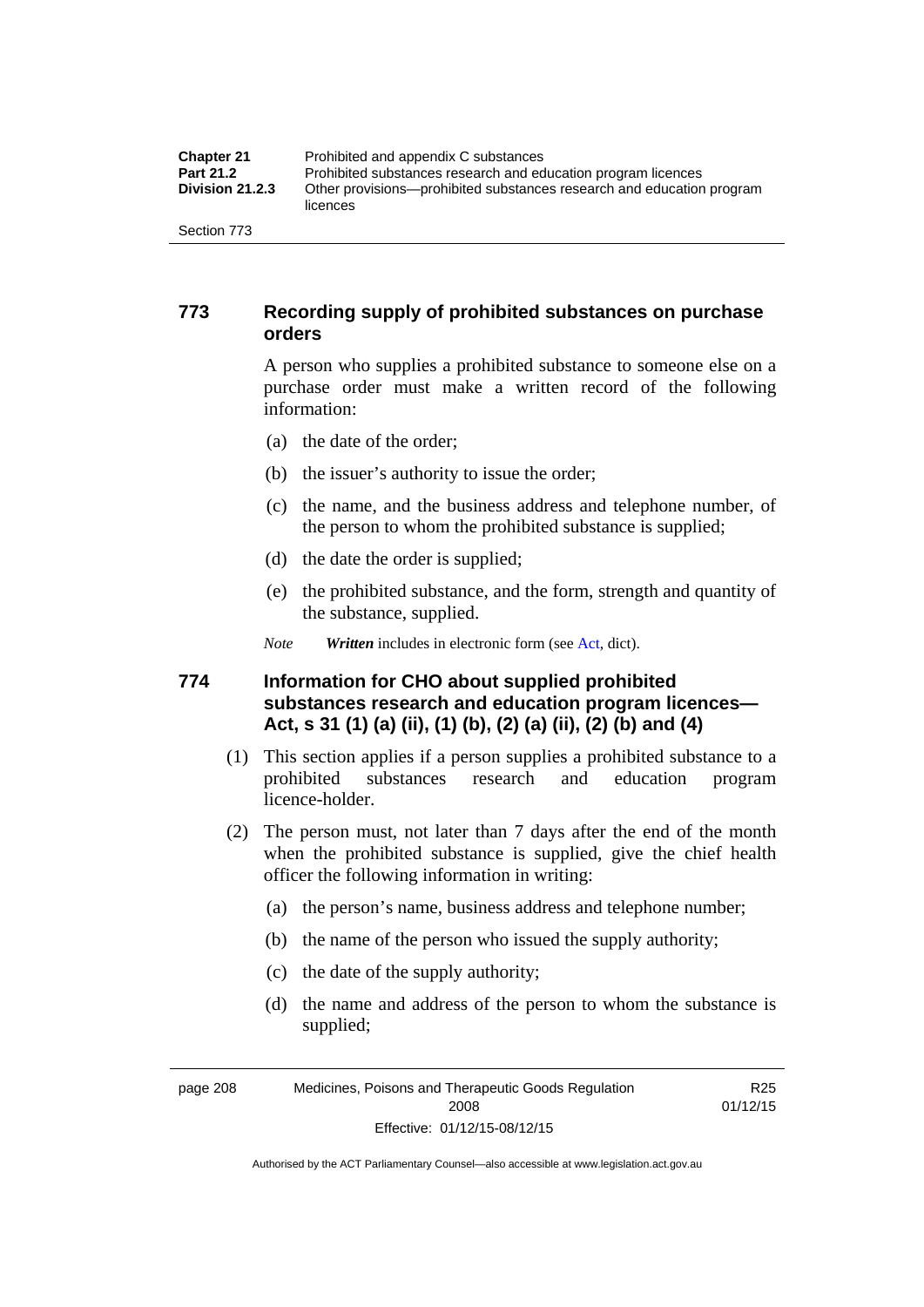- (e) the date of supply;
- (f) the substance, and the form, strength and quantity of the substance, supplied.

R25 01/12/15 Medicines, Poisons and Therapeutic Goods Regulation 2008 Effective: 01/12/15-08/12/15

page 209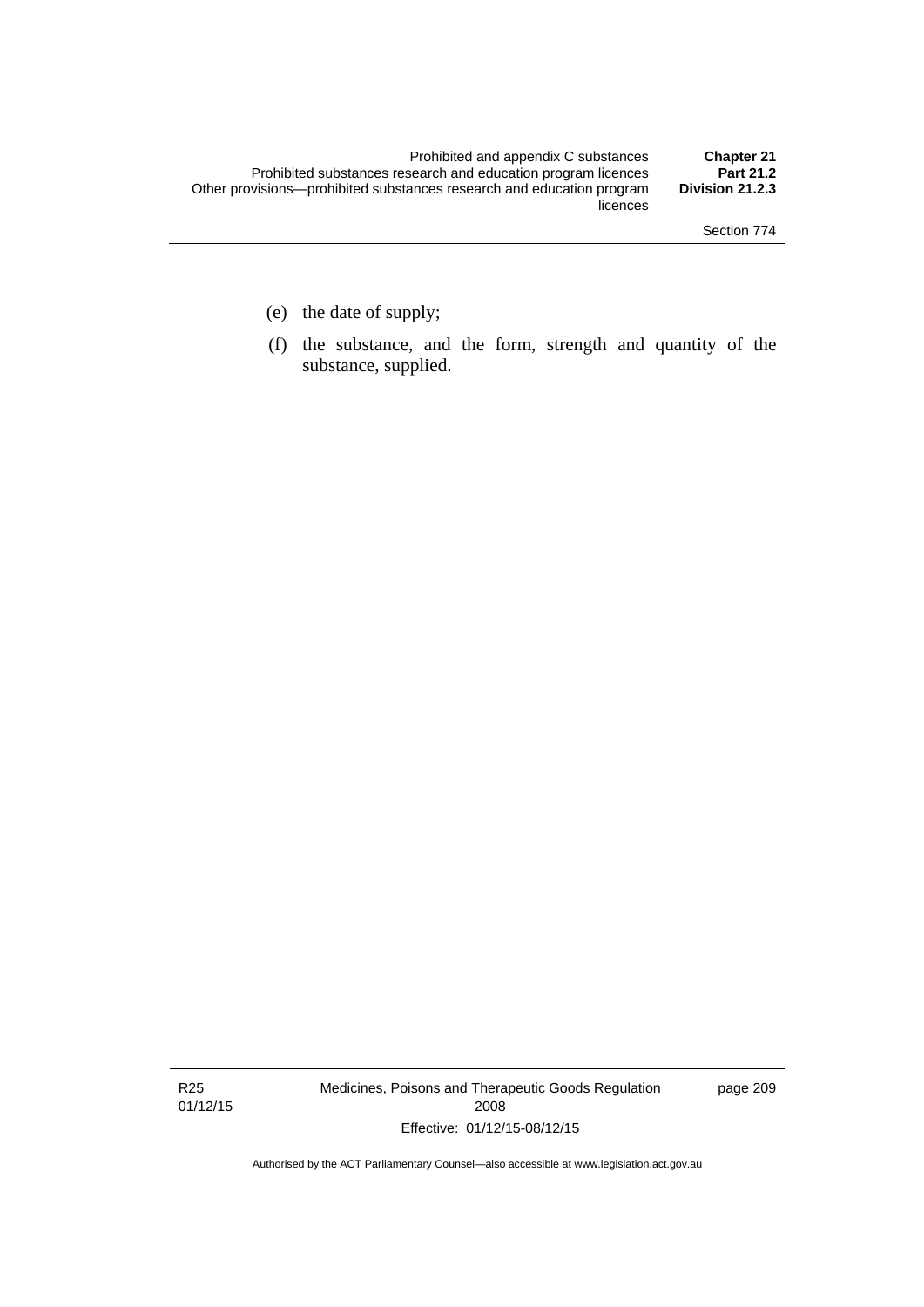Section 775

# **Part 21.3 Prohibited substances registers**

#### **775 Keeping of prohibited substances registers by certain people—Act, s 48 and s 50 (1) (b) and (2) (b)**

- (1) A person mentioned in table 775, column 2 who possesses a prohibited substance must keep a prohibited substances register.
- (2) A person to whom subsection (1) applies must keep a prohibited substances register for a prohibited substance at the place prescribed in table 775, column 3 for the person.

| column 1 | .<br>column 2                                                                                        | column 3                                                     |
|----------|------------------------------------------------------------------------------------------------------|--------------------------------------------------------------|
| item     | prescribed person                                                                                    | place where register to be kept                              |
|          | approved analyst                                                                                     | the analyst's laboratory                                     |
|          | medicines and poisons<br>inspector (other than<br>police officer)                                    | the place directed in writing by the<br>chief health officer |
|          | supervisor of program<br>under prohibited<br>substances research and<br>education program<br>licence | the premises where program is being<br>conducted             |

**Table 775 Keeping prohibited substances registers** 

#### **776 Form of prohibited substances registers—Act, s 49 (1) (b)**

- (1) Each page in a prohibited substances register must relate to a single form and strength of a prohibited substance.
- (2) If a prohibited substances register is kept electronically, a separate record must be used for each form and strength of prohibited substance kept.

R25 01/12/15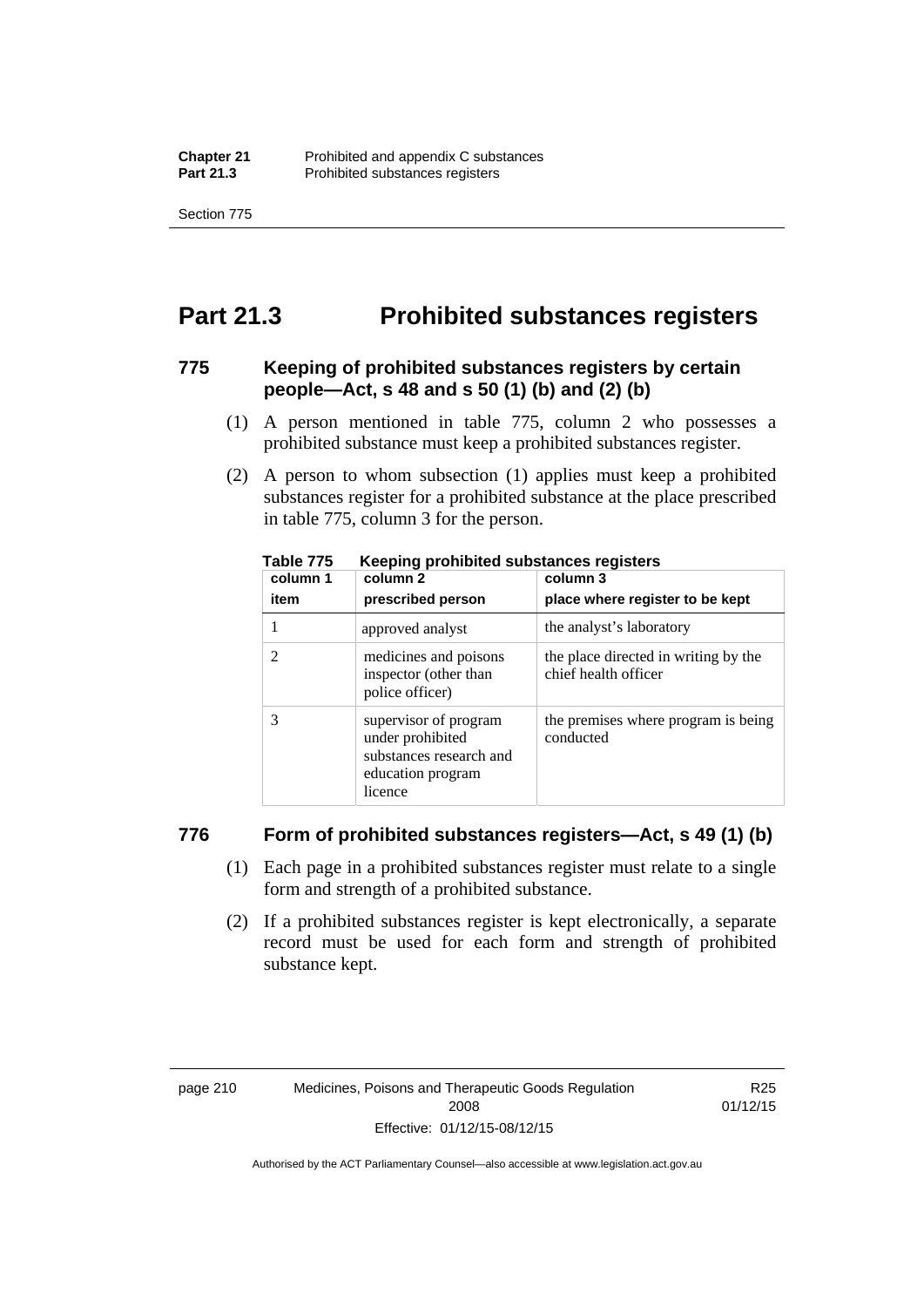#### **777 Making entries in prohibited substances registers— Act, s 51 (1) (b)**

- (1) The following details for a dealing with a prohibited substance are prescribed:
	- (a) the nature of the dealing;
	- (b) the date of the dealing;
	- (c) the prohibited substance, and the form, strength and quantity of the substance, dealt with;
	- (d) if the dealing is receiving the substance—the name and address of the supplier;
	- (e) if the dealing is supplying the substance—the name and address of the person to whom it is supplied;
	- (f) the quantity of the substance held after the dealing.
- (2) A dealing with a prohibited substance must be entered in the prohibited substances register the person must keep.

#### **778 Prescribed witnesses for discarding of prohibited substances—Act, s 54 (a) and (b)**

- (1) The following people are prescribed as witnesses in relation to the disposal of a prohibited substance:
	- (a) an approved analyst;
	- (b) a medicines and poisons inspector.

*Note Approved analyst*—see the dictionary.

- (2) However, a person mentioned in subsection (1) must not be a prescribed witness to the discarding of a prohibited substance if the person is—
	- (a) related to, a close friend of or employed by the person discarding the substance; or

R25 01/12/15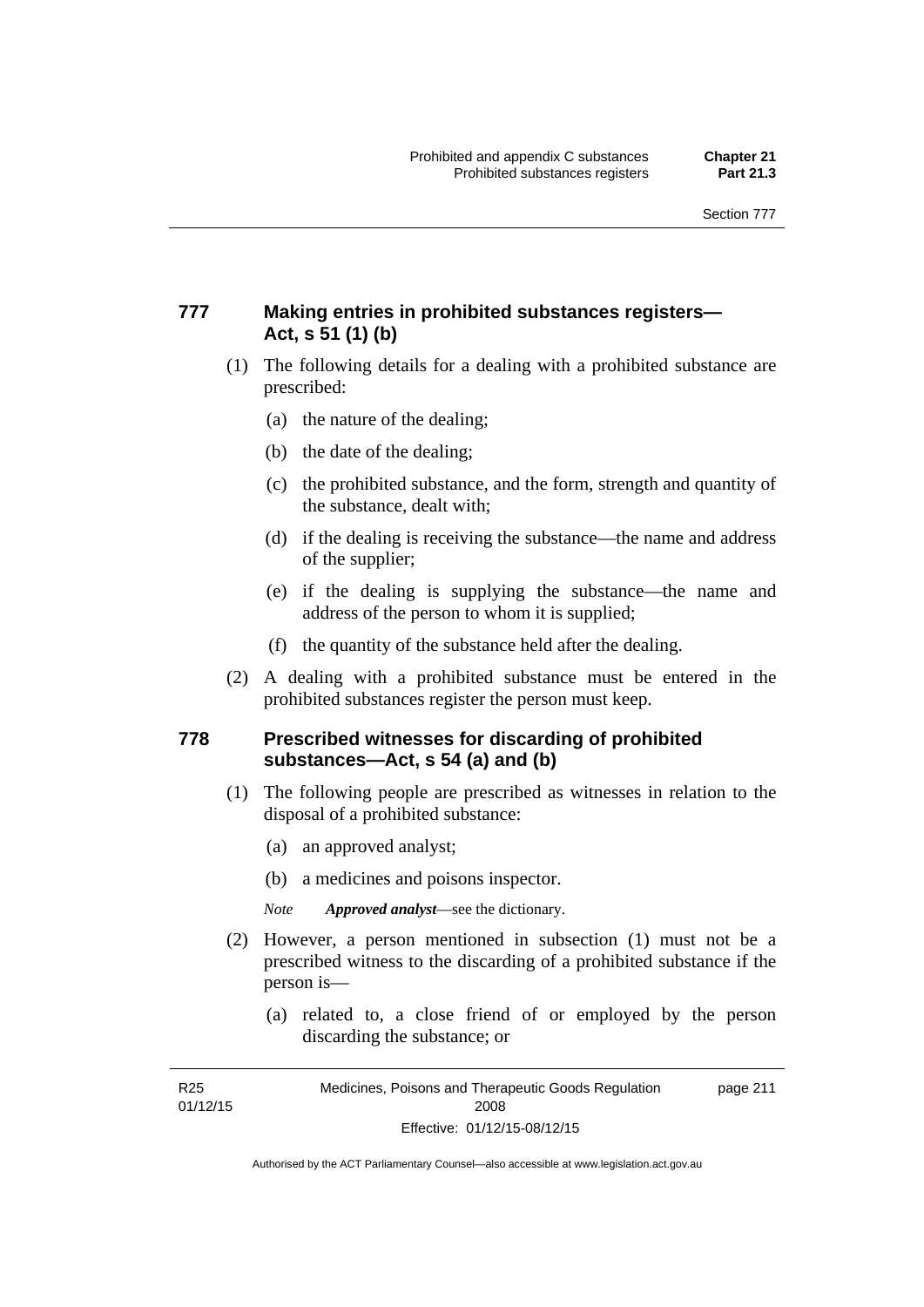Section 779

- (b) the supervisor of the person discarding the substance; or
- (c) supervised by the person discarding the substance.

#### **779 Changes to entries in prohibited substances registers— Act, s 55 (2) (b)**

- (1) An entry in a paper-based prohibited substances register may be amended by the person who made the entry by—
	- (a) the person signing and dating a marginal note or footnote that gives the date of the amendment and the amended details; and
	- (b) if the entry relates to disposing of a prohibited substance—
		- (i) the amendment being witnessed by a person mentioned in section 743; and
		- (ii) the witness signing the amendment as witness.
- (2) An entry in an electronic prohibited substances register may be amended by the person who made the entry by the person attaching or linking, by electronic means, a document that includes—
	- (a) the person's signature, the date and the amended details; and
	- (b) if the entry relates to disposing of a prohibited substance—
		- (i) the amendment being witnessed by a person mentioned in section 743; and
		- (ii) the witness signing the amendment as witness.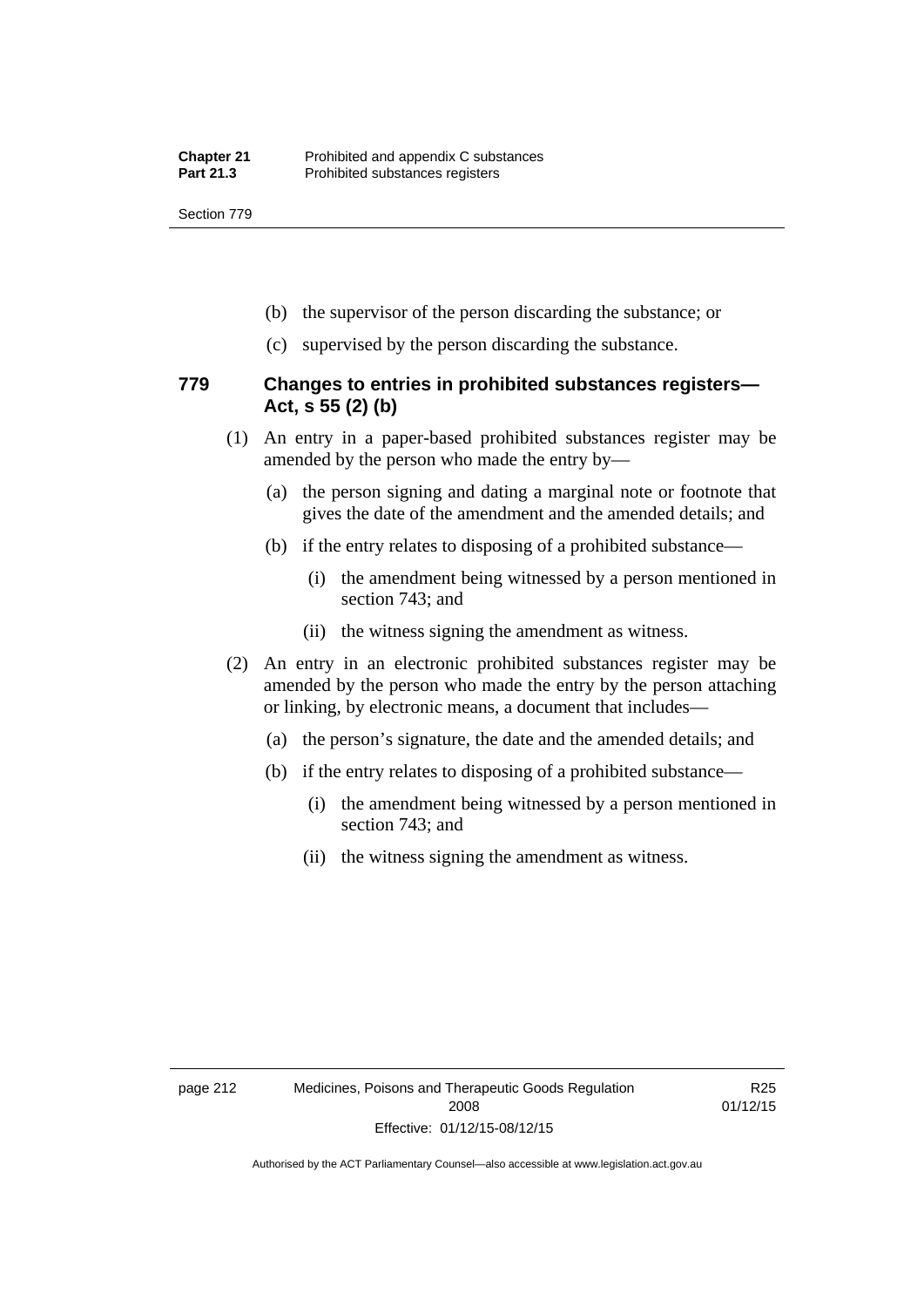# **Chapter 22 Therapeutic goods**

#### **800 Definitions—ch 22**

In this chapter:

*optical device* means any of the following:

- (a) corrective contact lenses;
- (b) corrective lenses for spectacles;
- (c) non-corrective contact lenses commonly known as plano contact lenses.

*prescription*, in relation to an optical device, means a written direction (other than a purchase order) to a person who is authorised to supply the optical device to dispense the optical device.

#### **801 Prescribed regulated therapeutic goods—Act, s 14, def**  *regulated therapeutic good***, par (b)**

Optical devices are prescribed.

#### **802 Authorisation to supply optical devices—Act, s 74 (1) (b) and (2) (b)**

 (1) To the extent necessary to practise optometry and, if employed, within the scope of employment, an optometrist is authorised to supply optical devices on prescription issued by an optometrist or doctor.

*Note Supply* includes dispense (see [Act,](http://www.legislation.act.gov.au/a/2008-26/default.asp) s 24).

 (2) To the extent necessary to practise as an optician and, if employed, within the scope of employment, an optician is authorised to supply optical devices on prescription issued by an optometrist or doctor.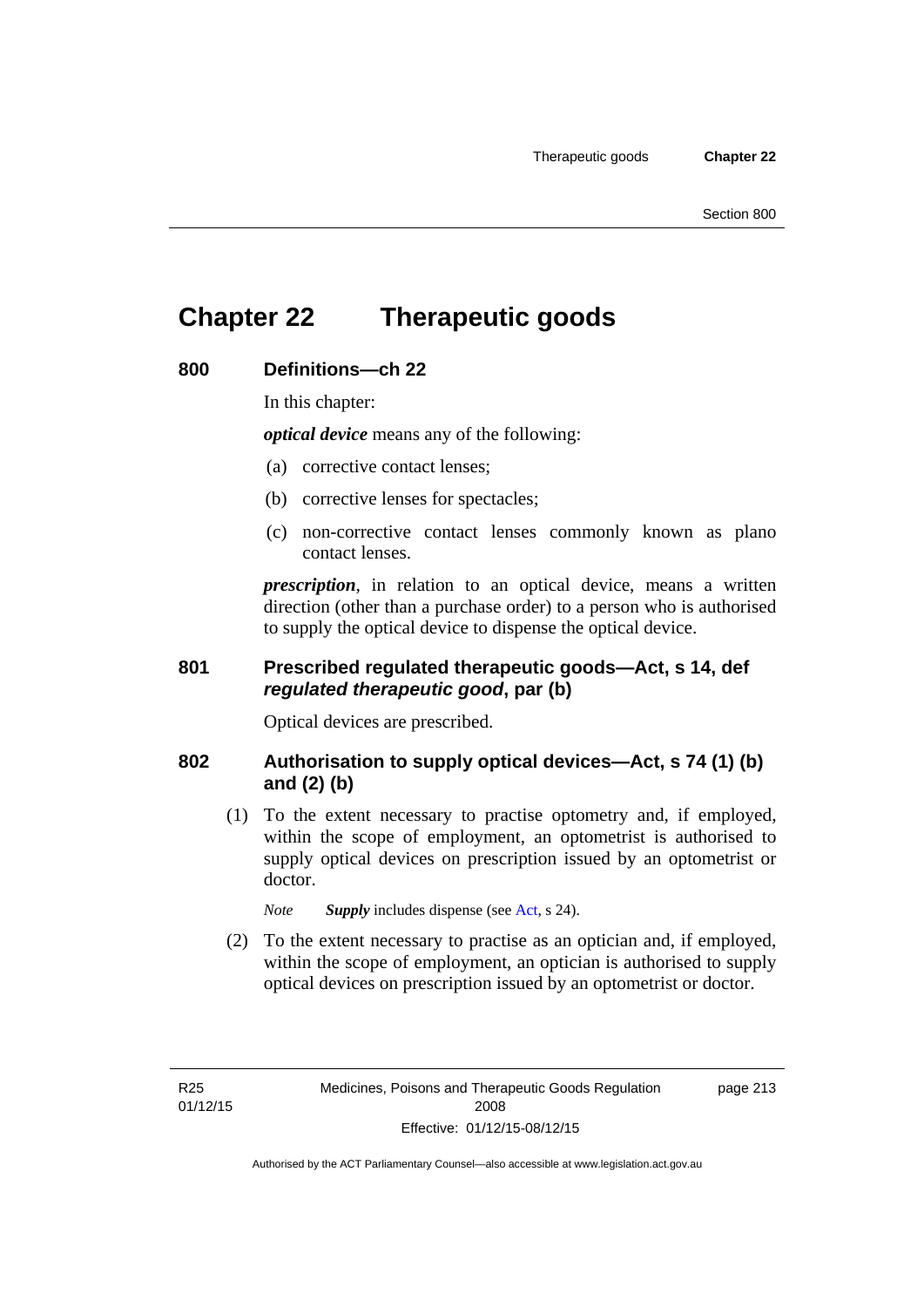#### **Chapter 22** Therapeutic goods

 (3) Within the scope of employment, an employee of an optometrist is authorised to sell and deliver optical devices supplied under subsection  $(1)$  or  $(2)$ .

#### **803 Authorisation conditions for supplying optical devices— Act, s 75 (1) (b)**

An optometrist's, and optician's, authorisation under section 802 in relation to optical devices is subject to the following conditions:

- (a) the optical devices are supplied on a written prescription by an optometrist or doctor;
- (b) if the prescription is for contact lenses (whether corrective or plano)—the prescription is issued not more than 1 year before the date the lenses are supplied;
- (c) if the prescription is for corrective lenses for spectacles—the prescription is issued not more than 2 years before the date the lenses are supplied.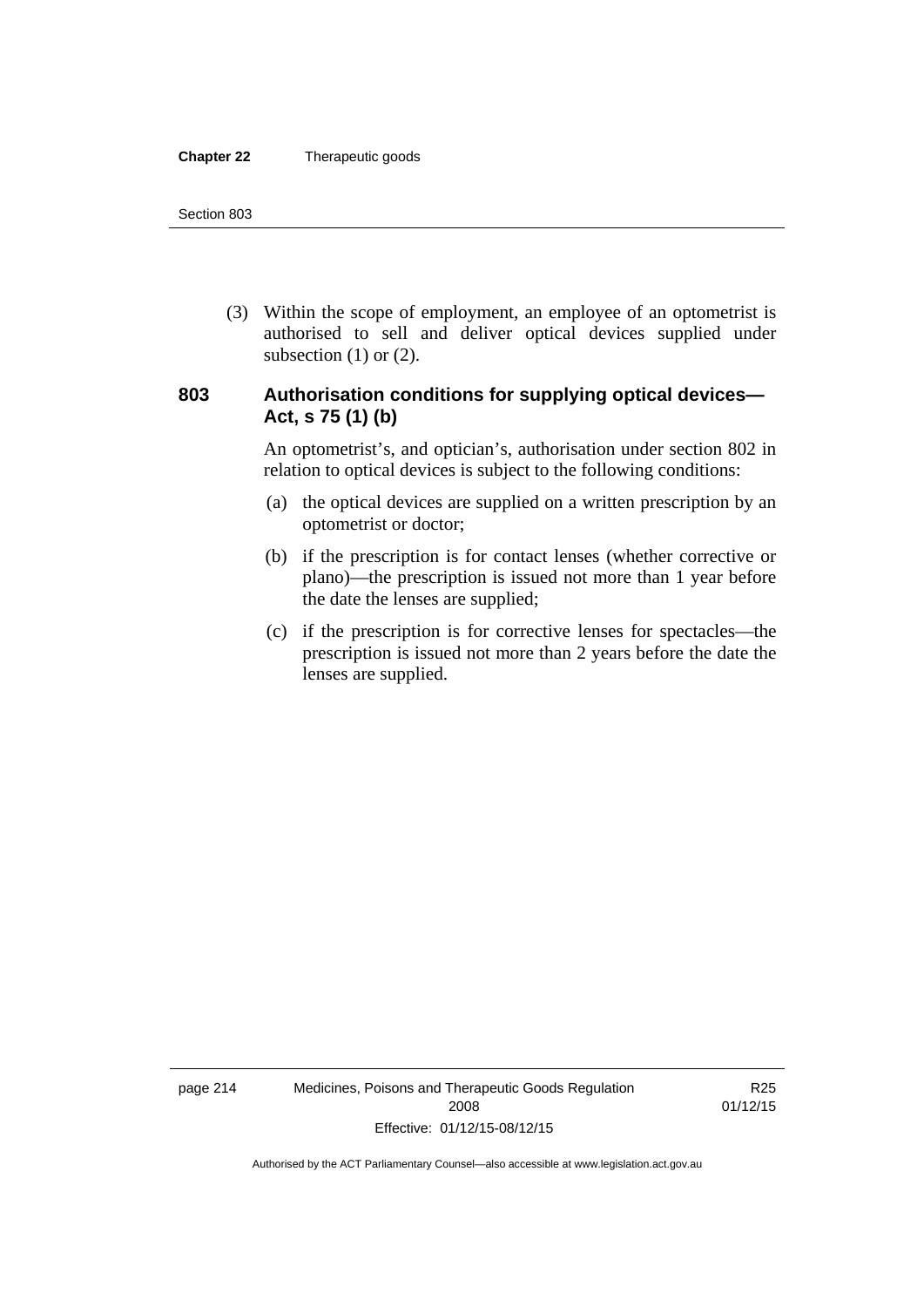# **Chapter 23 Notification and review of decisions**

#### **850 Meaning of** *reviewable decision—***ch 23**

In this chapter:

*reviewable decision* means a decision mentioned in table 850, column 3 under a provision of this regulation mentioned in column 2 in relation to the decision.

| column 1 | column <sub>2</sub>        | column 3                                                                                                  | column 4                   |
|----------|----------------------------|-----------------------------------------------------------------------------------------------------------|----------------------------|
| item     | section                    | decision                                                                                                  | entity                     |
| 1        | $120(1)$ (h)               | refuse approval of other<br>premises                                                                      | applicant for<br>approval  |
| 2        | 130(e)                     | refuse approval of other<br>premises                                                                      | applicant for<br>approval  |
| 3        | 140(e)                     | refuse approval of other<br>premises                                                                      | applicant for<br>approval  |
| 4        | 150(1)(c)                  | refuse approval of other<br>premises                                                                      | applicant for<br>approval  |
| 5        | 160(f)                     | refuse approval of other<br>premises                                                                      | applicant for<br>approval  |
| 6        | 171(d)                     | refuse approval of other<br>premises                                                                      | applicant for<br>approval  |
| 7        | 175(1)(a)(ii)<br>and $(b)$ | amend pseudoephedrine<br>record in way other than in<br>accordance with<br>application/refuse application | applicant for<br>amendment |
| 8        | 252(1)(d)                  | refuse approval of other<br>premises                                                                      | applicant for<br>approval  |

**Table 850 Reviewable decisions—chief health officer** 

R25 01/12/15 Medicines, Poisons and Therapeutic Goods Regulation 2008 Effective: 01/12/15-08/12/15

page 215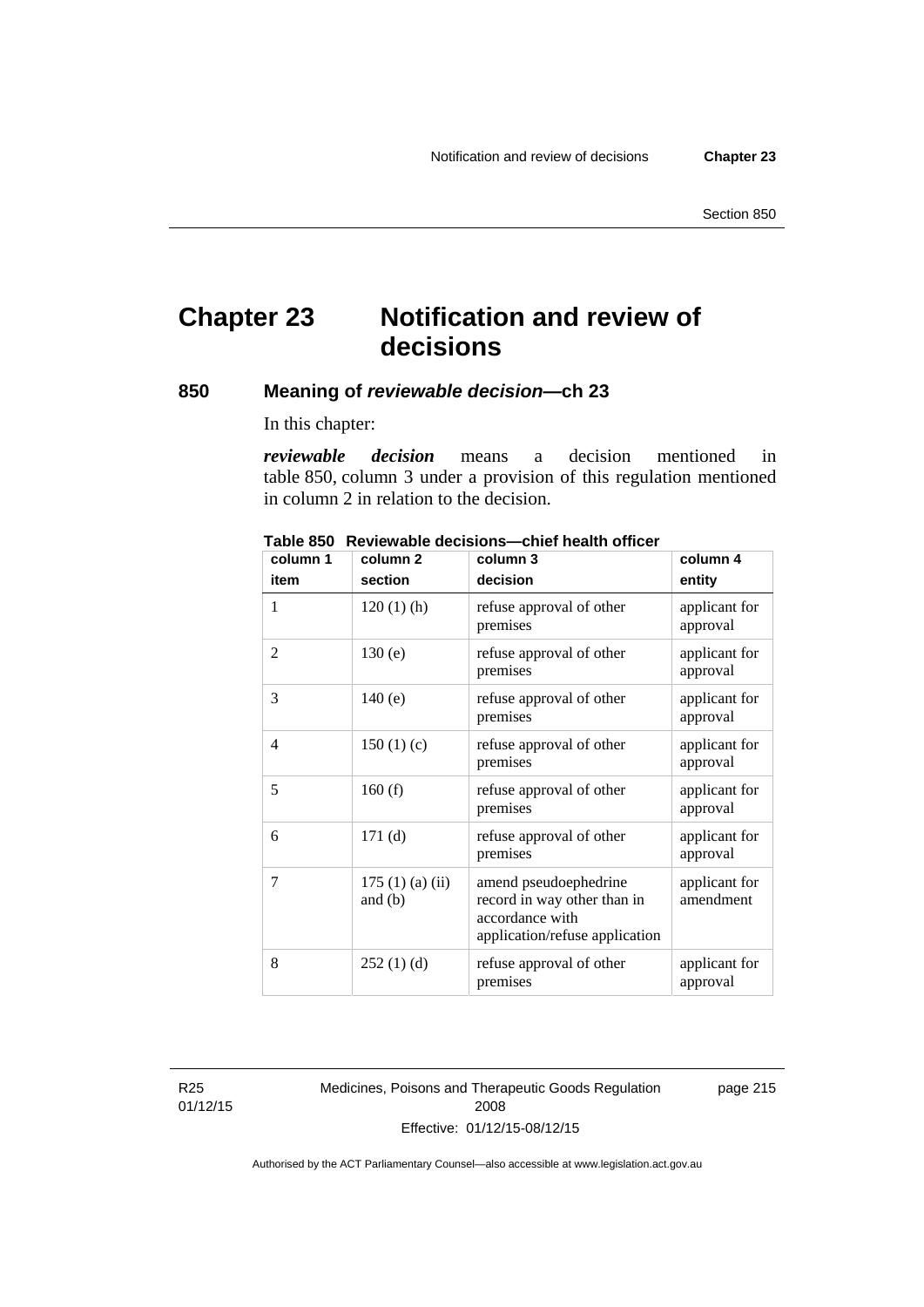#### **Chapter 23** Notification and review of decisions

#### Section 851

| column 1<br>item | column <sub>2</sub><br>section | column 3<br>decision                                                                         | column 4<br>entity        |
|------------------|--------------------------------|----------------------------------------------------------------------------------------------|---------------------------|
| 9                | 531(2)                         | refuse approval to store a<br>controlled medicine in a safe<br>or strongroom                 | applicant for<br>approval |
| 10               | 616(1)                         | refuse approval of nominated<br>individual for medicines<br>wholesales licence               | applicant for<br>licence  |
| 11               | 676(f)                         | refuse approval of other<br>premises                                                         | applicant for<br>approval |
| 12               | 686(f)                         | refuse approval of other<br>premises                                                         | applicant for<br>approval |
| 13               | 706(1)                         | refuse approval of nominated<br>individual for dangerous<br>poisons manufacturers<br>licence | applicant for<br>licence  |
| 14               | 716(1)                         | refuse approval of nominated<br>individual for dangerous<br>poisons suppliers licence        | applicant for<br>licence  |
| 15               | 771                            | refuse approval of other<br>premises                                                         | applicant for<br>approval |

*Note* For ACAT review of other decisions in relation to licences, see the [Act,](http://www.legislation.act.gov.au/a/2008-26/default.asp) ch 9 and sch 1.

#### **851 Reviewable decision notices**

If a person makes a reviewable decision, the person must give a reviewable decision notice to each entity mentioned in table 850, column 4 in relation to the decision.

- *Note 1* The person must also take reasonable steps to give a reviewable decision notice to any other person whose interests are affected by the decision (see *[ACT Civil and Administrative Tribunal Act 2008](http://www.legislation.act.gov.au/a/2008-35)*, s 67A).
- *Note* 2 The requirements for reviewable decision notices are prescribed under the *[ACT Civil and Administrative Tribunal Act 2008](http://www.legislation.act.gov.au/a/2008-35)*.

page 216 Medicines, Poisons and Therapeutic Goods Regulation 2008 Effective: 01/12/15-08/12/15

R25 01/12/15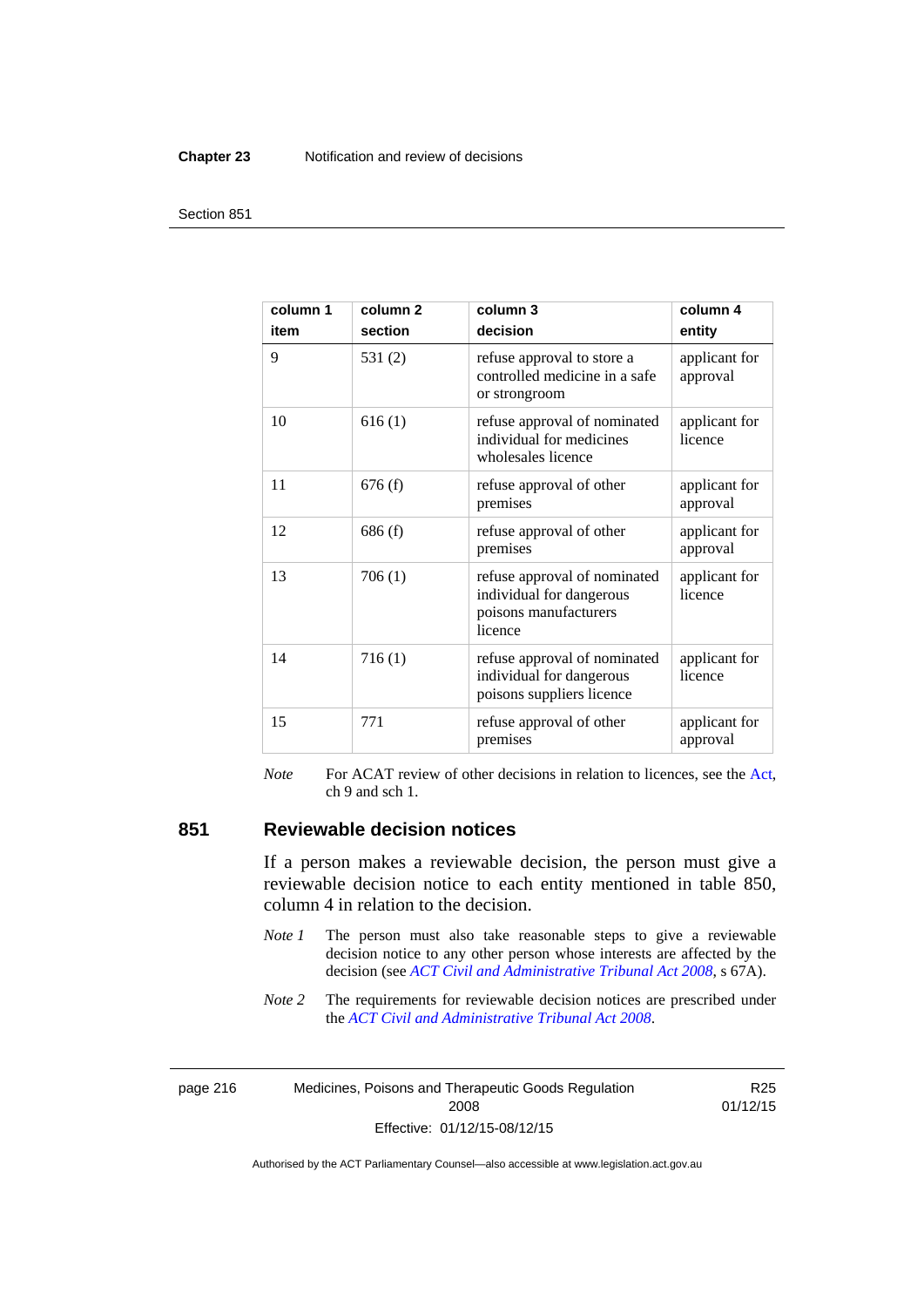#### **852 Applications for review**

The following may apply to the ACAT for a review of a reviewable decision:

- (a) an entity mentioned in table 850, column 4 in relation to the decision;
- (b) any other person whose interests are affected by the decision.
- *Note* If a form is approved under the *[ACT Civil and Administrative Tribunal](http://www.legislation.act.gov.au/a/2008-35)  [Act 2008](http://www.legislation.act.gov.au/a/2008-35)* for the application, the form must be used.

R25 01/12/15 Medicines, Poisons and Therapeutic Goods Regulation 2008 Effective: 01/12/15-08/12/15

page 217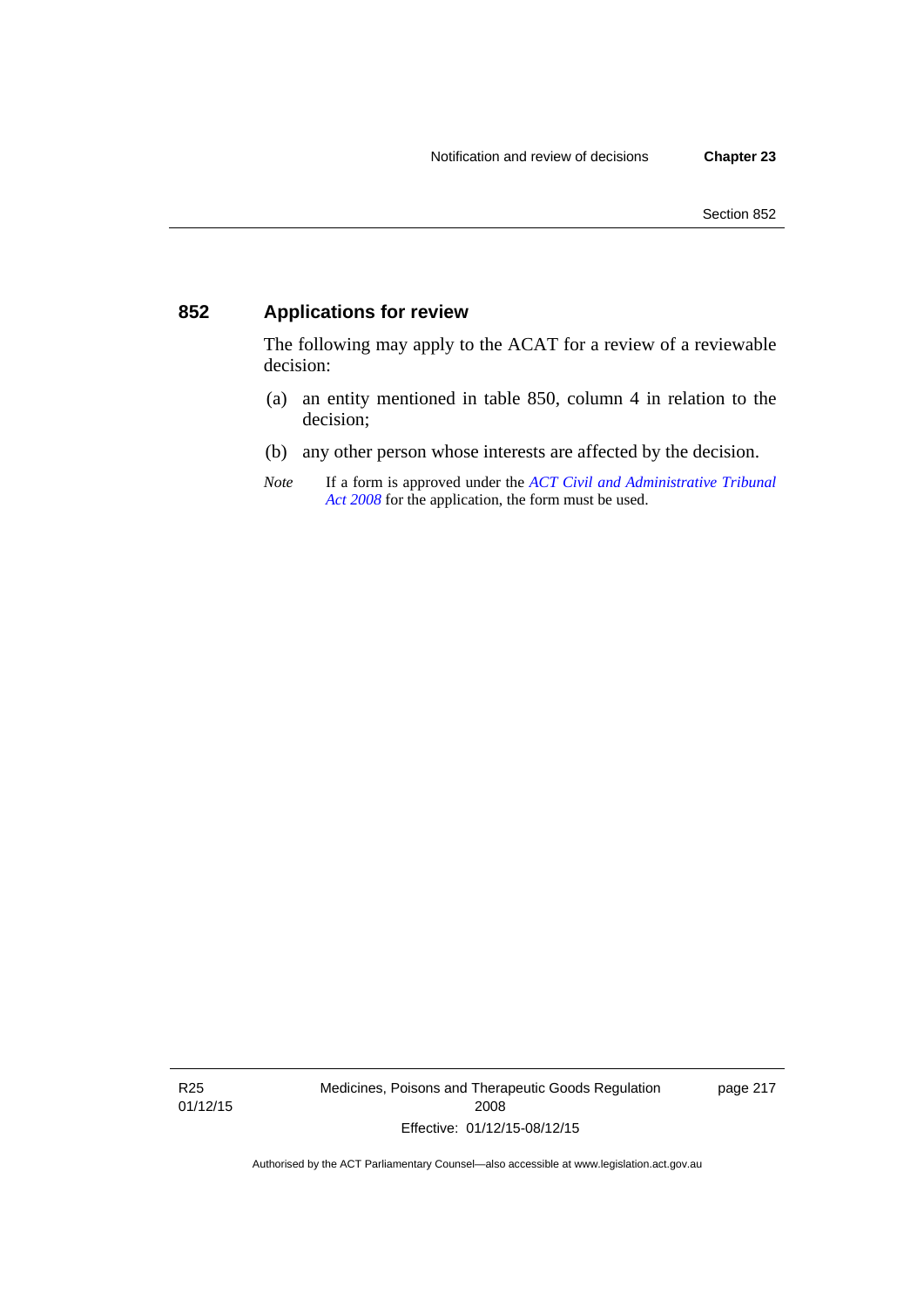**Chapter 24** Miscellaneous

# **Chapter 24 Miscellaneous**

#### **860 Authorisations for public employees—Act, s 26 (1) (b), (2) (b), s 35 (1) (b), (2) (b) and s 36 (b)**

 (1) This section applies to a public employee who is exercising a function under the Act.

- (2) To the extent necessary to exercise the function and within the scope of employment, the public employee is authorised to do any of the following:
	- (a) obtain a regulated substance;
	- (b) possess a regulated substance;
	- (c) supply a regulated substance or regulated therapeutic good to a person for discarding if the person is authorised to obtain the substance or good;

#### **Example—person authorised to obtain**

a person who holds an environmental authorisation for the disposal of the substance (see, eg s 693)

- *Note* An example is part of the regulation, is not exhaustive and may extend, but does not limit, the meaning of the provision in which it appears (see [Legislation Act,](http://www.legislation.act.gov.au/a/2001-14) s 126 and s 132).
- (d) supply a regulated substance or regulated therapeutic good, for law enforcement purposes, to—
	- (i) someone else who is authorised to obtain the substance or good; or
	- (ii) a law enforcement officer.

*Note Public employee*—see the [Legislation Act,](http://www.legislation.act.gov.au/a/2001-14) dictionary, pt 1.

page 218 Medicines, Poisons and Therapeutic Goods Regulation 2008 Effective: 01/12/15-08/12/15

R25 01/12/15

*Note Function* includes authority, duty and power (see [Legislation Act](http://www.legislation.act.gov.au/a/2001-14), dict, pt 1).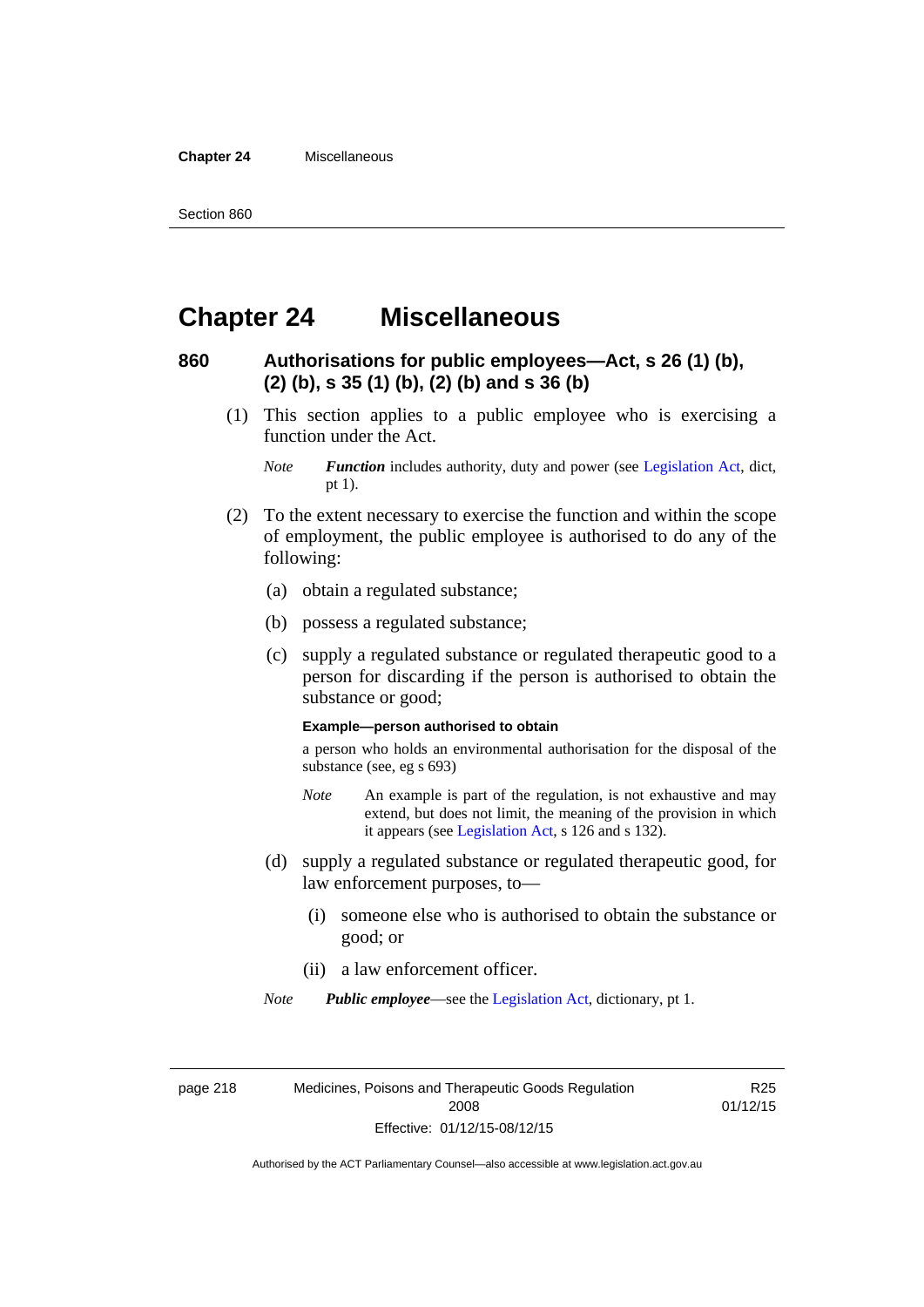(3) In this section:

*law enforcement officer*—see the [Criminal Code,](http://www.legislation.act.gov.au/a/2002-51) section 700.

#### **861 Other authorisations for public employees— Act, s 20 (1) (a), (2) (a) and s 74 (1) (b)**

- (1) A public employee is authorised to deal with a regulated substance, or regulated therapeutic good, in accordance with a permit issued by the chief health officer to the employee.
- (2) The permit must be in writing and include the following information:
	- (a) the dealings with regulated substances or regulated therapeutic goods authorised by the permit;
	- (b) the regulated substances or regulated therapeutic goods to which the permit relates;
	- (c) the public employee or employees authorised under the permit;
	- (d) any condition included in the permit by the chief health officer to which the permit is subject;
	- (e) a unique identifying number;
	- (f) when the permit ends.
- (3) For subsection (2) (c), the permit may identify a public employee authorised under the permit by—
	- (a) naming the employee; or
	- (b) nominating the occupant of a position (however described), at a particular time or from time to time.
- (4) In this section:

*public employee* includes a police officer.

R25 01/12/15 page 219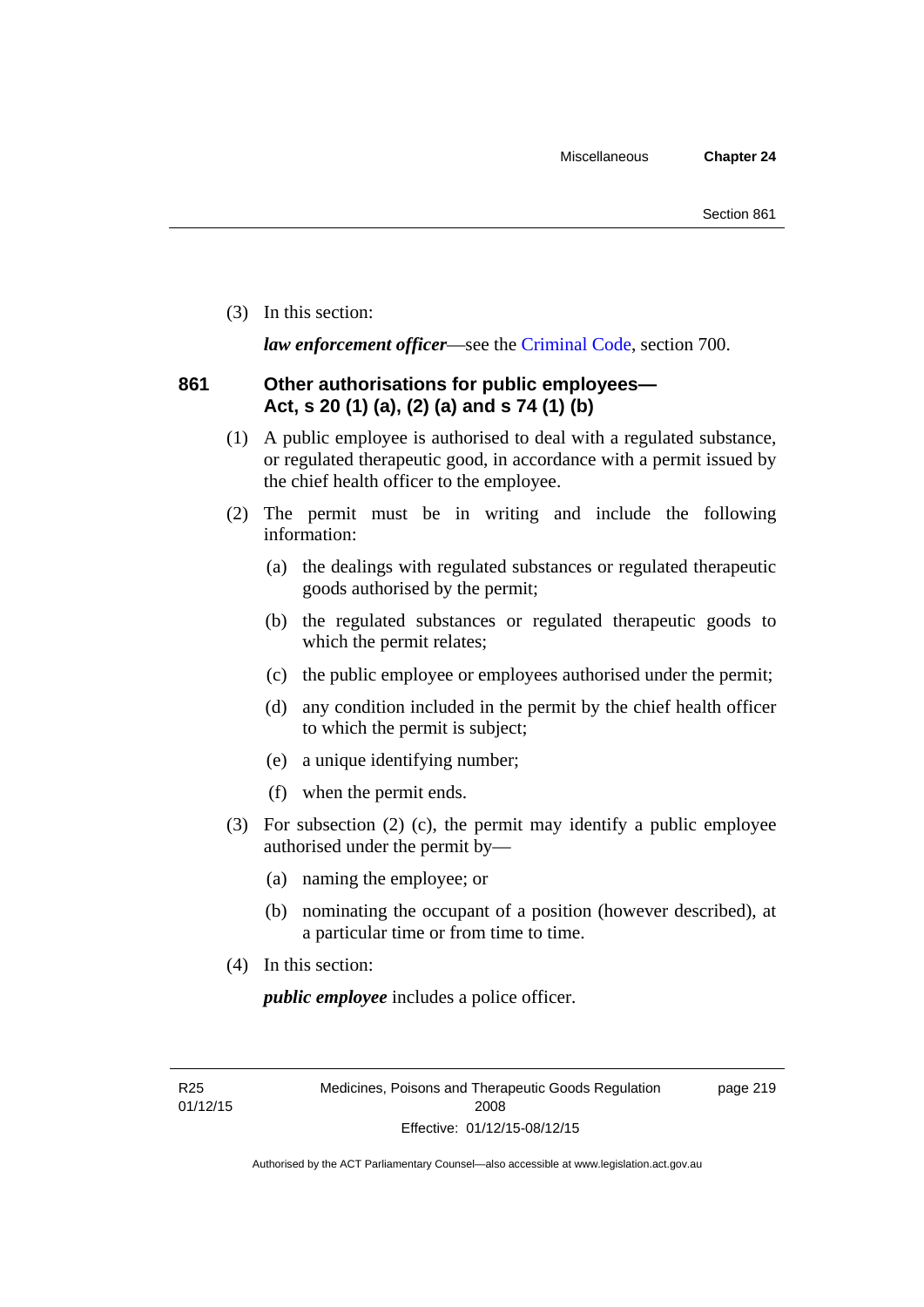#### **Chapter 24** Miscellaneous

#### **862 Certain containers not to be used for human-use substances—Act, s 63 (1) (b)**

A container of a kind mentioned in the [medicines and poisons](http://www.comlaw.gov.au/Series/F2012L01200)  [standard,](http://www.comlaw.gov.au/Series/F2012L01200) paragraph 21, 22 or 23 is prescribed.

#### **863 Disapplication of Legislation Act, s 47 (6)**

The [Legislation Act](http://www.legislation.act.gov.au/a/2001-14), section 47 (6) does not apply to the following:

- (a) AS/NZS ISO 8124.3 (Safety of toys Migration of certain elements);
- (b) the Australian code of good wholesaling practice for medicines in schedules 2, 3, 4 and 8;
- (c) the medicines Australia code of conduct;
- (d) the *[National Health Act 1953](http://www.comlaw.gov.au/Series/C1953A00095)* (Cwlth);
- (e) the *[National Health \(Pharmaceutical Benefits\)](http://www.comlaw.gov.au/Series/F1996B02844)  [Regulations 1960](http://www.comlaw.gov.au/Series/F1996B02844)* (Cwlth);
- (f) a continued dispensing determination.
- *Note 1* An instrument and a law of another jurisdiction mentioned in this section do not need to be notified under the [Legislation Act](http://www.legislation.act.gov.au/a/2001-14) because s 47 (6) does not apply (see [Legislation Act](http://www.legislation.act.gov.au/a/2001-14), s 47 (7)).
- *Note 2* A reference to an Act includes a reference to the statutory instruments made or in force under the Act, including any regulation (see [Legislation Act,](http://www.legislation.act.gov.au/a/2001-14) s 104).
- *Note 3* AS/NZS ISO 8124.3 may be purchased at [www.standards.org.au.](http://www.standards.org.au/)
- *Note 4* The Australian Code of Good Wholesaling Practice for Medicines in Schedules 2, 3, 4 and 8 is accessible at [www.tga.gov.au.](http://www.tga.gov.au/)
- *Note 5* The Medicines Australia Code of Conduct is accessible at [www.medicinesaustralia.com.au](http://www.medicinesaustralia.com.au/).
- *Note* 6 A law of another jurisdiction mentioned in this section is accessible at [www.comlaw.gov.au](http://www.comlaw.gov.au/).

page 220 Medicines, Poisons and Therapeutic Goods Regulation 2008 Effective: 01/12/15-08/12/15

R25 01/12/15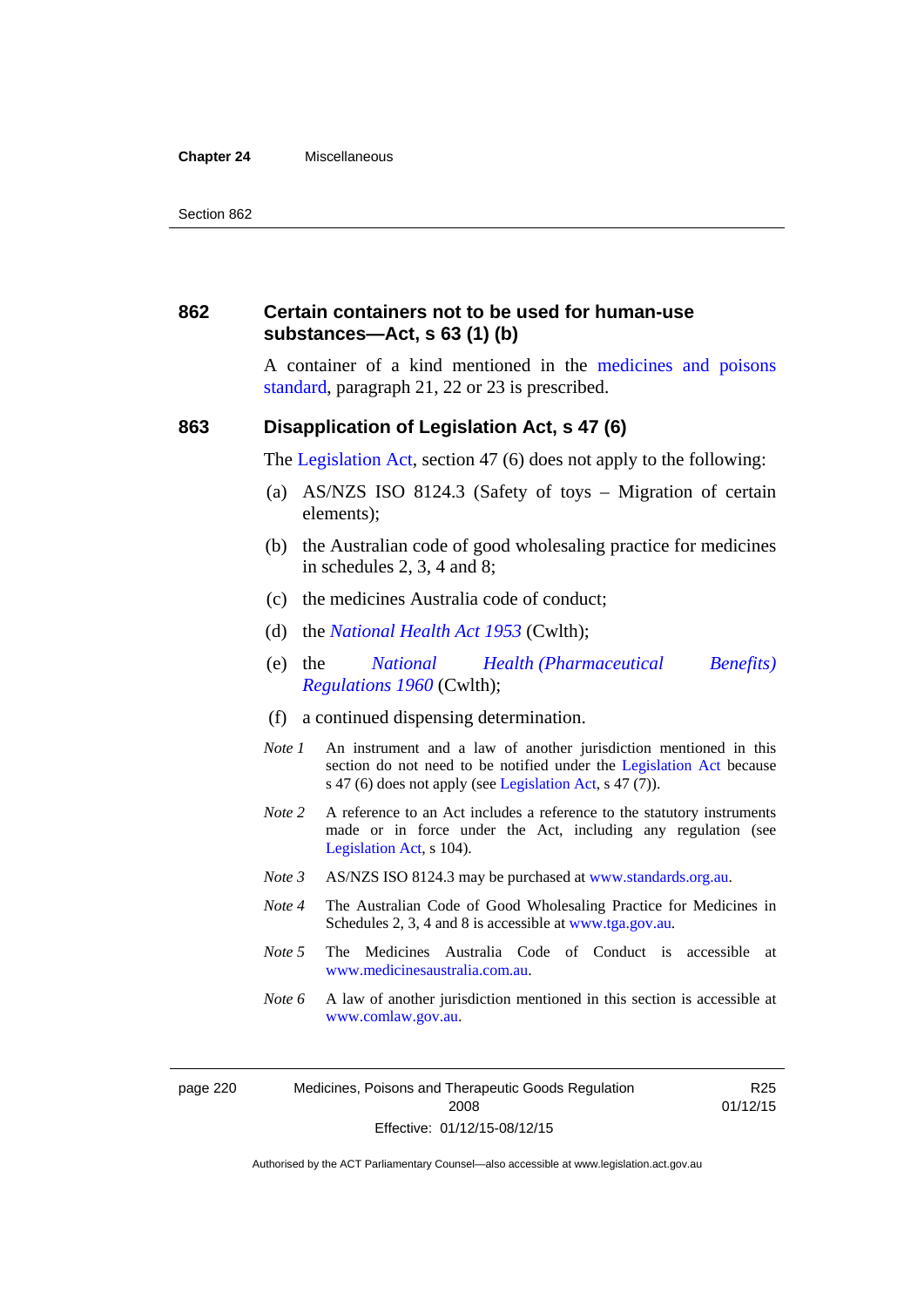#### **864 Exemption of piper methysticum (kava)—Act, s 190 (1) (a)**

- (1) Piper methysticum (kava) in the following forms is exempt from the Act:
	- (a) raw or dried whole or peeled rhizome for use in aqueous dispersions or aqueous extracts intended for oral use by humans;
	- (b) powder made from the dried rhizome for use in aqueous dispersions or aqueous extracts intended for oral use by humans;
	- (c) preparations for oral use by humans containing aqueous dispersions or aqueous extracts of the raw or dried whole or peeled rhizome;
	- (d) preparations for oral use by humans containing aqueous dispersions or aqueous extracts of powder made from the dried rhizome.
- (2) However, the exemption applies only if—
	- (a) the kava is prepared, possessed and consumed in accordance with the customs of the Pacific Islands; and

#### **Examples—customs of the Pacific Islands relating to use of kava**

- 1 consuming kava as part of a traditional ceremony, in a kava circle or otherwise
- 2 serving kava from a traditional bowl
- *Note* An example is part of the regulation, is not exhaustive and may extend, but does not limit, the meaning of the provision in which it appears (see [Legislation Act,](http://www.legislation.act.gov.au/a/2001-14) s 126 and s 132).
- (b) the kava is prepared, possessed and consumed in connection with an event declared by the Minister; and
- (c) any conditions stated in the declaration are complied with.

R25 01/12/15 page 221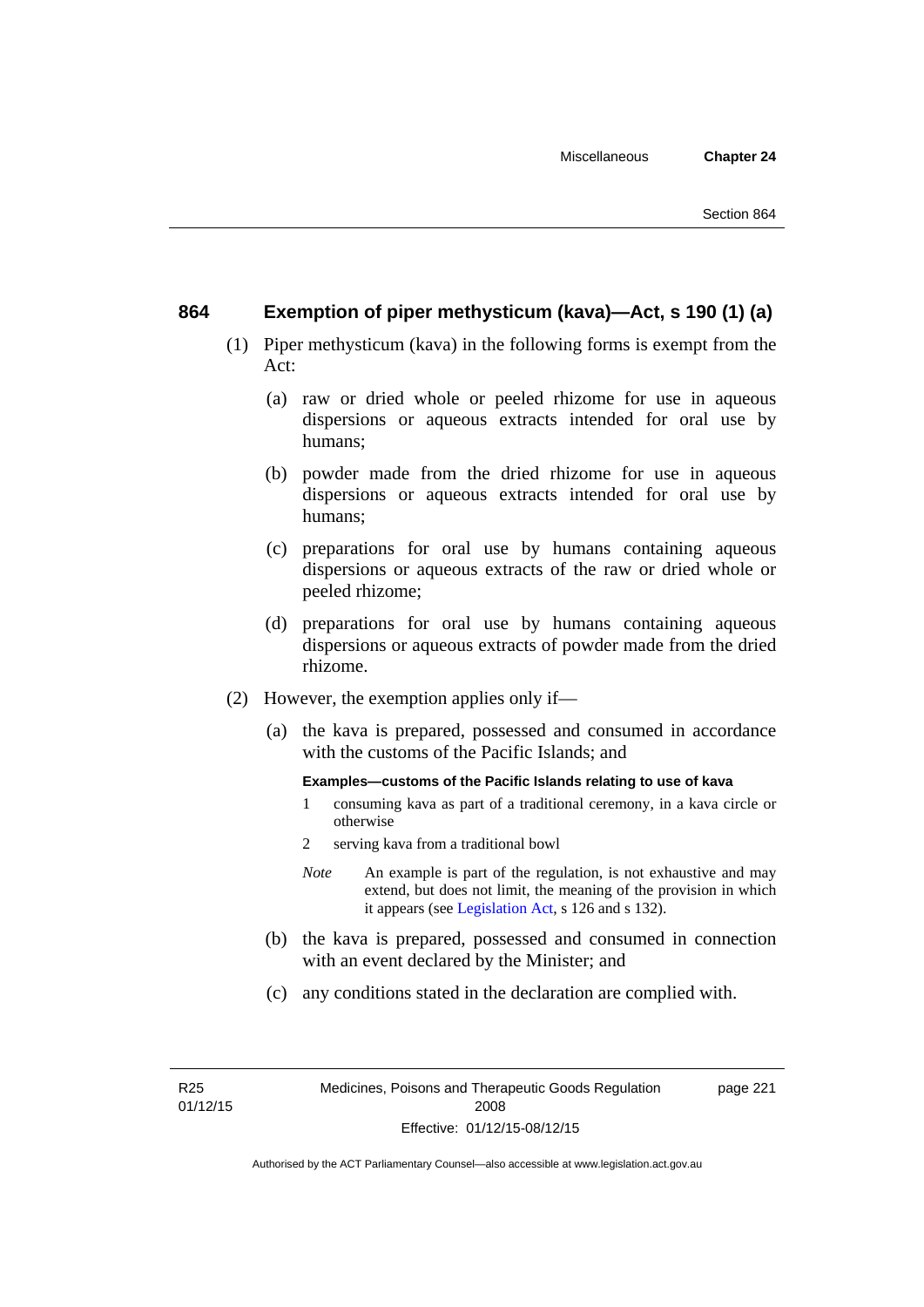#### **Chapter 24** Miscellaneous

 (3) The Minister may declare an event only if satisfied it is a public event.

#### **Example**

National Multicultural Festival

- (4) A declaration may include conditions about any of the following:
	- (a) the dates and times when the kava may be prepared or consumed;
	- (b) the way in which the kava may be prepared or consumed;
	- (c) the places where the kava may be prepared or consumed;
	- (d) the minimum age of people who may consume the kava;
	- (e) signage for the event;
	- (f) anything else the Minister considers appropriate.
- (5) A declaration is a notifiable instrument.
	- *Note* A notifiable instrument must be notified under the [Legislation Act](http://www.legislation.act.gov.au/a/2001-14).

page 222 Medicines, Poisons and Therapeutic Goods Regulation 2008 Effective: 01/12/15-08/12/15

R25 01/12/15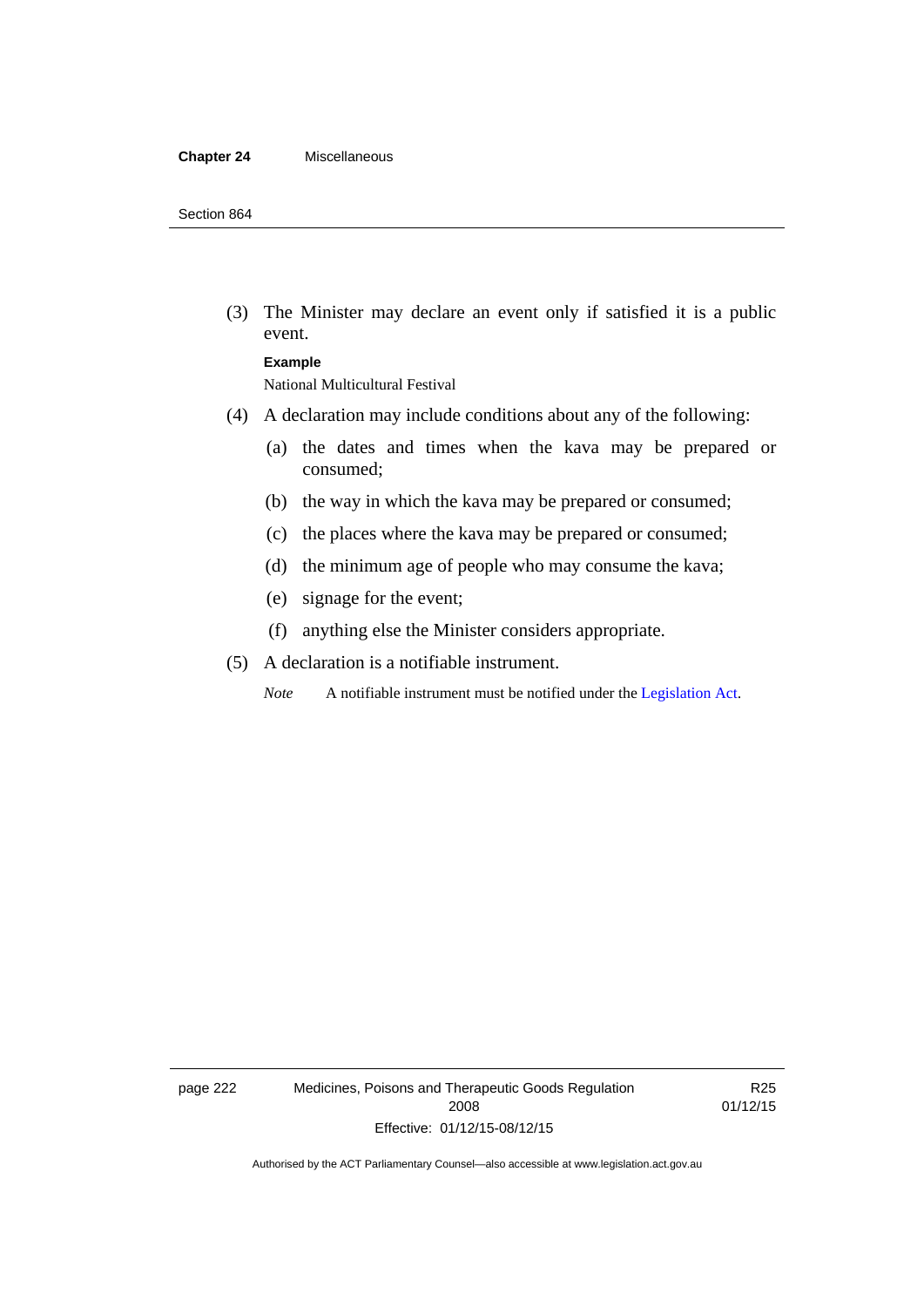# **Schedule 1 Medicines—health-related**

**occupations authorisations** 

(see s 30, s 50, s 60, s 110, s 350, s 370 and s 380)

# **Part 1.1 Ambulance services and officers**

| column 1<br>item | column <sub>2</sub><br>person authorised                                                           | column 3<br>authorisation                                                                                                                                                                                                                                                                                               |
|------------------|----------------------------------------------------------------------------------------------------|-------------------------------------------------------------------------------------------------------------------------------------------------------------------------------------------------------------------------------------------------------------------------------------------------------------------------|
| 1                | ambulance officer employed by<br>Commonwealth, Territory or<br><b>State</b>                        | within scope of employment, do any of<br>the following:<br>obtain medicines;<br>(a)<br>possess medicines;<br>(b)                                                                                                                                                                                                        |
| 2                | person in charge of ambulance<br>service operated by<br>Commonwealth, Territory or<br><b>State</b> | administer medicines.<br>(c)<br>within scope of employment, do any of<br>the following:<br>issue purchase orders for medicines;<br>(a)<br>obtain medicines mentioned in<br>(b)<br>par(a);<br>possess medicines mentioned in<br>(c)<br>par(a);<br>(d)<br>supply medicines to ambulance<br>officers in ambulance service. |

R25 01/12/15 Medicines, Poisons and Therapeutic Goods Regulation 2008 Effective: 01/12/15-08/12/15

page 223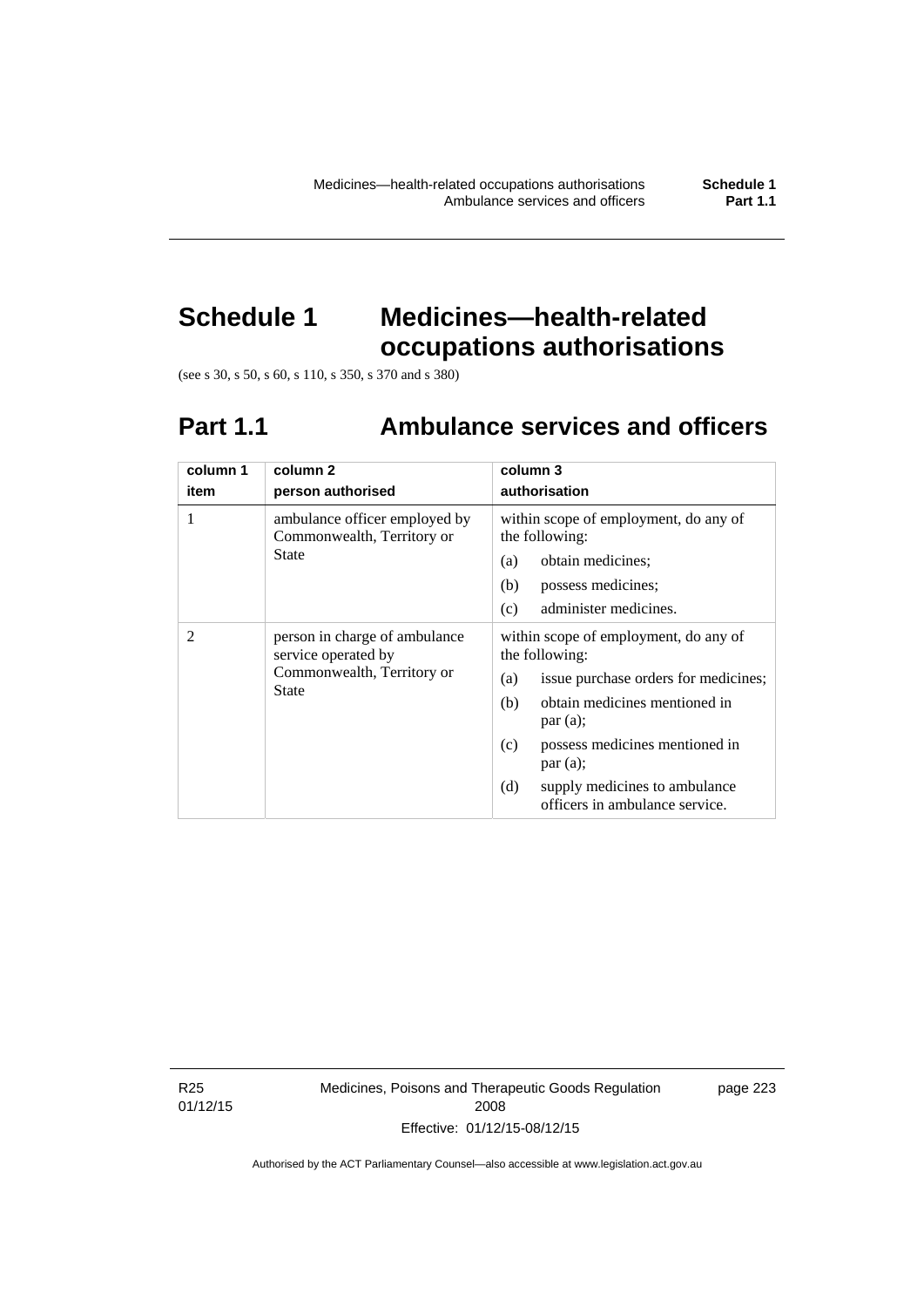# **Part 1.2 Dentists, dental hygienists, dental therapists and oral health therapists**

| column 1<br>item | column <sub>2</sub><br>person authorised               | column 3<br>authorisation                                                                                                             |
|------------------|--------------------------------------------------------|---------------------------------------------------------------------------------------------------------------------------------------|
| 1                | dentist                                                | to the extent necessary to practise dentistry<br>and, if employed, within the scope of<br>employment, do any of the following:        |
|                  |                                                        | issue purchase orders and requisitions<br>(a)<br>for medicines;                                                                       |
|                  |                                                        | obtain medicines;<br>(b)                                                                                                              |
|                  |                                                        | (c)<br>possess medicines;                                                                                                             |
|                  |                                                        | (d)<br>administer medicines;                                                                                                          |
|                  |                                                        | prescribe medicines;<br>(e)                                                                                                           |
|                  |                                                        | (f)<br>supply medicines to patients during<br>consultations if labelled in accordance<br>with s 161;                                  |
|                  |                                                        | supply medicines for administration to<br>(g)<br>patients at dental surgery to people<br>authorised to administer them.               |
| <b>Note</b>      | Dentist does not include a trainee dentist (see dict). |                                                                                                                                       |
| 2                | trainee dentist                                        | to the extent necessary to practise dentistry or<br>undertake training, and under supervision of<br>dentist, do any of the following: |
|                  |                                                        | obtain medicines from health<br>(a)<br>practitioner authorised to possess<br>them;                                                    |
|                  |                                                        | (b)<br>possess medicines;                                                                                                             |
|                  |                                                        | administer medicines in accordance<br>(c)<br>with prescription (whether or not<br>issued by themself or dentist);                     |
|                  |                                                        | (d)<br>prescribe medicines for administration<br>at institution or dental surgery.                                                    |

page 224 Medicines, Poisons and Therapeutic Goods Regulation 2008 Effective: 01/12/15-08/12/15

R25 01/12/15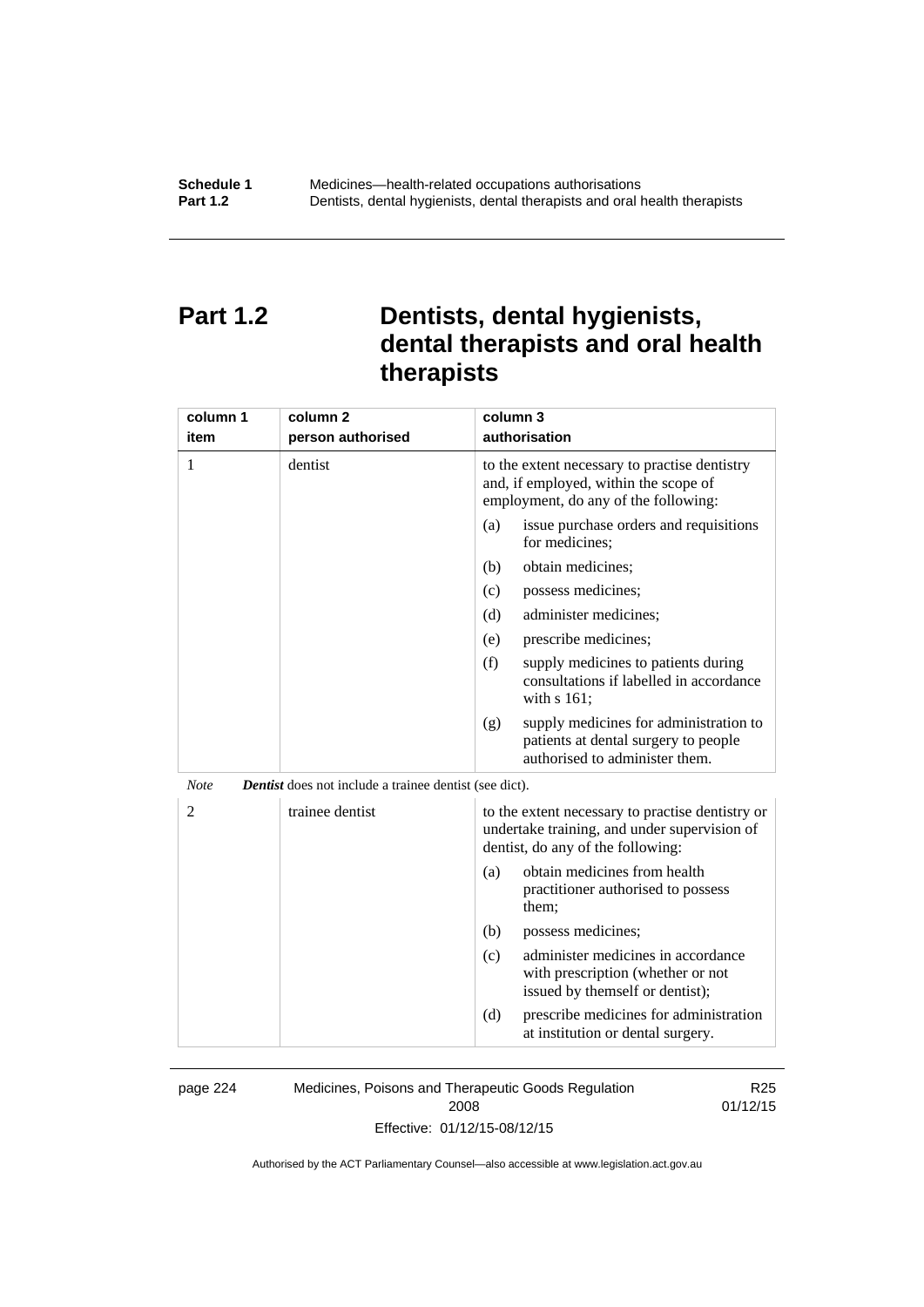| column 1<br>item | column <sub>2</sub><br>person authorised | column 3<br>authorisation                                                                                                                                                                   |
|------------------|------------------------------------------|---------------------------------------------------------------------------------------------------------------------------------------------------------------------------------------------|
| 3                | dental hygienist                         | within the scope of employment, to the<br>extent necessary to practice as dental<br>hygienist, and in a structured professional<br>relationship with a dentist, do any of the<br>following: |
|                  |                                          | obtain medicines from dentist<br>(a)<br>authorised to possess them;                                                                                                                         |
|                  |                                          | possess medicines mentioned in<br>(b)<br>par(a);                                                                                                                                            |
|                  |                                          | administer medicines mentioned in<br>(c)<br>par (a) in accordance with dentist's<br>prescription.                                                                                           |
| $\overline{4}$   | dental therapist                         | within the scope of employment, to the<br>extent necessary to practice as dental<br>therapist, and in a structured professional<br>relationship with a dentist, do any of the<br>following: |
|                  |                                          | issue purchase orders and requisitions<br>(a)<br>for medicines for topical dental use<br>and for local anaesthetics;                                                                        |
|                  |                                          | (b)<br>obtain medicines mentioned in par (a);                                                                                                                                               |
|                  |                                          | possess medicines mentioned in<br>(c)<br>par(a);                                                                                                                                            |
|                  |                                          | (d)<br>administer medicines mentioned in<br>par(a).                                                                                                                                         |

R25 01/12/15 Medicines, Poisons and Therapeutic Goods Regulation 2008 Effective: 01/12/15-08/12/15

page 225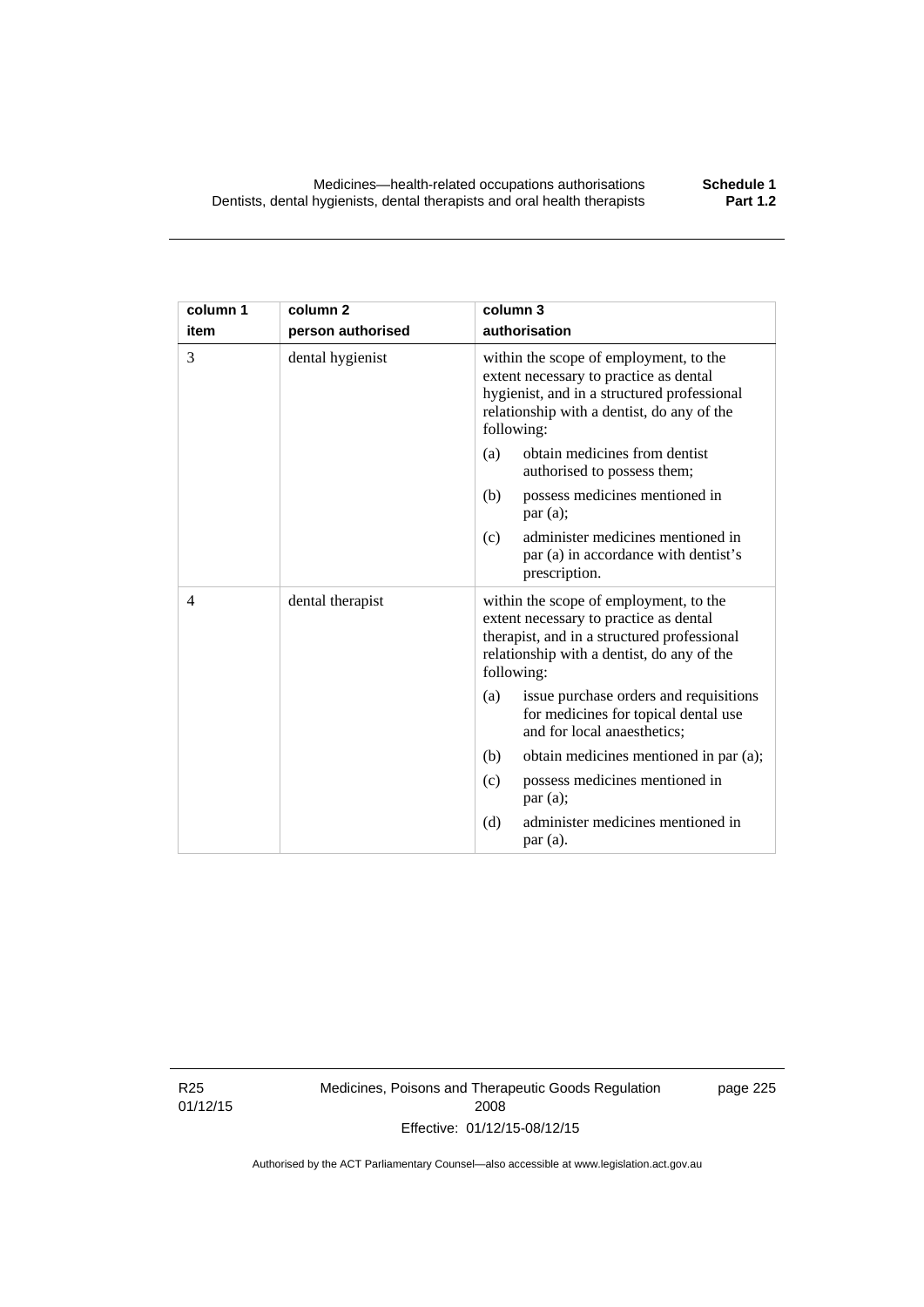#### **Schedule 1** Medicines—health-related occupations authorisations<br>**Part 1.2** Dentists, dental hygienists, dental therapists and oral health **Part 1.2** Dentists, dental hygienists, dental therapists and oral health therapists

| column 1<br>item | column <sub>2</sub><br>person authorised | column 3<br>authorisation                                                                                                                                                                           |
|------------------|------------------------------------------|-----------------------------------------------------------------------------------------------------------------------------------------------------------------------------------------------------|
| 5                | oral health therapist                    | within the scope of employment, to the<br>extent necessary to practice as an oral health<br>therapist, and in a structured professional<br>relationship with a dentist, do any of the<br>following: |
|                  |                                          | issue purchase orders and requisitions<br>(a)<br>for medicines for topical dental use<br>and for local anaesthetics;                                                                                |
|                  |                                          | obtain medicines mentioned in par (a);<br>(b)                                                                                                                                                       |
|                  |                                          | possess medicines mentioned in<br>(c)<br>par(a);                                                                                                                                                    |
|                  |                                          | administer medicines mentioned in<br>(d)<br>par (a).                                                                                                                                                |

page 226 Medicines, Poisons and Therapeutic Goods Regulation 2008 Effective: 01/12/15-08/12/15

R25 01/12/15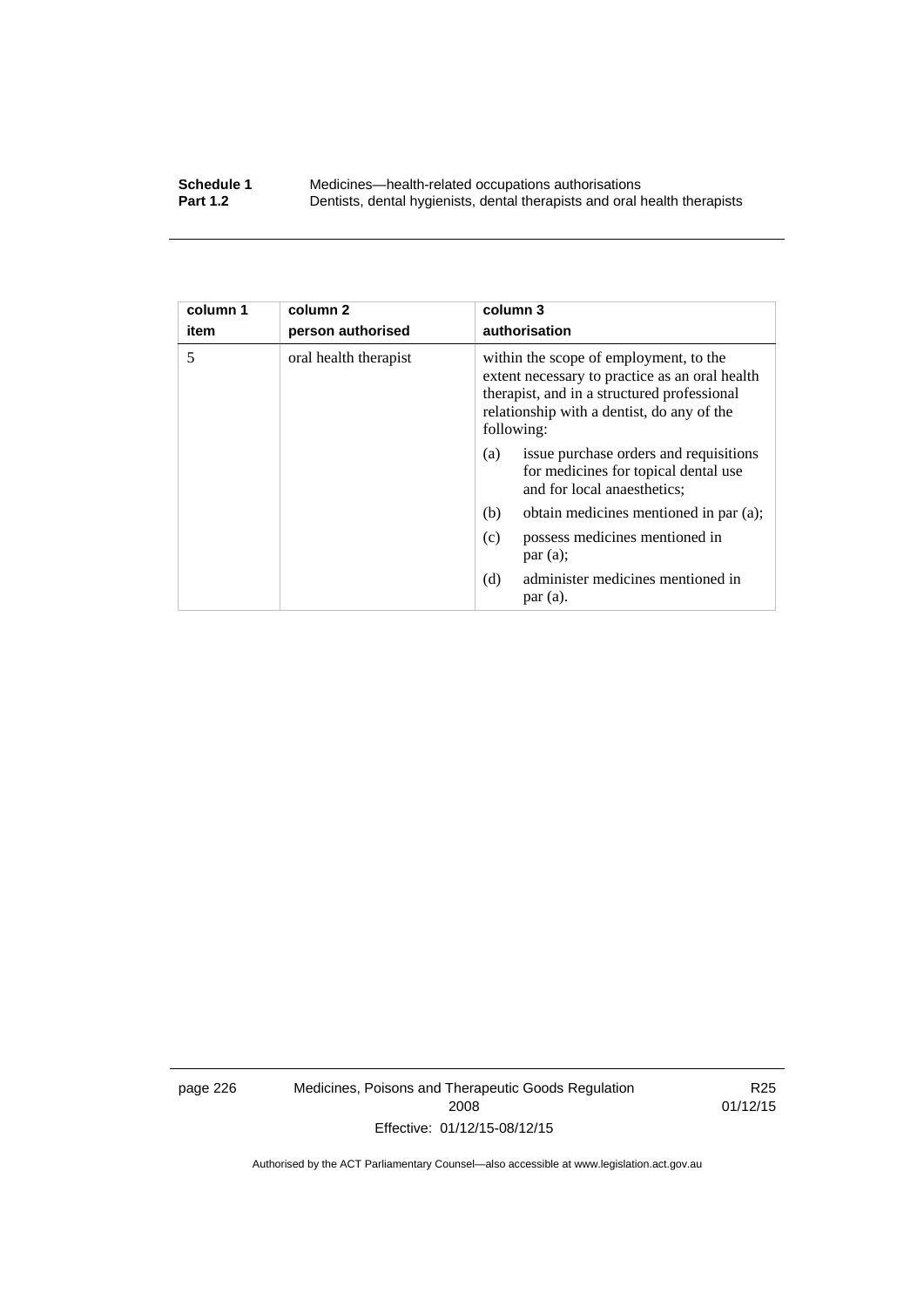# **Part 1.3 Doctors**

| column 1 | column <sub>2</sub> | column 3                                                                                                                      |
|----------|---------------------|-------------------------------------------------------------------------------------------------------------------------------|
| item     | person authorised   | authorisation                                                                                                                 |
| 1        | doctor              | to the extent necessary to practise medicine<br>and, if employed, within the scope of<br>employment, do any of the following: |
|          |                     | (a)<br>issue purchase orders and requisitions<br>for medicines;                                                               |
|          |                     | obtain medicines;<br>(b)                                                                                                      |
|          |                     | possess medicines;<br>(c)                                                                                                     |
|          |                     | administer medicines;<br>(d)                                                                                                  |
|          |                     | prescribe medicines;<br>(e)                                                                                                   |
|          |                     | (f)<br>supply medicines to patients during<br>consultations;                                                                  |
|          |                     | (g)<br>supply medicines for administration to<br>patients to people authorised to<br>administer them;                         |
|          |                     | supply medicines dispensed for patient<br>(h)<br>to another health practitioner on<br>patient's transfer within institution;  |
|          |                     | (i)<br>supply medicines dispensed for patient<br>to patient on patient's discharge from<br>institution;                       |
|          |                     | (i)<br>supply medicines to patients during<br>consultations if labelled in accordance<br>with s 161.                          |
|          |                     | <b>Note</b><br>For authorisation to issue standing<br>orders for administration of medicines at<br>institutions, see s 75.    |

*Note Doctor* does not include an intern doctor (see dict).

R25 01/12/15 Medicines, Poisons and Therapeutic Goods Regulation 2008 Effective: 01/12/15-08/12/15

page 227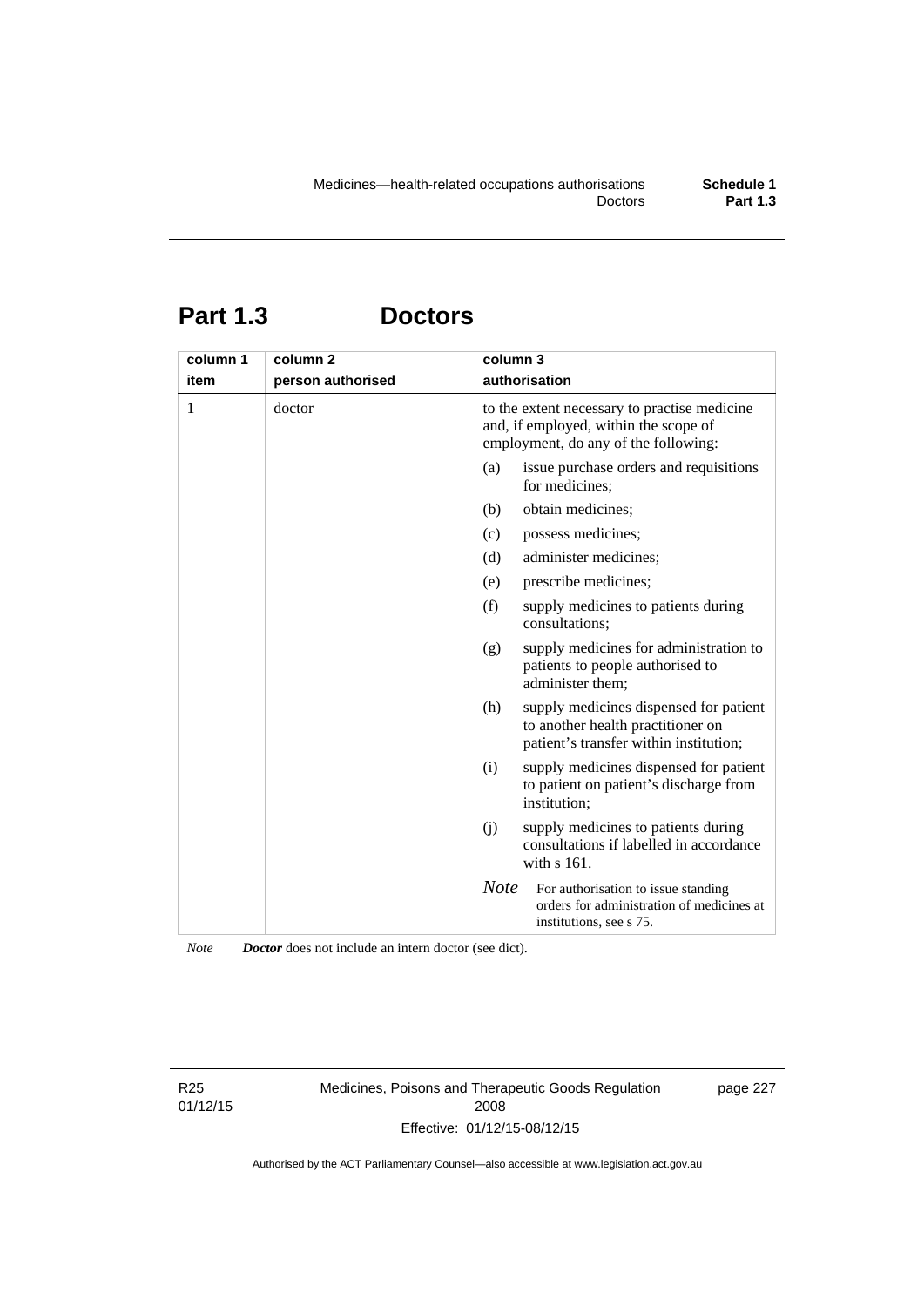| Schedule 1      | Medicines—health-related occupations authorisations |
|-----------------|-----------------------------------------------------|
| <b>Part 1.3</b> | <b>Doctors</b>                                      |

| column 1 | column <sub>2</sub> | column 3                                                                                                                                                      |
|----------|---------------------|---------------------------------------------------------------------------------------------------------------------------------------------------------------|
| item     | person authorised   | authorisation                                                                                                                                                 |
| 2        | intern doctor       | to the extent necessary to practise medicine<br>or undertake training or supervised practice,<br>and under supervision of doctor, do any of<br>the following: |
|          |                     | obtain medicines from health<br>(a)<br>practitioner authorised to possess<br>them:                                                                            |
|          |                     | (b)<br>possess medicines;                                                                                                                                     |
|          |                     | administer medicines in accordance<br>(c)<br>with prescription (whether or not<br>issued by themself or another<br>prescriber);                               |
|          |                     | (d)<br>prescribe medicines for administration<br>at institution or surgery;                                                                                   |
|          |                     | supply medicines dispensed for patient<br>(e)<br>to another health practitioner on<br>patient's transfer within institution;                                  |
|          |                     | (f)<br>supply medicines dispensed for patient<br>to patient on patient's discharge from<br>institution.                                                       |

page 228 Medicines, Poisons and Therapeutic Goods Regulation 2008 Effective: 01/12/15-08/12/15

R25 01/12/15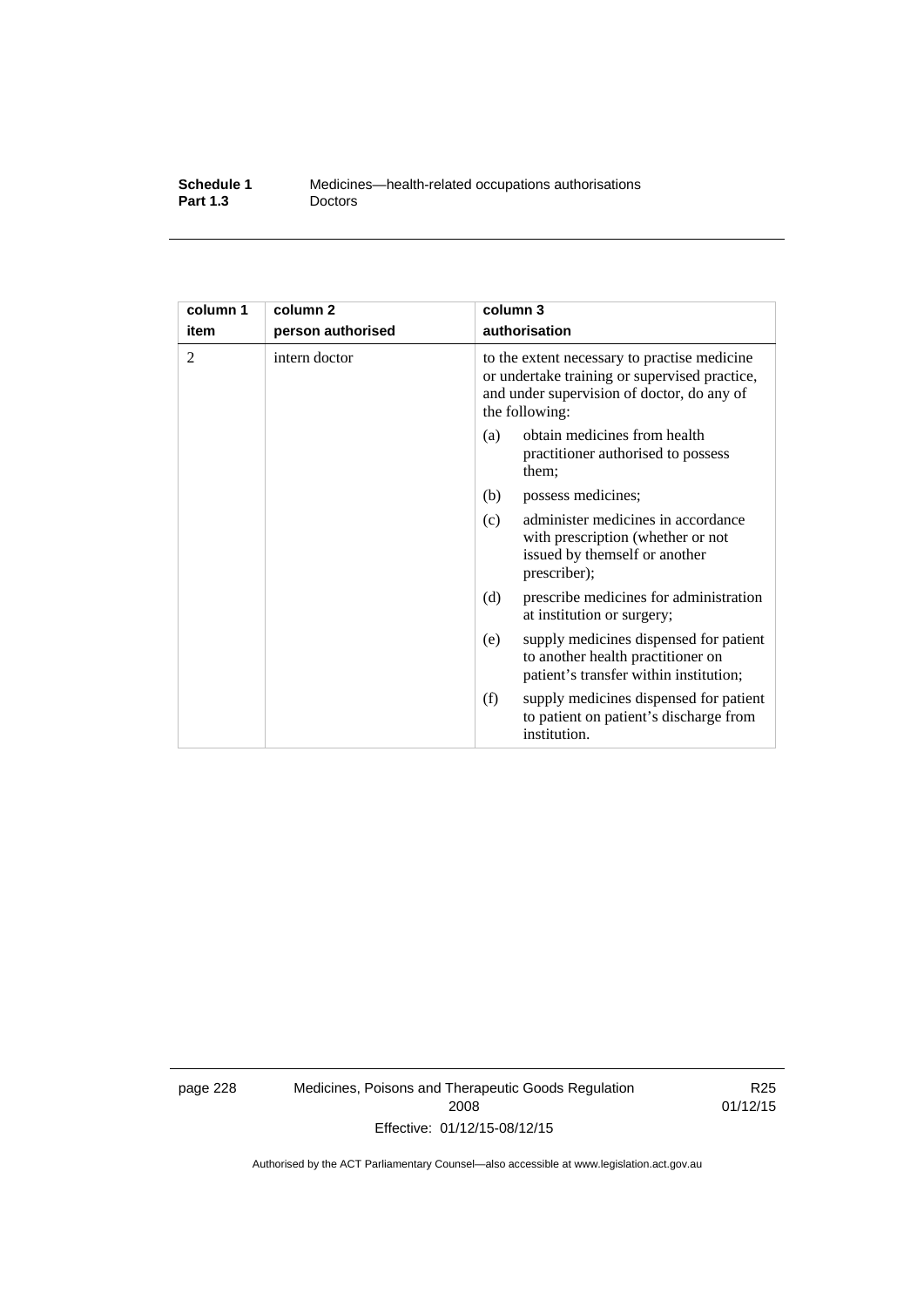### **Part 1.4 Health practitioners at institutions**

| column 1<br>item | column 2<br>person authorised                  | column 3<br>authorisation                                                                                                                                                                                    |
|------------------|------------------------------------------------|--------------------------------------------------------------------------------------------------------------------------------------------------------------------------------------------------------------|
|                  | health practitioner employed<br>at institution | within the scope of employment, do any of<br>the following for the delivery of medicines<br>within the institution to a health practitioner<br>or health professional authorised to obtain<br>the medicines: |
|                  |                                                | obtain the medicines;<br>(a)                                                                                                                                                                                 |
|                  |                                                | possess the medicines;<br>(b)                                                                                                                                                                                |
|                  |                                                | supply the medicines.<br>(c)                                                                                                                                                                                 |

R25 01/12/15 Medicines, Poisons and Therapeutic Goods Regulation 2008 Effective: 01/12/15-08/12/15

page 229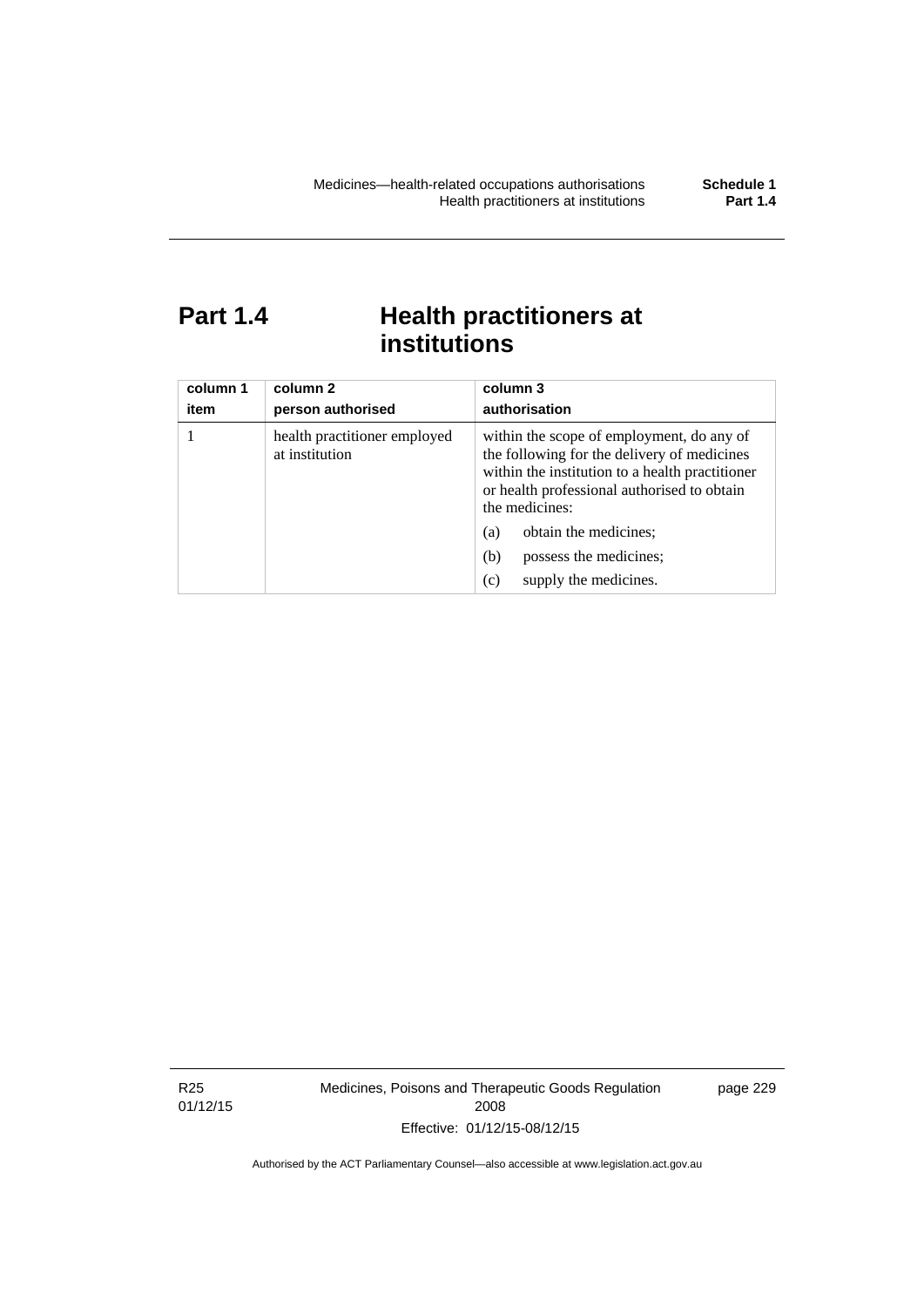### **Part 1.5 Midwives**

| column 1 | column 2          | column 3                                                                                                                       |  |  |
|----------|-------------------|--------------------------------------------------------------------------------------------------------------------------------|--|--|
| item     | person authorised | authorisation                                                                                                                  |  |  |
| 1        | midwife           | to the extent necessary to practise midwifery<br>and, if employed, within the scope of<br>employment, do any of the following: |  |  |
|          |                   | issue requisitions for medicines;<br>(a)                                                                                       |  |  |
|          |                   | (b)<br>obtain medicines on requisition;                                                                                        |  |  |
|          |                   | possess medicines;<br>(c)                                                                                                      |  |  |
|          |                   | administer medicines in accordance<br>(d)<br>with prescription or standing order;                                              |  |  |
|          |                   | supply medicines in accordance with a<br>(e)<br>standing order issued by chief health<br>officer or a requisition;             |  |  |
|          |                   | supply medicines dispensed for patient<br>(f)<br>to another health practitioner on<br>patient's transfer within institution;   |  |  |
|          |                   | supply medicines dispensed for patient<br>(g)<br>to patient on patient's discharge from<br>institution.                        |  |  |

page 230 Medicines, Poisons and Therapeutic Goods Regulation 2008 Effective: 01/12/15-08/12/15

R25 01/12/15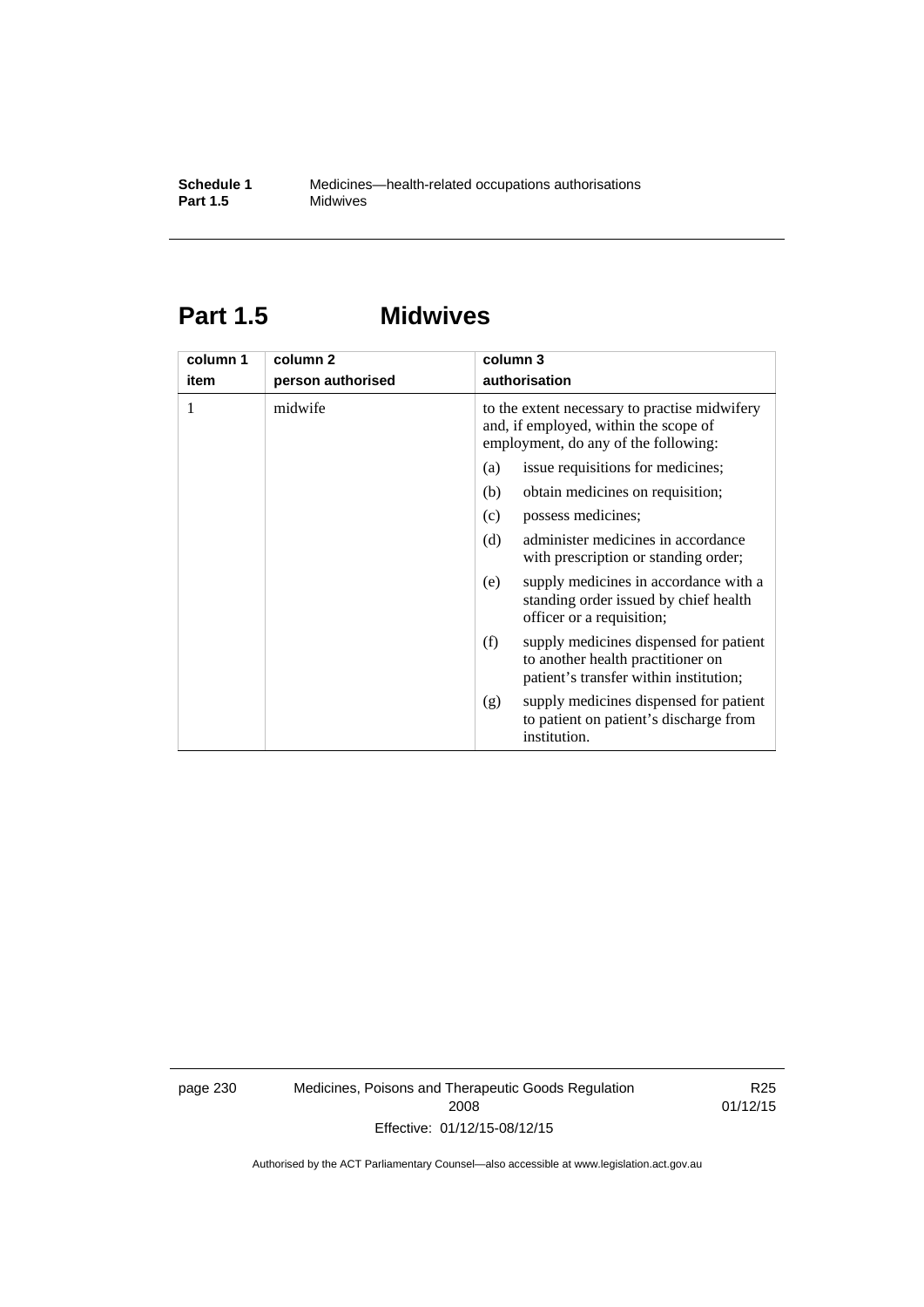| column 1       | column <sub>2</sub> | column 3 |                                                                                                                                                                                                                  |
|----------------|---------------------|----------|------------------------------------------------------------------------------------------------------------------------------------------------------------------------------------------------------------------|
| item           | person authorised   |          | authorisation                                                                                                                                                                                                    |
| $\overline{2}$ | eligible midwife    |          | to the extent necessary to practise midwifery<br>and, if employed, within the scope of<br>employment, do any of the following:                                                                                   |
|                |                     | (a)      | issue requisitions for medicines;                                                                                                                                                                                |
|                |                     | (b)      | obtain medicines;                                                                                                                                                                                                |
|                |                     | (c)      | possess medicines;                                                                                                                                                                                               |
|                |                     | (d)      | if the midwife is an authorised<br>midwife-prescribe medicines listed<br>on the pharmaceutical benefits<br>scheme for prescribing by an<br>authorised midwife (see National<br>Health Act 1953 (Cwlth), s 93AA); |
|                |                     | (e)      | supply medicines to which par (d)<br>applies to patients during<br>consultations if labelled in<br>accordance with s 161;                                                                                        |
|                |                     | (f)      | administer medicines to which<br>par (d) applies in accordance with<br>prescription issued by themself;                                                                                                          |
|                |                     | (g)      | administer medicines in accordance<br>with prescription issued by another<br>prescriber, or standing order;                                                                                                      |
|                |                     | (h)      | supply medicines in accordance with<br>a standing order issued by chief<br>health officer or a requisition;                                                                                                      |
|                |                     | (i)      | supply medicines dispensed for<br>patient to another health practitioner<br>on patient's transfer within<br>institution;                                                                                         |
|                |                     | (i)      | supply medicines dispensed for<br>patient to patient on patient's<br>discharge from institution.                                                                                                                 |

R25 01/12/15 Medicines, Poisons and Therapeutic Goods Regulation 2008 Effective: 01/12/15-08/12/15

page 231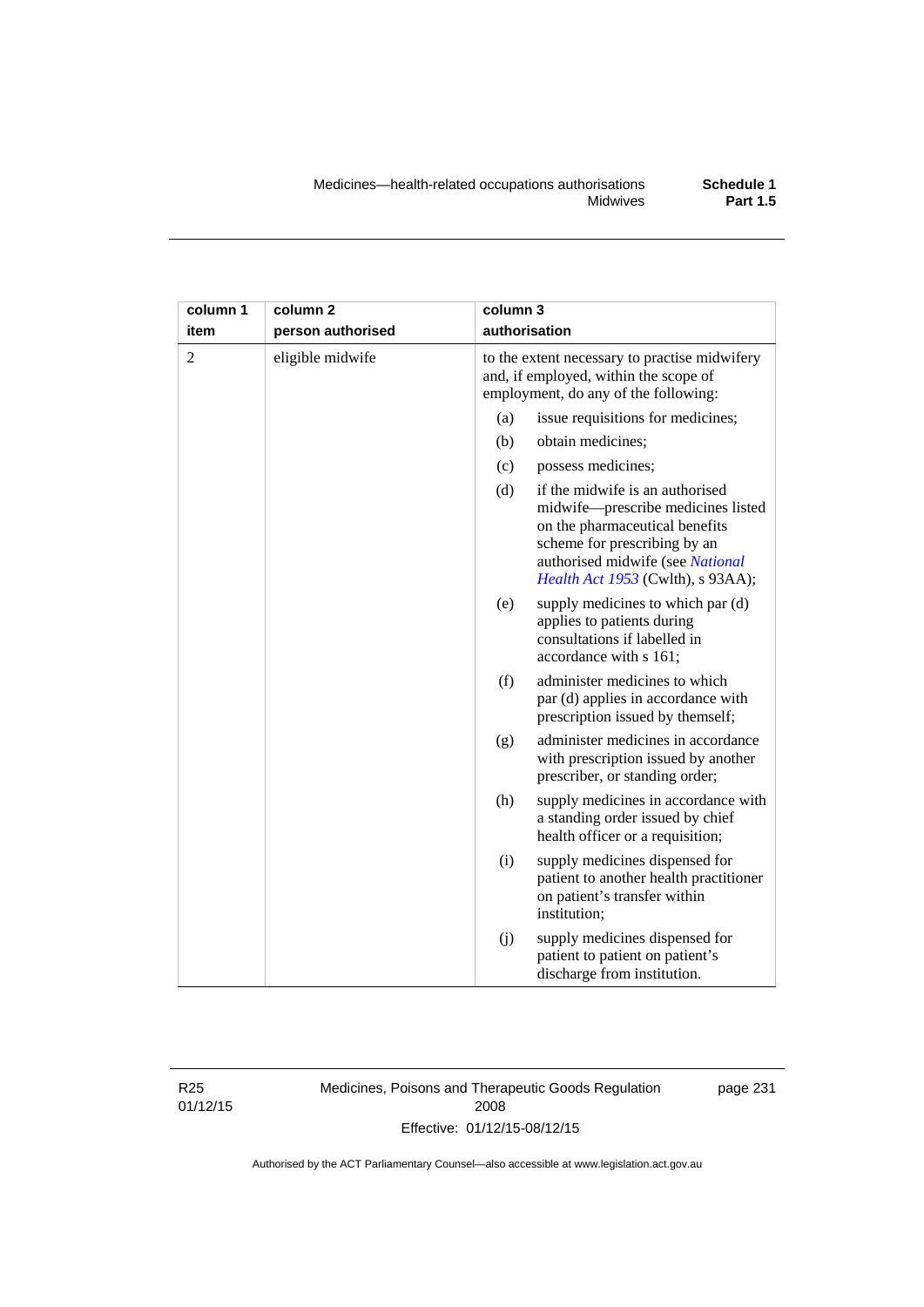### **Part 1.6 Nurses**

| column 1    | column <sub>2</sub>                                                             | column 3                                                                                                                                                                                                                                                    |
|-------------|---------------------------------------------------------------------------------|-------------------------------------------------------------------------------------------------------------------------------------------------------------------------------------------------------------------------------------------------------------|
| item        | person authorised                                                               | authorisation                                                                                                                                                                                                                                               |
| 1           | nurse                                                                           | to the extent necessary to practise nursing<br>and, if employed, within the scope of<br>employment, do any of the following:                                                                                                                                |
|             |                                                                                 | issue requisitions for medicines;<br>(a)                                                                                                                                                                                                                    |
|             |                                                                                 | (b)<br>obtain medicines on requisition;                                                                                                                                                                                                                     |
|             |                                                                                 | (c)<br>possess medicines;                                                                                                                                                                                                                                   |
|             |                                                                                 | (d)<br>administer medicines in accordance<br>with prescription or standing order;                                                                                                                                                                           |
|             |                                                                                 | (e)<br>supply medicines in accordance with a<br>standing order issued by chief health<br>officer or a requisition;                                                                                                                                          |
|             |                                                                                 | (f)<br>supply medicines dispensed for patient<br>to another health practitioner on<br>patient's transfer within institution;                                                                                                                                |
|             |                                                                                 | supply medicines dispensed for patient<br>(g)<br>to patient on patient's discharge from<br>institution.                                                                                                                                                     |
| <b>Note</b> | <i>Nurse</i> does not include enrolled nurse (see Legislation Act, dict, pt 1). |                                                                                                                                                                                                                                                             |
| 2           | trainee nurse                                                                   | if successfully completed pharmacology<br>units of nursing studies, to the extent<br>necessary to practise nursing as trainee nurse<br>or undertake training, and under supervision<br>of nurse, nurse practitioner or midwife, do<br>any of the following: |
|             |                                                                                 | obtain medicines from health<br>(a)<br>practitioner authorised to possess<br>them;                                                                                                                                                                          |
|             |                                                                                 | (b)<br>possess medicines;                                                                                                                                                                                                                                   |
|             |                                                                                 | administer medicines to patients in<br>(c)<br>accordance with prescription.                                                                                                                                                                                 |

page 232 Medicines, Poisons and Therapeutic Goods Regulation 2008 Effective: 01/12/15-08/12/15

R25 01/12/15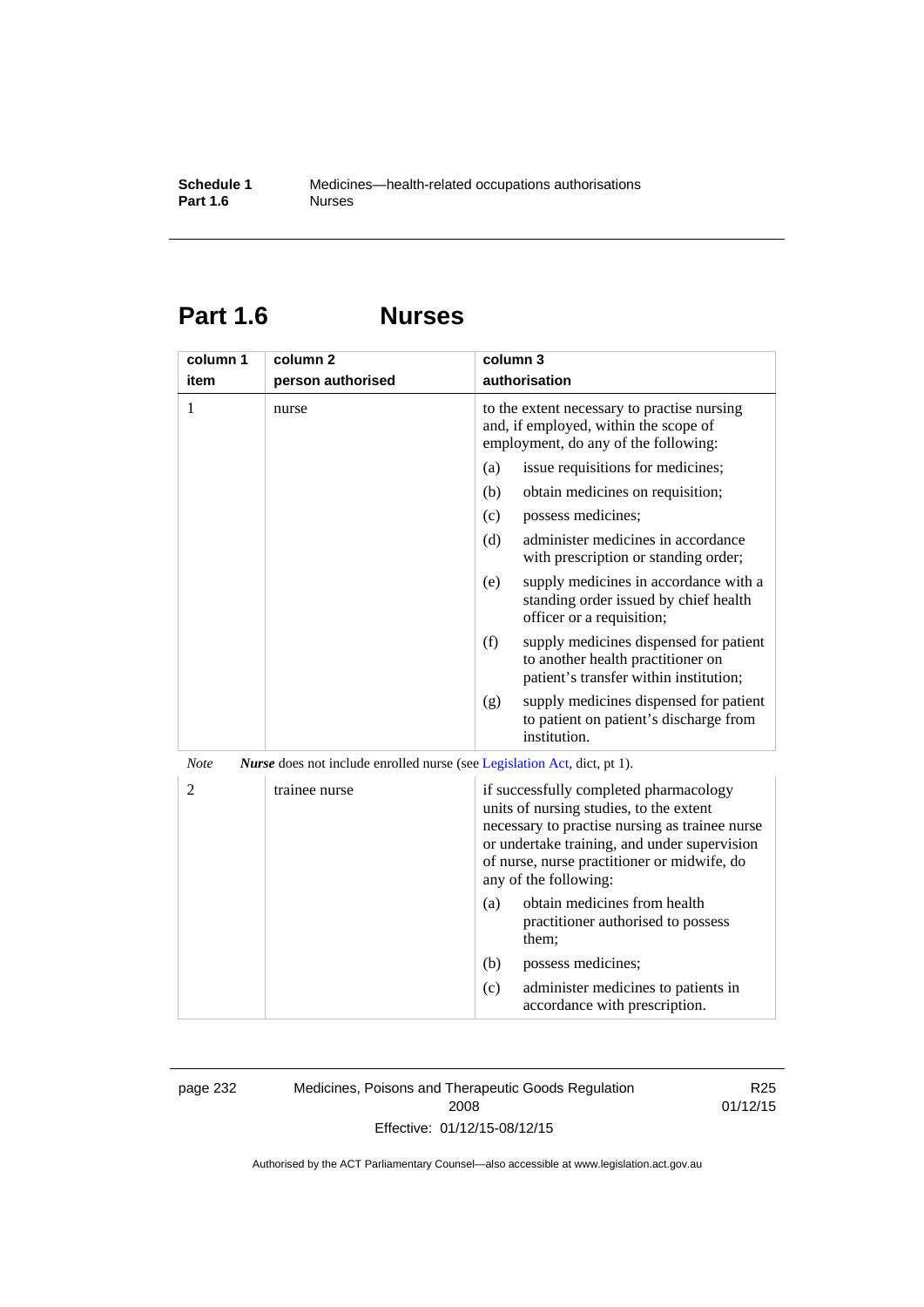| column 1<br>item | column 2<br>person authorised | column 3<br>authorisation                                                                                                                         |
|------------------|-------------------------------|---------------------------------------------------------------------------------------------------------------------------------------------------|
| 3                | enrolled nurse                | to the extent necessary to practise nursing as<br>enrolled nurse and, if employed, within the<br>scope of employment, do any of the<br>following: |
|                  |                               | obtain medicines from health<br>(a)<br>practitioner authorised to possess<br>them;                                                                |
|                  |                               | (b)<br>possess medicines;                                                                                                                         |
|                  |                               | administer medicines in accordance<br>(c)<br>with prescription.                                                                                   |

R25 01/12/15 Medicines, Poisons and Therapeutic Goods Regulation 2008 Effective: 01/12/15-08/12/15

page 233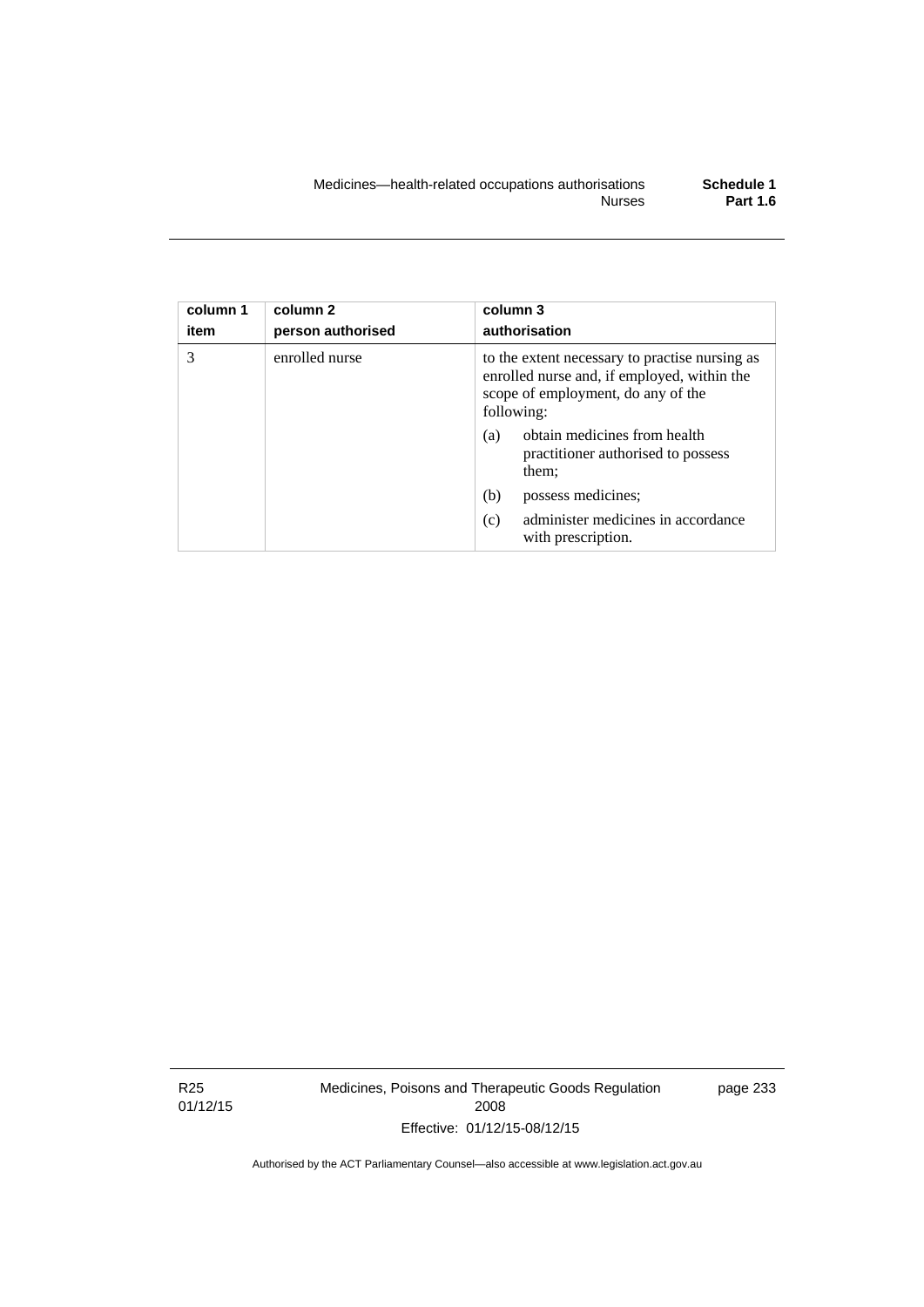#### **Schedule 1** Medicines—health-related occupations authorisations<br>**Part 1.6** Murses **Part 1.6**

| column 1<br>item | column <sub>2</sub><br>person authorised | column 3<br>authorisation                                                                                                                         |
|------------------|------------------------------------------|---------------------------------------------------------------------------------------------------------------------------------------------------|
| 4                | nurse practitioner                       | to the extent necessary to practise nursing<br>and, if employed, within the scope of<br>employment, do any of the following:                      |
|                  |                                          | issue requisitions for medicines;<br>(a)                                                                                                          |
|                  |                                          | obtain medicines;<br>(b)                                                                                                                          |
|                  |                                          | possess medicines;<br>(c)                                                                                                                         |
|                  |                                          | (d)<br>prescribe medicines in accordance<br>with approved scope of practice under<br>the Health Regulation 2004, s 11;                            |
|                  |                                          | supply medicines to which par (d)<br>(e)<br>applies to patients during consultations<br>if labelled in accordance with s 161;                     |
|                  |                                          | (f)<br>administer medicines in accordance<br>with prescription (whether or not<br>issued by themself or another<br>prescriber) or standing order; |
|                  |                                          | supply medicines in accordance with a<br>(g)<br>standing order issued by chief health<br>officer or a requisition;                                |
|                  |                                          | supply medicines dispensed for patient<br>(h)<br>to another health practitioner on<br>patient's transfer within institution;                      |
|                  |                                          | supply medicines dispensed for patient<br>(i)<br>to patient on patient's discharge from<br>institution.                                           |

page 234 Medicines, Poisons and Therapeutic Goods Regulation 2008 Effective: 01/12/15-08/12/15

R25 01/12/15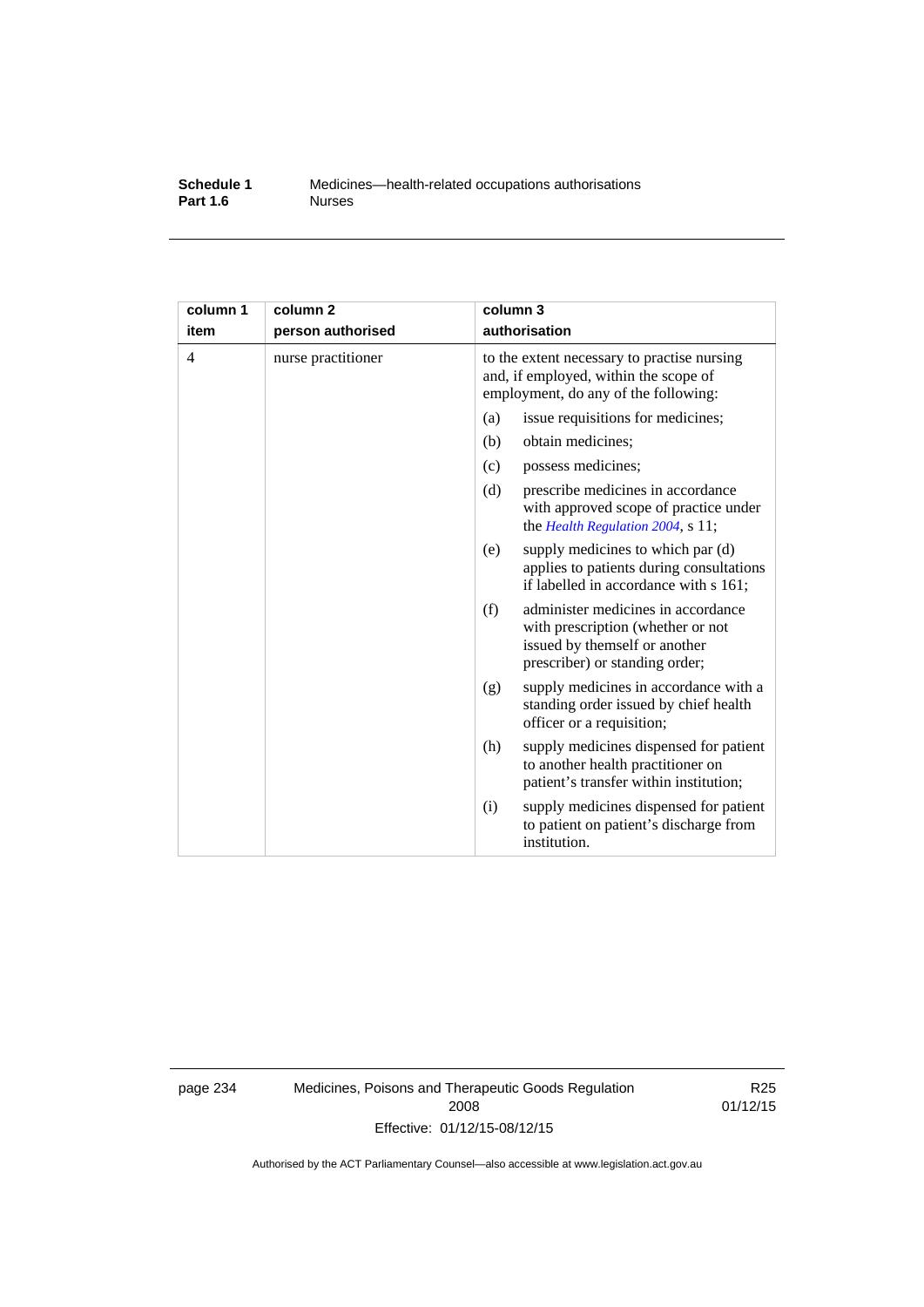### **Part 1.7 Opioid dependency treatment centres operated by Territory**

| column 1       | column <sub>2</sub>                                                                | column 3                                                                                                                                                                                                |
|----------------|------------------------------------------------------------------------------------|---------------------------------------------------------------------------------------------------------------------------------------------------------------------------------------------------------|
| item           | person authorised                                                                  | authorisation                                                                                                                                                                                           |
| 1              | person in charge of opioid<br>dependency treatment centre<br>operated by Territory | to the extent necessary to treat patients of<br>centre and within the scope of employment,<br>do any of the following:                                                                                  |
|                |                                                                                    | issue purchase orders and requisitions<br>(a)<br>for buprenorphine and methadone;                                                                                                                       |
|                |                                                                                    | obtain buprenorphine and methadone<br>(b)<br>on purchase orders and requisitions;                                                                                                                       |
|                |                                                                                    | supply buprenorphine and methadone<br>(c)<br>to health practitioners at centre for<br>patients of centre.                                                                                               |
| $\overline{2}$ | doctor or nurse at opioid<br>dependency treatment centre<br>operated by Territory  | to the extent necessary to treat patients of<br>centre and within the scope of employment,<br>supply buprenorphine and methadone to<br>patients of centre for self-administration<br>outside centre if- |
|                |                                                                                    | supply is in accordance with<br>(a)<br>prescription; and                                                                                                                                                |
|                |                                                                                    | (b)<br>medicine is labelled as if dispensed<br>medicine; and                                                                                                                                            |
|                |                                                                                    | (c)<br>labelled medicine checked by another<br>health practitioner before supply.                                                                                                                       |
|                |                                                                                    | <i>Note 1</i> For authorisation of doctor to issue<br>standing orders for administration of<br>medicines at centre, see s 75.                                                                           |
|                |                                                                                    | Note 2<br>For labelling of dispensed medicines, see<br>s 123.                                                                                                                                           |

R25 01/12/15 Medicines, Poisons and Therapeutic Goods Regulation 2008 Effective: 01/12/15-08/12/15

page 235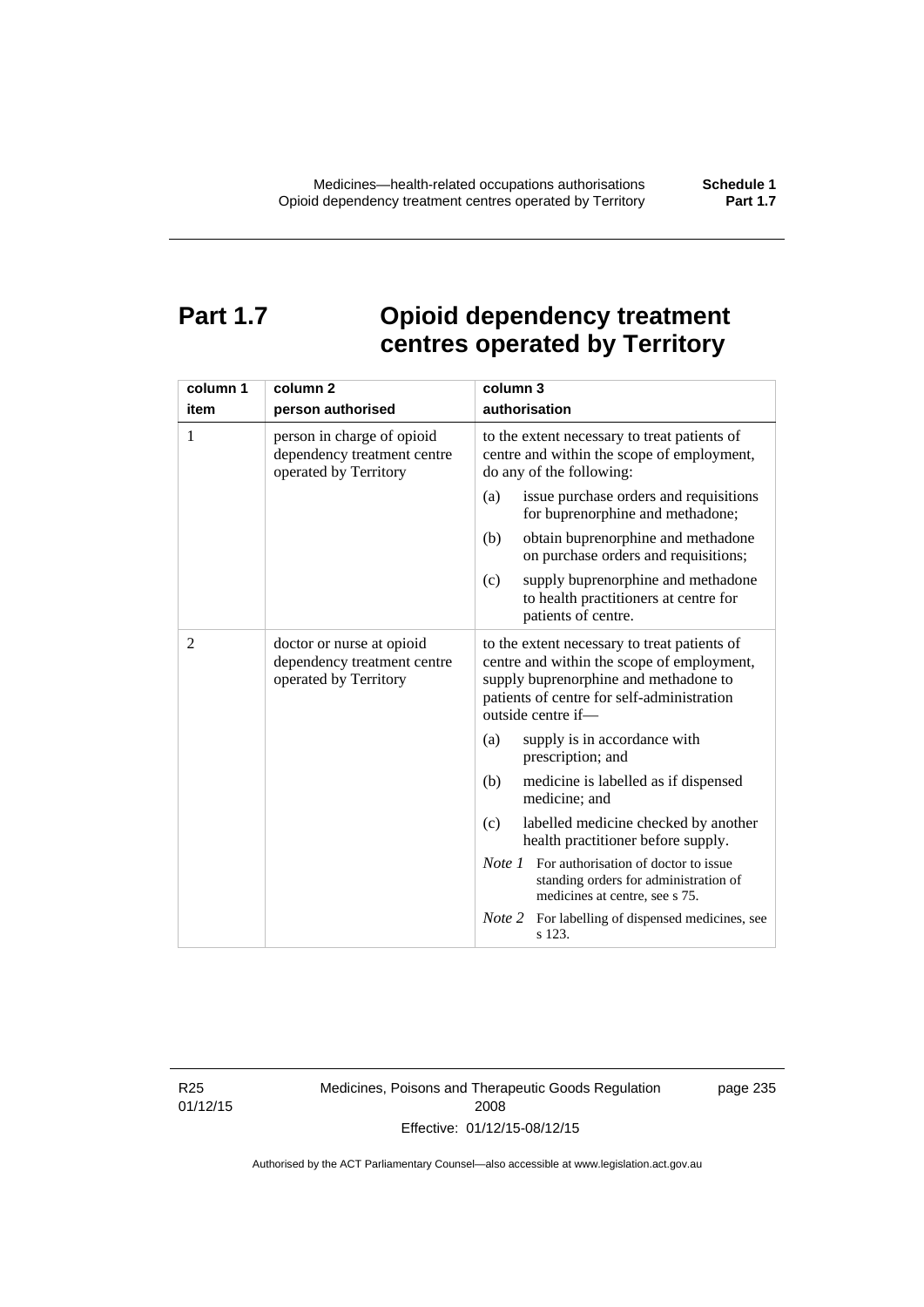#### **Schedule 1** Medicines—health-related occupations authorisations<br>**Part 1.8** Optometrists **Optometrists**

## **Part 1.8 Optometrists**

| column 1<br>item | column 2<br>person authorised | column 3<br>authorisation                                                                                                                                                                                       |
|------------------|-------------------------------|-----------------------------------------------------------------------------------------------------------------------------------------------------------------------------------------------------------------|
|                  | optometrist                   | to the extent necessary to practise optometry<br>and, if employed, within the scope of<br>employment, to deal as follows with<br>medicines mentioned in the medicines and<br>poisons standard, schs 2, 3 and 4: |
|                  |                               | issue purchase orders for the<br>(a)<br>medicines;                                                                                                                                                              |
|                  |                               | issue requisitions for the medicines;<br>(b)                                                                                                                                                                    |
|                  |                               | obtain the medicines;<br>(c)                                                                                                                                                                                    |
|                  |                               | (d)<br>possess the medicines:                                                                                                                                                                                   |
|                  |                               | administer the medicines.<br>(e)                                                                                                                                                                                |

page 236 Medicines, Poisons and Therapeutic Goods Regulation 2008 Effective: 01/12/15-08/12/15

R25 01/12/15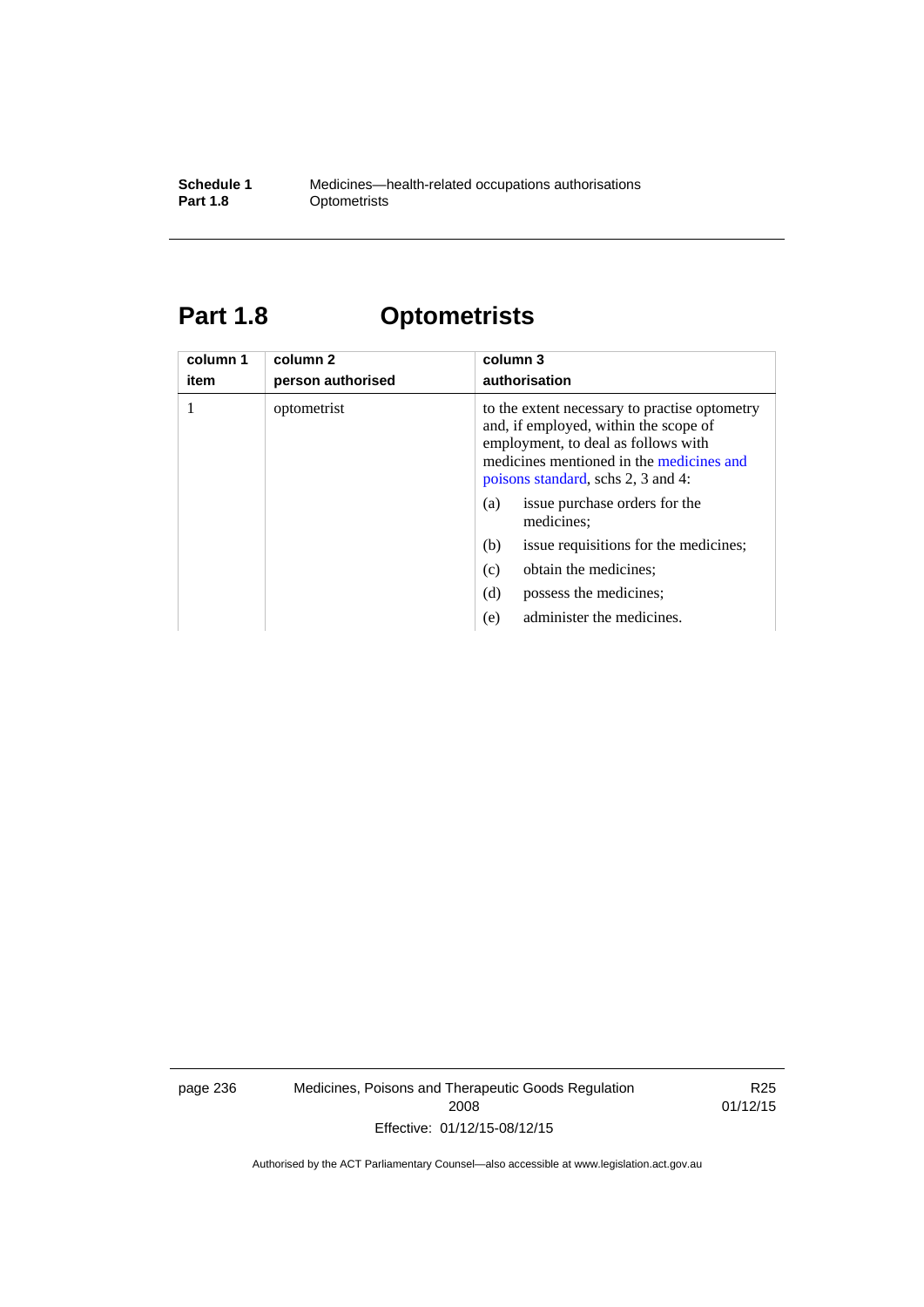# **Part 1.9 Pharmacists and employees**

| column 1 | column <sub>2</sub> | column 3                                                                                                                                       |  |  |
|----------|---------------------|------------------------------------------------------------------------------------------------------------------------------------------------|--|--|
| item     | person authorised   | authorisation                                                                                                                                  |  |  |
| 1        | pharmacist          | to the extent necessary to practise pharmacy<br>and, if employed, within the scope of<br>employment, do any of the following:                  |  |  |
|          |                     | issue purchase orders and requisitions<br>(a)<br>for medicines;                                                                                |  |  |
|          |                     | obtain medicines;<br>(b)                                                                                                                       |  |  |
|          |                     | possess medicines;<br>(c)                                                                                                                      |  |  |
|          |                     | dispense medicines;<br>(d)                                                                                                                     |  |  |
|          |                     | administer medicines;<br>(e)                                                                                                                   |  |  |
|          |                     | (f)<br>manufacture medicines to dispense or<br>supply them on requisition;                                                                     |  |  |
|          |                     | supply pharmacy medicines;<br>(g)                                                                                                              |  |  |
|          |                     | (h)<br>if pharmacist at institution—supply<br>pharmacist only medicines without<br>prescription;                                               |  |  |
|          |                     | if pharmacist at community<br>(i)<br>pharmacy—supply pharmacist only<br>medicines without prescription but in<br>accordance with the Act, s 7; |  |  |
|          |                     | supply medicines on purchase order,<br>(j)<br>requisition or standing order.                                                                   |  |  |

*Note 1 Manufacture*—see the [Act,](http://www.legislation.act.gov.au/a/2008-26/default.asp) dictionary.

*Note 2 Pharmacist* does not include an intern pharmacist (see dict).

R25 01/12/15 Medicines, Poisons and Therapeutic Goods Regulation 2008 Effective: 01/12/15-08/12/15

page 237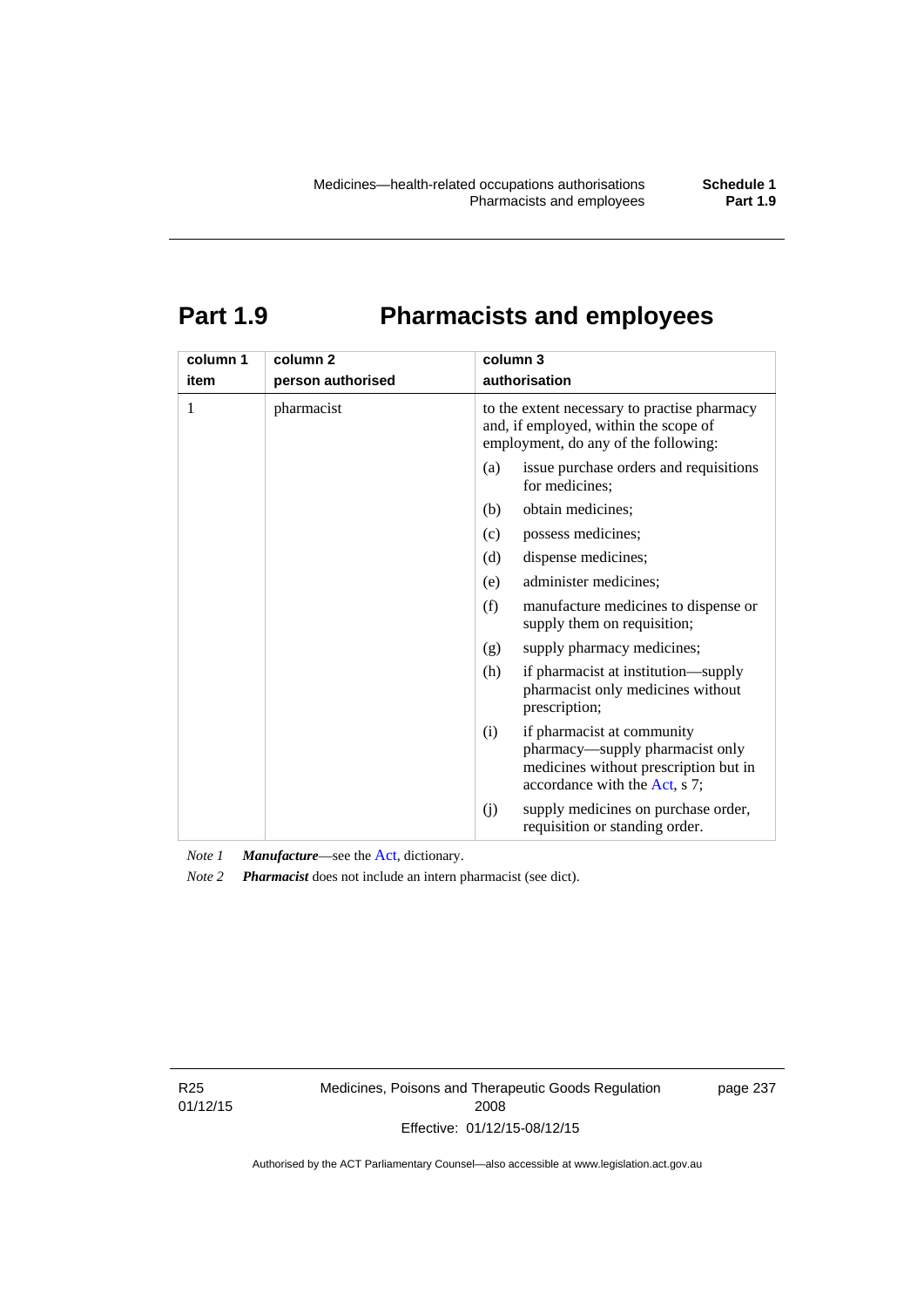#### **Schedule 1** Medicines—health-related occupations authorisations<br>**Part 1.9** Pharmacists and employees Pharmacists and employees

| column 1       | column <sub>2</sub> |     | column 3      |                                                                                                                                                   |
|----------------|---------------------|-----|---------------|---------------------------------------------------------------------------------------------------------------------------------------------------|
| item           | person authorised   |     | authorisation |                                                                                                                                                   |
| $\overline{c}$ | intern pharmacist   |     |               | to the extent necessary to practise pharmacy<br>or undertake training or supervised practice,<br>do any of the following:                         |
|                |                     | (a) |               | under direct supervision of pharmacist<br>do 1 or more of the following:                                                                          |
|                |                     |     | (i)           | administer medicines;                                                                                                                             |
|                |                     |     | (ii)          | if intern pharmacist at<br>institution-supply pharmacist<br>only medicines without<br>prescription;                                               |
|                |                     |     | (iii)         | if intern pharmacist at<br>community pharmacy—supply<br>pharmacist only medicines<br>without prescription but in<br>accordance with the Act, s 7; |
|                |                     |     | (iv)          | to obtain, possess and supply<br>medicines for the purpose of<br>assisting pharmacist to dispense<br>them;                                        |
|                |                     | (b) |               | under supervision of pharmacist, do<br>1 or more of the following:                                                                                |
|                |                     |     | (i)           | obtain medicines;                                                                                                                                 |
|                |                     |     | (ii)          | possess medicines;                                                                                                                                |
|                |                     |     | (iii)         | supply pharmacy medicines;                                                                                                                        |
|                |                     |     | (iv)          | supply medicines on requisition.                                                                                                                  |

page 238 Medicines, Poisons and Therapeutic Goods Regulation 2008 Effective: 01/12/15-08/12/15

R25 01/12/15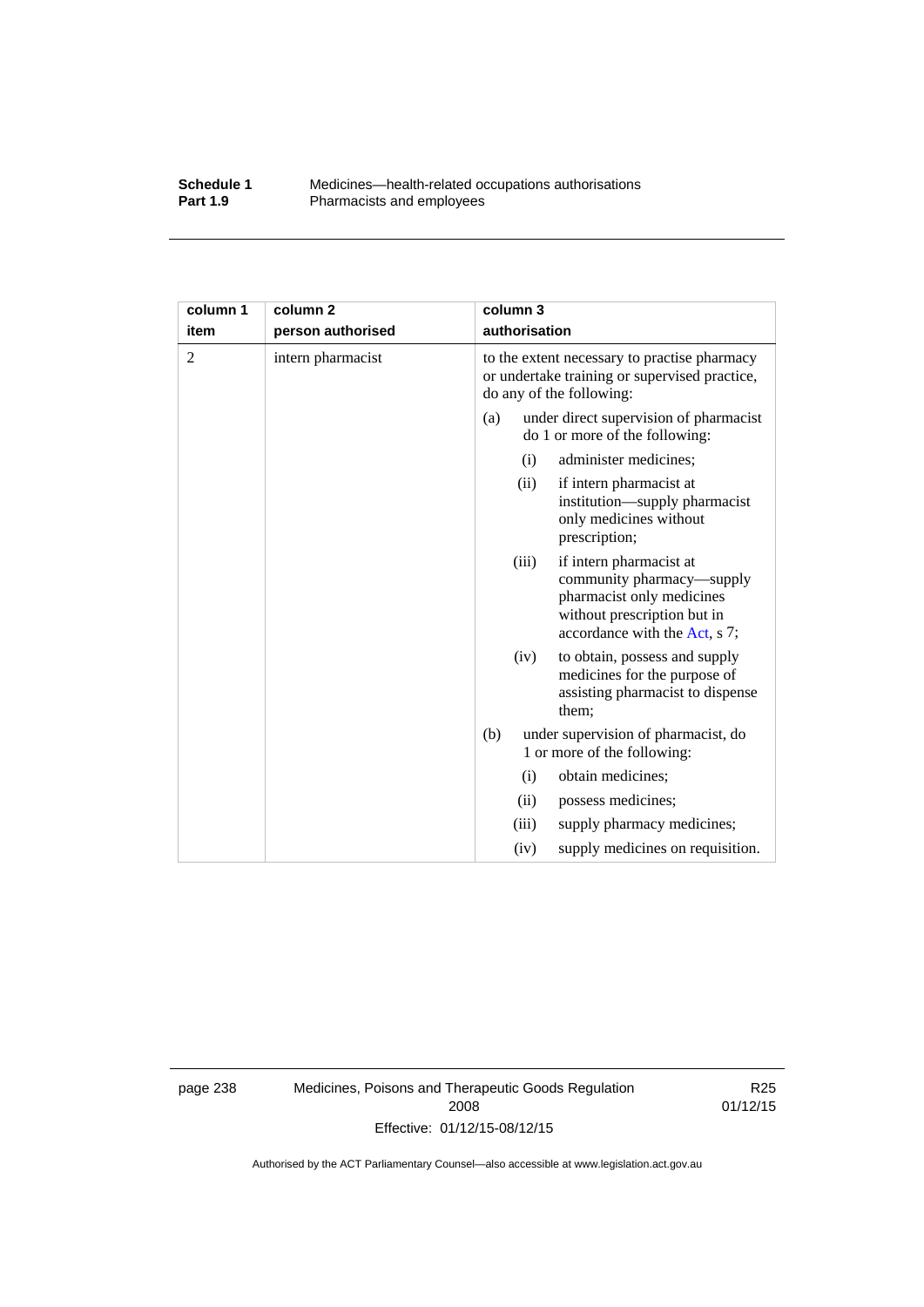| column 1 | column <sub>2</sub>                                   |                | column 3 |                                                                                                                                                         |
|----------|-------------------------------------------------------|----------------|----------|---------------------------------------------------------------------------------------------------------------------------------------------------------|
| item     | person authorised                                     | authorisation  |          |                                                                                                                                                         |
| 3        | employee assisting pharmacist<br>employed at hospital | the following: |          | within the scope of employment and under<br>direct supervision of pharmacist, do any of                                                                 |
|          |                                                       | (a)            |          | obtain medicines;                                                                                                                                       |
|          |                                                       | (b)            |          | possess medicines;                                                                                                                                      |
|          |                                                       | (c)            |          | to obtain, possess and supply<br>medicines for the purpose of assisting<br>pharmacist to dispense them;                                                 |
|          |                                                       | (d)            |          | supply medicines on requisition.                                                                                                                        |
| 4        | employee at a community                               |                |          | within the scope of employment and-                                                                                                                     |
| pharmacy |                                                       | (a)            |          | under supervision of pharmacist,<br>supply                                                                                                              |
|          |                                                       |                | (i)      | pharmacy medicines; or                                                                                                                                  |
|          |                                                       |                | (ii)     | pharmacist only medicines<br>supplied in person to customer<br>by pharmacist if supply is for<br>purpose of sale of medicine; or                        |
|          |                                                       |                | (iii)    | medicines dispensed at the<br>pharmacy if the delivery or sale<br>is to the person for whom the<br>medicine is prescribed or the<br>person's agent; and |
|          |                                                       | (b)            |          | under supervision of pharmacist,<br>obtain and possess medicines for<br>purpose of par (a); and                                                         |
|          |                                                       | (c)            |          | under direct supervision of pharmacist,<br>do any of the following for purpose of<br>assisting pharmacist to dispense<br>medicines:                     |
|          |                                                       |                | (i)      | obtain the medicines;                                                                                                                                   |
|          |                                                       |                | (ii)     | possess the medicines.                                                                                                                                  |

R25 01/12/15 Medicines, Poisons and Therapeutic Goods Regulation 2008 Effective: 01/12/15-08/12/15

page 239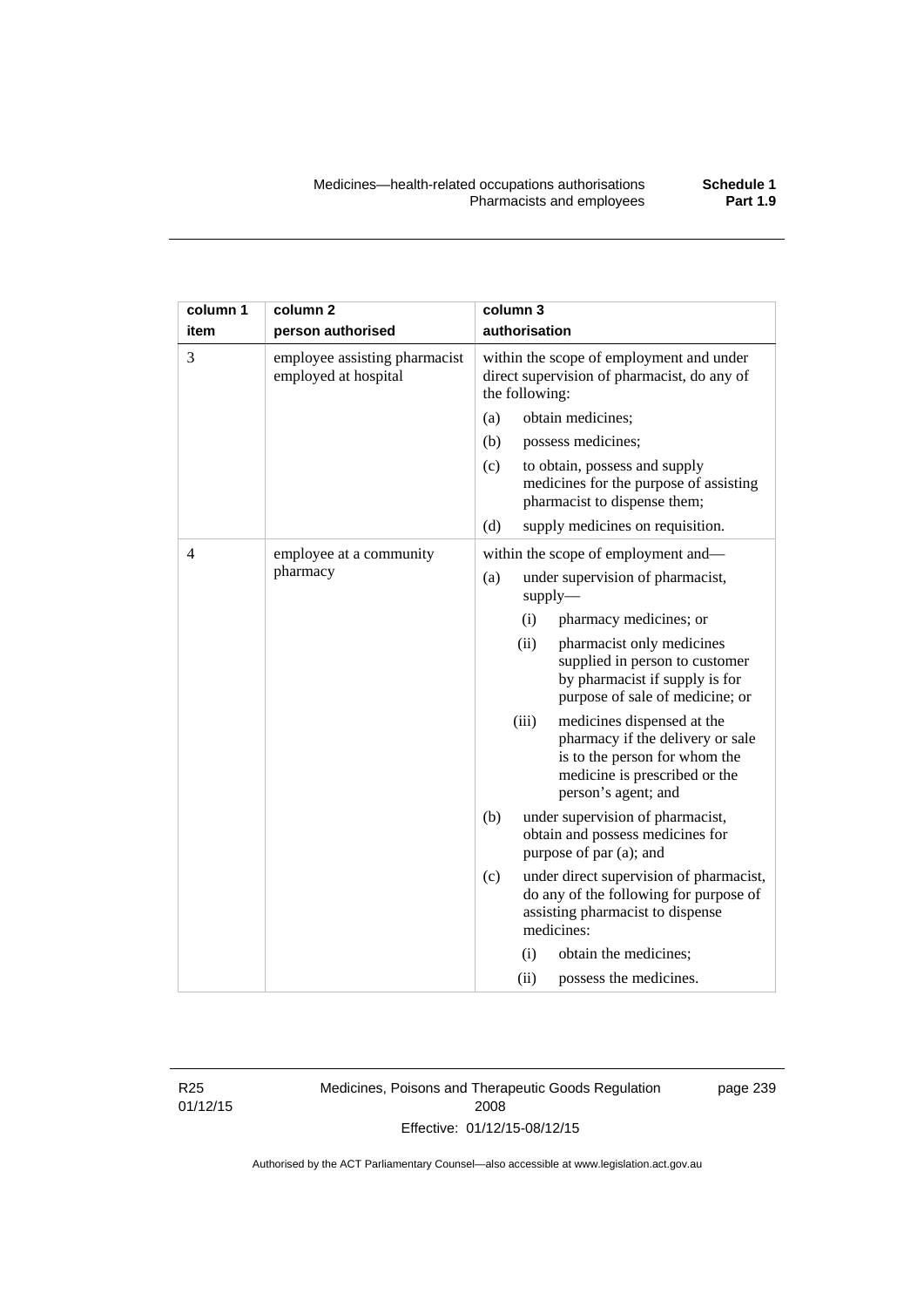### **Part 1.10 Podiatrists**

| column 1<br>item | column 2<br>person authorised | column 3<br>authorisation                                                                                                     |  |
|------------------|-------------------------------|-------------------------------------------------------------------------------------------------------------------------------|--|
|                  | podiatrist                    | to the extent necessary to practise podiatry<br>and, if employed, within the scope of<br>employment, do any of the following: |  |
|                  |                               | issue purchase orders and requisitions<br>(a)<br>for adrenaline and local anaesthetics;                                       |  |
|                  |                               | obtain adrenaline and local<br>(b)<br>anaesthetics:                                                                           |  |
|                  |                               | possess adrenaline and local<br>(c)<br>anaesthetics;                                                                          |  |
|                  |                               | administer adrenaline and local<br>(d)<br>anaesthetics.                                                                       |  |

page 240 Medicines, Poisons and Therapeutic Goods Regulation 2008 Effective: 01/12/15-08/12/15

R25 01/12/15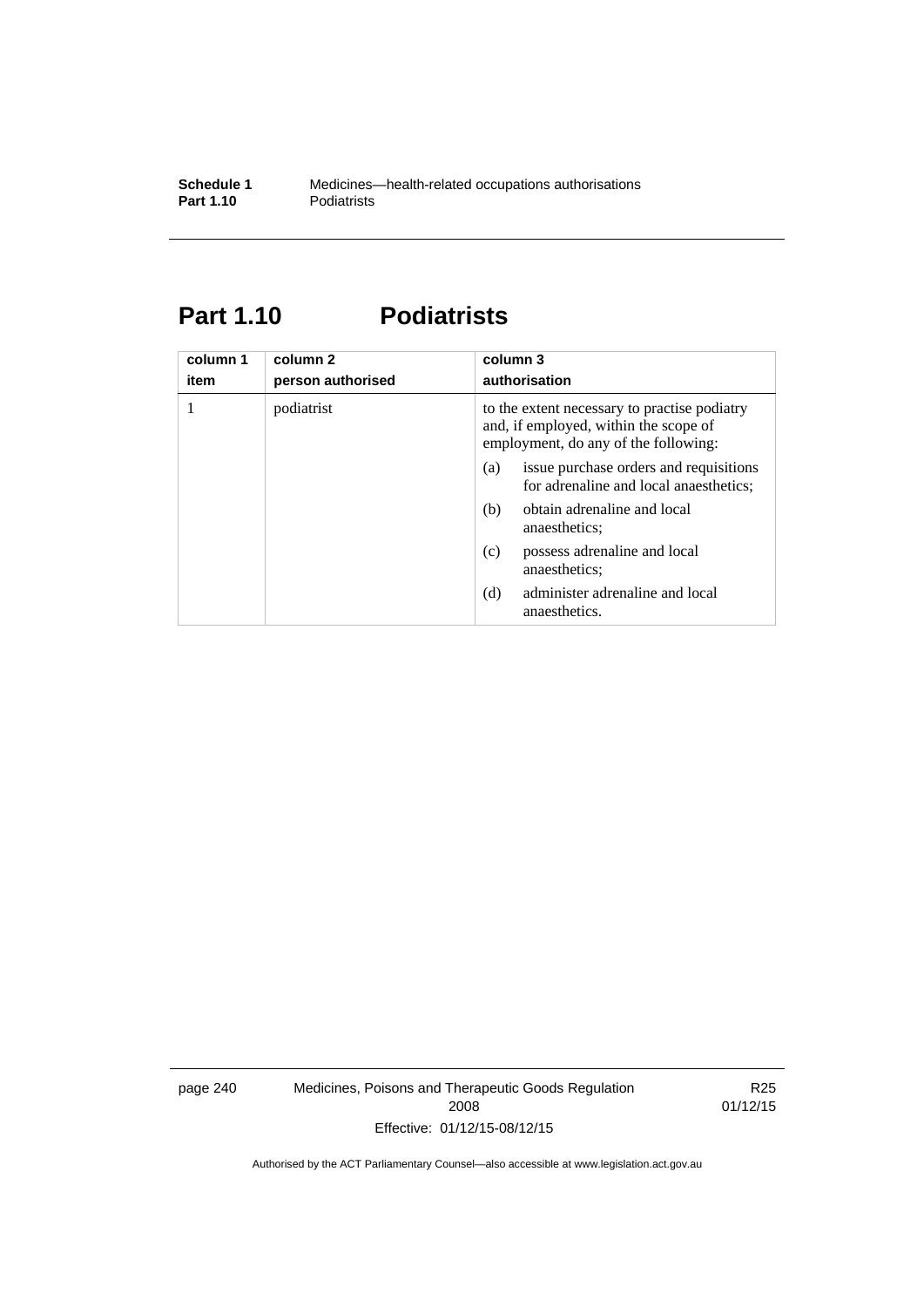## **Part 1.11 Residential care facilities**

| column 1 | column <sub>2</sub>                                                                                                                                               | column 3                                                                                                                                                                                                                                                                                                                                                                                  |
|----------|-------------------------------------------------------------------------------------------------------------------------------------------------------------------|-------------------------------------------------------------------------------------------------------------------------------------------------------------------------------------------------------------------------------------------------------------------------------------------------------------------------------------------------------------------------------------------|
| item     | person authorised                                                                                                                                                 | authorisation                                                                                                                                                                                                                                                                                                                                                                             |
| 1        | director of nursing<br>for residential aged care<br>facility without pharmacy<br>medical superintendent<br>for residential aged care<br>facility without pharmacy | within the scope of employment, do any of<br>the following:<br>issue purchase orders for following<br>(a)<br>medicines for emergency<br>administration to residents at facility<br>under direction of prescriber:<br>pharmacy medicines, pharmacist<br>(i)<br>only medicines and prescription<br>only medicines;<br>(ii)<br>not more than 5 ampoules, each<br>of 1mL or less, of morphine |
|          |                                                                                                                                                                   | sulfate, at a concentration of<br>30mg or less of morphine sulfate<br>per mL;                                                                                                                                                                                                                                                                                                             |
|          |                                                                                                                                                                   | obtain the medicines mentioned in<br>(b)<br>par(a);                                                                                                                                                                                                                                                                                                                                       |
|          |                                                                                                                                                                   | possess the medicines mentioned in<br>(c)<br>par(a);                                                                                                                                                                                                                                                                                                                                      |
|          |                                                                                                                                                                   | (d)<br>supply medicines mentioned in par (a)<br>to health practitioner at facility for<br>administration to residents.                                                                                                                                                                                                                                                                    |
|          |                                                                                                                                                                   | <i>Note 1</i> No authorisation is required for certain<br>dealings with residents' own medicines,<br>see s 371.                                                                                                                                                                                                                                                                           |
|          |                                                                                                                                                                   | <i>Note</i> 2 For the administration of medicines by<br>staff, see s 361.                                                                                                                                                                                                                                                                                                                 |
|          |                                                                                                                                                                   | Note 3<br>For authorisation of doctor to issue<br>standing orders for administration of<br>medicines at facility, see s 75.                                                                                                                                                                                                                                                               |

R25 01/12/15 Medicines, Poisons and Therapeutic Goods Regulation 2008 Effective: 01/12/15-08/12/15

page 241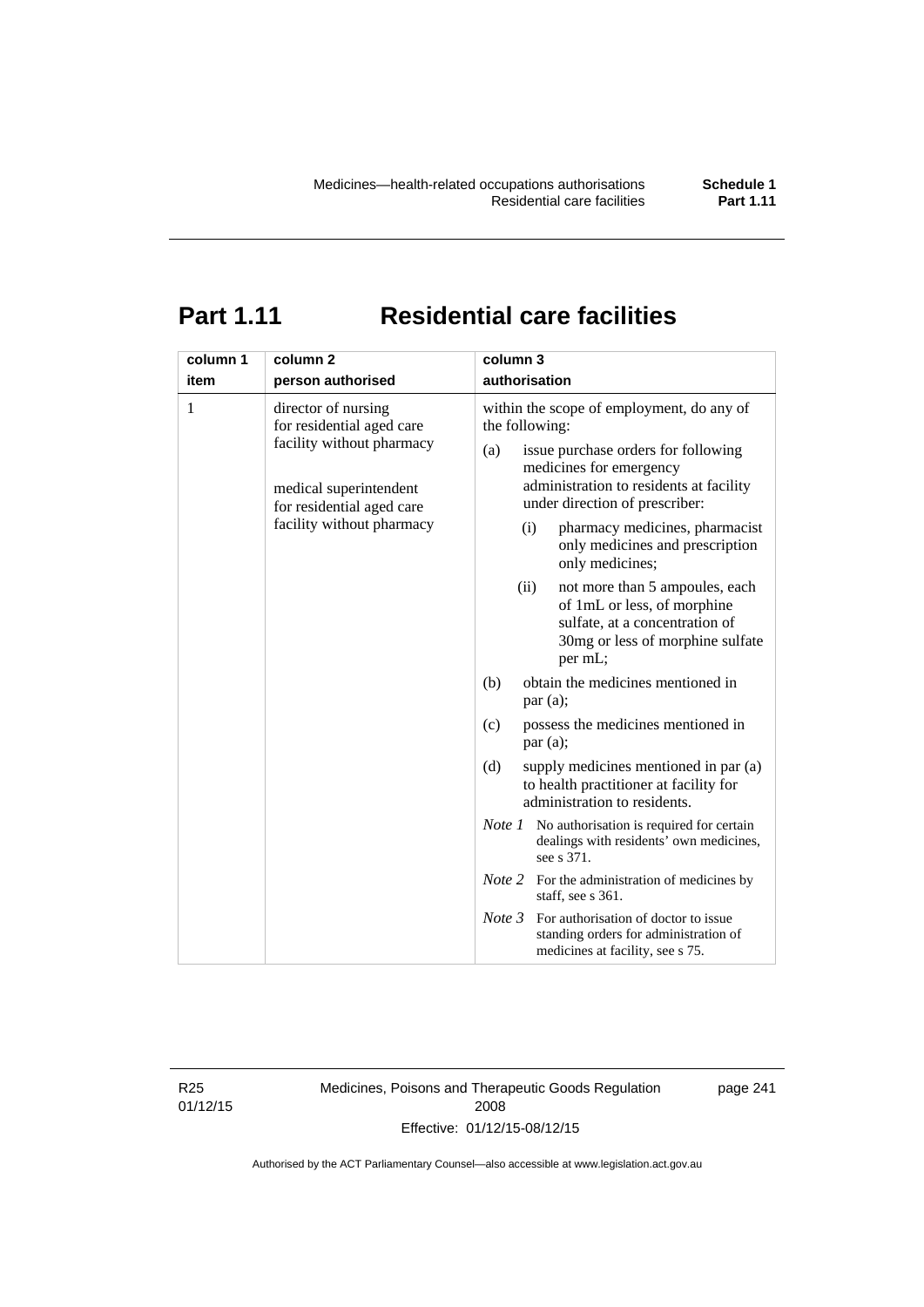| Schedule 1       | Medicines—health-related occupations authorisations |
|------------------|-----------------------------------------------------|
| <b>Part 1.11</b> | Residential care facilities                         |

| column 1<br>item                                                                                                                                       | column <sub>2</sub><br>person authorised                                                                                                                                      | column 3<br>authorisation                                                                             |  |
|--------------------------------------------------------------------------------------------------------------------------------------------------------|-------------------------------------------------------------------------------------------------------------------------------------------------------------------------------|-------------------------------------------------------------------------------------------------------|--|
| $\overline{2}$                                                                                                                                         | director of nursing                                                                                                                                                           | within the scope of employment, do any of                                                             |  |
| for residential disability care<br>facility without pharmacy<br>medical superintendent<br>for residential disability care<br>facility without pharmacy |                                                                                                                                                                               | the following:                                                                                        |  |
|                                                                                                                                                        | issue purchase orders for medicines<br>(a)<br>(other than controlled medicines) for<br>emergency administration to residents<br>at facility under direction of<br>prescriber; |                                                                                                       |  |
|                                                                                                                                                        |                                                                                                                                                                               | obtain the medicines;<br>(b)                                                                          |  |
|                                                                                                                                                        |                                                                                                                                                                               | (c)<br>possess the medicines;                                                                         |  |
|                                                                                                                                                        |                                                                                                                                                                               | (d)<br>supply the medicines to health<br>practitioner at facility for<br>administration to residents. |  |
|                                                                                                                                                        |                                                                                                                                                                               | <b>Note</b><br>See the notes to item 1.                                                               |  |

page 242 Medicines, Poisons and Therapeutic Goods Regulation 2008 Effective: 01/12/15-08/12/15

R25 01/12/15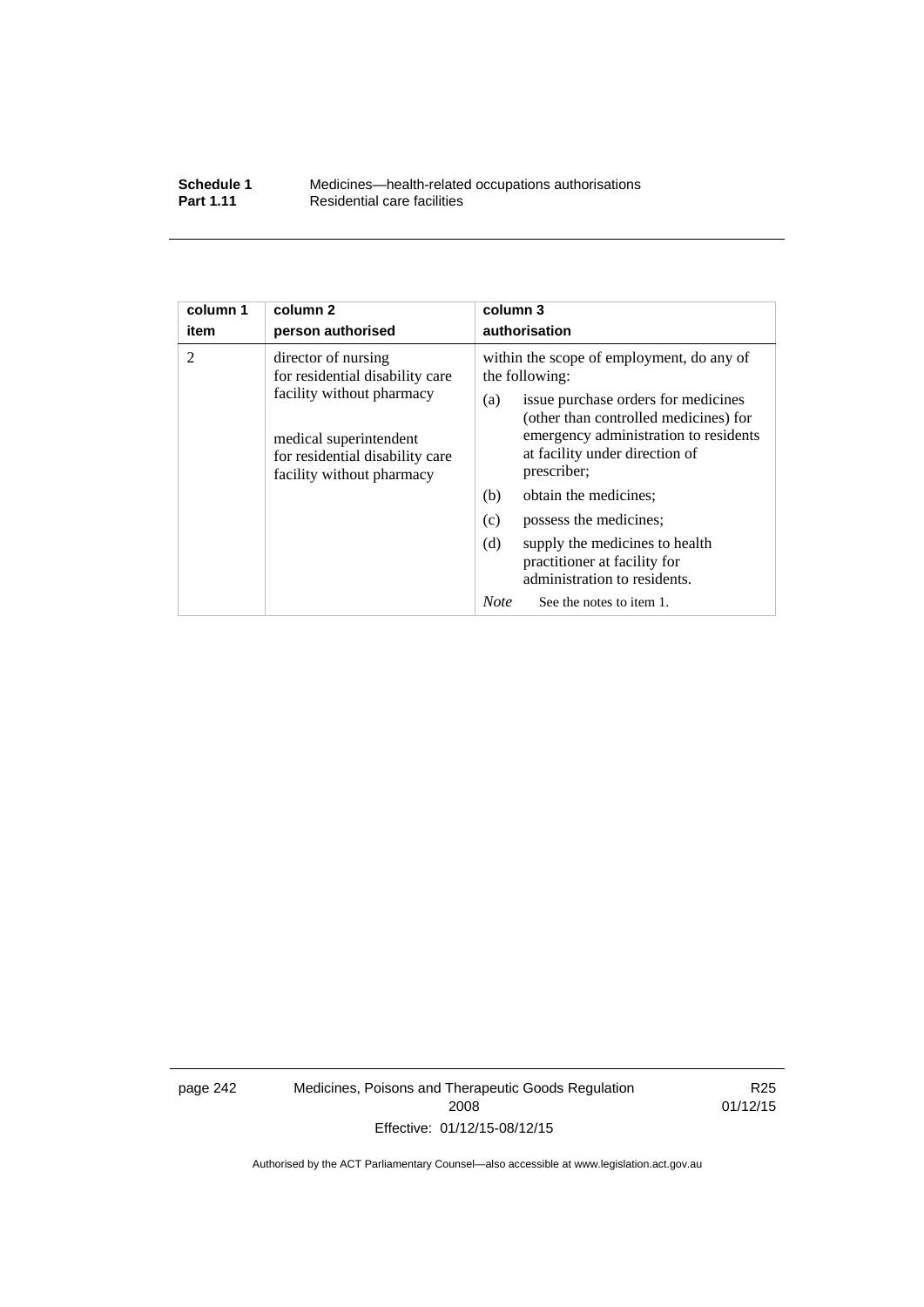### **Part 1.12 Sales representatives for medicines manufacturers and wholesalers**

| column 1 | column 2                                                                                                                                                                                                                                                                                                                                                      | column 3                                                                                                                                                                                                                                                                                                                                                                                                                                                                                          |  |
|----------|---------------------------------------------------------------------------------------------------------------------------------------------------------------------------------------------------------------------------------------------------------------------------------------------------------------------------------------------------------------|---------------------------------------------------------------------------------------------------------------------------------------------------------------------------------------------------------------------------------------------------------------------------------------------------------------------------------------------------------------------------------------------------------------------------------------------------------------------------------------------------|--|
| item     | person authorised                                                                                                                                                                                                                                                                                                                                             | authorisation                                                                                                                                                                                                                                                                                                                                                                                                                                                                                     |  |
| 1        | representative of person<br>authorised (however described)<br>under corresponding law to<br>manufacture medicines<br>representative of medicines<br>wholesalers licence-holder<br>representative of person<br>authorised to supply medicines<br>under the Act, s $20(4)$ (which is<br>about wholesalers who do not<br>have a place of business in the<br>ACT) | for purpose of supplying medicines (other<br>than controlled medicines) under<br>medicines Australia code of conduct, and<br>within the scope of employment, do any of<br>the following:<br>obtain manufacturer's packs of<br>(a)<br>medicines (other than controlled<br>medicines) from manufacturer or<br>wholesaler;<br>(b)<br>possess medicines obtained under<br>par(a);<br>supply manufacturer's packs of<br>(c)<br>medicines in accordance with<br>medicines Australia code of<br>conduct. |  |

R25 01/12/15 Medicines, Poisons and Therapeutic Goods Regulation 2008 Effective: 01/12/15-08/12/15

page 243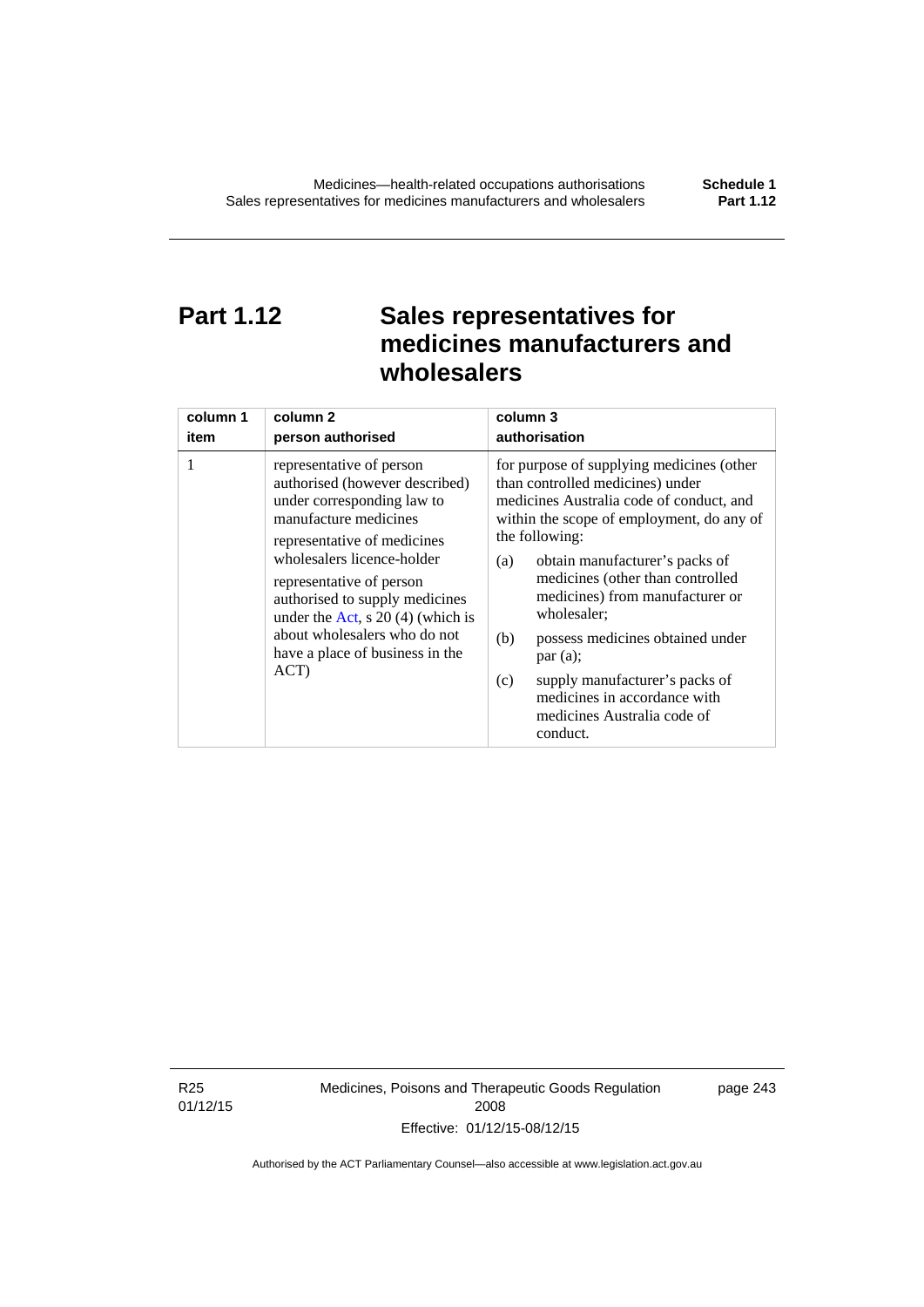### **Part 1.13 Veterinary surgeons and employees**

| column 1 | column <sub>2</sub> | column 3                                                                                                                                                                                          |  |  |
|----------|---------------------|---------------------------------------------------------------------------------------------------------------------------------------------------------------------------------------------------|--|--|
| item     | person authorised   | authorisation                                                                                                                                                                                     |  |  |
| 1        | veterinary surgeon  | to the extent necessary to practise<br>veterinary medicine and, if employed,<br>within the scope of employment, do any of<br>the following:                                                       |  |  |
|          |                     | issue purchase orders for medicines;<br>(a)                                                                                                                                                       |  |  |
|          |                     | (b)<br>obtain medicines;                                                                                                                                                                          |  |  |
|          |                     | possess medicines;<br>(c)                                                                                                                                                                         |  |  |
|          |                     | administer medicines;<br>(d)                                                                                                                                                                      |  |  |
|          |                     | prescribe medicines;<br>(e)                                                                                                                                                                       |  |  |
|          |                     | (f)<br>$supply$ —                                                                                                                                                                                 |  |  |
|          |                     | pharmacy medicines if labelled<br>(i)<br>with words to the effect of 'for<br>animal treatment only'; or                                                                                           |  |  |
|          |                     | (ii)<br>pharmacist only medicines<br>supplied in person by<br>veterinary surgeon, or trainee<br>veterinary surgeon, if labelled<br>with words to the effect of 'for<br>animal treatment only'; or |  |  |
|          |                     | medicines to custodians of<br>(iii)<br>animals during consultations if<br>labelled in accordance with<br>s 161.                                                                                   |  |  |

*Note 1 Veterinary surgeon* does not include a trainee veterinary surgeon (see dict).

*Note 2 Custodian*, of an animal—see the dictionary.

page 244 Medicines, Poisons and Therapeutic Goods Regulation 2008 Effective: 01/12/15-08/12/15

R25 01/12/15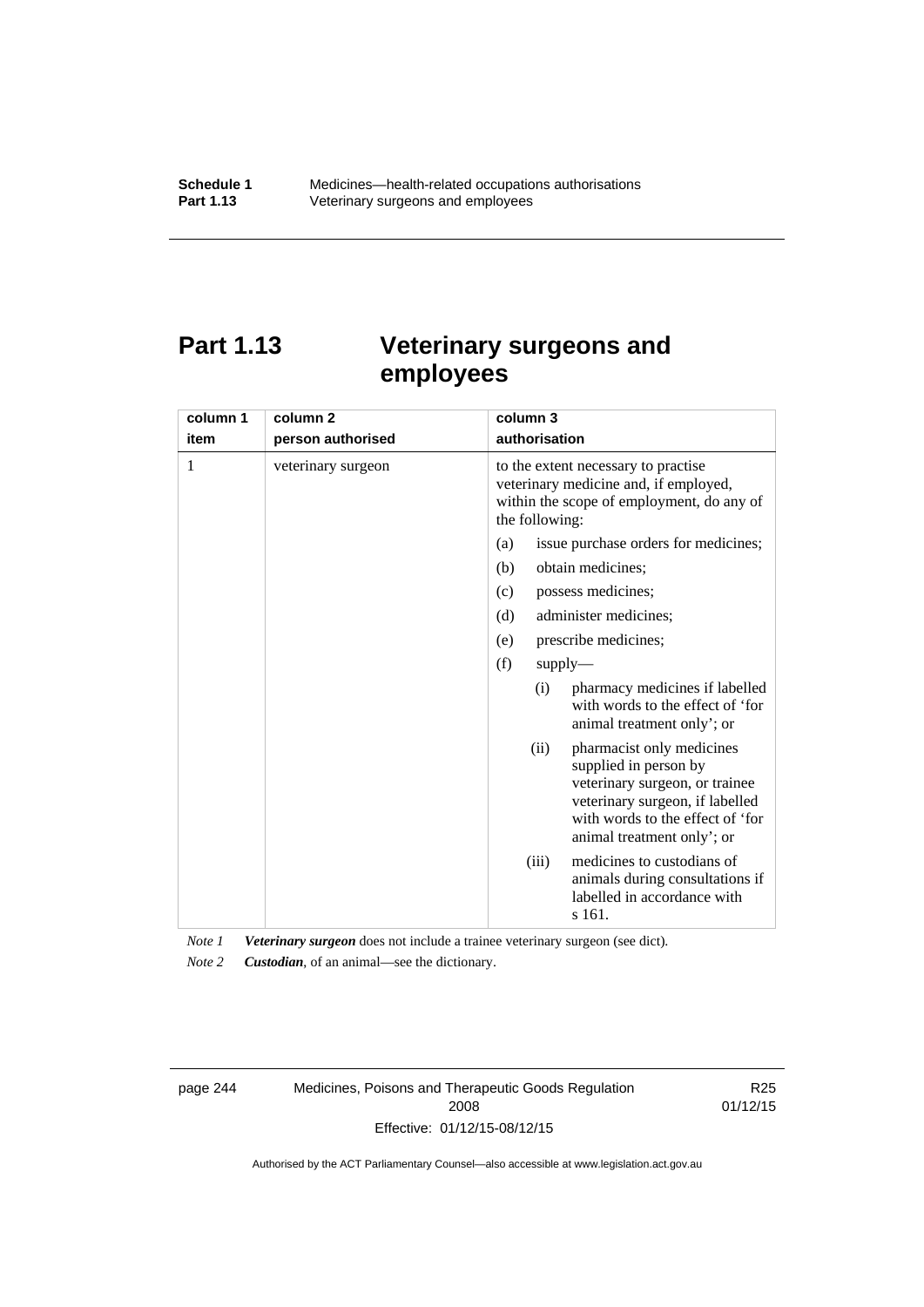| column 1 | column <sub>2</sub>        | column 3                                                                                                                                                                                          |  |  |
|----------|----------------------------|---------------------------------------------------------------------------------------------------------------------------------------------------------------------------------------------------|--|--|
| item     | person authorised          | authorisation                                                                                                                                                                                     |  |  |
| 2        | trainee veterinary surgeon | to the extent necessary to practise<br>veterinary medicine or undertake training,<br>and under supervision of veterinary<br>surgeon, do any of the following:                                     |  |  |
|          |                            | obtain medicines;<br>(a)                                                                                                                                                                          |  |  |
|          |                            | (b)<br>possess medicines;                                                                                                                                                                         |  |  |
|          |                            | administer medicines in accordance<br>(c)<br>with prescription (whether or not<br>issued themself or by veterinary<br>surgeon);                                                                   |  |  |
|          |                            | (d)<br>$supply$ —                                                                                                                                                                                 |  |  |
|          |                            | pharmacy medicines if labelled<br>(i)<br>with words to the effect of 'for<br>animal treatment only'; or                                                                                           |  |  |
|          |                            | (ii)<br>pharmacist only medicines<br>supplied in person by<br>veterinary surgeon, or trainee<br>veterinary surgeon, if labelled<br>with words to the effect of 'for<br>animal treatment only'; or |  |  |
|          |                            | (iii)<br>medicines supplied in person<br>by a veterinary surgeon at the<br>surgery if labelled in<br>accordance with s 161;                                                                       |  |  |
|          |                            | prescribe medicines for<br>(e)<br>administration at veterinary surgery.                                                                                                                           |  |  |

R25 01/12/15 Medicines, Poisons and Therapeutic Goods Regulation 2008 Effective: 01/12/15-08/12/15

page 245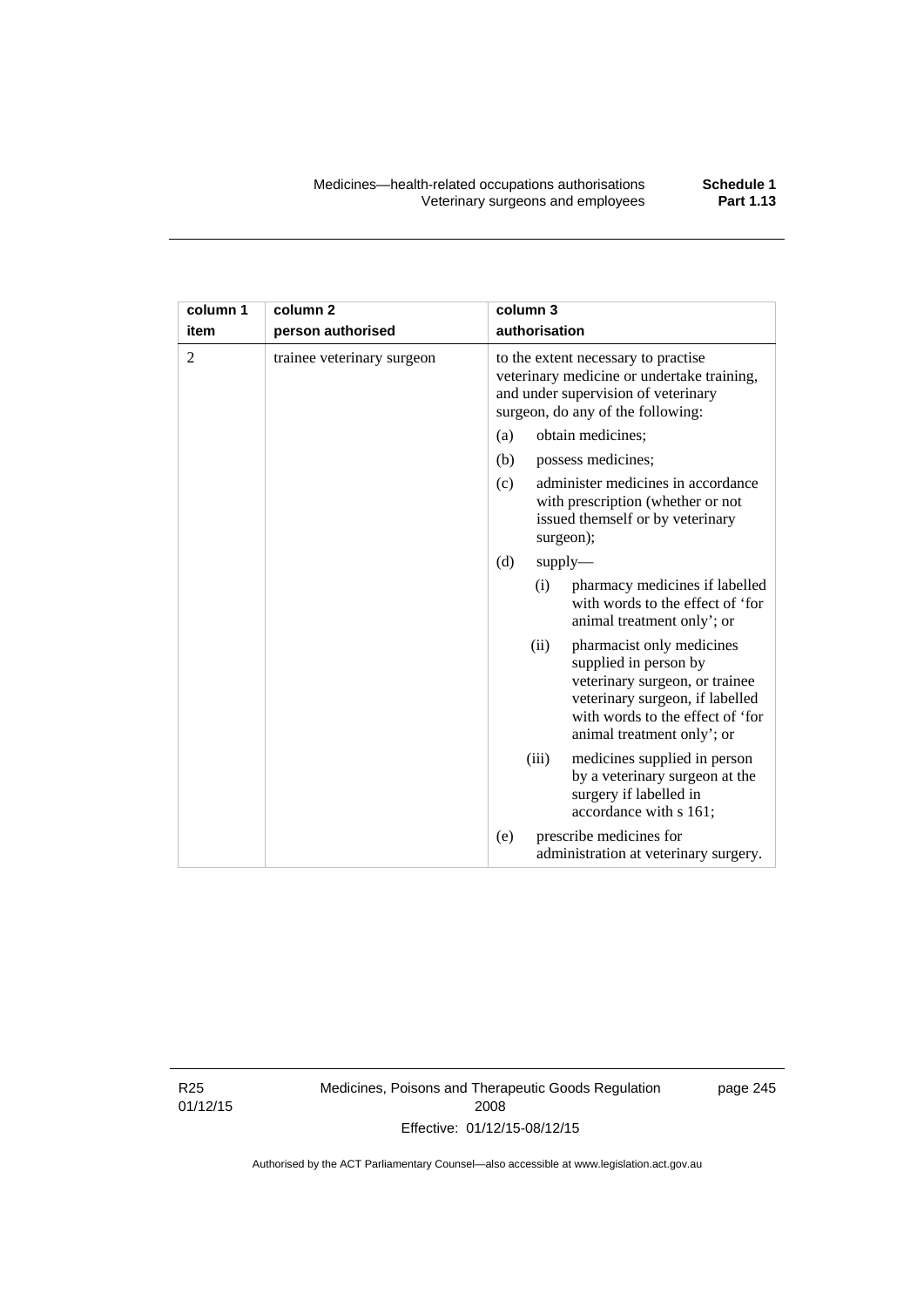#### **Schedule 1** Medicines—health-related occupations authorisations<br>**Part 1.13** Veterinary surgeons and employees Veterinary surgeons and employees

| column 1 | column 2                                                                                       | column 3                                                                                                                                                                               |  |
|----------|------------------------------------------------------------------------------------------------|----------------------------------------------------------------------------------------------------------------------------------------------------------------------------------------|--|
| item     | person authorised                                                                              | authorisation                                                                                                                                                                          |  |
| 3        | veterinary surgeon's employee<br>public employee assisting<br>veterinary surgeon who is public | within the scope of employment and under<br>supervision of veterinary surgeon, do any<br>of the following:                                                                             |  |
|          | employee                                                                                       | obtain medicines from veterinary<br>(a)<br>surgeon authorised to possess them;                                                                                                         |  |
|          |                                                                                                | possess medicines mentioned in<br>(b)<br>par $(a)$ ;                                                                                                                                   |  |
|          |                                                                                                | administer medicines mentioned in<br>(c)<br>par (a) in accordance with veterinary<br>surgeon's prescription;                                                                           |  |
|          |                                                                                                | (d)<br>supply pharmacy medicines if<br>labelled with words to the effect of<br>'for animal treatment only';                                                                            |  |
|          |                                                                                                | supply pharmacist only medicines<br>(e)<br>supplied in person by veterinary<br>surgeon, or trainee veterinary<br>surgeon, if supply is for purpose of<br>sale or delivery of medicine; |  |
|          |                                                                                                | supply medicines supplied in person<br>(f)<br>by a veterinary surgeon at the place<br>of employment if labelled in<br>accordance with s 161.                                           |  |

page 246 Medicines, Poisons and Therapeutic Goods Regulation 2008 Effective: 01/12/15-08/12/15

R25 01/12/15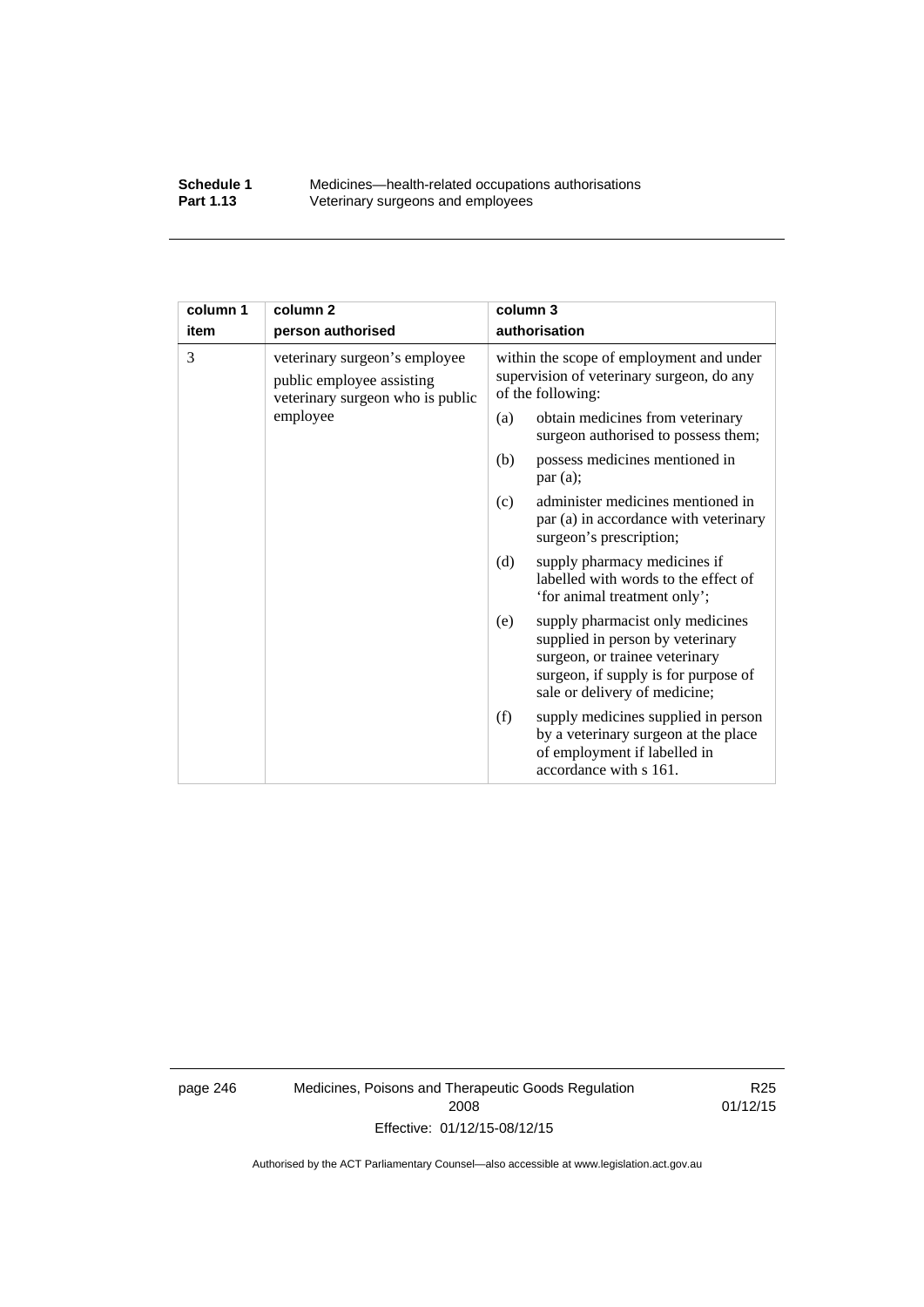## **Schedule 3 Designated appendix D medicines—standing approvals**

(see s 31, s 33, s 41, s 160, s 591, s 592 and s 593)

### **Part 3.1 Approval conditions**

#### **3.1 Definitions—sch 3**

In this schedule:

*condition 1*, for a doctor prescribing or supplying a designated appendix D medicine to a woman of child-bearing age, means the doctor must ensure that the possibility of pregnancy by the woman has been excluded prior to commencement of treatment.

*condition 2*, for a doctor prescribing or supplying a designated appendix D medicine to a woman of child-bearing age, means the doctor must advise the woman to avoid becoming pregnant during, or for a period of 1 month after the completion of, treatment.

*condition 3*, for a doctor prescribing or supplying a designated appendix D medicine to a woman of child-bearing age, means the doctor must advise the woman to avoid becoming pregnant during, or for a period of 3 months after the completion of, treatment.

*condition 4*, for a doctor prescribing or supplying a designated appendix D medicine to a woman of child-bearing age, means the doctor must advise the woman to avoid becoming pregnant during, or for a period of 24 months after the completion of, treatment.

R25 01/12/15 page 247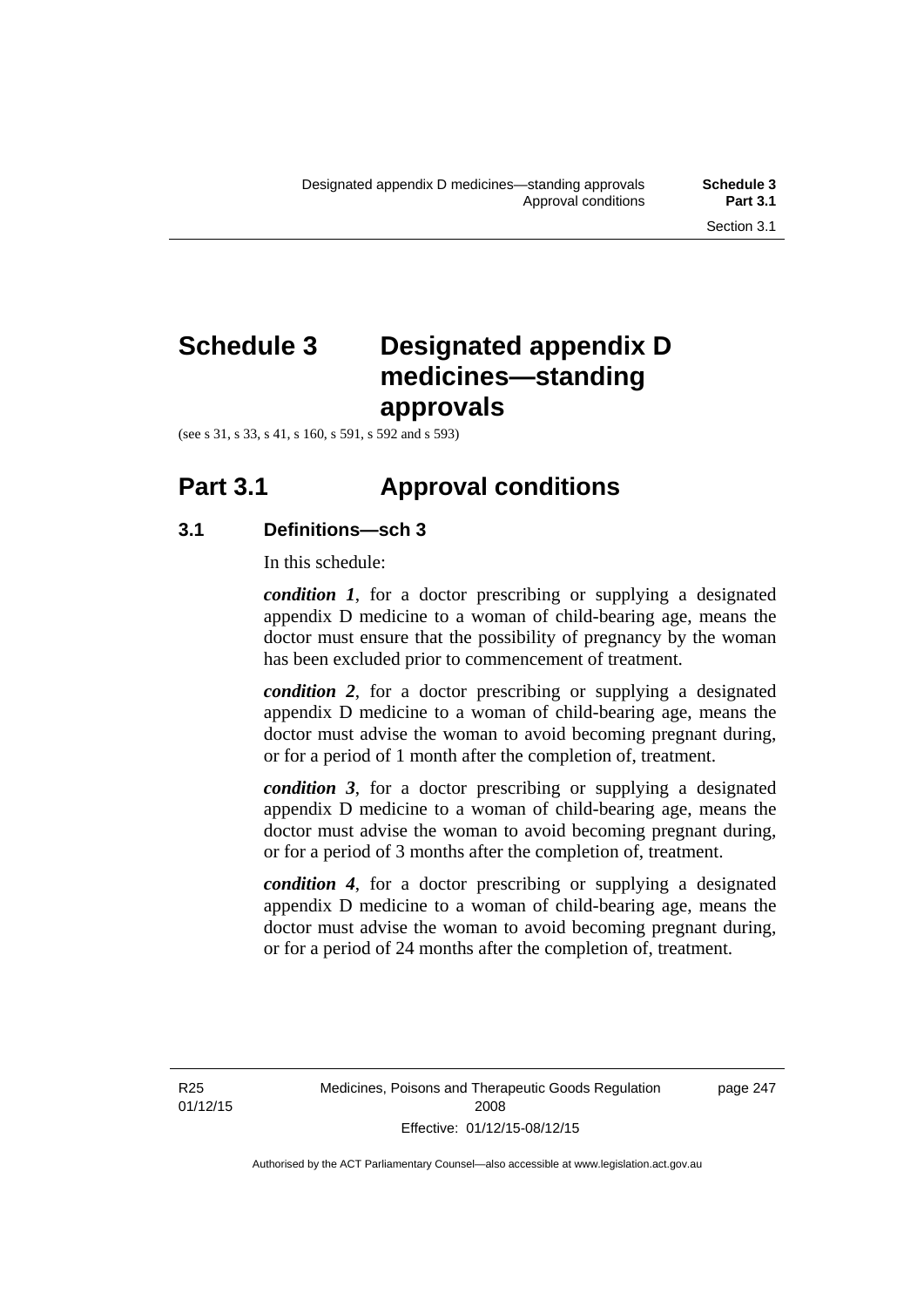### **Part 3.2 Standing approvals for designated appendix D medicines**

| column 1<br>item | column <sub>2</sub><br>doctor                                                                    | column 3<br>medicine                                                                                                                                                                                                                                                                                                                                                                                                                                   | column 4<br>conditions (if any)                                                                            |
|------------------|--------------------------------------------------------------------------------------------------|--------------------------------------------------------------------------------------------------------------------------------------------------------------------------------------------------------------------------------------------------------------------------------------------------------------------------------------------------------------------------------------------------------------------------------------------------------|------------------------------------------------------------------------------------------------------------|
| 1                | specialist practising<br>in specialist area of<br>dermatology                                    | acitretin for human use<br>alefacept for human use<br>bexarotene for human use<br>etretinate for human use<br>isotretinoin for human oral use<br>thalidomide for human use                                                                                                                                                                                                                                                                             | conditions 1 and 4<br>conditions 1 and 2<br>conditions 1 and 4<br>conditions 1 and 2<br>conditions 1 and 2 |
| 2                | specialist practising<br>in specialist area of<br>endocrinology,<br>gynaecology or<br>obstetrics | clomiphene for human use<br>corifollitropin alfa for human use<br>cyclofenil for human use<br>dinoprost for human use<br>dinoprostone for human use<br>follitropin alpha (recombinant human<br>follicle-stimulating hormone) for<br>human use<br>follitropin beta (recombinant human<br>follicle-stimulating hormone) for<br>human use<br>luteinising hormone for human use<br>urofollitropin (human<br>follicle-stimulating hormone) for<br>human use |                                                                                                            |

page 248 Medicines, Poisons and Therapeutic Goods Regulation 2008 Effective: 01/12/15-08/12/15

R25 01/12/15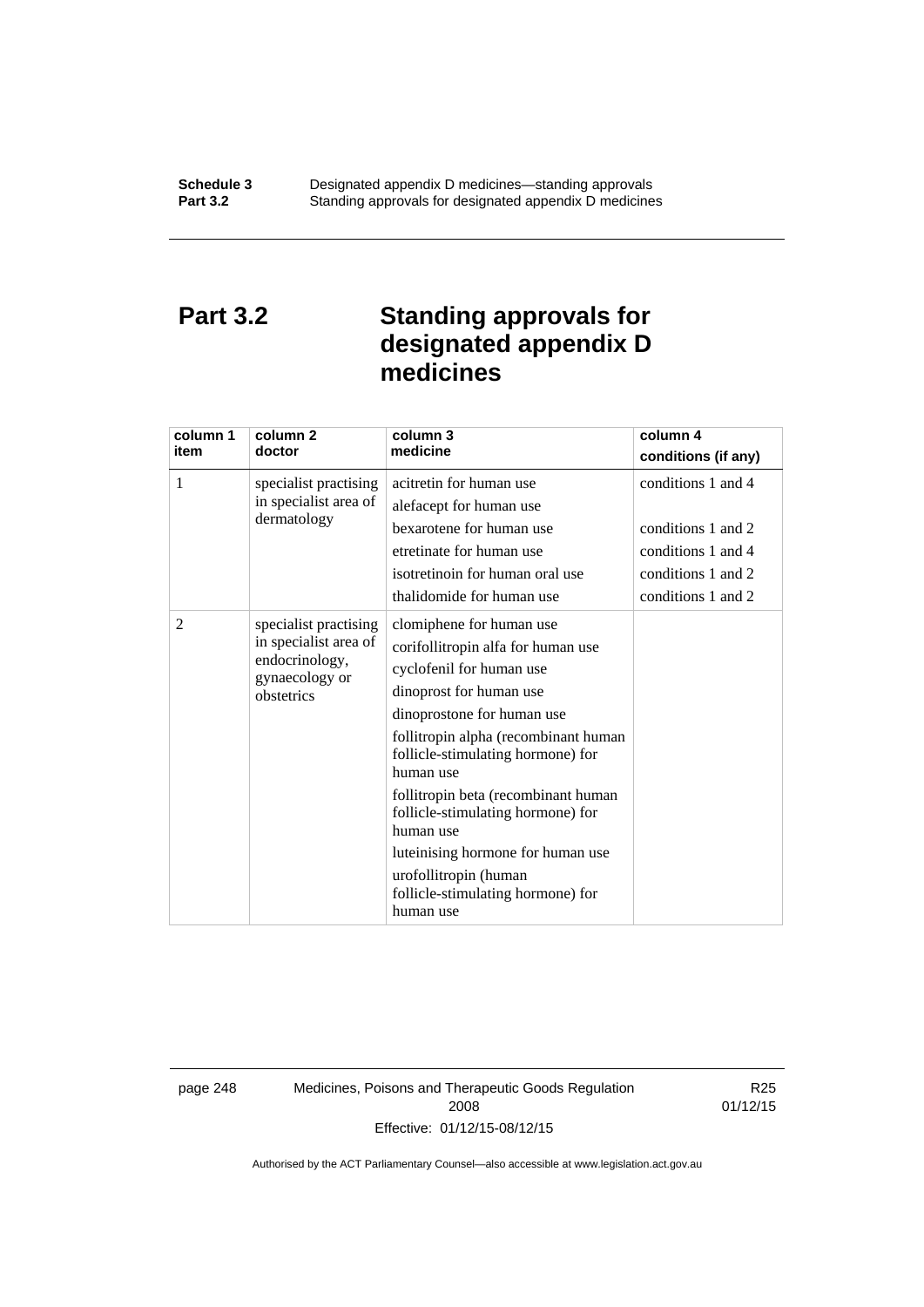Designated appendix D medicines—standing approvals **Schedule 3** Standing approvals for designated appendix D medicines

| column 1<br>item | column <sub>2</sub><br>doctor                                                                                                                                                                                                     | column 3<br>medicine                                                                                                                                                                                                                                                                                                           | column 4<br>conditions (if any)                                                                                                                                                                                          |
|------------------|-----------------------------------------------------------------------------------------------------------------------------------------------------------------------------------------------------------------------------------|--------------------------------------------------------------------------------------------------------------------------------------------------------------------------------------------------------------------------------------------------------------------------------------------------------------------------------|--------------------------------------------------------------------------------------------------------------------------------------------------------------------------------------------------------------------------|
| 3                | specialist practising<br>in specialist area of<br>mental health<br>doctor employed by<br>Territory and<br>working under<br>supervision of chief<br>psychiatrist under<br><b>Mental Health</b><br>(Treatment and Care)<br>Act 1994 | clozapine for human use                                                                                                                                                                                                                                                                                                        |                                                                                                                                                                                                                          |
| $\overline{4}$   | specialist physician                                                                                                                                                                                                              | ambrisentan for human use<br>acitretin for human use<br>etretinate for human use<br>bexarotene for human use<br>bosentan for human use<br>isotretinoin for human oral use<br>lenalidomide for human use<br>sitaxentan for human use<br>teriparatide for human use<br>thalidomide for human use<br>tretinoin for human oral use | conditions 1 and 3<br>conditions 1 and 4<br>conditions 1 and 4<br>conditions 1 and 2<br>conditions 1 and 3<br>conditions 1 and 2<br>conditions 1 and 2<br>conditions 1 and 3<br>conditions 1 and 2<br>conditions 1 and 2 |
| 5                | specialist practising<br>in specialist area of<br>neurology or<br>rehabilitation                                                                                                                                                  | nabiximols for human use                                                                                                                                                                                                                                                                                                       |                                                                                                                                                                                                                          |
| 6                | specialist practising<br>in specialist area of<br>neurology,<br>paediatrics or sleep<br>medicine                                                                                                                                  | sodium oxybate for human use                                                                                                                                                                                                                                                                                                   |                                                                                                                                                                                                                          |

*Note Specialist* includes a doctor training in a specialist area—see the dictionary.

R25 01/12/15 Medicines, Poisons and Therapeutic Goods Regulation 2008 Effective: 01/12/15-08/12/15

page 249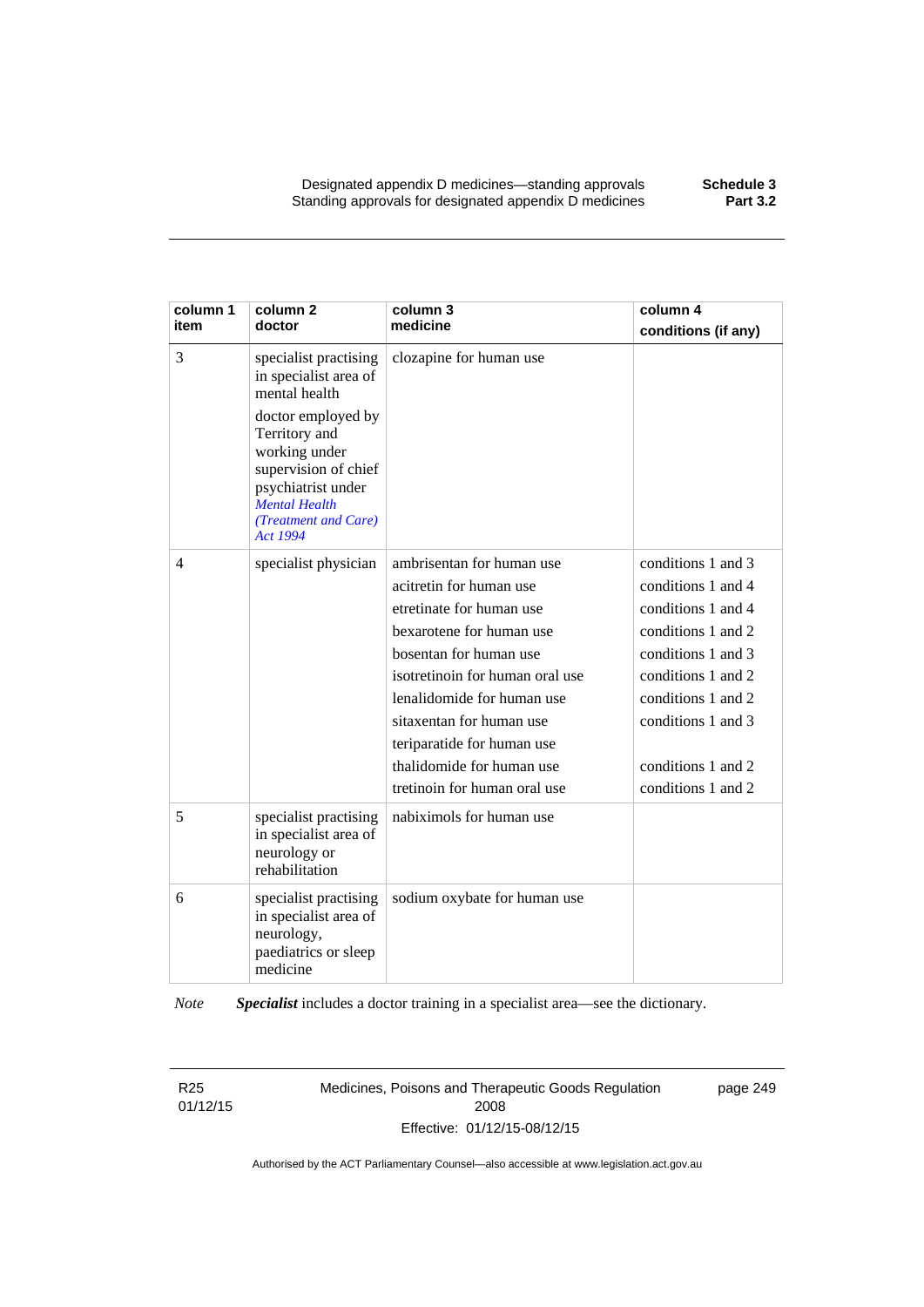### **Schedule 4 Dangerous poisons manufacturing etc authorisations**

(see s 690)

| column 1<br>item | column <sub>2</sub><br>people                                             | column 3<br>dangerous poison | column 4<br>prescribed purpose                                         |
|------------------|---------------------------------------------------------------------------|------------------------------|------------------------------------------------------------------------|
| 1                | manufacturers of glass                                                    | arsenic                      | manufacturing glass                                                    |
|                  | metallurgists                                                             |                              | manufacturing alloys                                                   |
| $\overline{2}$   | manufacturers of dyes or<br>pharmaceuticals                               | benzene                      | manufacturing dyes or<br>pharmaceuticals                               |
|                  | manufacturers of lacquers,<br>linoleum, protective cloths<br>or varnishes |                              | manufacturing lacquers,<br>linoleum, protective<br>cloths or varnishes |
| 3                | manufacturers of<br>chemicals or<br>pharmaceuticals                       | carbon tetrachloride         | manufacturing<br>chemicals or<br>pharmaceuticals                       |
|                  | manufacturers of lacquers,<br>paints or varnishes                         |                              | manufacturing lacquers,<br>paints or varnishes                         |
| $\overline{4}$   | managers of swimming<br>pools, other than domestic<br>swimming pools      | chlorine                     | purifying water in pools                                               |
|                  | manufacturers of<br>chemicals, plastics or<br>synthetic rubber            |                              | manufacturing<br>chemicals, plastics or<br>synthetic rubber            |
|                  | metallurgists                                                             |                              | cleaning metals                                                        |
|                  | people working at sewage<br>treatment centres                             |                              | treating sewage at<br>treatment centres                                |
|                  | people working at water<br>treatment centres                              |                              | purifying water at<br>treatment centres                                |
| 5                | electroplaters                                                            | cyanides                     | electroplating                                                         |

page 250 Medicines, Poisons and Therapeutic Goods Regulation 2008 Effective: 01/12/15-08/12/15

R25 01/12/15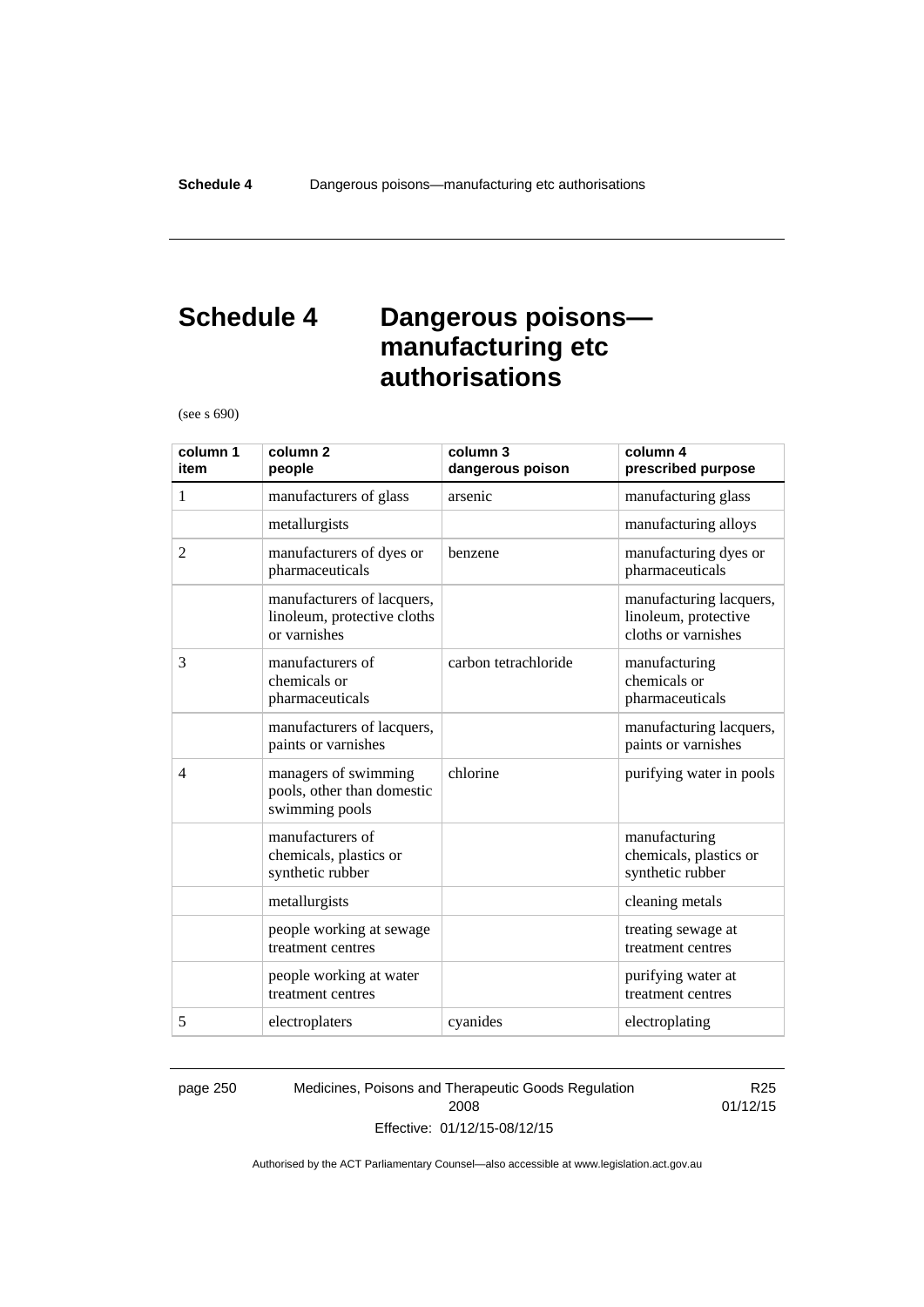| column 1<br>item | column <sub>2</sub><br>people                                   | column 3<br>dangerous poison                      | column 4<br>prescribed purpose                                  |
|------------------|-----------------------------------------------------------------|---------------------------------------------------|-----------------------------------------------------------------|
|                  | jewellers                                                       |                                                   | manufacturing gold<br>jewellery                                 |
|                  | miners                                                          |                                                   | extracting or processing<br>gold                                |
| 6                | manufacturers of lacquers,<br>paints or varnishes               | epichlorohydrin                                   | manufacturing lacquers,<br>paints or varnishes                  |
| 7                | manufacturers of<br>chemicals or detergents                     | ethylene oxide                                    | manufacturing<br>chemicals or detergents                        |
|                  | sterilising technologists                                       |                                                   | sterilising surgical<br>instruments                             |
| 8                | glass workers                                                   | hydrofluoric acid                                 | etching glass                                                   |
|                  | masons                                                          |                                                   | cleaning building<br>materials                                  |
|                  | metal workers                                                   |                                                   | cleaning or etching<br>metals                                   |
|                  | miners                                                          |                                                   | extracting or processing<br>gold                                |
|                  | potters                                                         |                                                   | cleaning ceramics                                               |
| 9                | manufacturers of lamps,<br>mirrors or scientific<br>instruments | mercury                                           | manufacturing of lamps,<br>mirrors or scientific<br>instruments |
|                  | manufacturers of mercury<br>salts or organic<br>compounds       |                                                   | manufacturing mercury<br>salts or organic<br>compounds          |
|                  | miners                                                          |                                                   | extracting metals from<br>ores                                  |
| 10               | manufacturers of plastics                                       | 4, 4'-methylenebis<br>[2-chloroaniline]<br>(MOCA) | manufacturing plastics                                          |

R25 01/12/15 Medicines, Poisons and Therapeutic Goods Regulation 2008 Effective: 01/12/15-08/12/15

page 251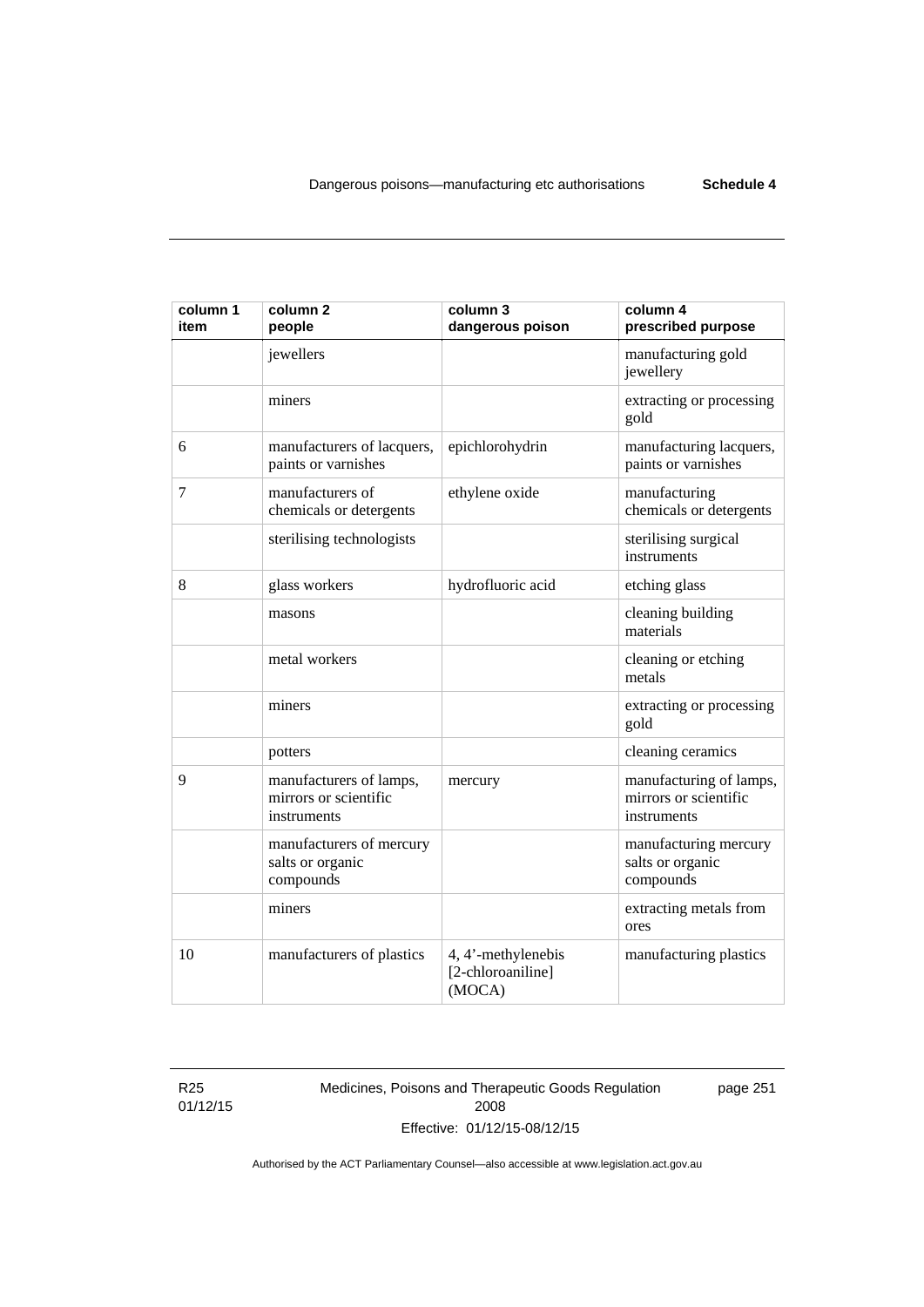#### **Schedule 4** Dangerous poisons—manufacturing etc authorisations

| column 1<br>item | column <sub>2</sub><br>people                                                        | column 3<br>dangerous poison | column 4<br>prescribed purpose                                                    |
|------------------|--------------------------------------------------------------------------------------|------------------------------|-----------------------------------------------------------------------------------|
| 11               | manufacturers of<br>detergents, lubricants or<br>organic compounds                   | propylene oxide              | manufacturing<br>detergents, lubricants or<br>organic compounds                   |
| 12               | manufacturers of organic<br>compounds, paints, rust<br>removers or varnishes         | tetrachloroethane            | manufacturing organic<br>compounds, paints, rust<br>removers or varnishes         |
| 13               | manufacturers of dyes                                                                | ortho-tolidine               | manufacturing dyes                                                                |
| 14               | manufacturers of<br>disinfectants, household<br>cleaners or industrial<br>deodorants | trichloroisocyanuric acid    | manufacturing<br>disinfectants, household<br>cleaners or industrial<br>deodorants |

page 252 Medicines, Poisons and Therapeutic Goods Regulation 2008 Effective: 01/12/15-08/12/15

R25 01/12/15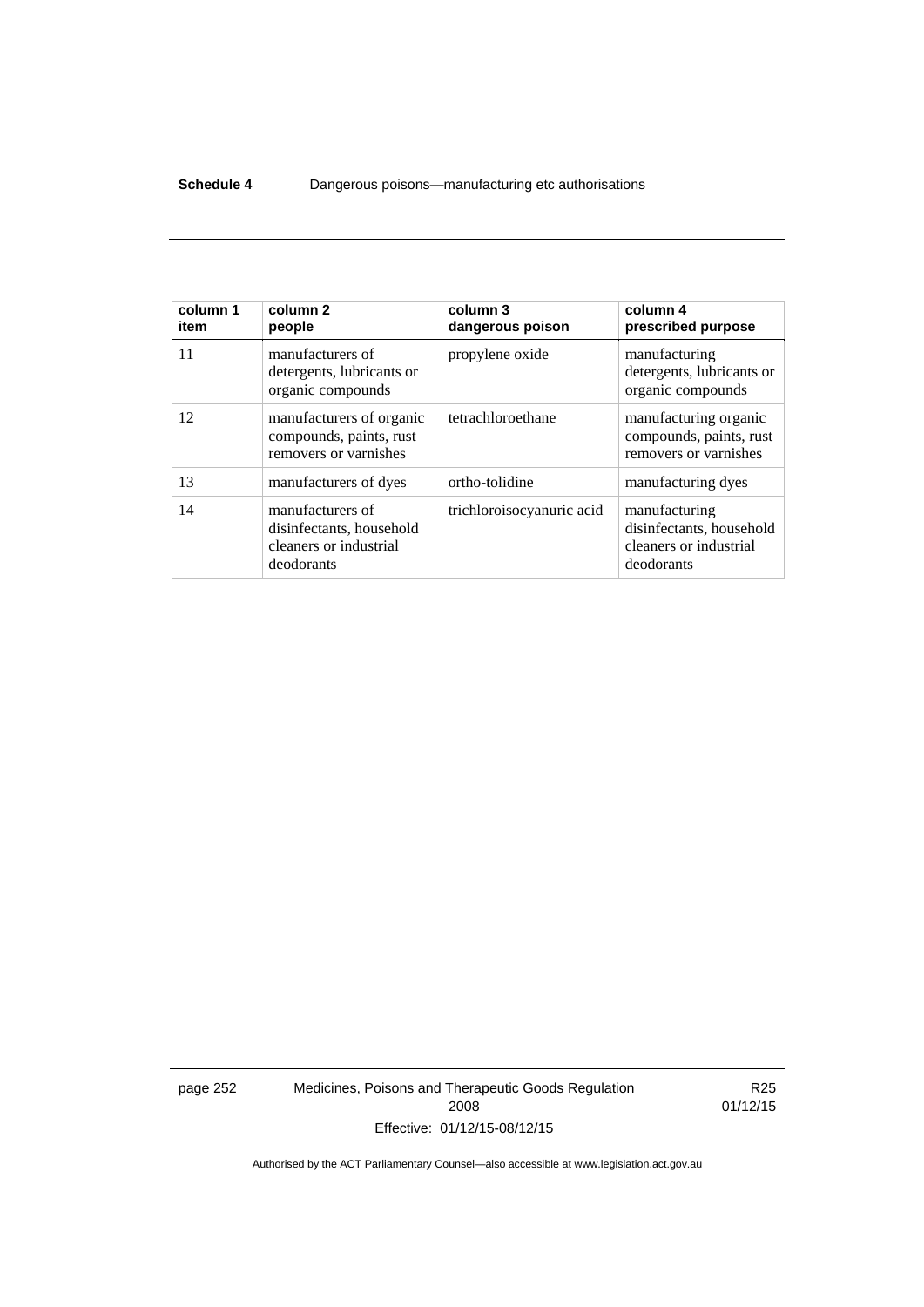### **Schedule 5 Requirements for storage receptacles**

(see s 531 and s 533)

#### **Part 5.1 Medicines cabinets**

#### **5.1 Medicines cabinets—general requirements**

A medicines cabinet must be constructed to prevent ready access to the cabinet's contents by cutting, sawing or unbolting.

#### **5.2 Medicines cabinets—body requirements**

- (1) The body of a medicines cabinet must be constructed of a single layer of black mild steel plate at least 10mm thick and with continuous welding of all joints.
- (2) The body must have, for installation—
	- (a) 4 suitably sized holes in the cabinet's back plate; or
	- (b) 2 suitably sized holes in the back plate and 2 suitably sized holes in the cabinet's base.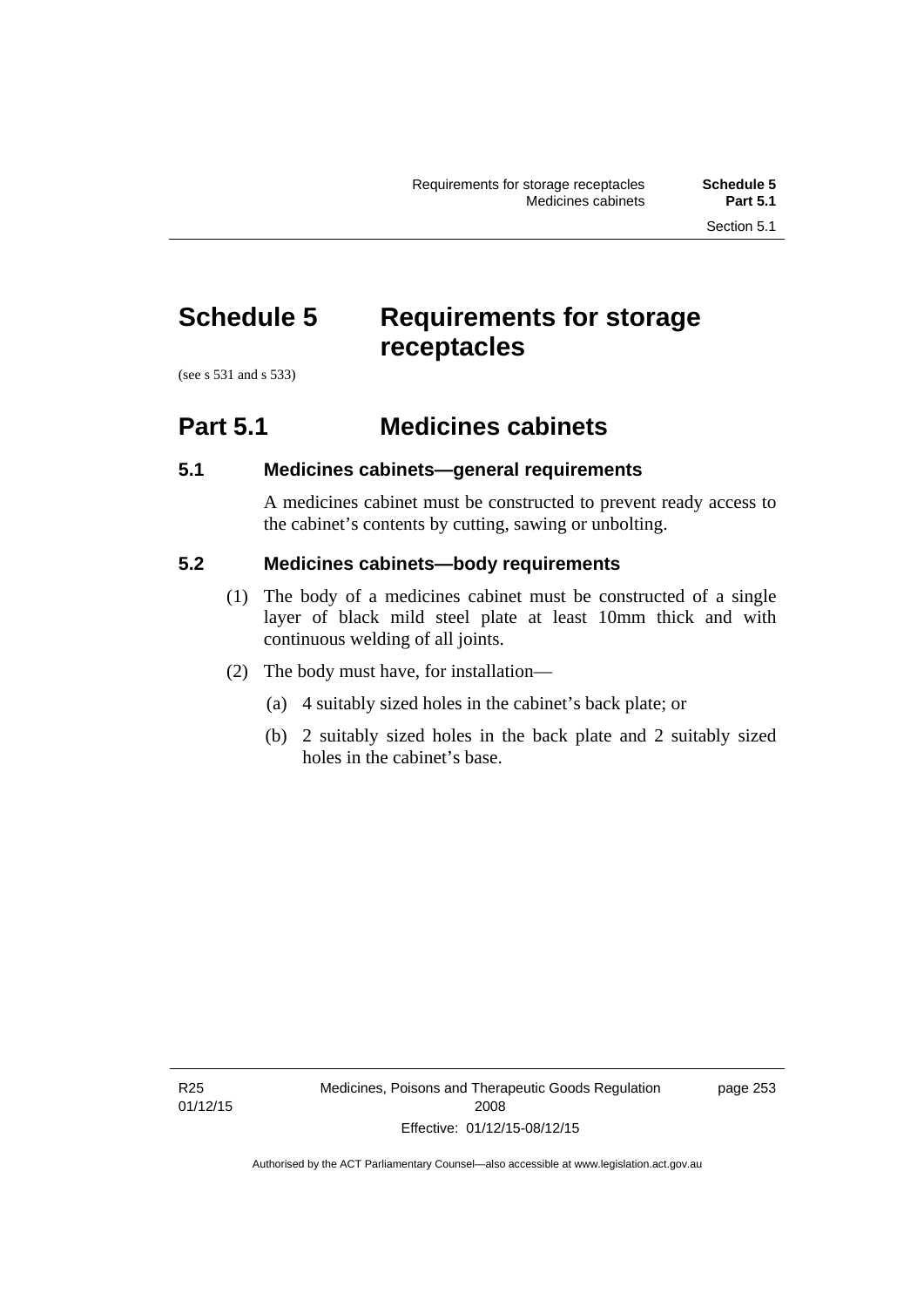#### **5.3 Medicines cabinets—door requirements**

- (1) The door of a medicines cabinet must be constructed of black mild steel plate at least 10mm thick.
- (2) When the medicines cabinet door is closed, the door must—
	- (a) fit flush with the cabinet; and
	- (b) have a clearance around the door of not more than 1.5mm.
- (3) The door must be fitted with a fixed locking bar, welded to the inside face of the door near the hinge edge, that engages in a rebate in the cabinet when closed.
- (4) The hinges on the door must be—
	- (a) constructed of heavy duty steel; and
	- (b) continuous welded to the door and body of the cabinet.

#### **5.4 Medicines cabinets—lock requirements**

- (1) A medicines cabinet lock must be—
	- (a) a 6-lever pick-proof lock; or
	- (b) a lock mechanism of a level of security equal to, or greater than, a 6-lever pick-proof lock.
- (2) The lock must be securely attached to the inside face of the door.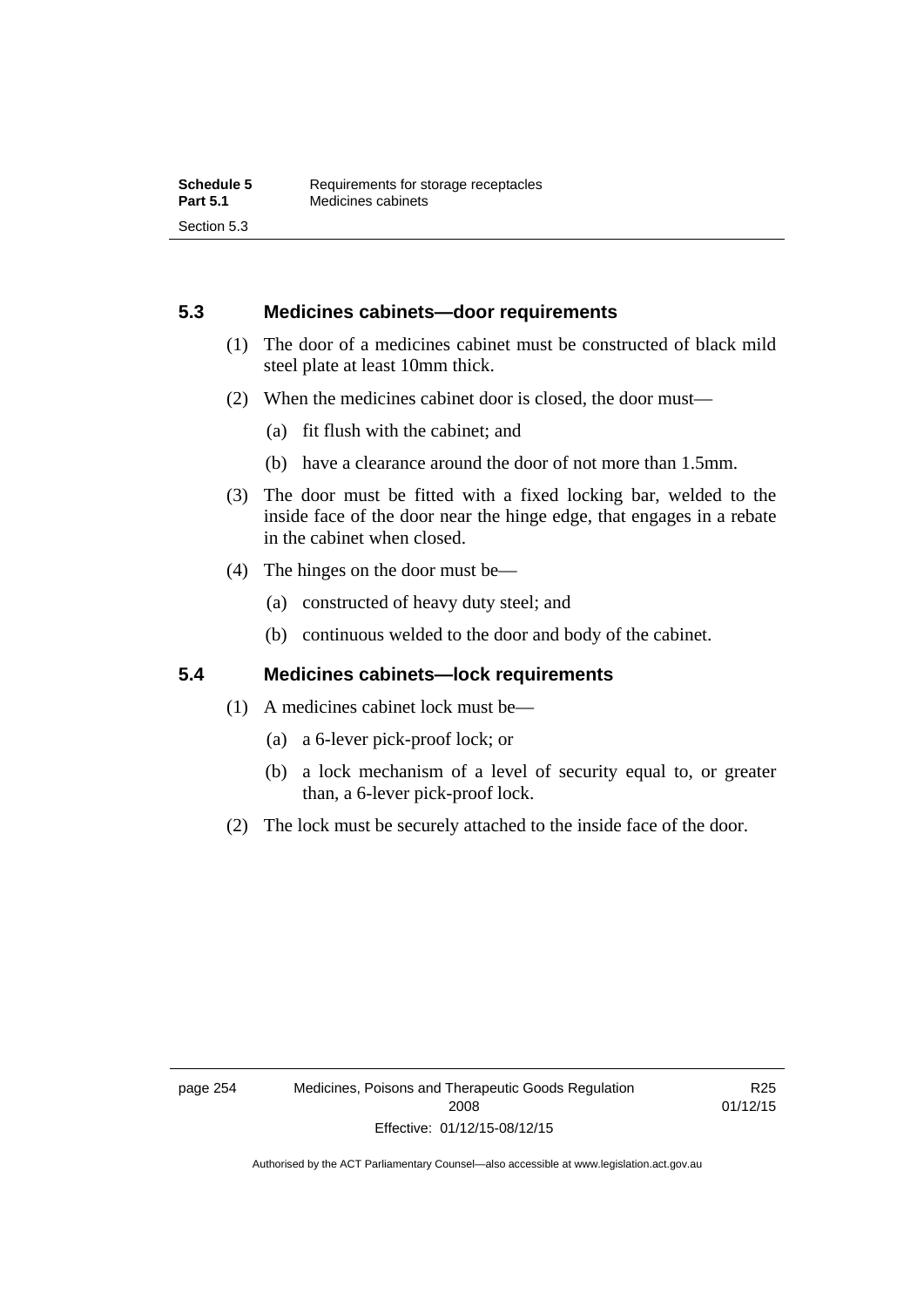#### **5.5 Medicines cabinets—mounting requirements**

- (1) A medicines cabinet must be—
	- (a) embedded in a floor of reinforced concrete of at least 10mpa compressive strength; or
	- (b) securely fixed to a wall or floor (or both) in accordance with this section.
- (2) If the wall and floor are brick or concrete, the medicines cabinet must be fixed to the wall or floor (or both) by at least 4 expanding bolts.
- (3) If the wall is timber, but the floor is brick or concrete, the medicines cabinet must be fixed—
	- (a) to the floor by at least 4 expanding bolts; and
	- (b) to the wall by at least 2 coach screws into the studs as close to the top of the wall face as is possible.
- (4) If the wall and floor are timber, the medicines cabinet must be fixed to the timber frame of the wall or floor in a way that will ensure that the cabinet cannot be removed from the floor or wall within 30 minutes.
- (5) The bolts and coach screws must be at least 10mm in diameter.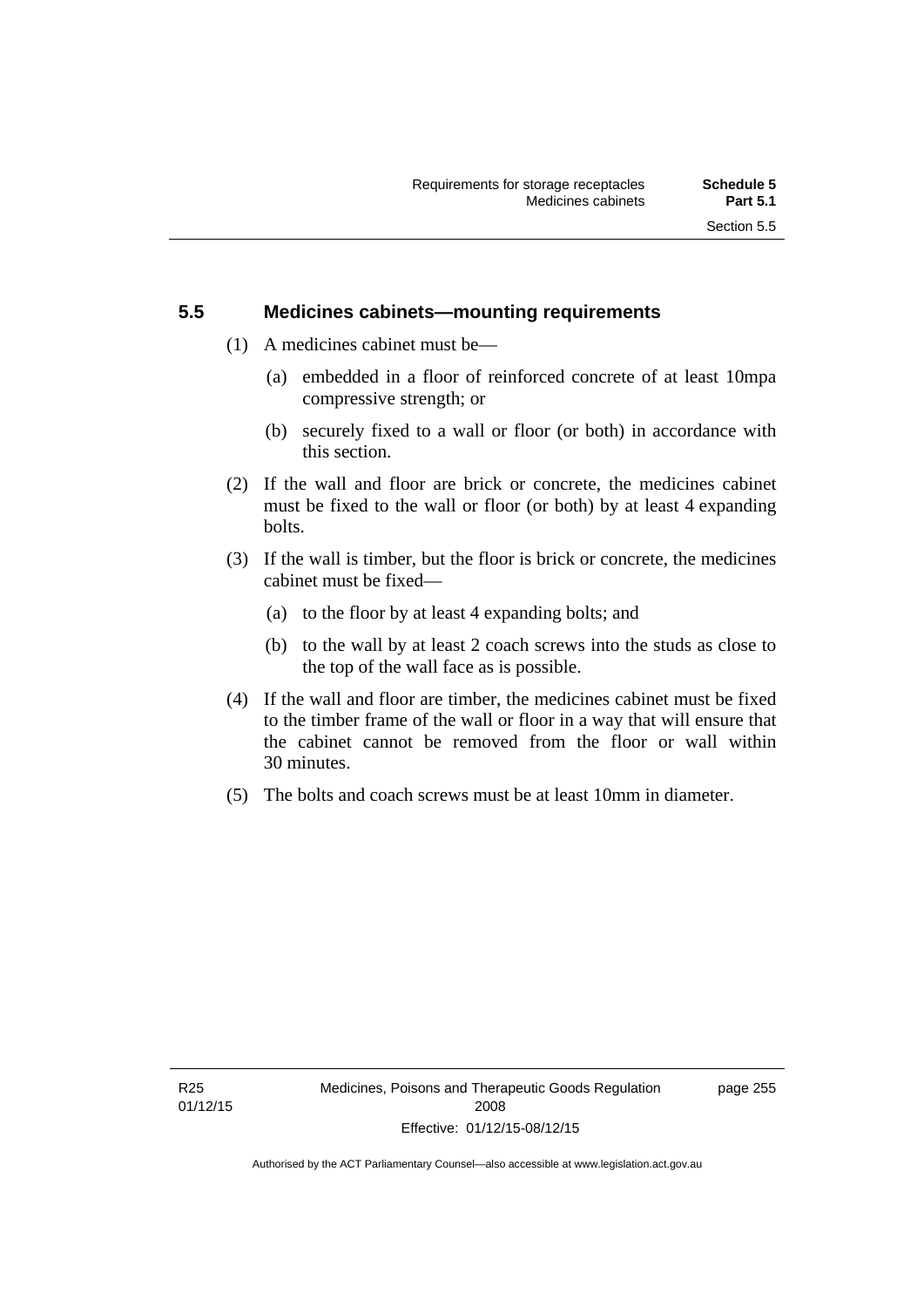### **Part 5.2 Safes, strong rooms and vaults**

#### **5.6 Requirements for safes**

- (1) A safe must be constructed to prevent ready access to the safe's contents by cutting, sawing or unbolting.
- (2) When locked, a safe must reasonably be expected to resist attempts to gain entry by tools, torch or explosives for at least 30 minutes.
- $(3)$  A safe-
	- (a) may be freestanding if it weighs more than 350kg; or
	- (b) must be securely attached to, or embedded in, a concrete floor or a concrete or brick wall in a way that will ensure that the cabinet cannot be removed from the floor or wall within 30 minutes.

#### **5.7 Requirements for strong rooms**

- (1) The walls, floor and ceiling of a strong room must be brick or concrete.
- (2) The strong room must be fitted with a door.
- (3) When locked, the strong room must reasonably be expected to resist attempts to gain entry by tools, torch or explosives for at least 1 hour.

#### **5.8 Requirements for vaults**

- (1) The walls, floor and ceiling of a vault must be reinforced concrete.
- (2) The vault must be fitted with a door.
- (3) When locked, the vault must reasonably be expected to resist attempts to gain entry by tools, torch or explosives for at least 1 hour.

R25 01/12/15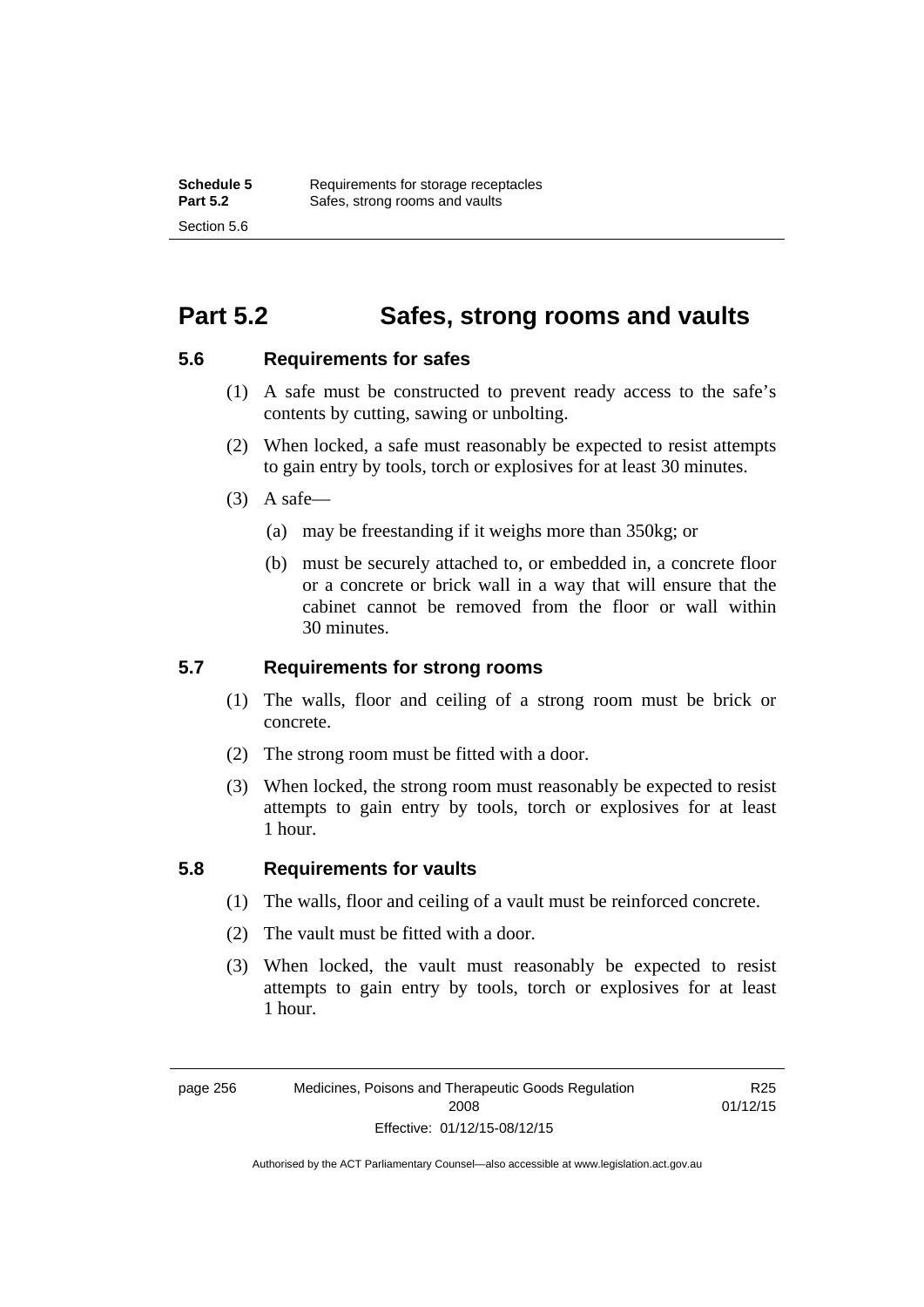### **Dictionary**

(see s 3)

- *Note 1* The [Legislation Act](http://www.legislation.act.gov.au/a/2001-14) contains definitions and other provisions relevant to this regulation.
- *Note 2* For example, the [Legislation Act,](http://www.legislation.act.gov.au/a/2001-14) dict, pt 1, defines the following terms:
	- AS/NZS (see s 164 (2))
	- child
	- correctional centre
	- doctor
	- enrolled nurse
	- home address
	- nurse
	- nurse practitioner
	- optometrist
	- public employee
	- reviewable decision notice.
- *Note 3* Terms used in this regulation have the same meaning that they have in the *[Medicines, Poisons and Therapeutic Goods Act 2008](http://www.legislation.act.gov.au/a/2008-26)* (see [Legislation Act,](http://www.legislation.act.gov.au/a/2001-14) s 148). For example, the following terms are defined in the *[Medicines, Poisons and Therapeutic Goods Act 2008](http://www.legislation.act.gov.au/a/2008-26)*, dictionary:
	- controlled medicine (see s 11)
	- dangerous poison (see s 12)
	- deals, with a regulated substance (see s 19)
	- deals, with a regulated therapeutic good (see s 21)
	- health practitioner
	- hospital
	- institution
	- medicines and poisons standard (see s 15)
	- prescription only medicine (see s 11)
	- prohibited substance (see s 13)
	- purchase order

R25 01/12/15 Medicines, Poisons and Therapeutic Goods Regulation 2008 Effective: 01/12/15-08/12/15

page 257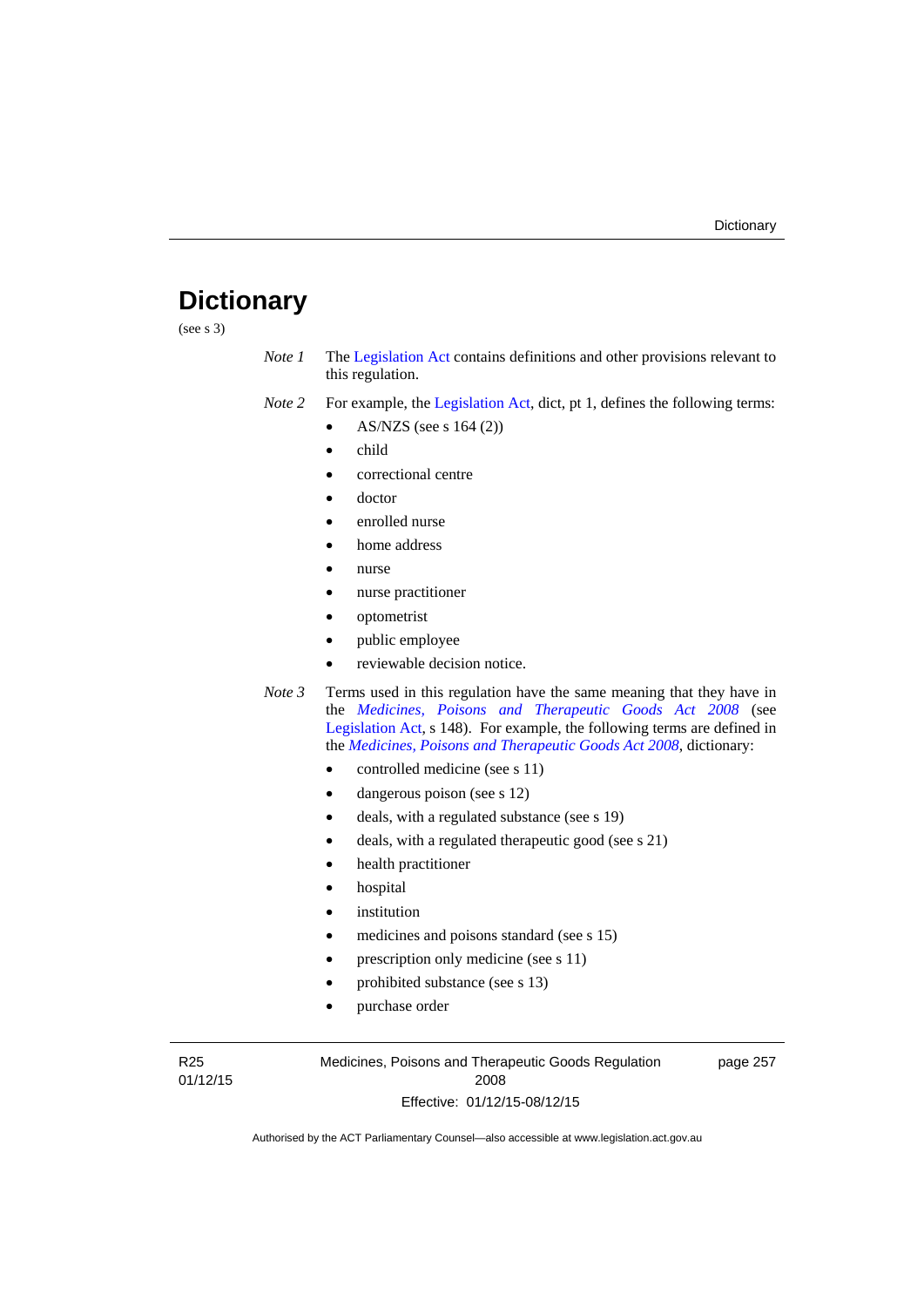- regulated substance (see s 10)
- residential aged care facility
- signs
- supply (see s 24)
- supply authority (see s 23)
- ward
- written.

*appendix D medicines approval*—see section 590.

#### *approved analyst* means—

- (a) an analyst appointed under the *[Public Health Act 1997](http://www.legislation.act.gov.au/a/1997-69)*, section 15 who is authorised under that Act to exercise a function under the Act; or
- (b) an analyst appointed or authorised under another territory law or a law of the Commonwealth, a State or another Territory.

*approved pharmacist*––see the *[National Health Act 1953](http://www.comlaw.gov.au/Series/C1953A00095)* (Cwlth), section 84 (1), as in force from time to time.

*Note* The *[National Health Act 1953](http://www.comlaw.gov.au/Series/C1953A00095)* (Cwlth) does not need to be notified under the [Legislation Act](http://www.legislation.act.gov.au/a/2001-14) because s 47 (6) does not apply (see s 863).

*Australian code of good wholesaling practice for medicines in schedules 2, 3, 4 and 8* means the *Australian Code of Good Wholesaling Practice for Medicines in Schedules 2, 3, 4 and 8* prepared by the National Coordinating Committee on Therapeutic Goods, as in force from time to time.

*Note* The Australian Code of Good Wholesaling Practice for Medicines in Schedules 2, 3, 4 and 8 is accessible at [www.tga.gov.au.](http://www.tga.gov.au/)

*authorised midwife*—see the *[National Health Act 1953](http://www.comlaw.gov.au/Series/C1953A00095)* (Cwlth), section 84 (1), definition of *authorised midwife***.**

*bioequivalent*—a form of a substance is the *bioequivalent* of another form of the substance if the forms are physiologically equivalent in their clinical effect.

page 258 Medicines, Poisons and Therapeutic Goods Regulation 2008 Effective: 01/12/15-08/12/15

R25 01/12/15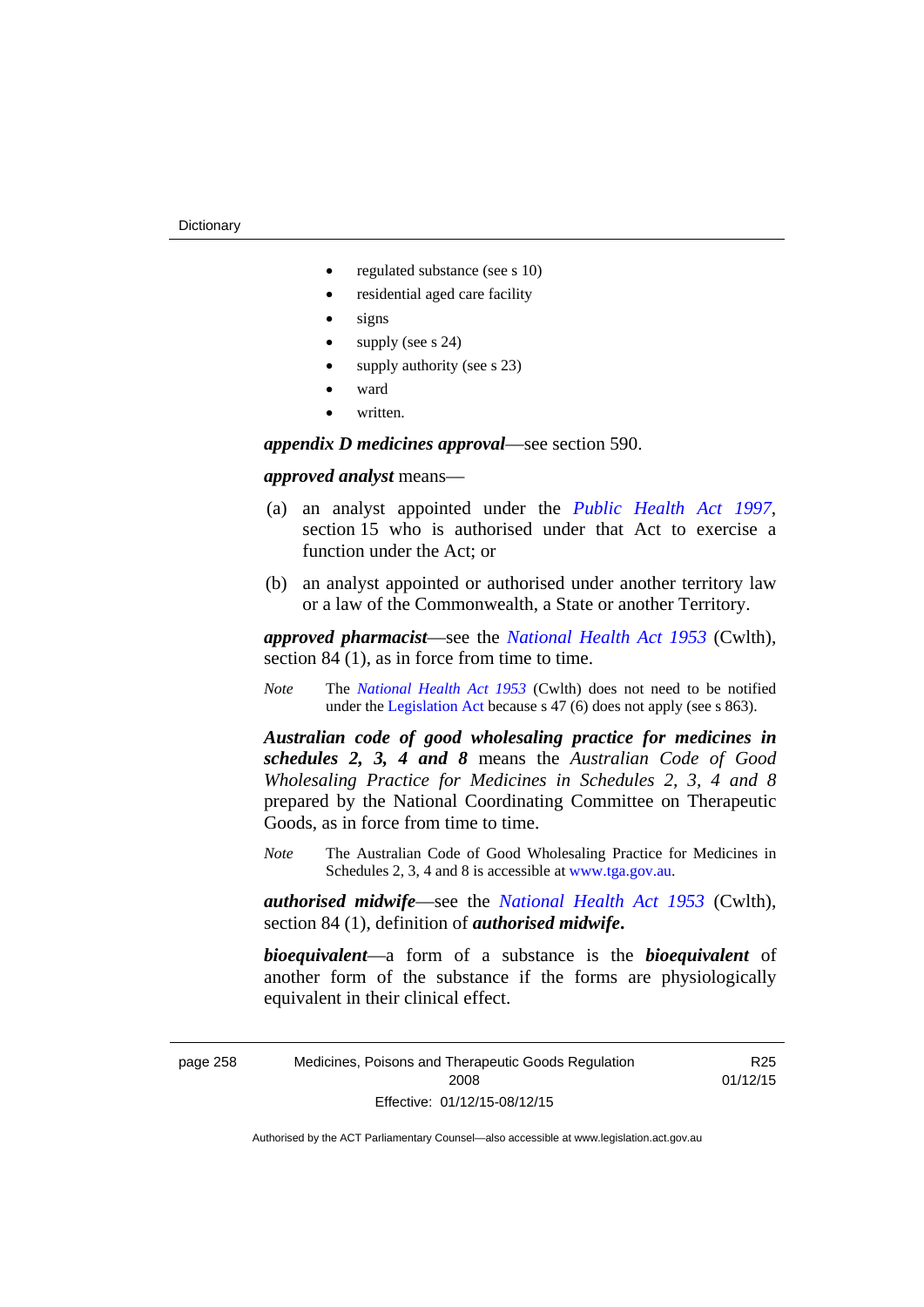*chief pharmacist*, for an institution with a pharmacy, means the pharmacist having the supervision of all other pharmacists employed at the institution.

*CHO* means chief health officer.

*community pharmacy* means a pharmacy at a place other than an institution.

*complying purchase order* means—

- (a) for a medicine—a purchase order that complies with section 62; or
- (b) for a dangerous poison—a purchase order that complies with section 721; or
- (c) for an appendix C substance or prohibited substance—see section 772.

*condition 1*, for a doctor prescribing or supplying a designated appendix D medicine to a woman of child-bearing age, for schedule 3 (Designated appendix D medicines—standing approvals)—see schedule 3, section 3.1.

*condition 2*, for a doctor prescribing or supplying a designated appendix D medicine to a woman of child-bearing age, for schedule 3—see schedule 3, section 3.1.

*condition 3*, for a doctor prescribing or supplying a designated appendix D medicine to a woman of child-bearing age, for schedule 3—see schedule 3, section 3.1.

*condition 4*, for a doctor prescribing or supplying a designated appendix D medicine to a woman of child-bearing age, for schedule 3—see schedule 3, section 3.1.

*continued dispensing determination* means a determination made by the Minister under the *[National Health Act 1953](http://www.comlaw.gov.au/Series/C1953A00095)* (Cwlth), section 89A (When pharmaceutical benefits may be supplied by approved pharmacists without prescription), as in force from time to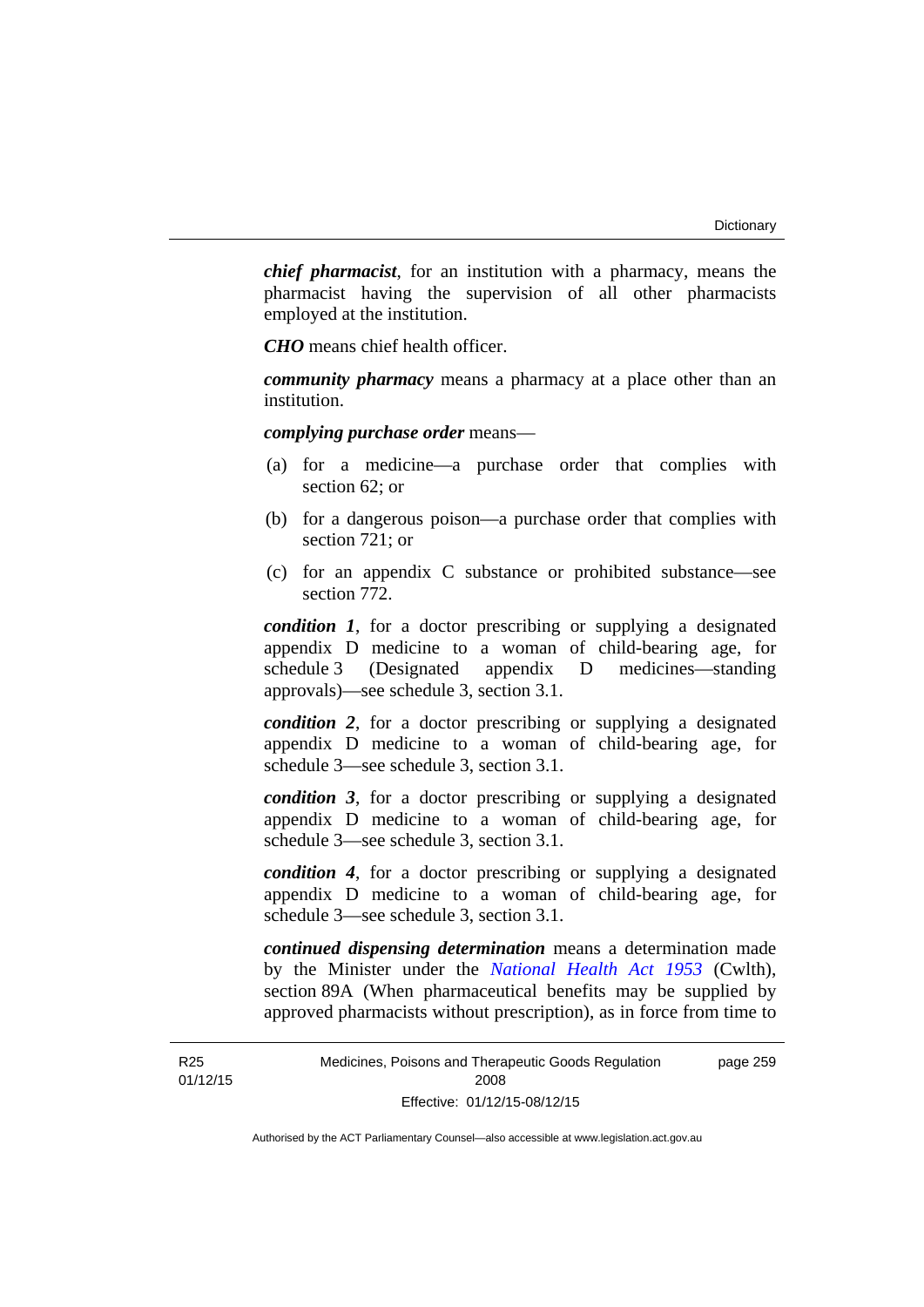time, about the supply of a pharmaceutical benefit to a person by an approved pharmacist without a prescription.

*Note* See the *National Health (Continued Dispensing) Determination 2012* (Cwlth). The determination does not need to be notified under the [Legislation Act](http://www.legislation.act.gov.au/a/2001-14) because s 47 (6) does not apply (see s 863).

*controlled medicines approval*—see section 550.

*controlled medicines register* means a register for controlled medicines.

*controlled medicines research and education program licence* see section 600.

*custodian*, of an animal, means—

- (a) an adult who has lawful custody of the animal; or
- (b) if the animal is owned by a child or a person with a guardian a parent or guardian of the child or person.

*CYP authorised person*—see the *[Children and Young People](http://www.legislation.act.gov.au/a/2008-19)  [Act 2008](http://www.legislation.act.gov.au/a/2008-19)*, dictionary, definition of *authorised person*.

*CYP detention place* means a detention place under the *[Children](http://www.legislation.act.gov.au/a/2008-19)  [and Young People Act 2008](http://www.legislation.act.gov.au/a/2008-19)*.

*dangerous poisons manufacturers licence*—see section 700.

*dangerous poisons register* means a register for dangerous poisons.

*dangerous poisons research and education program licence*—see section 700.

*dangerous poisons suppliers licence*—see section 700.

*day hospital* means a facility where a person is admitted for surgical or medical treatment and discharged on the same day.

*dentist* does not include a trainee dentist.

*Note* See the definition of *trainee*.

page 260 Medicines, Poisons and Therapeutic Goods Regulation 2008 Effective: 01/12/15-08/12/15 R25 01/12/15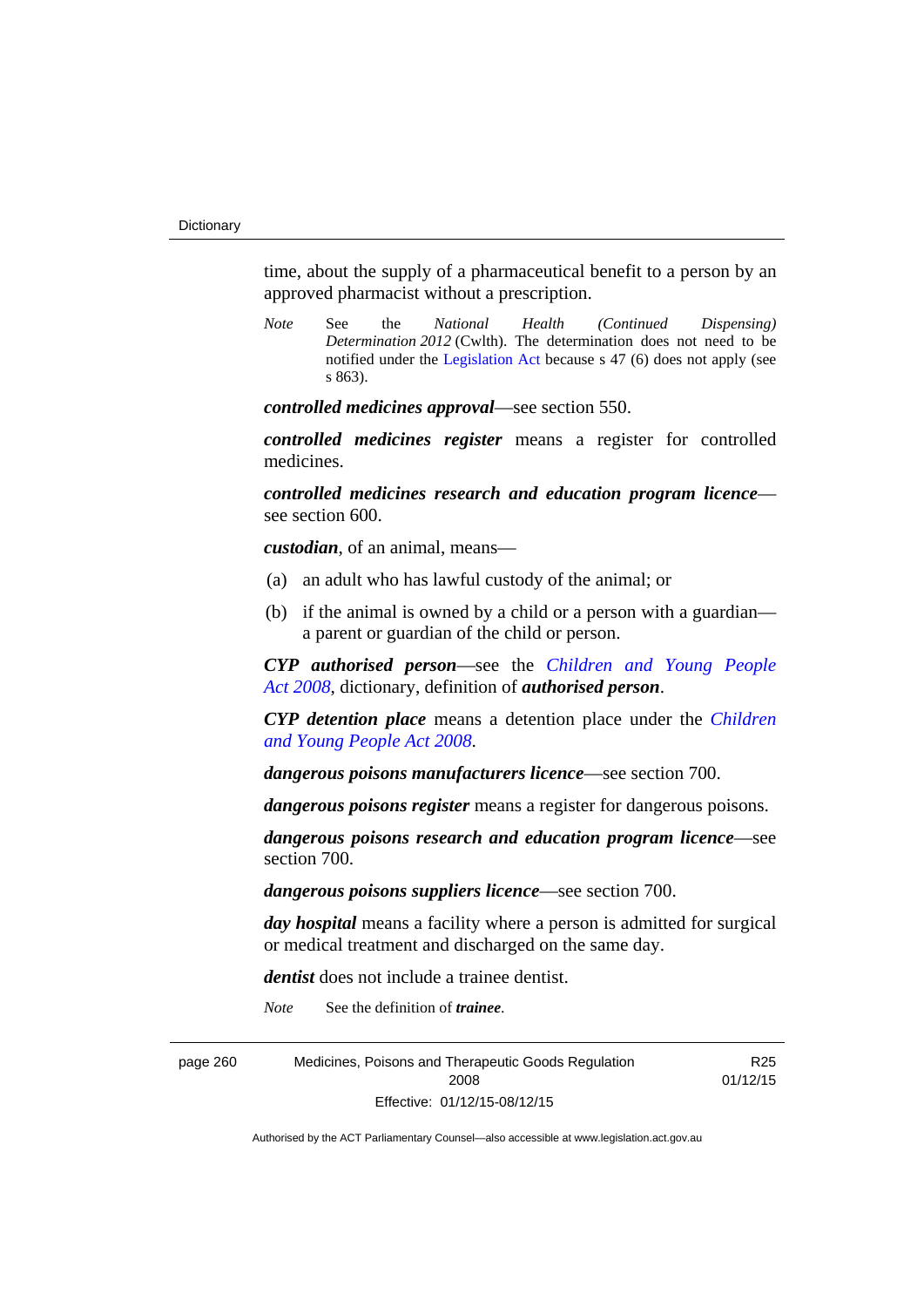*designated appendix D medicine* means a medicine listed in schedule 3, (Designated appendix D medicines—standing approvals), part 3.2, column 3.

*Note* The medicines are included in the [medicines and poisons standard,](http://www.comlaw.gov.au/Series/F2012L01200) appendix D.

*designated prescriber*, for part 13.1 (Controlled medicines approvals)—see section 551.

*designated prescription only medicine*, for part 4.3 (Authorisation to supply without prescription in emergencies)—see section 250.

*detainee*—see the *[Corrections Management Act 2007](http://www.legislation.act.gov.au/a/2007-15)*, section 6.

*disability care* means care that is provided to a person with a disability in a residential facility in which the person is also provided with accommodation that includes—

- (a) appropriate staff to meet the nursing and personal care needs of the person; and
- (b) meals and cleaning services; and
- (c) furnishings, furniture and equipment for the provision of the care and accommodation.

*doctor* does not include an intern doctor.

*Note* See the definition of *intern*.

*drug-dependent person*, in relation to a controlled medicine or prohibited substance, means a person with a condition—

- (a) who, as a result of the administration of the medicine or substance, demonstrates, in relation to the person's use of the medicine or substance—
	- (i) impaired control; or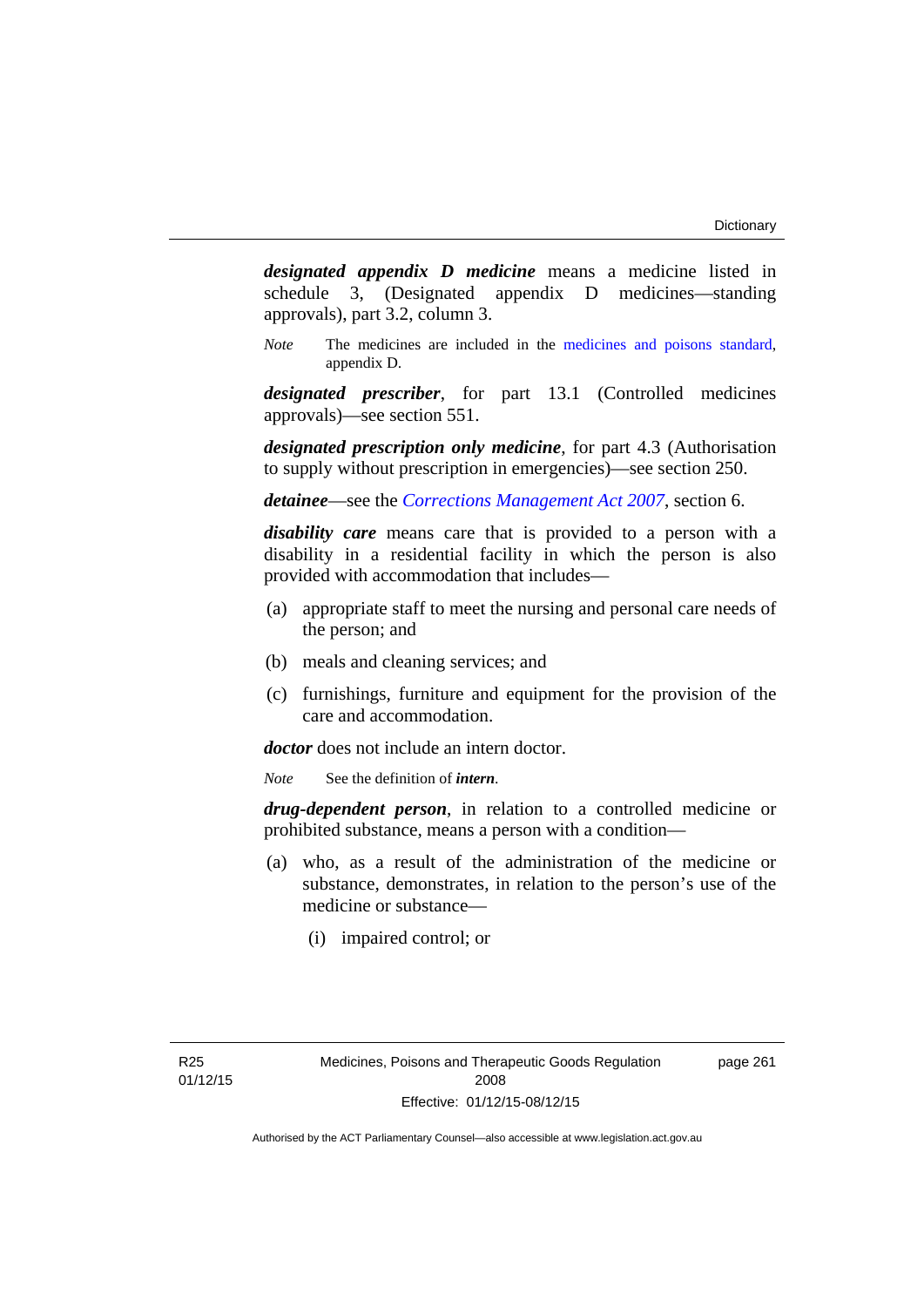- (ii) drug-seeking behaviour that suggests impaired control; and
- (b) who, as a result of the cessation of the administration of the medicine or substance, is likely to experience symptoms of mental or physical distress or disorder.

*eligible midwife*—see the *[National Health Act 1953](http://www.comlaw.gov.au/Series/C1953A00095)* (Cwlth), section 84AAE**.**

*endorsement*, for division 13.1.4 (Endorsements to treat drug-dependency)—see section 580.

*environmental authorisation* means—

- (a) an environmental authorisation under the *[Environment](http://www.legislation.act.gov.au/a/1997-92)  [Protection Act 1997](http://www.legislation.act.gov.au/a/1997-92)*; or
- (b) an authorisation (however described) under a Commonwealth or State law that corresponds to the environmental authorisation mentioned in paragraph (a).

*first-aid kit* includes a portable bag or container of medicines and other medical supplies kept by a person for health care or emergency treatment.

*first-aid kit licence*—see section 600.

*health profession* includes—

- (a) a health profession under the *[Health Practitioner Regulation](http://www.legislation.act.gov.au/a/db_39269/default.asp)  [National Law \(ACT\)](http://www.legislation.act.gov.au/a/db_39269/default.asp)*, section 5; and
- (b) the veterinary surgeons profession under the *[Veterinary](http://www.legislation.act.gov.au/a/2015-29/default.asp)  [Surgeons Act 2015](http://www.legislation.act.gov.au/a/2015-29/default.asp)*.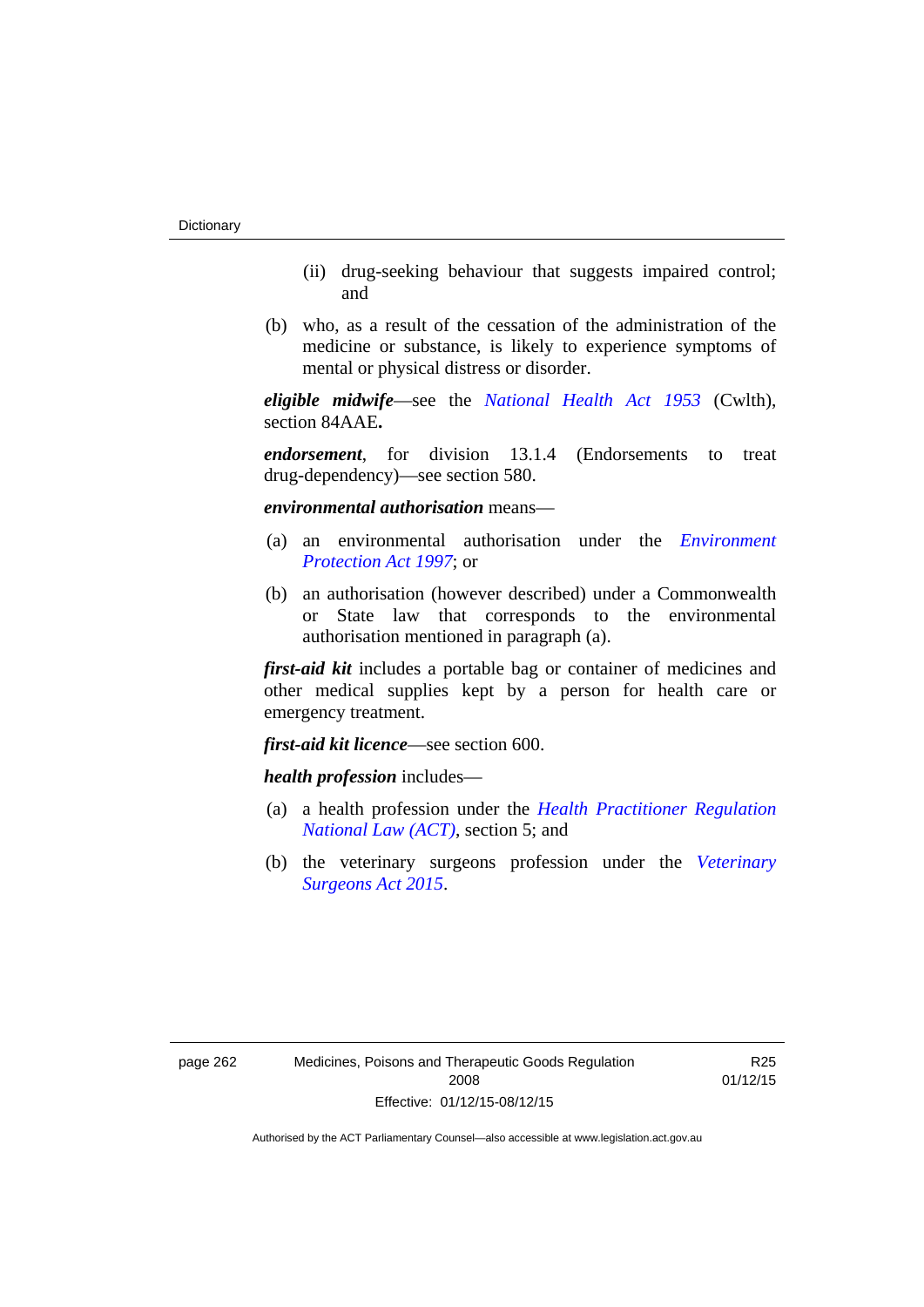*in-patient*, at an institution, includes—

- (a) a patient being treated at an emergency department of the institution; and
- (b) for a correctional centre—a detainee; and
- (c) for a CYP detention place—a young detainee.
- *Note* A correctional centre and a CYP detention place is an institution (see s 652).

*intern*, in relation to a doctor or pharmacist, means—

- (a) for a doctor—a person holding limited or provisional registration to practise in the medical profession under the *[Health Practitioner Regulation National Law \(ACT\)](http://www.legislation.act.gov.au/a/db_39269/default.asp)*, for the purpose of undertaking a period of supervised practice that the person has started; and
- (b) for a pharmacist—a person holding limited or provisional registration to practise in the pharmacy profession under the *[Health Practitioner Regulation National Law \(ACT\)](http://www.legislation.act.gov.au/a/db_39269/default.asp)*, for the purpose of undertaking a period of supervised practice or course of training, or both, to allow the person to be registered to practice without supervision.

*key*, for chapter 11 (Storage of medicines)—see section 511.

*manufacturer's pack* means a primary pack for a medicine that is supplied by a manufacturer.

*Note* See the definition of *primary pack*.

*medical records* includes—

- (a) for a person at an institution—the person's clinical records and a medication chart for the person at the institution; and
- (b) for a person who is not at an institution and is being treated by a prescriber—any record the prescriber keeps about the person.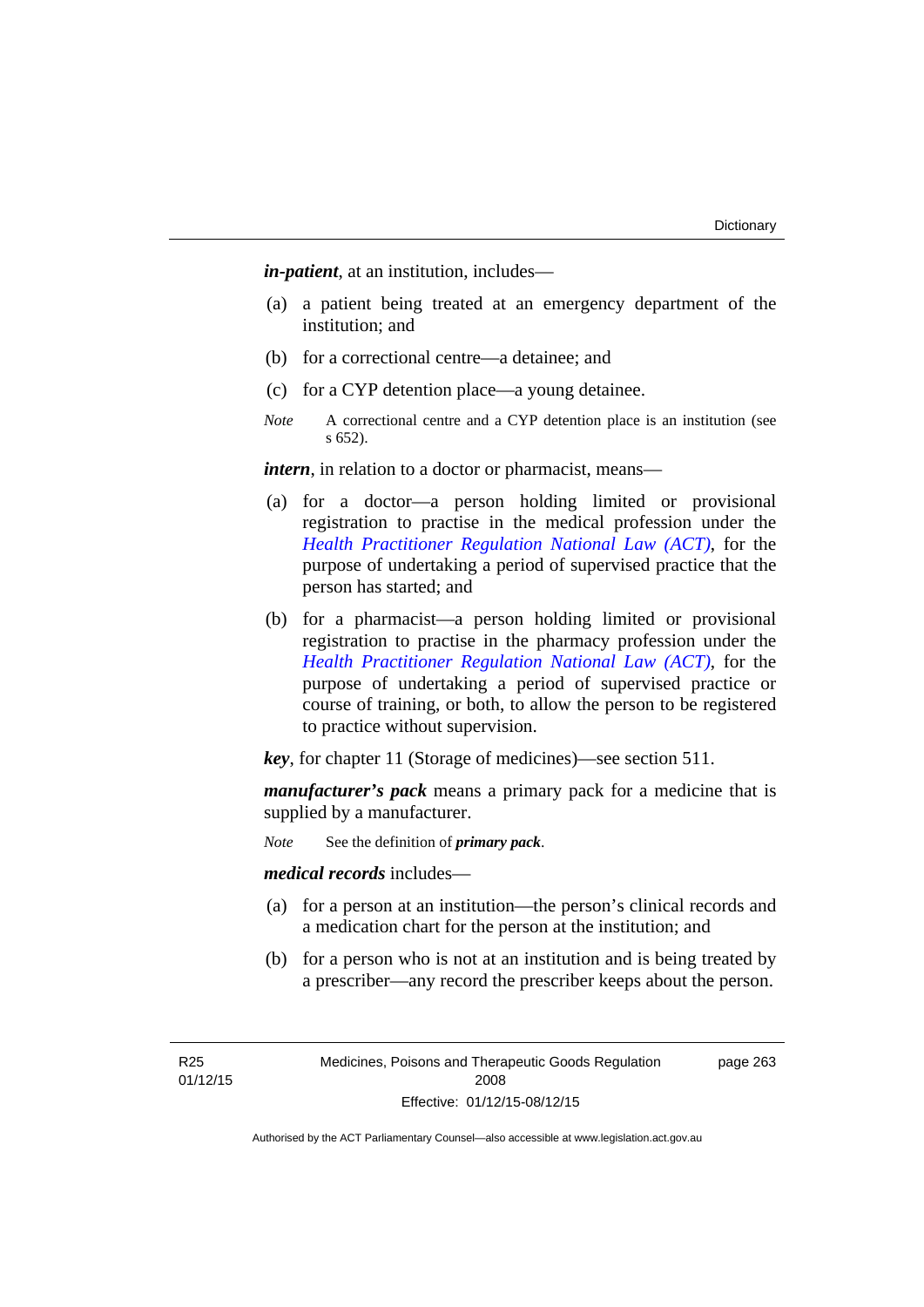*medicines Australia code of conduct* means the *Medicines Australia Code of Conduct*, authorised by the Australian Competition and Consumer Commission, as in force from time to time.

*Note* The Medicines Australia Code of Conduct is accessible at [www.medicinesaustralia.com.au](http://www.medicinesaustralia.com.au/).

*medicines wholesalers licence*—see section 600.

*national residential medication chart prescription* means a medication chart prescription within the meaning of the *[National](http://www.comlaw.gov.au/Series/F1996B02844)  [Health \(Pharmaceutical Benefits\) Regulations 1960](http://www.comlaw.gov.au/Series/F1996B02844)* (Cwlth), section 19AA (Item in residential medication chart is prescription), as in force from time to time.

*Note* The *[National Health \(Pharmaceutical Benefits\) Regulations 1960](http://www.comlaw.gov.au/Series/F1996B02844)* (Cwlth) does not need to be notified under the [Legislation Act](http://www.legislation.act.gov.au/a/2001-14) because s 47 (6) does not apply (see s 863).

*nurse practitioner*, for chapter 11 and chapter 12, does not include a person holding limited or provisional registration to practise as a nurse practitioner.

*opioid dependency treatment guidelines* means the guidelines approved under section 630 (Guidelines for treatment of opioid dependency).

*opioid dependency treatment licence*—see section 600.

*optical device*, for chapter 22 (Therapeutic goods)—see section 800.

*personal custody*, of a key by a person, for part 11.4 (Additional storage requirements for controlled medicines)—see section 530.

*pharmaceutical benefit*—see the *[National Health Act 1953](http://www.comlaw.gov.au/Series/C1953A00095)* (Cwlth), section 84 (1), as in force from time to time.

*Note* The *[National Health Act 1953](http://www.comlaw.gov.au/Series/C1953A00095)* (Cwlth) does not need to be notified under the [Legislation Act](http://www.legislation.act.gov.au/a/2001-14) because s 47 (6) does not apply (see s 863).

R25 01/12/15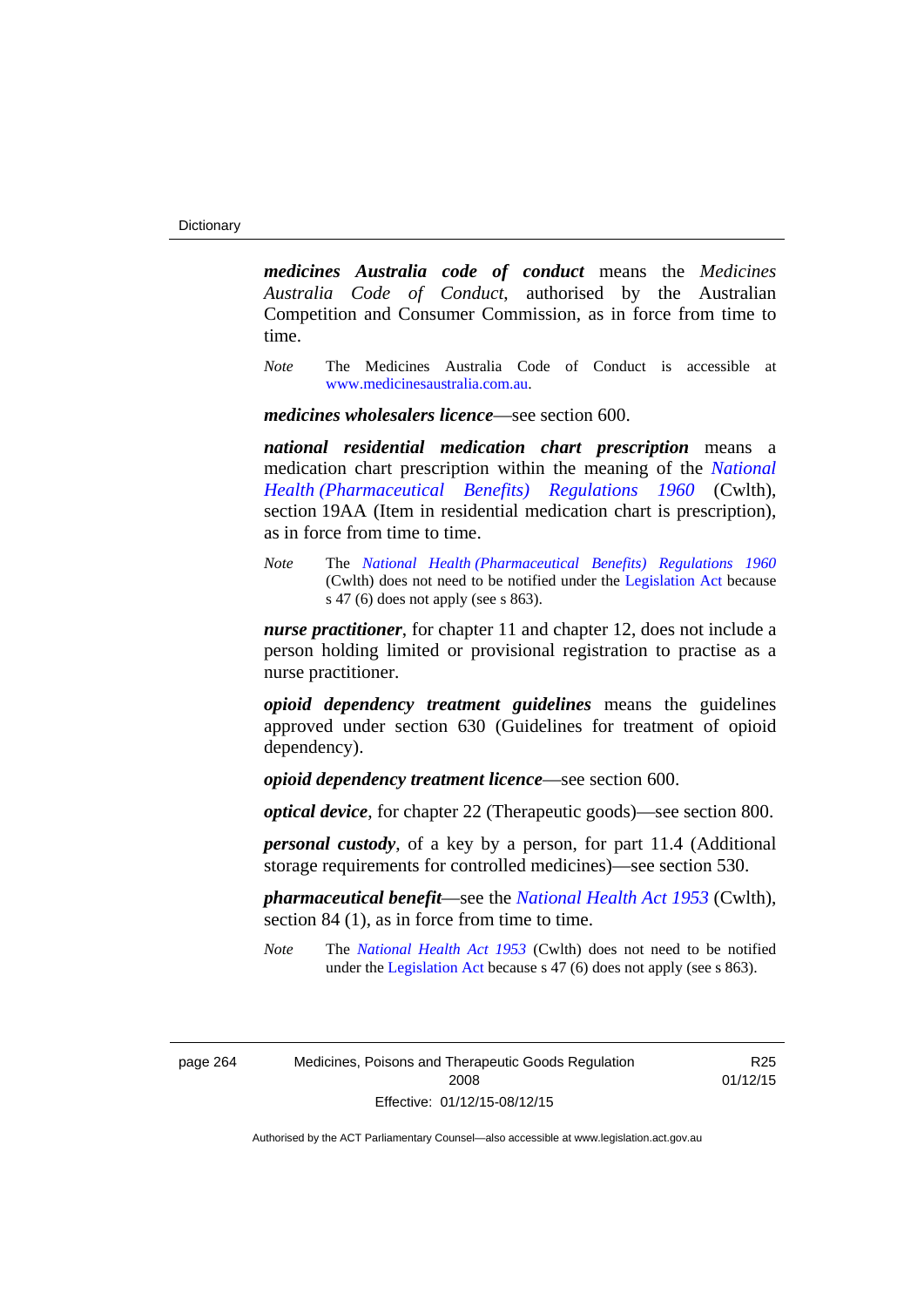*pharmaceutical benefits scheme* means the scheme for the supply of pharmaceutical benefits established under the *[National Health](http://www.comlaw.gov.au/Series/C1953A00095)  [Act 1953](http://www.comlaw.gov.au/Series/C1953A00095)* (Cwlth), part 7.

*pharmacist* does not include an intern pharmacist.

*Note* See the definition of *intern*.

*pharmacy medicines rural communities licence*—see section 600.

*prescribed person*, for chapter 11 (Storage of medicines)—see section 510.

*prescriber*, in relation to a medicine, means a person in relation to whom prescribing the medicine is included in schedule 1, column 3 in relation to the person.

*prescription*, in relation to an optical device, for chapter 22 (Therapeutic Goods)—see section 800.

*Note Prescription*, in relation to a medicine—see the [Act](http://www.legislation.act.gov.au/a/2008-26/default.asp), dictionary.

*primary pack* means the pack in which a regulated substance and its immediate container or immediate wrapper or measure pack are presented for sale or supply.

*Note* This is the same as the definition in the [medicines and poisons standard,](http://www.comlaw.gov.au/Series/F2012L01200) par 1 (l), and is included because of its relationship to the meaning of *manufacturer's pack*. Other terms defined in the standard have the same meaning in this regulation, see the [Act](http://www.legislation.act.gov.au/a/2008-26/default.asp), s 16 (1).

*prohibited substance*, for chapter 21 (Prohibited and appendix C substances)—see section 760.

*prohibited substances register* means a register for prohibited substances.

*prohibited substances research and education program licence* see section 761.

*pseudoephedrine record*—see section 171 (c).

R25 01/12/15 Medicines, Poisons and Therapeutic Goods Regulation 2008 Effective: 01/12/15-08/12/15

page 265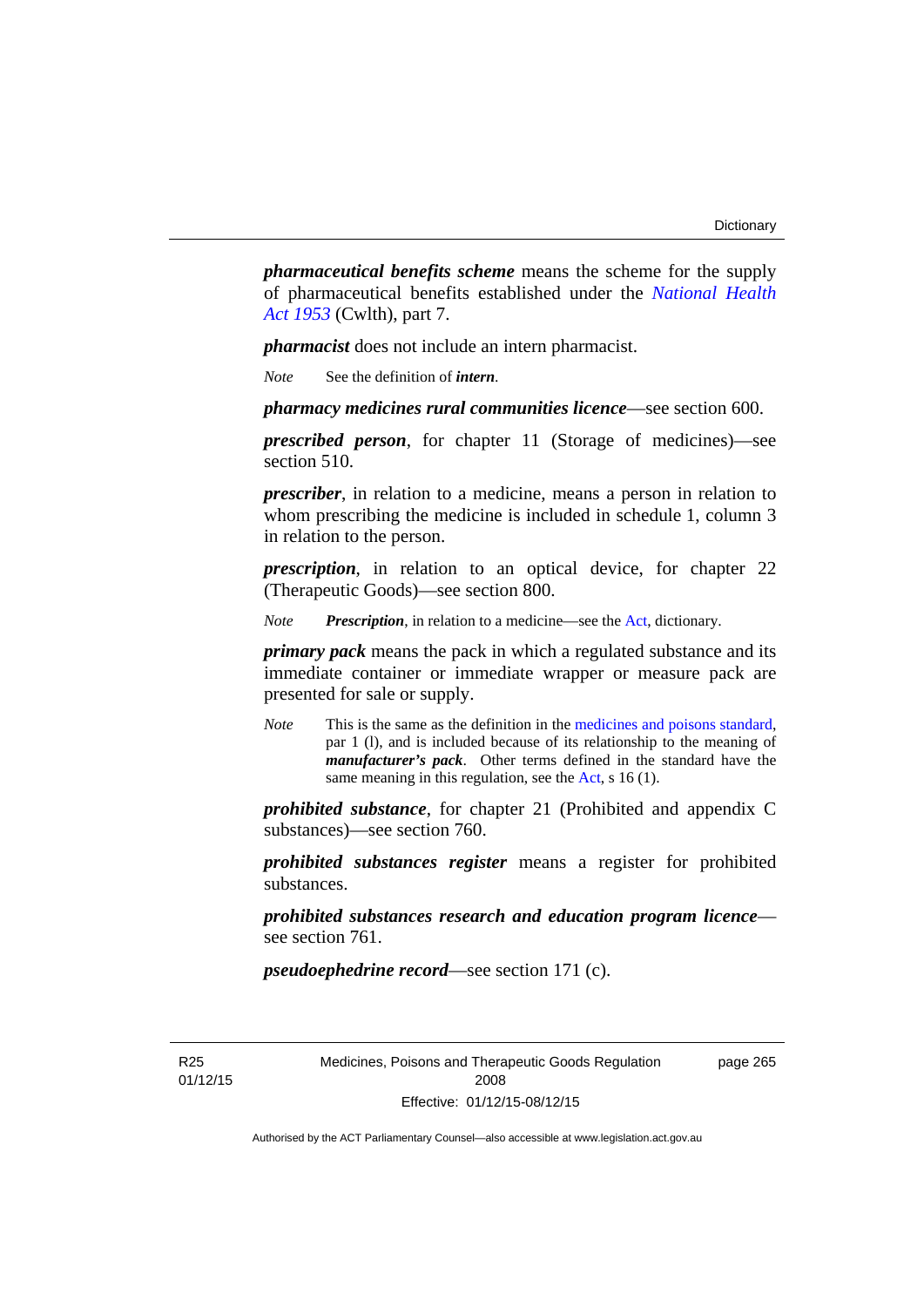*recognised research institution*—see the [Act](http://www.legislation.act.gov.au/a/2008-26/default.asp), section 20 (5).

*relevant expiry date*, for a medicine, means—

- (a) if the medicine is from 1 batch—the expiry date for the batch; or
- (b) if the medicine is from more than 1 batch—the expiry date that is closest to the date of dispensing.

## *relevant law*—

- (a) for chapter 16 (Low and moderate harm poisons)—see section 660; and
- (b) for part 19.3 (Packaging and labelling of dangerous poisons) see section 730.

*requisition* includes issue a requisition.

*reviewable decision*, for chapter 23 (Notification and review of decisions)—see section 850.

*retail sale*, for division 4.2.7 (Selling pseudoephedrine by retail) see section 170.

*schedule 1*—a reference to *schedule 1* includes a reference to a provision of the schedule.

*scientifically qualified person* means—

- (a) a dentist, doctor, pharmacist, or veterinary surgeon; or
- (b) a person who has been awarded a doctorate for scientific studies by the person.
- *Note Dentist*, *doctor*, *pharmacist* and *veterinary surgeon* does not include an intern or trainee (see defs of these terms).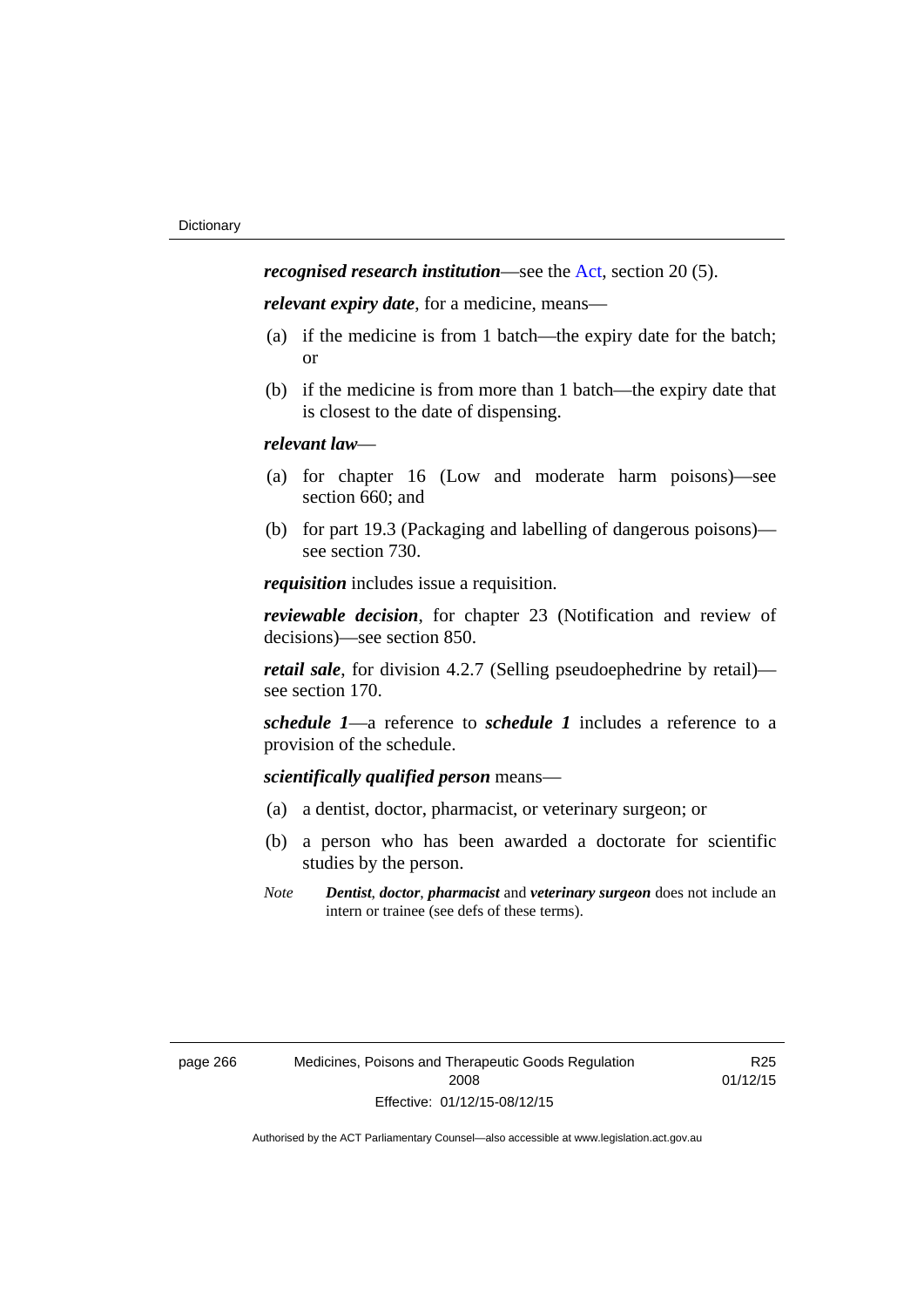*scope of employment* includes scope of engagement as a contractor. *specialist* means—

- (a) a person holding specialist registration to practise in the medical profession under the *[Health Practitioner Regulation](http://www.legislation.act.gov.au/a/db_39269/default.asp)  [National Law \(ACT\)](http://www.legislation.act.gov.au/a/db_39269/default.asp)*; or
- (b) a person holding limited or provisional registration to practise in the medical profession under the *[Health Practitioner](http://www.legislation.act.gov.au/a/db_39269/default.asp)  [Regulation National Law \(ACT\)](http://www.legislation.act.gov.au/a/db_39269/default.asp)*, for the purpose of undertaking a period of supervised practice under the supervision of a person mentioned in paragraph (a), the successful completion of which means that the person is eligible for specialist registration under that Law.

*specialist area*, for a health profession, means a recognised speciality under the *[Health Practitioner Regulation National Law](http://www.legislation.act.gov.au/a/db_39269/default.asp)  [\(ACT\)](http://www.legislation.act.gov.au/a/db_39269/default.asp)*.

*terminal illness*—a person has a *terminal illness* if a specialist diagnoses the person as having a terminal illness and estimates the person's life expectancy to be less than 1 year.

*Note Specialist* includes a doctor training in a specialist area (see def *specialist*).

page 267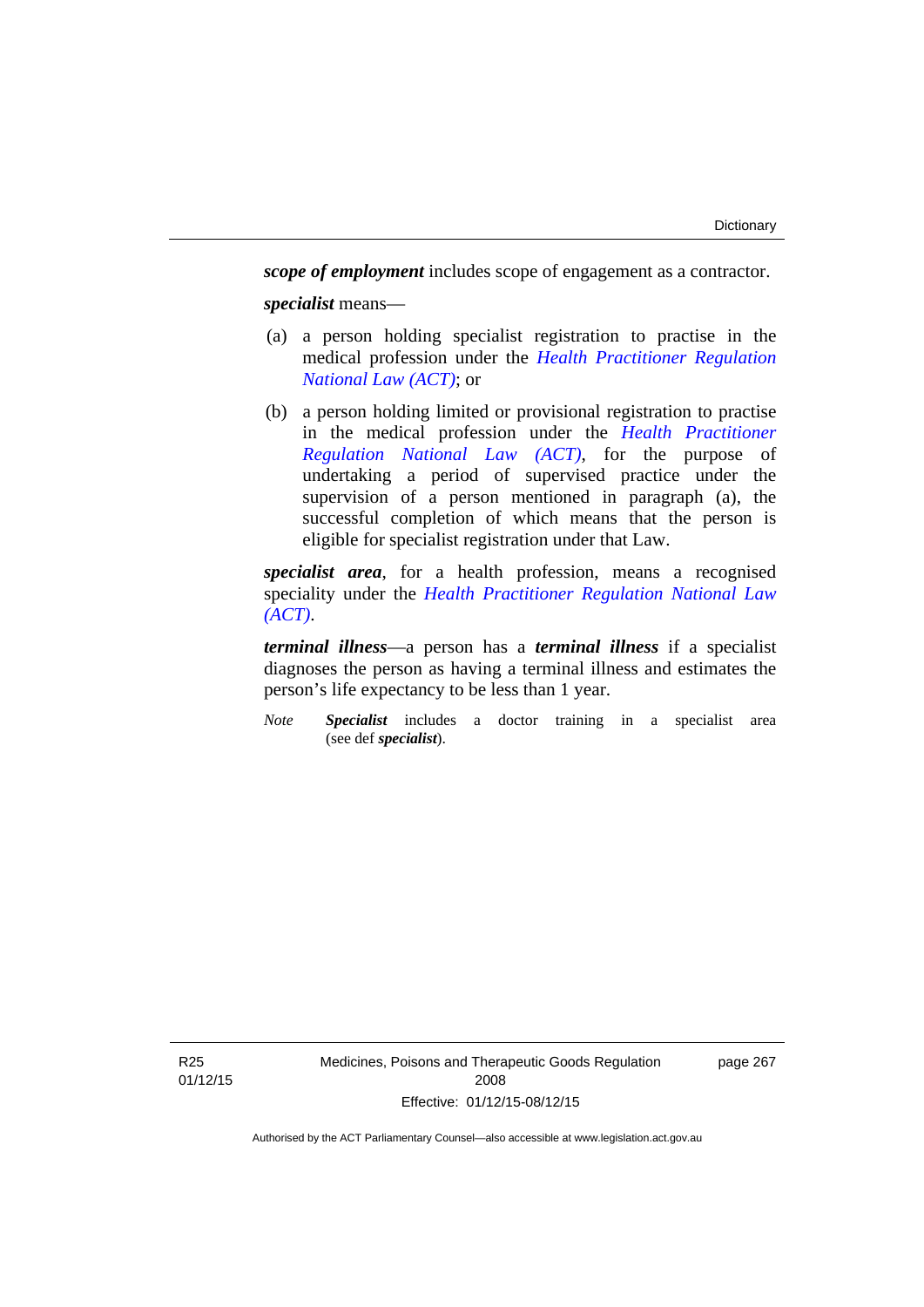#### **Dictionary**

*trainee*, in relation to a health practitioner (other than a doctor or pharmacist), means a person holding limited or provisional registration to practise in a health profession under the *[Health](http://www.legislation.act.gov.au/a/db_39269/default.asp)  [Practitioner Regulation National Law \(ACT\)](http://www.legislation.act.gov.au/a/db_39269/default.asp)* for the purpose of undertaking a period of supervised practice or course of training, or both, to allow the person to be registered to practise without supervision.

#### **Examples—references to trainee**

- trainee dentist
- trainee nurse
- *Note 1* For doctors and pharmacists, see the definition of *intern*.
- *Note 2* An example is part of the regulation, is not exhaustive and may extend, but does not limit, the meaning of the provision in which it appears (see [Legislation Act,](http://www.legislation.act.gov.au/a/2001-14) s 126 and s 132).

*veterinary surgeon* does not include a trainee veterinary surgeon.

*Note* See the definition of *trainee*.

*walk-in centre* means a non-residential facility operated by the Territory for the treatment and care for people with minor illness or injury.

*young detainee*—see the *[Children and Young People Act 2008](http://www.legislation.act.gov.au/a/2008-19)*, section 95.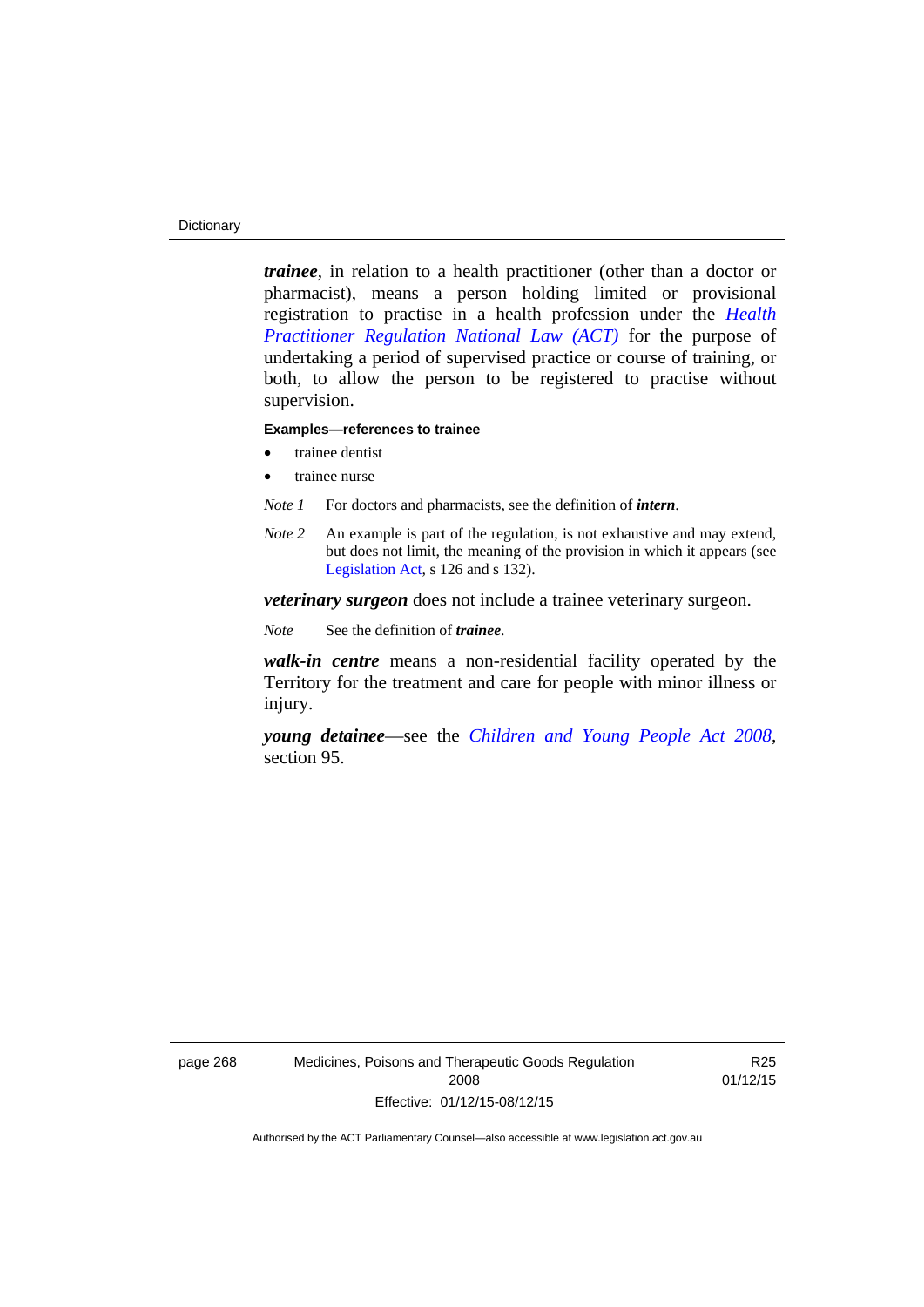# **Endnotes**

# **1 About the endnotes**

Amending and modifying laws are annotated in the legislation history and the amendment history. Current modifications are not included in the republished law but are set out in the endnotes.

Not all editorial amendments made under the *[Legislation Act 2001](http://www.legislation.act.gov.au/a/2001-14)*, part 11.3 are annotated in the amendment history. Full details of any amendments can be obtained from the Parliamentary Counsel's Office.

Uncommenced amending laws are not included in the republished law. The details of these laws are underlined in the legislation history. Uncommenced expiries are underlined in the legislation history and amendment history.

If all the provisions of the law have been renumbered, a table of renumbered provisions gives details of previous and current numbering.

The endnotes also include a table of earlier republications.

| $LRA =$ Legislation (Republication) Act 1996<br>underlining = whole or part not commenced<br>$mod = modified/modification$<br>or to be expired |
|------------------------------------------------------------------------------------------------------------------------------------------------|
|                                                                                                                                                |

## **2 Abbreviation key**

R25 01/12/15 Medicines, Poisons and Therapeutic Goods Regulation 2008 Effective: 01/12/15-08/12/15

page 269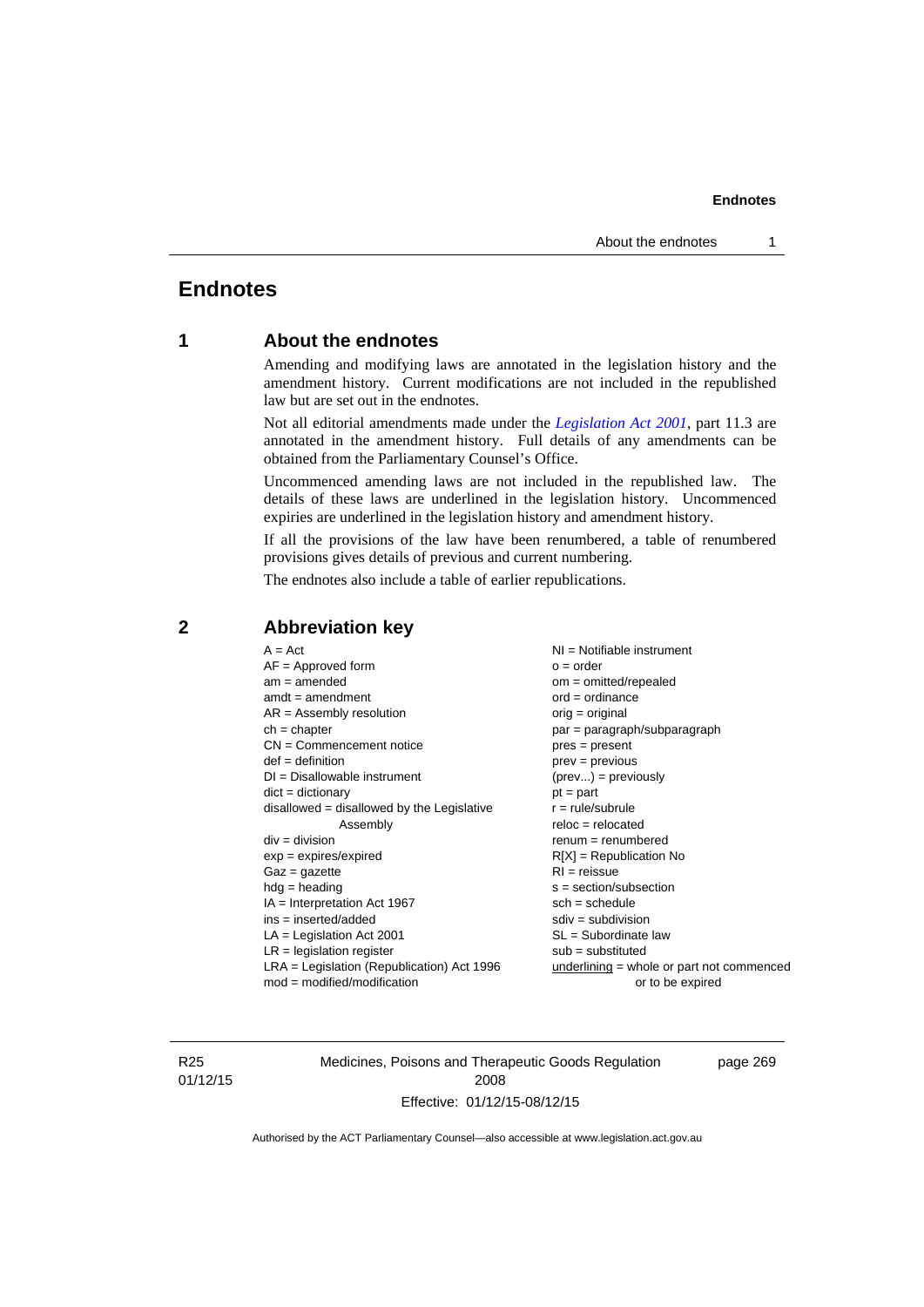| Legislation history<br>-3 |
|---------------------------|
|---------------------------|

## **3 Legislation history**

## **[Medicines, Poisons and Therapeutic Goods Regulation 2008](http://www.legislation.act.gov.au/sl/2008-42) SL2008-42**

notified LR 15 September 2008

s 1, s 2 commenced 15 September 2008 (LA s 75 (1)) remainder commenced 14 February 2009 (s 2 and see [Medicines,](http://www.legislation.act.gov.au/a/2008-26)  [Poisons and Therapeutic Goods Act 2008](http://www.legislation.act.gov.au/a/2008-26) A2008-26, s 2 and LA s 79)

as amended by

## **[Medicines, Poisons and Therapeutic Goods Amendment](http://www.legislation.act.gov.au/sl/2009-27)  [Regulation 2009 \(No 1\)](http://www.legislation.act.gov.au/sl/2009-27) SL2009-27**

notified LR 5 June 2009 s 1, s 2 commenced 5 June 2009 (LA s 75 (1)) remainder commenced 6 June 2009 (s 2)

### **[Statute Law Amendment Act 2009 \(No 2\)](http://www.legislation.act.gov.au/a/2009-49) A2009-49 sch 3 pt 3.51**

notified LR 26 November 2009 s 1, s 2 commenced 26 November 2009 (LA s 75 (1)) sch 3 pt 3.51 commenced 17 December 2009 (s 2)

#### **[Medicines, Poisons and Therapeutic Goods Amendment](http://www.legislation.act.gov.au/sl/2010-1)  [Regulation 2010 \(No 1\)](http://www.legislation.act.gov.au/sl/2010-1) SL2010-1**

notified LR 21 January 2010 s 1, s 2 commenced 21 January 2010 (LA s 75 (1)) remainder commenced 22 January 2010 (s 2)

### **[Medicines, Poisons and Therapeutic Goods Amendment](http://www.legislation.act.gov.au/sl/2010-2)  [Regulation 2010 \(No 2\)](http://www.legislation.act.gov.au/sl/2010-2) SL2010-2**

notified LR 21 January 2010 s 1, s 2 commenced 21 January 2010 (LA s 75 (1)) remainder commenced 22 January 2010 (s 2)

## **[Health Practitioner Regulation National Law \(ACT\) Act 2010](http://www.legislation.act.gov.au/a/2010-10) A2010-10 sch 2 pt 2.15**

notified LR 31 March 2010 s 1, s 2 commenced 31 March 2010 (LA s 75 (1)) sch 2 pt 2.15 commenced 1 July 2010 (s 2 (1) (a))

page 270 Medicines, Poisons and Therapeutic Goods Regulation 2008 Effective: 01/12/15-08/12/15

R25 01/12/15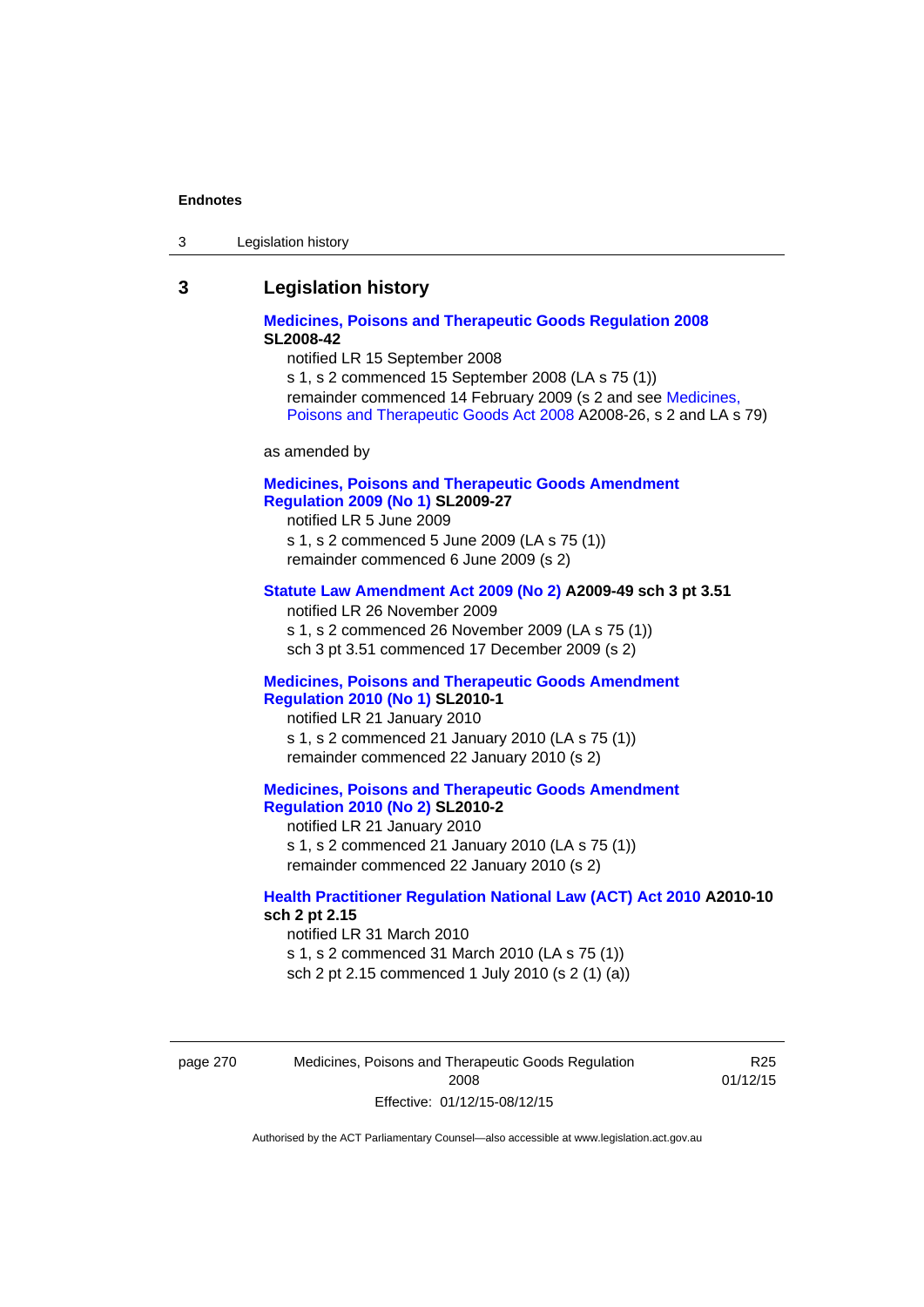| Legislation history |  |
|---------------------|--|
|---------------------|--|

## **[Medicines, Poisons and Therapeutic Goods Amendment](http://www.legislation.act.gov.au/sl/2010-16)  [Regulation 2010 \(No 3\)](http://www.legislation.act.gov.au/sl/2010-16) SL2010-16**

notified LR 10 May 2010

s 1, s 2 commenced 10 May 2010 (LA s 75 (1)) sch 1 commenced 1 July 2010 (s 2 (2) and see [Health Practitioner](http://www.legislation.act.gov.au/a/2010-10)  [Regulation National Law \(ACT\) Act 2010](http://www.legislation.act.gov.au/a/2010-10) A2010-10 s 2 (1) (a)) remainder commenced 11 May 2010 (s 2 (1))

#### **[Medicines, Poisons and Therapeutic Goods Amendment](http://www.legislation.act.gov.au/sl/2010-20)  [Regulation 2010 \(No 4\)](http://www.legislation.act.gov.au/sl/2010-20) SL2010-20**

notified LR 3 June 2010 s 1, s 2 commenced 3 June 2010 (LA s 75 (1)) remainder commenced 1 July 2010 (s 2 and see [Health Practitioner](http://www.legislation.act.gov.au/a/2010-10)  [Regulation National Law \(ACT\) Act 2010](http://www.legislation.act.gov.au/a/2010-10) A2010-10 s 2 (1) (a))

### **[Liquor \(Consequential Amendments\) Act 2010](http://www.legislation.act.gov.au/a/2010-43) A2010-43 sch 1 pt 1.14**

notified LR 8 November 2010 s 1, s 2 commenced 8 November 2010 (LA s 75 (1)) sch 1 pt 1.14 commenced 1 December 2010 (s 2 (4) and see [Liquor Act 2010](http://www.legislation.act.gov.au/a/2010-35) A2010-35, s 2 (3) (as am by [A2010-43](http://www.legislation.act.gov.au/a/2010-43) amdt 1.19) and [CN2010-14](http://www.legislation.act.gov.au/cn/2010-14/default.asp))

#### **[Medicines, Poisons and Therapeutic Goods Amendment](http://www.legislation.act.gov.au/sl/2010-45)  [Regulation 2010 \(No 5\)](http://www.legislation.act.gov.au/sl/2010-45) SL2010-45**

notified LR 22 November 2010 s 1, s 2 commenced 22 November 2010 (LA s 75 (1)) remainder commenced 23 November 2010 (s 2)

#### **[Justice and Community Safety Legislation Amendment Act 2010](http://www.legislation.act.gov.au/a/2010-50)  [\(No 4\)](http://www.legislation.act.gov.au/a/2010-50) A2010-50 sch 1 pt 1.6**

notified LR 14 December 2010 s 1, s 2 commenced 14 December 2010 (LA s 75 (1)) sch 1 pt 1.6 commenced 21 December 2010 (s 2 (1))

### **[Statute Law Amendment Act 2011 \(No 3\)](http://www.legislation.act.gov.au/a/2011-52) A2011-52 sch 1 pt 1.5**  notified LR 28 November 2011

s 1, s 2 commenced 28 November 2011 (LA s 75 (1))

sch 1 pt 1.5 commenced 12 December 2011 (s 2)

R25 01/12/15 Medicines, Poisons and Therapeutic Goods Regulation 2008 Effective: 01/12/15-08/12/15

page 271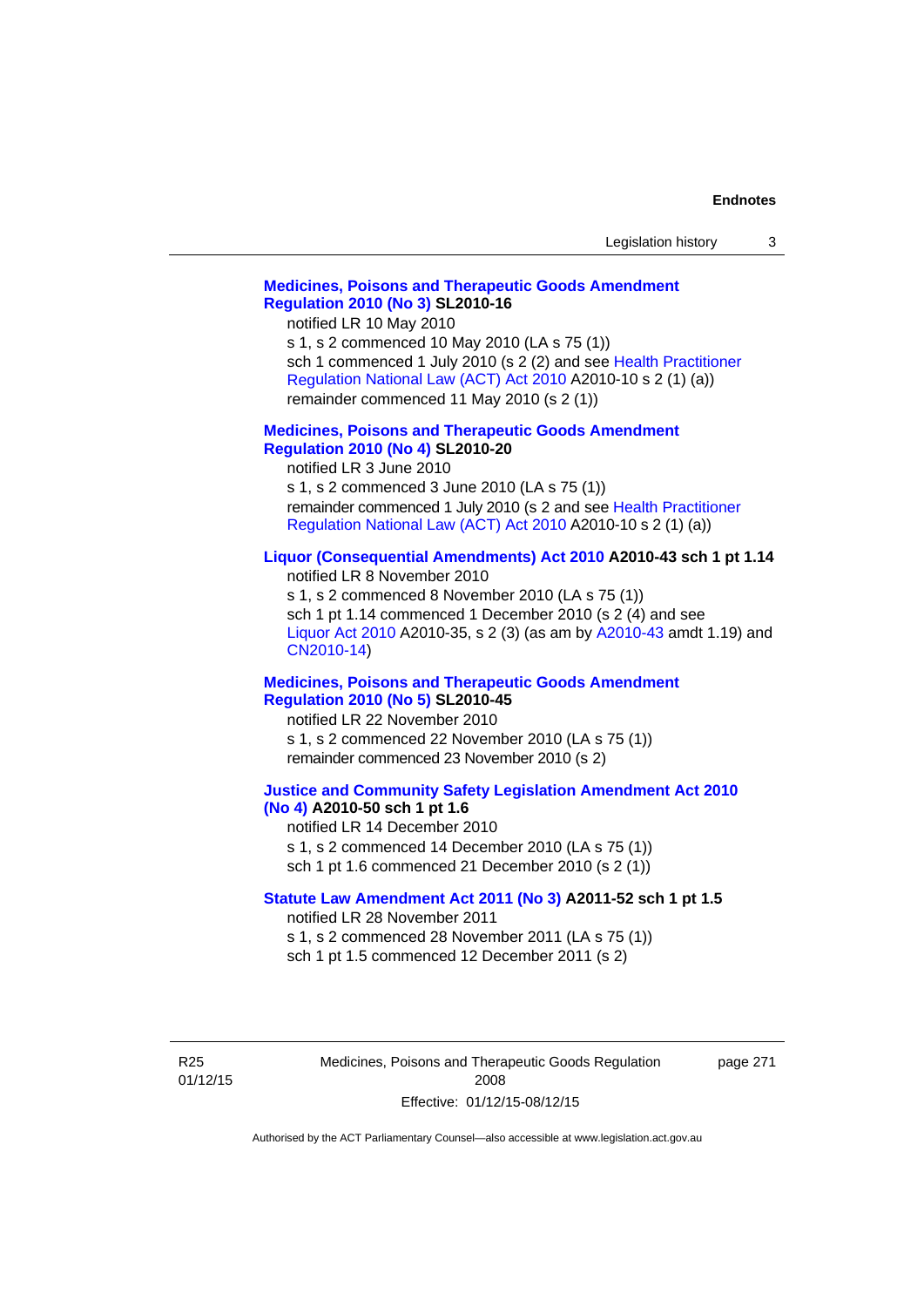| -3 | Legislation history |  |
|----|---------------------|--|
|----|---------------------|--|

**[Medicines, Poisons and Therapeutic Goods Amendment](http://www.legislation.act.gov.au/sl/2012-5)  [Regulation 2012 \(No 1\)](http://www.legislation.act.gov.au/sl/2012-5) SL2012-5**  notified LR 9 February 2012 s 1, s 2 commenced 9 February 2012 (LA s 75 (1)) remainder commenced 10 February 2012 (s 2) **[Medicines, Poisons and Therapeutic Goods \(Prescribing](http://www.legislation.act.gov.au/sl/2012-34)  [Authorisation—Optometrists\) Amendment Regulation 2012 \(No 1\)](http://www.legislation.act.gov.au/sl/2012-34) SL2012-34**  notified LR 2 August 2012 s 1, s 2 commenced 2 August 2012 (LA s 75 (1)) remainder commenced 3 August 2012 (s 2) **[Medicines, Poisons and Therapeutic Goods \(Kava Exemption\)](http://www.legislation.act.gov.au/sl/2013-1/default.asp)  [Amendment Regulation 2013 \(No 1\)](http://www.legislation.act.gov.au/sl/2013-1/default.asp) SL2013-1**  notified LR 25 January 2013 s 1, s 2 commenced 25 January 2013 (LA s 75 (1)) remainder commenced 26 January 2013 (s 2) **[Medicines, Poisons and Therapeutic Goods Amendment](http://www.legislation.act.gov.au/sl/2013-24/default.asp)  [Regulation 2013 \(No 1\)](http://www.legislation.act.gov.au/sl/2013-24/default.asp) SL2013-24**  notified LR 29 August 2013 s 1, s 2 commenced 29 August 2013 (LA s 75 (1)) remainder commenced 1 September 2013 (s 2) **[Medicines, Poisons and Therapeutic Goods Amendment](http://www.legislation.act.gov.au/sl/2013-28)  [Regulation 2013 \(No 2\)](http://www.legislation.act.gov.au/sl/2013-28) SL2013-28**  notified LR 4 November 2013 s 1, s 2 commenced 4 November 2013 (LA s 75 (1)) remainder commenced 5 November 2013 (s 2) **[Statute Law Amendment Act 2013 \(No 2\)](http://www.legislation.act.gov.au/a/2013-44) A2013-44 sch 1 pt 1.3**  notified LR 11 November 2013 s 1, s 2 commenced 11 November 2013 (LA s 75 (1)) sch 1 pt 1.3 commenced 25 November 2013 (s 2)

page 272 Medicines, Poisons and Therapeutic Goods Regulation 2008 Effective: 01/12/15-08/12/15

R25 01/12/15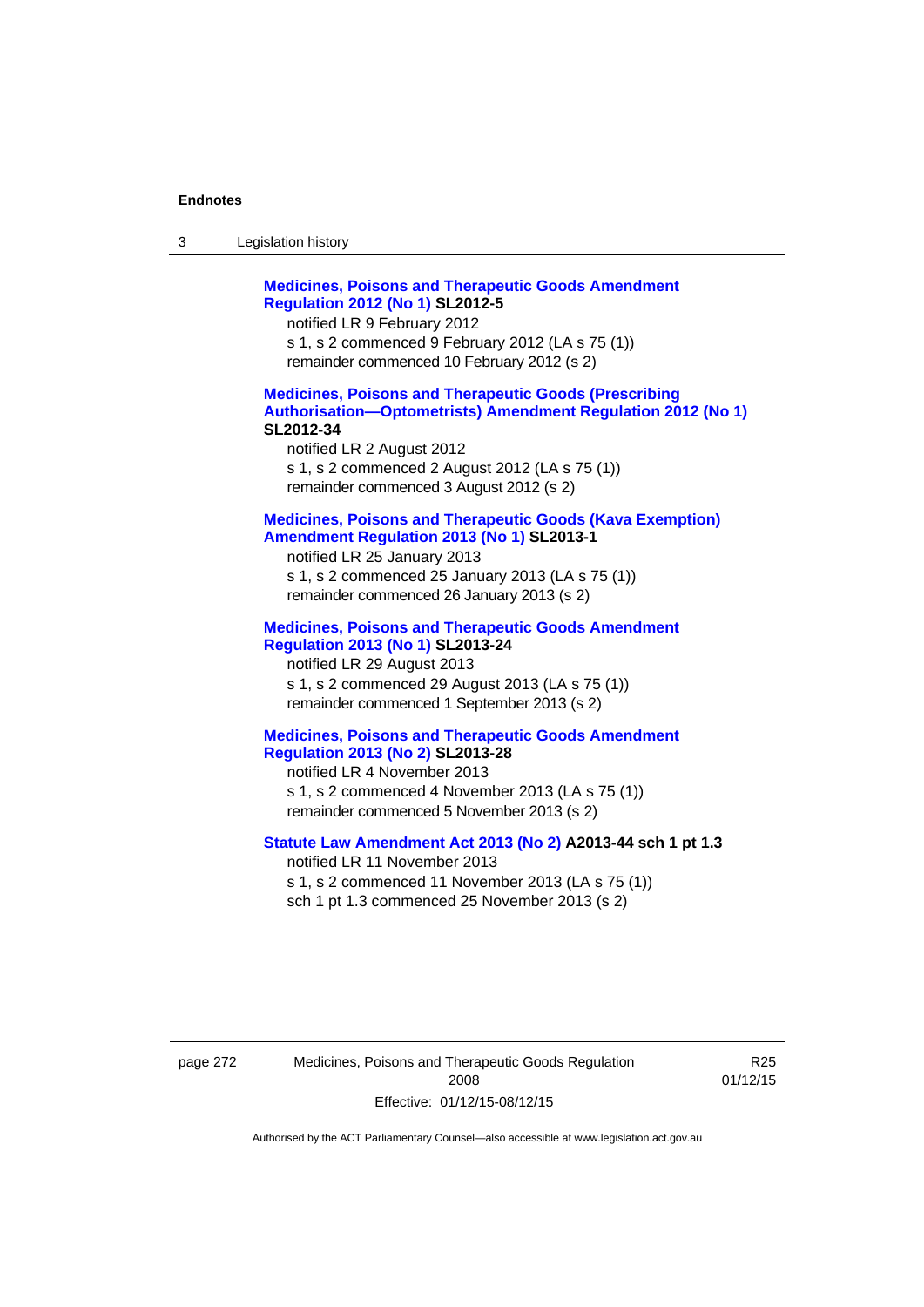| Legislation history                                                                                                                                                                                                                                                                                                  |          | 3 |
|----------------------------------------------------------------------------------------------------------------------------------------------------------------------------------------------------------------------------------------------------------------------------------------------------------------------|----------|---|
| <b>Medicines, Poisons and Therapeutic Goods Amendment</b><br><b>Regulation 2014 (No 1) SL2014-23</b><br>notified LR 25 September 2014<br>s 1, s 2 commenced 25 September 2014 (LA s 75 (1))<br>s 11 commenced 1 October 2014 (s 2 (2))<br>remainder commenced 26 September 2014 (s 2 (1))                            |          |   |
| <b>Medicines, Poisons and Therapeutic Goods Amendment</b><br><b>Regulation 2014 (No 2) SL2014-26</b><br>notified LR 22 October 2014<br>s 1, s 2 commenced 22 October 2014 (LA s 75 (1))<br>remainder commenced 23 October 2014 (s 2)                                                                                 |          |   |
| <b>Medicines, Poisons and Therapeutic Goods Amendment</b><br><b>Regulation 2015 (No 1) SL2015-19</b><br>notified LR 21 May 2015<br>s 1, s 2 commenced 21 May 2015 (LA s 75 (1))<br>s 5 commenced 21 July 2015 (s 2 (2))<br>remainder commenced 22 May 2015 (s 2 (1))                                                 |          |   |
| Veterinary Surgeons Act 2015 A2015-29 sch 2 pt 2.10<br>notified LR 20 August 2015<br>s 1, s 2 commenced 20 August 2015 (LA s 75 (1))<br>sch 2 pt 2.10 commenced 1 December 2015 (s 2 (1) and CN2015-22)                                                                                                              |          |   |
| Mental Health Act 2015 A2015-38 sch 2 pt 2.4 div 2.4.11<br>notified LR 7 October 2015<br>s 1, s 2 commenced 7 October 2015 (LA s 75 (1))<br>sch 2 pt 2.4 div 2.4.11 commences 1 March 2016 (s 2 (1) and see<br>Mental Health (Treatment and Care) Amendment Act 2014 A2014-51,<br>s 2 (as am by A2015-38 amdt 2.54)) |          |   |
| <b>Medicines, Poisons and Therapeutic Goods Amendment</b><br><b>Regulation 2015 (No 2) SL2015-36</b><br>notified LR 23 November 2015<br>s 1, s 2 commenced 23 November 2015 (LA s 75 (1))<br>remainder commenced 24 November 2015 (s 2)                                                                              |          |   |
| Medicines, Poisons and Therapeutic Goods Regulation<br>2008                                                                                                                                                                                                                                                          | page 273 |   |

Authorised by the ACT Parliamentary Counsel—also accessible at www.legislation.act.gov.au

Effective: 01/12/15-08/12/15

R25 01/12/15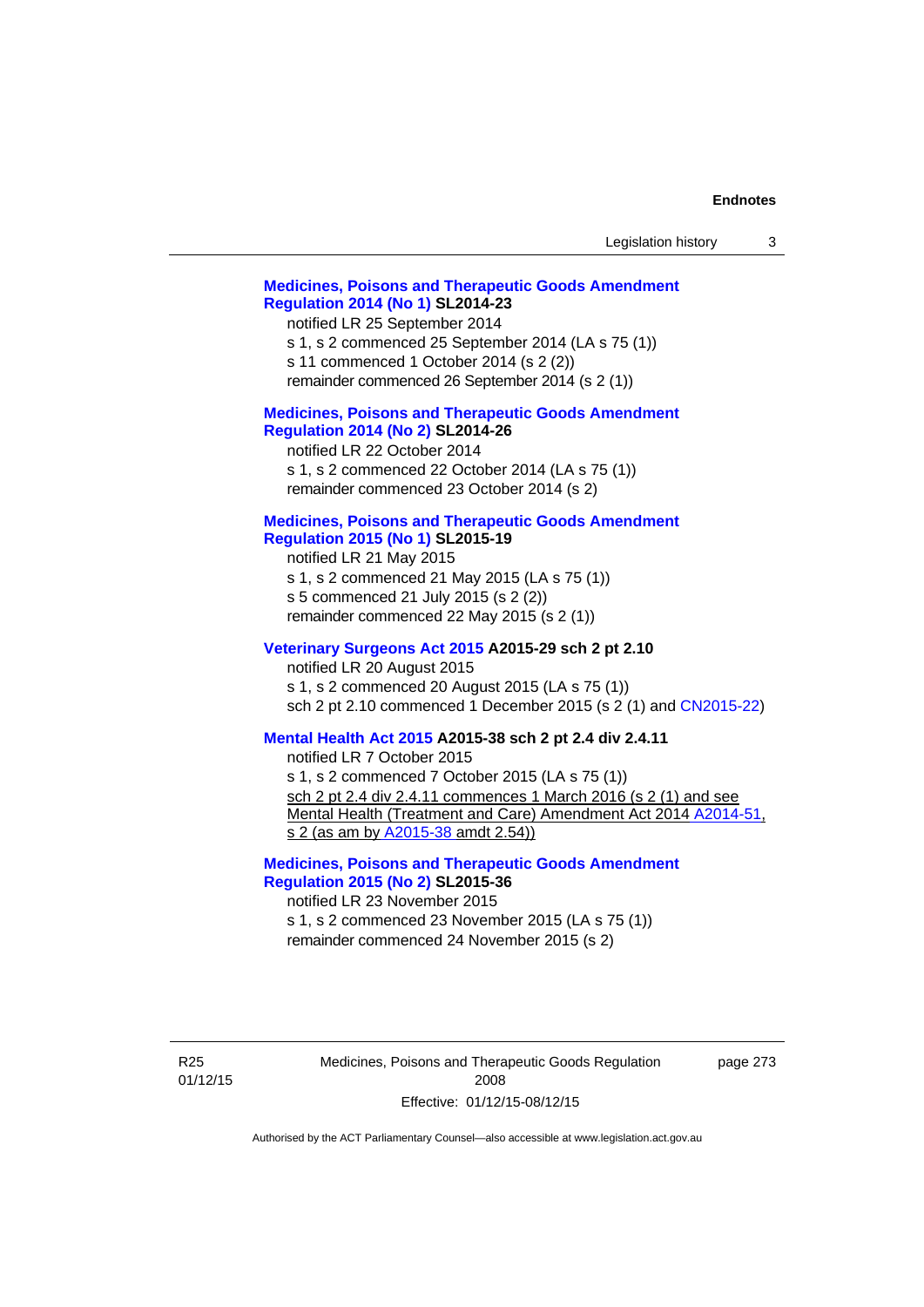| 4 | Amendment history |
|---|-------------------|
|---|-------------------|

### **4 Amendment history**

**Commencement**  s 2 om LA s 89 (4) **Dictionary**  s 3 am [A2015-29](http://www.legislation.act.gov.au/a/2015-29) amdt 2.73 **General overview of authorisations for medicines**  s 10 am [A2010-10](http://www.legislation.act.gov.au/a/2010-10) amdt 2.85 **Overview of medicines authorisations under this regulation**  s 11 am [SL2010-2](http://www.legislation.act.gov.au/sl/2010-2) s 4; pars renum R4 LA; [SL2013-28](http://www.legislation.act.gov.au/sl/2013-28) s 4; pars renum R17 LA; [SL2014-23](http://www.legislation.act.gov.au/sl/2014-23) s 11; [SL2015-19](http://www.legislation.act.gov.au/sl/2015-19) s 4 **General overview of authorisation conditions for medicines**  s 12 am [SL2012-34](http://www.legislation.act.gov.au/sl/2012-34) s 4 **Relationship with registration laws**  pt 2.2 hdg sub  $A2010-10$  amdt 2.86 **Medicines authorisations subject to Health Practitioner Regulation National Law (ACT) restrictions**  s 20 sub [A2010-10](http://www.legislation.act.gov.au/a/2010-10) amdt 2.86 am [A2015-29](http://www.legislation.act.gov.au/a/2015-29) amdt 2.74 **Medicines authorisations subject to Veterinary Surgeons Act 2015 restrictions**  s 21 ins [A2010-10](http://www.legislation.act.gov.au/a/2010-10) amdt 2.86 sub [A2015-29](http://www.legislation.act.gov.au/a/2015-29) amdt 2.75 **Authorisation under sch 1 to prescribe medicines—Act, s 40 (1) (b), (2) (b) and (3) (b)**  am [SL2010-45](http://www.legislation.act.gov.au/sl/2010-45) s 4 **Authorisation conditions for prescribing medicines—Act, s 44 (1) (b) and (2) (b)**   $\frac{31}{10}$  am [SL2013-28](http://www.legislation.act.gov.au/sl/2013-28) ss 5-7; pars renum R17 LA **Particulars for prescriptions**  s 41 **am [SL2010-1](http://www.legislation.act.gov.au/sl/2010-1) s 4; [SL2010-45](http://www.legislation.act.gov.au/sl/2010-45) s 5; pars renum R8 LA;** [SL2013–28](http://www.legislation.act.gov.au/sl/2013-28) s 8; ss renum R17 LA **Standing orders for walk-in centre div 3.4.3 hdd** ins **SL2010-2 s 5** ins [SL2010-2](http://www.legislation.act.gov.au/sl/2010-2) s 5 **Authorisation of CHO to issue standing orders for supply and administration of medicines at walk-in centre—Act, s 42 (b)**  s 77 ins [SL2010-2](http://www.legislation.act.gov.au/sl/2010-2) s 5

page 274 Medicines, Poisons and Therapeutic Goods Regulation 2008 Effective: 01/12/15-08/12/15

R25 01/12/15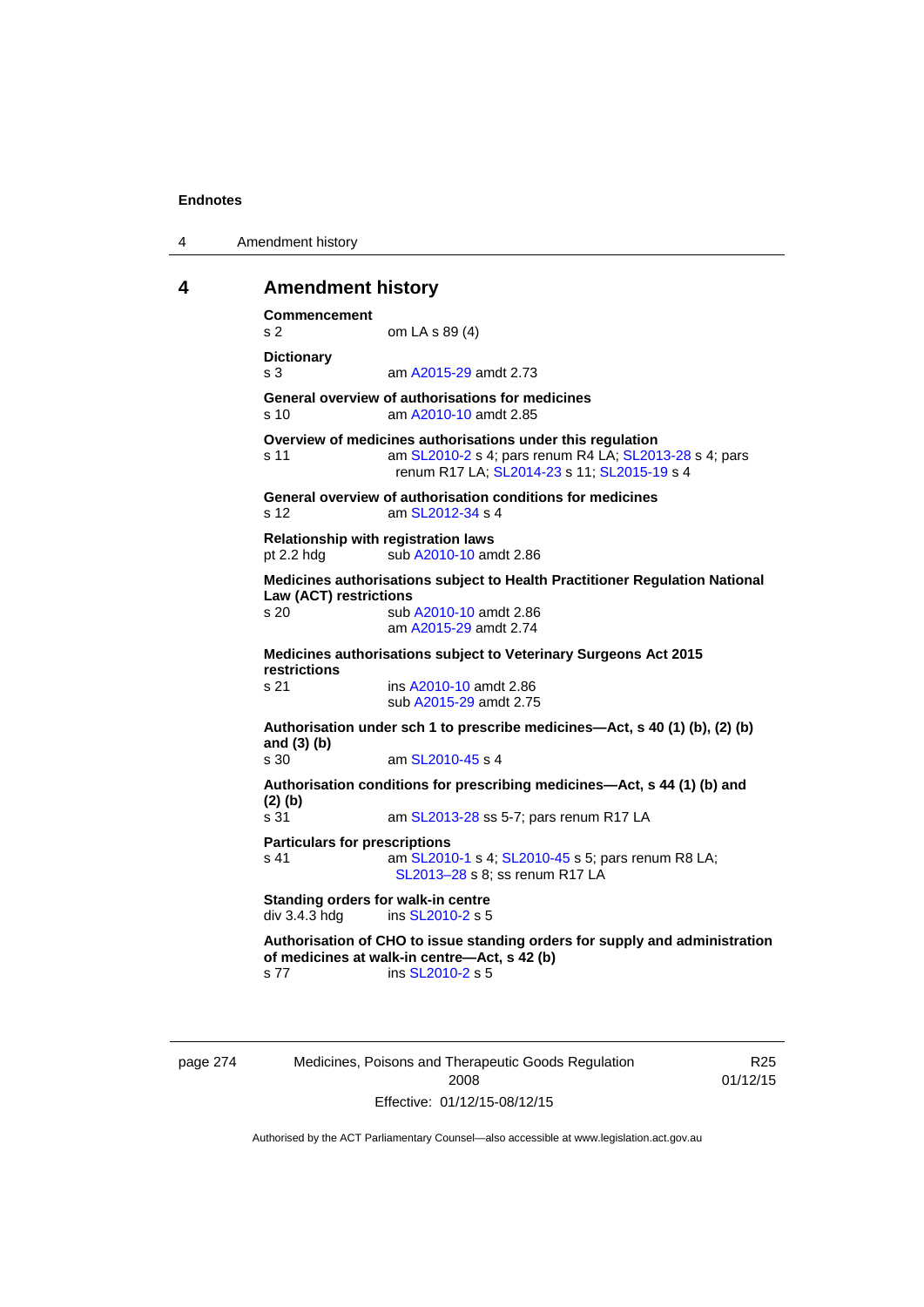```
Medicines, Poisons and Therapeutic Goods Regulation 
                                                            page 275 
Particulars for CHO standing orders for supply and administration of 
medicines at walk-in centre 
s 78 ins SL2010-2 s 5
Information for CHO about controlled medicines supplied on supply 
authorities—Act, s 31 (1) (b) and (4), def required information 
 SL2015-19 s 5
Overview of supply authorisations for medicines 
s 100 am SL2013-28 s 9; pars renum R17 LA
Authorisation under sch 1 to supply medicines—Act, s 26 (1) (b) and (2) (b) 
s 110 am A2010-10 amdt 2.87; A2013-44 amdt 1.31 
Authorisation conditions for dispensing medicines—Act, s 44 (1) (b) and 
(2) (b) 
s 120 am SL2013–28 s 10 
How medicines are dispensed 
s 121 am A2010-10 amdt 2.88, amdt 2.89 
Labelling dispensed medicines—Act, s 60 (1) (c) (i) and (2) (c) (i) 
s 123  SL2010-45 s 6; pars renum R8 LA
Marking dispensed prescriptions 
 SL2013–28 s 11, s 12
Labelling medicines supplied during consultations 
s 161  SL2010-45 s 7; pars renum R8 LA
Required information for pseudoephedrine sales records 
s 173 am A2010-43 amdt 1.57
Authorisation to supply certain medicines without prescription—continued 
dispensing 
pt 4.3A ins SL2013–28 s 13 
Authorisation to supply certain medicines without prescription by approved 
pharmacist––Act, s 185 (1) (g) 
SL2013–28 s 13
Labelling certain medicines supplied without prescription by approved 
pharmacist––Act, s 185 (1) (j) 
SL2013–28 s 13
Conditions for wholesalers supplying medicines under corresponding 
laws—Act, s 20 (4) (c) 
s 270 am SL2014-23 s 4, s 5
Authorisation for self-administration etc of medicines—Act, s 37 (2) (b) 
and (3) (b) 
                 SL2010-45 s 8
```
01/12/15

R25

Authorised by the ACT Parliamentary Counsel—also accessible at www.legislation.act.gov.au

2008 Effective: 01/12/15-08/12/15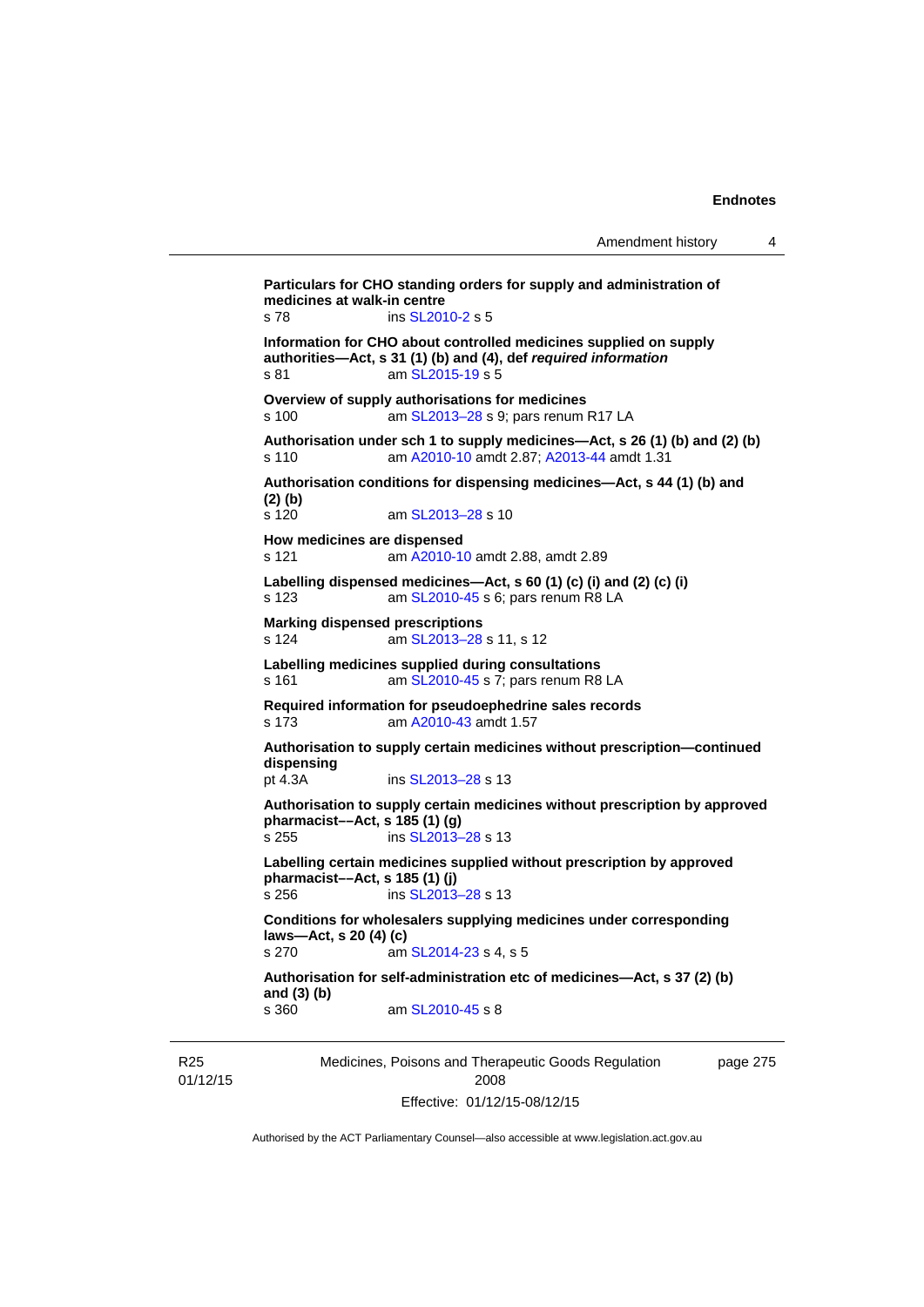| 4 | Amendment history |
|---|-------------------|
|---|-------------------|

```
page 276 Medicines, Poisons and Therapeutic Goods Regulation 
                                     2008 
                                                                               R25
                                                                          01/12/15 
           Authorisations to deliver medicines under supply authorities—Act, 
           s 26 (1) (b), (2) (b), s 35 (1) (b), (2) (b) and s 36 (b) 
           s 400 am A2010-10 amdts 2.90-2.92; A2015-29 amdts 2.76-2.78 
           Authorisation conditions for medicines wholesalers licences—Act, 
           s 44 (1) (b) and (2) (b) 
           s 461  SL2014-23 s 6, s 7
           Authorisations for endorsed health practitioners 
           pt 9.6 hdg ins SL2015-19 s 6 
           Authorisations for endorsed health practitioners—Act, s 20 (1) (d) 
           SL2015-19 s 6
           When pharmacy medicines and pharmacist only medicines to be supplied in 
           manufacturer's packs—Act, s 59 (1) (c) (i) and (2) (c) (i) 
           s 500 am A2010-10 amdt 2.93; A2015-29 amdts 2.79-2.81 
           Meaning of prescribed person—ch 11 
           s 510 am SL2010-16 s 4, s 5, amdt 1.1; SL2010-45 s 9 
           Storage of controlled medicines for certain health-related occupations—Act, 
           s 61 (b) and (c) 
                             SL2010-16 s 6, s 7, amdt 1.1
           Storage of controlled medicines by certain other prescribed people—
           Act, s 61 (b) and (c) 
                            \frac{1}{2} SL2010-16 s 8
           Keeping of controlled medicines registers by certain people—Act, s 48 (a) 
           and s 50 (1) (b) and (2) (b) 
           s 540 table 540 am SL2010-16 s 9 
           Keeping of controlled medicines registers by first-aid kit holders—Act, 
           s 48 (a) and s 50 (1) (b) and (2) (b) 
           s 541 am SL2010-16 s 10, s 11, amdt 1.1 
           Prescribed witnesses for administration of controlled medicines—Act, 
           s 53 (a) and (b)<br>s 544
                             SL2010-20 s 4
           Standing interim approval to prescribe buprenorphine and methadone for 
           patients of certain institutions 
           SL2010-1 s 5
            SL2010-1SL2014-26 s 4
           Restrictions on CHO power to approve applications for approvals 
           s 563 am SL2010-1 s 7; SL2014-26 s 5 
           Medicines advisory committee—referred applications and review of 
           unfavourable CHO decisions 
           s 566 am SL2014-26 s 6
```
Effective: 01/12/15-08/12/15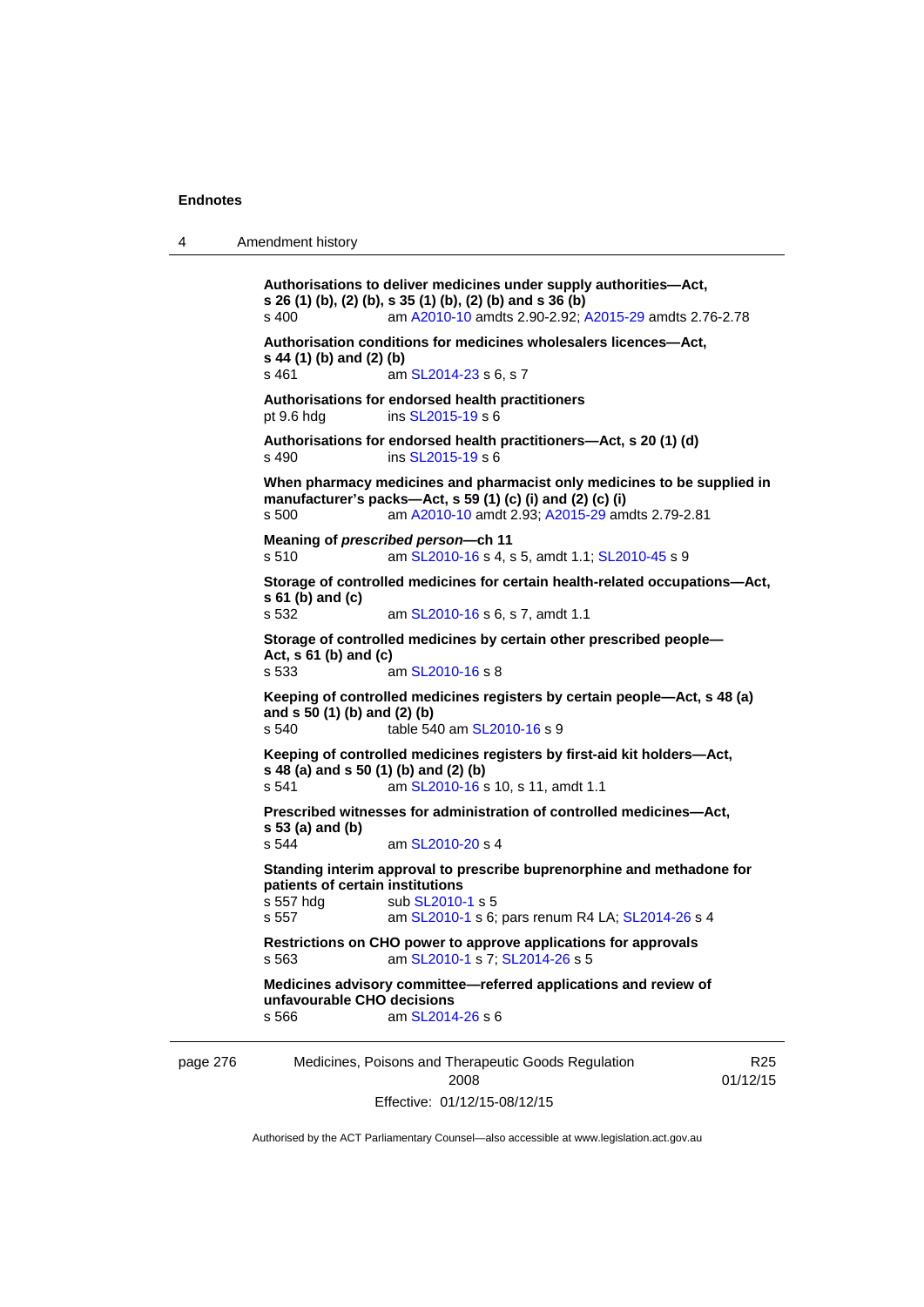| Amendment history |  |
|-------------------|--|
|-------------------|--|

Medicines, Poisons and Therapeutic Goods Regulation page 277 **Amendment and revocation of controlled medicines approvals**  s 567 am [SL2014-26](http://www.legislation.act.gov.au/sl/2014-26) s 7 **Application for review of amendment and revocation on CHO initiative**  s 568 am [SL2014-26](http://www.legislation.act.gov.au/sl/2014-26) s 8 **Medicines advisory committee—review of amendment or revocation on CHO initiative**  s 569 am [SL2014-26](http://www.legislation.act.gov.au/sl/2014-26) s 9 **Conditional controlled medicines approvals**  s 570 am SL 2014-26 s 10 **Medicines advisory committee—recommendations to CHO**  s 573 hdg sub [SL2014-26](http://www.legislation.act.gov.au/sl/2014-26) s 11<br>s 573 am SL2014-26 s 12 am [SL2014-26](http://www.legislation.act.gov.au/sl/2014-26) s 12, s 13 **Guidelines for CHO decisions on applications**  s 574 sub [SL2014-26](http://www.legislation.act.gov.au/sl/2014-26) s 14 **Medicines advisory committee—review of CHO decisions to refuse endorsements to treat drug-dependency**  s 584 am [SL2014-26](http://www.legislation.act.gov.au/sl/2014-26) s 15 **First-aid kit licences**  pt 14.3 hdg note am [A2010-10](http://www.legislation.act.gov.au/a/2010-10) amdt 2.104; [A2015-29](http://www.legislation.act.gov.au/a/2015-29) amdt 2.82 **Additional information for first-aid kit licences—Act, s 88 (1) (k)**  s 612 am [A2009-49](http://www.legislation.act.gov.au/a/2009-49) amdt 3.121 **Medicines advisory committee—membership**  s 635 am [SL2014-26](http://www.legislation.act.gov.au/sl/2014-26) ss 16-19; ss and pars renum R21 LA **Medicines advisory committee—quorum**  s 640 am [SL2014-26](http://www.legislation.act.gov.au/sl/2014-26) s 20 **Medicines advisory committee—disclosure of interests by members**  s 643 am [SL2014-26](http://www.legislation.act.gov.au/sl/2014-26) s 21, s 22 **Medicines advisory committee—ending appointments**  s 644 am [A2011-52](http://www.legislation.act.gov.au/a/2011-52) amdt 1.8; [SL2014-26](http://www.legislation.act.gov.au/sl/2014-26) s 23; pars renum R21 LA **Advertising controlled medicines—Act, s 66 (3) (b)**  s 650 am [SL2014-23](http://www.legislation.act.gov.au/sl/2014-23) s 8 **Manufacture, supply and use of paints for toys—Act, s 72 (b)**  s 752 am [SL2013–28](http://www.legislation.act.gov.au/sl/2013-28) s 14, s 15 **Meaning of** *reviewable decision—***ch 23**  s 850 am [SL2009-27](http://www.legislation.act.gov.au/sl/2009-27) s 4 **Reviewable decision notices**  sub [SL2009-27](http://www.legislation.act.gov.au/sl/2009-27) s 5

R25 01/12/15

> Effective: 01/12/15-08/12/15 Authorised by the ACT Parliamentary Counsel—also accessible at www.legislation.act.gov.au

2008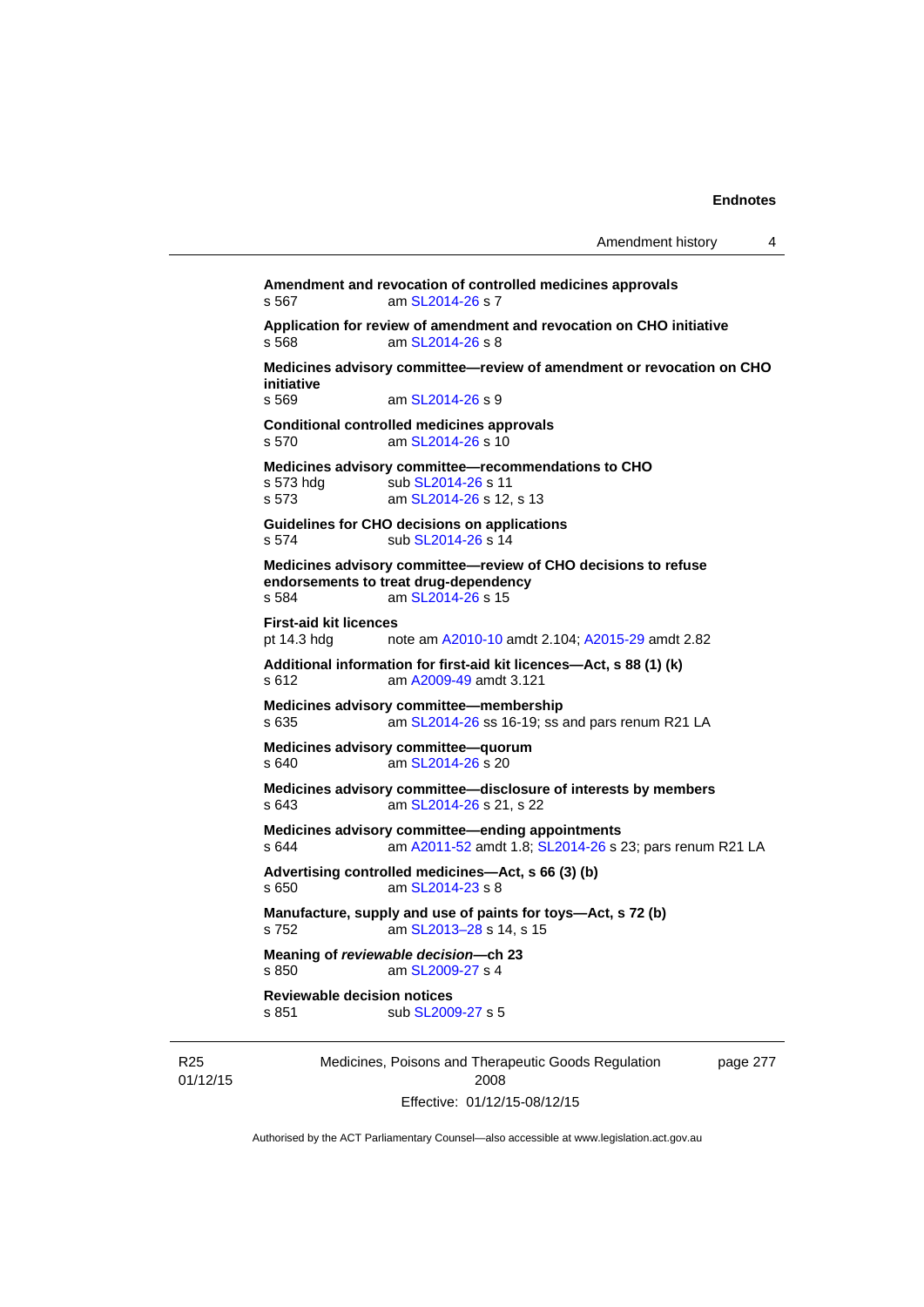4 Amendment history

```
Applications for review 
                 SL2009-27 s 5
Other authorisations for public employees—Act, s 20 (1) (a), (2) (a) 
and s 74 (1) (b) 
                 SL2010-45 s 10
Displacement of Legislation Act, s 47 (6) 
s 863 am SL2012-34 s 5, s 6
                  sub SL2013–28 s 16 
                  am SL2014-23 s 9, s 10; pars renum R19 LA; SL2015-19 s 7; 
                  pars renum R22 LA 
Exemption of piper methysticum (kava)—Act, s 190 (1) (a) s 864 om LA s 89 (3)
                 om LA s 89 (3)
                  ins SL2012-5 s 4
                 exp 12 February 2012 (s 864 (3)) 
                  ins SL2013-1 s 4
Transitional 
ch 30 hdg exp 31 March 2010 (s 1008) 
Definitions—ch 30 
                 exp 31 March 2010 (s 1008)
                  def DODA exp 31 March 2010 (s 1008) 
                  def PADA exp 31 March 2010 (s 1008) 
DODA wholesaler's licences—Act, s 520 (2) 
s 1001 exp 31 March 2010 (s 1008) 
Poisons Act licences—Act, s 520 (2) 
s 1002 exp 31 March 2010 (s 1008) 
PADA licences—Act, s 520 (2) 
s 1003 exp 31 March 2010 (s 1008) 
DODA authorisations—Act, s 522 (2) 
s 1004 exp 31 March 2010 (s 1008) 
PADA authorisations—Act, s 522 (2) 
s 1005 exp 31 March 2010 (s 1008) 
Public Health (Prohibited Drugs) Act authorisations—Act, s 522 (2) 
s 1006 exp 31 March 2010 (s 1008) 
DODA approvals to prescribe drugs of dependence—Act, s 531 (2) 
s 1007 exp 31 March 2010 (s 1008) 
Expiry—ch 30 
s 1008 exp 31 March 2010 (s 1008)
```
page 278 Medicines, Poisons and Therapeutic Goods Regulation 2008 Effective: 01/12/15-08/12/15

R25 01/12/15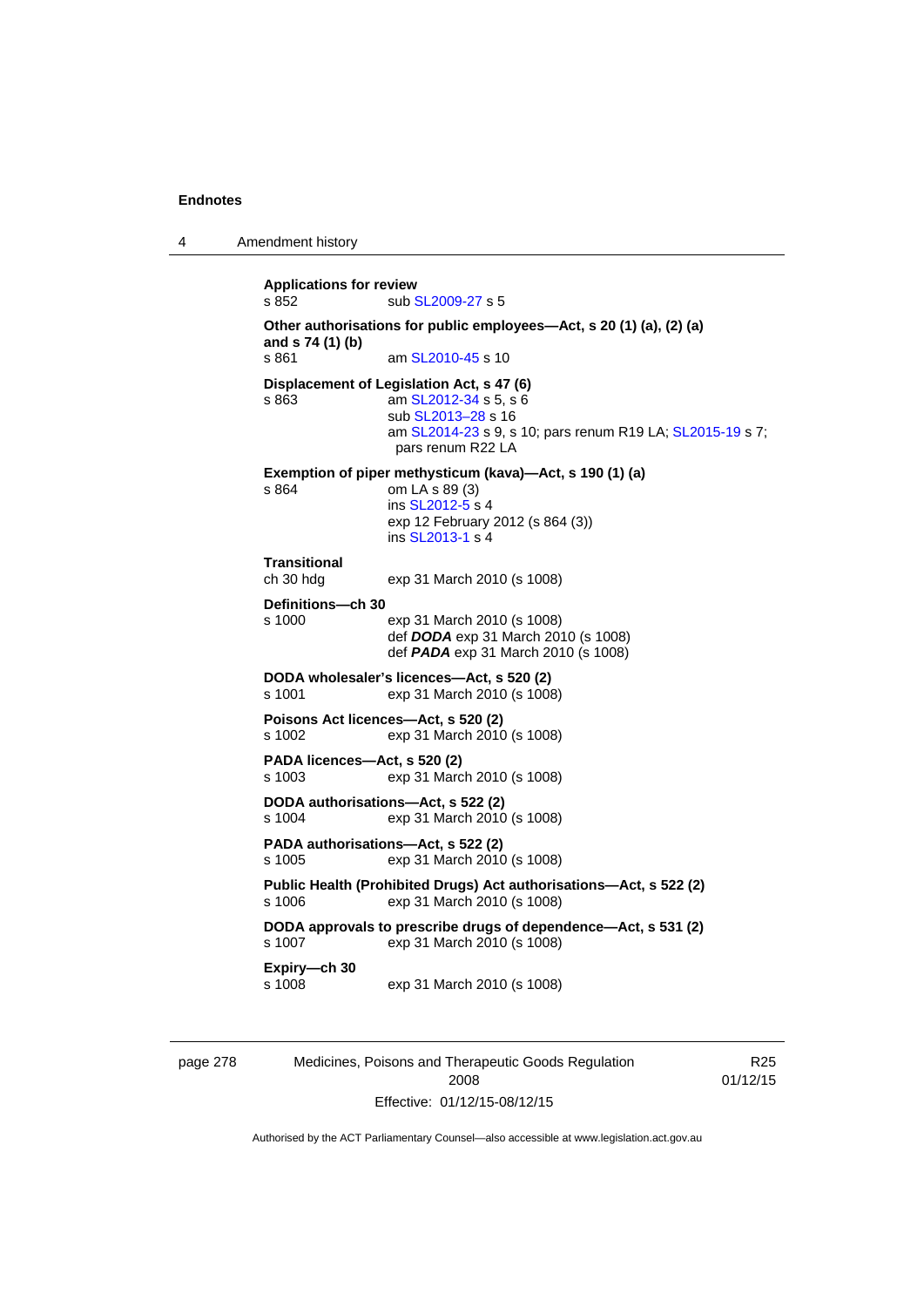|                                                     | AILICHUILICHL HISIUI Y                                                                                                                       |
|-----------------------------------------------------|----------------------------------------------------------------------------------------------------------------------------------------------|
| <b>Modification of Act</b><br>ch 31 hdg             | ins SL2009-27 s 6<br>om A2010-50 amdt 1.13                                                                                                   |
| s 1100                                              | Modification of Act, ch 14—Act, s 501 (2)<br>ins SL2009-27 s 6                                                                               |
|                                                     | om A2010-50 amdt 1.13                                                                                                                        |
| Expiry-ch 31<br>s 1110                              | ins SL2009-27 s 6<br>om A2010-50 amdt 1.13                                                                                                   |
| sch 1 pt 1.2 hdg<br>sch 1 pt 1.2                    | Dentists, dental hygienists, dental therapists and oral health therapists<br>sub SL2015-36 s 4<br>am A2010-10 amdt 2.104; SL2015-36 s 5, s 6 |
| <b>Doctors</b><br>sch 1 pt 1.3                      | am A2010-10 amdt 2.104                                                                                                                       |
| sch 1 pt 1.4 hdg<br>sch 1 pt 1.4                    | <b>Health practitioners at institutions</b><br>sub A2015-29 amdt 2.83<br>sub A2010-10 amdt 2.94<br>am A2015-29 amdt 2.84                     |
| <b>Midwives</b><br>sch 1 pt 1.5                     | am A2010-10 amdt 2.104; SL2010-45 s 11; A2015-29 amdt<br>2.85                                                                                |
| <b>Nurses</b><br>sch 1 pt 1.6                       | am SL2010-16 s 12; A2010-10 amdt 2.104; SL2010-20 s 5;<br>items renum R7 LA                                                                  |
| sch 1 pt 1.7                                        | Opioid dependency treatment centres operated by Territory<br>am A2010-10 amdt 2.104                                                          |
| <b>Optometrists</b><br>sch 1 pt 1.8                 | am A2010-10 amdt 2.95; SL2012-34 s 7; SL2015-19 s 8                                                                                          |
| <b>Residential care facilities</b><br>sch 1 pt 1.11 | am A2010-10 amdt 2.104                                                                                                                       |
| <b>Optometry medicines</b><br>sch <sub>2</sub>      | am A2010-10 amdt 2.96<br>om SL2012-34 s 8                                                                                                    |
| sch <sub>3</sub>                                    | Designated appendix D medicines-standing approvals<br>am SL2010-45 s 12; SL2013-24 s 4, s 5; SL2014-23 s 11                                  |
| sch 6                                               | <b>Health Professionals Regulation 2004</b><br>om LA s 89 (3)                                                                                |
|                                                     |                                                                                                                                              |

R25 01/12/15 Medicines, Poisons and Therapeutic Goods Regulation 2008 Effective: 01/12/15-08/12/15

page 279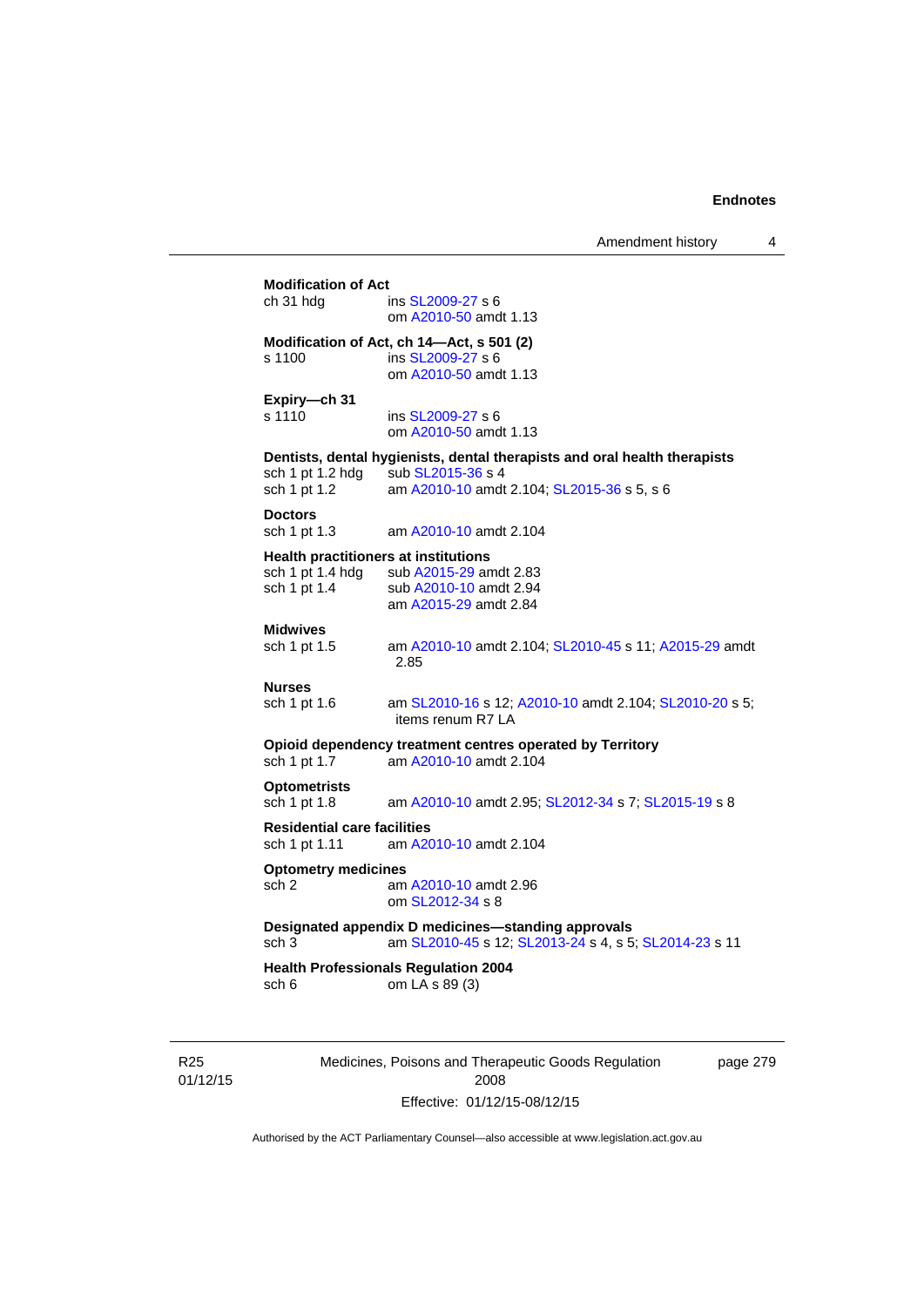4 Amendment history

| sch 10            | ins SL2009-27 s 7                                                                                     |
|-------------------|-------------------------------------------------------------------------------------------------------|
|                   | om A2010-50 amdt 1.14                                                                                 |
| <b>Dictionary</b> |                                                                                                       |
| dict              | am SL2009-27 s 8; A2009-49 amdt 3.122; A2010-10                                                       |
|                   | amdt 2.97, amdt 2.98; SL2013-28 s 17                                                                  |
|                   | def approved pharmacist ins SL2013-28 s 18                                                            |
|                   | def Australian code of good wholesaling practice for                                                  |
|                   | medicines in schedules 2, 3, 4 and 8 ins SL2014-23 s 12                                               |
|                   | def Australian code of good wholesaling practice for                                                  |
|                   | therapeutic goods for human use om SL2014-23 s 13<br>def <i>authorised midwife</i> ins SL2010-45 s 13 |
|                   | def chief pharmacist reloc from Medicines, Poisons and                                                |
|                   | Therapeutic Goods Act 2008 dict by A2013-44 amdt 3.110                                                |
|                   | def continued dispensing determination ins SL2013-28                                                  |
|                   | s 18                                                                                                  |
|                   | def drug-dependent person reloc from Medicines, Poisons                                               |
|                   | and Therapeutic Goods Act 2008 dict by A2013-44                                                       |
|                   | amdt 3.112                                                                                            |
|                   | def eligible midwife ins SL2010-45 s 13                                                               |
|                   | def enrolled nurse om SL2010-20 s 6                                                                   |
|                   | def enrolled nurse (medications) sub A2010-10 amdt 2.99                                               |
|                   | om SL2010-20 s 7                                                                                      |
|                   | def health profession sub A2010-10 amdt 2.100<br>sub A2015-29 amdt 2.86                               |
|                   | def health professional om A2015-29 amdt 2.87                                                         |
|                   | def <i>intern</i> sub A2010-10 amdt 2.101                                                             |
|                   | def medicines Australia code of conduct am SL2014-23                                                  |
|                   | s <sub>14</sub>                                                                                       |
|                   | def national list ins SL2012-34 s 9                                                                   |
|                   | om SL2015-19 s 9                                                                                      |
|                   | def national residential medication chart prescription ins                                            |
|                   | SL2013-28 s 18                                                                                        |
|                   | def nurse practitioner ins SL2010-16 s 13                                                             |
|                   | am SL2010-16 amdt 1.1<br>def Optometry endorsement scheduled medicines                                |
|                   | registration standard ins SL2012-34 s 9; SL2014-23 s 15                                               |
|                   | om SL2015-19 s 9                                                                                      |
|                   | def pharmaceutical benefit ins SL2013-28 s 18                                                         |
|                   | def pharmaceutical benefits scheme ins SL2010-45 s 13                                                 |
|                   | def specialist sub A2010-10 amdt 2.102                                                                |
|                   | def specialist area sub A2010-10 amdt 2.102                                                           |
|                   | sub A2015-29 amdt 2.88                                                                                |
|                   | def <i>trainee</i> am A2010-10 amdt 2.103                                                             |
|                   | sub A2015-29 amdt 2.89                                                                                |
|                   | def walk-in centre ins SL2010-2 s 6                                                                   |

page 280 Medicines, Poisons and Therapeutic Goods Regulation 2008 Effective: 01/12/15-08/12/15

R25 01/12/15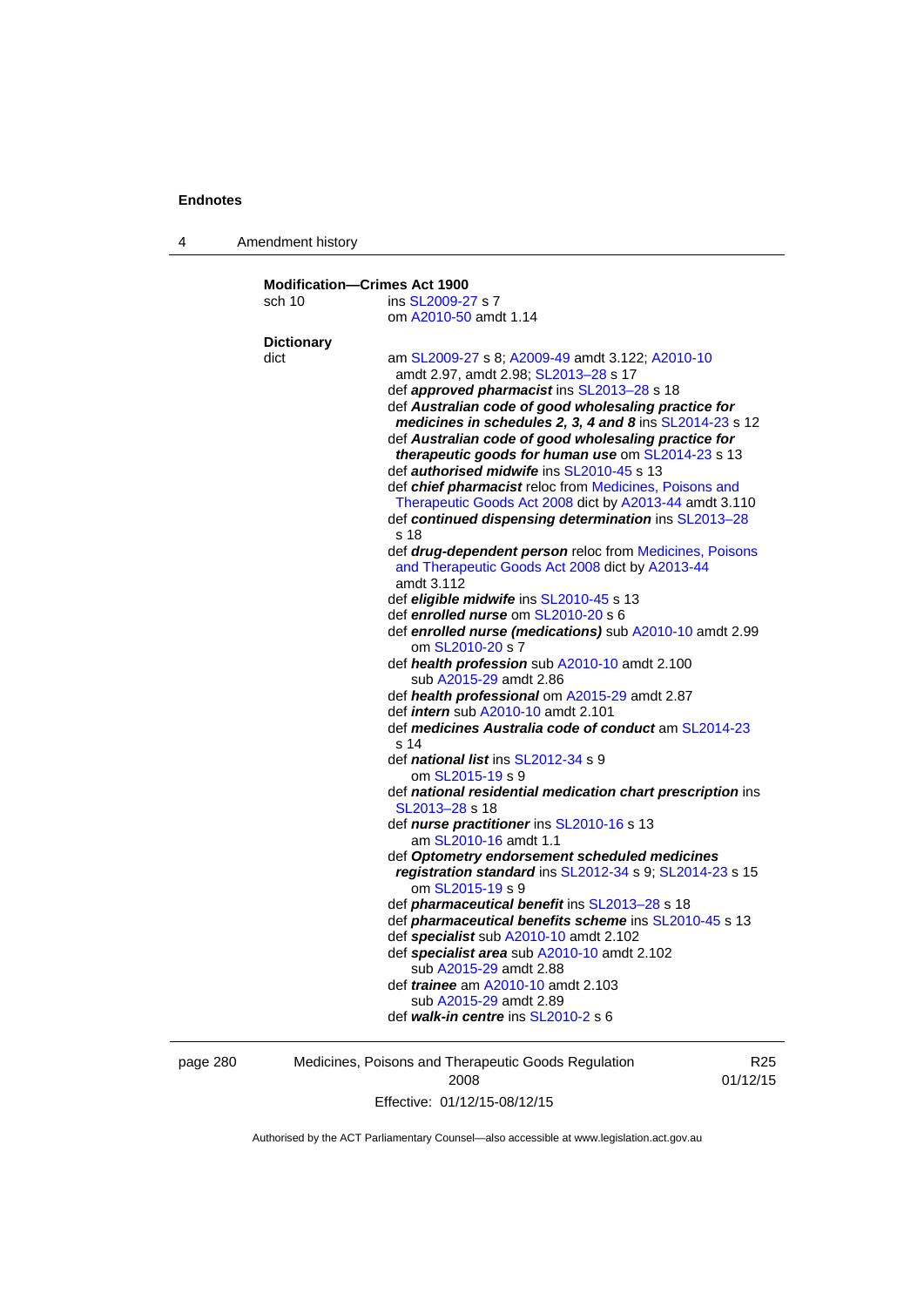| Amendment history |  |
|-------------------|--|
|-------------------|--|

R25 01/12/15 Medicines, Poisons and Therapeutic Goods Regulation 2008 Effective: 01/12/15-08/12/15

page 281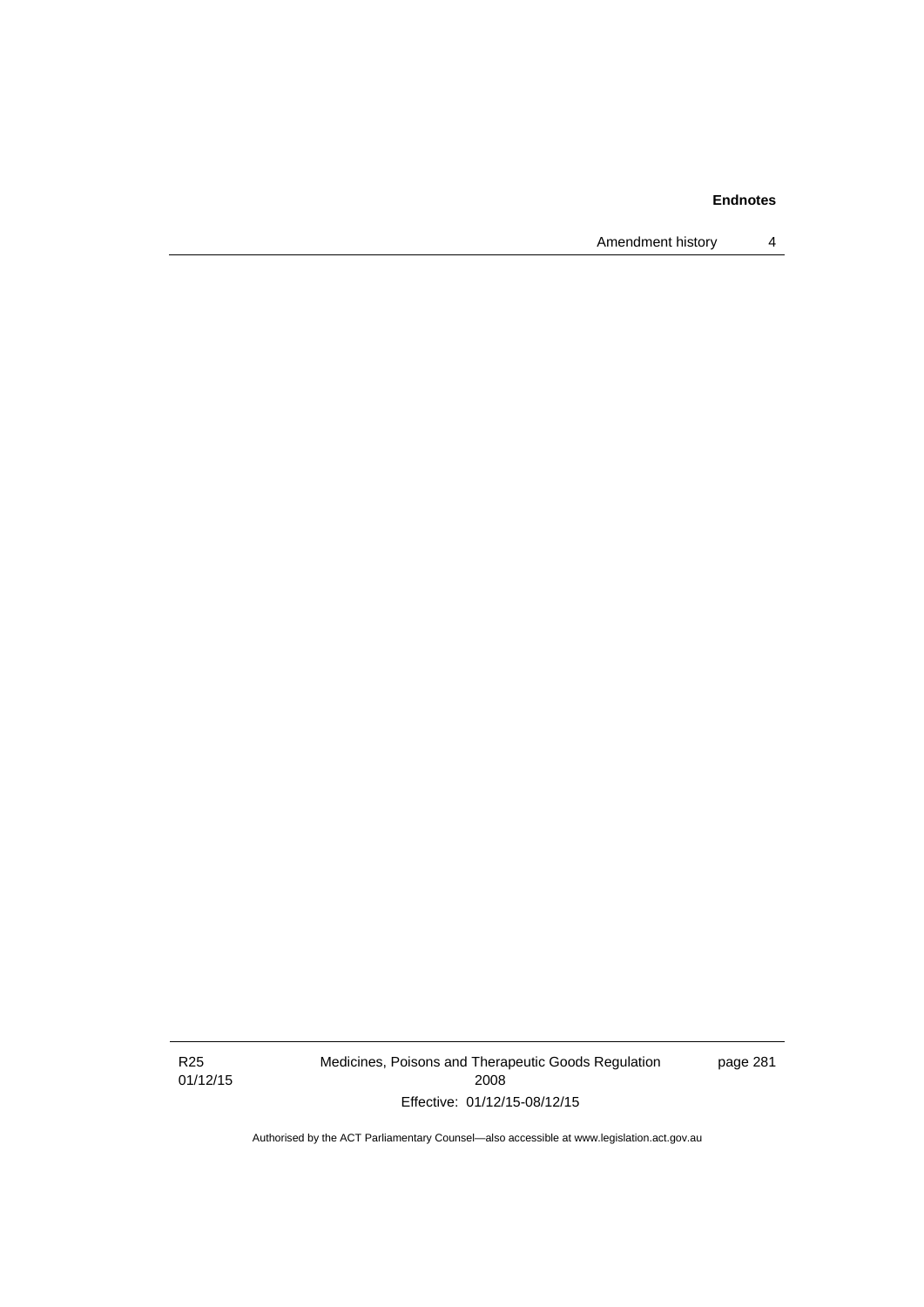5 Earlier republications

# **5 Earlier republications**

Some earlier republications were not numbered. The number in column 1 refers to the publication order.

Since 12 September 2001 every authorised republication has been published in electronic pdf format on the ACT legislation register. A selection of authorised republications have also been published in printed format. These republications are marked with an asterisk (\*) in column 1. Electronic and printed versions of an authorised republication are identical.

| <b>Republication</b><br>No and date | <b>Effective</b>            | Last<br>amendment<br>made by | <b>Republication</b><br>for                              |
|-------------------------------------|-----------------------------|------------------------------|----------------------------------------------------------|
| R <sub>1</sub><br>14 Feb 2009       | 14 Feb 2009-<br>5 June 2009 | not amended                  | new regulation                                           |
| R <sub>2</sub>                      | 6 June 2009-                | SL2009-27                    | amendments by                                            |
| 6 June 2009                         | 16 Dec 2009                 |                              | SL2009-27                                                |
| R <sub>3</sub>                      | 17 Dec 2009-                | A2009-49                     | amendments by                                            |
| 17 Dec 2009                         | 21 Jan 2010                 |                              | A2009-49                                                 |
| R <sub>4</sub><br>22 Jan 2010       | 22 Jan 2010-<br>31 Mar 2010 | SL2010-2                     | amendments by<br>SL2010-1 and<br>SL2010-2                |
| R <sub>5</sub><br>1 Apr 2010        | 1 Apr 2010-<br>10 May 2010  | A2010-10                     | commenced expiry                                         |
| R6                                  | 11 May 2010-                | SL2010-16                    | amendments by                                            |
| 11 May 2010                         | 30 June 2010                |                              | SL2010-16                                                |
| R7<br>1 July 2010                   | 1 July 2010-<br>22 Nov 2010 | SL2010-20                    | amendments by<br>A2010-10,<br>SL2010-16 and<br>SL2010-20 |
| R <sub>8</sub>                      | 23 Nov 2010-                | SL2010-45                    | amendments by                                            |
| 23 Nov 2010                         | 30 Nov 2010                 |                              | SL2010-45                                                |
| R <sub>9</sub>                      | 1 Dec 2010-                 | SL2010-45                    | amendments by                                            |
| 1 Dec 2010                          | 20 Dec 2010                 |                              | A2010-43                                                 |
| R <sub>10</sub>                     | 21 Dec 2010-                | A2010-50                     | amendments by                                            |
| 21 Dec 2010                         | 11 Dec 2011                 |                              | A2010-50                                                 |
| R <sub>11</sub>                     | 12 Dec 2011-                | A2011-52                     | amendments by                                            |
| 12 Dec 2011                         | 9 Feb 2012                  |                              | A2011-52                                                 |
|                                     |                             |                              |                                                          |

page 282 Medicines, Poisons and Therapeutic Goods Regulation 2008 Effective: 01/12/15-08/12/15

R25 01/12/15